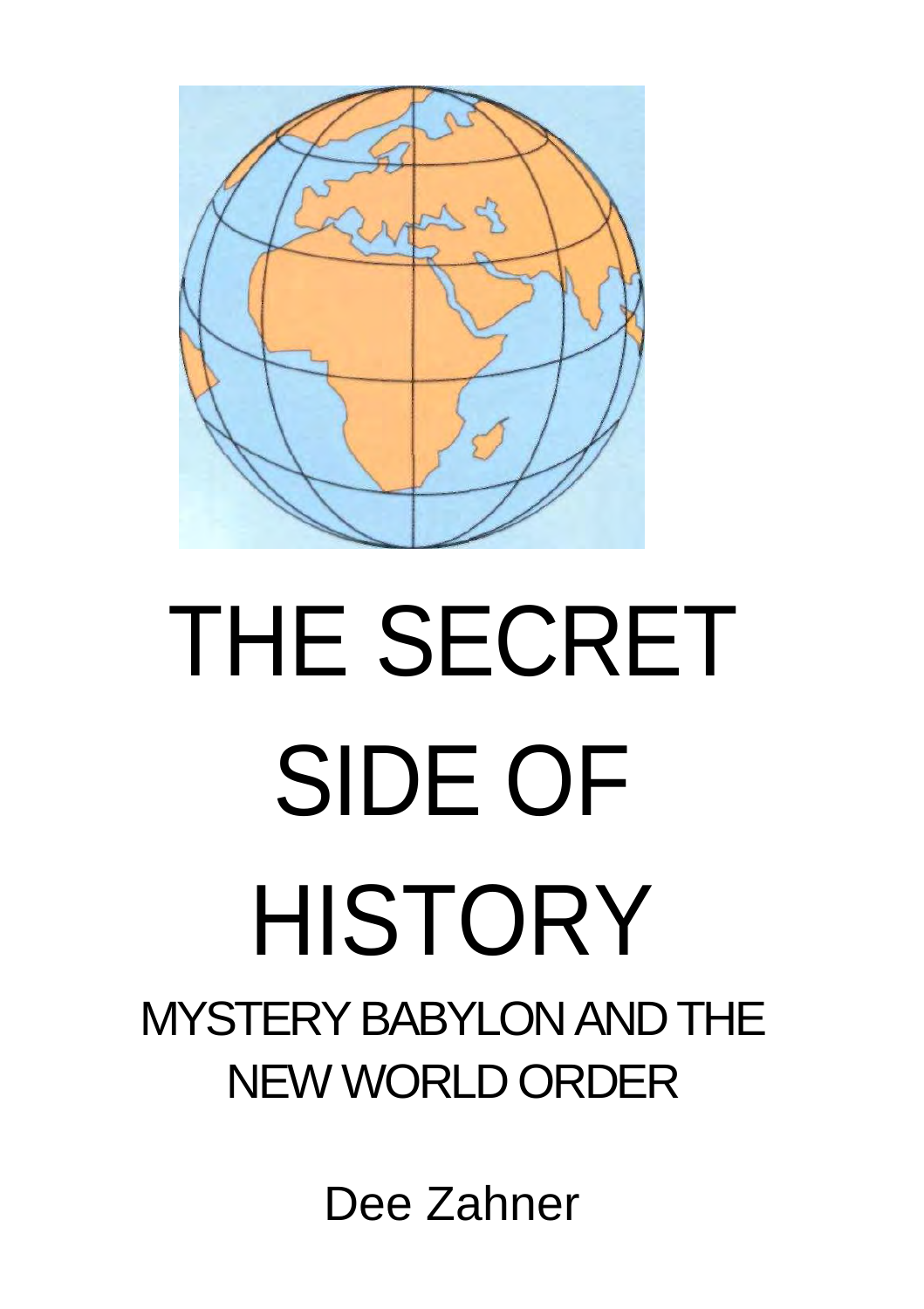What is the world's most destructive philosophy?

What is the greatest hindrance to man's progress?

What is money?

Can you trust the news media?

Is there a hidden power that controls world events?

Does the United States have a secret government?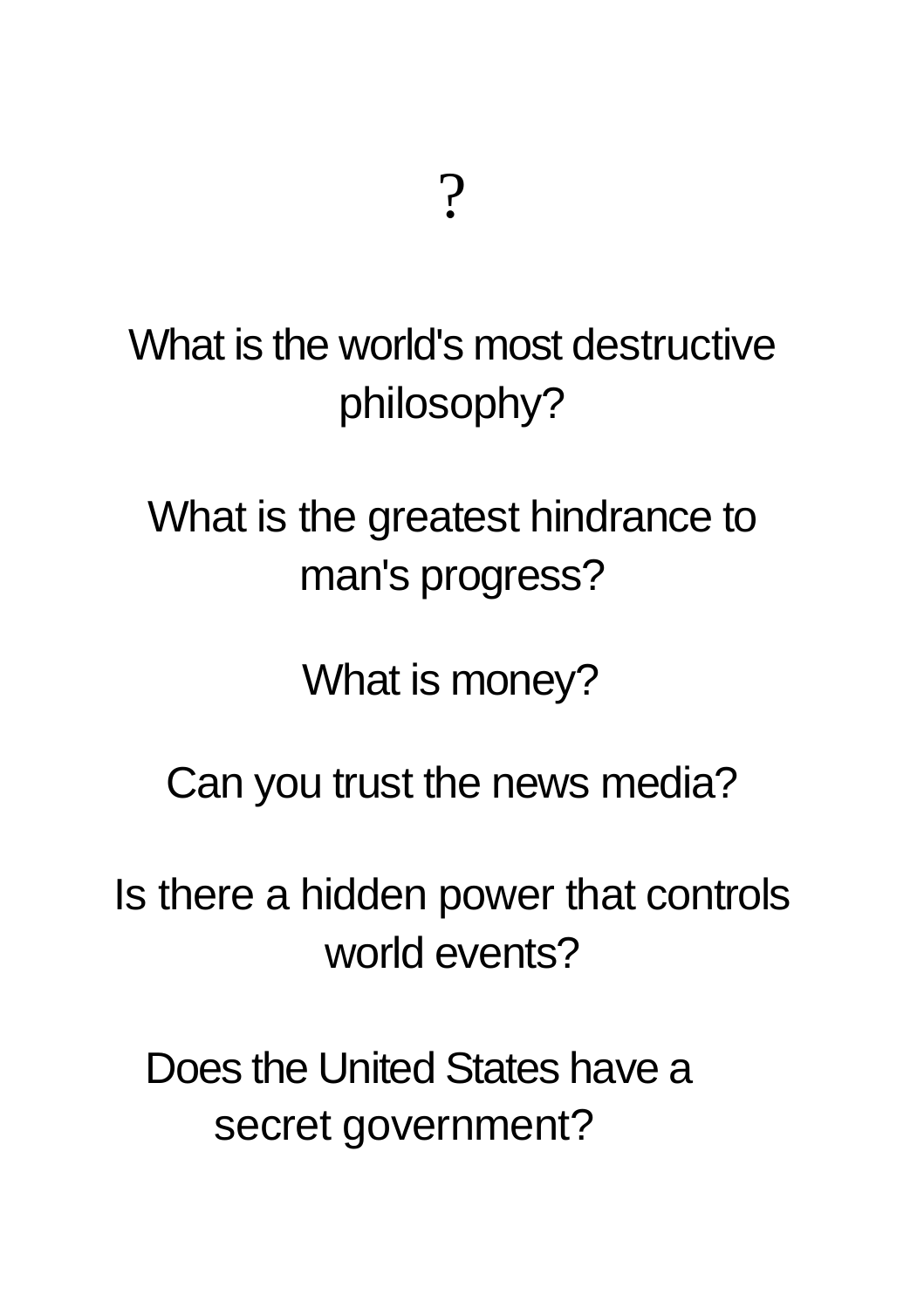All Scripture quotations in this work are from the King James Version of the Bible.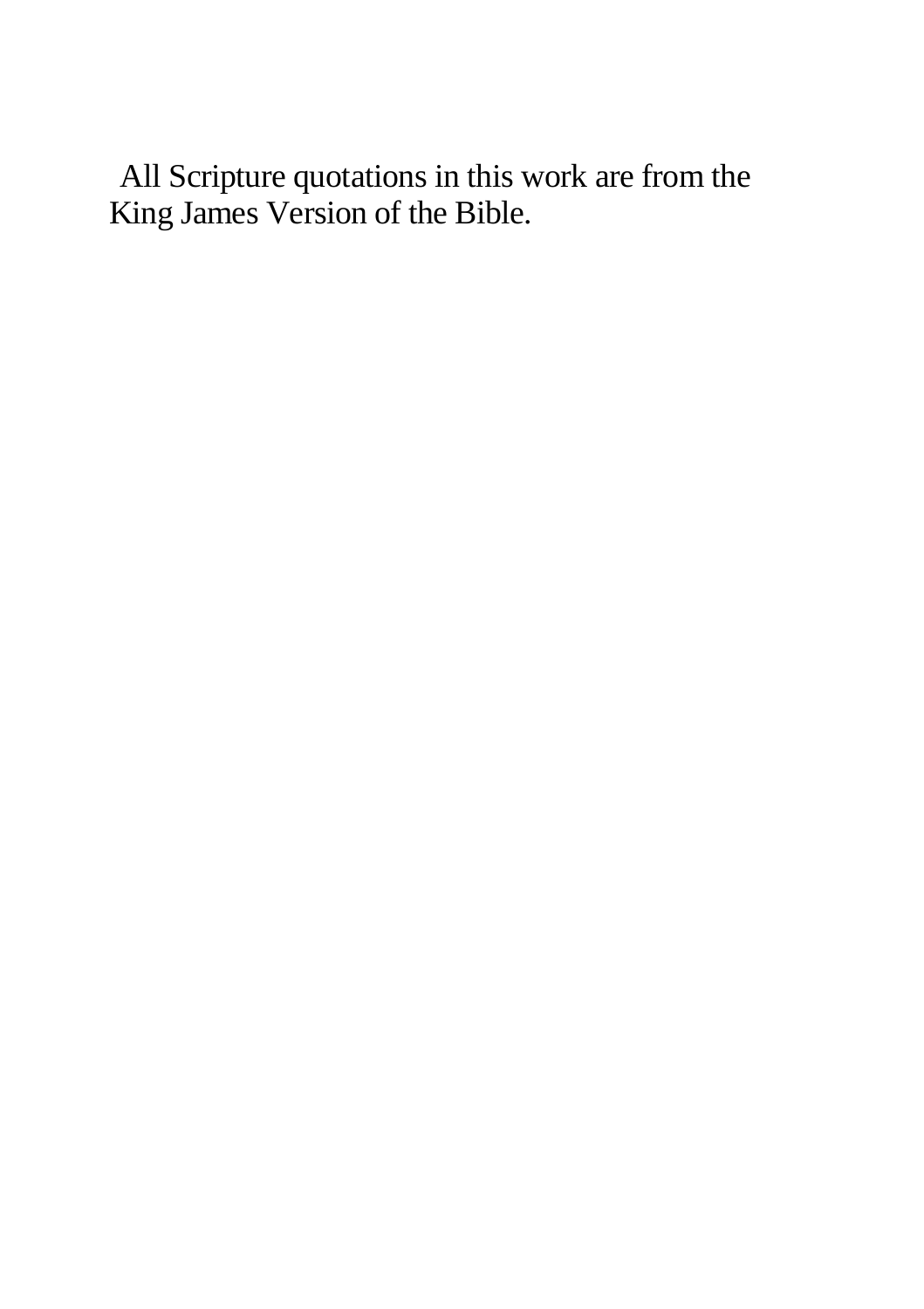# **Contents**

| 1. |                                | 3   |
|----|--------------------------------|-----|
| 2. |                                | 10  |
| 3. |                                | 14  |
| 4. |                                | 19  |
| 5. |                                | 26  |
| 6. |                                | 34  |
| 7. |                                | 56  |
| 8. |                                | 71  |
| 9. | Mystery Babylon Unveiled       | 76  |
|    |                                | 80  |
|    |                                | 106 |
|    | 12. U.N. Modern Tower of Babel | 147 |
|    |                                | 164 |
|    |                                | 175 |
|    |                                | 186 |
|    |                                | 189 |
|    |                                | 195 |
|    |                                |     |
|    |                                | 201 |
|    |                                | 205 |
|    |                                | 216 |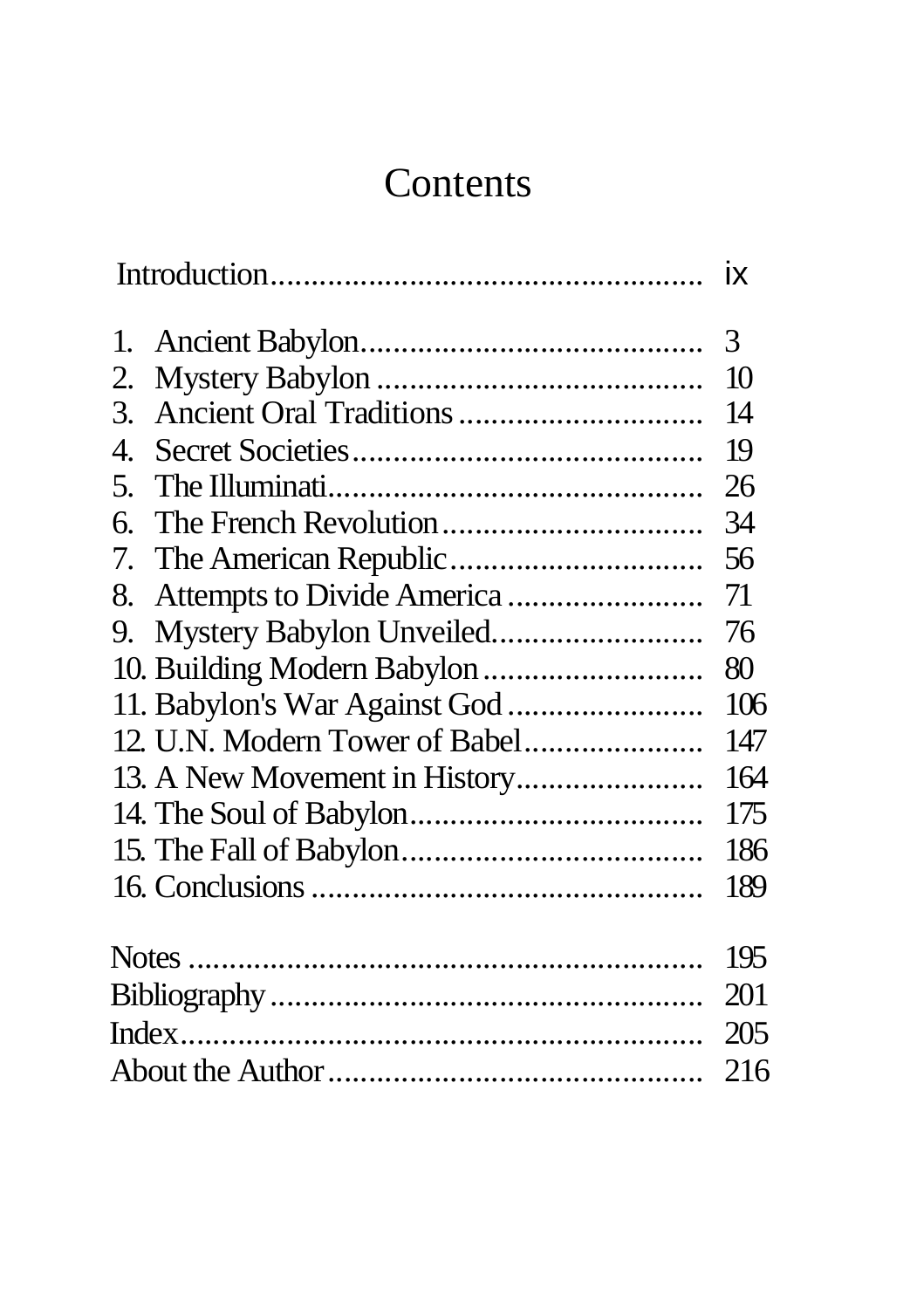# Introduction

Beginning in the early 1960s, an increasing number of books and articles exposing the existence of a powerful world wide movement dedicated to creating a New World Order began to appear. Although the news media ignored these books and articles, as time passed, the media's own headlines bore out the worth of their allegations.

As the evidence accumulated, an amazing parallel to a world structure pictured in the seventeenth and eighteenth chapter of the Book of Revelation became apparent. This book is the result of viewing that unfolding parallel for nearly thirty years.

Since our subject deals in part with Bible prophecy, we wish to state at the very beginning that no Scriptural prophecy directs believers to acquiesce to evil. The admonition given in Romans 12:21 to, "Be not overcome of evil, but overcome evil with good" applies to all situations whenever and wherever evil appears.

Since the beginning of recorded history mankind has been involved in a continuous struggle between good and evil, between the spiritual forces of light and the spiritual forces of darkness. No place in Scripture is there an admonition for believers to be passive bystanders.

Throughout history those working for good have worked openly and often alone. Those working for evil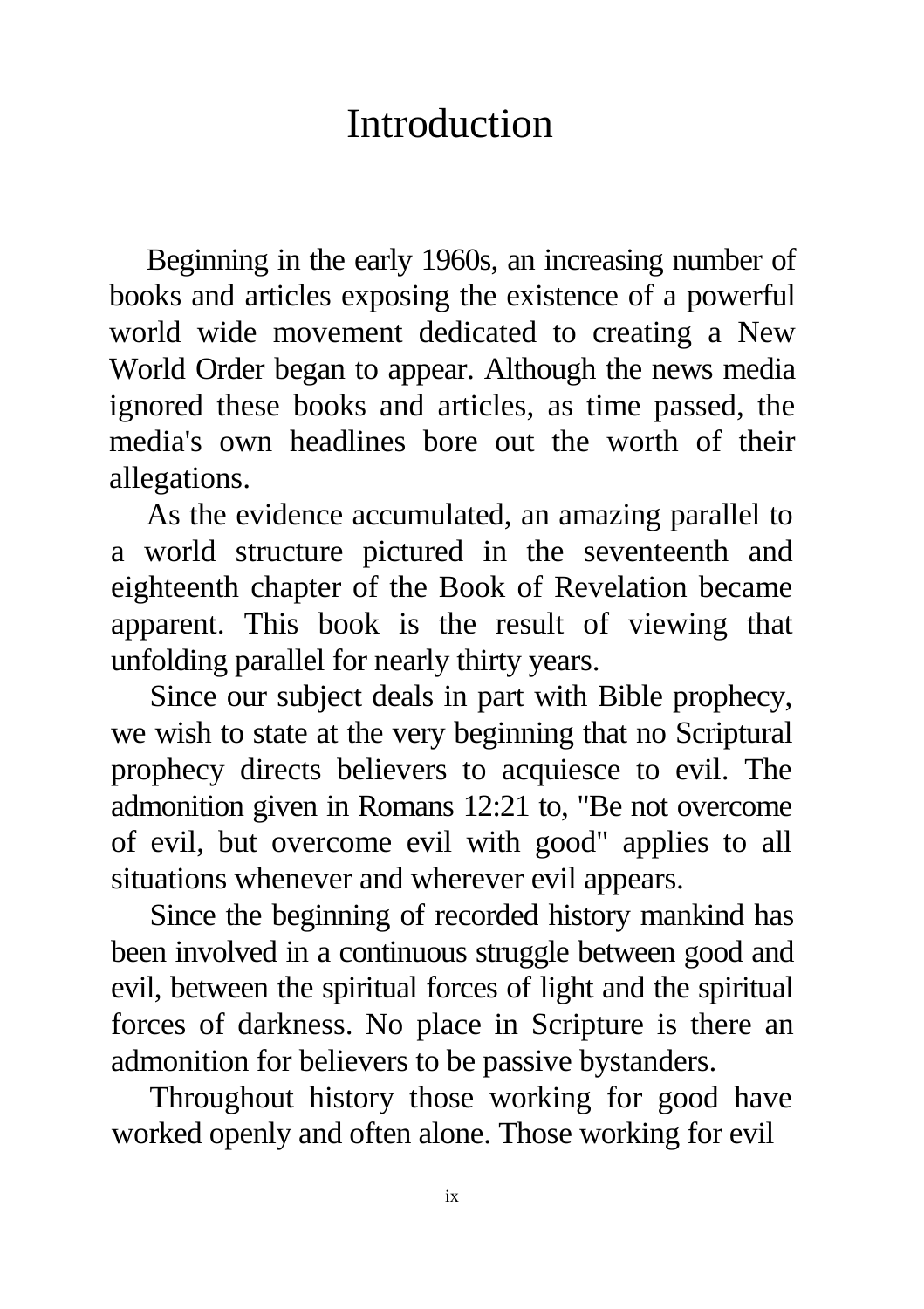The Secret Side of History

have worked in secret and have usually been organized. Because of this, the secret side of history has often been the instigator of major world events.

Since as recorded in Luke 12:2, "For there is nothing covered, that shall not be revealed;..." those secrets eventually come to light. Unfortunately, this often occurs after the damage has been done. Although ignored by most historians, the secret side of history is usually the most important part of history. By the secret side of history we mean the behind-the-scenes forces, individuals, and decisions withheld from the general public.

This book seeks to stimulate readers to search out the organized forces behind contemporary events, and to use truth as a weapon against the perpetrators of evil deeds.

While doing so, it will be necessary not only to examine some of the men and organizations involved in today's secret side of history, it will be necessary also to examine some of the important individuals and organizations that are working to delay and eventually block the movement to lead the entire human race into a Satanic New World Order.

It may surprise our most perceptive readers to learn that the Apostle John, writing more than 1900 years ago, described the existence of a political and spiritual giant that parallels today's emerging New World Order. Not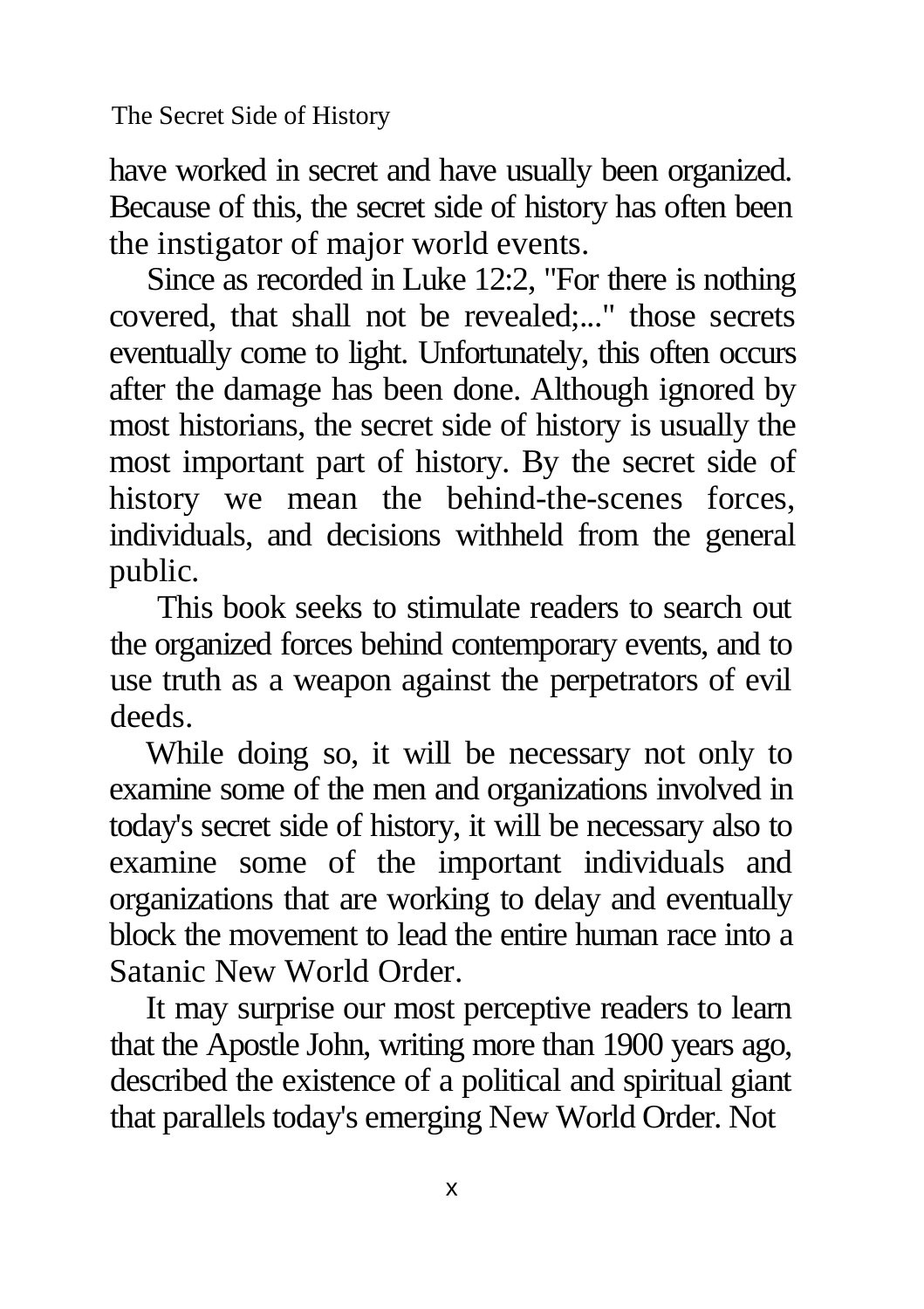only did the Apostle describe its attributes and center of power ("that great city, which reigneth over the kings of the earth" Rev. 17:18) he also foretold its sudden loss of wealth and total destruction, all coming at a time when its leaders were at the height of their smug confidence. The Apostle labeled this evil center of world control "Mystery, Babylon The Great."

In order to show the similarity between Mystery Babylon's days and what has transpired during the twentieth century, we will detail the events of each period, events often on the secret side of history.

Lest our readers take refuge in Scripture's predicted fall of any Mystery Babylon, we hasten to quote an imperative command given to believers concerning this or any evil design for world power. In Revelation 18:4, the Apostle John relays this message:

Come out of her, my people, that ye be not partakers of her sins, and that ye receive not of her plagues.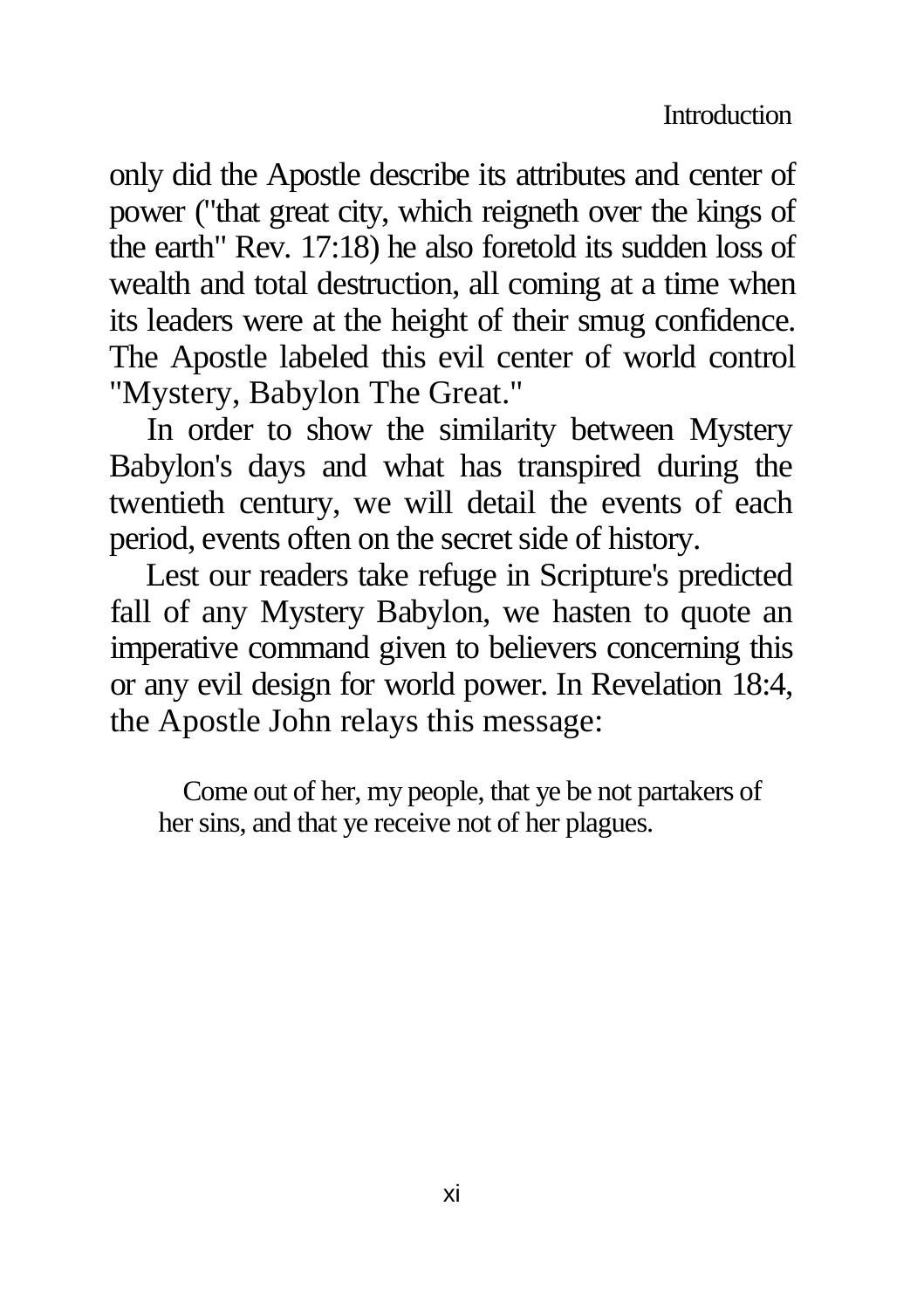#### Chapter 1

## Ancient Babylon

Is not this great Babylon, that I have built for the house of the kingdom by the might of my power, and for the honour of my majesty?

Daniel 4:30

This boast of Nebuchadnezzar in Daniel 4:30 was not an idle one; for Babylon was not only one of the most beautiful cities in the world, it was also the most powerful. Nebuchadnezzar (606-561 B.C. ) had led it to the zenith of its power.

Located in an area many Bible scholars consider to be the cradle of the human race (the Euphrates-Tigris Valley, now part of Iraq), Babylon's history starts even before 2400 B.C. and goes back to the Tower of Babel. It was important enough to be mentioned in the Old Testament more than 250 times.

Before the discovery of the Behistun Rock in 1835 by Britain's Sir Henry Rawlinson, very little was known about Ancient Babylon outside of Old Testament history. On the face of this huge rock, 400 feet above a road, was found an inscription engraved in 516 B.C. by order of Darius, King of Persia, (521-485 B.C.). This was the same Darius who helped to rebuild the Temple at Jerusalem as recorded in the Book of Ezra.

3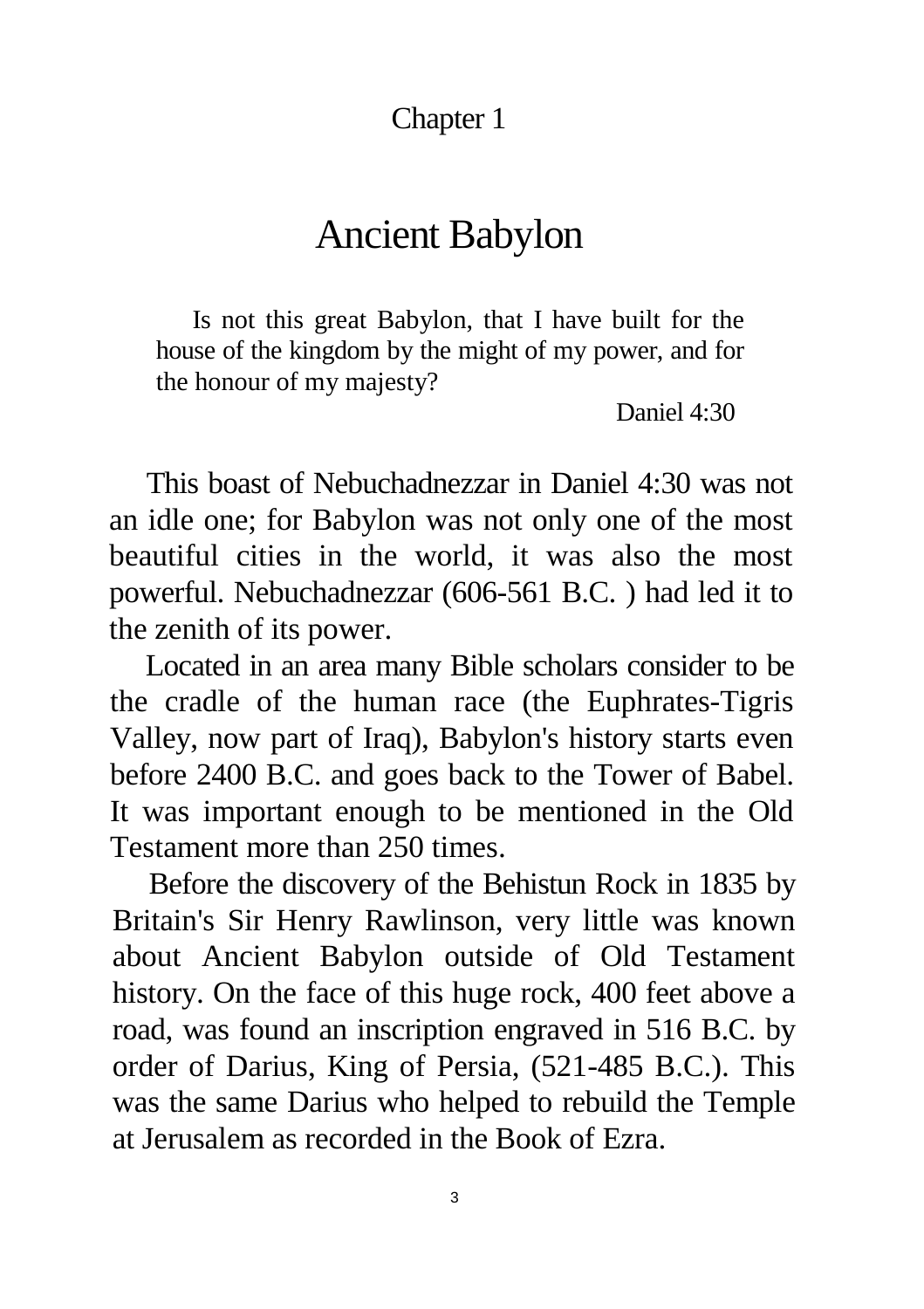The inscription contained a long account of the conquests of Darius written in the Persian, Elamite, and Babylonian languages. It provided the key to unlocking the vast treasure of ancient Babylonian literature.

Since then, scores of expeditions digging in the ruins of the Euphrates-Tigris Valley have unearthed hundreds of thousands of inscribed tablets and monuments. The dates of some of these show that the art of writing was known a thousand years before the time of Moses.

The most important discoveries have been found in the area where the Bible story began. This region was dotted with mounds containing the ruins of ancient cities. These mounds often reached a height of 100 feet and covered the remains of 20 cities, each built on top of the ruins of the previous one. Digging in these ruins, archaeologists have uncovered written history consistently confirming the accuracy of the Old **Testament** 

One of Babylon's early kings was Hammurabi who authored the famous code bearing his name 2000 B.C. He ruled over an advanced civilization that had written laws dealing with taxes, wages, public works, even international commerce. Discovered in 1902, Hammurabi's Code, written in stone, is now in the Louvre Museum in Paris. Hammurabi was a contemporary of Abraham, father of the Hebrew nation.

Abraham was also the father of the present Arab world through his son Ishmael. Abraham's life began in Ur, one of the prominent cities in Ancient Babylon.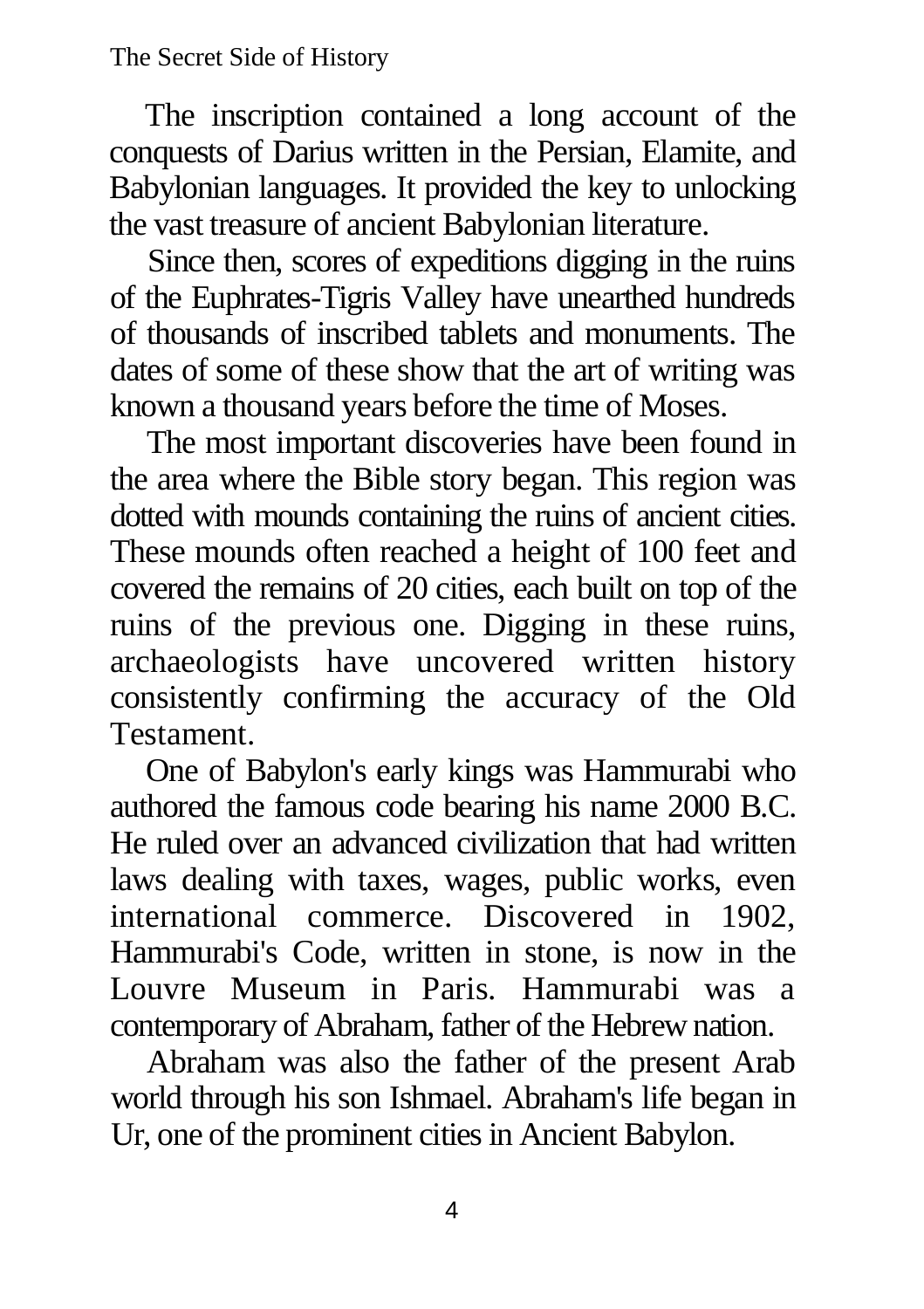Ancient historians have told us that, at the height of its glory, Babylon was protected by 60 miles of walls, 15 miles on each side. The walls were 300 feet high, 80 feet thick at their base and sunk to a depth of 35 feet below ground. On the walls were 250 towers with housing for military personnel. Through 100 brass gates passed traffic in and out of the city. Deep and wide canals surrounded the outside of the walls.

Inside the outer wall there was another barrier made of two parallel walls each 20 feet thick. The inner wall was also protected by a canal. A quarter of a mile farther in from the inner wall lay the city. In times of ancient warfare it was simply impregnable. Excavations of recent years seem to verify the fabulous accounts of historians. It was a beautiful city with the Euphrates River flowing through the center. Its hanging gardens were one of the Seven Wonders of the ancient world. Isaiah called it, "Babylon, the glory of kingdoms,..." Isaiah 13:19.

The Old Testament prophet Jeremiah lived during the time of Nebuchadnezzar. During this period the moral level of Judah had fallen so low that the prophet repeatedly cried out against the evil of his day, prophesying the coming captivity of the nation of Judah by the Babylonians.

Eventually the predictions of Jeremiah did come to pass as recorded in II Kings chapter 24:

11 And Nebuchadnezzar King of Babylon came against the city, and his servants did besiege it.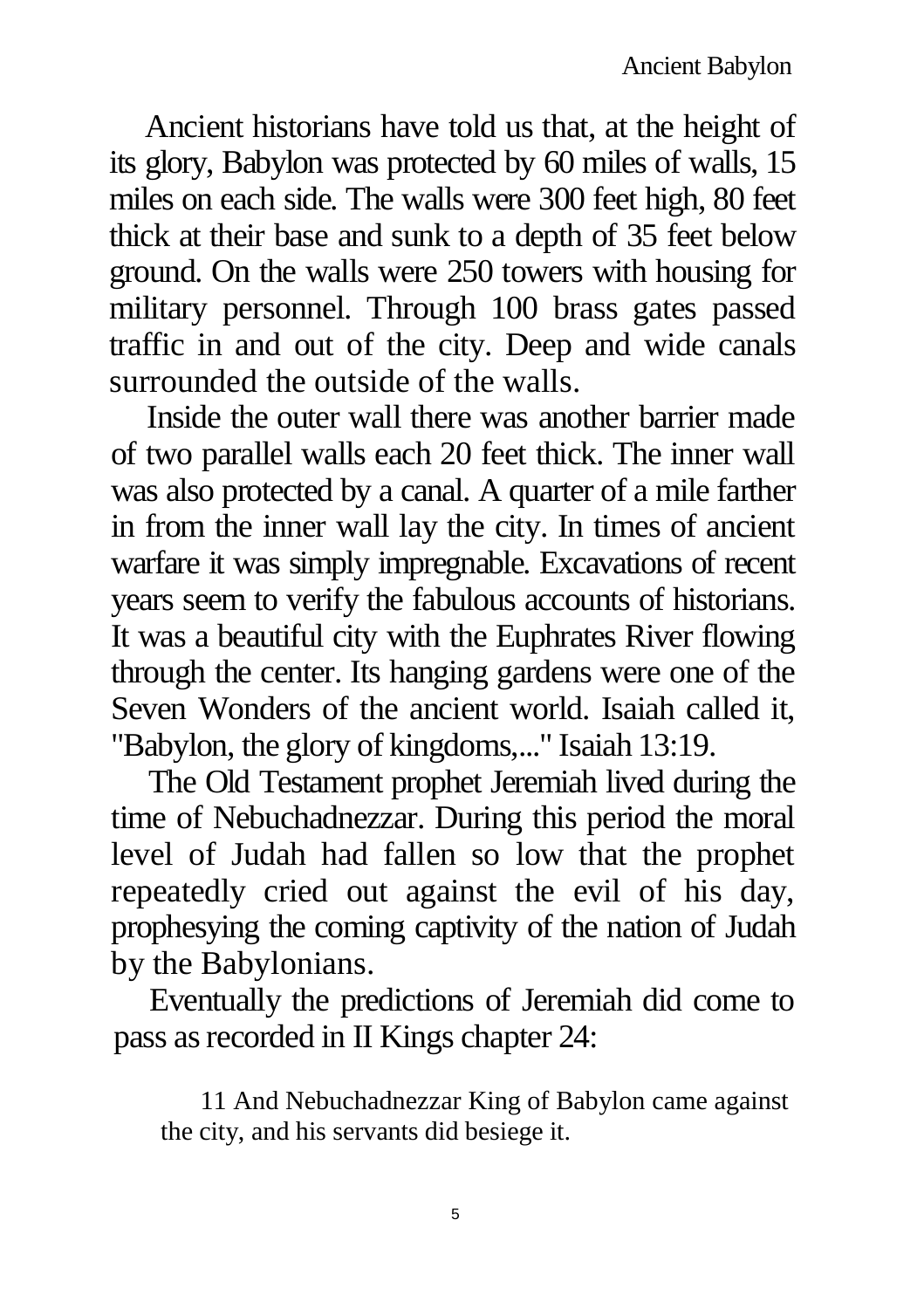14 And he carried away all Jerusalem, and all the princes, and all the mighty men of valor, even ten thousand captives, and all the craftsmen and smiths; none remained, save the poorest sort of the people of the land.

This was history's first recorded deportation. Later, during the reign of King Zedekiah, the Babylonians returned, destroyed the city of Jerusalem, and took the remaining inhabitants captive to Babylon.

Daniel was in the first group of captives taken from Jerusalem to Babylon (606 B.C.). Here he spent the rest of his life (70 years). Although unswerving in his own religious convictions, Daniel held high positions in the government under several Babylonian kings. It was in this city that Daniel was thrown into the lion's den, and Shadrack, Meshack, and Abed-nego were cast into the fiery furnace.

Twelve manuscripts of Isaiah and fragments of the Book of Daniel were found among the Dead Sea Scrolls. The first discovery of these scrolls in 1947 led to the exploration of eleven caves near the Dead Sea. Altogether, these efforts yielded hundreds of manuscripts dating from the last century B.C. and first century A.D. This find has been hailed as one of the most important discoveries of Old Testament manuscripts. Many works found during this period have been published and are available for study either in translation or in facsimile. These scrolls substantiate the historical events of the Old Testament as recorded by Isaiah and Daniel.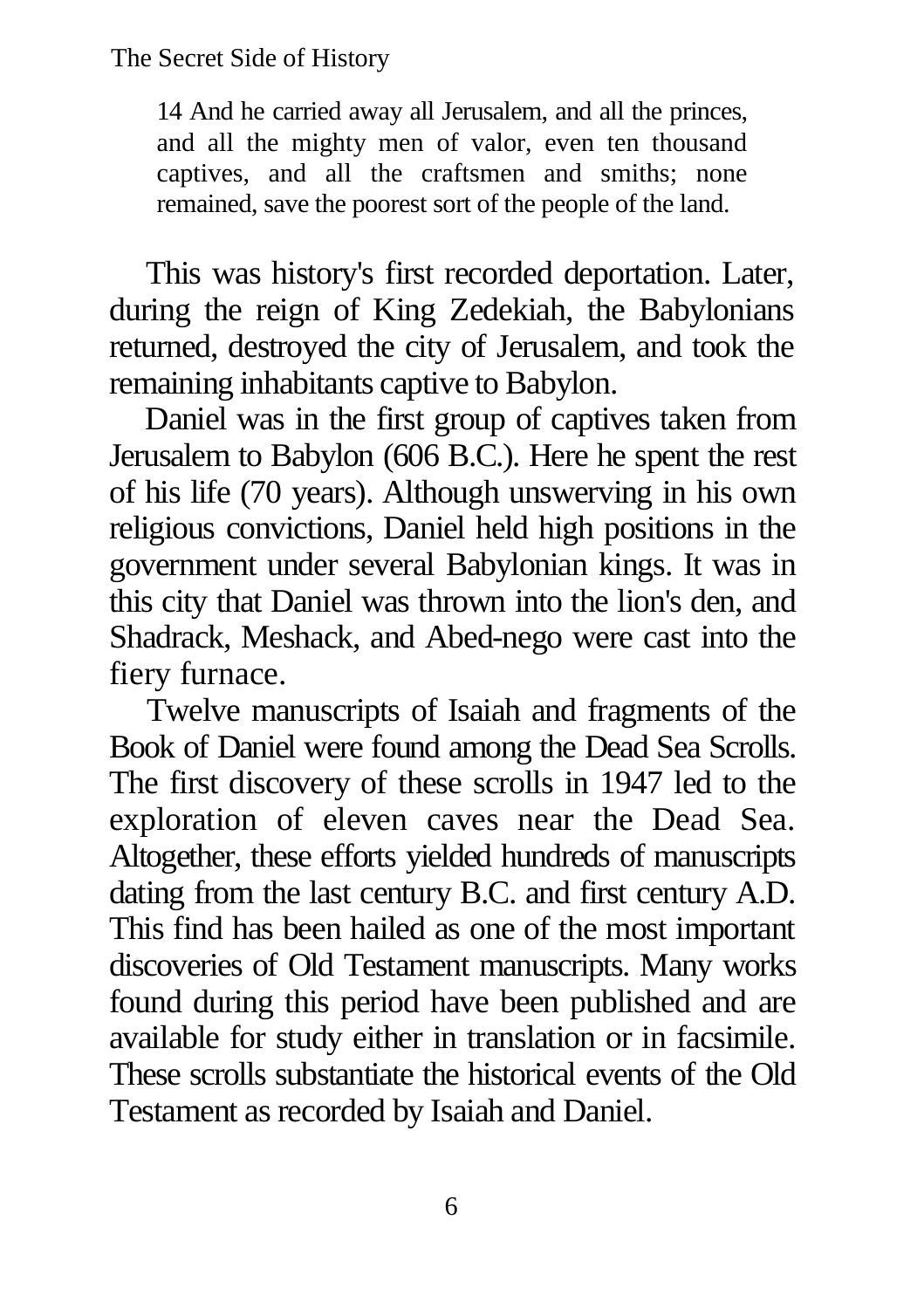Babylon was a national center of idolatry. Its chief deity was Marduk (Bel), a name given to Nimrod. Nimrod may have been the builder of the Tower of Babel. The temple of Marduk contained golden images of Bel and Ishtar including a human figure of solid gold 18 feet high. Babylon had 53 temples, and 180 altars dedicated to Ishtar.

Ishtar was worshiped as a moon-goddess. She was a deification of the sex passion and worshipping her required licentiousness. Sacred prostitution within her sanctuaries was a universal custom among the women of Babylon. Every maid, wife or widow had to officiate in these rites at least once in her lifetime . The prophet Isaiah gives us a good look into the heart and soul of Babylon in Isaiah chapter 47:

8 Therefore hear now this, thou that art given to pleasures, that dwellest carelessly, that sayest in thine heart, I am, and none beside me....

9 But these two things shall come upon thee in a moment in one day, the loss of children, and widowhood: they shall come upon thee in their perfection for the multitude of thy sorceries, and for the great abundance of thine enchantments.

10 For thou hast trusted in thy wickedness: thou has said, None seeth me.

Although Ancient Babylon was outwardly powerful she was inwardly corrupt, a condition that led to her downfall. As foretold by Isaiah and Jeremiah, the fall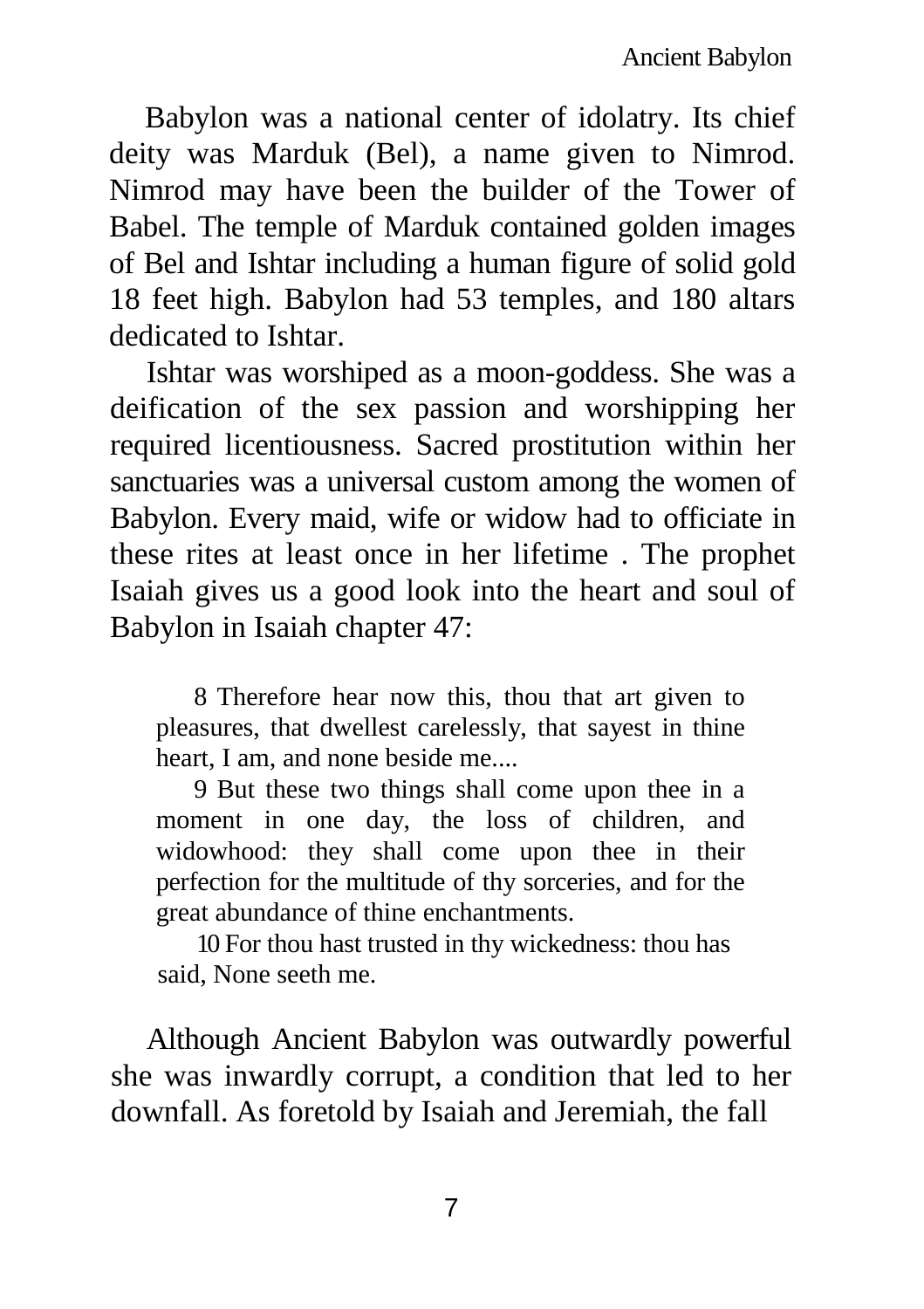The Secret Side of History

came very suddenly during a time when her leaders felt totally secure.

Scripture records that during a feast for a thousand of his lords, King Belshazzar called for the vessels that Nebuchadnezzar had taken out of the temple in Jerusalem. At the very hour when the king and his guests drank out of the sacred vessels and praised their gods, the fingers of a man's hand appeared and wrote a message upon the plaster of the palace wall. It was a message announcing that God had decreed an end to the Babylonian kingdom. The entire story is related in Daniel chapter 5, drawing the curtain down in verses 30 and 31:

In that night was Belshazzar king of the Chaldeans slain. And Darius the Median took the kingdom, being about three score and two years old.

What had taken place, as recorded by ancient historians, is related in Halley's Bible Handbook:

The Fall of Babylon is thus related by Xenophon, Herodotus and Berosus: "Cyrus diverted the Euphrates into a new channel, and guided by two deserters, marched by the dry bed into the city, while the Babylonians were carousing at a feast of their gods."

The city fell without a battle; and today Ancient Babylon, as prophesied by Isaiah a hundred years before it rose to the zenith of its power, is nothing more than a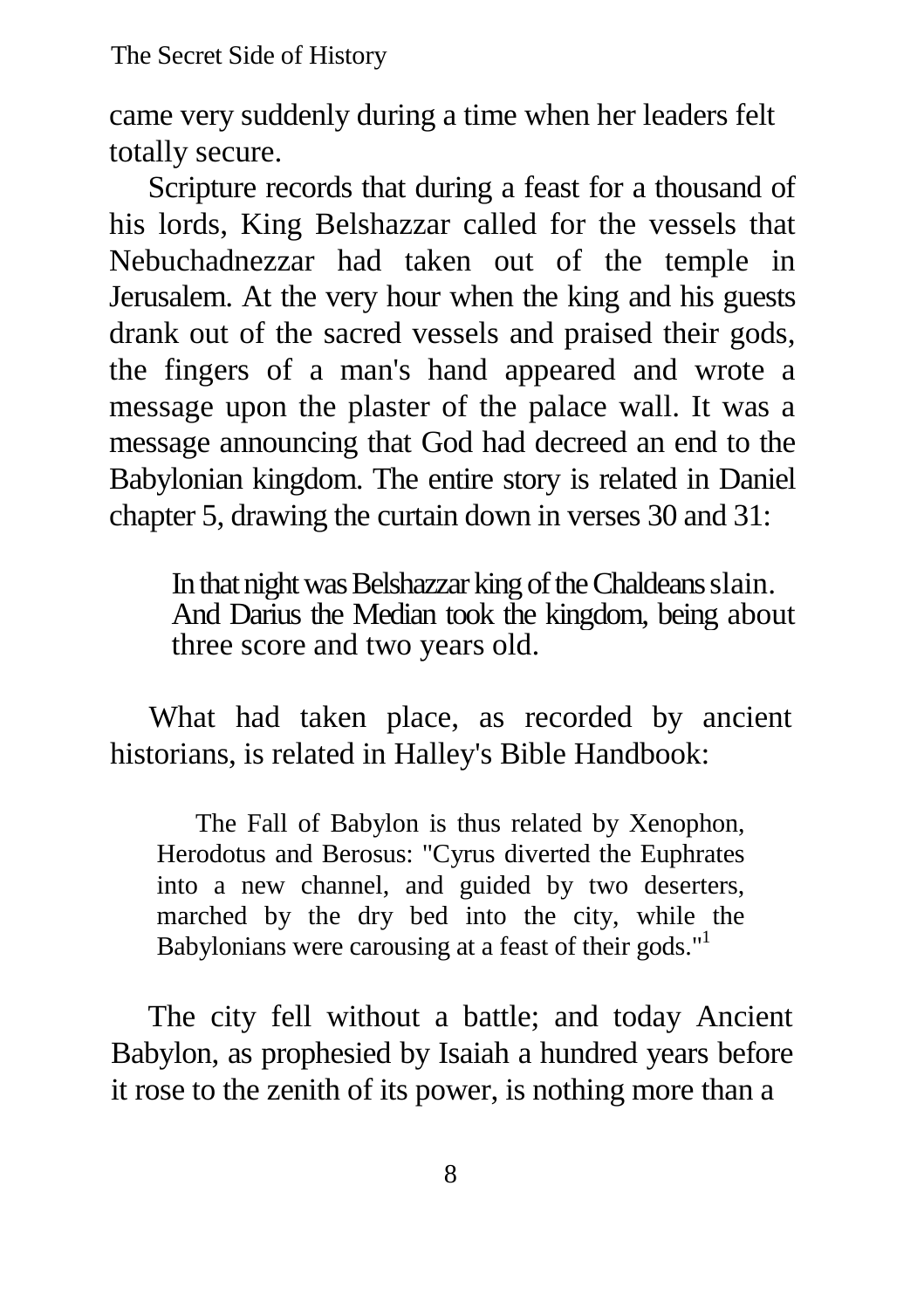heap of ruins. Many bricks from these ruins were used in building Baghdad the capital of Iraq. It is of interest that Alexander the Great wished to restore Babylon, but his plans were cut short by his early death.

Referring to Babylon, Isaiah stated that, "It shall never be inhabited, neither shall it be dwelt in from generation to generation:..." Isaiah 13:20.

Although Saddam Hussein rebuilt a small section and has used this as a psychological rallying point for his followers, the ancient city has no foreseeable major significance in the commercial or political world. Its significance lies in its amazing parallel to the Mystery Babylon of Revelation, and to the movement in the world today called The New World Order.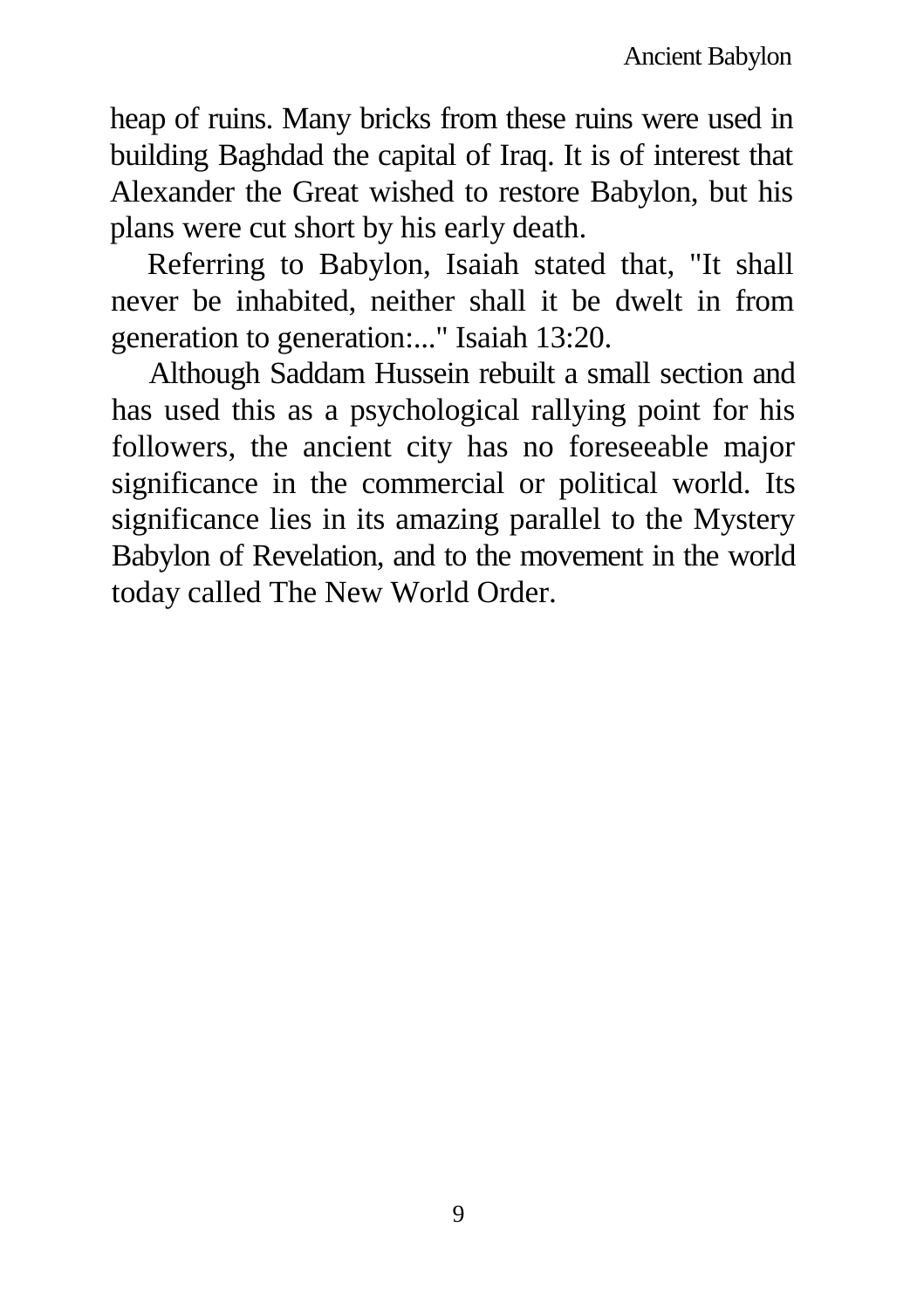Chapter 2

## Mystery Babylon

#### And upon her forehead was a name written, MYSTERY, BABYLON THE GREAT, THE MOTHER OF HARLOTS AND ABOMINATIONS OF THE EARTH.

Revelation 17:5

And the woman which thou sawest is that great city, which reigneth over the kings of the earth.

Revelation 17:18

Although the Babylon of Revelation is literally identified as, "Babylon The Great" with the word "Mystery," attached to it, for the purpose of illustration and comparison, we have chosen to identify it as "Mystery Babylon" as is done in the New International Version of the Bible. Clearly, both terms describe the Babylon of Revelation.

The writer of the Book of Revelation gave no geographical location or time period of the great city that was described as reigning over the kings of the earth. He did, however, give a detailed description of its character and its deeds.

The word "mystery" as applied to Babylon is a Greek word  $\mu\nu\sigma\tau\eta\rho\iota o\nu$  (Musterion) that carries the idea of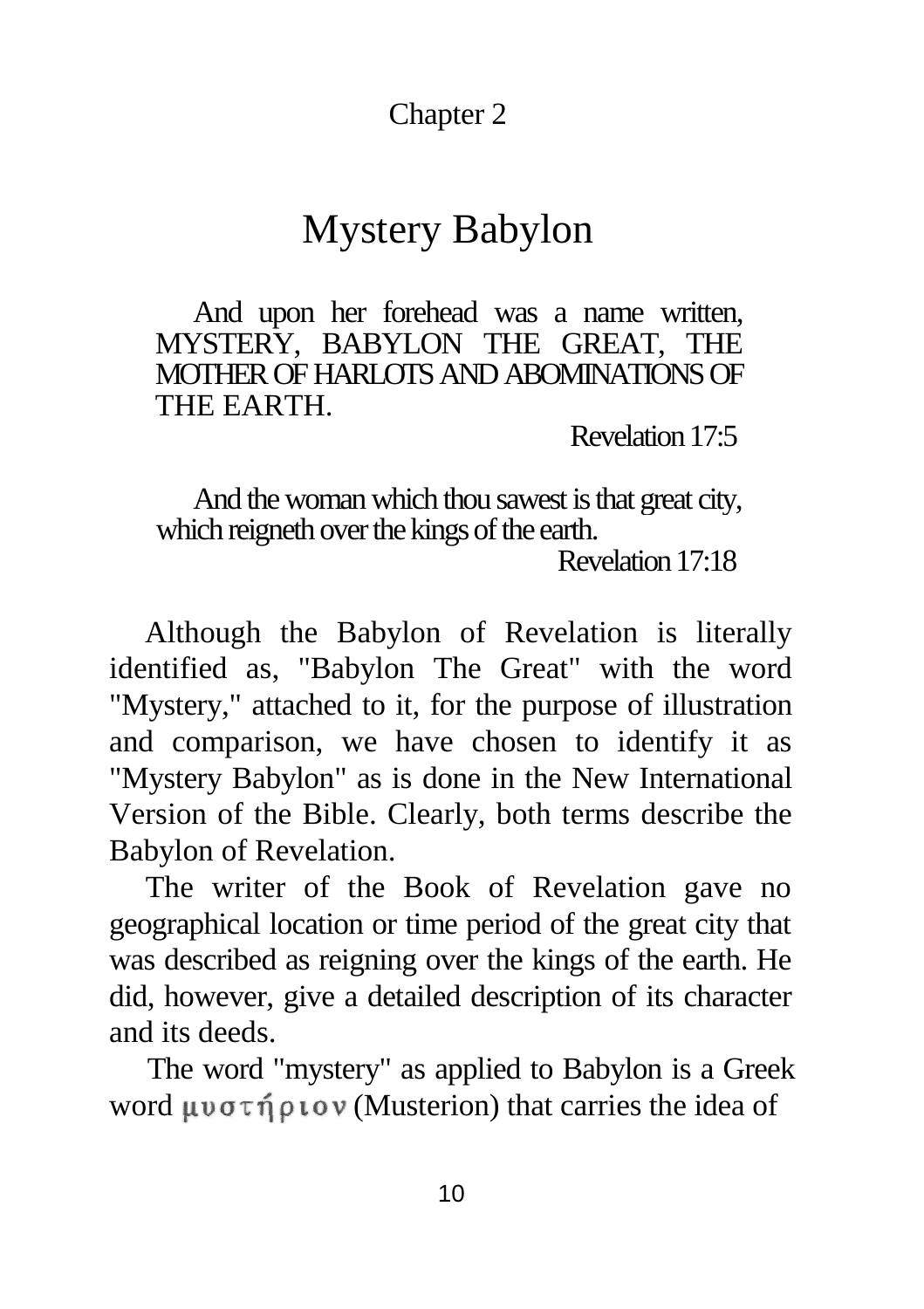silence or secrecy imposed by initiation into religious rites. The root word  $\mu\acute{\nu}\omega$  (Muo) means to shut the mouth. A good interpretation would be Secret Babylon. What is inferred here is that secret organizations would accumulate enough power to rule over the rulers of the world and at the same time keep their control hidden from public view. Ancient Babylon ruled openly, Mystery Babylon rules secretly. The name of Babylon was probably given to this center of world power because of its similarities to Ancient Babylon. Following is a list of those similarities.

#### 1. Both ruled the world:

And the woman which thou sawest is that great city, which reigneth over the kings of the earth.

Revelation 17:18

### 2. Both were exceedingly rich:

And saying, Alas, alas, that great city, that was clothed in fine linen, and purple, and scarlet, and decked with gold, and precious stones, and pearls!

Revelation 18:16

#### 3. Both receive a prophecy of judgement:

For in one hour so great riches is come to nought. Revelation 18:17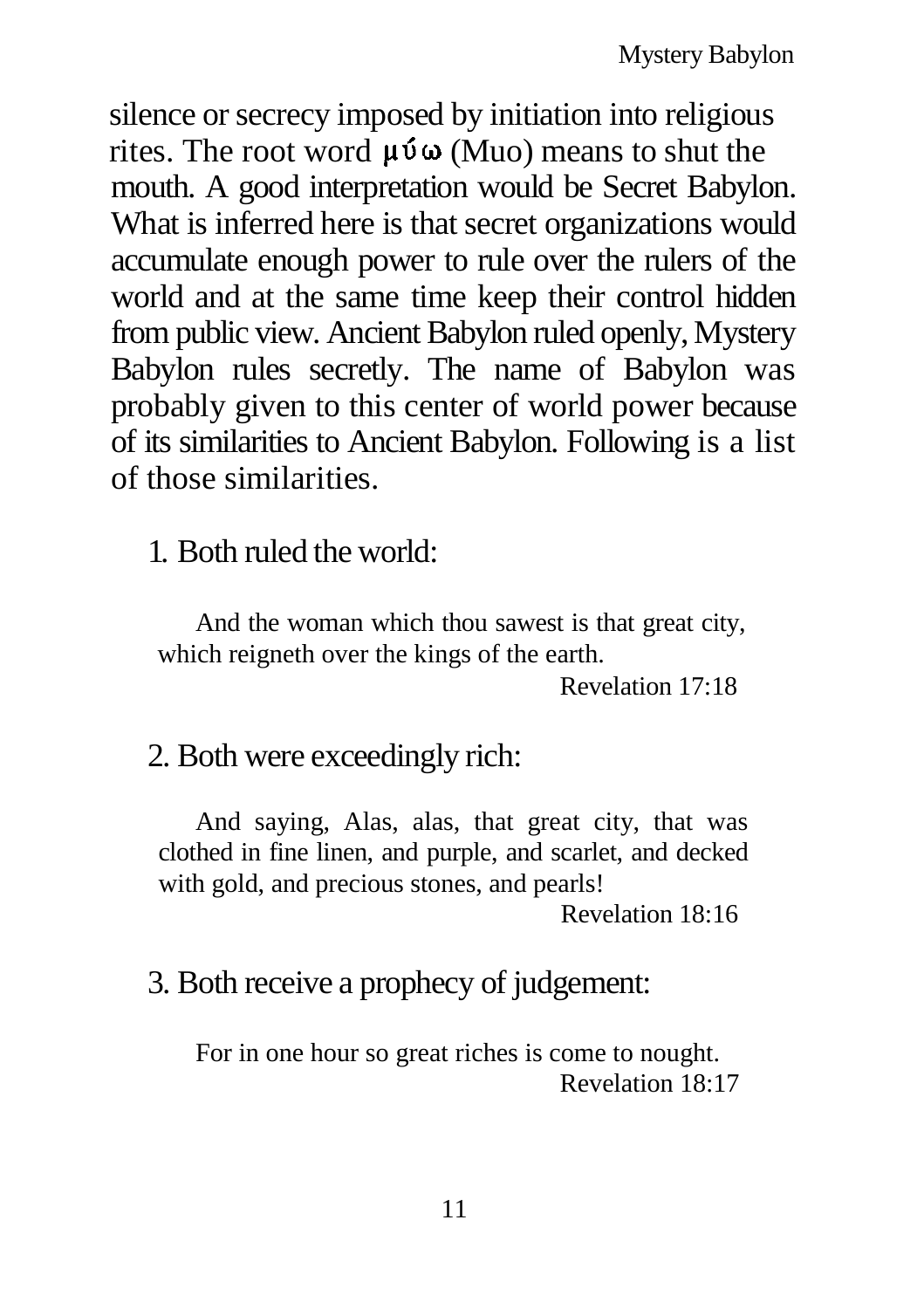The Secret Side of History

4. Both were great centers of commerce.

And they cast dust on their heads, and cried, weeping and wailing, saying, Alas, alas, that great city, wherein were made rich all that had ships in the sea by reason of her costliness!

Revelation 18:19

5. Both were allied with spiritual evil.

And the light of a candle shall shine no more at all in thee; and the voice of the bridegroom and of the bride shall be heard no more at all in thee: for thy merchants were the great men of the earth; for by thy sorceries were all nations deceived.

Revelation 18:23

6. Both killed great numbers, especially believers.

And in her was found the blood of prophets, and of saints, and of all that were slain upon the earth. Revelation 18:24

7. Both were a corrupting influence.

For true and righteous are his judgments: for he hath judged the great whore, which did corrupt the earth with her fornication,. . .

Revelation 19:2

In condemning Ancient Babylon, the Old Testament prophet Jeremiah used language very similar to that used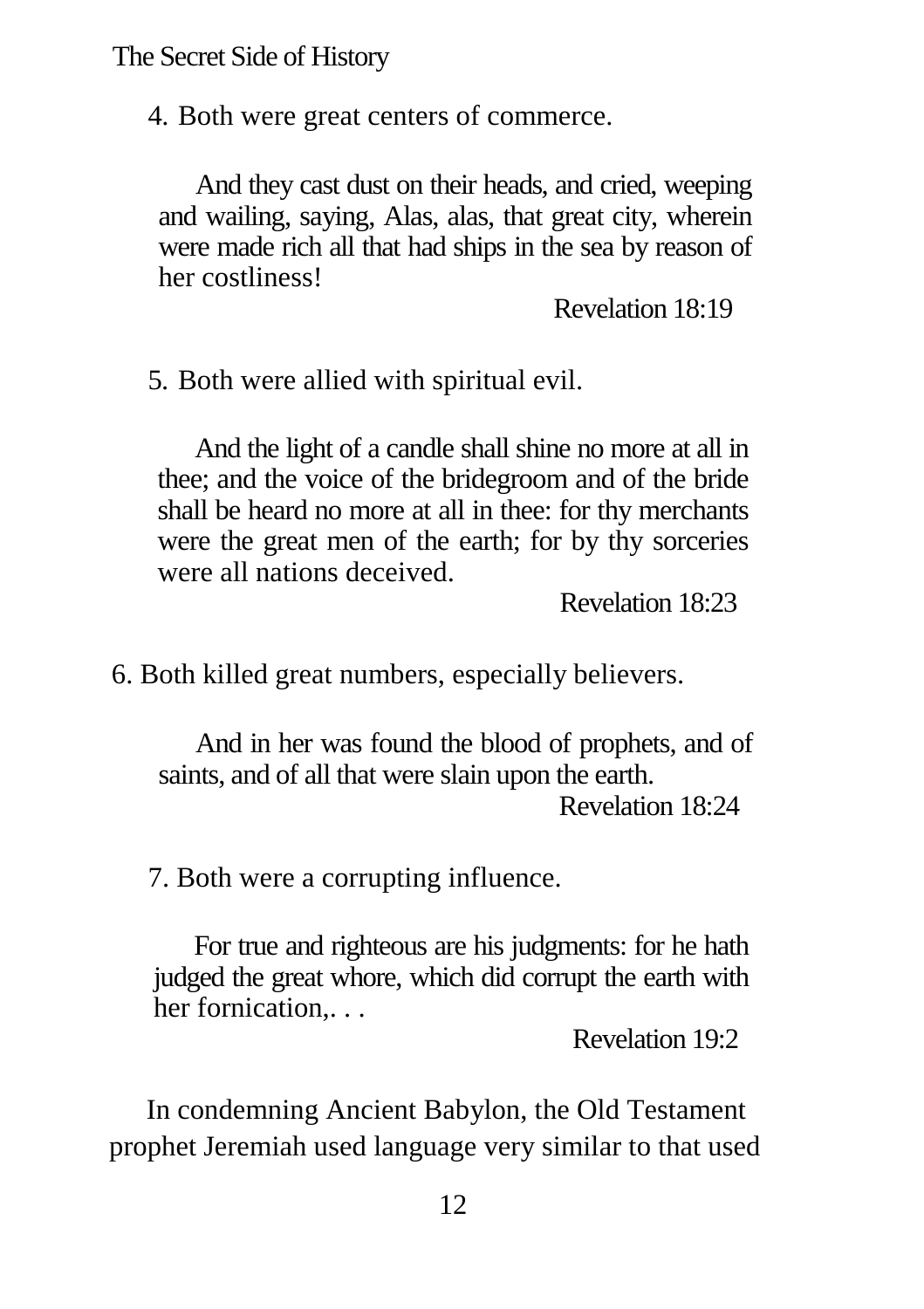Mystery Babylon

in the condemnation of Mystery Babylon. Many of these verses are found in the 51st chapter of Jeremiah.

As in the case of Ancient Babylon, Mystery Babylon's fall comes suddenly and at a time when its leaders are confident of their security:

How much she hath glorified herself, and lived deliriously, so much torment and sorrow give her: for she saith in her heart, I sit a queen, and am no widow, and shall see no sorrow.

Revelation 18:7

Therefore shall her plagues come in one day, death, and mourning, and famine;. . .

Revelation 18:8

While Ancient Babylon and Mystery Babylon constitute an amazing parallel, there is another far more important parallel. This is the parallel of Mystery Babylon and a world structure that has been built in this century and has as its goal the total subjugation of the human race under a New World Order.

For purpose of comparison, we have chosen to label this present world structure as Modern Day Babylon. In order to illustrate its parallel to Mystery Babylon, we will examine some of the events occurring on the secret side of history from ancient times to the present.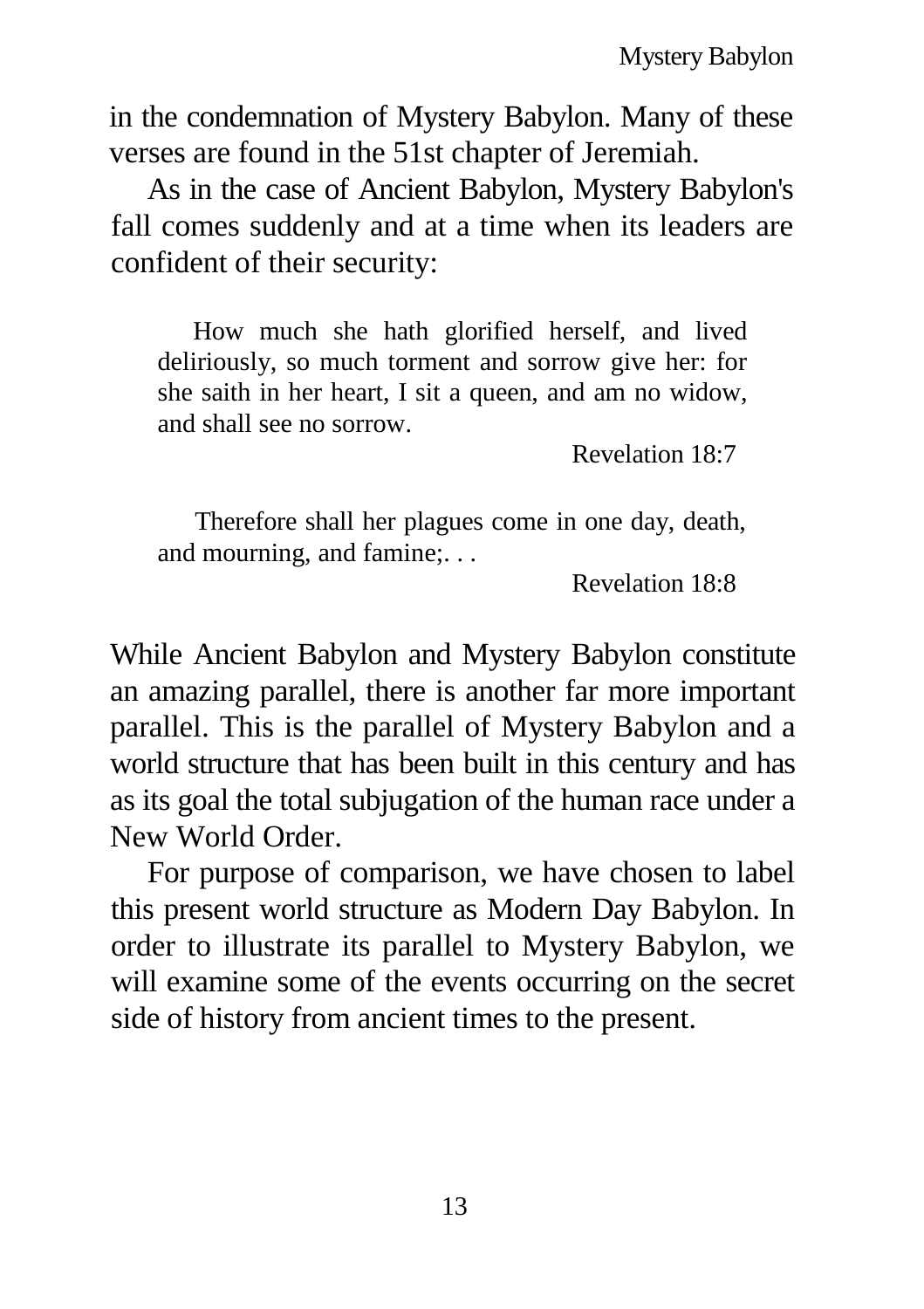Chapter 3

## Ancient Oral Traditions

Hide me from the secret counsel of the wicked; from the insurrection of the workers of iniquity: . . .

Psalm  $64.2$ 

Since early times, "Wise Men" have existed who claimed knowledge of "Mysteries" that were to be kept secret from all outside their circle. Some of these mysteries purported to relate to such matters as the origin of man, life of the soul after death, and the nature of God. These mysteries were usually handed down by oral tradition and kept from the ordinary people.

Many Jewish writers believe that Moses drew from the Egyptian Mysteries a part of an oral tradition handed down through the leaders of the Israelites (the Jews), and later written in the Talmud and the Cabala. Others believe that an oral tradition goes back to Adam. There was a conflict here, and it could be found not only in traditions, but in the resulting polarization of the Jews with one side supporting orthodox Judaism and one side working to undermine it.

That there existed a secret oral tradition claiming to be the teaching of Moses, but contrary to the Law, could explain why many Jewish people were so quick to forsake the written Law of Moses and join in worshiping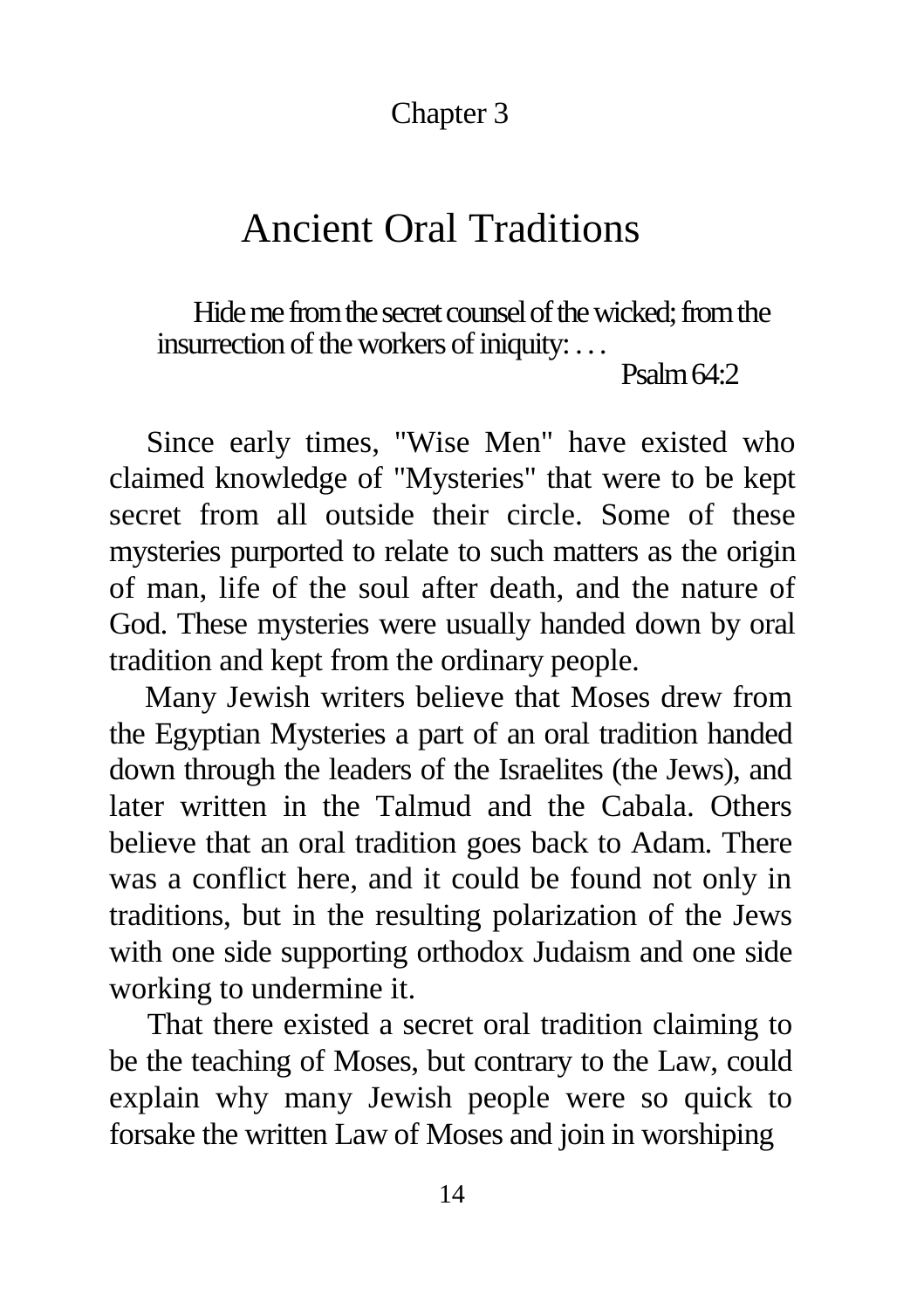the deities of the heathen nations around them.

Acceptance of the worship of heathen deities often led to grossly immoral practices, even to human sacrifice as in the worship of Molech. It is a sad commentary that even Solomon fell into idol worship in his old age (I Kings 11:1-8).

After the death of Solomon the kingdom was divided into the Northern Kingdom of ten tribes (Israel) and the Southern Kingdom of two tribes (Judah). Immediately, Israel rejected the Law of Moses and turned to worship of the Golden Calf, an Egyptian deity. The Northern Kingdom lasted about 200 years until it was destroyed by Assyria in 721 B.C. Every one of its 19 kings followed the worship of the Golden Calf.

Judah, the Southern Kingdom, lasted slightly more than 300 years, and as was noted previously, was destroyed by Babylon about 600 B.C. Most of its Kings also worshiped idols. Only a few revered the Law of Moses.

That there was indeed a secret movement behind the rejection of the Law of Moses is attested to in the writings of Old Testament prophets. Jeremiah denounced the existence of such a movement in his day. This is recorded in Jeremiah 11:9-10:

And the Lord said unto me, A conspiracy is found among the men of Judah, and among the inhabitants of Jerusalem.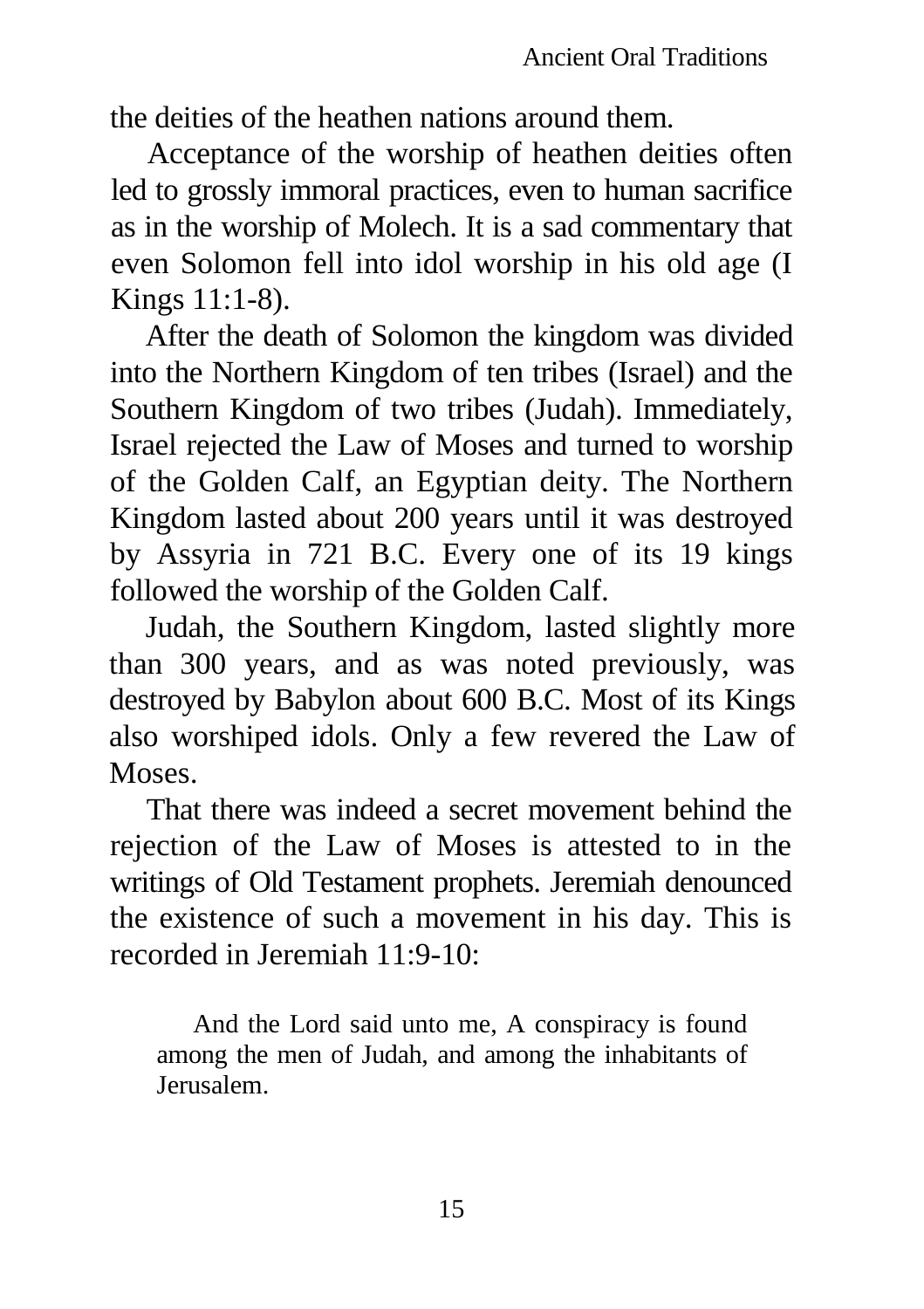The Secret Side of History

They are turned back to the iniquities of their forefathers, which refused to hear my words; and they went after other gods to serve them: . . .

The Old Testament prophet Ezekiel also lamented such a movement in Israel:

There is a conspiracy of her prophets in the midst thereof, like a roaring lion ravening the prey; they have devoured souls; they have taken the treasure and precious things; they have made her many widows in the midst thereof.

Ezekiel 22:25

These conspiracies so corrupted Judah and Israel that the two nations were conquered, and their people taken away into slavery by Assyria and Babylon.

Intellectuals often scoff at the mention of conspiracy, but it is impossible to believe the Scriptures and not believe in conspiracies. Conspiracies are mentioned thirty times in the Old Testament, often in connection with the overthrow, or attempted overthrow, of existing governments.

The existence of secret oral traditions among the Jews could well explain some of the language of the New Testament. In John 7:49 for example, the Pharisees said, "But this people who knoweth not the law are cursed." Yet, the people did know the written law. At this time in the history of the Jews, the Law was revered by the common people and regularly read to them in the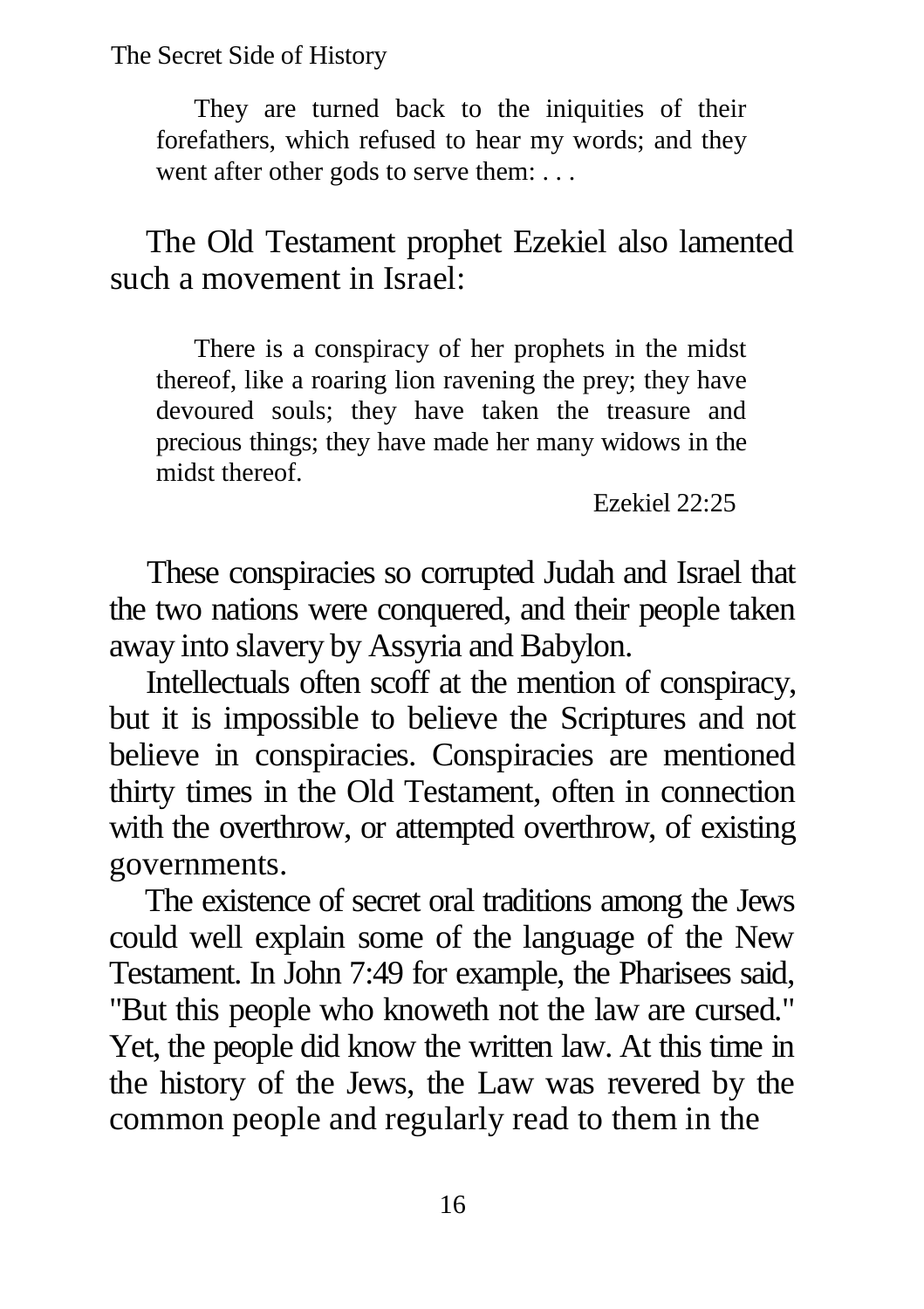synagogues on the Sabbath. The Pharisees were likely referring to an oral tradition unknown to the common people.

In Matthew 23:15 Jesus condemned the Pharisees for the corrupting of their followers:

Woe unto you scribes and Pharisees, hypocrites! for ye compass sea and land to make one proselyte, and when he is made, ye make him twofold more the child of hell than yourselves.

If the proselyte had been taught the written Law of Moses, such a condemnation would not have been likely. However, instruction in a secret oral tradition could account for evil practices that would merit condemnation. At another time, Jesus may have stopped just short of exposing what the Pharisees were secretly teaching. This is recorded in Luke 12:1-3:

In the mean time, when there were gathered an innumerable multitude of people, insomuch that they trode one upon another, he began to say unto his disciples first of all, Beware ye of the leaven of the Pharisees, which is hypocrisy.

For there is nothing covered, that shall not be revealed; neither hid, that shall not be known.

Therefore whatsoever ye have spoken in darkness shall be heard in the light; and that which ye have spoken in the ears in closets shall be proclaimed upon the housetops.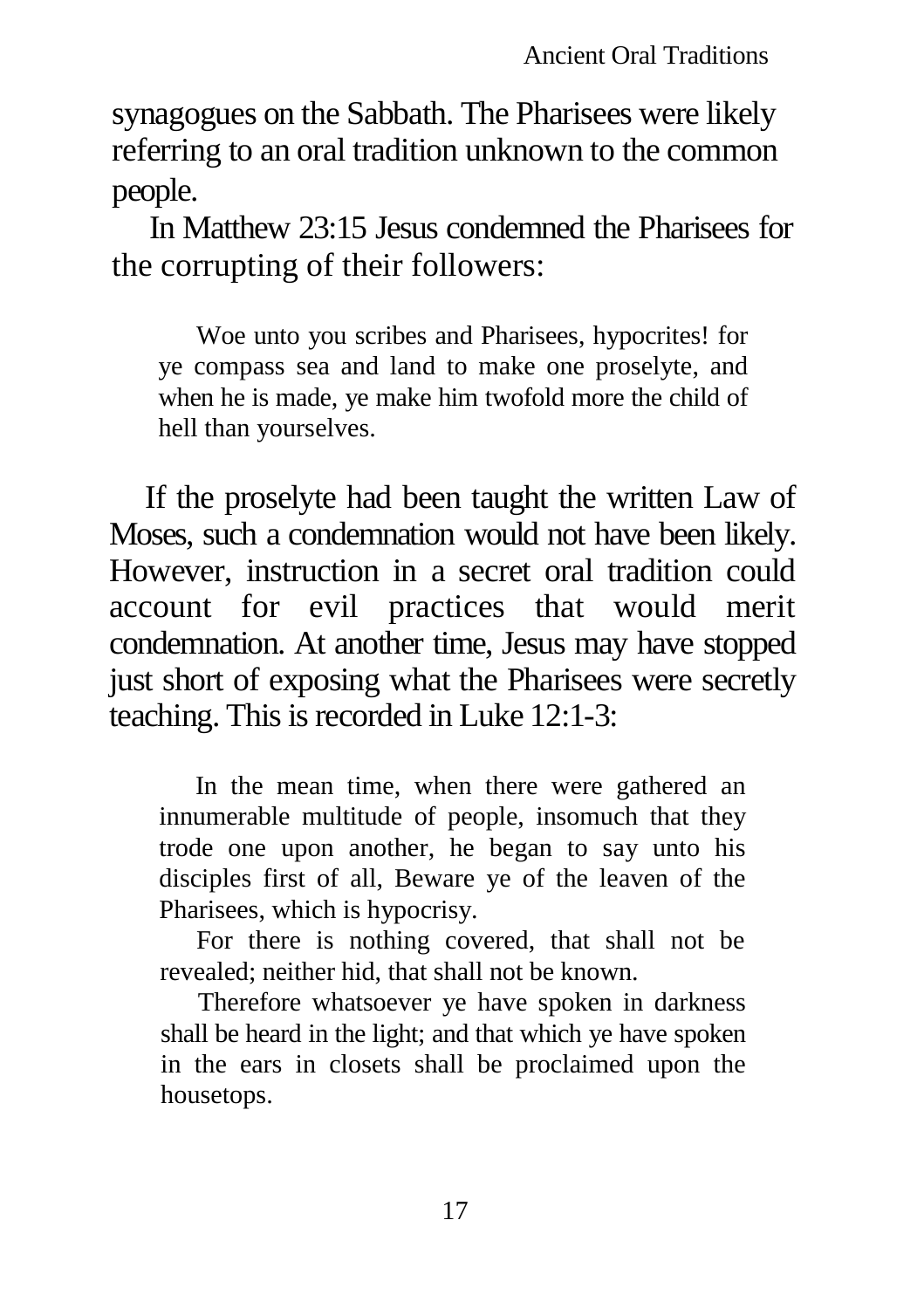In the minds of the Pharisees such a condemnation may have been a warning that public exposure could follow, thus galvanizing their determination to destroy Jesus.

However the case, there did exist at the time of Christ, an assemblage of doctrines and speculations that were carefully concealed from the multitude. For the most part these doctrines (contained in the Jewish Cabala) were directed against orthodox Judaism. The word "cabala" comes from a Hebrew word that signifies "a doctrine orally received." Although the date is uncertain, these doctrines were eventually written in what is now known as the Zohar.

After the establishment of Christianity, slanders on Christ and Christians occurred in some versions of the Cabala. On the other hand, the Koran, the holy book of the Muslims, denounces the infamous legends concerning Christ perpetuated by the Jews.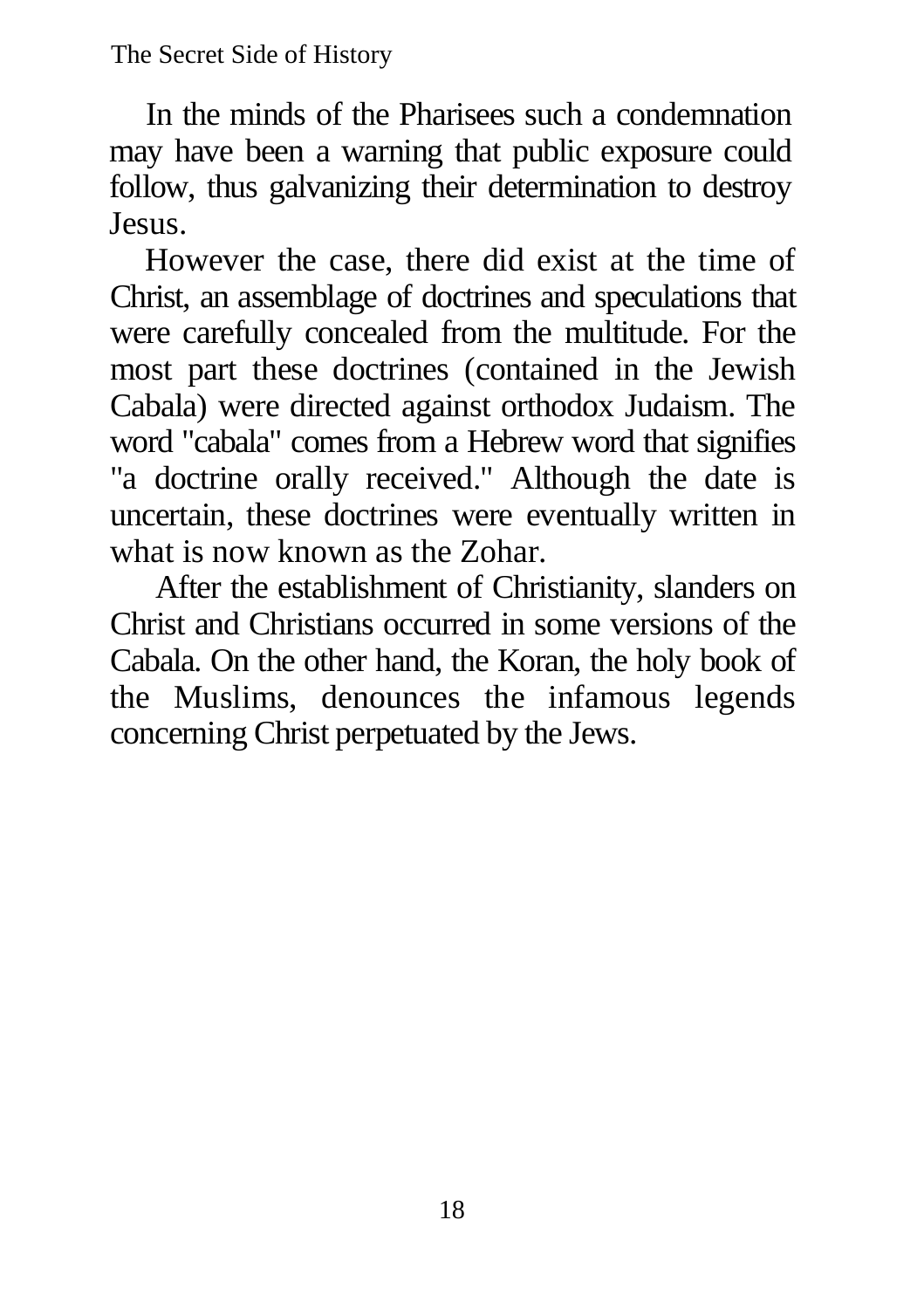Chapter 4

## Secret Societies

The wicked, through the pride of his countenance, will not seek God: God in not in all his thoughts.

Psalms 10:4

He sitteth in the lurking places of the villages, in the secret places doth he murder the innocent: . . .

Psalms 10:8

He lieth in wait secretly as a lion in his den:... Psalm 10:9

To understand the establishment of a power as evil and extensive as Mystery Babylon, it is helpful to consider some secret societies and conspiracies that have determined the outcome of many historical events. Their existence is as old as mankind.

The British historian, Nesta H. Webster, relates their beginning in this manner:

The East is the cradle of secret societies. For whatever end they may have been employed, the inspiration and methods of these mysterious associations which have played so important a part behind the scenes of the world's history will be found to have emanated from the lands where the first recorded acts of the great human drama were played out — Egypt, Babylon, Syria,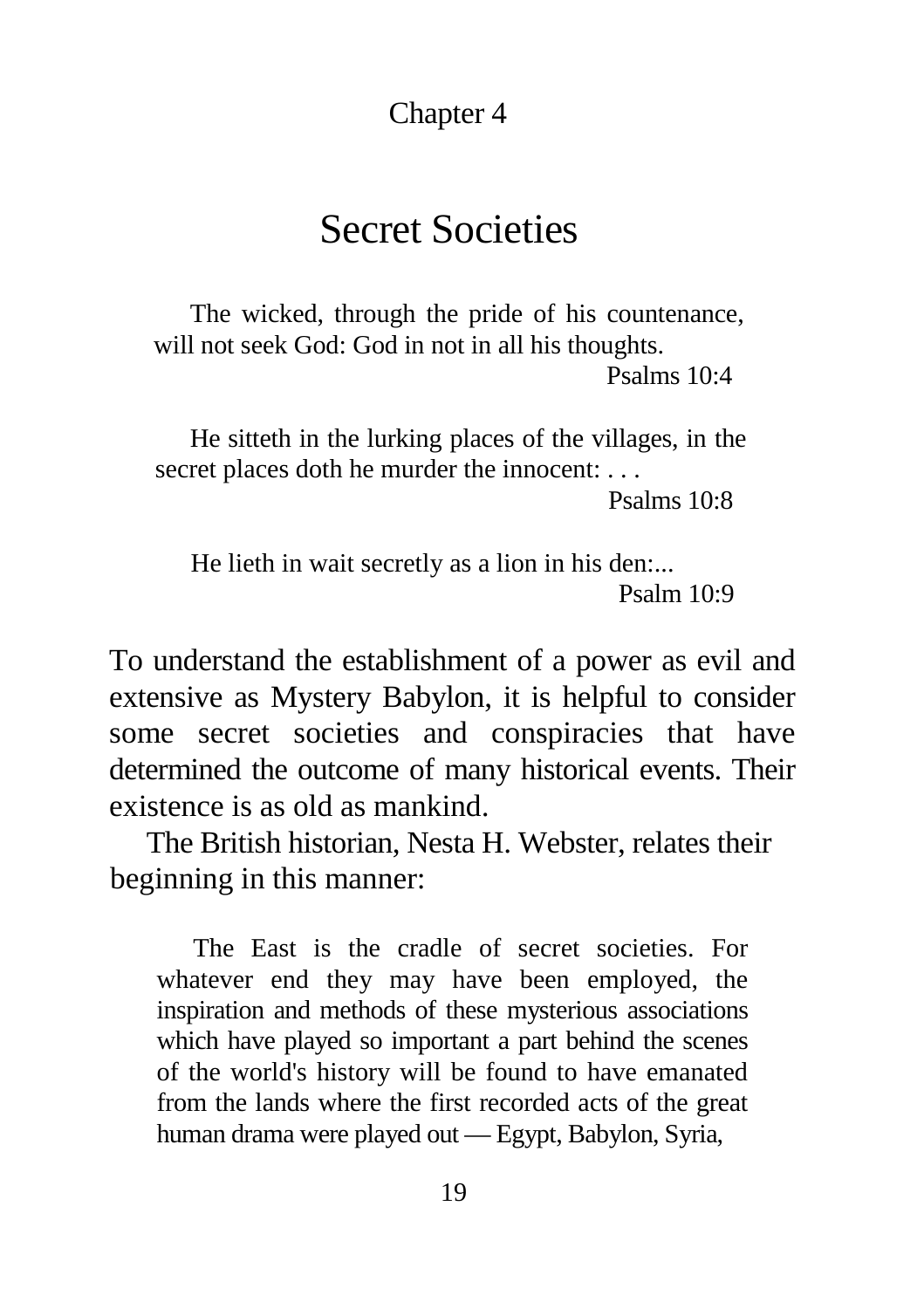The Secret Side of History

and Persia. On the one hand Eastern mysticism, on the other Oriental love of intrigue, framed the systems later to be transported to the West with results so tremendous and far-reaching. $<sup>1</sup>$ </sup>

Much of the suffering of the human race has come about as a result of those secret societies and their successors. The "results so tremendous and far reaching" referred to by Webster have been a disaster for the wellbeing of the inhabitants of planet earth, and have repeatedly blocked spiritual and material progress.

The British historian, John Robison, (1798) had this to say about secret societies:

But not only are secret societies dangerous, but all societies whose object is mysterious. The whole history of man is a proof of this position. In no age or country has there ever appeared a mysterious association which  $\rm{did}$  not in time become a public nuisance.<sup>2</sup>

An examination of a few of the secret societies existing during the middle ages gives an insight into the general duplicity and propensity for evil common to secret societies.

One of the prominent secret societies of this period was an order know as The Assassins. In this order drugs were used to recruit young men to become professional assassins in order to forward the designs of their masters.

The young man whom the Assassins desired to recruit was introduced to the Grand Master of the Order and drugged. While unconscious, he was carried into a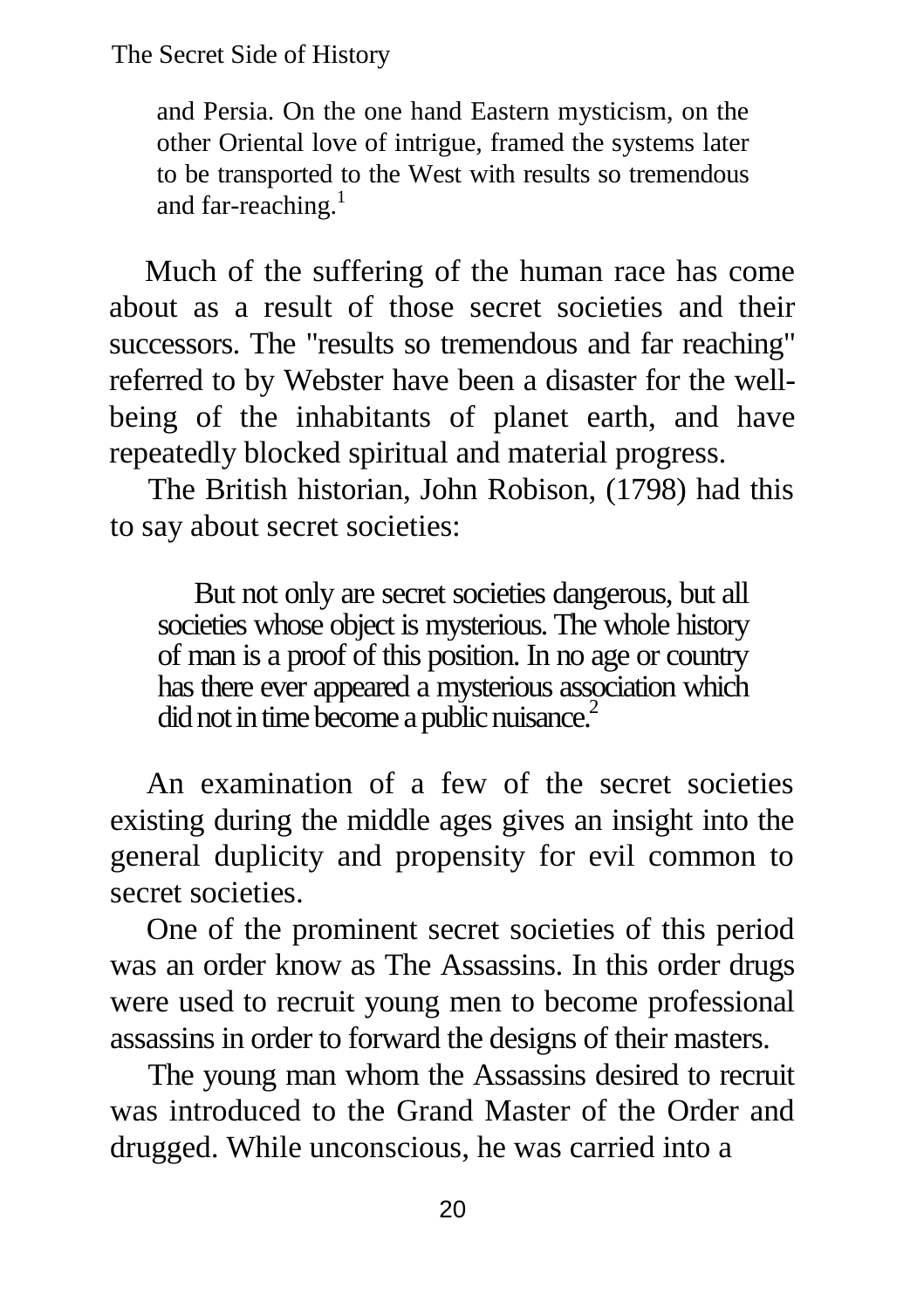beautiful garden with luxurious resting places. Here amid sparkling streams, fruit trees, and flowers he was attended by beautiful women serving him wine in gold and silver vessels as soft music played in the background.

After enjoying all the delights of what he believed was paradise, he was again drugged and, while once more unconscious, carried back to the presence of the Grand Master. Upon awakening, he was assured that he had never left the side of the Grand Master but had merely experienced a foretaste of the paradise that awaited him if he obeyed the orders of his masters.

In this matter the Assassins established a system of organized murder on a basis of religious fervor, and unleashed a reign of terror throughout the East. Years later, in secret records released by two of their own leaders, a list was found of celebrated men of all nations who had been their victims.

Eventually, the leaders of the Assassins turned on each other and became the victims of the poisons and daggers they had prepared for others. Although the dynasty of the Assassins had ended by 1250, the sects from which they derived continued.

The Knights Templar is another example of the end results of secret societies. After the First Crusade had ended with the defeat of the Muslims and the capture of Jerusalem, a band of nine Frenchmen formed an order (in 1118) for the protection of pilgrims to the Holy Sepulchre. The King of Jerusalem presented them with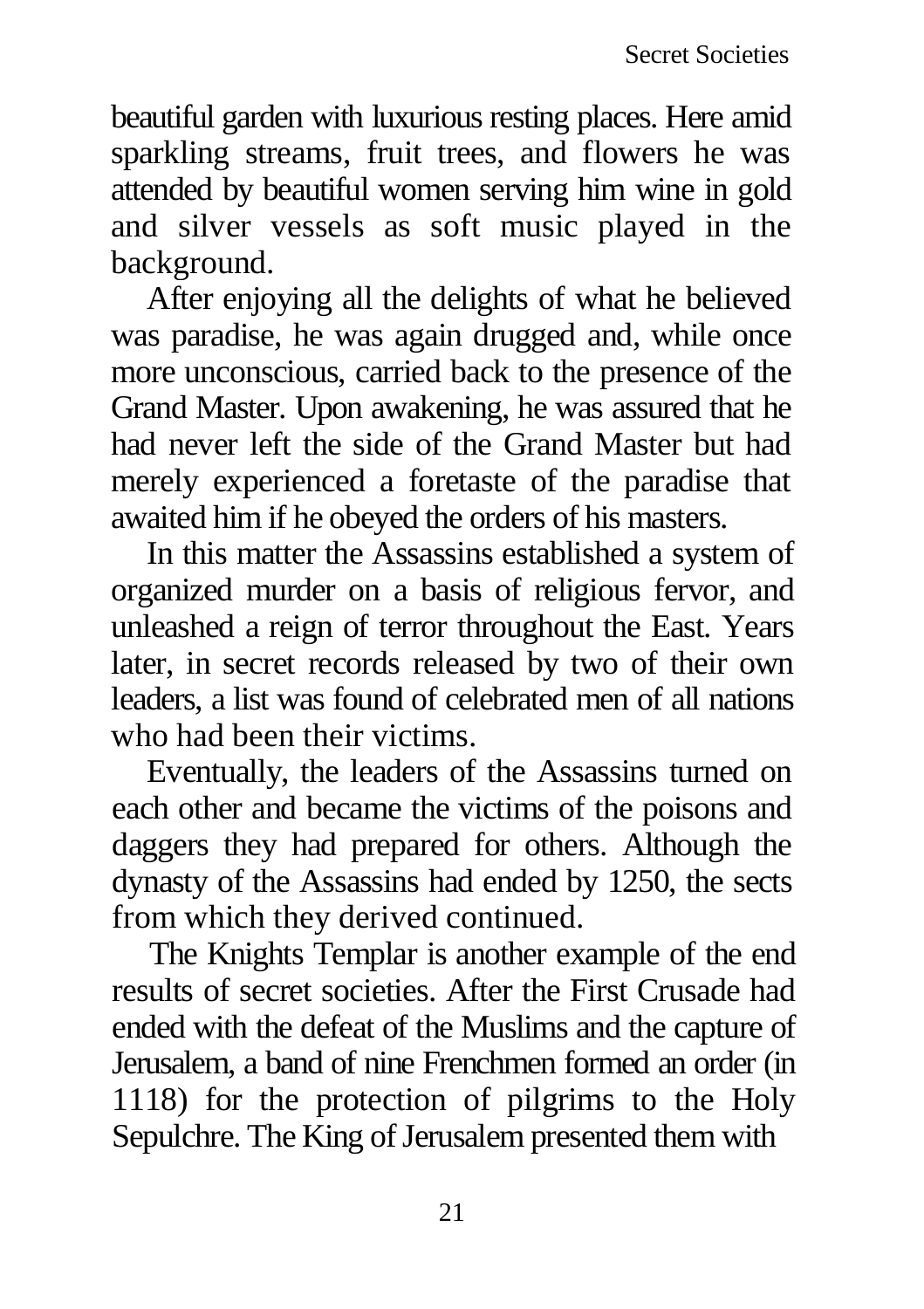a house near the Temple of Solomon resulting in the name Knights Templar. The Templars were bound by a vow of poverty and were to live solely on alms. But donations became so enormous that they eventually abandoned their vow of poverty and spread themselves over Europe. By the end of the twelfth century they had become a rich and powerful body.

By the end of the thirteenth century the rumors of their unscrupulous deeds and low moral life caused them to become suspect in the eyes of the clergy and the general public, word of their apostasy even reaching the Pope.

On October 13, 1307, the King of France had all of the Templars in France arrested. Many confessed that they had been ordered to spit on the crucifix and had been urged to commit obscenities and practice unnatural vice. Later, and without duress of any kind, these confessions were repeated before the Pope by seventytwo of the French Knights.

Similar to other secret societies, the Templars had a double doctrine. The one presented to the majority of members at the lower level, and to the public, was replete with noble endeavors. If a member was able to ascend to a higher level by proving to his unscrupulous superiors that he could be trusted to keep their secrets and carry out their orders, he was told more about the true purpose of the order. These evil designs were most often communicated orally. The outward profession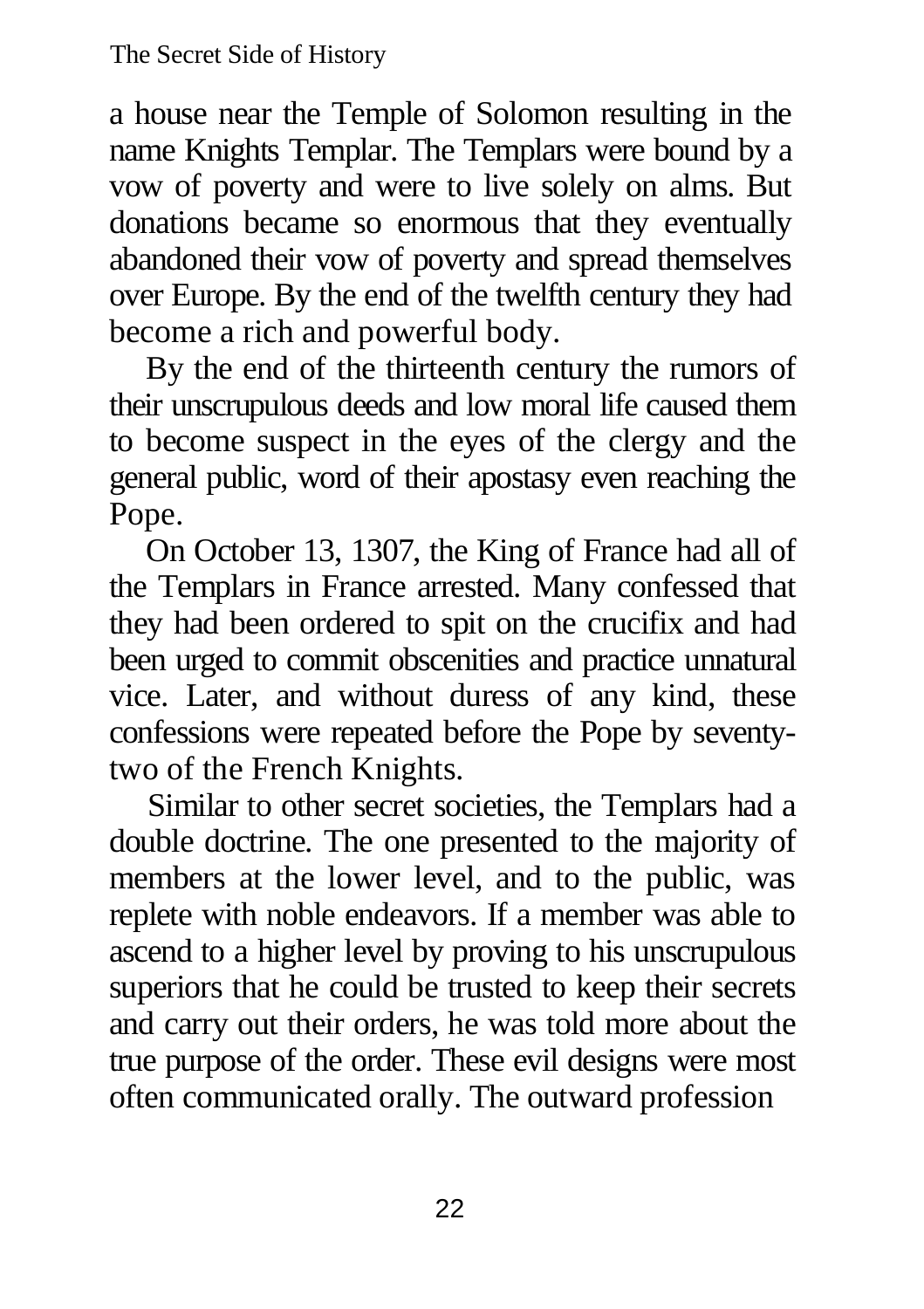contained nothing but perfect orthodoxy. The inside or secret profession was anti-Christian.

Some writers believed that the Templars believed in a god of good and a god of evil but chose to serve the god of evil (Lucifer) because they thought him to be more powerful and able to make them rich. Nesta H. Webster gives the following quotation:

Their most fervent worship was addressed to this god of evil, who alone could enrich them. "They said with the Luciferians: The elder son of God, Satanael or Lucifer alone has a right to the homage of mortals; Jesus his younger brother does not deserve this honour."<sup>3</sup>

The Templars not only became international bankers in their day, they also supported uprisings against existing governments to a point of threatening world wide revolution. As we progress to our study of the Mystery Babylon of Revelation, we will see that history repeats itself.

It has been tragic for the human race that secret societies, with a small number of leaders always operating in secrecy, have been able to involve large numbers of well-meaning followers at the lower levels who, in working for the goals of the organization, were paving the way for their own destruction. This pattern is more evident in the twentieth century than at any other time in history.

Just as there existed secret and subversive sects working against Christianity and orthodox Judaism, there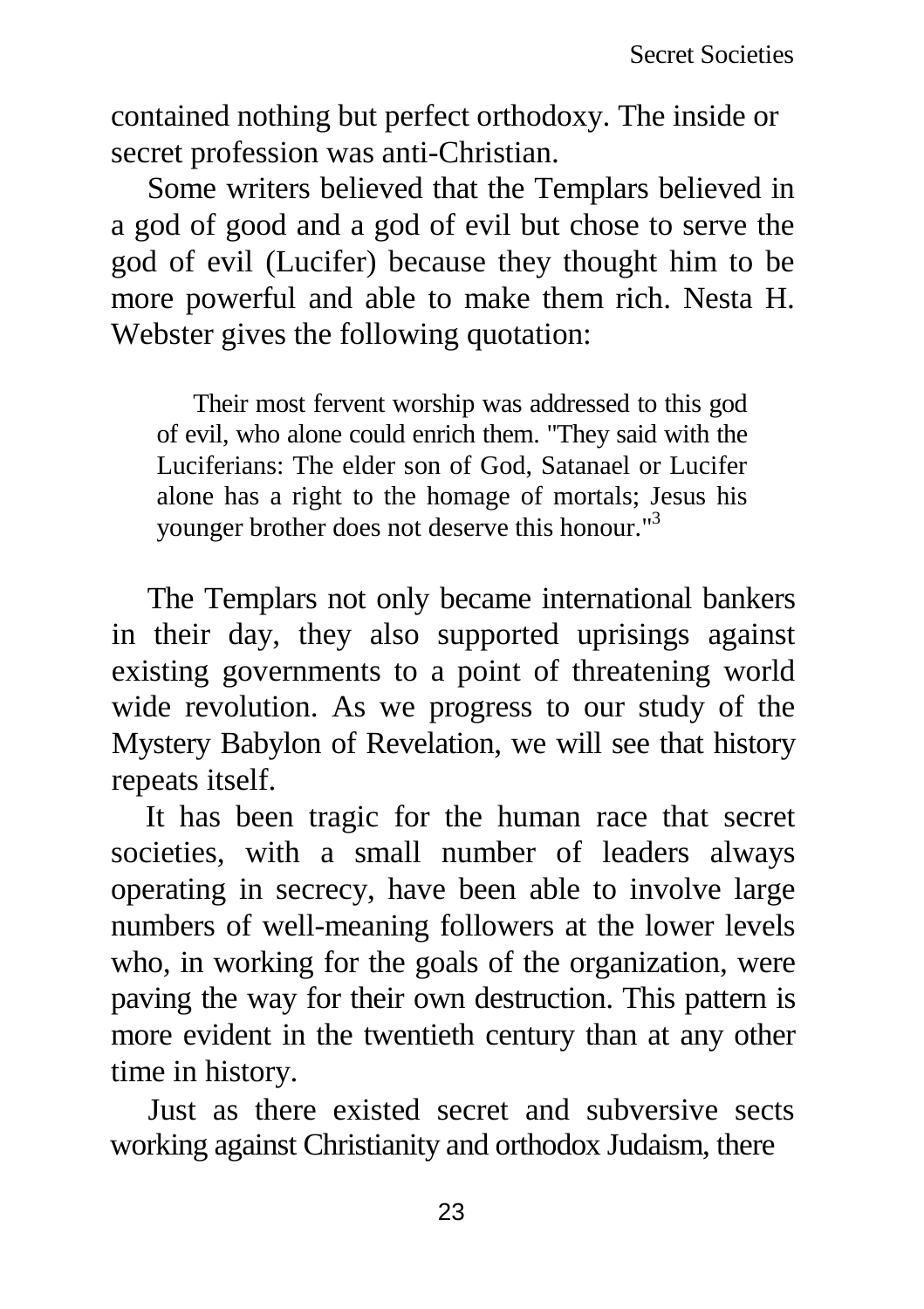were also secret movements organized for the purpose of undermining all moral and religious beliefs in the minds of Muslims. These began in the middle of the seventh century resulting in an immense schism in Islam that led to open warfare.

An important faction to rise out of the many splits was the Ismailis who up to about A.D. 872 remained believers. At this time Abdullah ibn Maymun, an intriguer of extraordinary cunning, succeeded in capturing control of the movement which then became subversive, not only of Islamism, but of all religious beliefs. The Ismailis movement became a model for the organization of modern secret societies.

The first open acts of violence resulting from the doctrines of Abdullah were carried out by the Karmathites, a secret society named after its leader Karmath. Karmath, a bora schemer who believed in nothing, became the leader of the Karmathites in Arabia where a number of Arabs were soon enlisted in the society.

Karmath persuaded his followers to give all of their money to him and establish a community of goods and wives. Becoming absolute master of their minds, he led them away from all religion and released them from all the duties of piety, devotion, and the fear of God. This was just the opposite of what he had prescribed for them before they were "enlightened."

He permitted them pillage (robbery by violent means), and every sort of immoral license, teaching that they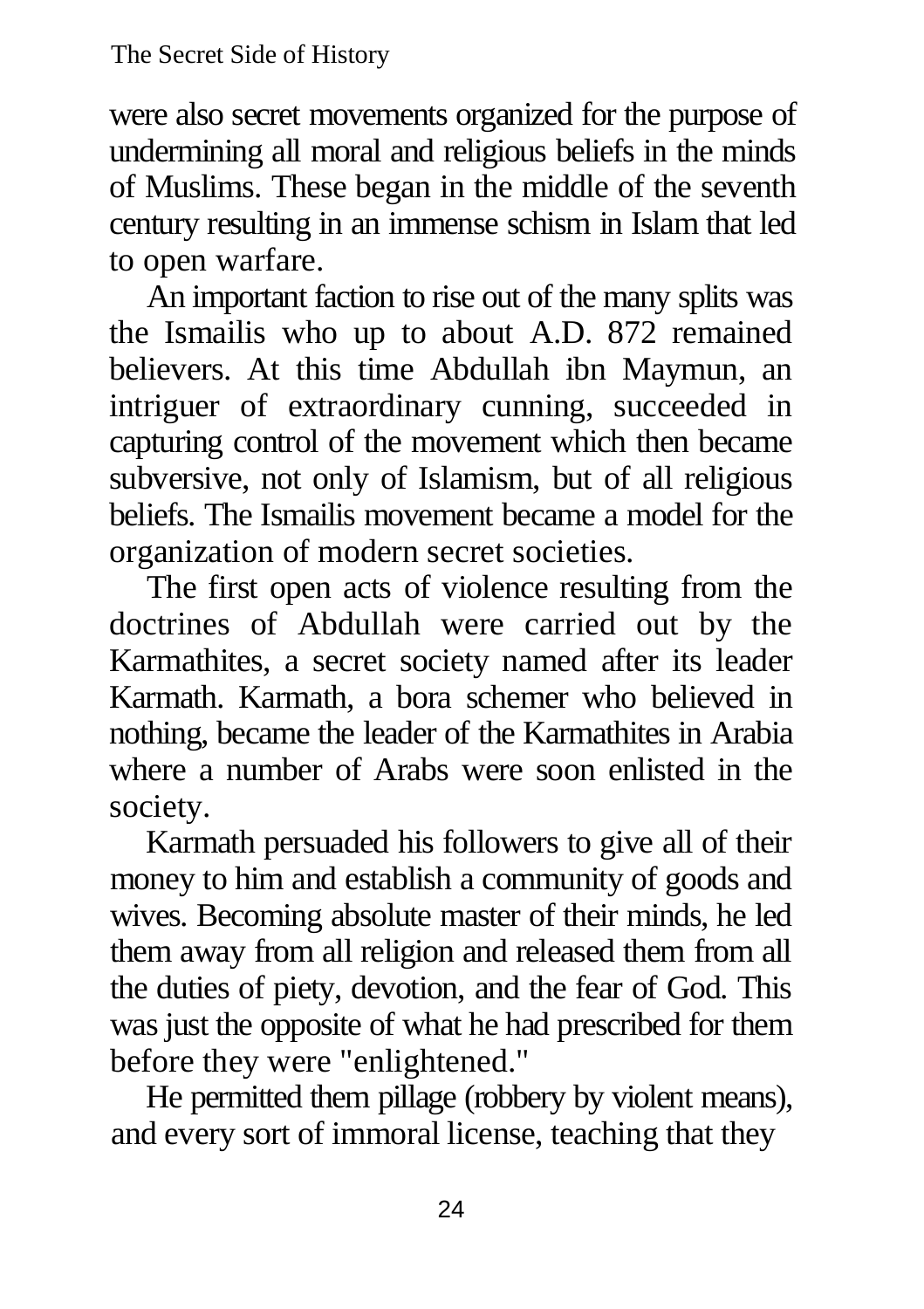could pillage the goods and shed the blood of their adversaries with impunity.

Peaceful fraternity was thus turned into a wild lust for conquest as the Karmathites became a band of robbers, pillaging and massacring throughout all the surrounding districts. Nesta Webster quotes von Kammer as saying:

For a whole century the pernicious doctrines of Karmath raged with fire and sword in the very bosom of Islamism, until the wide spread conflagration was extinguished in blood.<sup>4</sup>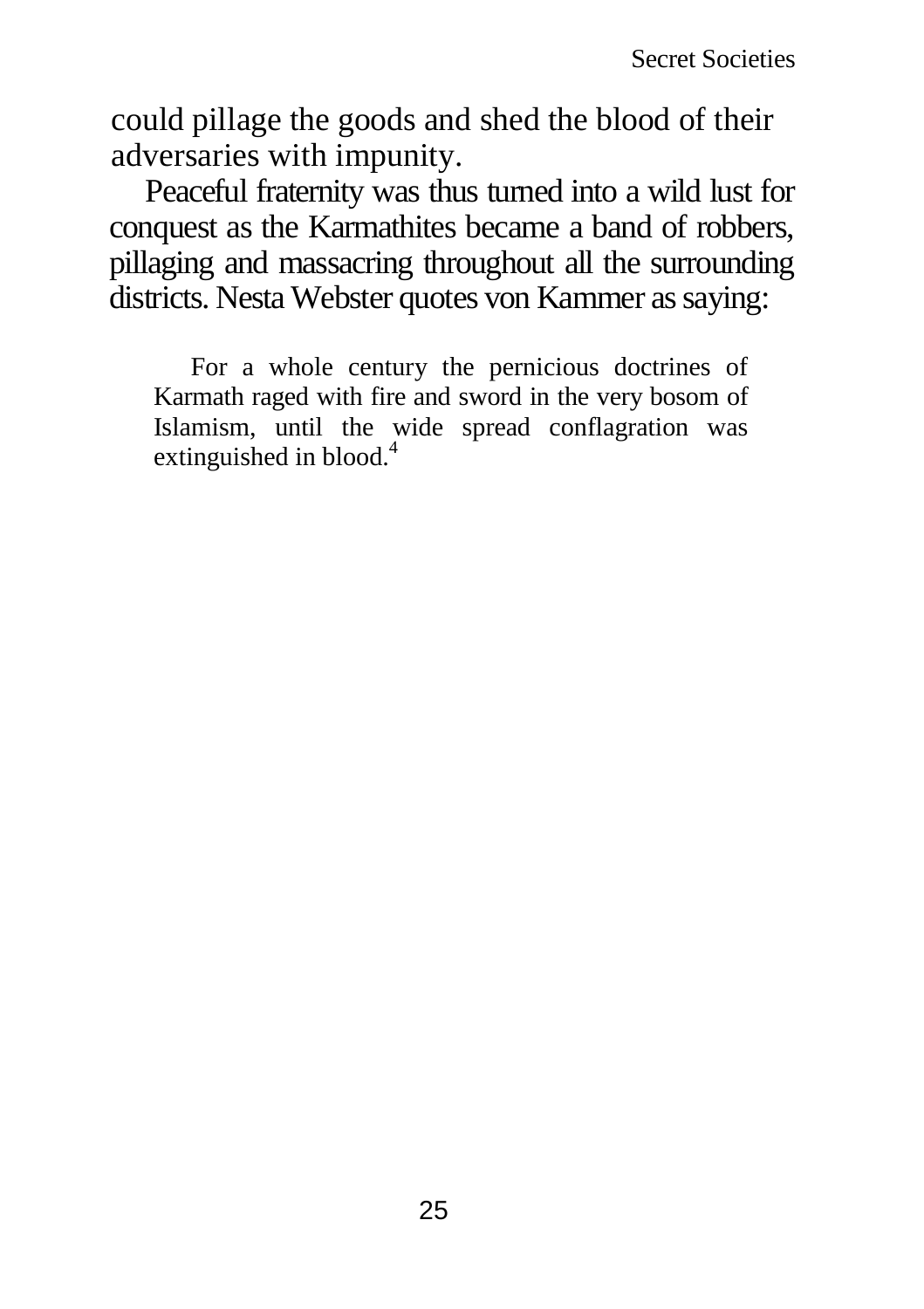Chapter 5

## The Illuminati

For we wrestle not against flesh and blood, but against principalities, against powers, against the rulers of the darkness of this world, against spiritual wickedness in high places.

Ephesians 6:12

The organization that has had the greatest impact upon events occurring since the later part of the 18th century is a secret society founded in Bavaria in 1776. Its founder, Adam Weishaupt, a professor of canon law at the University of Ingolstadt, labeled it the Illuminati Order.

The pretended purpose of the Order was to bring universal happiness to the human race by promoting world brotherhood and equality. The true purpose of the Order, hidden behind layers of secrecy, was to rule the world. To achieve this goal the Order set out to destroy all religion, overthrow all governments, and abolish all existing social order, such as the family and ownership of private property. This plan has been followed by the Communists since 1848.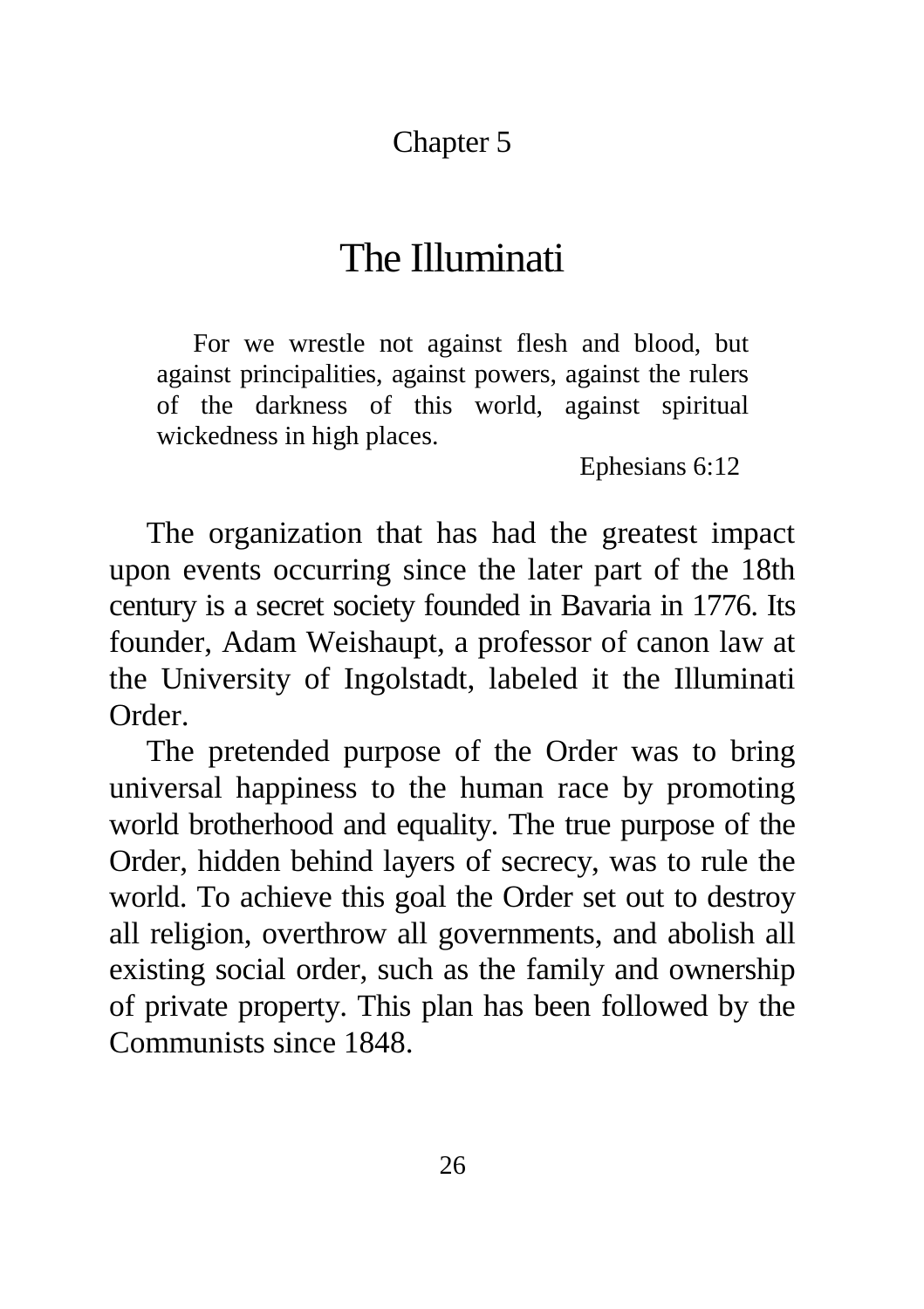Using the methods of earlier secret societies, Weishaupt, through his organizing ability, was able to make the Illuminati one of the most effective instruments of evil that has ever been uncovered. Using the philosophy that "the end justifies the means," his methods became a model for world revolution.

Eventually, the Order became suspect by the government of Bavaria, resulting in an investigation by a Bavarian Court of Inquiry in 1783. An event that led to exposure of the subversive nature of the Order was the untimely death of one of its members, an evangelist preacher named Lanze, who, while on a mission to Silesia, was struck down by lightning. Instructions found on his body resulted in a raid on the houses of two of the leading members of the Order. Here much mcriminating evidence was uncovered, among which was a list of poisons.

Although Weishaupt was banished from Bavaria, and the Order was officially suppressed, the Order simply went underground and emerged as a network of Reading Societies throughout Germany. The goal of this network was to monopolize the writing, publication, reviewing, and distribution of all literature, as a means of controlling the minds of the readers.

From the very beginning, the Illuminati was a secret society within a secret society, beginning in the Masonic Lodge Theodore of Munich, Germany of which Weishaupt was a member. It was his plan to use the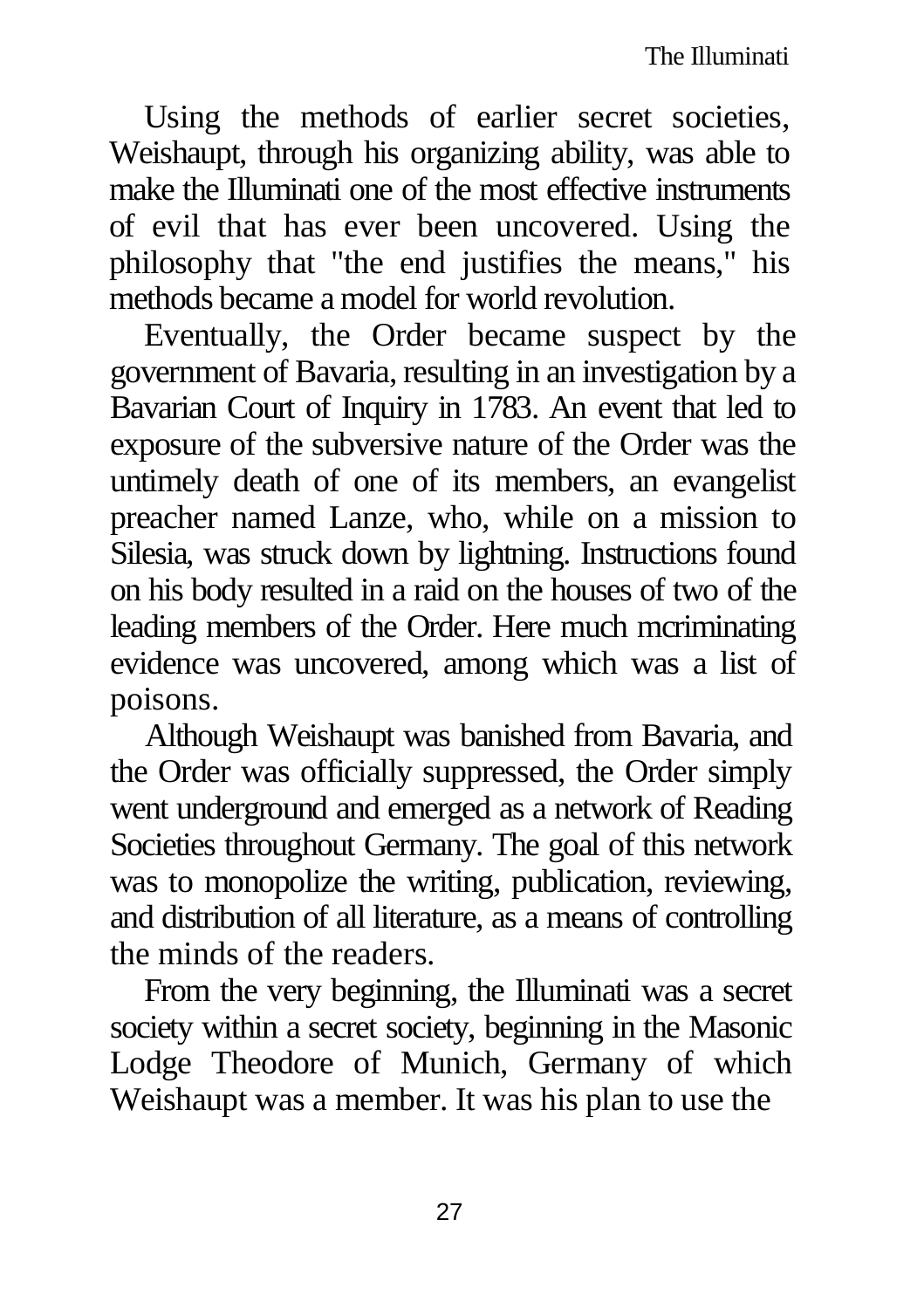The Secret Side of History

Freemasons as a recruiting ground, and as a vehicle to propagate his philosophy.

Masonic Lodges in France and Germany during the 18th century became breeding grounds for revolution. Ideological evolution within the French lodges brought forth the Jacobin Clubs of revolutionary fame.

It is important to distinguish between Freemasonry in Europe, especially France, from Freemasonry in England and America where, historically, and today, its members are usually characterized by high standards of morality and spirituality.

To recruit members into the Order Weishaupt advised his followers to:

Seek out young and already skillful people. . . . Our people must be engaging, enterprising, intriguing, and adroit. Above all the first.

The Order did not overlook the usefulness of enlisting women in their cause, as evidenced by their written directives:

There is no way of influencing men so powerfully as by means of the women. These should therefore be our chief study; we should insinuate ourselves into their good opinion, give them hints of emancipation from tyranny of public opinion, and of standing up for themselves; it will be an immense relief to their enslaved minds to be freed from any one bond of restraint, and it will fire them the more, and cause them to work for us with zeal, without knowing that they do so;  $\ldots$ <sup>2</sup>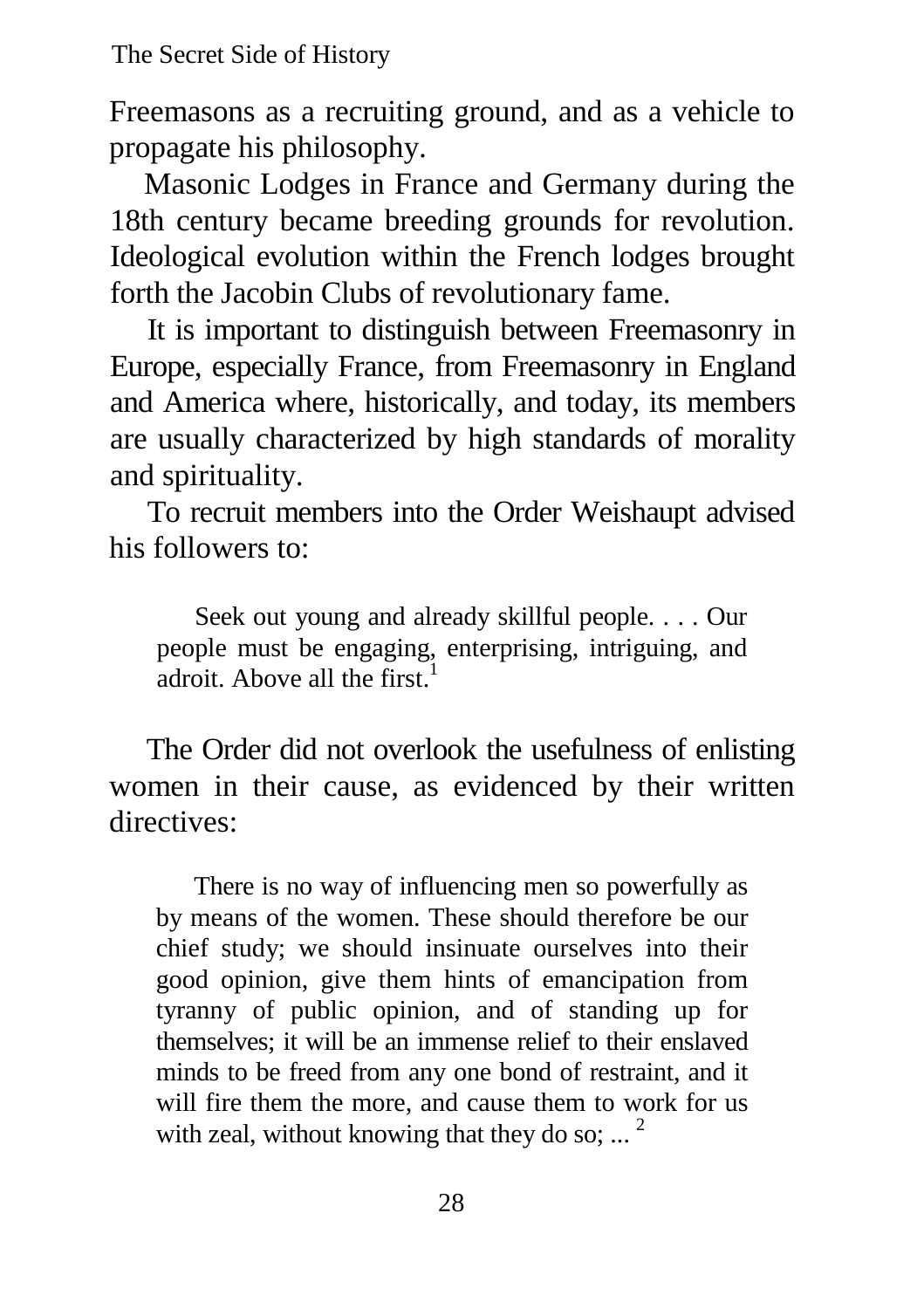Membership in the Order was based upon a series of "degrees" or levels of enlightenment with only the bold and ruthless reaching the top and learning the true purpose of the Order. Upon joining, members were required to take an oath swearing blind obedience to their superiors, surrender of their own will, and perpetual silence. Through a system of required autobiographies and internal spying, the superiors carefully selected those suited for advancement to higher degrees.

Secret police were organized and used to assassinate those members who went astray. Their symbol was an eye above a pyramid, the same as appears on the back of the U.S. one dollar bills.

As was the case with secret societies, the real leaders hid their identity, thus Weishaupt wrote:

My circumstances necessitate, . . . that I should remain hidden from most of the members as long as I live. I have two immediately below me into whom I breathe my whole spirit, and each of these two has again two others, and so on. In this way I can set a thousand men in motion and on fire in the simplest manner, and in this way one must impart orders and operate on politics.<sup>3</sup>

The great strength of our Order lies in its concealment; let it never appear in any place in its own name, but always covered by another name, and another occupation.<sup>4</sup>

A prime target for the Illuminati was the control of the schools, libraries, printing-houses, bookshops, and any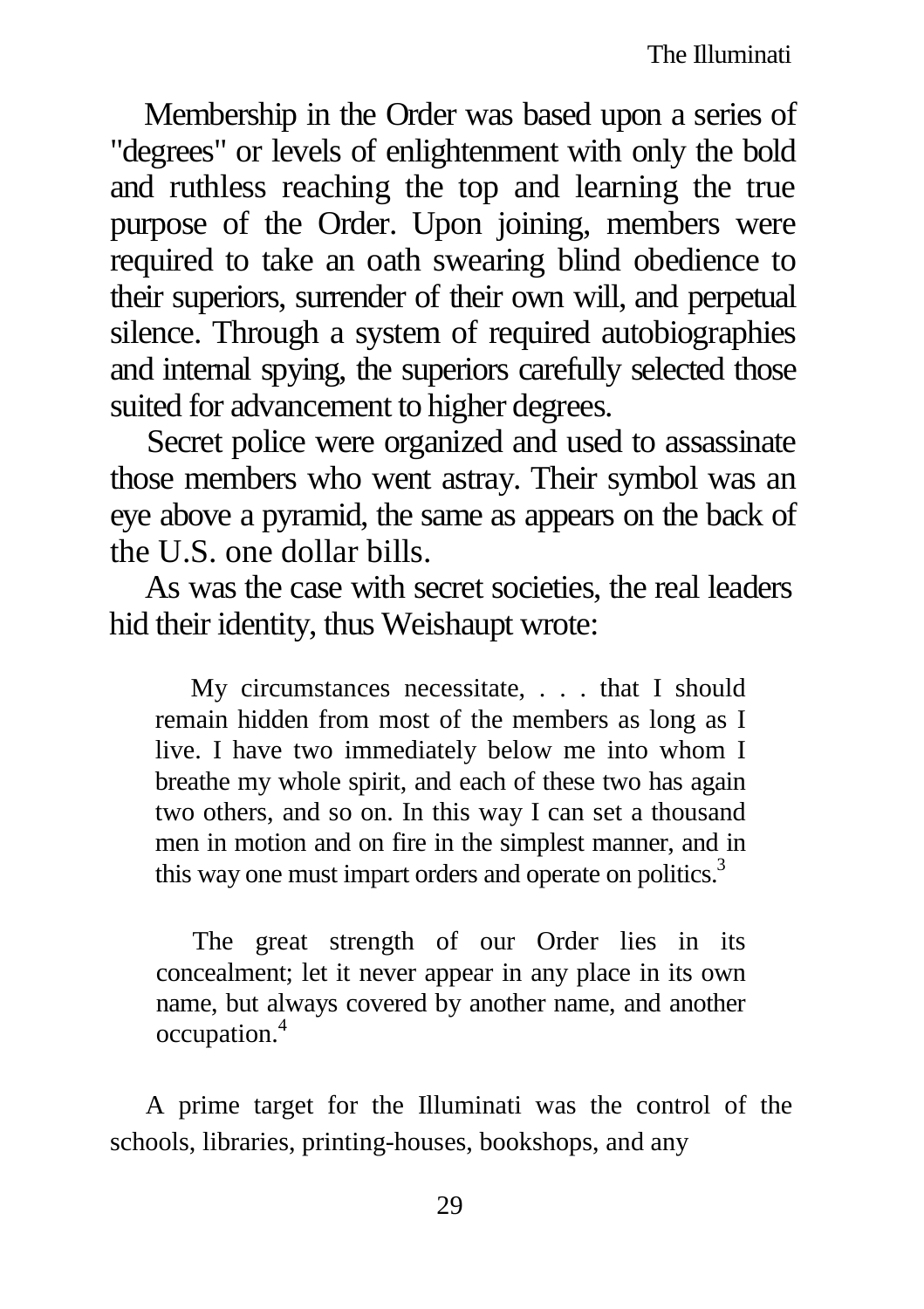The Secret Side of History

other avenue that served to mold public opinion. Thenstated objectives were:

We must acquire the direction of education — of church-management — of the professional chair, and of the pulpit. We must bring our opinions into fashion by every art...<sup>5</sup>

To insure secrecy in their private correspondence, leaders of the Order took ancient names. Weishaupt was Spartacus, Zwack (a judge) was Cato, and so on. Members were advised to practice writing with both hands to further obscure their identity. The secrets of the Order were so well guarded that no one outside of a small circle knew that Weishaupt was the head of the Order until its papers were seized in 1786.

Their attitude toward religion was to profess Christianity while working to destroy it. They taught that, rather than God creating the universe, the universe is creating God and that man is himself god and therefore unaccountable to a higher power. This is similar to the New Age doctrine of the 20th century.

They also taught that Jesus had a secret doctrine, a doctrine of reason that only the enlightened could understand. Rather than being a redeemer, Jesus was only a teacher whose purpose was to unite men in a great universal association thereby leading men to universal liberty and equality.

30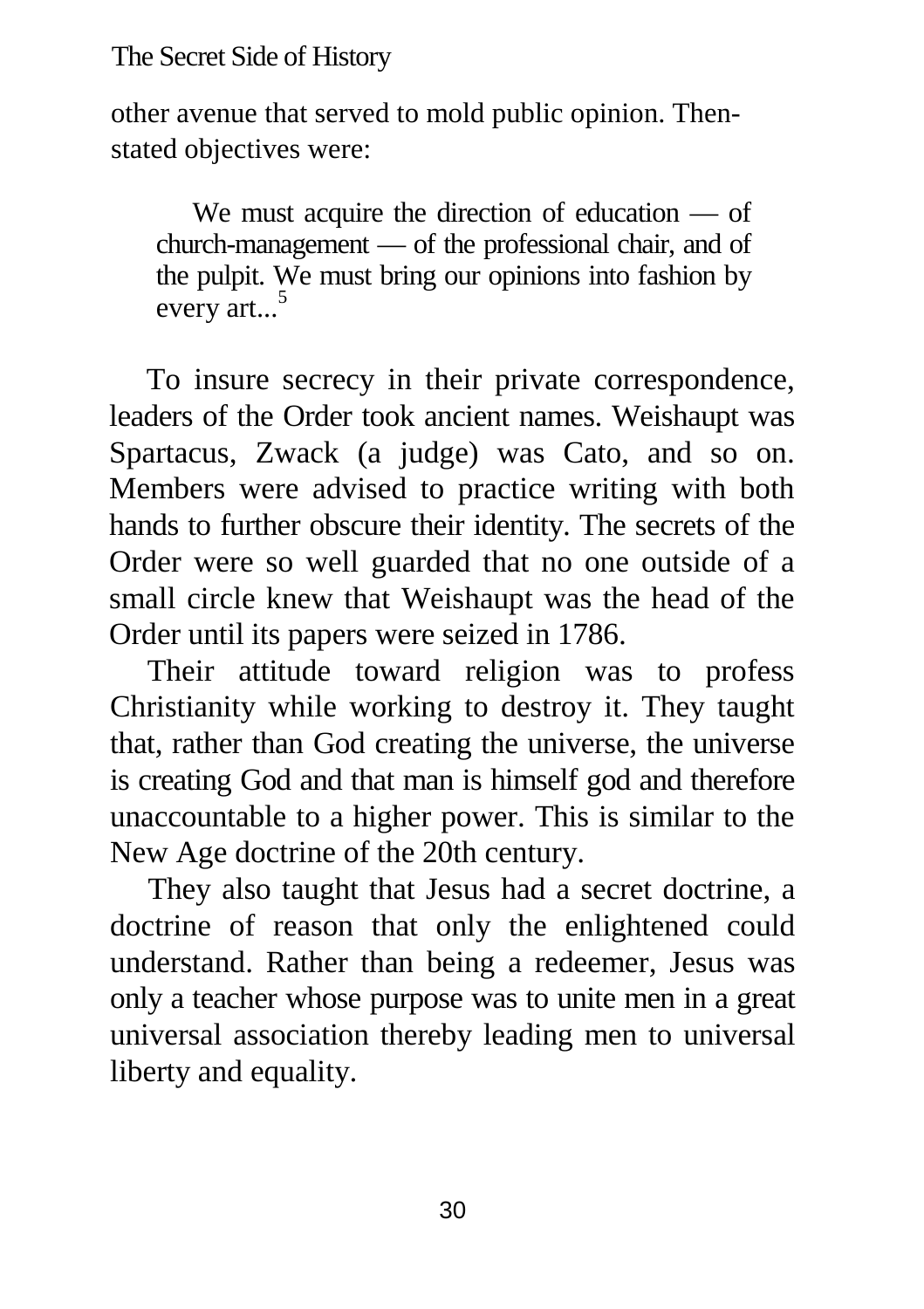Weishaupt was such a master at perverting Christian doctrine that he gleefully boasted of the acceptance of his Priest degree:

You can't imagine what respect and curiosity my priest-degree has raised; and, which is wonderful, a famous Protestant divine, who is now of the Order, is persuaded that the religion contained in it is the true sense of Christianity. O MAN, MAN! TO WHAT MAY'ST THOU NOT BE PERSUADED. Who would imagine that I was to be the founder of a new religion. $<sup>6</sup>$ </sup>

And what of the moral character of these molders of the minds of men and would be rulers of the world? For an answer we turn to their own confessions. In a letter to Cato (Zwack) Spartacus (Weishaupt) writes:

What shall I do? I am deprived of all help. Socrates, who would insist on being a man of consequence among us, and is really a man of talents, and of a right way of thinking, is eternally besotted. Augustus is in the worst estimation imaginable. Alcibiades sits the day long with the vintner's pretty wife, and there he sighs and pines. A few days ago, at Corinth, Tiberius attempted to ravish the wife of Democides, and her husband came in upon them.. . . When the worthy man Marcus Aurelius comes to Athens (Munich) what will he think? What a meeting with dissolute immoral wretches, whore-masters, liars, bankrupts, braggarts, and vain fools!<sup>7</sup>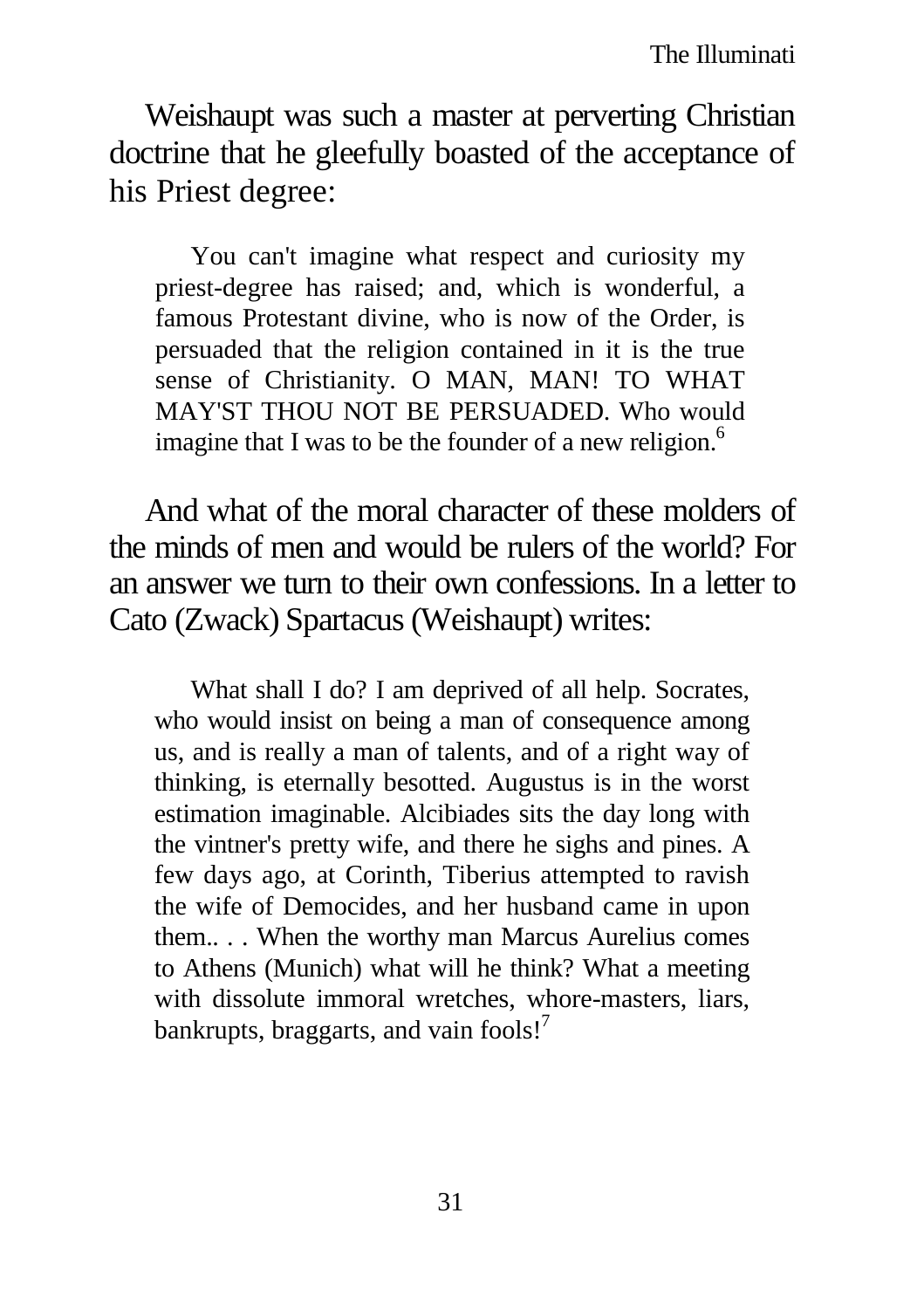In a letter to Marius in September 1783, Weishaupt writes<sup>.</sup>

I am now in the most embarrassing situation; it robs me of all rest, and makes me unfit for every thing. I am in danger of losing at once my honor and my reputation, by which I have long had such influence. What think you — my sister-in-law is with child. . . . We have tried every method in our power to destroy the child;...  $8^{\circ}$ 

And what of the accomplishments of this collection of "immoral wretches, whore-masters, liars, bankrupts, braggarts, and vain fools?" In just a decade, membership included about 600 of the most influential men in Bavaria. Below are excerpts from a report written in Cato's handwriting:

By the activity of our Brethren, the Jesuits have been kept out of all the professional chairs at Ingolstadt, and our friends prevail.

The Widow Duchess has set up her academy entirely according to our plan, and we have all the Professors in the Order.

Our Ghostly Brethren have been very fortunate this last year, for we have procured for them several good benefices, parishes, tutorships, &c.

All the German Schools, and the Benevolent Society, are at last under our direction.<sup>9</sup>

We have got several zealous members in the courts of justice, and we are able to afford them pay, and other good additions.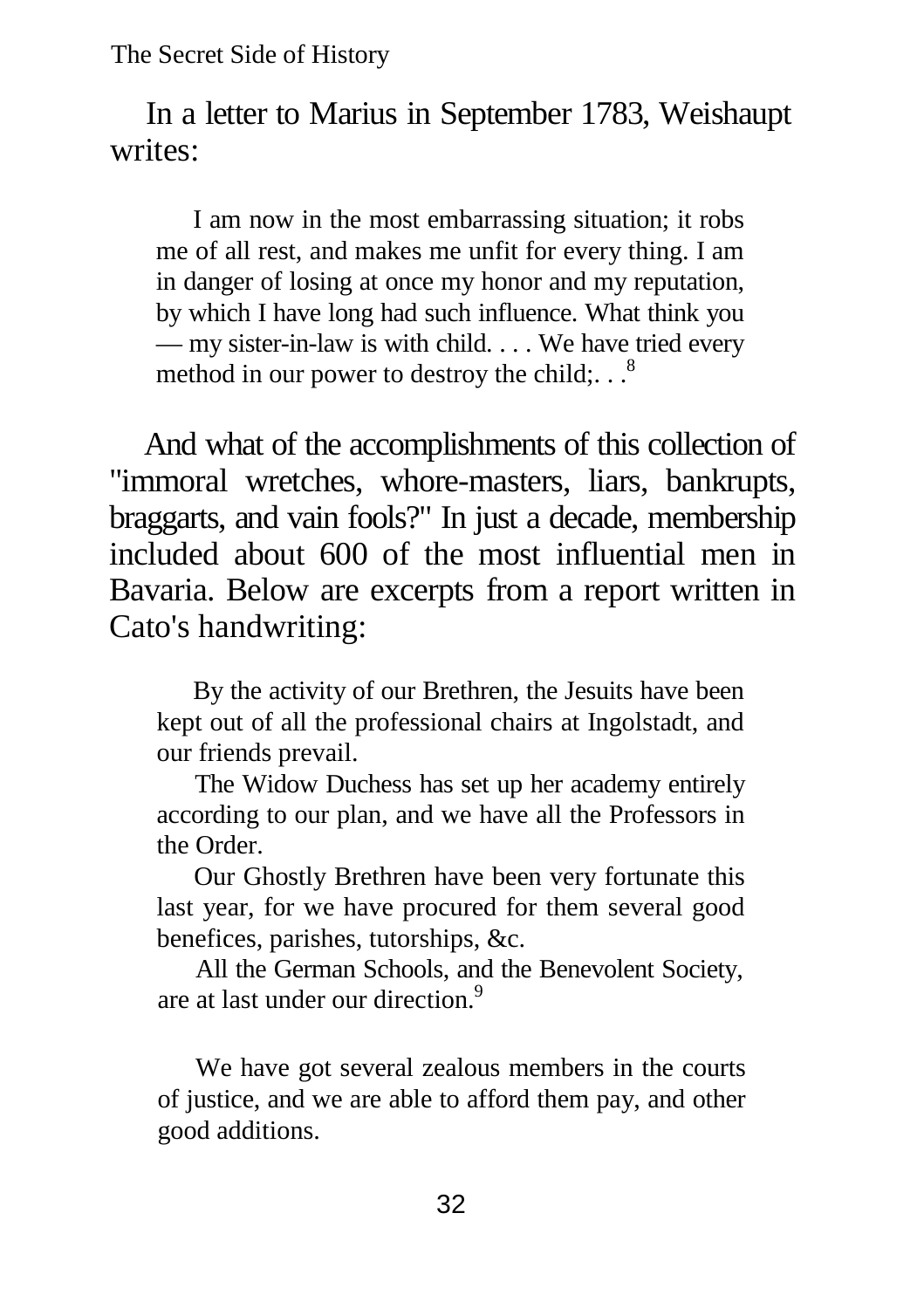Lately, we have got possession of the Bartholomew Institution for young clergymen, having secured all its supporters. Through this we shall be able to supply Bavaria with fit priests.<sup>10</sup>

Those who were willing to become tools of the Order were rewarded for their mindless obedience to their unknown superiors by the following policy:

The power of the Order must surely be turned to the advantage of its Members. All must be assisted. They must be preferred to all persons otherwise of equal merit. Money, services, honor, goods, and blood, must be expended for the fully proved Brethren, and the unfortunate must be relieved by the funds of the Society.<sup>11</sup>

Thus the conspirators lived well while the fruits of their labor culminated in heartache, poverty, and every form of human suffering for the unfortunate souls living through the wars, revolutions, unrest, and turmoil created by these self-appointed perpetrators of "happiness for the human race."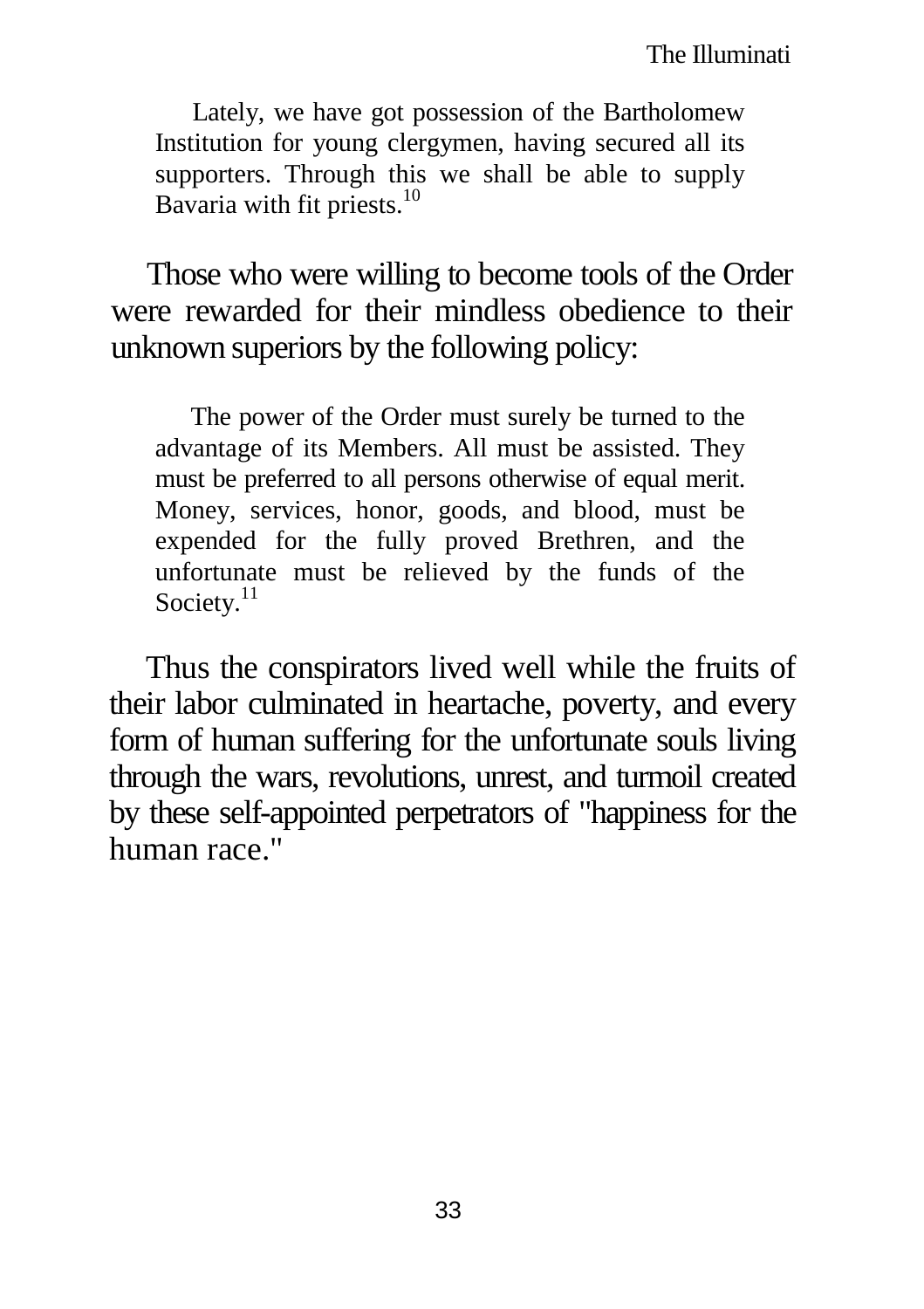## Chapter 6

## The French Revolution

Ye are of your father the devil, and the lusts of your father ye will do. He was a murderer from the beginning, and abode not in the truth, because there is no truth in him. When he speaketh a lie, he speaketh of his own: for he is a liar, and the father of it.

John 8:44

Here, in a stinging indictment delivered to the Jews who were seeking to kill Him, Jesus identified the primary source of falsehood and murder as Satanic. As we progress through events of the French Revolution it will become evident that the primary motivation, beyond lust for wealth and power, was a Satanically-inspired desire of evil for the sake of evil.

After firmly estabhshing themselves in Bavaria (a part of what is now Germany), the leaders of the Illuminati began to work toward their international goal of overthrowing all existing governments and, eventually, ruling the world.

At that time (1789) France was the richest and most populous nation on the continent of Europe; and it was here that the "great experiment in Democracy" began. The battle cry was "liberty, equality, and fraternity." The vehicle was Socialism.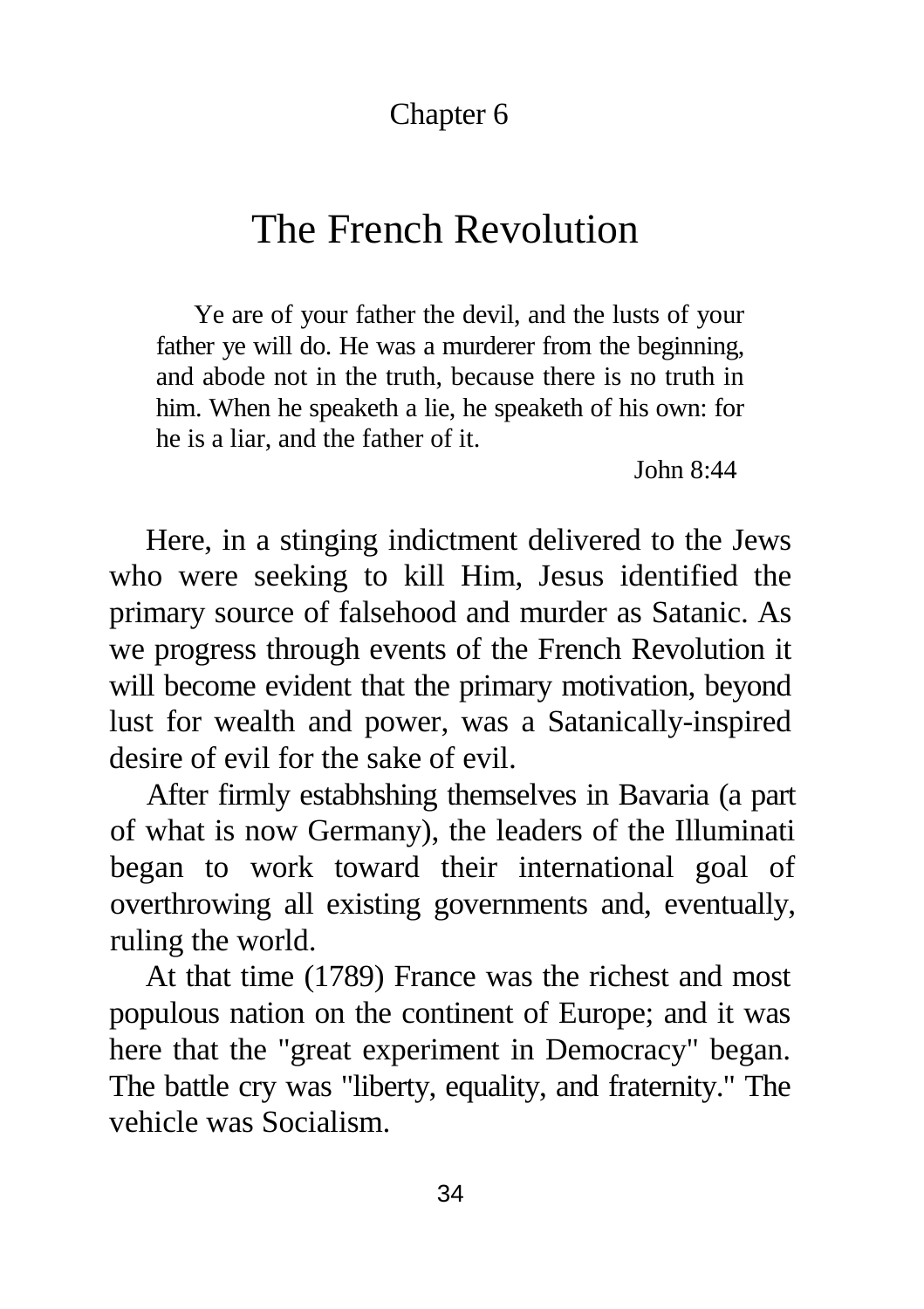That the French Revolution was a model for Socialist revolution was expressed by the anarchist Prince Kropotkin in 1908:

What we learn to-day from the study of the Great Revolution,... is that it was the source and origin of all the present communist, anarchist, and socialist conceptions.... up till now, modern socialism has added absolutely nothing to the ideas that were circulating among the French people between 1789 and 1794, and which it was tried to put into practice in the year II. of the Republic. Modern socialism has only systematized those ideas and found arguments in their favor,  $\dots$ <sup>1</sup>

Indeed, the French Revolution was a source for communist, anarchist, and socialist conceptions; conceptions that, when carried to conclusion, resulted in the necessity of installing drainage systems to carry away the torrents of blood that flowed from French guillotines. These same "conceptions" applied during the twentieth century have resulted in the murder of well over one hundred million human beings. There is much to learn from the Great Revolution. Commenting on the Revolution, the British historian Nesta Webster wrote:

If, then, we would discover the truth about these great revolutionary outbreaks, we must dig down far below the surface, we must trace the connection between the mine and the explosion, between the actions of the people and the causes that provoked them.<sup>2</sup>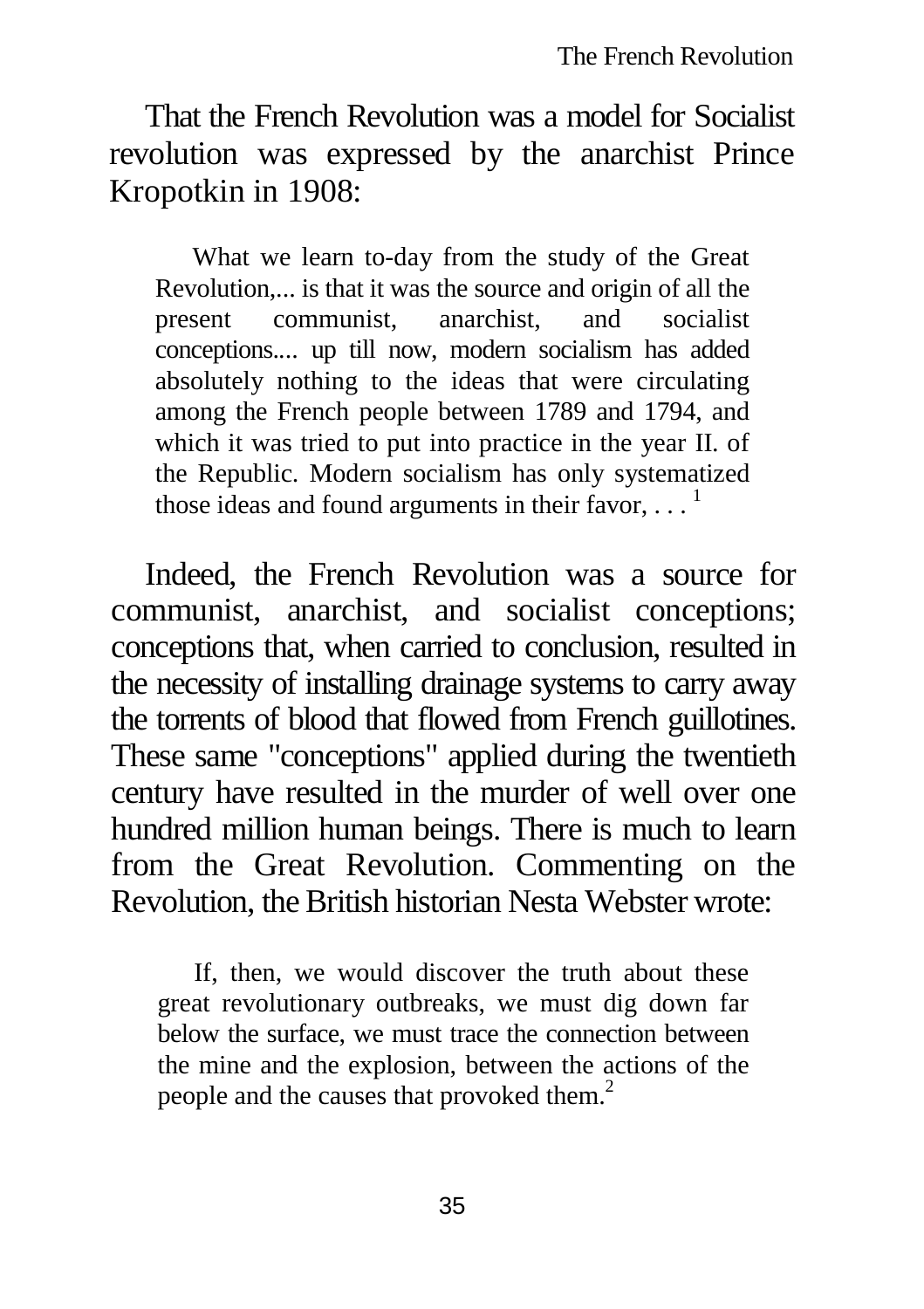Although ignored by most historians, especially those who wished to glorify the leaders of the Revolution, the truth was recorded by all factions, and preserved in primary source documents. These documents have been available to all who wished to present the truth about this dark period in world history.

Lord Acton said, "The appalling thing in the French Revolution is not the tumult but the design."<sup>3</sup> The design that is apparent throughout the Revolution is Adam Weishaupt's plan to destroy all religion, overthrow all governments, and rule the world.

Tragically, the Revolution began at a time when great progress was being made toward the reforms sought by the people. The force behind the movement for reform was not the revolutionaries, but King Louis XVI.

To ascertain the wishes of the people, a proclamation had been sent out by the King to the whole nation saying:

His Majesty has desired that in the extremities of his kingdom and in the obscurest dwellings every man shall rest assured that his wishes and requests shall be heard.<sup>4</sup>

The lists of grievances that arrived from all parts of the country were compiled in what was known as the "cahiers." The contents of the cahiers were summed up by Hua that:

The voice of the nation cried out for reform, for changes in the government, but all proclaimed respect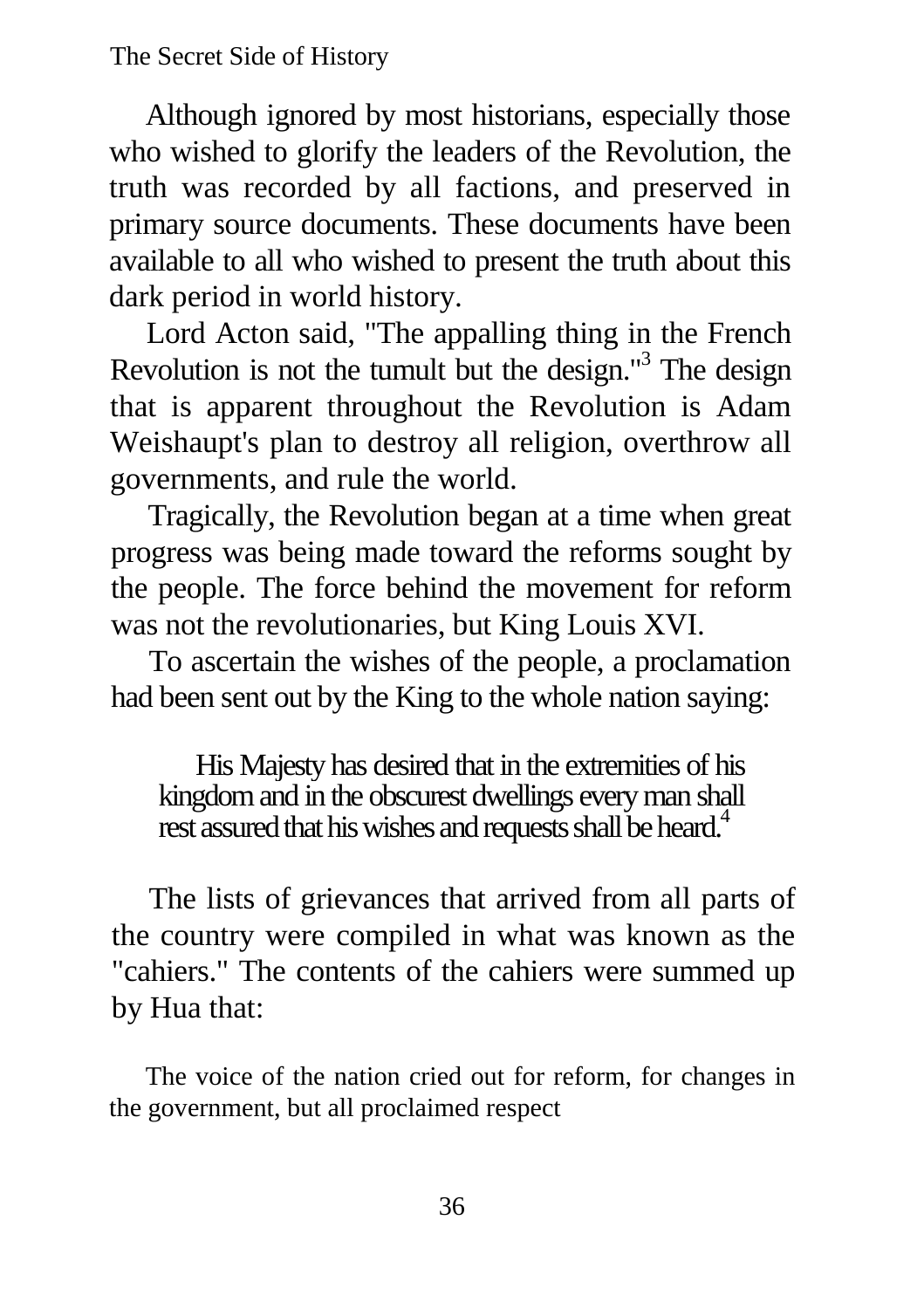for religion, loyalty to the King, and desire for law and order.<sup>5</sup>

Unfortunately, peaceful reform was not to be the fate of France. Plans for violent revolution were already far advanced by what was to become known as the Orleaniste Conspiracy.

The principal character in the Orleaniste Conspiracy was the Duke of Orleans, a nobleman of great wealth who had been recruited into the Illuminati by Mirabeau. Lured into supporting the Revolution by the hope of attaining the throne in place of his cousin, Louis XVI, and driven by his hatred of the Queen, Marie Antoinette, the Duke of Orleans became a most willing tool of the conspiracy.

Though hailed as "the idol of Paris," the Duke of Orleans was actually loathed and despised by the people. This was partly due to his low moral character and partly to his disdain for the people. It was no small task for the party that supported him to convince the people that the man who treated them with insolence had become their champion of liberty.

The election of the Duke of Orleans to Grand Master of the Masonic Order in France was the crowning success of the Illuminati's plan (plotted by Mirabeau) to infiltrate Freemasonry and to use it as a base of operations in promoting violent revolution. Out of these Masonic lodges in France came the organization known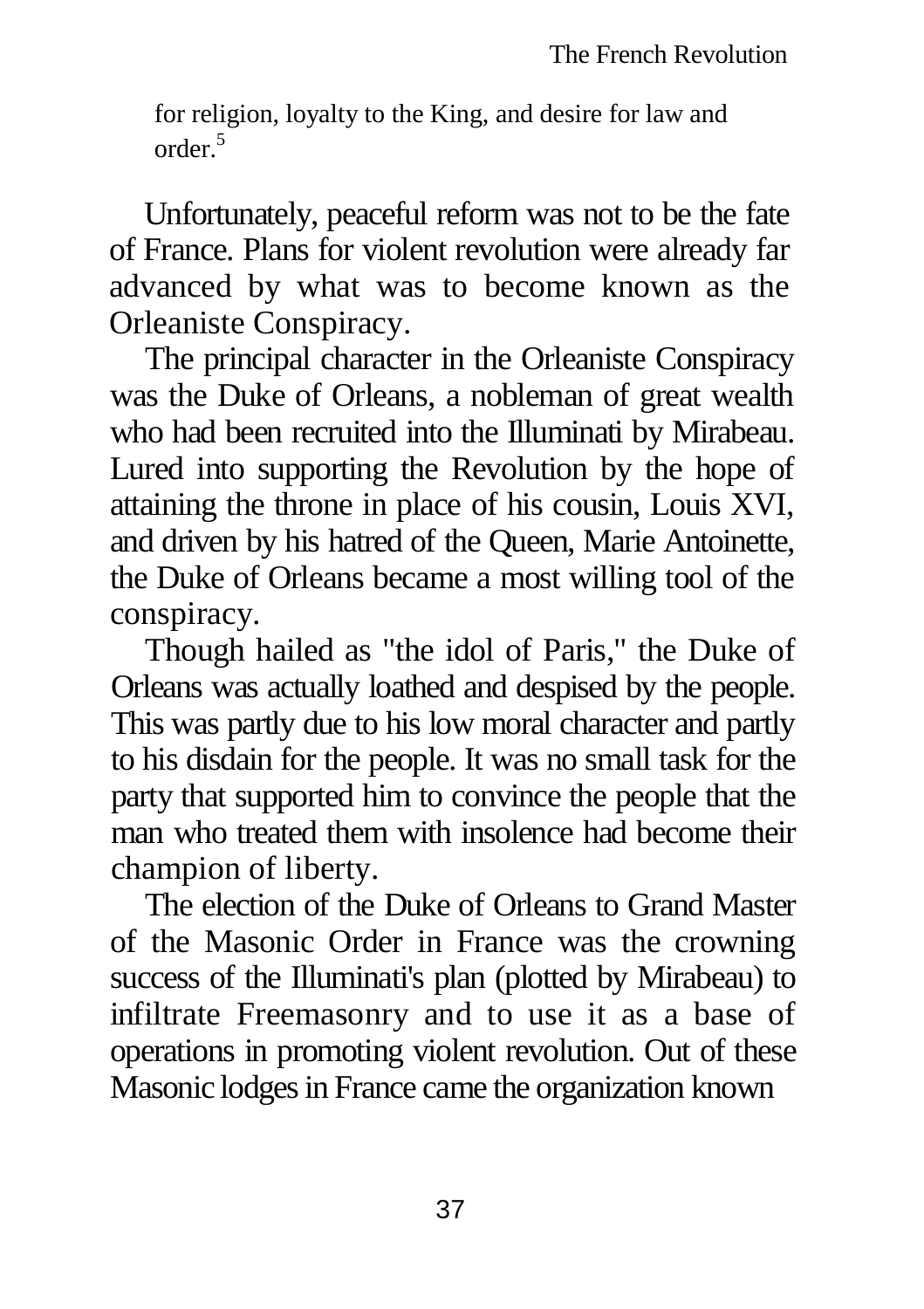as the Jacobin Clubs. These clubs provided the leadership for the events of the French Revolution.

In the beginning and throughout the Revolution, a campaign of vilification was carried out against the King and Queen, the priests and nobles. These vilifications took the part of both written slanders and oral harangues calculated to stir up class hatred among the people. This form of propaganda was simply the implementation of the big lie technique.

In addition to propaganda, it was necessary to create a crisis to contribute to the restlessness of the people. This was accomplished by the agents of the Duke of Orleans buying up the grain supplies and withholding them from the people. By this means the threat of famine faced the people and the cry of "bread" was added to the cry of liberty and equality. To add to the agitation of the people, the scarcity of grain was blamed on the King and Nobles as monopolizers. Throughout the Revolution this tactic — of always blaming your enemy for what you are doing — was used.

But in order to start the blood of the revolution flowing it was necessary to go a step farther, the hiring of criminals and ruffians. These brigands from the South of France and Italy, known as the Marseillais, began flocking into Paris in the spring of 1789. Men of ferrous appearance, they carried thick knotted sticks and made up the hard core of the major uprisings that were to follow.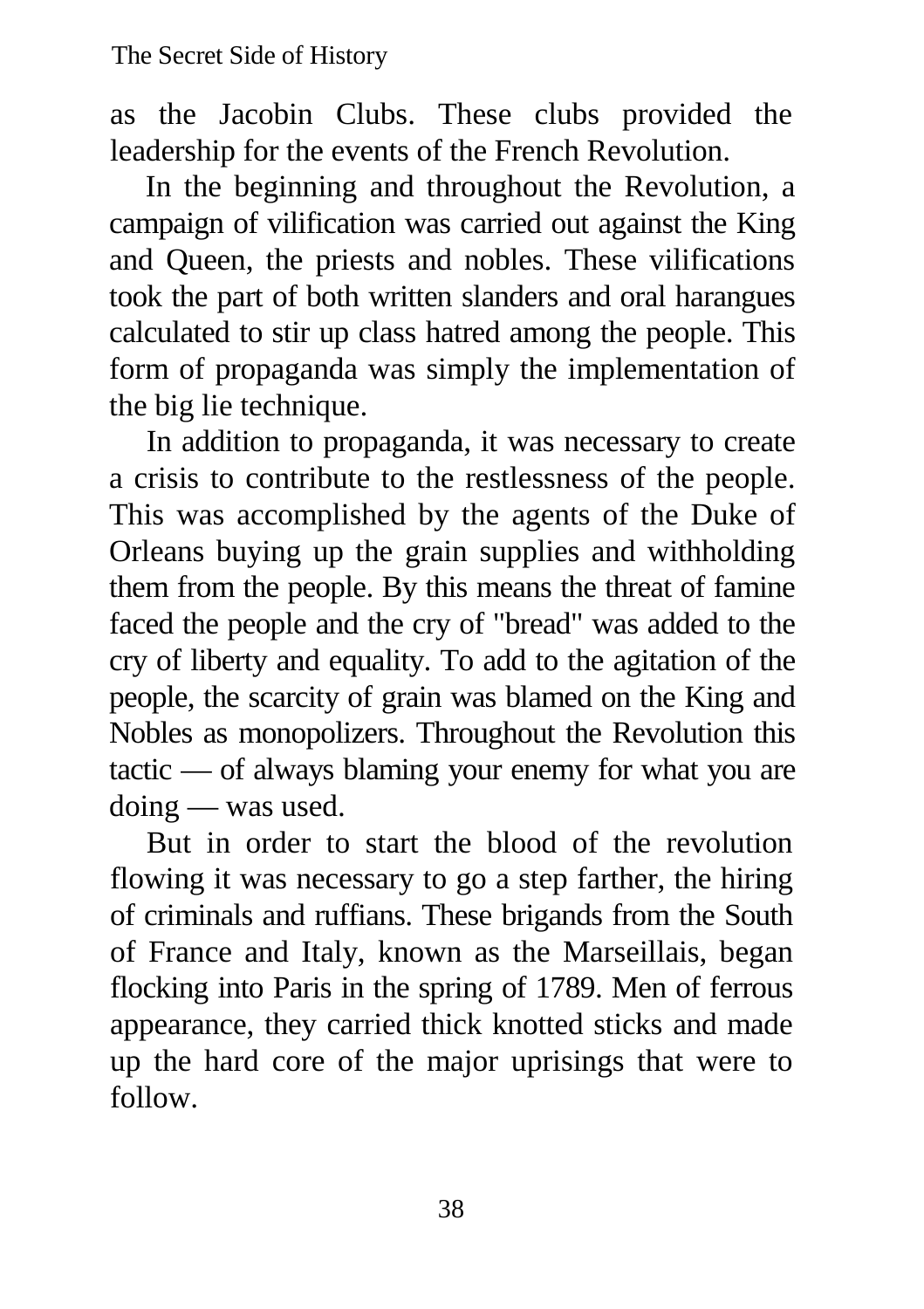To swell a mob of insurrection, these brigands would go into the factories and workshops and compel the workers to follow them. On the streets they would surround a person, hold him tightly under the arms, and carry him with them against his will.

Money, wine, and hope of plunder fired the zeal of the criminals making up the hoards of brigands described as, "men of rapine and carnage, thirsting for blood and booty." In all of the major uprisings: the siege of the Bastille, the march on Versailles, the invasion of the Tuileries, the massacres of September, and the Reign of Terror, these brigands made up the hard core of the mobs. The bulk of the atrocities that occurred during the Revolution was carried out by these hired assassins. After the first successful uprising, Mirabeau asserted that, "with 100 louis one can make quite a good riot."

To generate an atmosphere of hysteria among the inhabitants of Paris, a constant barrage of false rumors and outright lies emanated from the leaders of the Revolution. Amazing though it was, no matter how outrageous the lies, no matter how many rumors proved to be false, the people never seemed to catch on. This led one observer to state, "Thus it is in revolutions, one rascal writes and a hundred thousand fools believe."

From the very beginning the National Assembly showed no real intention of getting down to the real business of reforms. Every concession upon the part of the King and Nobles was met with a new outbreak of denunciation, outbreaks of violence, and increased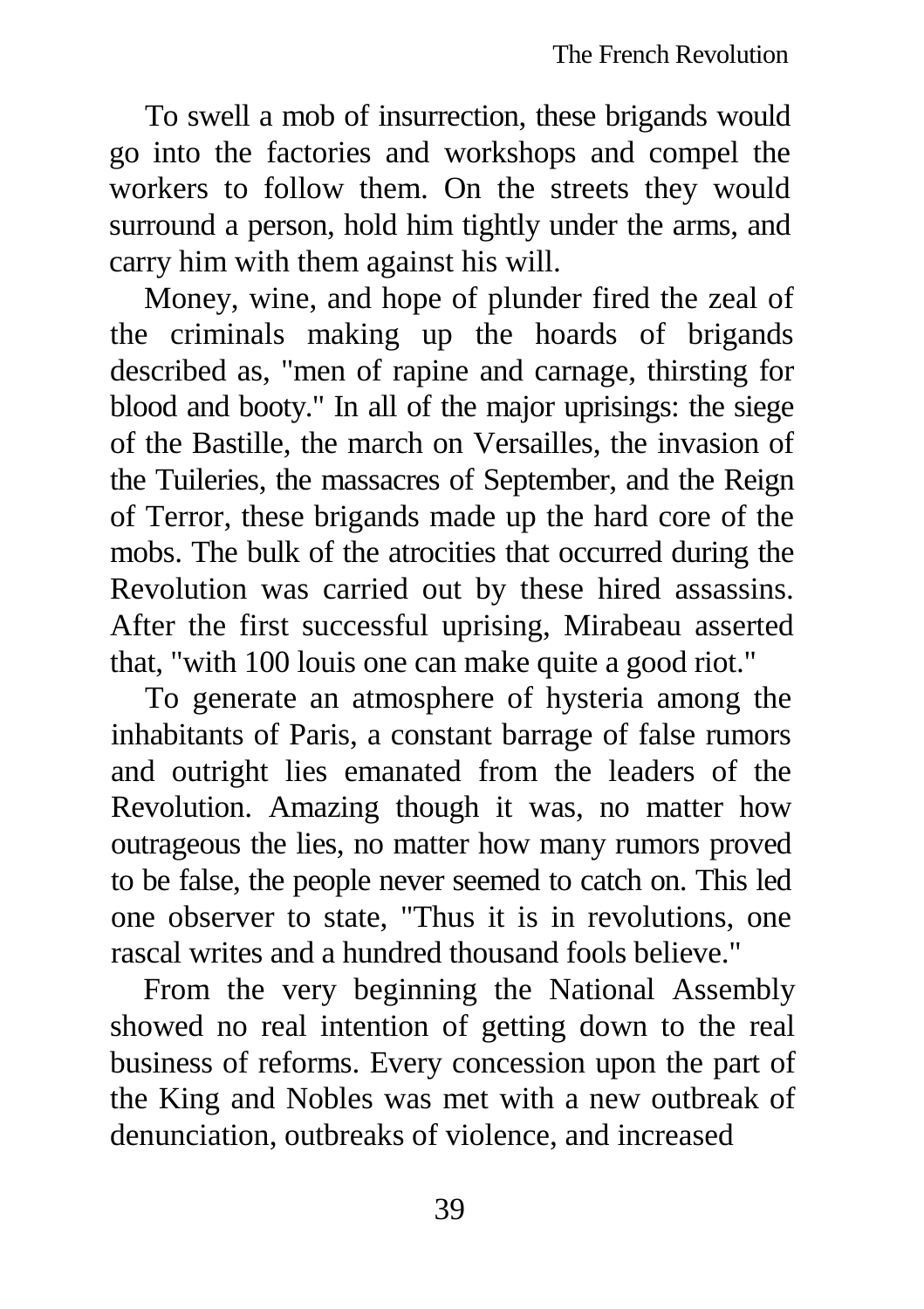demands. It was not reform, but revolution that the conspiracy wanted.

The siege of the Bastille (July 14, 1789) was a brilliant coup of deception upon the part of the revolutionaries. After being terrorized by increasing acts of violence by the brigands, and the breakdown of law and order, the people of Paris sought to obtain arms with which to protect themselves. Rumors were then spread that the Bastille housed the needed arms; whereupon, a large crowd went to the Bastille seeking arms, not only for their own safety, but to defend the Monarchy as well.

What they found in this "hated emblem of despotism," as portrayed by revolutionary writers, were not captives in chains or torture-chambers, but seven prisoners living in relative comfort. Four of the prisoners were forgers, two were lunatics, and one was a man who had been incarcerated at the request of his own family. The King had already planned to tear down the ancient prison, but this was something his enemies could not afford him the honor of doing.

An area also not overlooked by the revolutionaries was the corrupting of the military, whether by bribery, the use of prostitutes, or outright murder. Surprisingly, Lafayette became a member of the Illuminati and joined the Revolution shortly after helping George Washington defeat the British. Lafayette vacillated back and forth between support for the Revolution and support for the Monarchy until he was forced to flee to the frontier where he was arrested and imprisoned by the Austrians.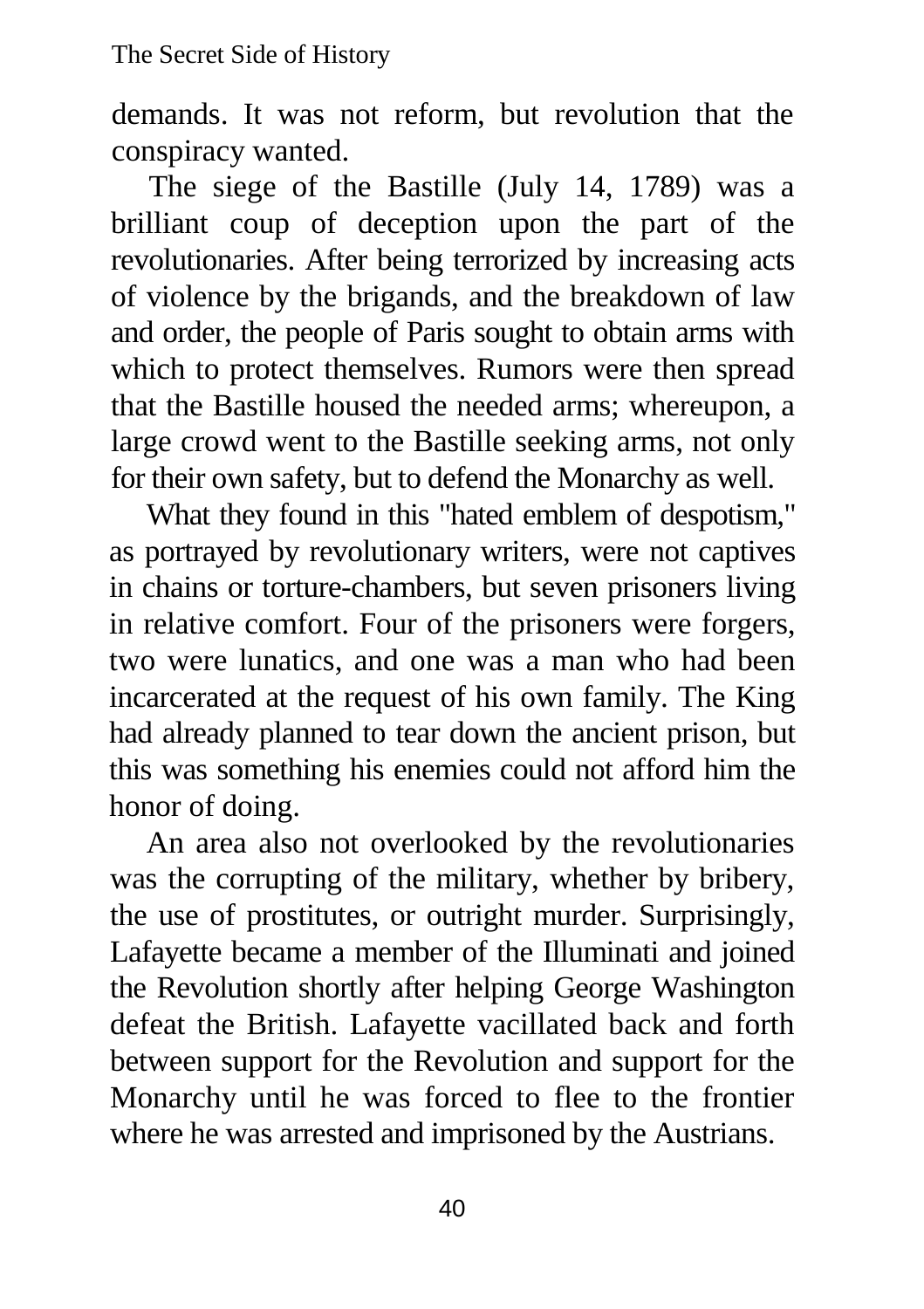Because of Lafayette's wavering, the Queen was once quoted as having said, "God save us from being saved by Lafayette."

In the second great uprising of the Revolution, the march on Versailles, October 5  $\&$  6, 1789, the same pattern was used as before. First create a crisis, then on the pretense of solving the crisis, lead the people to action with a hard core of hired revolutionaries. In this case, the manufactured crisis was the hunger caused by agents of the Orleaniste Conspiracy buying up the available grain, and withholding it from the people. The people of Paris were then told that the King and Queen were responsible for the shortage, and that they must march on the King's residence to obtain bread.

As before, besides those who were actually hungry, many of the crowd had been bribed or forced to participate against their will. The women had been placed in the forefront to prevent the soldiers from using arms to disperse the crowd as they advanced. Among the women in the lead were several men dressed in women's clothing to disguise their identity.

Two events prevented the overthrow of the Monarchy on this occasion. One was the bravery of the King in facing the crowd and his magnanimity in offering to give the bread in Versailles to feed the hungry. The other event was the arrival of Lafayette to put down the insurrection.

The one good thing that came out of the march on Versailles was the opening of the eyes of Lafayette to the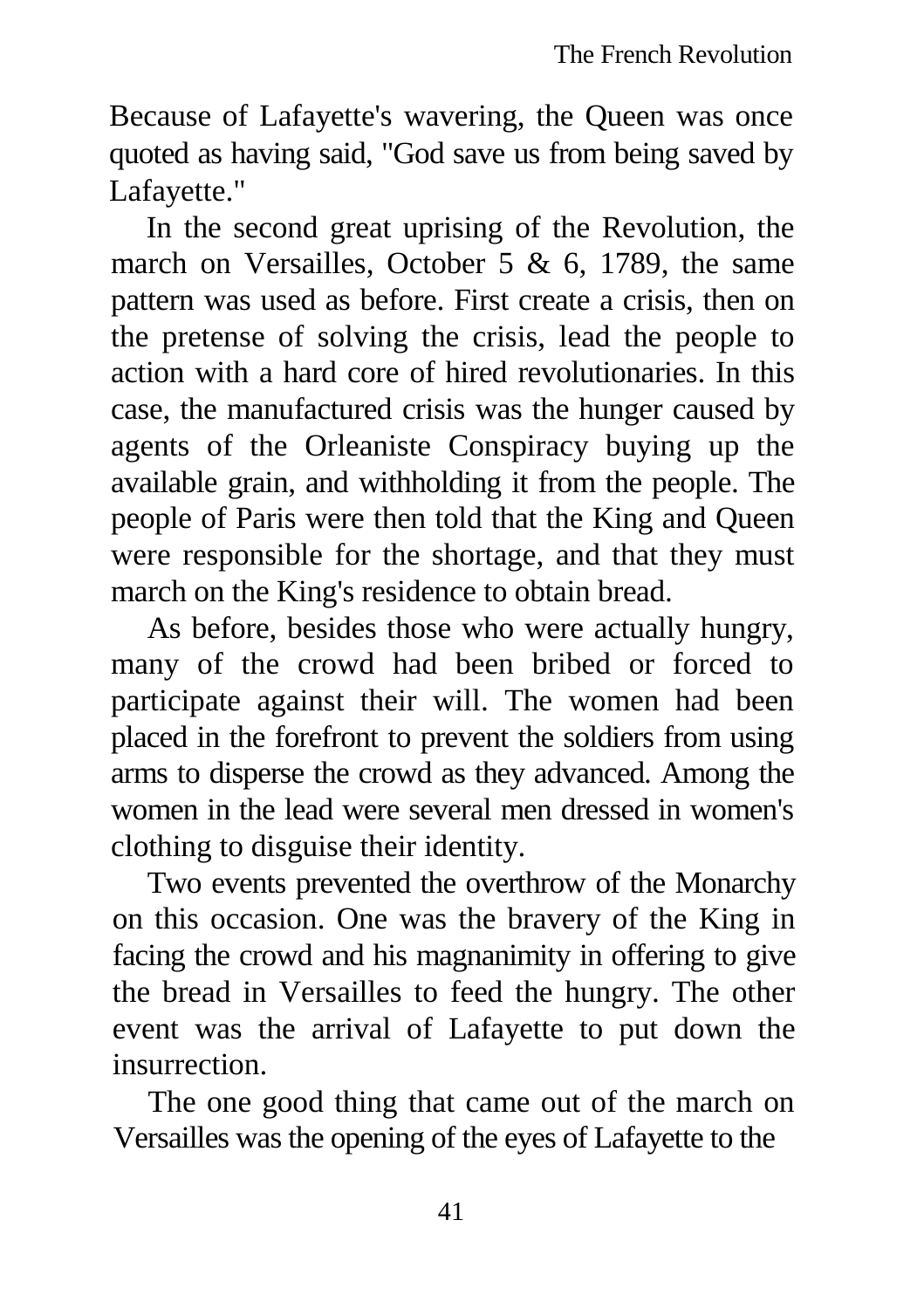Orleaniste Conspiracy. This resulted in public exposure of the conspiracy and the exile of the Duke of Orleans. Unfortunately, this did not put an end to its role in the French Revolution.

After a period of nearly three years the third great outbreak occurred, the siege of the Tuileries on August 10, 1792. This occurred at a time when the Jacobin Clubs literally ruled France. In 1789 the people had chosen their representatives, but due largely to the influence of Robespierre (another member of the Illuminati), those men who had worked out the Constitution of 1791 were not allowed to be members of the new States General.

Referring to the Jacobin Clubs, Dumouriez said:

This society extending everywhere its numerous affiliations, made use of the provincial clubs to make itself master of the elections. All the cranks, all the seditious scribblers, all the agitators were chosen to go and represent the nation,  $\ldots$ <sup>6</sup>

By day these representatives of the Jacobin Clubs sat in the Assembly and blocked any real progress toward reforms by endless quibbling over unimportant details. By night they met in secret circles plotting revolution.

As we view the third great uprising, we begin to see the true face of the Revolution with the mask of "reform" ripped away.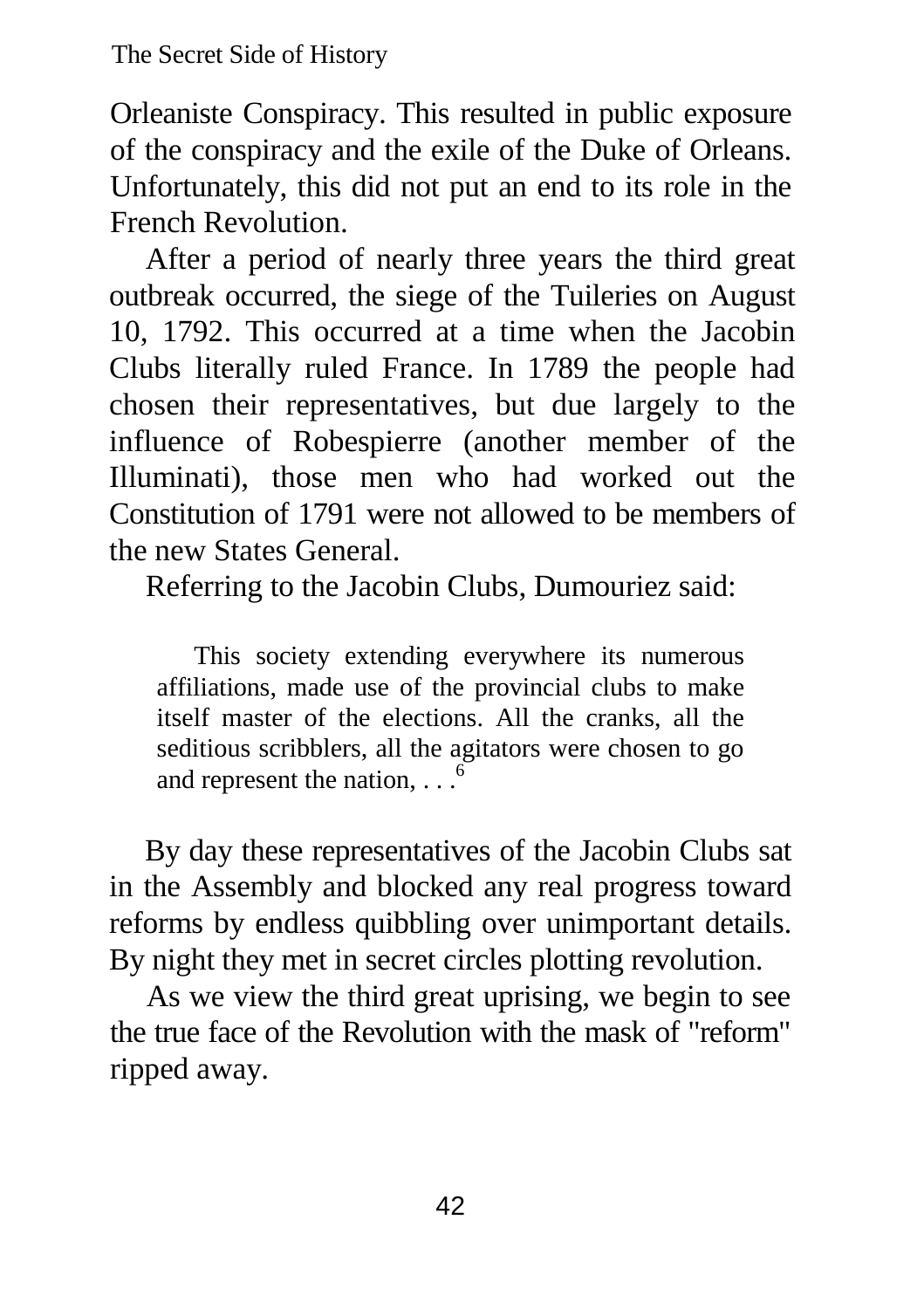One of the lying rumors used to stir the people of Paris into insurrection was that 15,000 aristocrats were ready to massacre all the patriots. The people were then told that, to prevent this planned massacre, the King's residence must be invaded and the Monarchy overthrown. This was the opposite of what was about to happen. It was not the aristocrats who were planning a massacre, it was the revolutionaries. As had happened at Versailles, when the mob invaded the King's residence, he instructed his guards not to fire on the crowd to protect him.

Upon the fall of the Tuileries, the mob went mad in a rage of destruction. Everything in their path was an object of spoliation. Furniture, mirrors, paintings, art work, jewels, all were pillaged or destroyed. Thousands of bottles of wine were taken from the wine cellars and a drunken orgy followed.

The Swiss guards who had remained at their posts were barbarously butchered, including the wounded that lay helpless on the floor. The savage horde tracked down their victims from the deepest cellars to the highest attics. All were put to death.

People danced amid torrents of blood and wine. One man played the violin beside the corpses as the dead bodies were mutilated. Fires were kindled in the apartments and "cutlets of Swiss" were grilled and eaten in cannibal orgies. One man caught up in a fit of revolutionary frenzy, drank a glass of blood.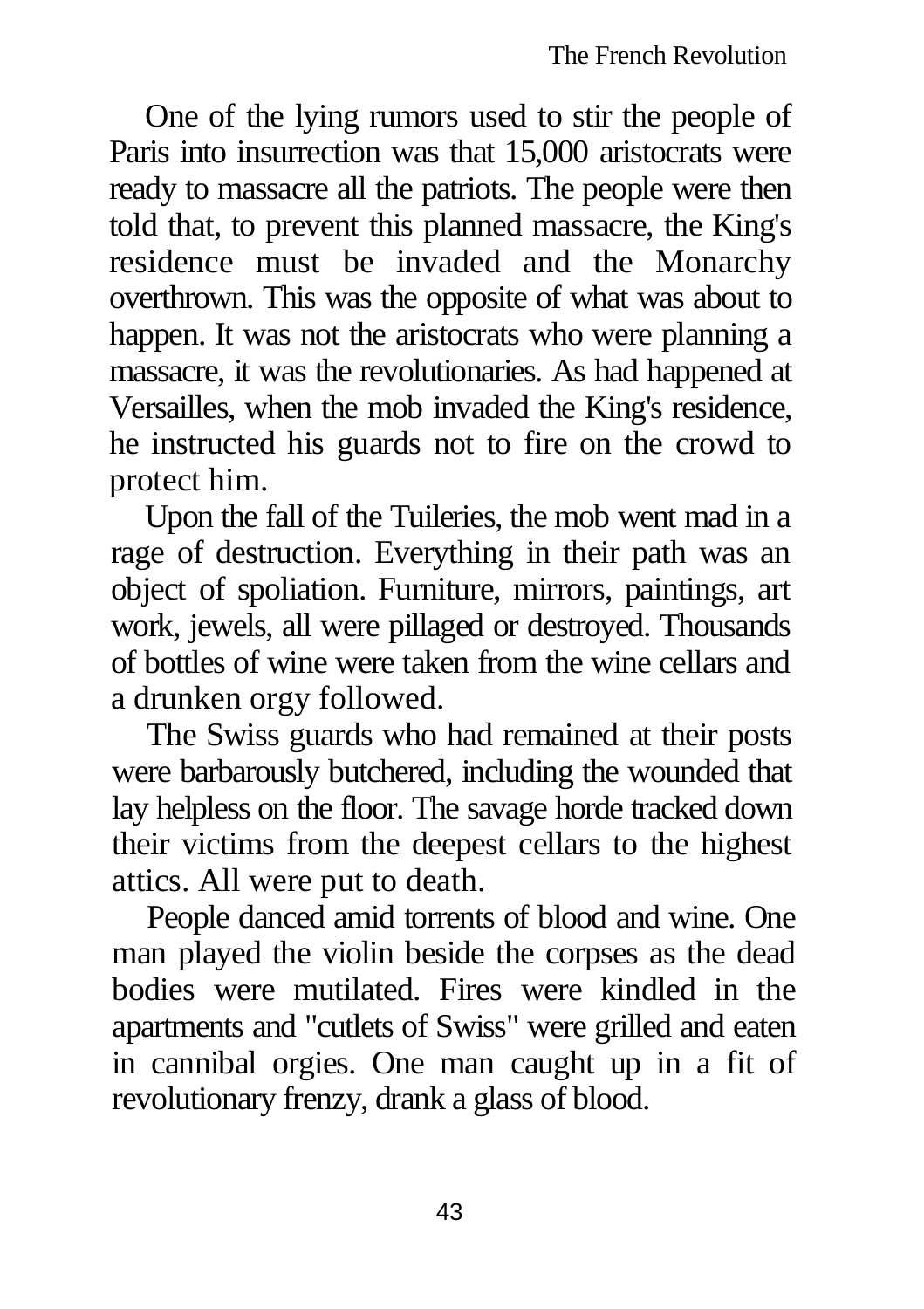The power of the conspiracy behind the Revolution was gaining such force that it would not only sweep away King, nobles, and clergy, but eventually, the leaders of the Revolution as well. The end result was a reign of terror and anarchy.

Although sentiment in America over the Revolution was divided, there were several wise and able statesmen who could see the coming holocaust. In his book Architects of Conspiracy, William P. Hoar relates the insight of John Adams:

But the fact is that a number of Americans were skeptical of the French Revolution from its beginning. Among these was the always perceptive John Adams. Biographer Page Smith reports that Adams "from the first moment viewed it with misgivings .... At the same time he could not forbear to point out 'that the form of government they have adopted' could be 'nothing more than a transient experiment. An obstinate adherence to it' would involve France 'in great and lasting calamities.' A single assembly would be dominated by demagogues and the result would be repeated upheavals and disorder a succession of bloody contentions."<sup>7</sup>

Another American statesman who viewed events in France with alarm was Gouverneur Morris. William P. Hoar also recorded Morris' views:

On the scene as our Minister in Paris was Gouverneur Morris, the conservative statesman who had been the architect of much of the U. S. Constitution.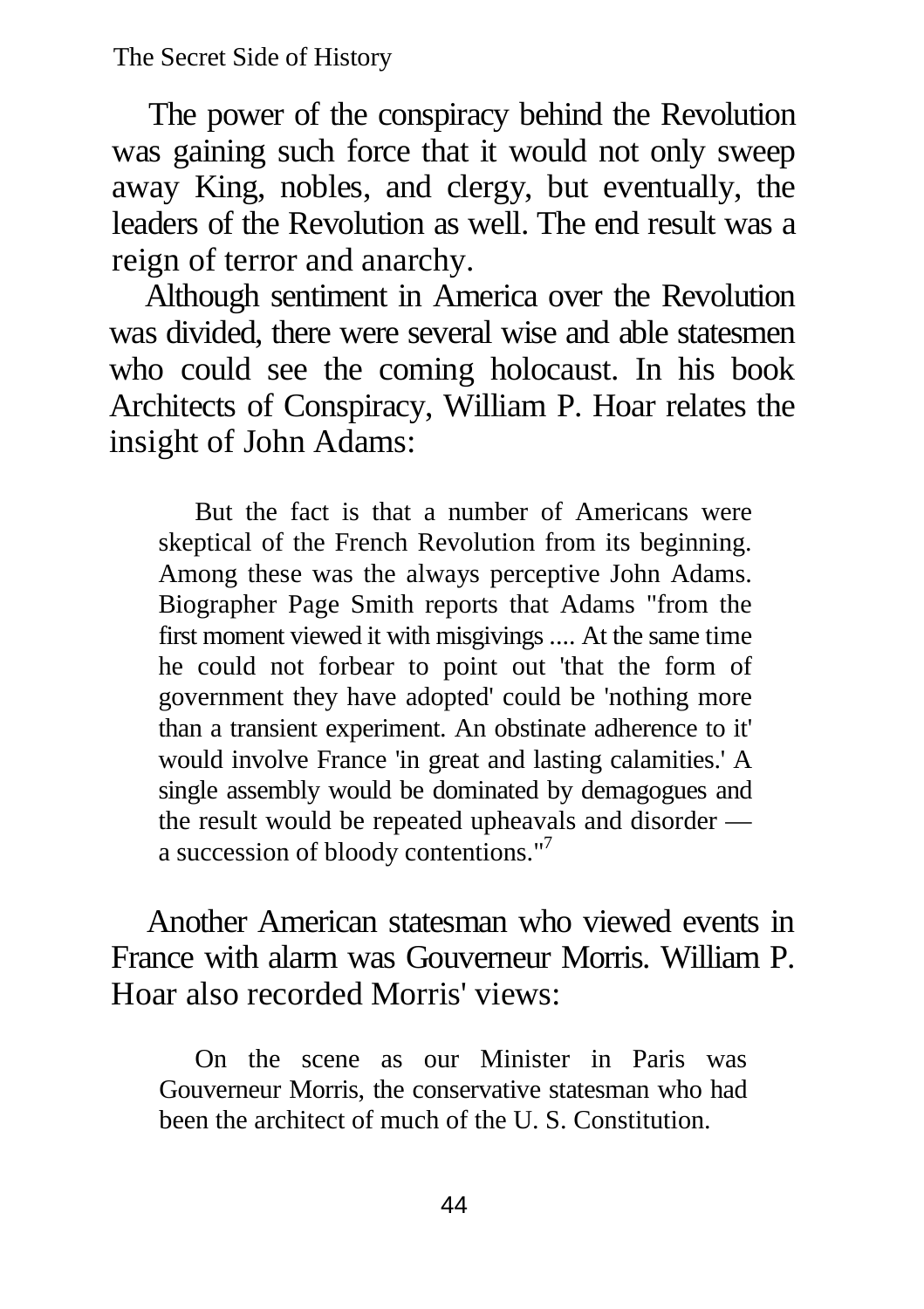Morris wrote from France in July of 1789 that "this country is at present as near to anarchy as society can approach without dissolution. . . . The authority of the King and the nobility is completely subdued, but yet I tremble for the constitution."<sup>8</sup>

As the success and power of the conspiracy increased, so did the atrocities, rising to a new level of barbarism during the massacres of September. This period began with the rise to power of the Commune under Marat.

Jean Paul Marat was a native of Switzerland who had spent many years in England studying and practicing medicine. While in England, he attempted to stir up the people against the government by publishing a pamphlet entitled The Chains of Slavery. This effort failed and he went to France where he was employed by Danton. Marat (a member of the Illurninati) had one consistent theme in his writings, the abolition of all class distinctions, and the destruction of all who resisted.

In appearance Marat was an aberration of the human race. A dwarf under five feet high, he had a monstrous head, a broken nose, and bronze skin like yellowed parchment. A burning and haggard eye like a hyena added to this, giving him the appearance of something out of this world. He usually wore a ragged coat of faded green, dingy yellow collar, and a dirty handkerchief around his head. "People feared to speak before Marat," says his panegyrist Esquiros; "at the slightest contradiction he shows signs of fury, and if one persisted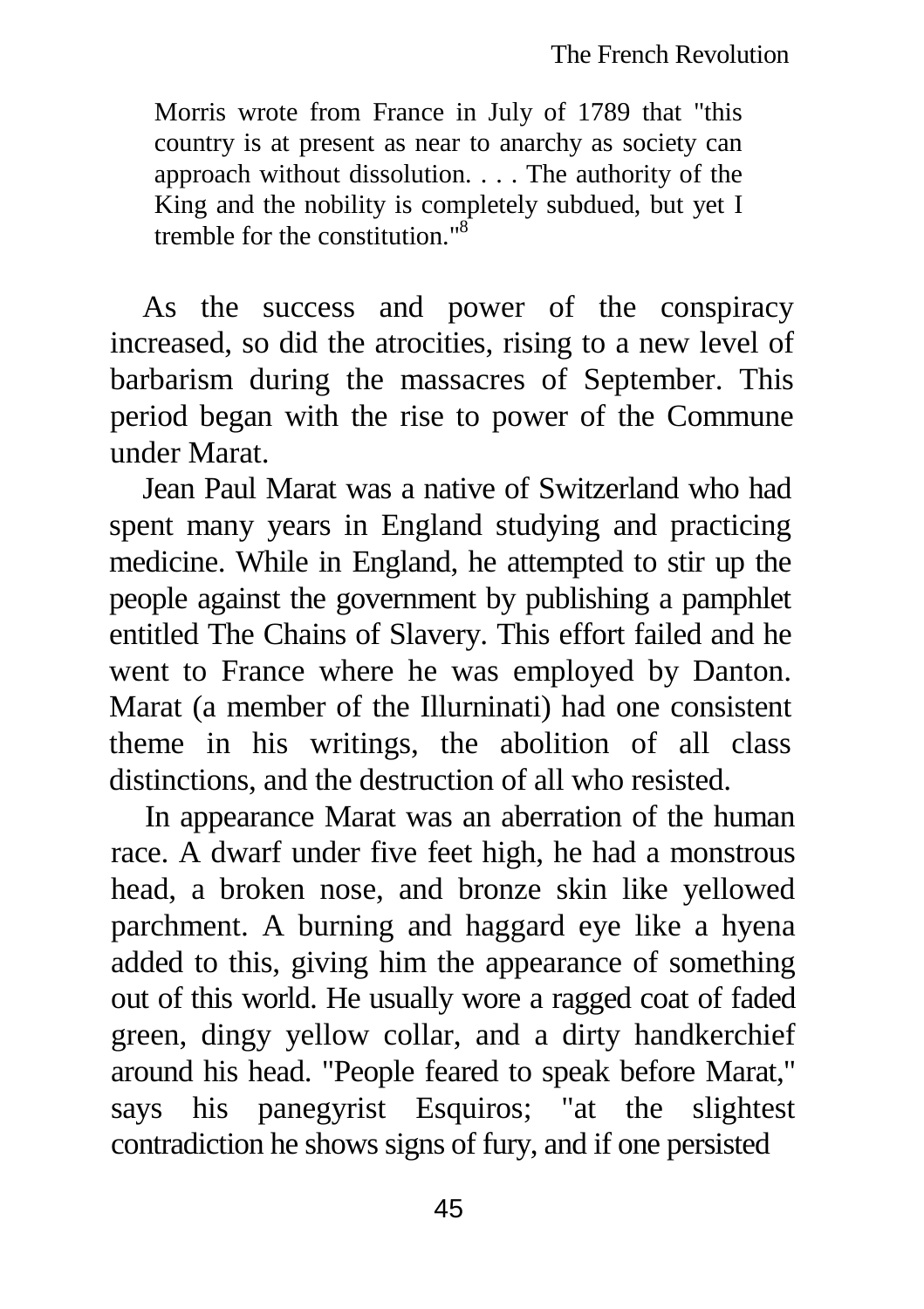in one's opinion he flew into a rage and foamed at the mouth  $"9$ 

Following the 10th of August, Marat began to incite the population to massacre the Royalists and Swiss who had been imprisoned. Meeting in secret, Marat and his supporters plotted the details of the massacres of September. For the purpose of robbery, a number of wealthy people were to also be incarcerated. Many of their rivals were added to the list. All of these unfortunate victims were to be imprisoned and put to death without a trial of any kind.

The difficulty in finding enough hands to murder hundreds of prisoners necessitated liberating a number of thieves and murderers from prison. Female malefactors were sometimes released to make up an audience to applaud and incite the murderers to further acts of violence.

Out of well over a thousand victims from nine prisons, the vast majority were from the common people. This list included many young boys, twelve years old and up, who were street urchins detained for minor offenses. At a house of corrections for women, thirty-five victims perished, some being girls ten to fifteen years of age.

Among the victims there were also more than twohundred priests. These were humble, saintly men, many white haired with age, who had spent their lives in doing good. They met their death with a heroic resignation unsurpassed even by the martyrs of the early church.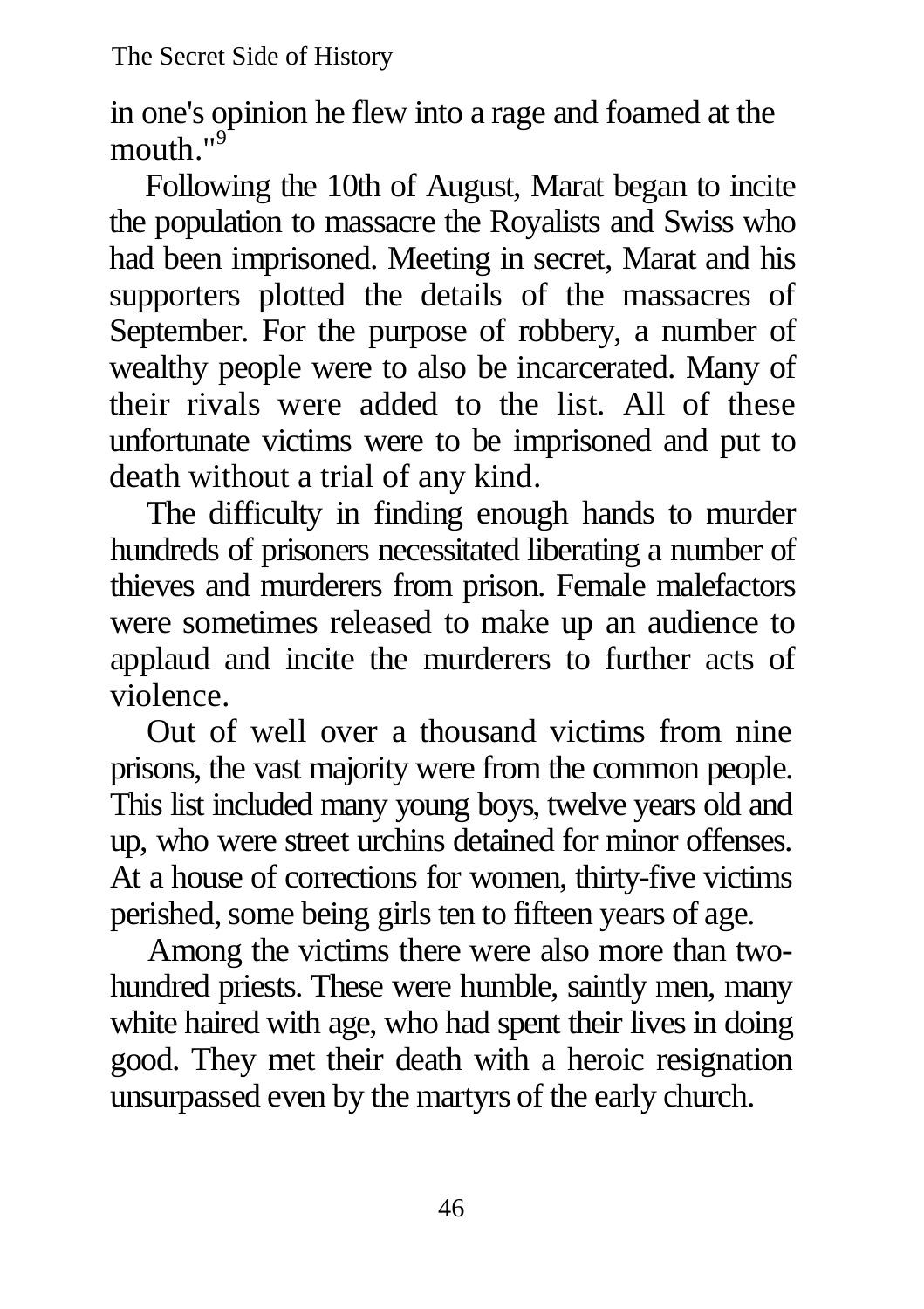Marat blamed the assassinations on the people. Despite the overwhelming evidence to the contrary, historians have attempted to whitewash the role of Marat and his followers by writing that "the people of Paris, overcome by panic, marched to the prisons and massacred the prisoners."<sup>10</sup>

The truth is that the assassins were a group of less than three-hundred men, most of whom were Marseillais and released convicts. A few were middle class tradesmen. The most willing to do the hideous work were men of education. The rest were persuaded by the promise of wine and booty in addition to their salary.

There is evidence that a drug was put in the drink distributed to the assassins. The drug inspired terrible fury and left them without reason. Some witnesses recorded that, because of the drug, most of these assassins died in misery, with an insatiable thirst, and unable to sleep for weeks.

Although many priests perished in the massacres of September (1792), the real work of destroying Christianity in France (Catholic and Protestant alike) did not begin until the 6th of November 1793. The signal for the desecration of the churches and imprisonment of the priests throughout France began with the bishop of Paris (Gobel) being forced to publicly denounce the Catholic religion and declaring that there should be no other worship than that of "liberty and holy equality."

Notre Dame was stripped of its crucifixes and images of the saints and, on November 10, the Feast of Reason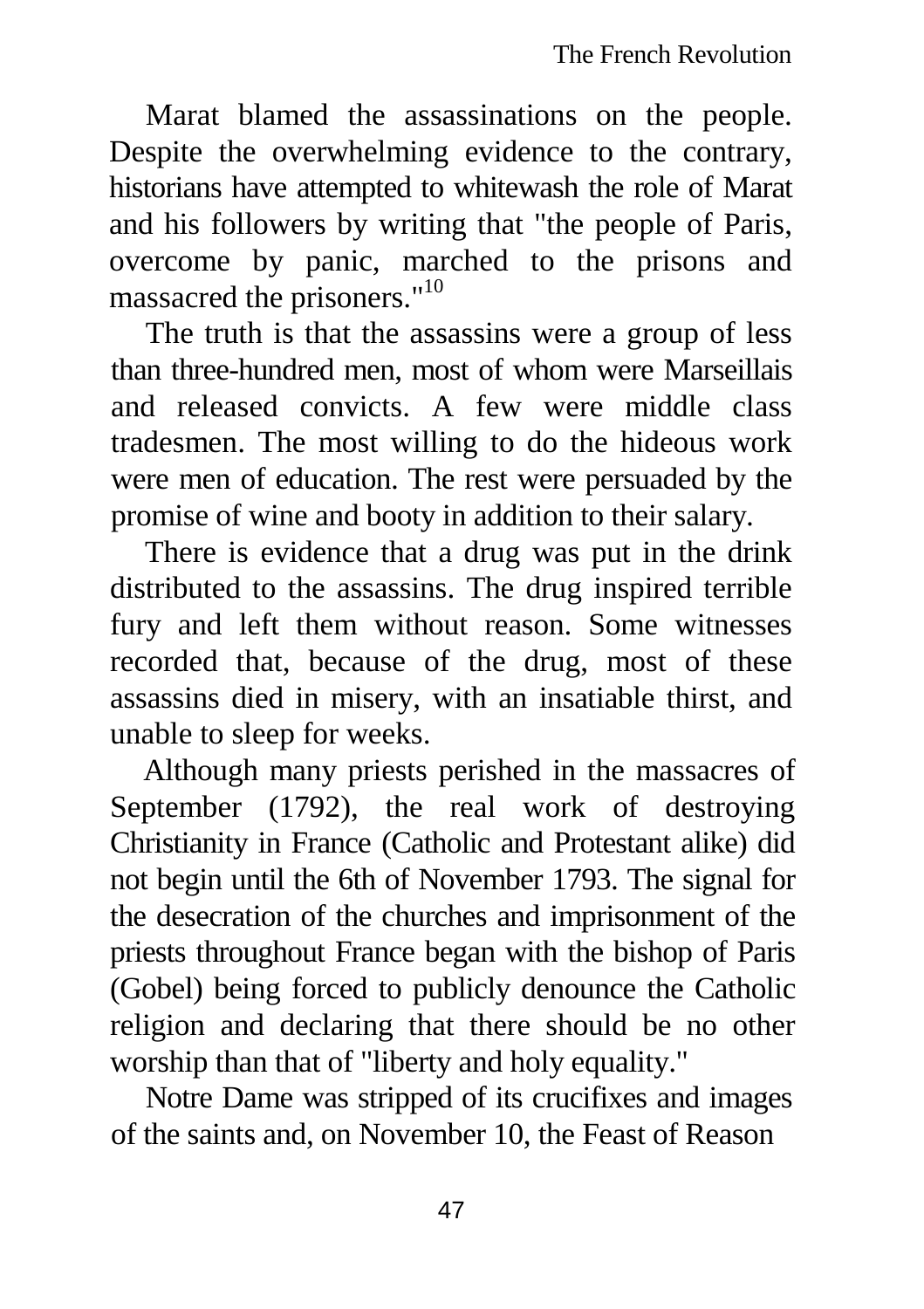took place. Here, Mlle Maillard, an opera singer, believed to be a prostitute, was crowned the "Goddess of Reason."

At the convention an address was presented demanding that:

Reason and Virtue, should be substituted for the worship of the "Jewish slave" and "the adulterous woman, the courtesan of Galilee."<sup>11</sup>

The person who played the leading part in the campaign against religion was a Prussian baron named Anacharsis Clootz. He was a member of the Illuminati and had declared himself the personal enemy of Jesus Christ. Clootz wrote that, "Religion is a social disease which cannot be too quickly cured. A religious man is a depraved animal: $\ldots$ <sup>12</sup>

By intrigue, Clootz was able to get himself made a Representative of the Nation, and became a major influence in getting the government to sanction the antireligious movement.

Everywhere in France an orgy of blasphemy and desecration began. By order of the government, inscriptions were put up in cemeteries all over France stating that, "Death is an eternal sleep." This was a cherished maxim of the Illuminati and, of course, an official denial of the Resurrection. Not content with destroying the body, the regenerators of France set out to destroy the soul.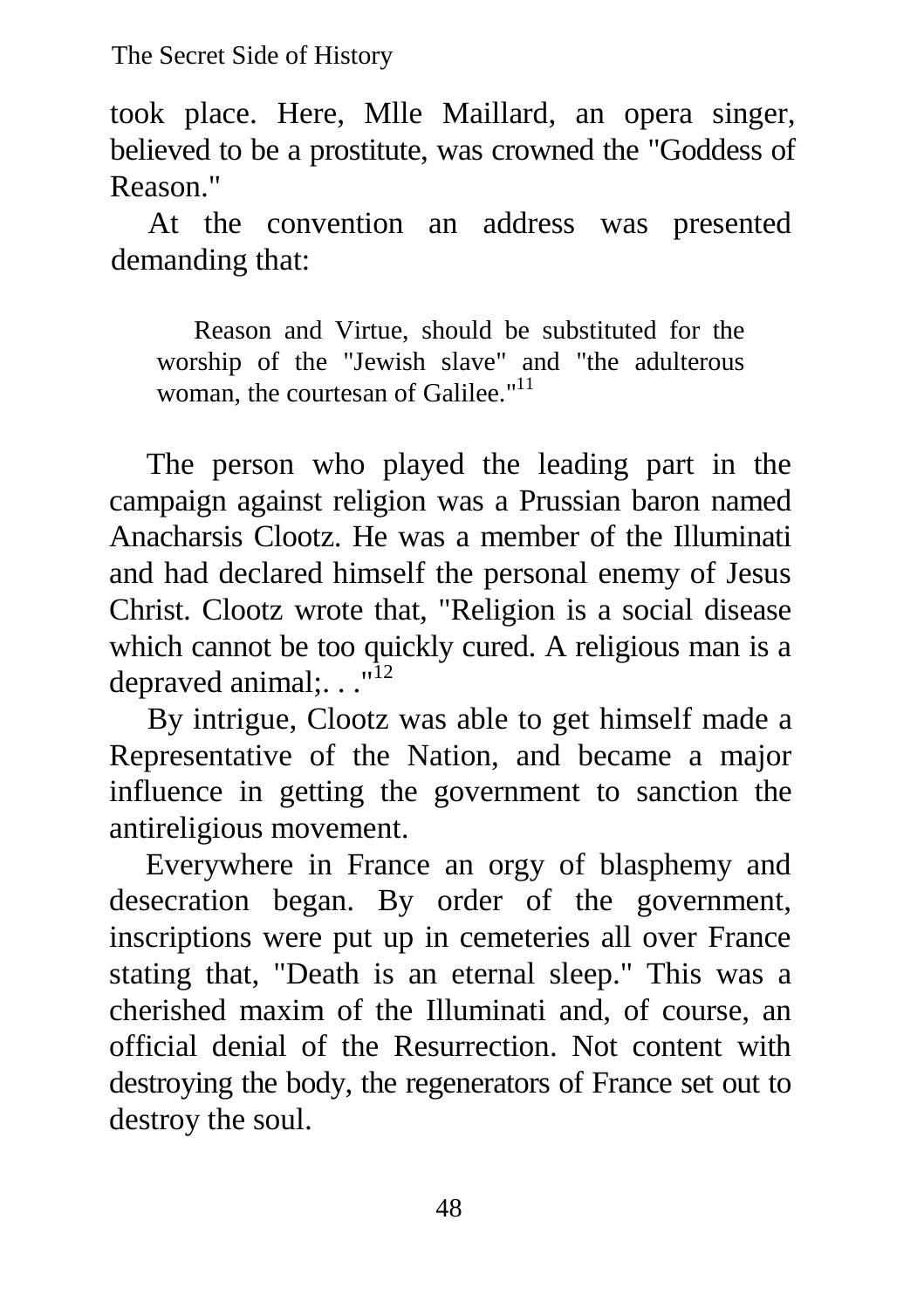Commenting upon the attack against religion and morality during the French Revolution, John Robison stated:

... in all those villainous machinations against the peace of the world, the attack has been first made on the principles of Morality and Religion. The conspirators saw that till these are extripated, they have no chance of success; and their manner of proceeding shews that they consider Religion and Morality as inseparably connected together. $^{13}$ 

After the death of the King in 1793, the leaders of the Revolution, who now had total control of the government, set out to make terror the order of the day. This terror was not only applied to the common people but to each other as well. Robespierre and his followers, drunk with power, set out to wage war on civilization in the name of Socialism.

Rationale for the acts that were to follow was expressed in this manner by Nesta Webster:

The great criminals of history were not the people inspired by the worst motives, but the people for whom this distinction did not exist . . . the doctrine that has produced all the worst atrocities in the history of the civilized world — namely, that "the end justifies the means" ... the community or nation which accepts the belief that everything is justifiable — lying, duplicity, treachery, and murder — in order to benefit the cause it has embraced, sells its soul to the devil. To hold this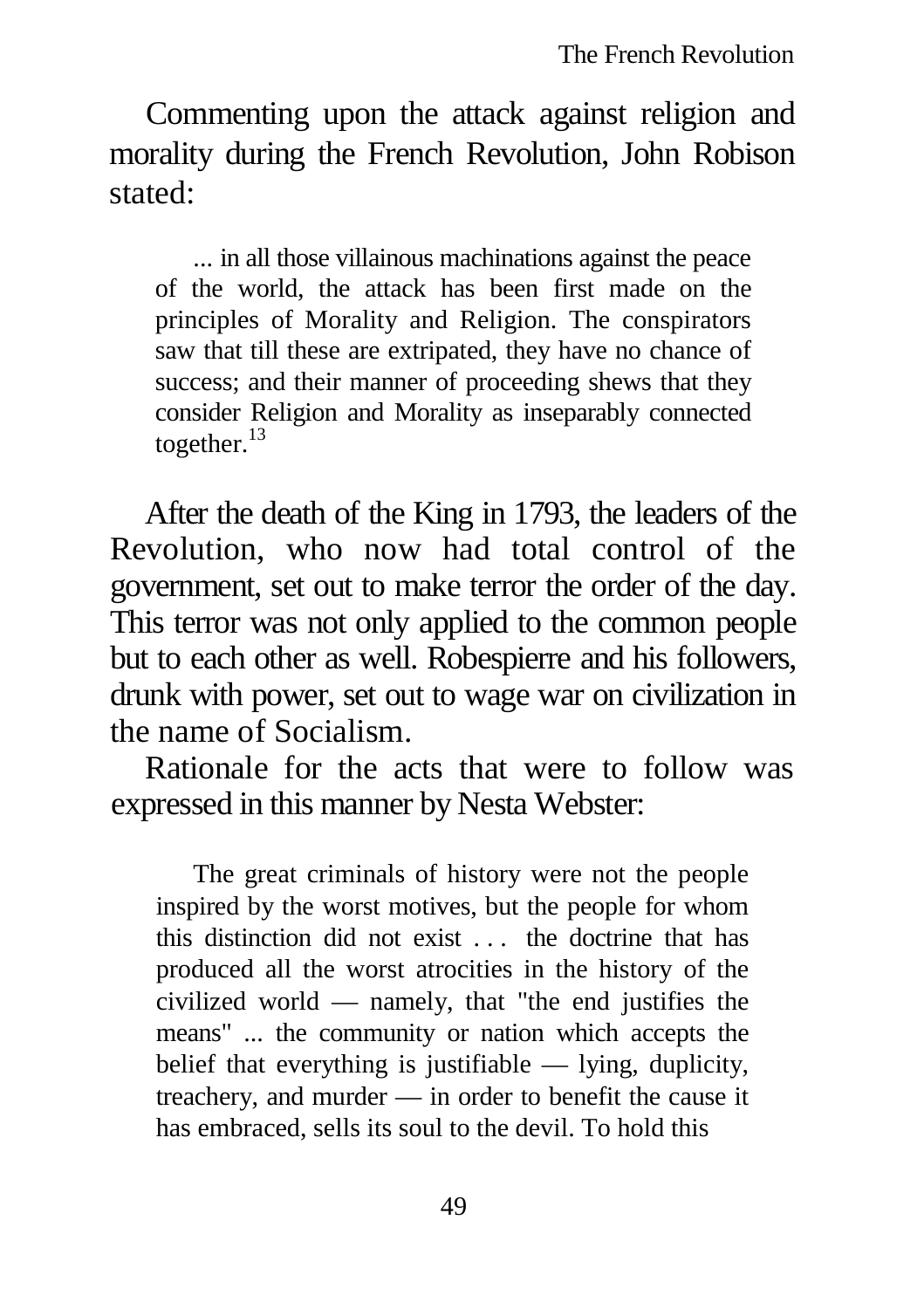doctrine is not only to repudiate Christianity, but to strike at the very root of all morality. $^{14}$ 

In the course of planning for the happiness of the human race, and to transform France into a Socialist State with absolute equality and universal contentment, Robespierre and his followers decided that the population must be reduced by more than half.

This began what was known as the Reign of Terror whereby war was waged against everything that makes up a civilized society. This war, of the government of France against its own people, was as terrible and destructive as any that could have been carried out by an invading army. It was waged with special fury on the manufacturing towns.

The magnificent city of Lyon was literally demolished as orators incited the working-class to violence against the owners of industry. Nor did the war stop with industry, but extended to education, science, art, and literature. Throughout France, thousands of books and valuable pictures were destroyed or sold for next to nothing.

Men of education were subject to arrest and persecution. Even the appearance of culture became dangerous and, in order to survive, it became necessary to dress unkempt and careless and to assume a rough manner. Just to show politeness and good manners placed one in danger of the guillotine.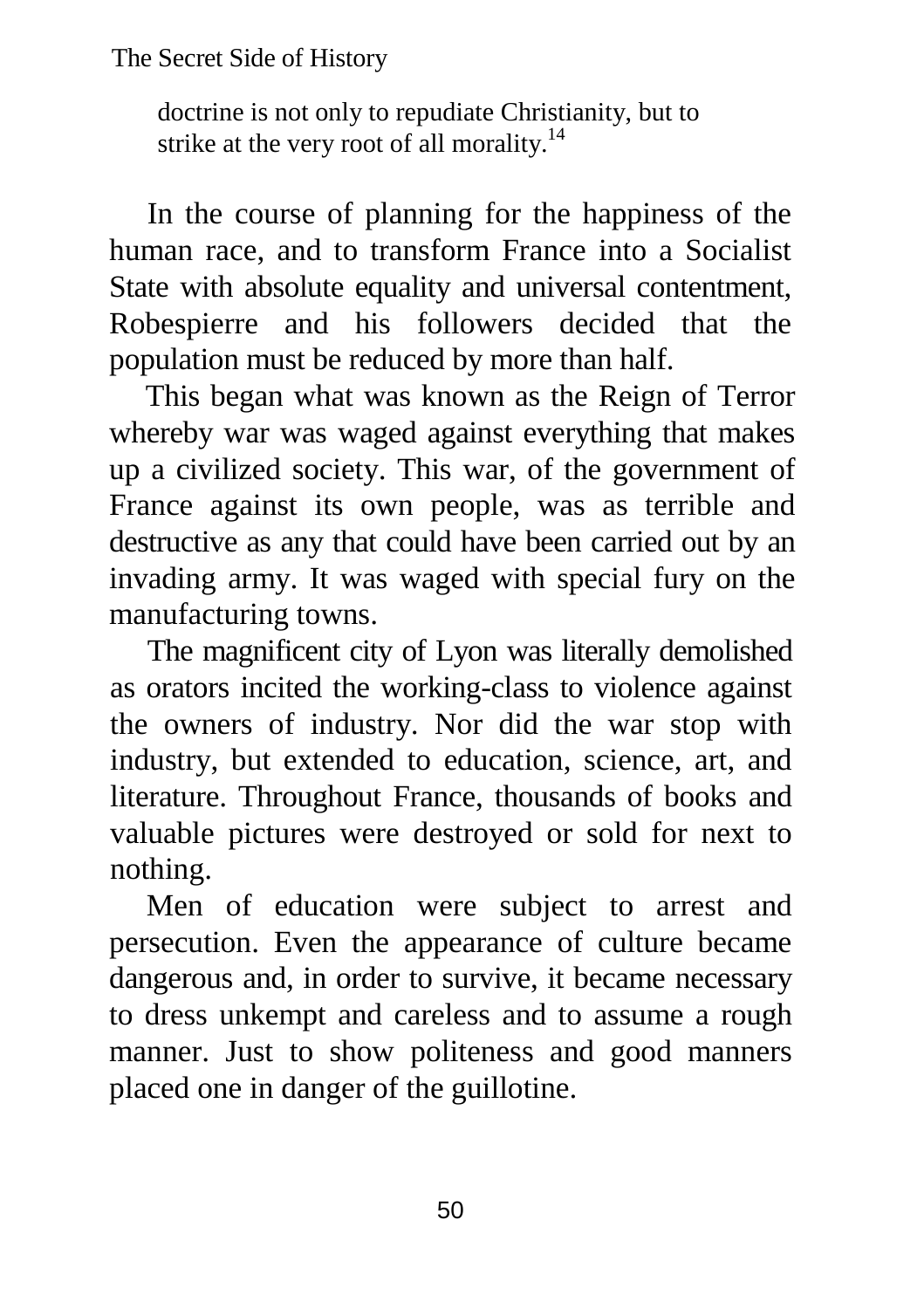In order to carry out the government's plan of population control, people were slaughtered by the hundreds and thousands. When the guillotine proved too slow, those rounded up were herded together and blown to pieces by rifle and cannon fire. So great was the slaughter that the Rhone River ran red with the blood of the corpses thrown into it.

Jean Baptiste Carrier had a peculiar hatred against children. "They must be destroyed," he roared, and gave orders that they should be butchered. Under his command at Nantes, 500 children were driven into a field, and then shot, clubbed, and sabered as they clung to the knees of their assassins, weeping and crying for mercy.

It was Carrier who devised the scheme of wholesale drowning in the Loire. The first experiment was made on about ninety old priests who were placed on a barge that was towed to midstream and sunk. Through cold December nights crowds of poor women, some carrying babies, some leading children by the hand, were driven to the river and loaded on barges to be drowned. Carrier referred to this as, "bathing parties." Prudhomme placed the death toll at no less than one million during this period of indiscriminate massacres.

It is important to remember that the system behind the Reign of Terror was the plan of Robespierre to transform France into a Socialist State. There were to be no rich, no poor, only equality. Plans were put forth for every department of life to be placed under State control. Free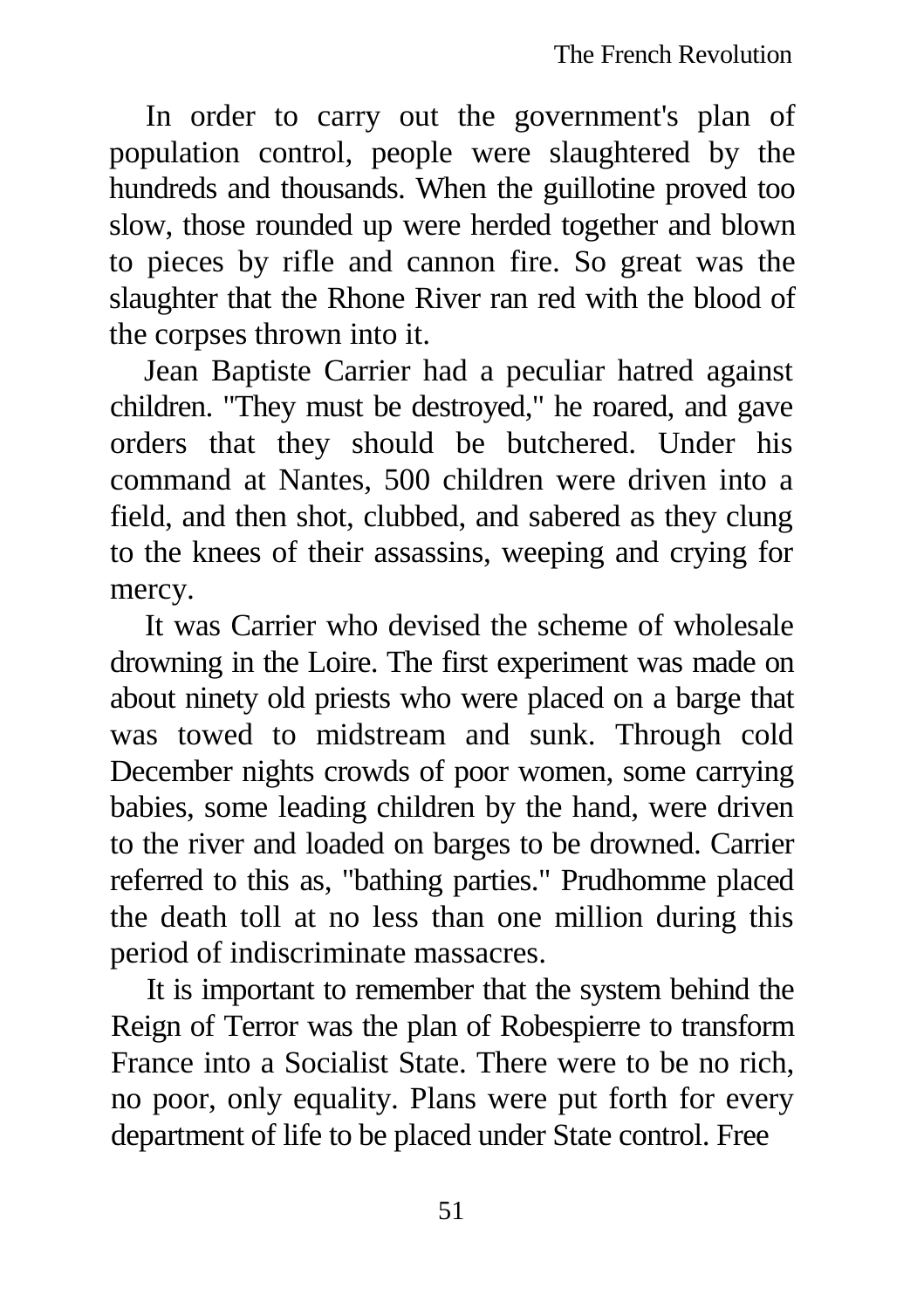love was to replace marriage, friendships were to be forced upon people by law, children were to become property of the State, with the State dictating how they should be raised. No area of life was to escape the watchful eye of big brother.

What had all of this done to the people of France? Not only had it destroyed their industries, their commerce, their culture, and their families, its destruction had also reached into the very soul of France. A personal observation of this was told by the British historian John Robison:

A most worthy and accomplished gentleman, who took refuge in this country, leaving behind him his property, and friends to whom he was most tenderly attached, often said to me that nothing so much affected him as the revolution in the hearts of men. — Characters which were unspotted, hearts thoroughly known to himself, having been tried by many things which search the inmost folds of selfishness or malevolence — in short, persons whose judgements were excellent, and on whose worth he could have rested his honor and his life, so fascinated by the contagion, that they came at last to behold, and even to commit the most atrocious crimes with delight. $15$ 

And what of the men who planned and carried out the Revolution? Almost to a man they perished as a result of the terror they had created for others. Procession after procession made its way to the guillotine as the factions and leaders turned on and destroyed each other. The lust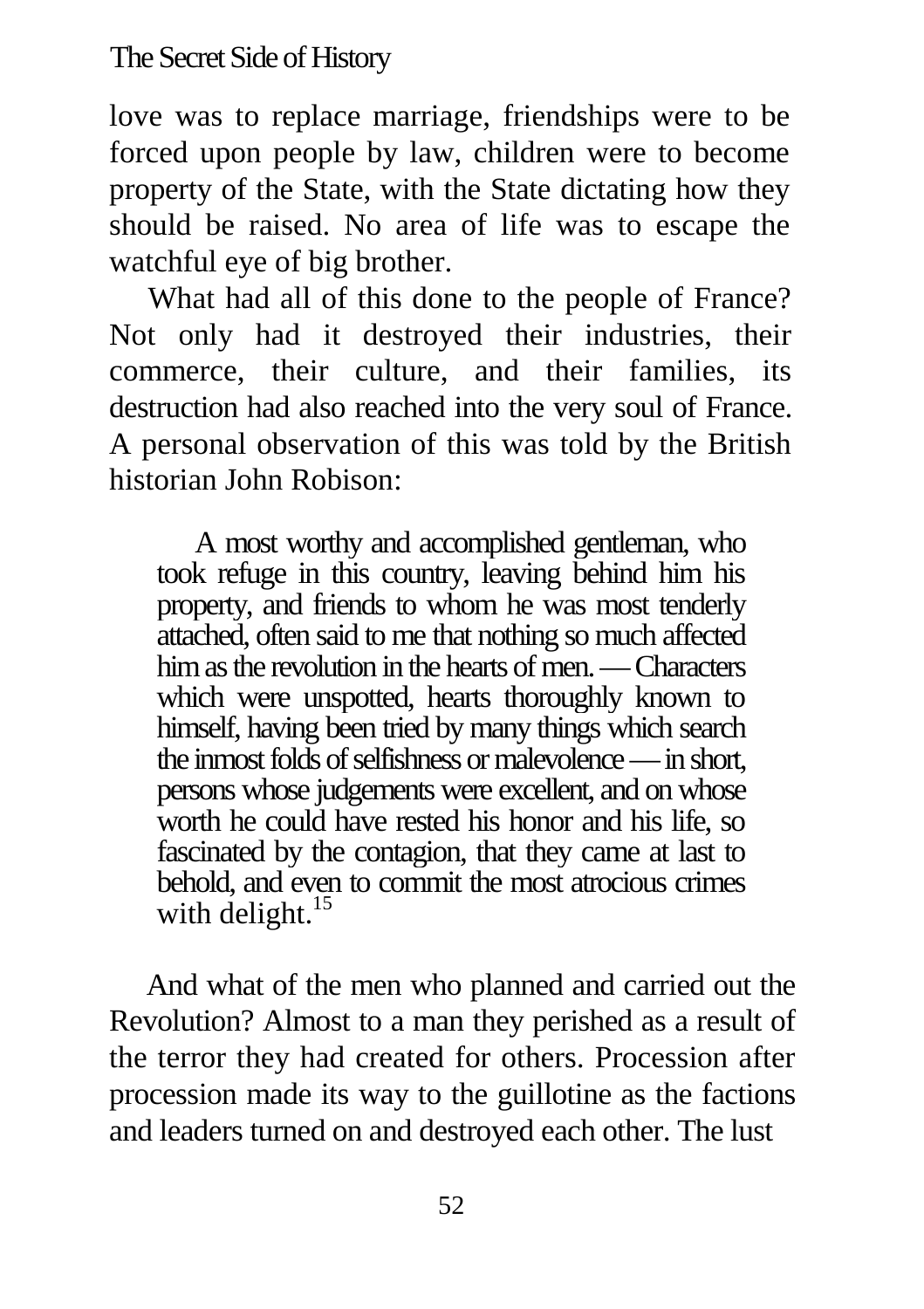for blood that they had created, had eliminated all sense of loyalty or justice, even to one another. The list of the victims of their own folly is so long that we will only name a few.

The Duke of Orleans, the man who had pledged his honor, his fortune, and his blood to the revolution, in the end sacrificed them all. Used as a tool, cheated, and ruined by the conspiracy he espoused, he was finally led to the guillotine amid the insults and jeers of the populace of whom he had been represented as an idol.

Mirabeau, an early leader of the Revolution, died suddenly just two days after having turned against his former friends.

Danton, the man who helped plan and carry out the massacres of September, was sentenced to death and executed at the guillotine.

Marat, who had called for the death of so many, was stabbed through the heart by a woman while in his own home. Even after his death an unholy fascination centered around him. Crowds of worshipers knelt around his body, blaspheming Christ and crying out, "Oh sacred heart of Marat!" Added to the display of Satanic admiration was the fact that his body decayed with amazing rapidity immediately after his death.

Carrier, who ordered the murder of innocent children, was executed by the guillotine surrounded by a jeering multitude.

Robespierre, the chief architect of the events from October 1793 on, was the last, and died a hideous death.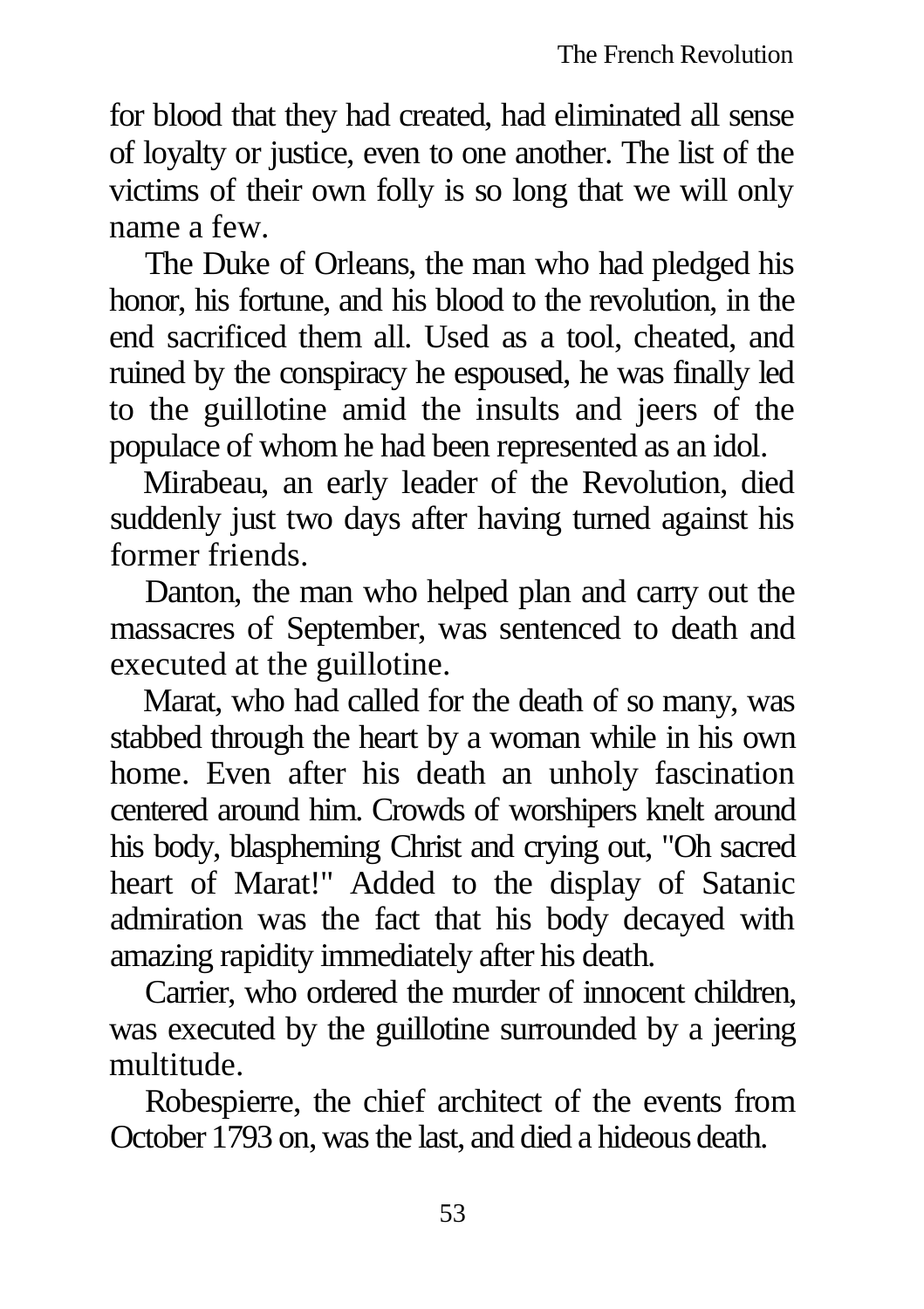Seeing the end near, Robespierre fired a pistol at his head in an attempted suicide, but only succeeded in fracturing his jaw. For hours he lay on a green table, the same table where he and his followers had often sat planning the death of others. As he lay with his head on a wooden box, with blood flowing from his jaw, a workingman approached, looked into the shattered face and exclaimed, "There is a God!"

At the guillotine the executioner tore away the bandage that was bound about his head causing the fractured jaw to fall, leaving a gaping chasm. The victim then emitted a tortured roar of agony that was heard to the farthermost extremities of the square. When his severed head was held up by the executioner, men and women fell into each others arms crying, "At last we are free! The tyrant is no more!" The Reign of Terror had ended.

The end of the Reign of Terror was not the end of turmoil for France. Eighty years of war and revolution were to follow. The Directory (1795-1799) that succeeded the Convention lasted four years and was abolished because of its tyranny and corruption. The Consulate was formed (1799) and ended five years later.

In 1804 Napoleon became emperor and a series of European wars followed resulting in France being invaded by Russians, Austrians, and Prussians. Napoleon was overthrown and France returned to a monarchy in 1814 by calling Louis XVIII to the throne, only to be deposed by Napoleon six months later. Napoleon was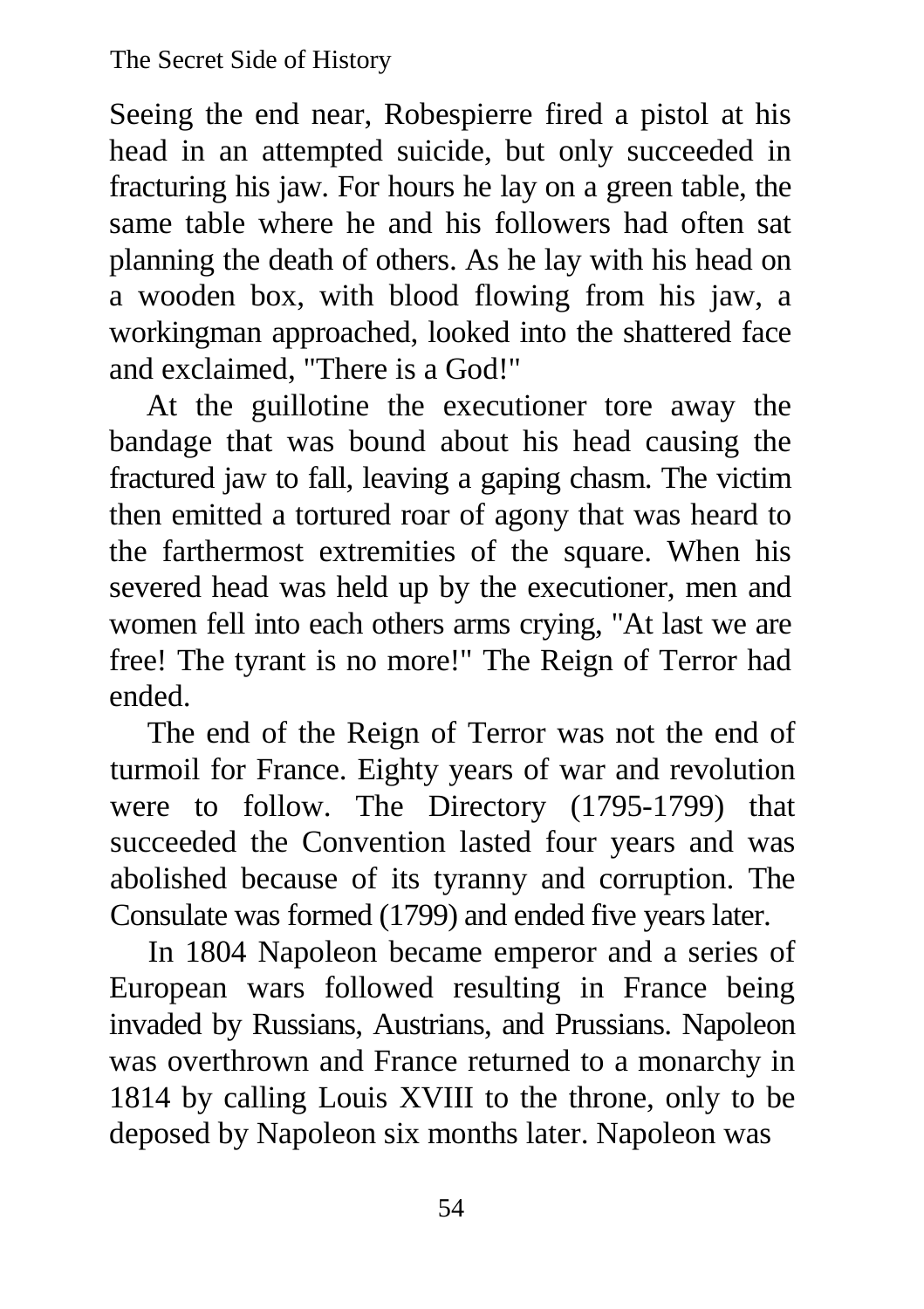defeated at Waterloo, and again foreign armies entered **France** 

Louis XVIII was recalled and served nine years until his death. His was the only government that did not come to a violent end during the eighty year period. The reign of Charles X that followed was overthrown in 1830 by an uprising of the Orleanists that placed Louis Philippe on the throne, only to be driven out after eighteen years of unrest. In this third revolution of 1848, a Second Republic was proclaimed.

Nesta Webster summed up the whole affair in this manner:

The immense reforms brought about during the revolutionary era were not the result of the Revolution. It was to the King and his enlightened advisors . . . that the reforms in government were primarily due; it was the noblesse that dealt the death-blow to the feudal system; it was the Royalist Democrats, abhorred of the revolutionary leaders, who drew up the Declaration of the Rights of Man and framed the Constitution. The work of the Revolution was to destroy all three reforms — to abolish the liberty of the press, liberty of conscience, personal liberty, to replace the comparatively mild feudalism of the Old Regime by the most frightful tyranny the world has ever seen, and finally to annul the Constitution demanded by the people in favor of a Constitution that could never be enforced, that lasted exactly twenty-six months, and was followed by no less than six others in the eighty years that followed.<sup>16</sup>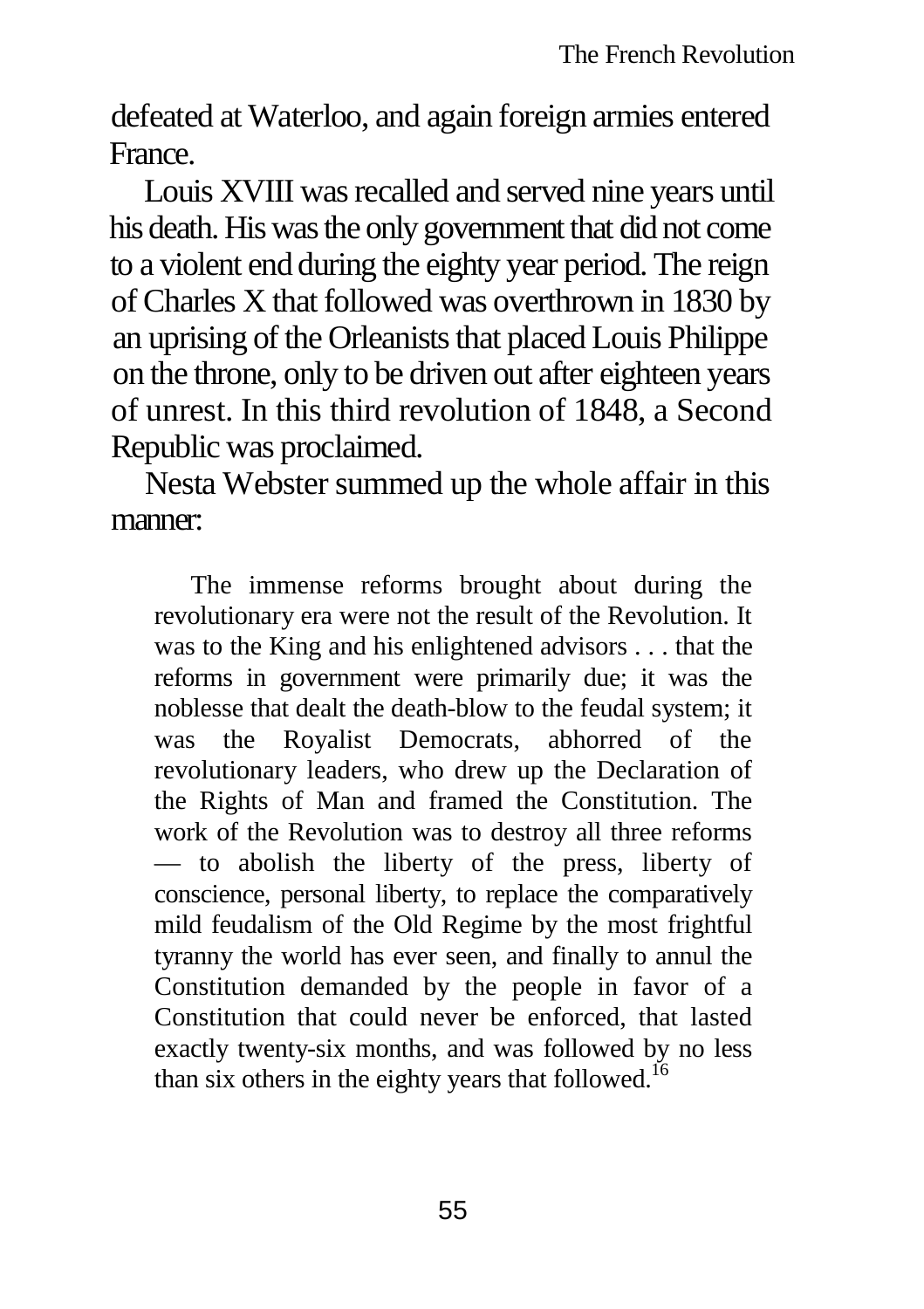Chapter 7

## The American Republic

Blessed is the nation whose God is the Lord;... Psalms  $33.12$ 

The most amazing thing about the American Republic is that it came into existence. Born into a hostile world, brought to birth by a divided band of colonies, facing one of the most powerful nations on earth determined to destroy it, how could it survive? The answer is, the American Republic almost did not survive.

The Declaration of Independence, the defeat of the British, the writing and ratification of the Constitution, were all events not likely to have happened without the aid of Divine Providence. This is attested to by the actions and expressions of those involved in these events.

The painting of George Washington kneeling in the snow and praying at Valley Forge did not come about as a result of some artist's fancy, but because of the witness of Isaac Potts who, while walking through the woods, accidentally came across Washington praying in a grove of oaks. General Knox, who was with Washington at Valley Forge, stated that Washington frequently used the grove for prayer.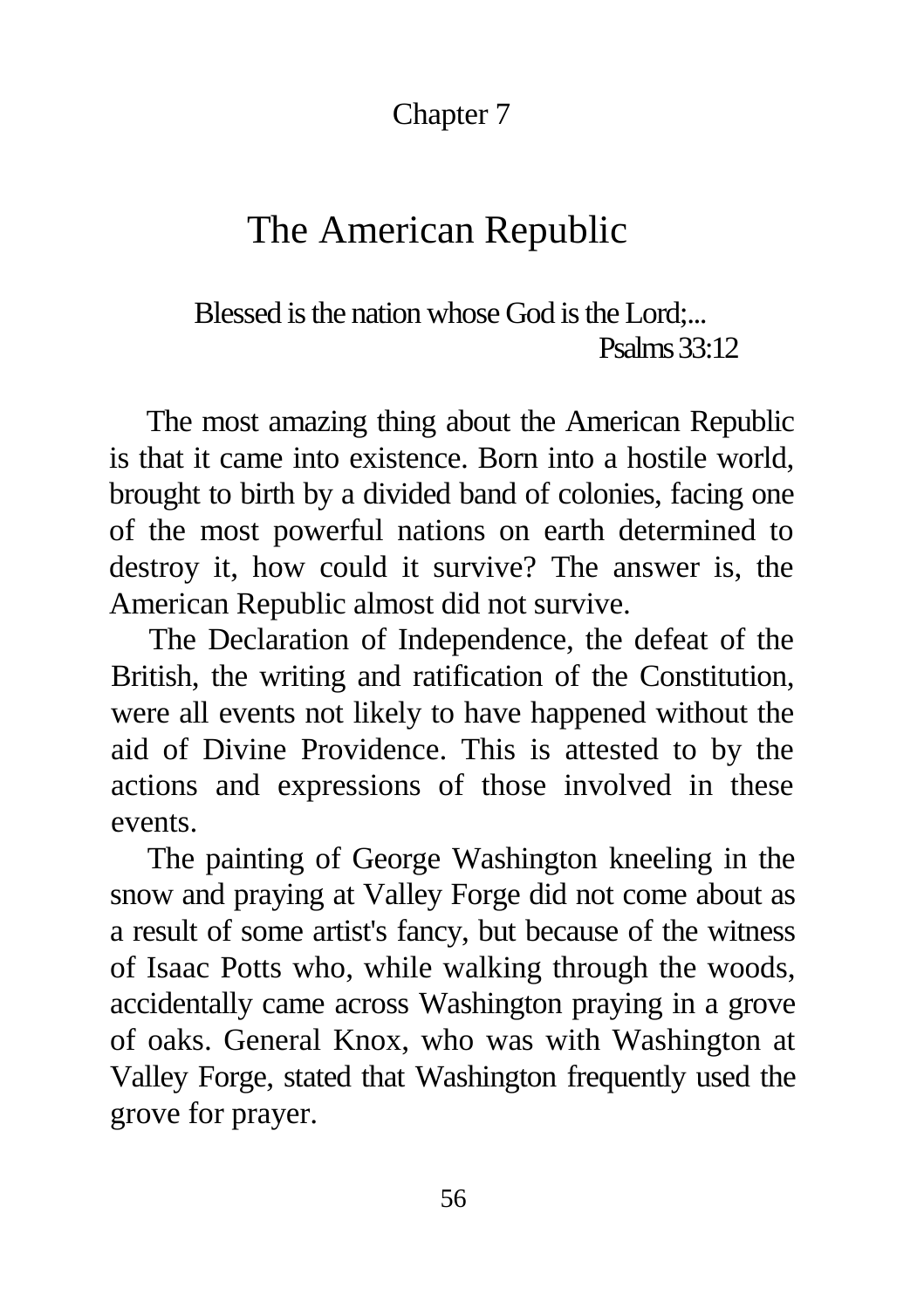When the Constitutional Convention was on the verge of breaking up, Benjamin Franklin stood up and made a motion stating:

In the beginning of the contest with Britain, when we were sensible of danger, we had daily prayers in this room for the divine protection. Our prayers, Sir, were heard — and they were graciously answered. . . .

I therefore beg leave to move that, henceforth, prayers imploring the assistance of heaven and its blessings on our deliberations be held in this assembly every morning before we proceed to business, and that one or more of the clergy of this city be requested to officiate in that service.<sup>1</sup>

The record is replete with examples of the Founding Fathers' reliance on, and thankfulness for, Divine assistance.

It may be far more than just a coincidence that the founding of the Illuminati and the founding of the American Republic both took place in 1776. For over a hundred years, the Republic stood as a roadblock to Weishaupt's scheme for his Order to rule the world. During this period, the American Republic was a shining example of everything that was contrary to what the Illuminati and its followers were bringing upon the world. Out of this difference has come a protracted struggle between good and evil, freedom and slavery, which has continued throughout the twentieth century.

To understand better why the Founding Fathers established the kind of government that they did, it is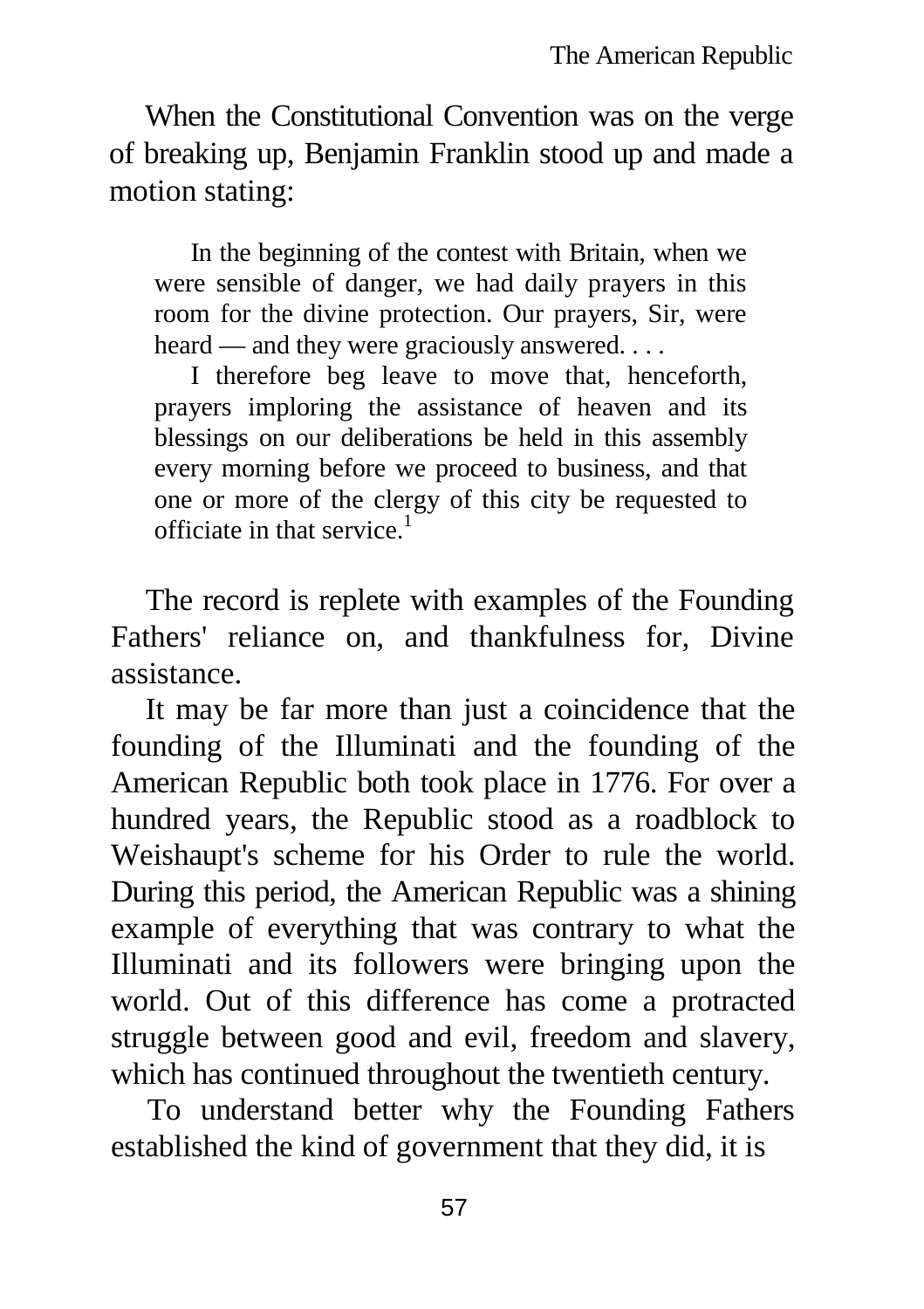helpful to consider the background of the Founding Fathers themselves, the most common denominator being their Christian Faith. This is not something attributed to them by others, but something established by their own writings and background. Out of the fifty-five delegates to the Constitutional Convention, Christianity was the religion of at least fifty. This means that 90 percent of the delegates were Christians. For an excellent 415 page book covering this subject, we recommend Christianity And The Constitution by John Eidsmoe published by Baker Book House, Grand Rapids, Michigan. To learn the truth about the beliefs of the Founding Fathers, Eidsmoe personally read 5,000 letters written by these men.

Not only were the Founding Fathers well versed in Scripture, they were also well educated in history. One thing that made the founding of the American Republic possible was the high rate of literacy and high standard of education among the colonists. Eidsmoe gives us an idea of this level:

The high caliber of learning at that time is evident from the entrance requirements for colonial colleges. In the 1700s an undergraduate freshman at William and Mary College had to be able to read, write, converse, and debate in Greek. When John Jay applied for admission to King's College in New York at the age of fourteen, one of the entrance requirements he had to fulfill was to translate the first ten chapters of the Gospel of John from Greek into Latin.<sup>2</sup>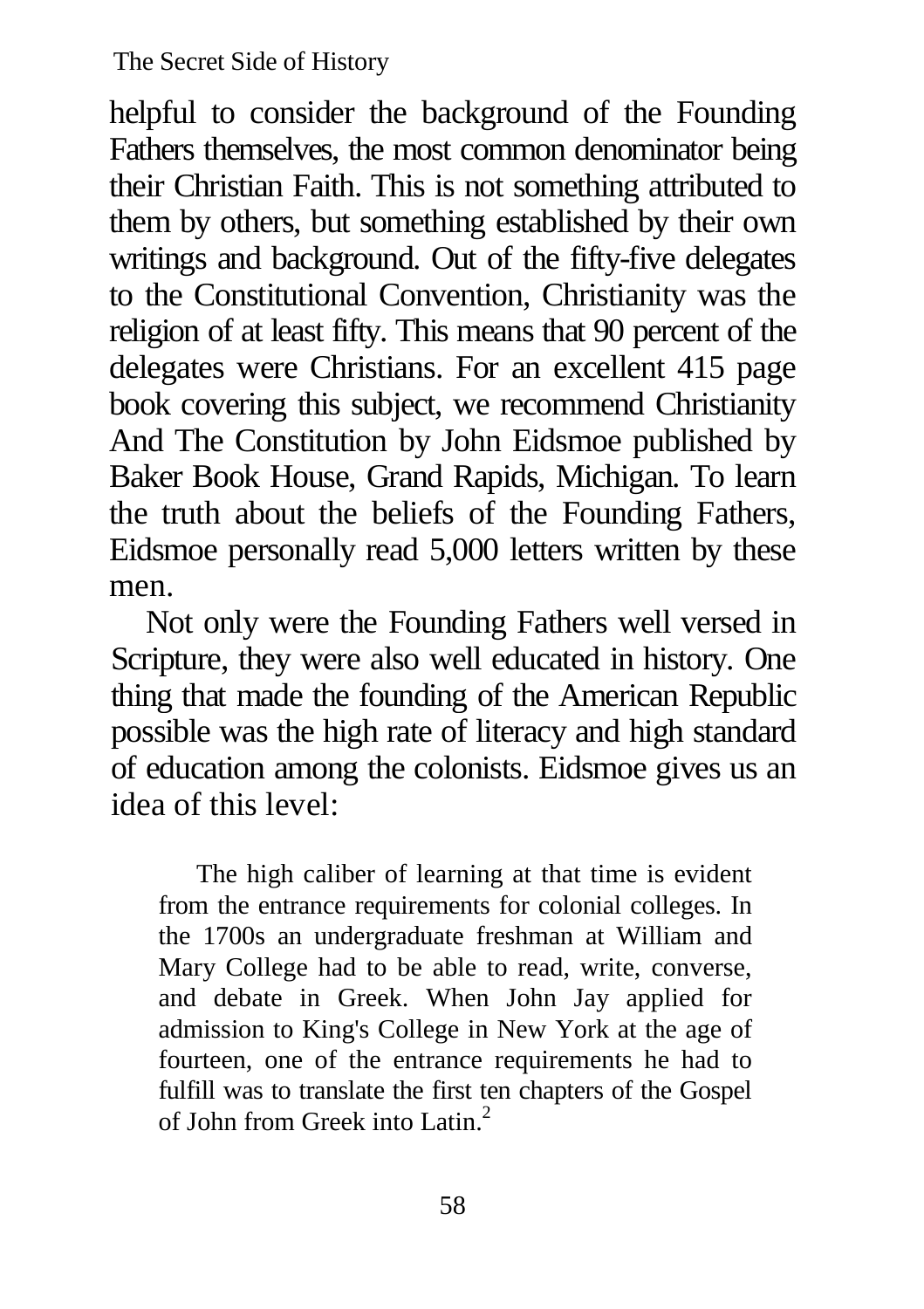Around 1800 a study was made on education in America that concluded, "Most young Americans .. . can read, write and cipher. Not more than four in a thousand are unable to write legibly — even neatly. $13$ 

This high rate of literacy was a direct result of the religions leaders placing a strong emphasis upon the importance of being able to read the Bible. There were no public schools at this time.

Because of their knowledge of history, secular and religious, the Founding Fathers had a profound faith in Divine Providence and a strong distrust in government. Thus, they set out to establish a system of government that would set men free to work out their own destiny by binding rulers down "with the chains of the Constitution<sup>"</sup>

The United States Constitution was not something hammered out over night, but was carefully written after much consideration and debate. The war with Britain ended on October 19, 1781, but the Constitution was not ratified until June 1788. Two years later, December 1791, the Bill of Rights was adopted.

To understand better the events leading up to the founding of the American Republic, and why the Founding Fathers gave us the kind of government they did, it will be helpful to examine the Old World View of man and government.

This view was largely a fatalistic view that the individual is helpless to determine his destiny, that he is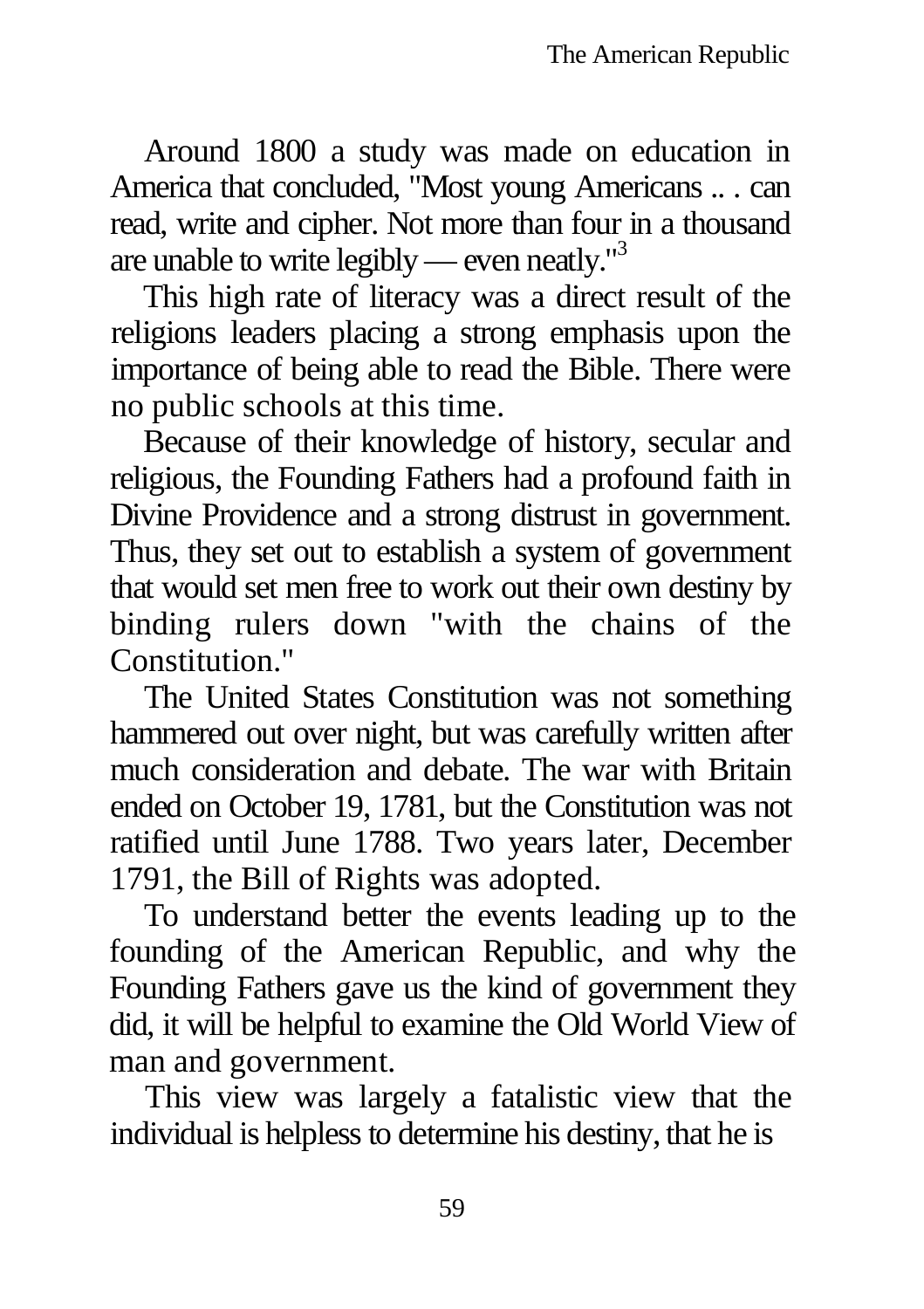controlled by forces outside himself and can do nothing to improve his lot in life. Therefore, he needed a king or leader to guide and control him. In this stagnant world, with no hope of progress, men must be herded into a collective mass, a bee hive, and controlled.

This pagan view was dominant for nearly 6,000 years of recorded history with the result that hunger and famine remained a common foe for most of the inhabitants of earth. Progress was so slow that, until the time of George Washington, the best thing that man could come up with for transportation was the horse drawn coach, and that could only be afforded by the rich. Then something amazing happened. The Old World pagan concepts were rejected, resulting in more progress toward a better way of life in less than 200 years than the accumulated progress of 6,000 years.

The events leading up to this quantum leap forward actually began on the American Continent as far back as 1660. It was during this time that the colonies began to rebel against the pagan Old World View of a planned economy.

Charles II had signed an act allowing the American Colonies to ship cotton, lumber, tobacco, and other products to England, but only to England, nowhere else. The colonists needed sugar and molasses from the West Indies (Cuba). Therefore, they just ignored the King's decree and kept on trading wool and tobacco for sugar and molasses. A few of the traders' ships were sunk by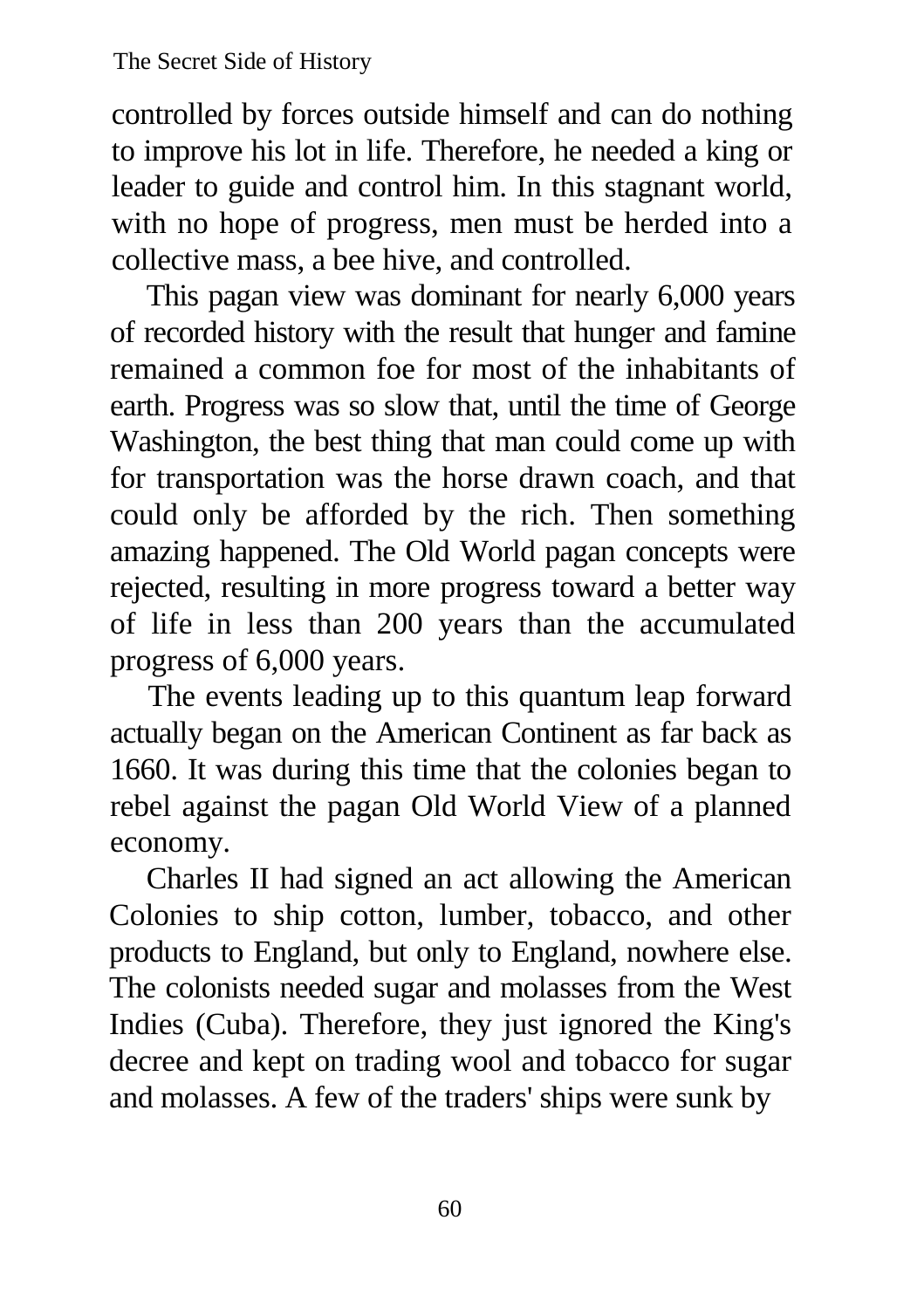the King's navy, but this was just considered an ordinary business risk.

In 1760 King George III came along and set out to control every detail affecting the lives of his subjects at home and abroad. The first thing he did was restrict emigration to the colonies and prohibit any more settlers from moving westward. The King's planning even included American trees, with the King's men going through the forest and marking the best pine to be held for the royal navy.

This so irritated the colonists that they not only went out of their way to use the marked trees, they also adopted the pine tree as their symbol of liberty. Whenever the British government tried to place restrictions on trade, the colonists went right on trading. When the weaving of cloth was prohibited in the colonies, the women went right on working at their looms, with the stage being set for a confrontation until finally, "the embattled farmers" stood at the Concord bridge and fired the "the shot heard 'round the world."

It is interesting to note, that in trying to manage a planned economy, the object of government regulations is always to prevent a fall in prices, just the opposite of what creates prosperity. What government has never learned is that lower prices, not higher prices, aid the economy. It is an unheeded lesson of history that government interference in the marketplace always works to harmful ends. It never helps.

61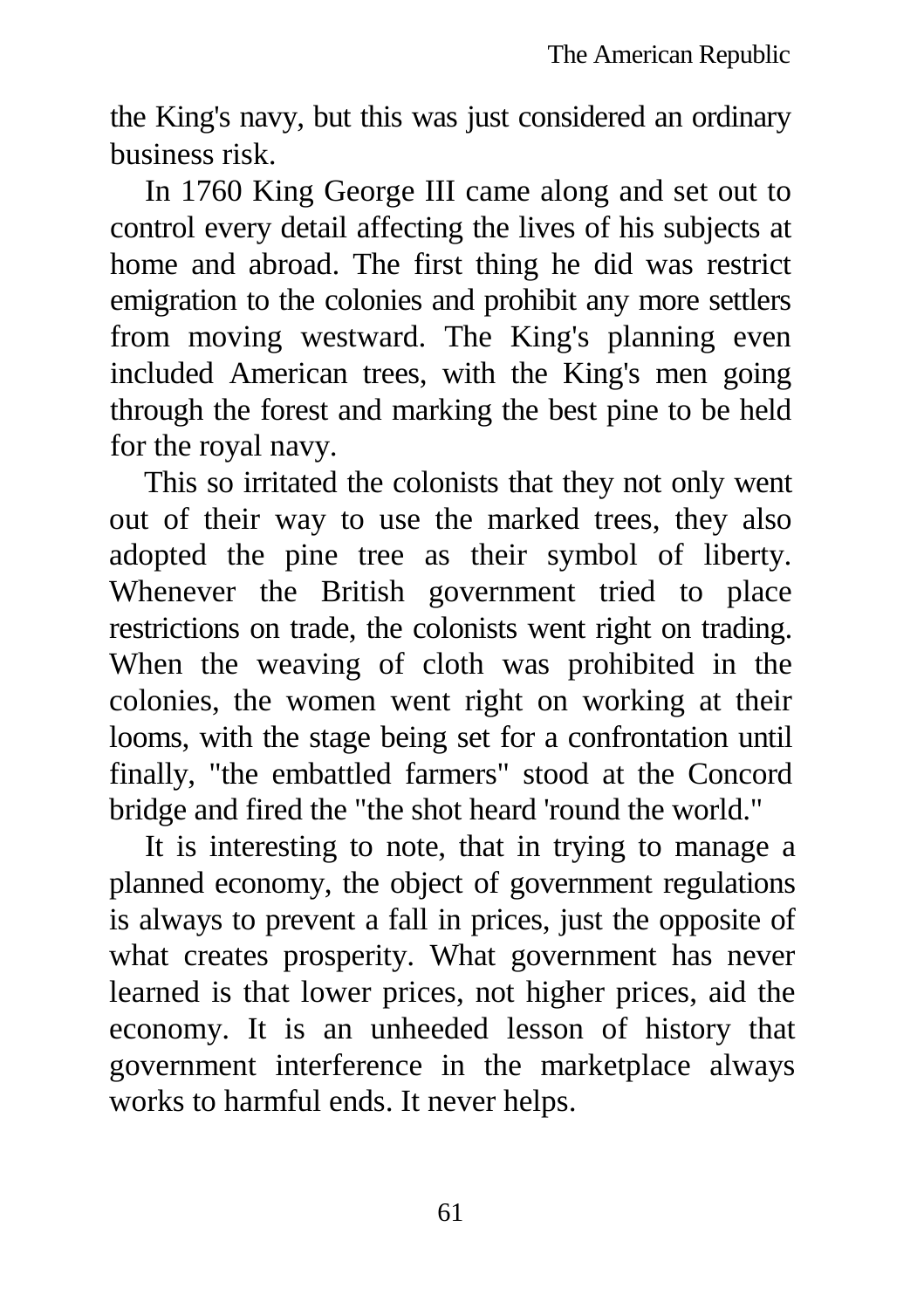Henry Grady Weaver in his book, The Mainspring of Human Progress, explained how this brought down the Roman Empire:

The hairsplitting economic regulations were perfected by Diocletian, whose stern directives were so efficiently administered that farmers could no longer farm; and many of the small businessmen, faced with starvation, committed suicide in preference to being executed for black marketing.

When there was no work, the beneficent government then began to tax the rich to provide the populace with bread and entertainment. Eventually, so many workers were forced into tax-supported relief that there was not enough production to pay the tax bills. The result; the Roman Empire collapsed into the dark ages.

In England, to solve the problem of over production of wool, Charles II decreed that no corpse could be buried that was not wrapped in a woolen shroud. The wool was buried, but ghouls dug up the corpses, stole the shrouds and sold them on the black market. Before Adam Smith's Wealth of Nations was published (in 1776), and his ideas made the Industrial Revolution possible, England was known as an island surrounded by smugglers.

Weaver also quoted Buckle's comments on France:

In every quarter, and at every moment, the hand of government was felt. Duties on importation, and duties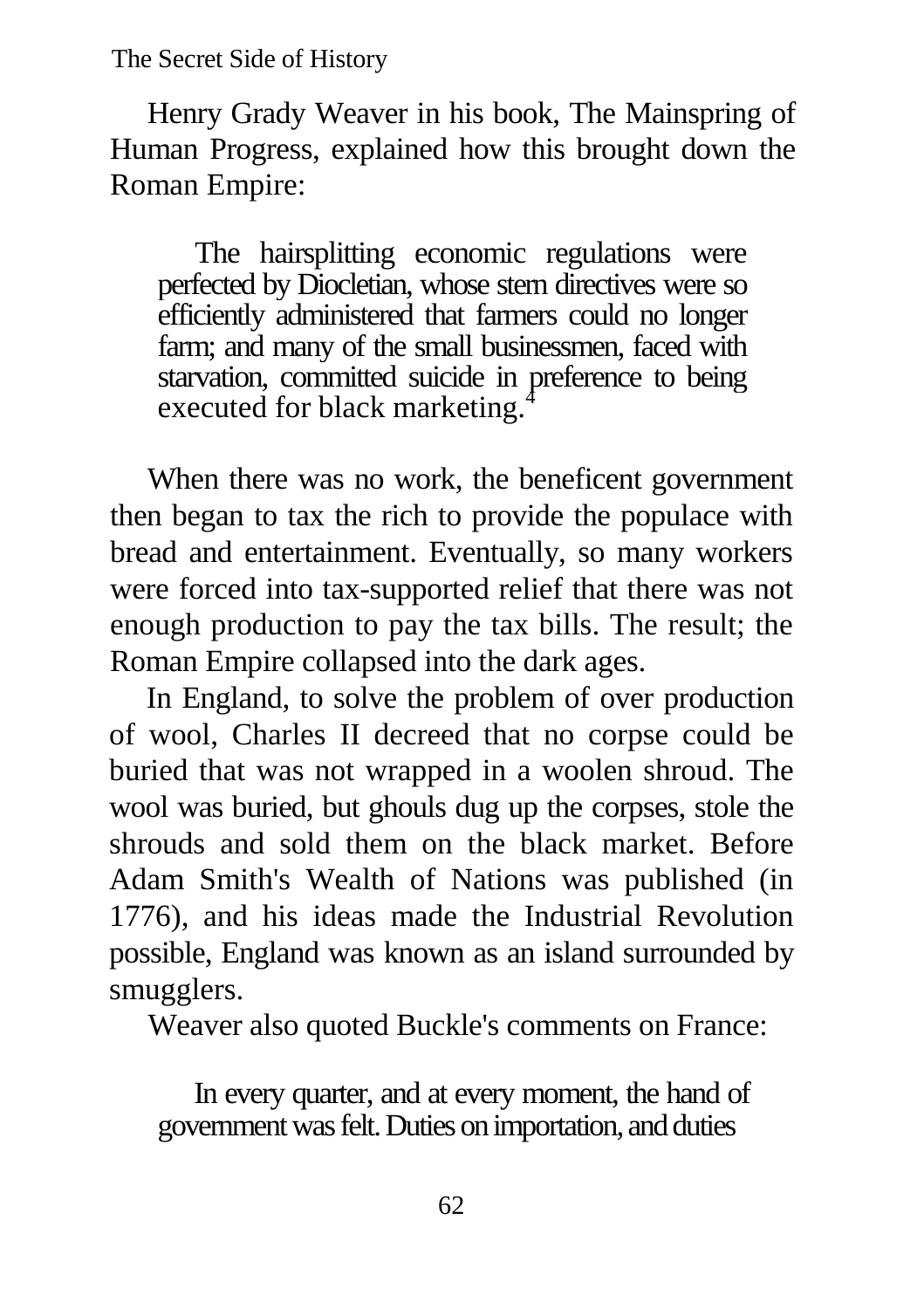on exportation; bounties to raise up a losing trade, and taxes to pull down a remunerative one; this branch of industry forbidden, and that branch of industry encouraged; one article of commerce must not be grown, because it was grown in the colonies, another article might be grown and bought, but not sold again, while a third article might be bought and sold, but not leave the country. Then, too, we find laws to regulate wages; laws to regulate prices; laws to regulate profits; laws to regulate the interest of money; custom-house arrangements of the most vexatious kind, aided by a complicated scheme, which was called the sliding scale, — a scheme of such perverse ingenuity, that the duties constantly varied on the same article, and no man could calculate beforehand what he would have to pay. . . . The tolls were so onerous, as to double and often quadruple the cost of production.<sup>5</sup>

Under the care of the state, planning for their welfare, conditions were such that only smuggling kept the French people from starving to death. The American Colonists knew about planned economy. They wanted none of it.

When the members of the Continental Congress were finally able to get down to the business of establishing the new government, they had a clean slate. The problem was what to write on that slate. Probably no one knew that they would eventually produce what would be heralded as one of the greatest documents ever penned by mortal men — The United States Constitution.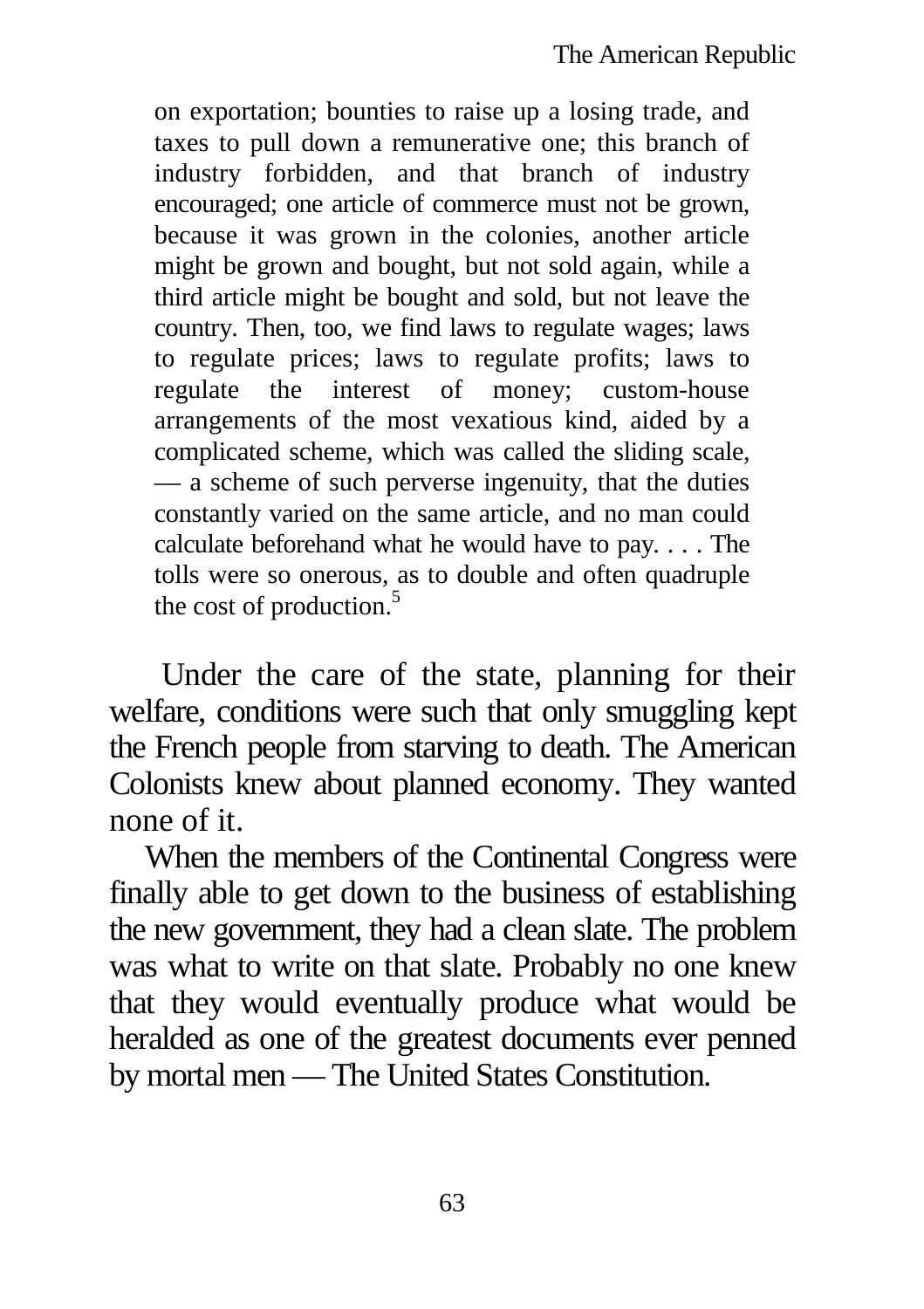The Constitution was the outcome of the basic philosophy already expressed in the Declaration of Independence:

We hold these Truths to be self-evident, that all Men are created equal, that they are endowed by their Creator with certain unalienable Rights, that among these are Life, Liberty, and the Pursuit of Happiness. That to secure these Rights, Governments are instituted among Men, deriving their just Powers from the Consent of the Governed.

Never before in the history of mankind had a government been established upon the idea that man's rights came from God and that government's role was to protect those rights that had already been given him by his Creator. Furthermore, under this system, man could work out his own destiny. This was a total rejection of Old World Views of man and government. This was revolutionary!

At this time in history most of the nations were ruled by a monarch. The Founding Fathers rejected this concept of government, and for good reason. Being students of and holding reverence for the Bible, they were familiar with the experience of the Jewish nation of Israel regarding a king. The Law of Moses made no provision for a king. The Israelites were to be ruled by God as responsible individuals, but they wanted to be like other nations, and have a king to rule over them. The Old Testament Scripture records that the leaders of Israel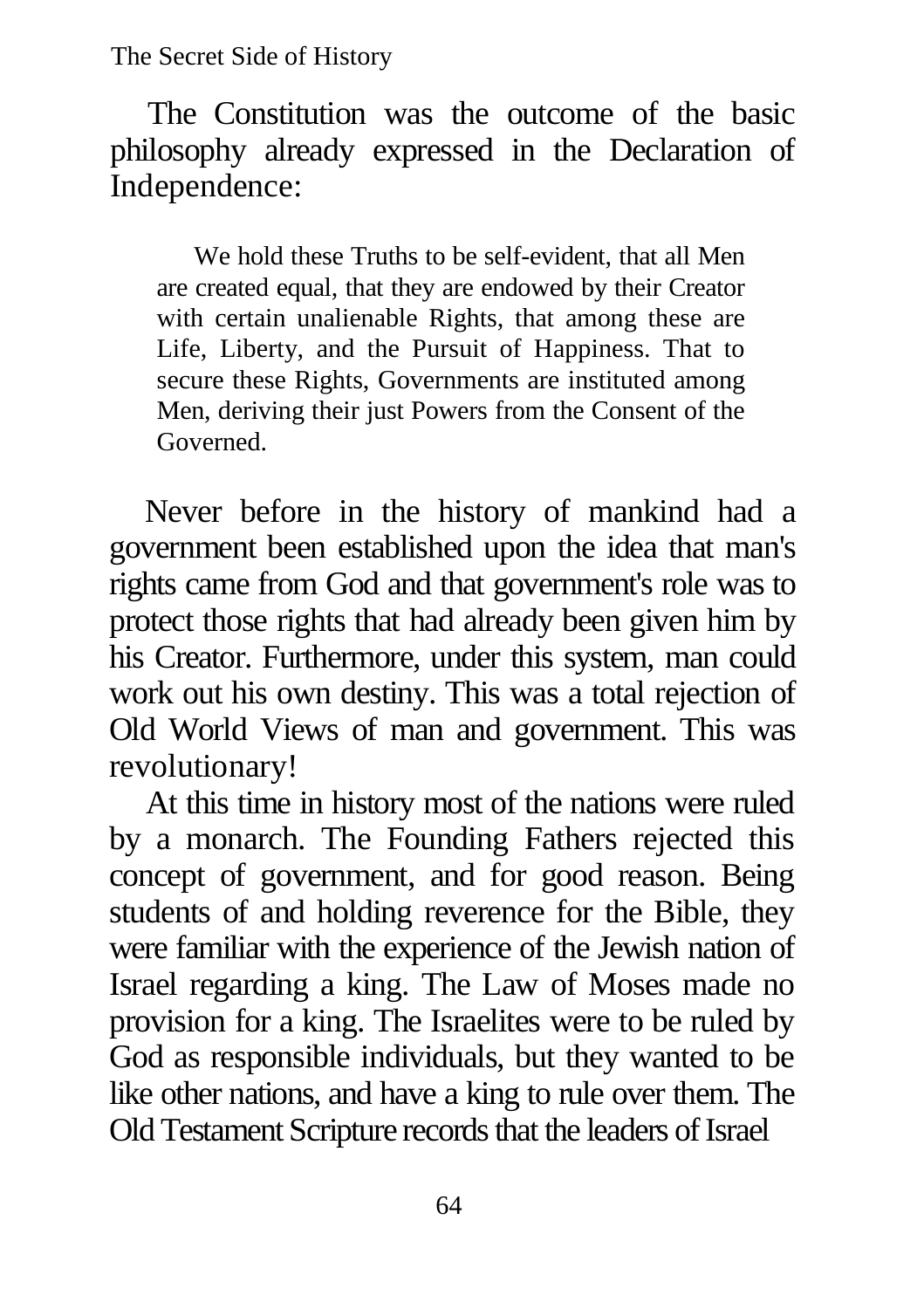came to the Prophet Samuel and said, "... make us a king to judge us like all the nations" I Samuel 8:5. The rest of the story is recorded in I Samuel chapter eight:

7 And the Lord said unto Samuel, Hearken unto the voice of the people in all that they say unto thee: for they have not rejected thee, but they have rejected me, that I should not reign over them.

11 And he said, This will be the manner of the king that shall reign over you. He will take your sons, and appoint them for himself, for his chariots, and to be his horsemen; and some shall run before his chariots.

12 And he will appoint him captains over thousands, and captains over fifties; and will set them to ear his ground, and to reap his harvest, and to make his instruments of war, and instruments of his chariots.

13 And he will take your daughters to be confectioneries, and to be cooks, and to be bakers.

14 And he will take your fields, and your vineyards, and your oliveyards, even the best of them, and give them to his servants.

15 And he will take the tenth of your seed, and of your vineyards, and give to his officers, and to his servants.

16 And he will take your menservants, and your maidservants, and your goodliest young men, and your asses, and put them to his work.

17 He will take the tenth of your sheep: and ye shall be his servants.

Unwilling to accept responsibility, the Israelites rejected the first of the Ten Commandments, "Thou shalt have none other gods before me" in the hope that a king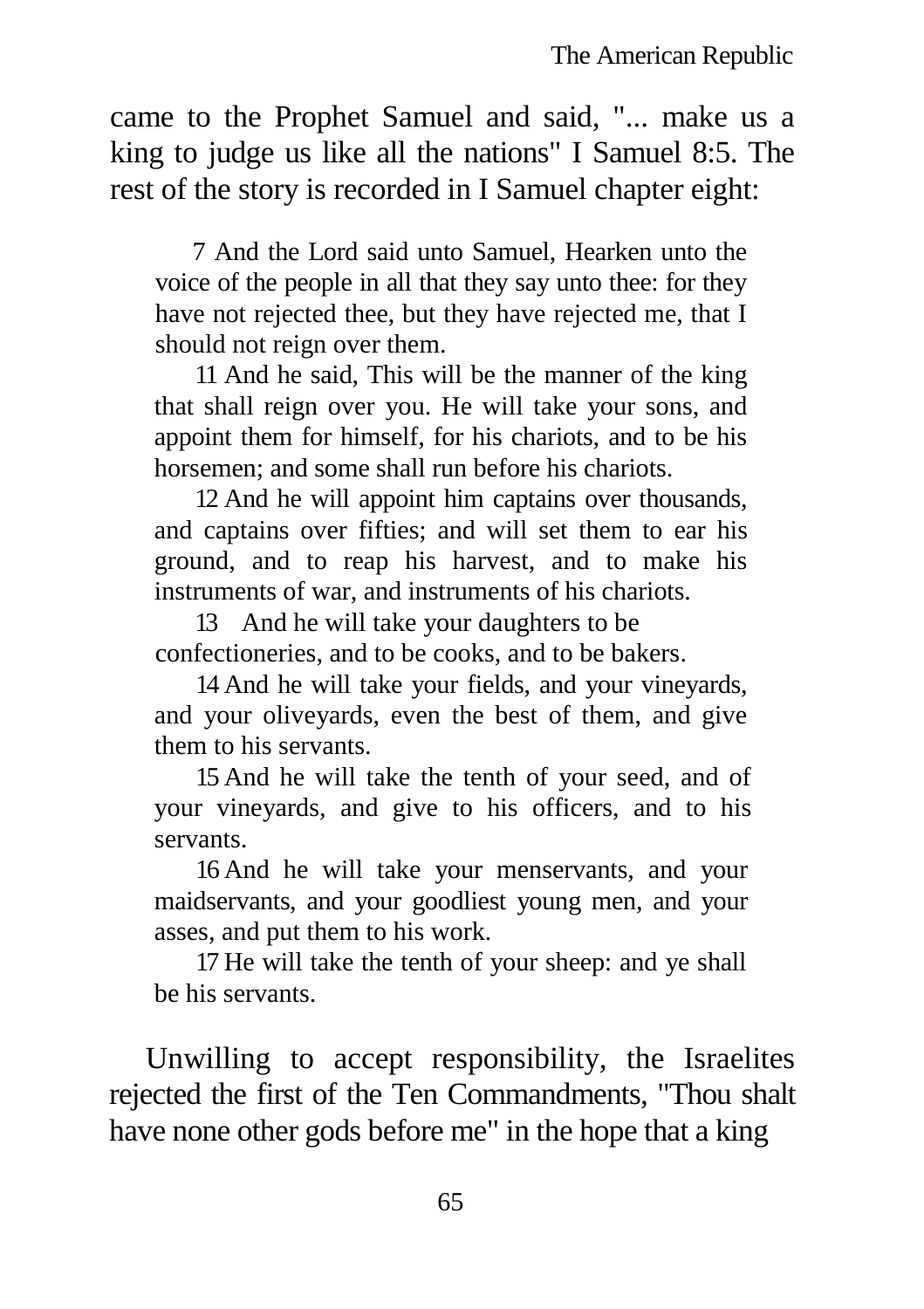would do for them what they should do for themselves. They rejected a government of fixed laws, for a government based upon the whims of a monarch, the tragic results of which are recorded in the books of the Old Testament.

Another system of government the Founding Fathers rejected was a Democracy. To understand why they rejected a Democracy, we will let them speak for themselves.

On June 21, 1788, Alexander Hamilton made a speech in which he stated:

It had been observed that a pure democracy if it were practicable would be the most perfect government. Experience has proved that no position is more false than this. The ancient democracies in which the people themselves deliberated never possessed one good feature of government. Their very character was tyranny; their figure deformity.<sup>6</sup>

Samuel Adams warned:

Remember, Democracy never lasts long. It soon wastes, exhaust and murders itself! There never was a democracy that 'did not commit suicide.'<sup>7</sup>

James Madison wrote:

.... democracies have ever been spectacles of turbulence and contention; have ever been found incompatible with personal security, or the rights of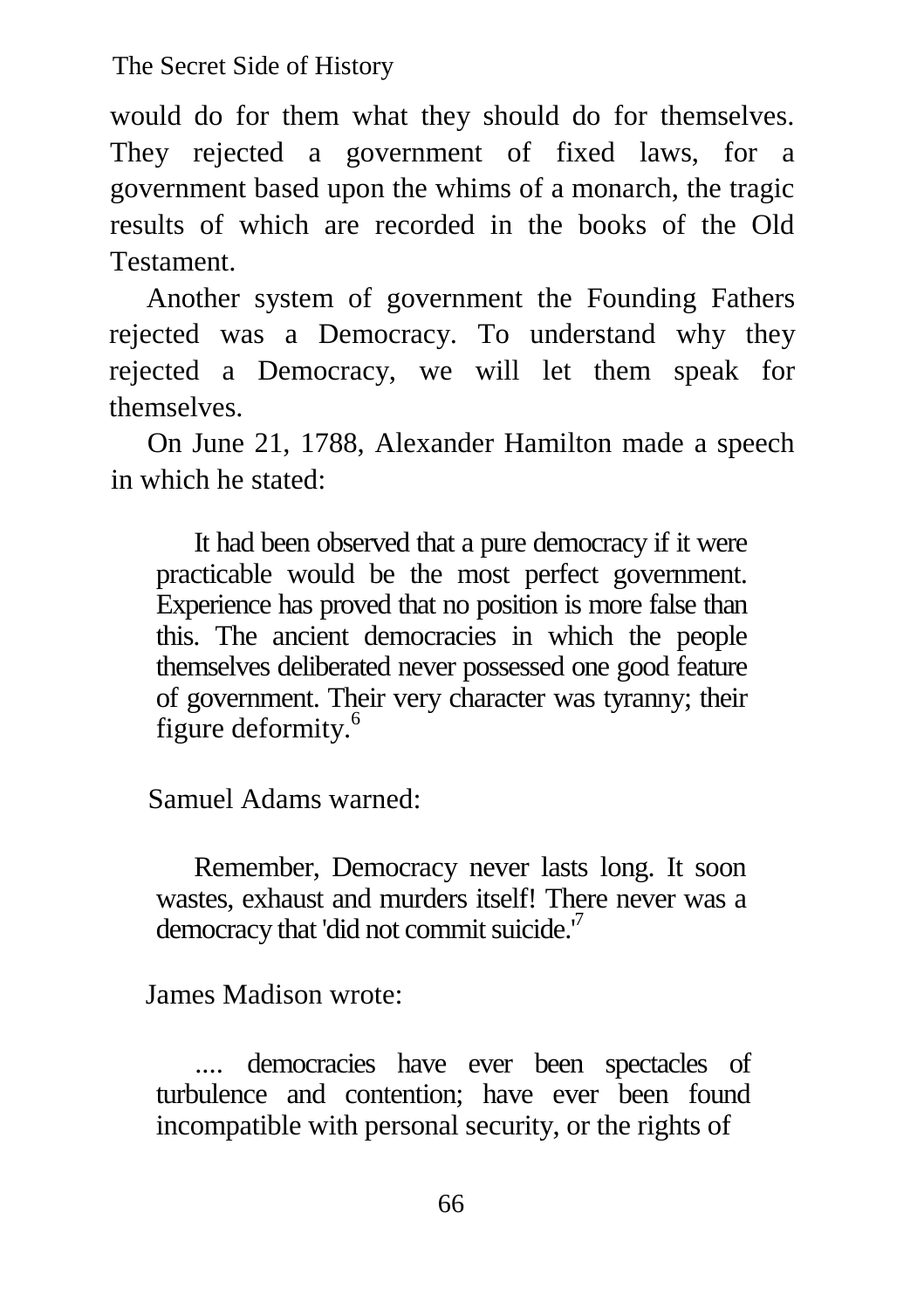property; and have in general been as short in their lives as they have been violent in their deaths.<sup>8</sup>

But, why doesn't democracy work? Why isn't it a good form of government? The answer lies in a fatal tendency of man to aspire to live off the labors of someone else. To live, man must either work or steal. Experience shows that he will do whichever is safest and easiest. Thus, the majority will always follow demagogues who promise to use the law to give them other men's property, property usually taken by taxes. Once the law is perverted into a system of legalized plunder to redistribute wealth, a right sense of justice is destroyed. Special interest groups are then formed to lobby government for their share of the wealth. Class hatred is generated, violence and anarchy then usher in the fall of the government and the establishment of a dictatorship.

This process is explained very well in the 1928 U. S. Army Training Manual as it gives a definition of democracy:

A government of the masses. Authority derived through mass meeting or any form of direct expression. Results in mobocracy. Attitude toward property is communistic — negating property rights. Attitude toward law is that the will of the majority shall regulate, whether it be based upon deliberation or governed by passion, prejudice, and impulse, without restraint or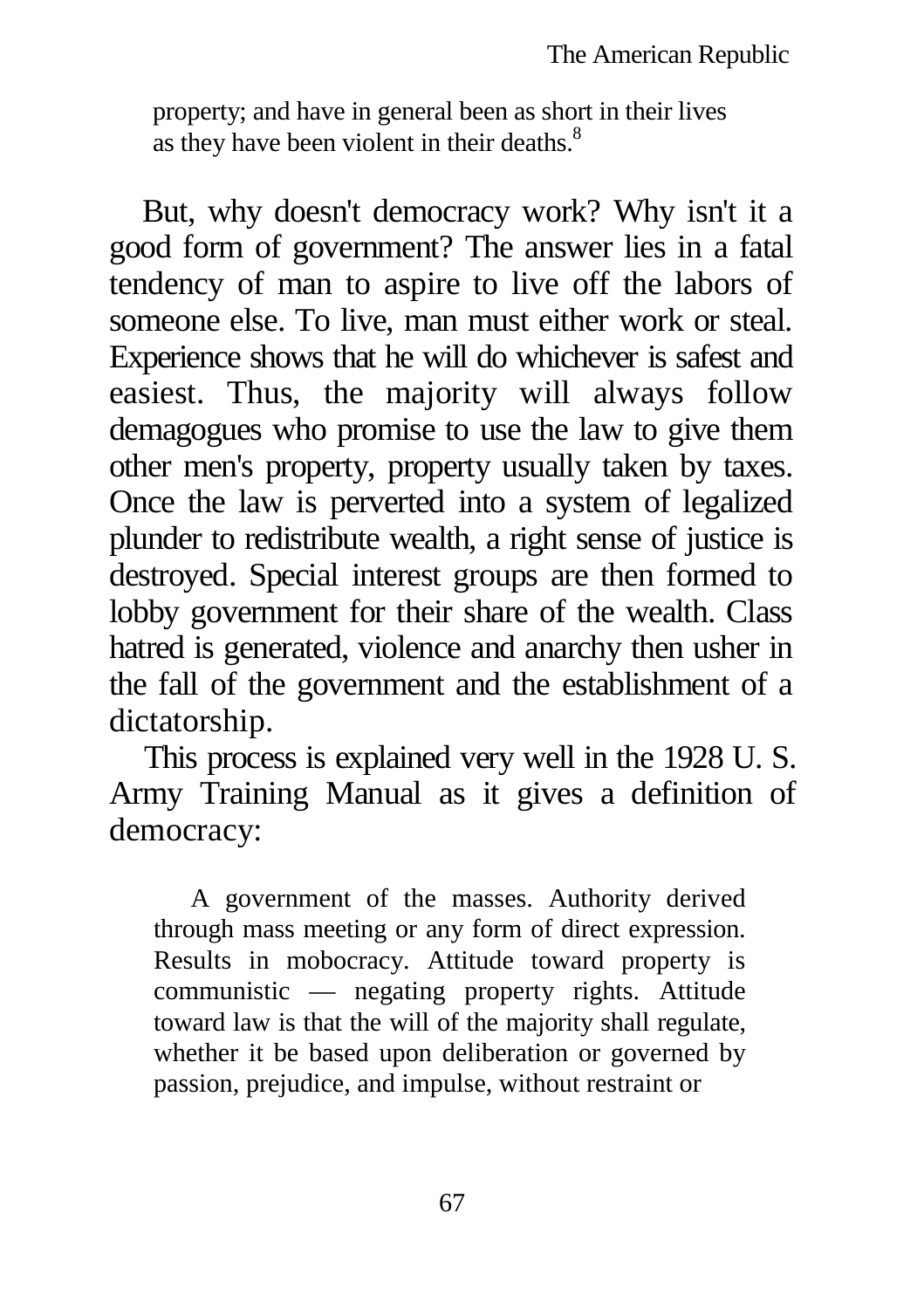The Secret Side of History

regard to consequences. Results in demagogism, license, agitation, discontent, anarchy.<sup>9</sup>

Because of a willingness to profit from the lessons of history, the Founding Fathers adopted a constitution that nowhere mentioned a democracy, as neither did the Declaration of Independence, nor a single constitution of our fifty states.

What the Founding Fathers did choose to establish was a government of written and permanent law. Realizing that men can only remain free by limiting political power, these laws restricted the power of government.

Rather than enumerate a long list of freedoms guaranteed to the people, they enumerated a short list of what government could and could not do. Basically, this limited government to protecting life, liberty, and property.

To guard against usurpation of power, they divided the power between three branches of the federal government, the states, and the people. What the Founding Fathers gave us was a Constitutional Republic.

One of the most important provisions of the Constitution was the establishment of a sound monetary system based upon gold and silver. This too had its roots in Old Testament Bible History. The first metal mentioned in Old Testament Scripture was gold, Genesis 2:11. The location given was near Ancient Babylon,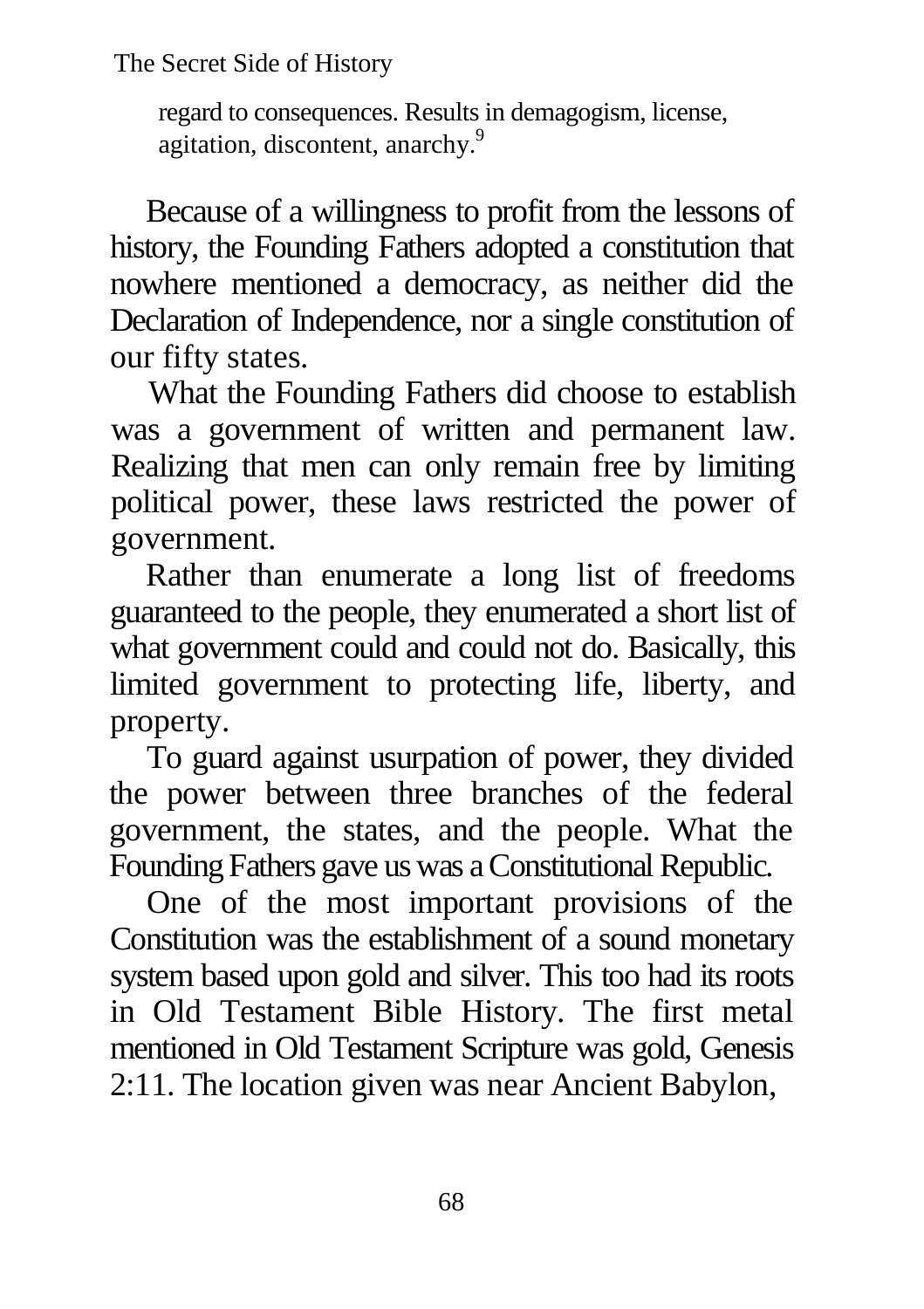which may have been the reason for it having been referred to as "the golden city," Isaiah 14:4.

The second metal mentioned in Scripture is in reference to Abram (Abraham). It is found in Genesis 13:2, "and Abram was very rich in cattle, in silver, and in gold."

That these two metals were placed in the earth by the Creator shows His infinite wisdom in providing man a basis for a universal monetary system. The creation of gold and silver was one of God's great masterpieces that enabled man to develop a system of commerce in a civilized society.

The use of gold and silver as money did not come about as the result of any government decree or even of Divine commandment. It came about as a result of the choice (often by trial and error) of the people themselves. This choice was made for several reasons.

Gold and silver are universally desired as objects of beauty, especially in the form of jewelry. They are durable, even when lying in the ground for thousands of years. They are divisible, and can be formed into any size or shape. They are also scarce and cannot be produced by any process known to man. These characteristics make gold and silver an ideal store of wealth, which is what real money is.

The Founding Fathers of the American Republic understood the basis of real money, thus, in the Constitution it is spelled out that, "No State shall . . . make anything but gold and silver coin a tender in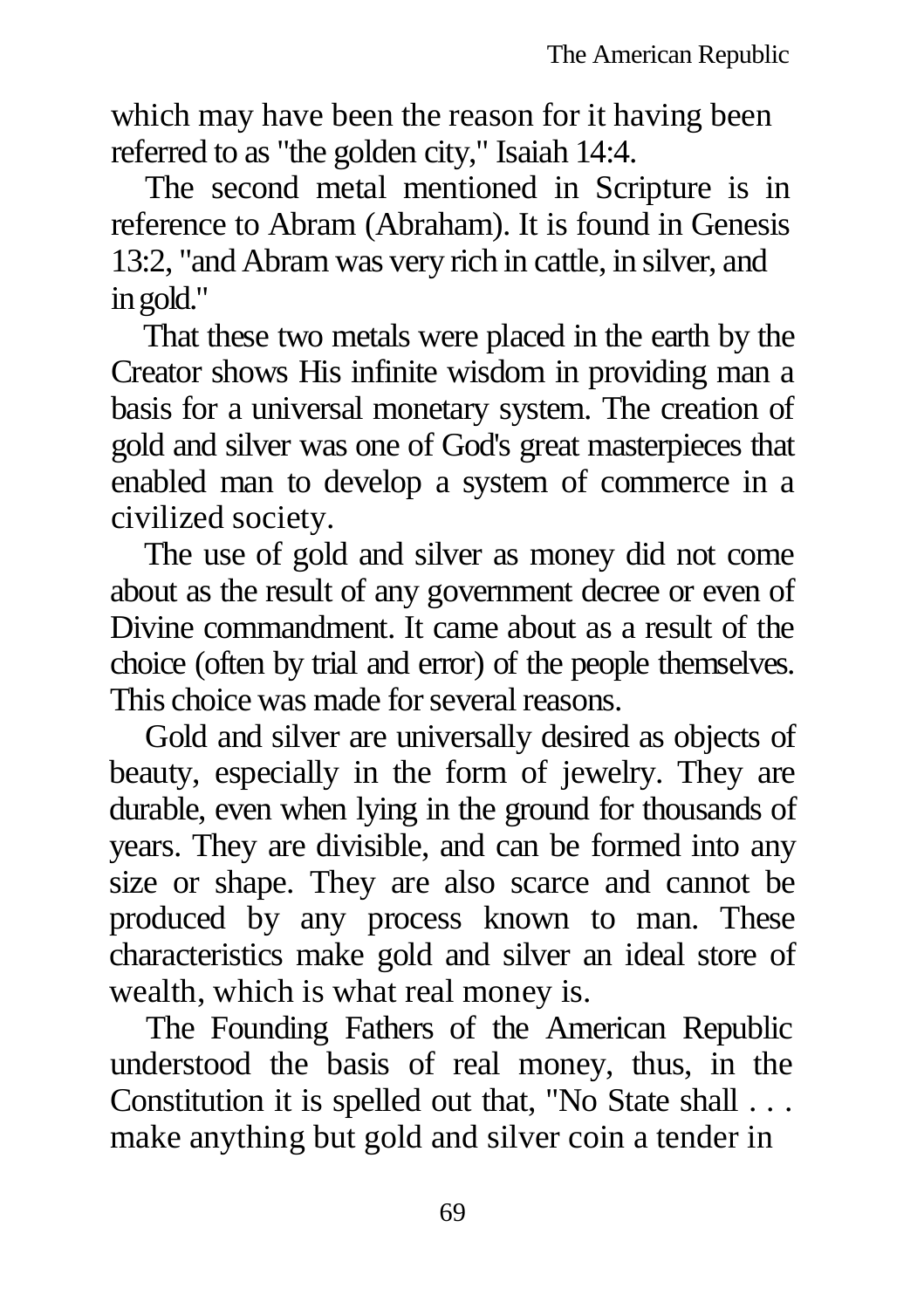payment of debts; . . . " Article I, Section 10. The Constitution authorizes the Federal Government to "coin money" Article I, Section 8, but nowhere does it authorize the printing of money. The paper bills originally used in the United States were not recognized as money but were receipts for money and could be redeemed in silver or gold at any time.

This kind of sound money helped to make the United States one of the greatest nations in the world. It also made it impossible for any central power to control the American people and herd them into a one world government. No doubt, this was one of the reasons that subversive forces went to work to destroy this element of American independence.

For a deeper understanding of the importance of a sound monetary system, and why we must return to a sound system; we recommend John F. McManus' book Financial Terrorism: Hijacking America Under the Threat of Bankruptcy. It is available from Western Islands, P.O. Box 8040, Appleton, Wisconsin.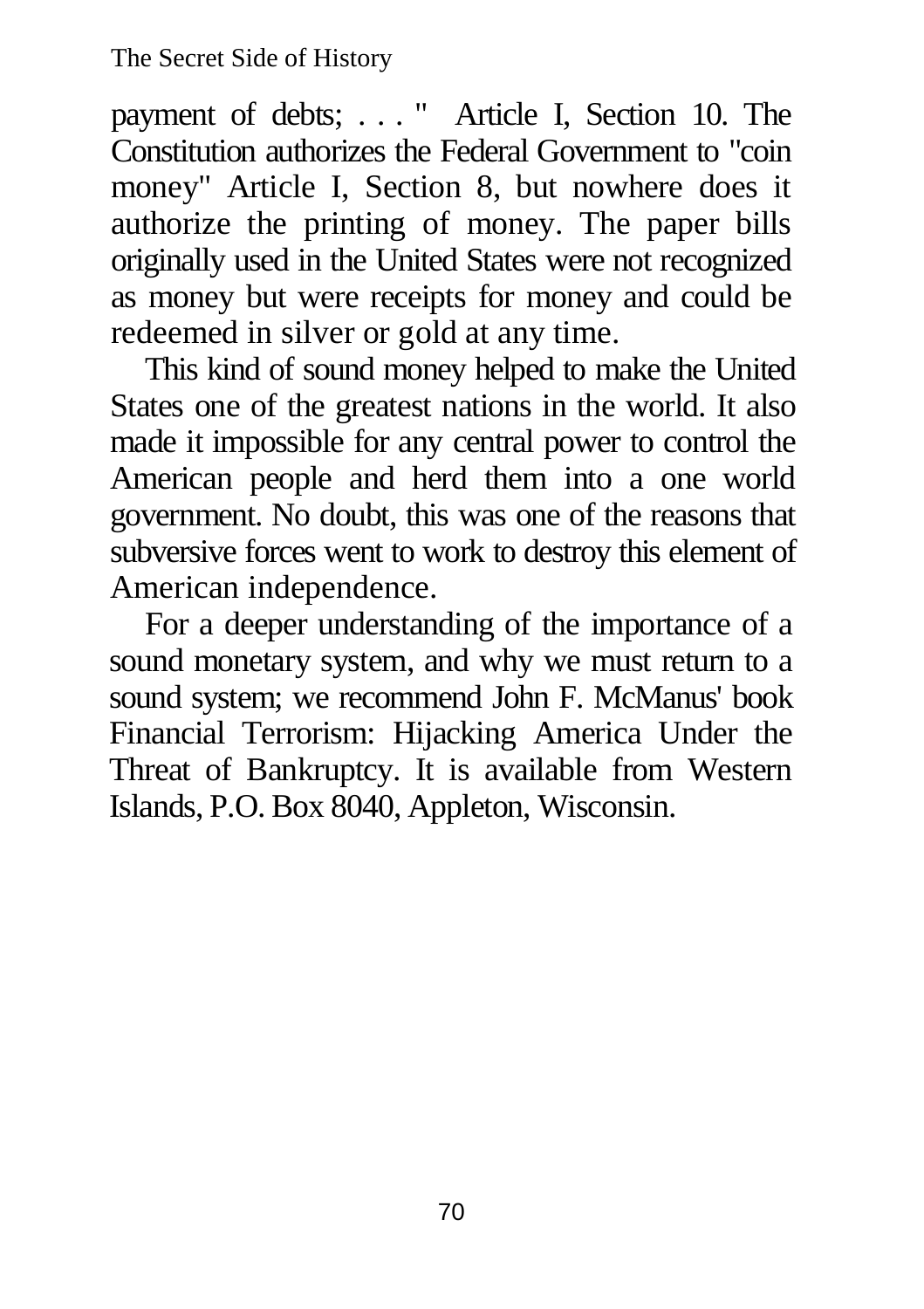### Chapter 8

### Attempts to Divide America

And if a kingdom be divided against itself, that kingdom cannot stand.

Mark 3:24

Although the establishment of a Constitutional Republic was a great victory for the American people, the struggle for freedom was not over; for, hardly had the ink dried on the Constitution before subversive forces, led by the Illuminati, set out to destroy the new Republic.

It is an interesting coincidence that the first major uprising of the French Revolution, and the first meeting of the new United States Congress, both occurred in the spring of 1789. The same conspiracy that engineered the French Revolution, and the turmoil that kept France in chaos for over 80 years afterward, also jeopardized the new American Republic.

Although, by the beginning of 1800, the Illuminati had set up, or taken control of, some lodges in America, they were never able to accomplish what they had done in France. The main reason for this was that, by 1800, most of the literate people in the United States knew about the Illuminati. This was partly due to the wide distribution of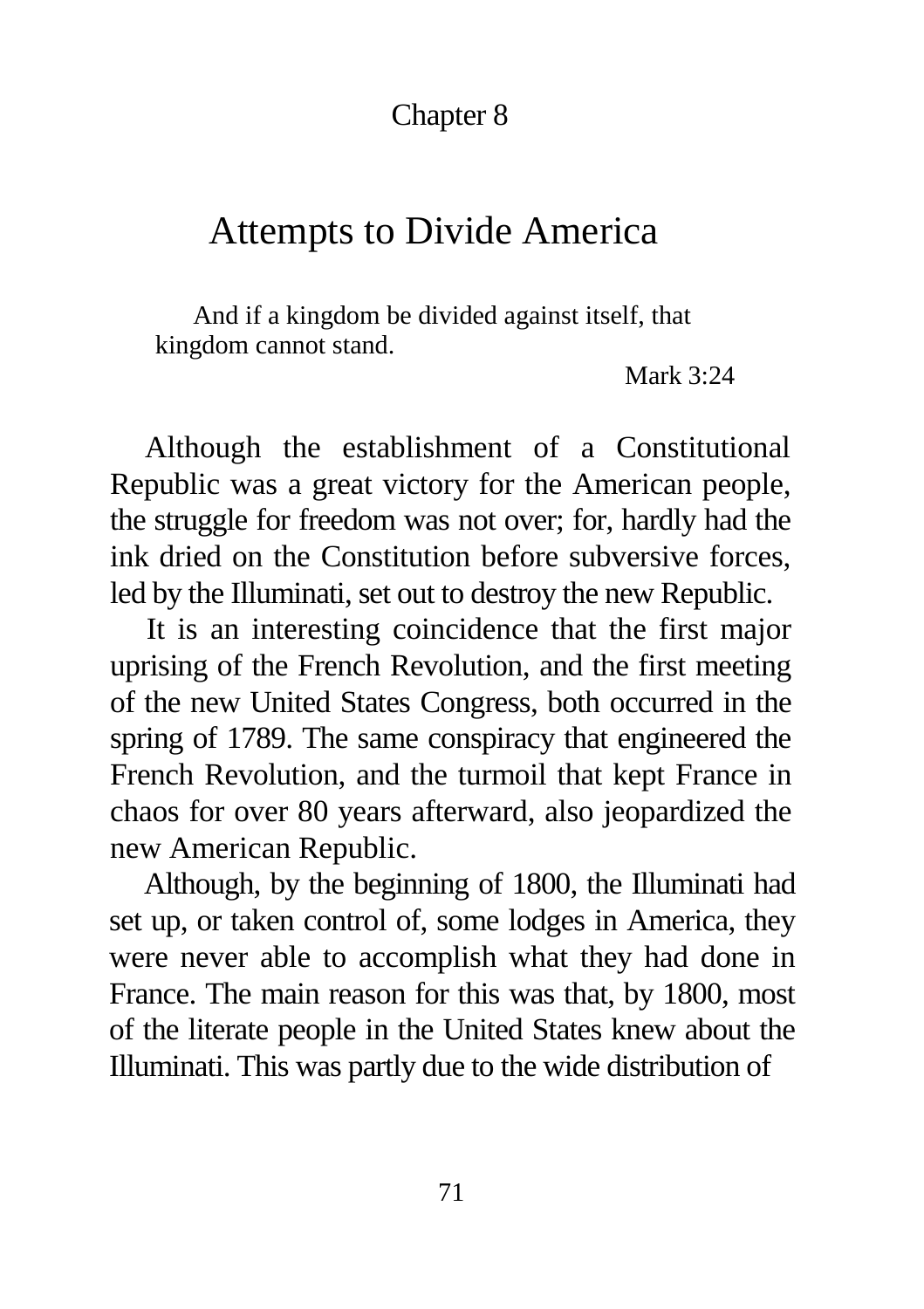The Secret Side of History

John Robison's book Proofs of a Conspiracy from 1797 to 1798.

Another influential writer who did much to expose the activities of the Illuminati in the United States was Jedediah Morse, the father of Samuel Morse, the famous inventor of the telegraph. Besides many other voices that raised a cry of alarm, George Washington spoke out publicly against their efforts to foment revolution.

In western Pennsylvania in 1794, a serious insurrection was promoted by a group established by Edmond Charles Genet, an Illuminist, and the French envoy to the United States. This group, known as the Mino Creek Democratic Society, tried to bring about secession and set up a separate country in that region. This event is referred to by historians as the Whiskey Rebellion.

At a cost of a million dollars, President Washington put down the rebellion and publicly denounced the influence of French Illuminists behind it. William P. Hoar said this about the event:

President Washington believed the revolutionary Democratic Clubs were responsible for the so-called Whiskey Rebellion. Whatever the case, it was certainly the spirit of the French Revolution that sustained it. Albert Beveridge comments that "when the troops sent out to put down insurrection reached Harrisburg, they found the French flag flying over the courthouse." President Washington said: "I consider this insurrection as the first formidable fruit of the Democratic Societies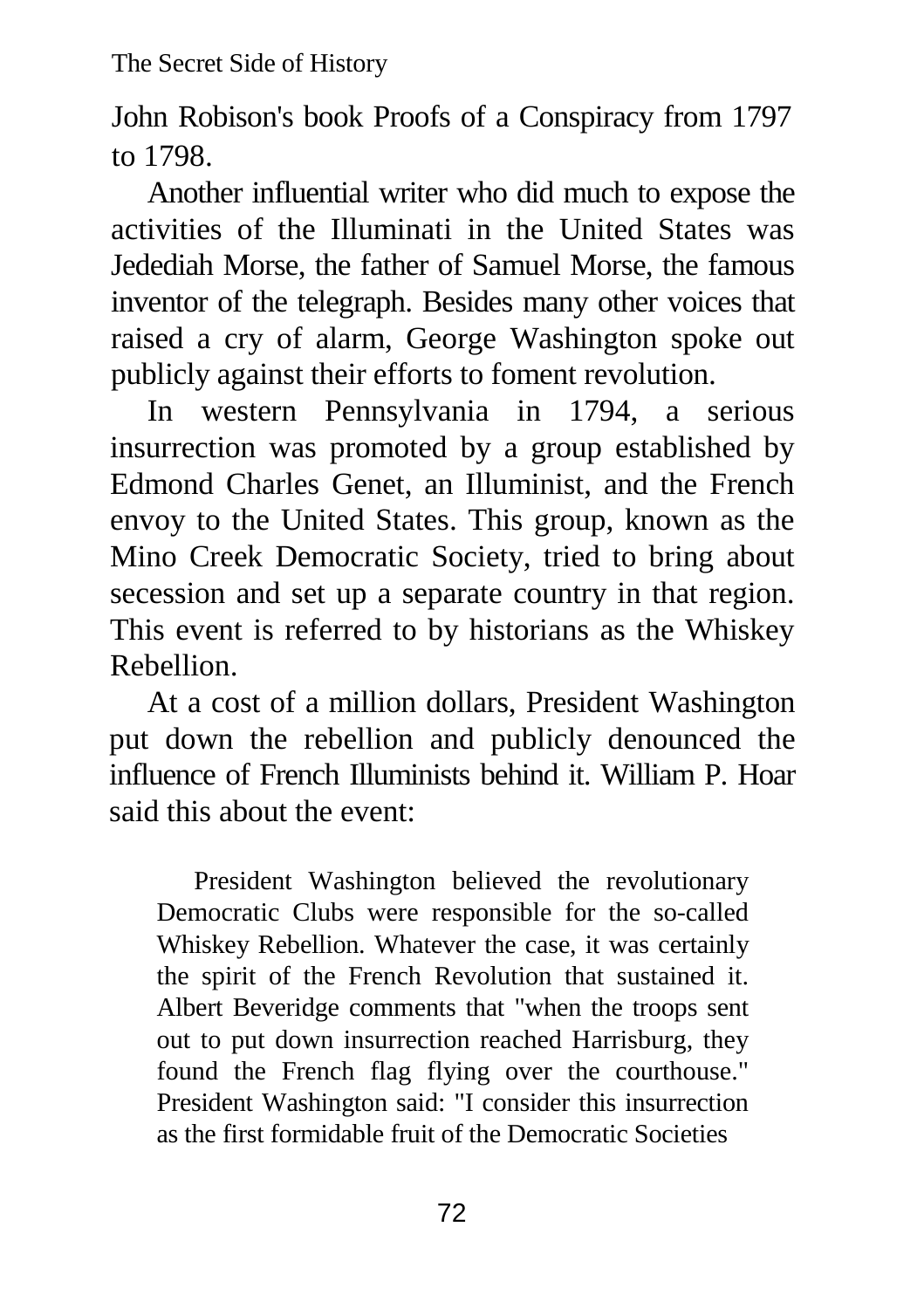instituted by artful and designing members [of Congress] .... I see, under a display of popular and fascinating guises, the most diabolical attempts to destroy ... the government." He further declared: "That they have been the fomenters of the western disturbance admits of no doubt." If "the daring and factious spirit" is not crushed, "adieu to all government in this country, except mob and club government."<sup>1</sup>

When Genet was recalled as French envoy, he never returned to France, but went to live in New York where he carried on his revolutionary activities. He was replaced by M. Fauchet, another roving ambassador for the Illuminati.

Just how dangerous revolutionary activity was to the United States government became known with the accidental discovery of secret communications of M. Fauchet to his superiors in France. Through these dispatches, Washington learned that a member of his own Cabinet, Edmund Randolph, was in league with French revolutionaries. This disclosure led to the resignation of Randolph.

During the next five years a growing number of inflammatory journals calling for a French Revolution in America led to the Alien and Sedition Acts of 1798 as a means to deter threats of violence.

A prominent individual to come out of one of the Illuminist lodges, the Columbian Lodge in New York, was Aaron Burr, the man who shot Alexander Hamilton. From 1801 to 1803 Aaron Burr actively organized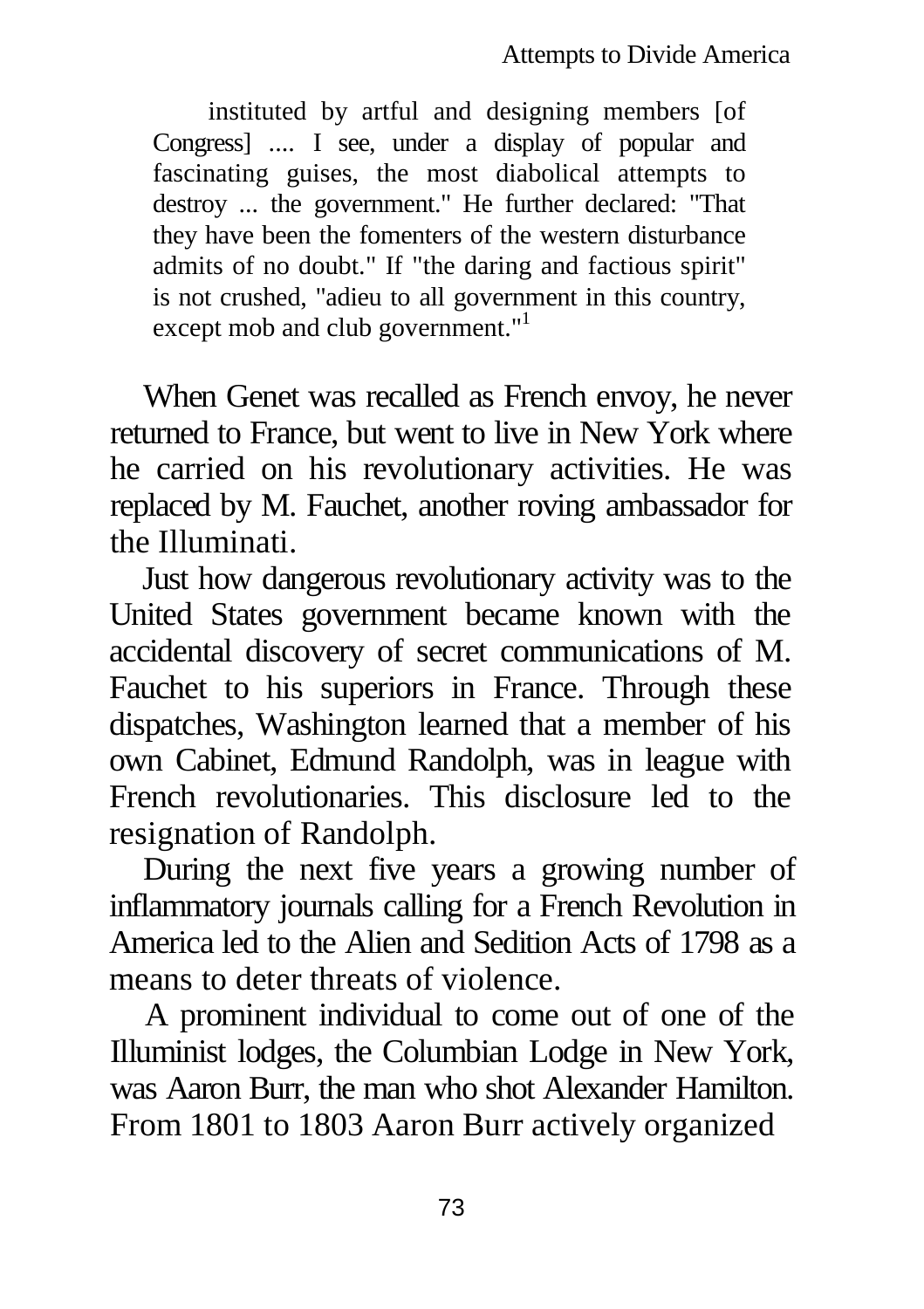The Secret Side of History

revolutionary forces and formed military encampments of private troops up and down the Mississippi River, which was then the western boundary of the United States. His plan was to start an insurrection and break away that portion of the country. Burr's activities came at about the time of the Louisiana Purchase which means that he was making a grab for an immense amount of territory. Aaron Burr was eventually arrested and put on trial.

The Theistical Society was another subversive group that operated out of New York. It's existence was discovered and publicized by John Wood, a Scottish cartographer and teacher. The head of the organization was Elihu Palmer a blind minister. Palmer was a deist who denied the existence of a personal God. William H. McIlhany said this about the Society:

Like its Bavarian origin, the Society promoted the distribution of publications attacking all religious belief and any form of government other than democracy. Most notable among these, in addition to Paine's Age of Reason, was Palmer's own Principles of Nature.<sup>2</sup>

Theistical Society members advocated using a strategy of "patient gradualism" to accomplish thengoals. They also sought to finance and lead their own opposition in waging a public ideological crusade against them. This was done to give the Society the appearance of nothing more than the promoter of an idealistic campaign, thus obscuring their secret subversive program. This program, of leading your opposition, has

74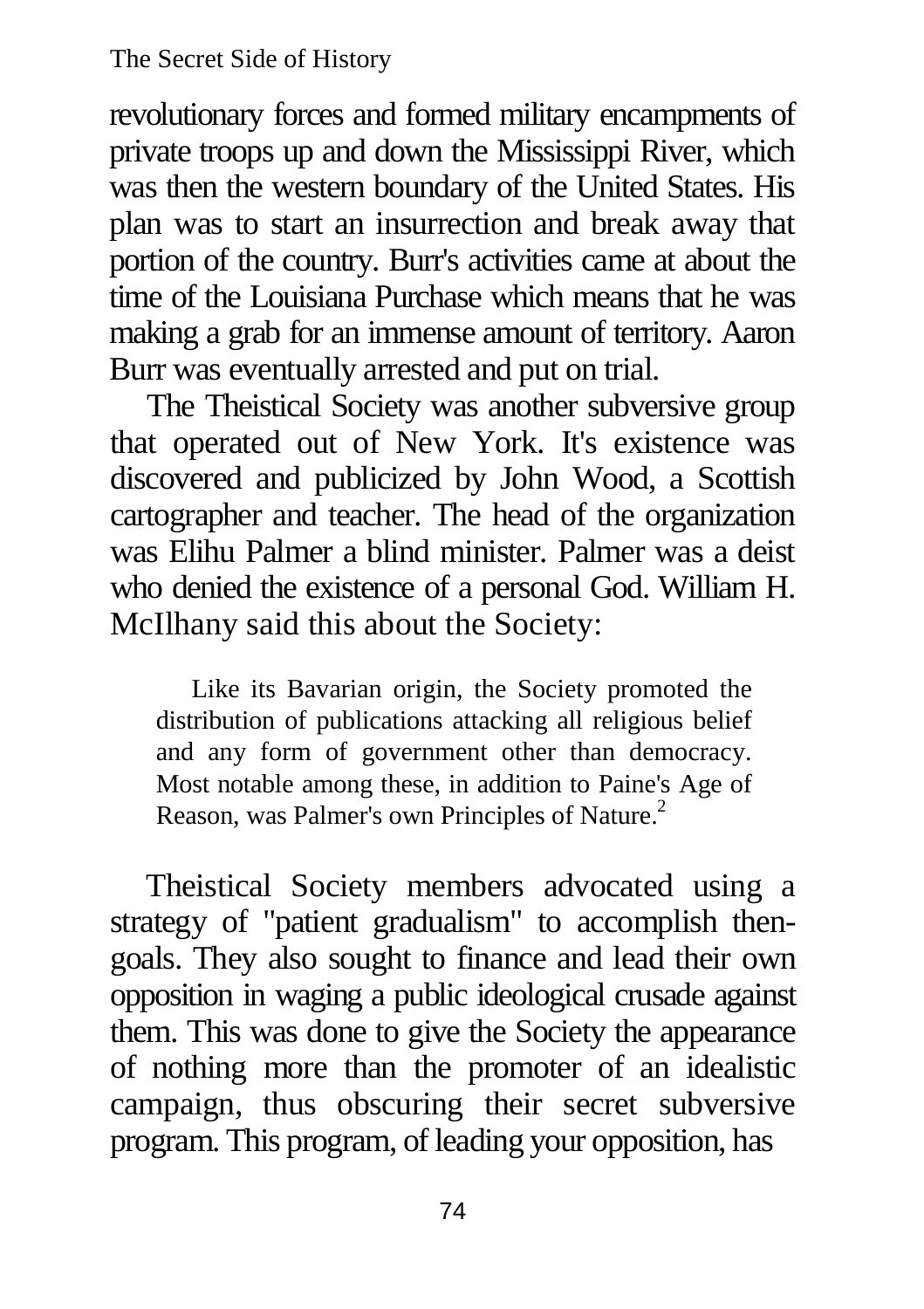been used with great success by other subversive organizations throughout the the 20th century.

William P. Hoar had this to say about the early internal attacks against America:

The young and independent Republic of the United States had survived subversion by a European conspiracy and now had breathing space in which to recuperate. The disease, however, had not been conquered and would appear again.<sup>3</sup>

In spite of tremendous odds, America fulfilled her destiny and survived to become the world's greatest example of what men can accomplish when free from the life-choking restraints of Socialism. By the beginning of the the century, the United States was one of the wealthiest and most powerful nations on earth.

Religious freedom enabled Americans to build more churches, establish more schools, publish more Bibles, and send more missionaries than any other country had yet been able to do.

American greatness continued right up to the beginning of the 20th century when more and more people began to forget the warnings expressed by men like William Cullen Bryant, "Not yet, O freedom! Close thy lids in slumber, for thine enemy never sleeps."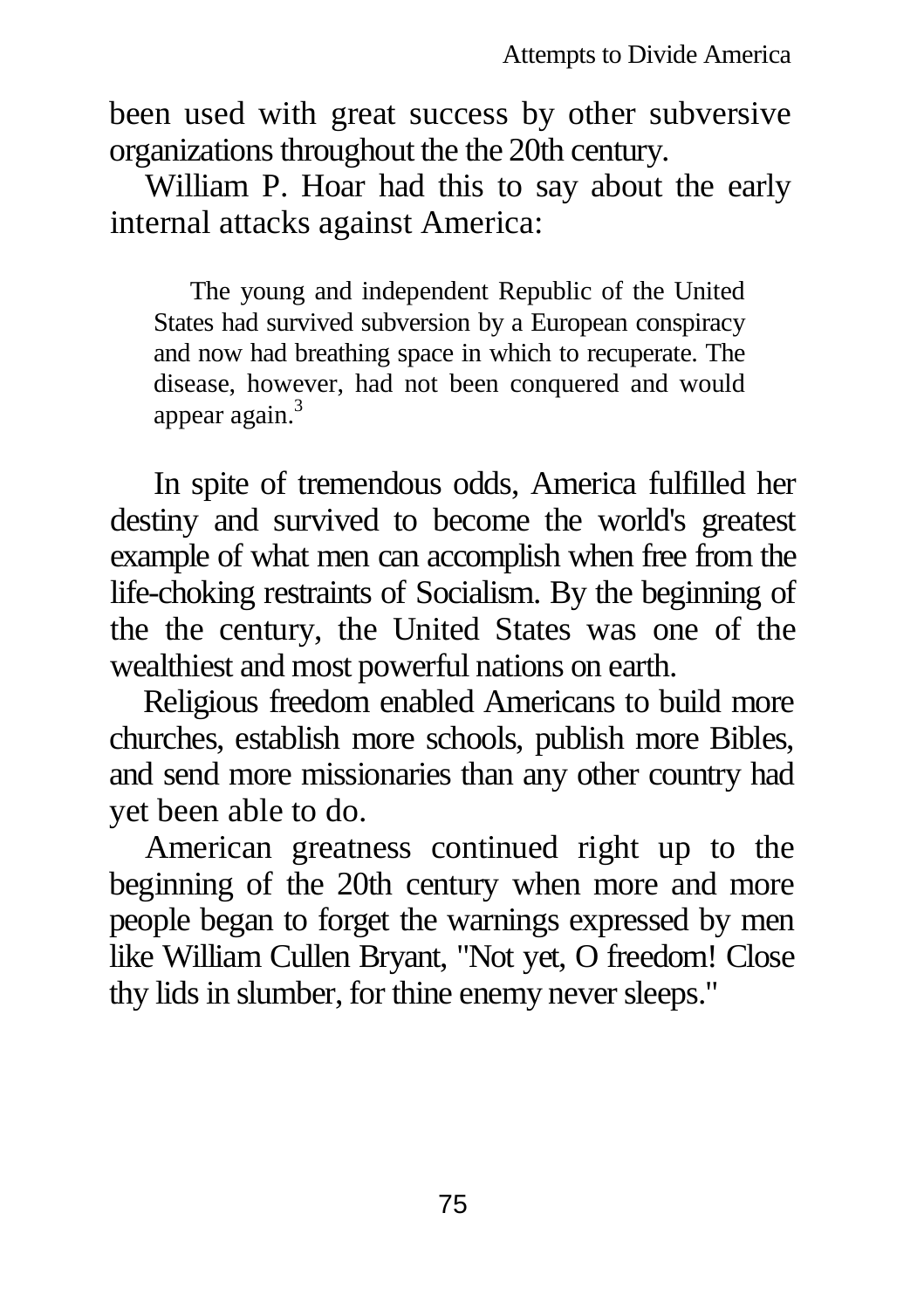### Chapter 9

## Mystery Babylon Unveiled

And upon her forehead was a name written, MYSTERY, BABYLON THE GREAT, THE MOTHER OF HARLOTS AND ABOMINATIONS OF THE EARTH.

Revelation 17:5

And the angel said unto me, Wherefore didst thou marvel? I will tell thee the mystery of the woman, ... Revelation 17:7

Although many events pictured in the book of Revelation are veiled in mystery, the veil of mystery is lifted from Mystery Babylon. The Apostle John records that after seeing a vision of an outwardly beautiful woman identified as Mystery, Babylon The Great, he is then told that the mystery of the woman will be explained. This explanation then follows, beginning with Revelation 1718 and continuing for the next twenty-six verses. These verses describe the power, wealth, character, and deeds of the men who make up Babylon.

Babylon's seat of power is described as a "great city" six times. It is not described as a nation or kingdom but as, "that great city, which reigneth over the kings of the earth."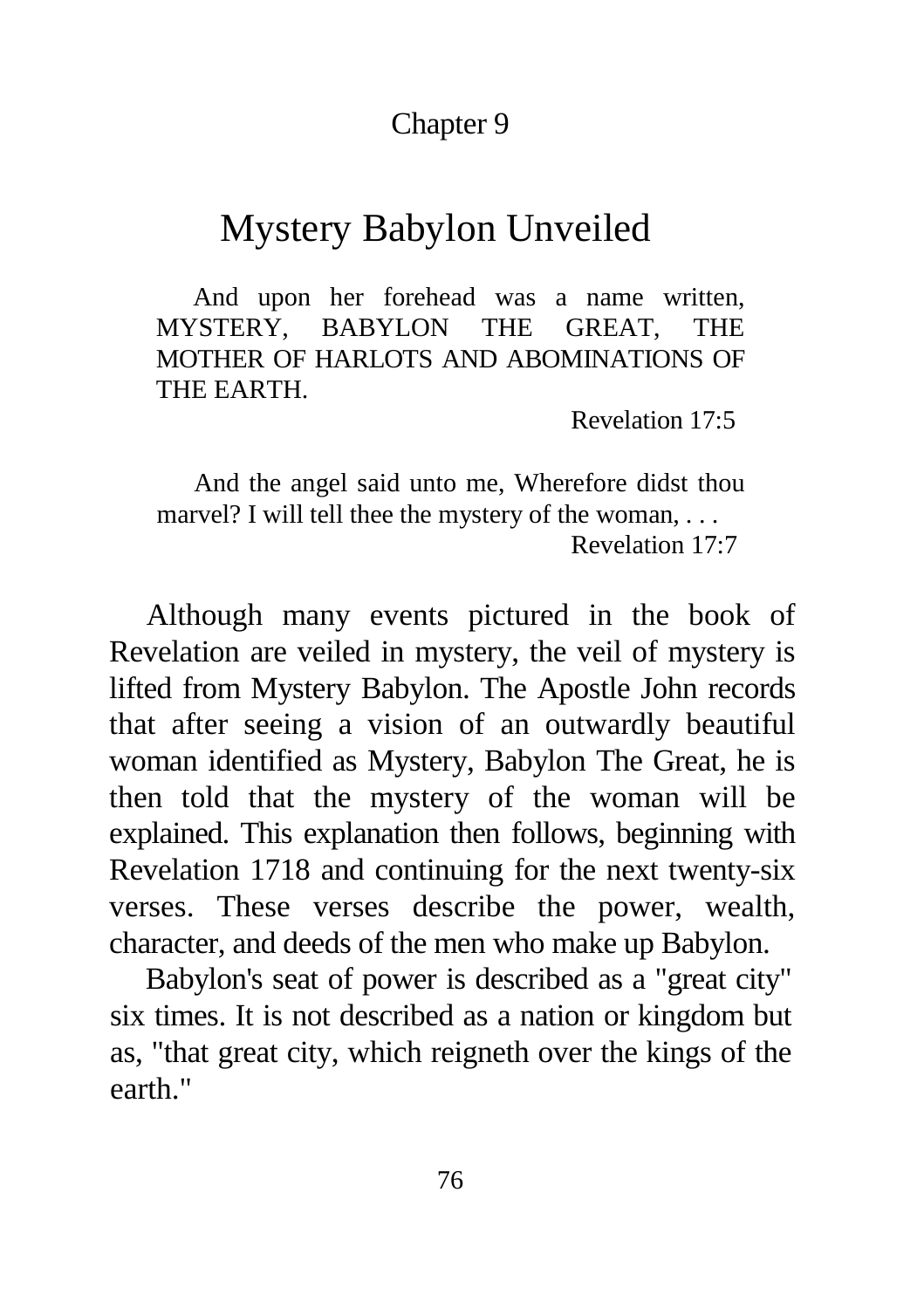Eight references are made to Babylon as a center of world commerce, much of it by maritime trade. It is described as, "that great city, wherein were made rich all that had ships in the sea by reason of her costliness" Revelation 18:19.

The men of Babylon are described as merchants who are men of renown, "for thy merchants were the great men of the earth;" Revelation 18:23. Twenty-five items of their commerce are listed. Many items are such as could only be afforded by the rich. Slaves are included in mis list found in Revelation  $18.12 \& 13$ .

Although the men of Babylon are described as outwardly powerful and wealthy businessmen, inwardly, they are described in some of the harshest terms found in Scripture. Four times the word "whore" is used and five times the word "fornication" is used.

Whenever these terms were used in Old Testament Scripture, in reference to rulers or nations, they always referred to idolatry. For example, Ezekiel condemned the worship of Molech (an Ammonite god) by the nation of Judah in these terms, "Moreover thou hast taken thy sons and daughters, whom thou hast borne unto me, and these hast thou sacrificed unto them to be devoured. Is this thy whoredoms a small matter," Ezekiel 16:20. This idolatrous practice of human sacrifice was referred to as "whoredoms." The word "fornication" was also used to describe idolatry, "Thou hast also committed fornication with the Egyptians thy neighbors," Ezekiel 16:26. The description of Mystery Babylon that John gave in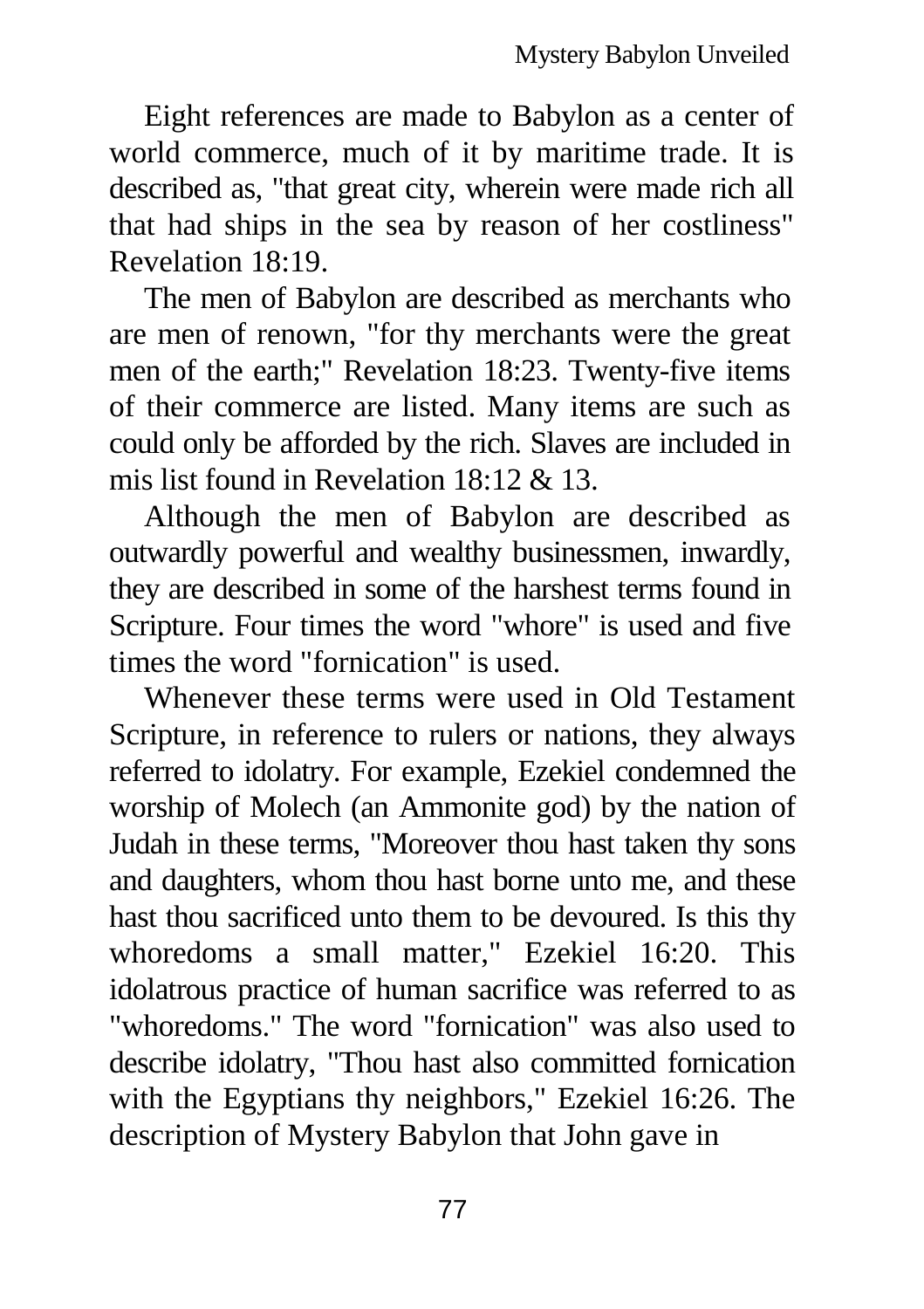Revelation 19:2 as, "the great whore, which did corrupt the earth with her fornication," signifies universal idolatry.

This would indicate that Mystery Babylon will be a world leader in a return to a pagan worship of nature that denies God as creator, exactly as we see in the New Age Movement. More than any other single evil, it was idolatry that led to the downfall of the nation of Israel. The Bible condemns idolatry as evil because, it not only denies God as creator, and regards man on the level of animals, it often leads to the shedding of the blood of innocent human beings.

Babylon's leaders were condemned for using sorceries (the assistance of evil spirits) to deceive the nations, "for by thy sorceries were all nations deceived" Revelation 18:23.

Babylon is also described as the instigator of mass murder with a Satanic hatred of those who believe in God. "And in her was found the blood of prophets, and of saints, and of all that were slain upon the earth" Revelation 18:24. The Apostle John gave this witness in Revelation 17:6, "And I saw the woman drunken with the blood of the saints, and with the blood of the martyrs of Jesus:..."

The picture of Mystery Babylon is so terrible that the first mention of it in Revelation 14:8 gives the good news first, "And there followed another angel, saying, Babylon is fallen, is fallen, that great city, because she made all the nations drink of the wine of the wrath of her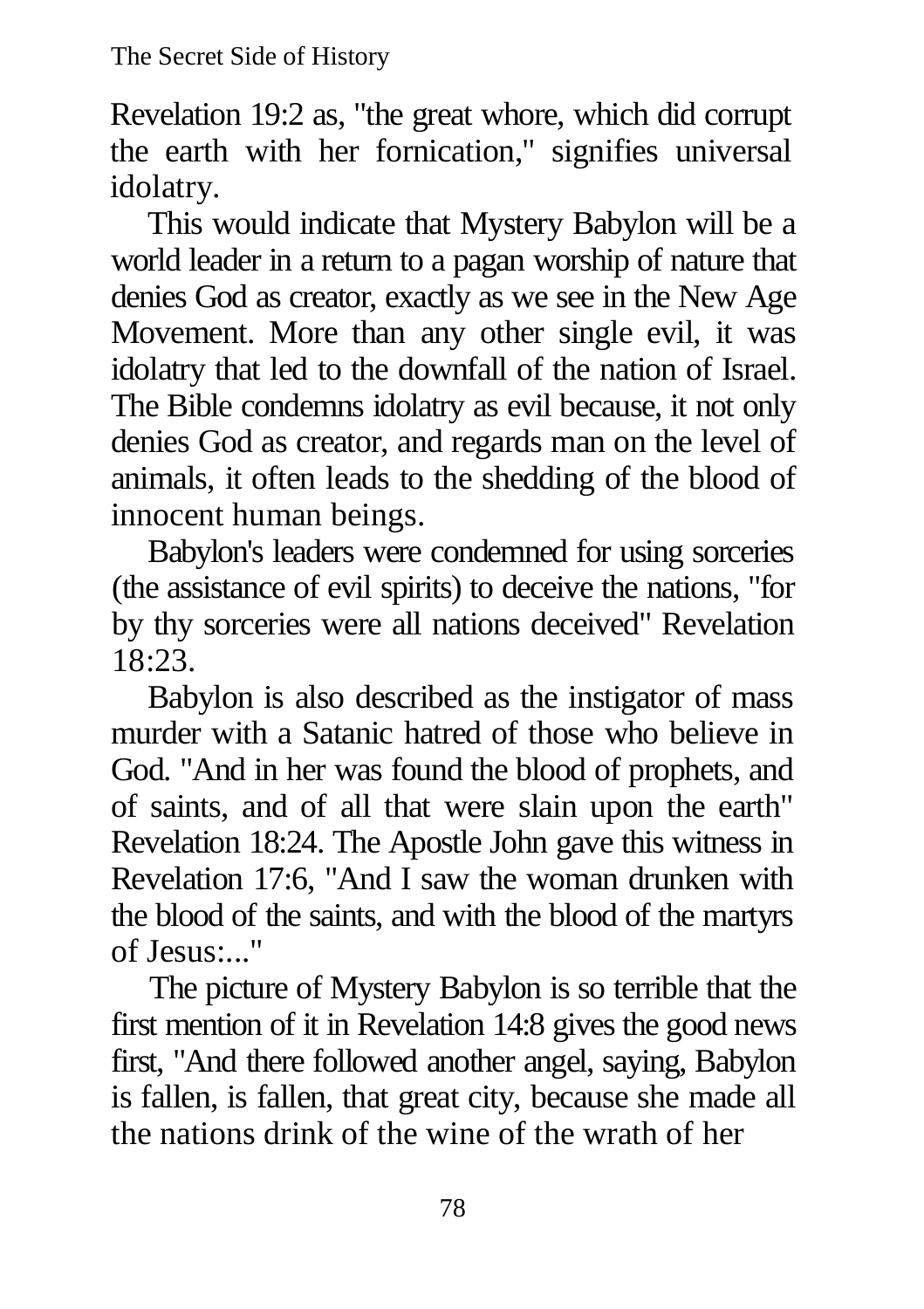fornication." The fall of Babylon is also mentioned in at least seven verses in the 17th and 18th chapters of Revelation.

As we examine events on the secret side of history during the 20th century, our readers can decide for themselves whether or not the pattern of these events fits Mystery Babylon. They can also decide if this pattern matches the program laid down by Adam Weishaupt to destroy all religion, overthrow all governments, and rule the world.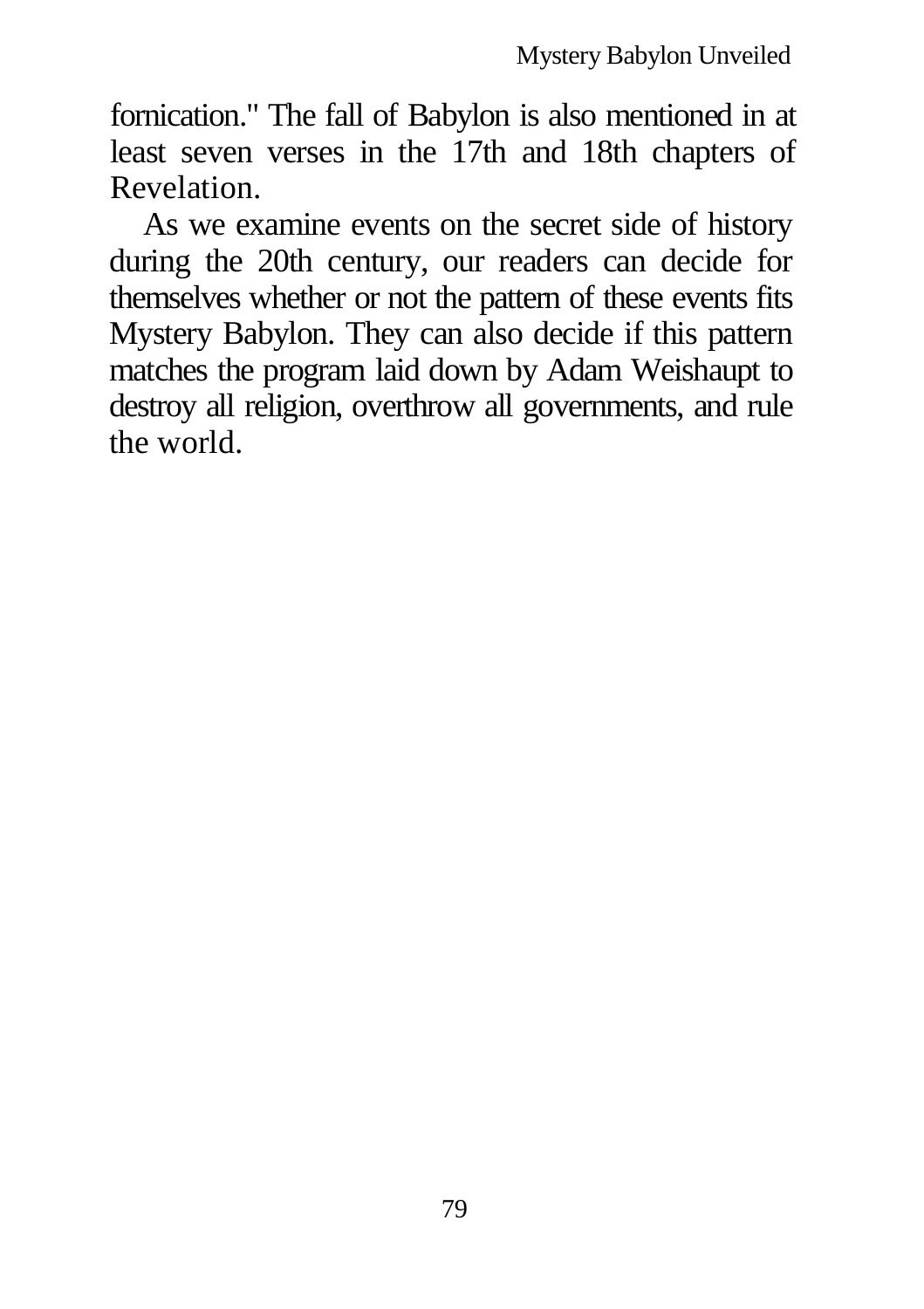### Chapter 10

# Building Modern Babylon

Alas, alas, that great city, that was clothed in fine linen, and purple, and scarlet, and decked with gold, and precious stones, and pearls!

Revelation 18:16

... for thy merchants were the great men of the earth; for by thy sorceries were all nations deceived.

Revelation 18:23

At the beginning of the 20th century, in New York, there began an association known as the "Money Trust." This came about because of a combining of European and United States banking interests, and was centered around powerful American money barons such as J. P. Morgan, John D. Rockefeller, and Bernard Baruch. One of America's most powerful banking firms, Kuhn, Loeb and Company, with ties to the Rothschilds' European banking dynasty, was also involved.

In 1902, Paul Warburg (a German banker associated with the Rothschilds) came to the United States and was paid a \$500,000 yearly salary while campaigning for the establishment of a central banking system. This system was patterned after the European system where the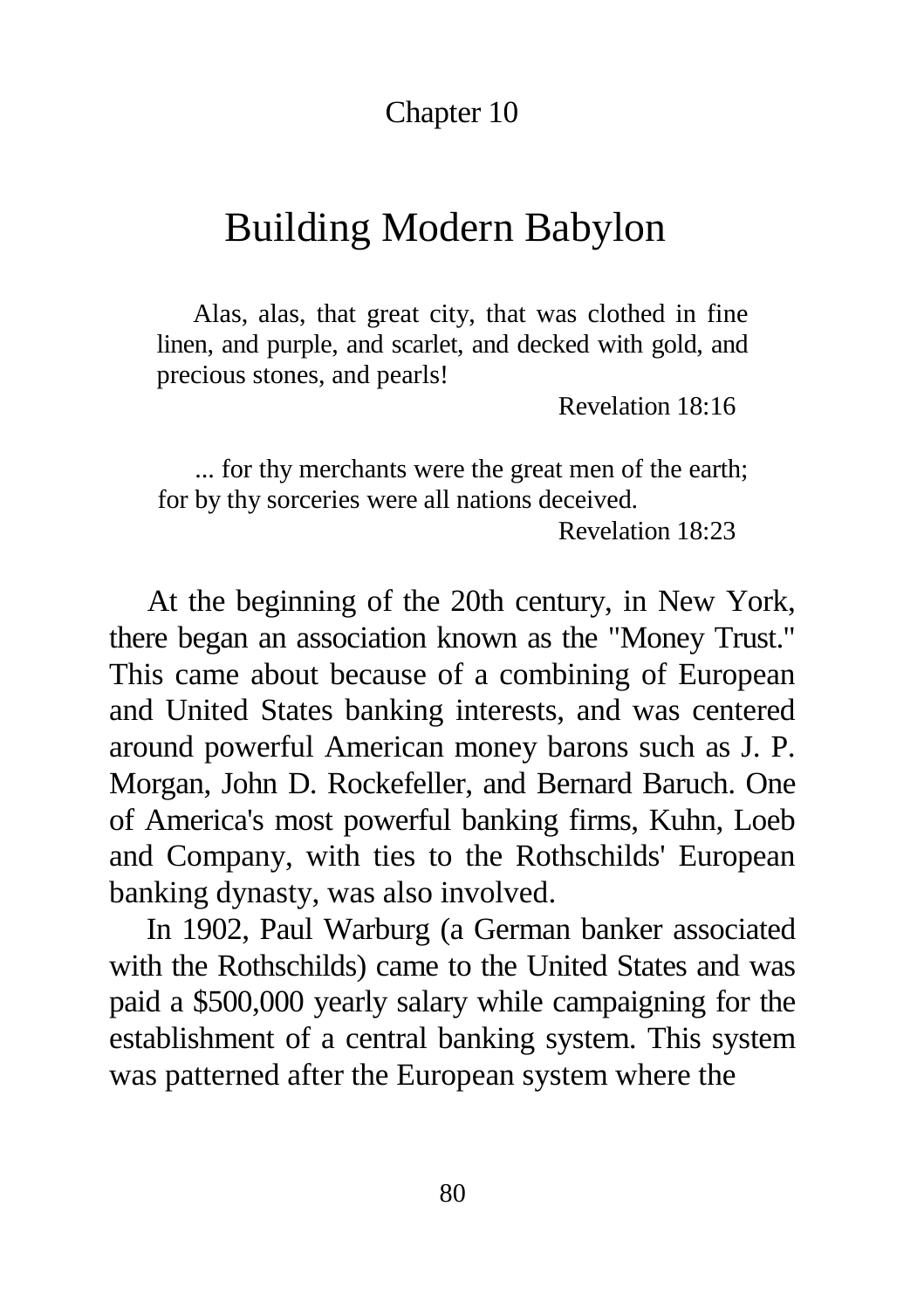Rothschilds owned the Bank of England, the Bank of France, and the Bank of Germany.

To accomplish their goal of establishing a central bank, the Money Trust used a proven method of revolution, that of creating a crisis and then offering a solution, the solution being what the perpetrators wanted in the first place.

In this case, the crisis was the Bank Panic of 1907. It was created by J. P. Morgan spreading the rumor that the Trust Company of America (a private bank) was insolvent. This resulted in snowballing bank runs. The Money Trust then came forward with a solution to prevent bank runs, a central bank to control all banking in the United States.

Plans for a central bank were formalized, in 1910, in a secret meeting at J. P. Morgan's hunting club on Jekyll Island, off the coast of Georgia. At this meeting, along with representatives of the Money Trust, was Senator Nelson Aldrich, a relative of the Rockefellers. Aldrich became the chief proponent of legislation in Congress to create a central bank. In December of 1913, Congress passed legislation creating the Federal Reserve. The United States had a central bank.

Another time worn method was used by the conspirators to get the American people to accept a central bank. This method is always to promise just the opposite of what you intend to do. The Federal Reserve was sold to Congress as a way to stabilize the economy and prevent future bank runs. It did just the opposite. It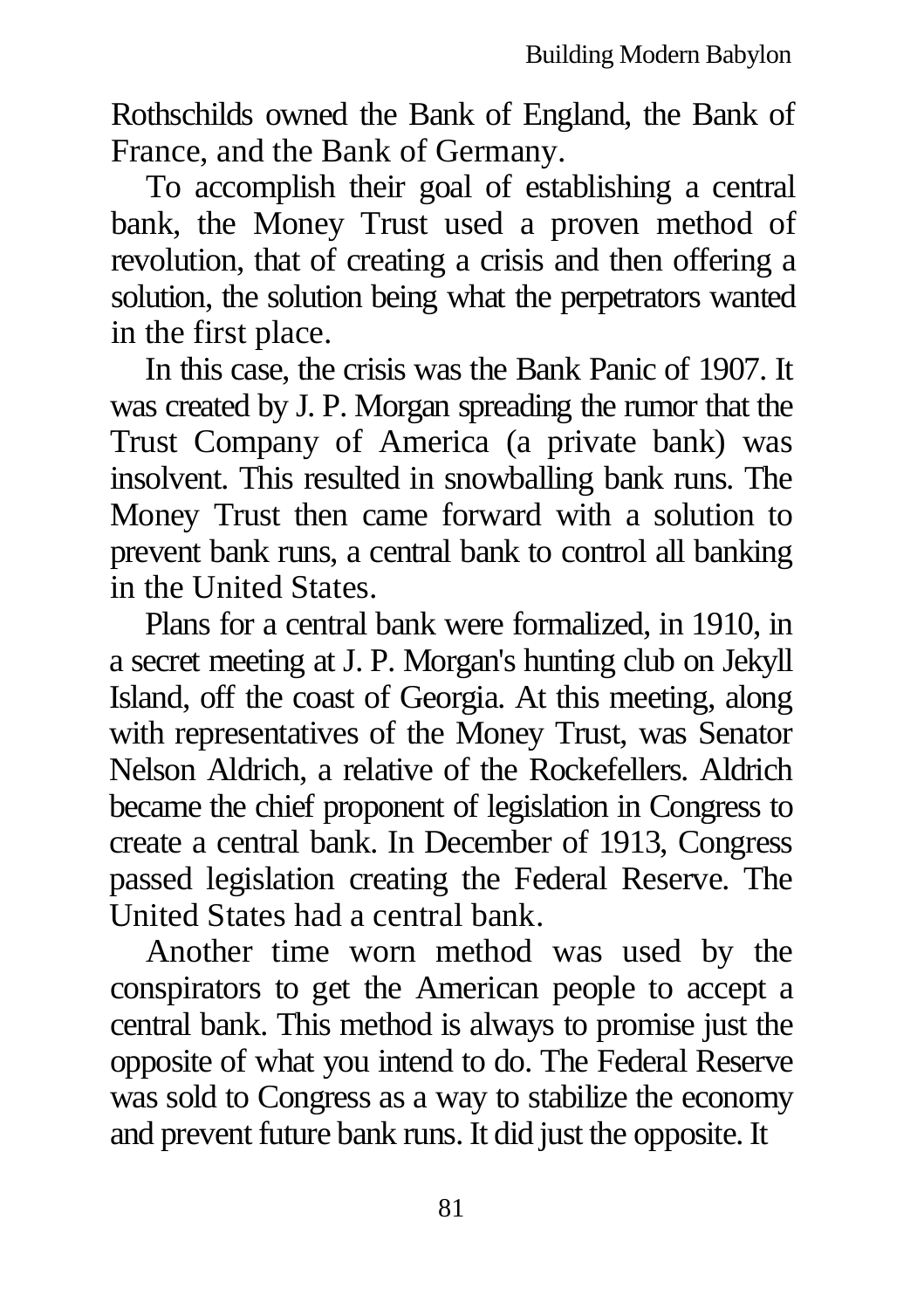was the action, and then the inaction, of the Federal Reserve that helped cause, and prolong, the Great Depression of 1929. It is often overlooked that the Great Depression of 1929 came sixteen years after the Federal Reserve was supposedly created to prevent just such an occurrence. The truth is, without the Federal Reserve, it would not have happened.

Congressman Charles Lindbergh (father of the famous aviator Charles Lindberg) referred to the Federal Reserve as, "the invisible government by the money powers." He also stated, "This act establishes the most gigantic trust  $\alpha$ n earth.  $\alpha$ 

Congressman Louis McFadden, chairman of the House Committee on Banking and Currency from 1920 to 1931, later declared:

When the Federal Reserve Act was passed, the people of these United States did not perceive that a world banking system was being set up here.

A super-state controlled by international bankers and international industrialists acting together to enslave the world for their own pleasure.<sup>2</sup>

This system, referred to by Congressman McFadden, is a privately owned banking system. Although its name, the Federal Reserve, implies that it is government owned and controlled, it is so powerful that not even Congress has ever been able to have it audited, nor does anyone outside its banking circles know who owns the bank.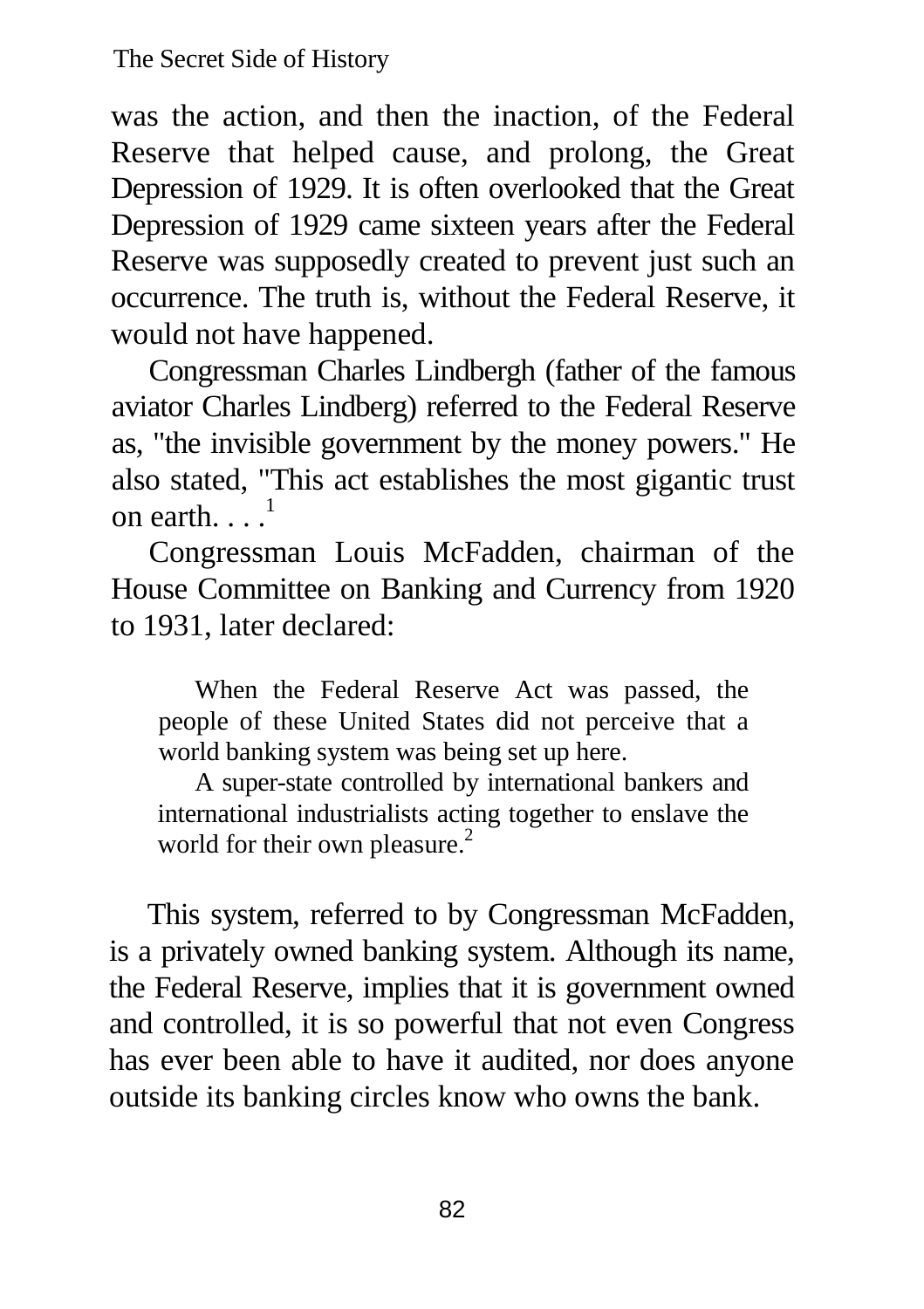In the same year the Federal Reserve came into being, the Federal Income Tax also became law. It was sold to the American people with the inference that it would never be increased above the original 1 percent of income. The chief proponent of this legislation in Congress was also Senator Nelson Aldrich.

Another important consideration for the members of the Money Trust was the establishment of tax-free foundations, whereby their own wealth would be sheltered from the income tax, and still be under their control. This was accomplished before the passage of the income tax.

With the establishment of the Federal Reserve, private bankers had several means to control and use the money system of the United States, not only to accumulate great wealth for themselves, but also to extend the power of the Federal Government over the nation as a whole and over the people as individuals. One method repeatedly used has been the creation of "booms and busts" in the economy, with those at the top knowing ahead of time what to expect of the money market.

It is argued that the men who control the Federal Reserve are above using their power for personal gain. This argument raises two important questions. The first question is, if that is the case, Why do they want this power? The second is, Why have they used this power repeatedly over a period of a century? For, it can be proven, that most of the booms and busts in the economy came "after" an action by the Federal Reserve, not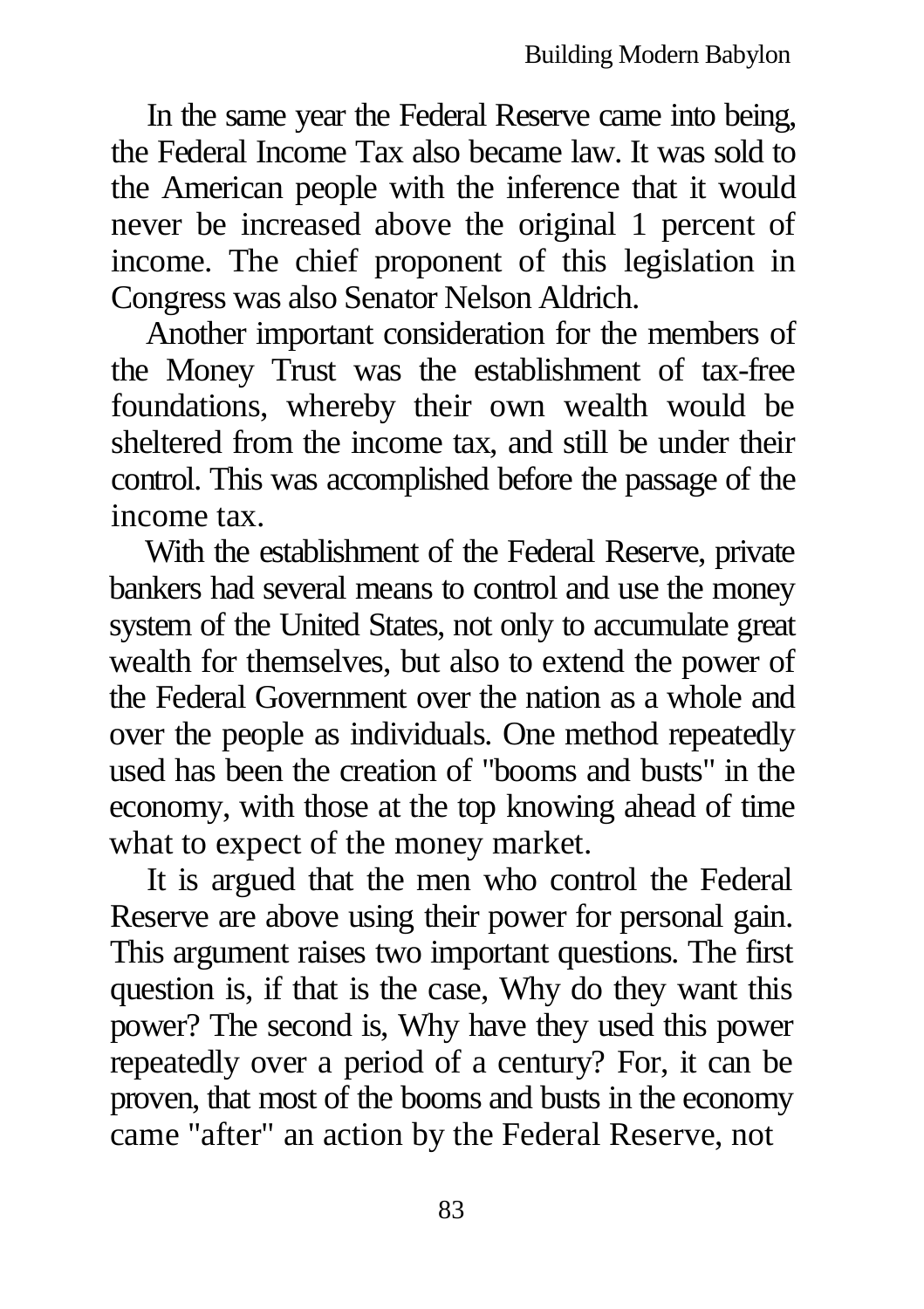The Secret Side of History

before. In other words, The Federal Reserve has been manipulating the American economy for nearly a century.

Another method of accumulating great wealth is through lending the government money created out of nothing more than a bookkeeping entry, and then earning interest on this money. A feature of this system is that the introduction of unbacked money actually serves as a hidden tax by decreasing the buying power of all the money in circulation.

This method (inflation of the money supply) has been used to the extent that \$10,000 in 1940 now has the buying power of only \$500. By 1971 all ties of gold or silver to our paper currency had been eliminated, making it possible to inflate it to worthlessness, as was done in Germany prior to the rise of Hitler.

Once the Federal Reserve had the power to lend vast amounts of money to the government, and the income tax had been established as a way to collect the money to pay the interest on the loans, the United States was on its way to becoming one of the worlds largest debtor nations.

This debt is increasing at the rate of a billion dollars a day. As a result a gigantic crisis is being created to lead us into a one world monetary system under the control of the same people who created the problem.

The president of American Media, G. Edward Griffin, gave this possible scenario regarding inflation: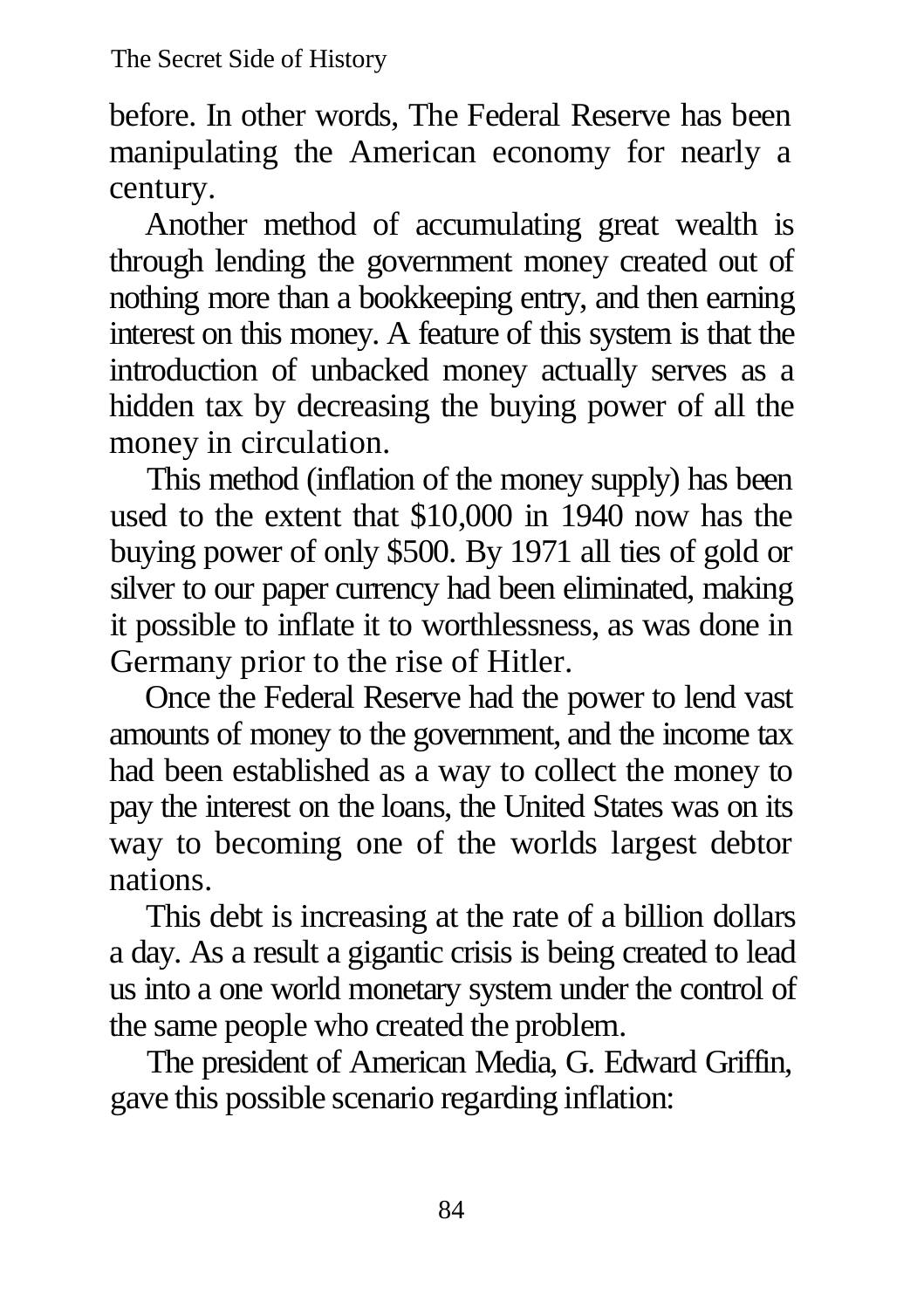When inflation really becomes rampant, when it gets to the point where people literally have to rush to the grocery stores with their paychecks in order to buy food, because if they wait until the next day the price will have gone up on a loaf of bread, and their paycheck will no longer be as valuable 24 hours later, when it gets to the point where people are having their savings literally wiped out because the value of the money that they have in savings is falling so rapidly, then it's important for the government to have to do something to supposedly cure this problem. Well, the fact of the matter is, the government is the culprit, or the entity that created the problem in the first place.

I think somewhere down the line when inflation heats up here in the United States, and it becomes more obvious that it is something of concern, the government will be expected to do something about it, and one of the things they will probably do is issue a new currency .. .

The most important function to be served by the new monetary unit, or this new currency we are talking about, is a transition to a true world monetary unit, or a world currency.

The bottom line of all this, is that we are headed, if we don't do something about it, directly into a one world government. One of the most obvious evidences of a one world government is a one world monetary unit.<sup>3</sup>

As a solution to this manufactured crisis Mr. Griffin had this to say:

Nothing is going to happen in the realm of political change unless Congress makes it happen. Congress is the body that makes the rules. So nothing is going to change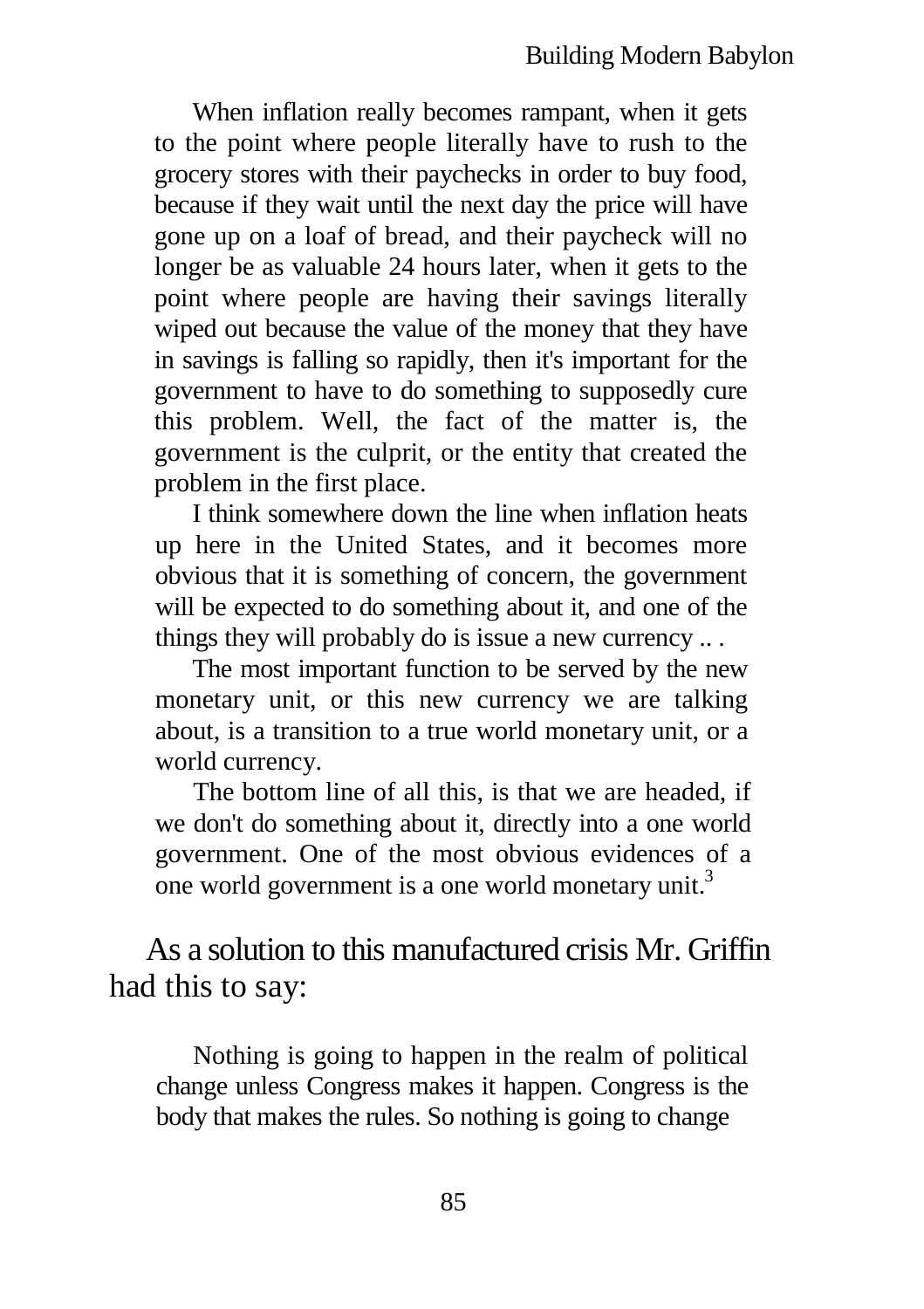— this drift is going to continue. It's going to continue unless Congress changes it, and that means Congress has to be changed. What we're talking about is virtually a revolution in the awareness of the American people.<sup>4</sup>

For a deeper understanding of the conspiratorial forces behind the creation of the Federal Reserve, we recommend G. Edward Griffin's book The Creature From Jekyll Island. . . A Second Look at the Federal Reserve. It is available from, American Media, P. O. Box 4646, Westlake Village, California.

The great question is, How has it happened that the American people now find themselves on the verge of losing their independence, and freedom, to a one world government? To answer this question we must examine a chronology of events occurring on the secret side of history during the 20th century.

In 1954 the United States Congress created a special committee to investigate tax-free foundations. This committee was known as the Reece Committee, in recognition of its chairman, Congressman Carroll Reece of Tennessee.

In 1982, G. Edward Griffin interviewed Norman Dodd, staff director of the Reece Committee. Here, in Norman Dodd's own words, is some of the shocking information discovered in the minutes of the Carnegie Endowment for International Peace:

We are at the year 1908, which was the year that the Carnegie began operations, and in that year, the trustees,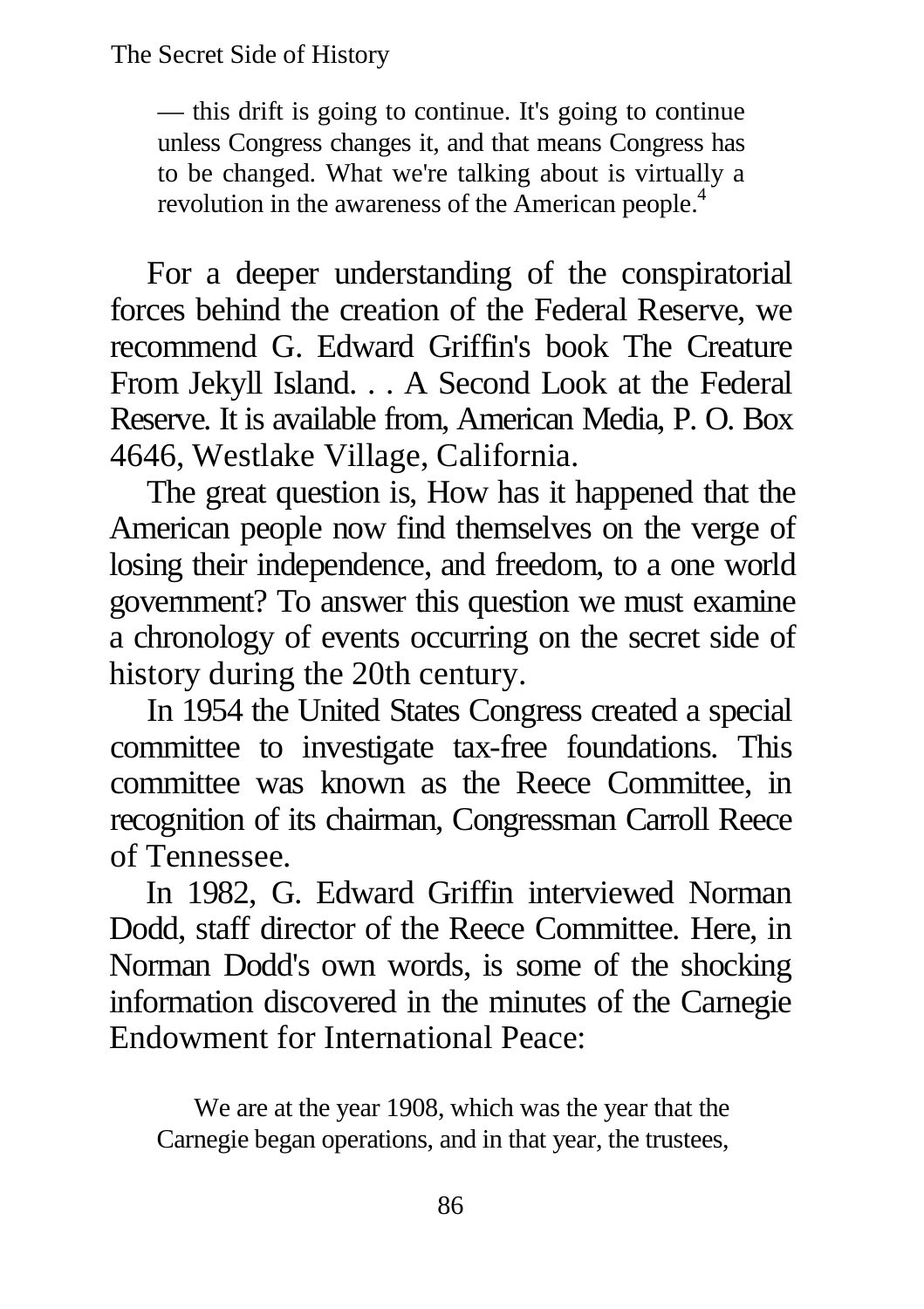meeting for the first time, raised a specific question, which they discussed throughout the balance of the year in a very learned fashion. And the question is, Is there any means known more effective than war, assuming you wish to alter the life of an entire people? They conclude that no more effective means than war, to that end, is known to humanity.

So then, in 1909, they raised the second question and discuss it. Namely, How do we involve the United States in a war? . . . Then finally they answer that question as follows, "We must control the State Department." And then that very naturally raises the question of how to do that. They answer it by saying we must take over and control the diplomatic machinery of this country, and finally they resolve to aim at that as an objective.

Then time passes and we are eventually in a war, which would have been World War I. And at that time they record on their minutes a shocking report in which they dispatch to President Wilson a telegram cautioning him to see that the war does not end too quickly.

And finally, of course, the war is over. At that time their interest shifts over to preventing what they call a reversion of life in the United States to what it was prior to 1914, when World War I broke out. And they, at that point, come to the conclusion that to prevent a reversion we must control education in the United States.<sup>5</sup>

Mr. Dodd then went on to explain the method outlined whereby the grant-making power of the tax-free foundations were to be used to change the teaching of history in the United States.

Even then (1954) subversive forces were so strong that the Reece Committee was unable to complete its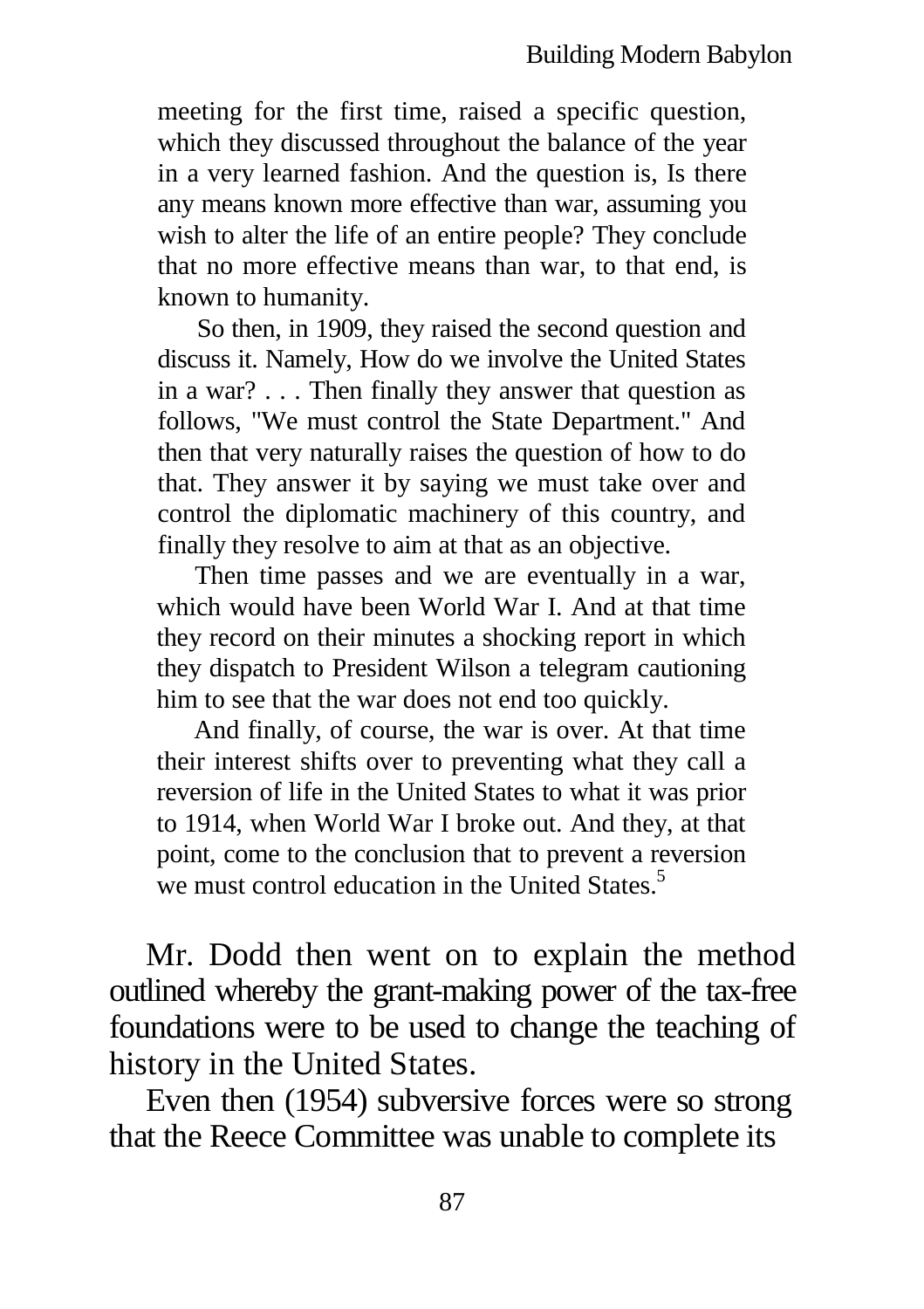investigation and bring this information to the American people. The full one hour interview of Norman Dodd on video tape is available from, American Media, P. O. Box 4646, Westlake Village, California.

To understand why such goals were pursued by the trustees of the Carnegie Endowment for International Peace, it is helpful to understand the background of Andrew Carnegie. Born in Scotland, into a family of radical ideas, he came to the United States with his parents in 1848. Here he rose from a \$1.20 per week bobbin-boy to become one of the richest men in the world.

With the right connections during the Civil War, he emerged at the end of that conflict well established in business. A master at dealing in government contracts, he was able to build an empire in the steel industry, selling his interests in 1901 for \$250 million.

When public resistance grew against his manipulation of government for profit, Carnegie learned that the best way to overcome a tarnished image was to spend millions of dollars to establish a well-advertised reputation for philanthropy.

Andrew Carnegie was one of the first people in America to call for a "League of Nations" and an international "peace army," in other words, one world government. Throughout his career, he worked with other prominent Americans toward the accomplishment of this goal. Although he made his vast fortune in the United States, he never became an American citizen.

88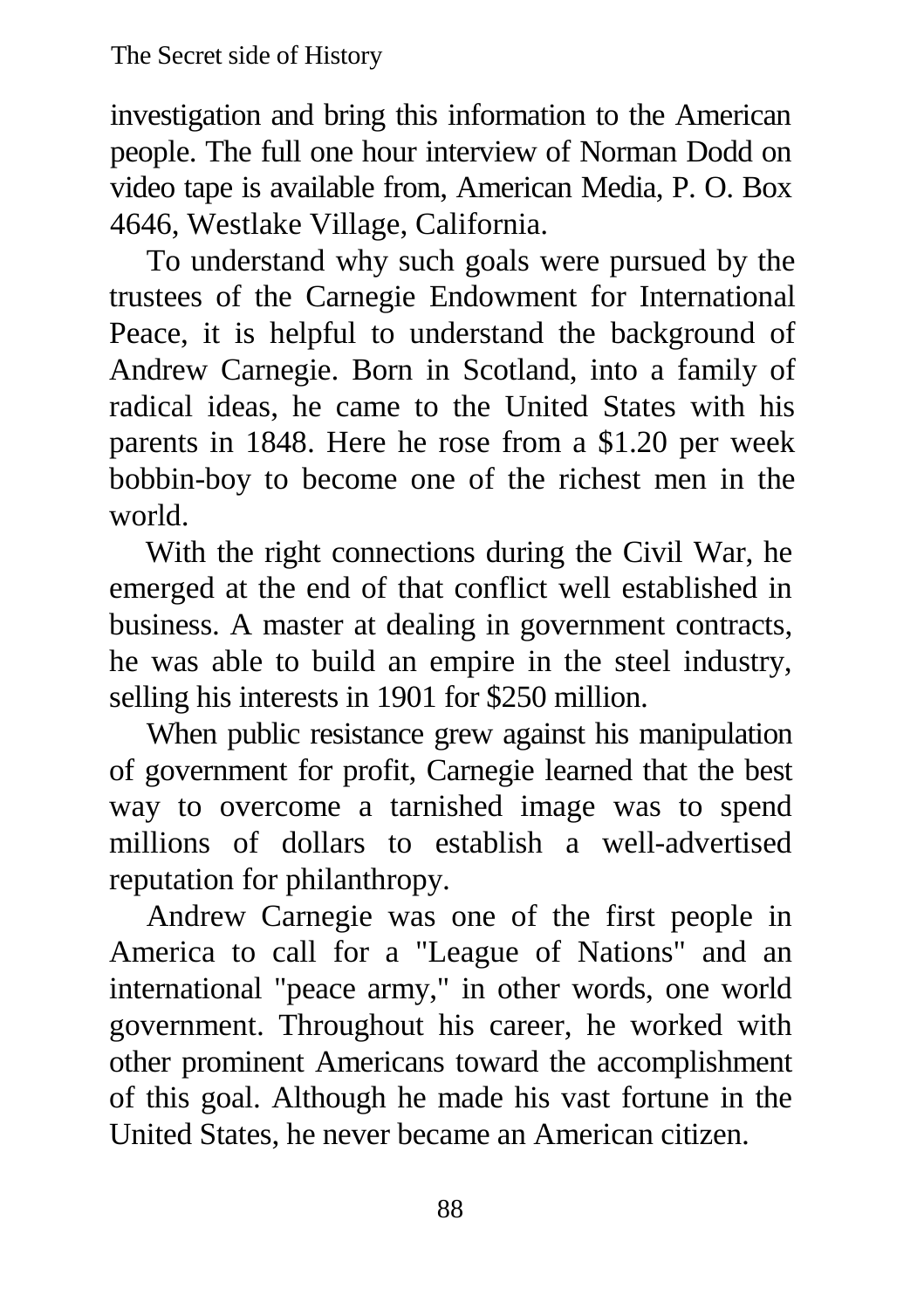One of the ways the conspirators were able to get the United States into World War I was by getting their man, Woodrow Wilson, into the White House. Wilson was elevated from his position as president of Princeton University to governor of New Jersey. After agreeing to follow certain principles, should he be elected, Wilson was backed for President by the Money Trust. One of the principles Wilson agreed upon was to listen to the advice of the Money Trust should war break out in Europe. He became a close friend of Andrew Carnegie who wrote to him on Feb. 14, 1917, urging that he go ahead with world war for world peace.

At this time the American people had no interest in getting involved in a European war. Wilson even ran for his second term on the slogan "he kept us out of war." Once back in the White House, he began to push for United States entry into World War I. Two outspoken opponents of United States involvement in the war were Henry Ford and Charles A. Lindbergh Sr.

To get the United Sates to declare war on Germany, Wilson contrived with Winston Churchill for the sinking of the Lusitania. This was accomplished by using the Lusitania as a munitions ship. Prior to being sunk, it was sent into U-boat infested waters carrying six million rounds of ammunition, ordered to reduce speed, and deserted by its escort. Hit by a single torpedo, it sank in eighteen minutes due to internal explosions. This information was later revealed by Commander Joseph Kenworthy, who was, at the time, a member of British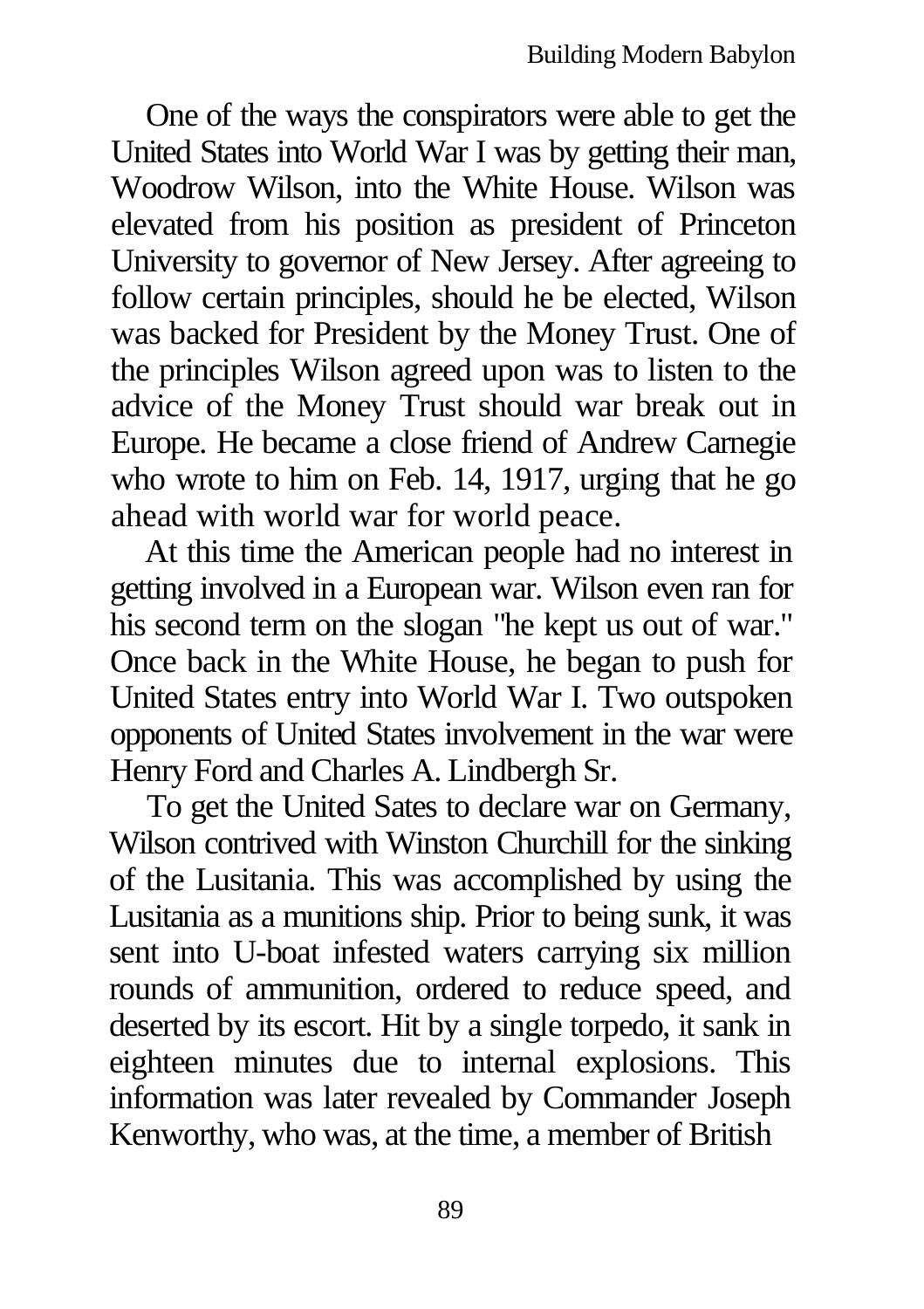Naval Intelligence. Much of the truth about the sinking of the Lusitania was revealed by British author, Colin Simpson, in his book The Lusitania.

The deaths of 128 Americans aboard the ill-fated ship propelled the United States into the war. This was despite the fact that Germany had put advertisements in New York newspapers advising Americans not to board the ship because it was carrying munitions to England. To cover up this fact, President Wilson ordered the cargo records listing the munitions sealed up in the national archives. Thus, world events were set into motion, by a master plan of deception, which were eventually to alter the course of history.

The purpose of getting the United States into World War I was to establish world government through the League of Nations. When Congress refused to go along with this scheme, and rejected membership in the League of Nations, it was decided that America would have to be changed before it would enter into world government.

In 1919, at a meeting in Paris led by Colonel Edward Mandel House, it was resolved that an "Institute of International Affairs" be formed with two branches, one in England and one in the United States. The American branch was incorporated in New York as the Council on Foreign Relations on July 29, 1921.

In 1912, a novel was published that had been written by Edward Mandel House. This novel, entitled Philip Dru: Administrator, called for "Socialism as dreamed of by Karl Marx." Unfortunately, House lived to see some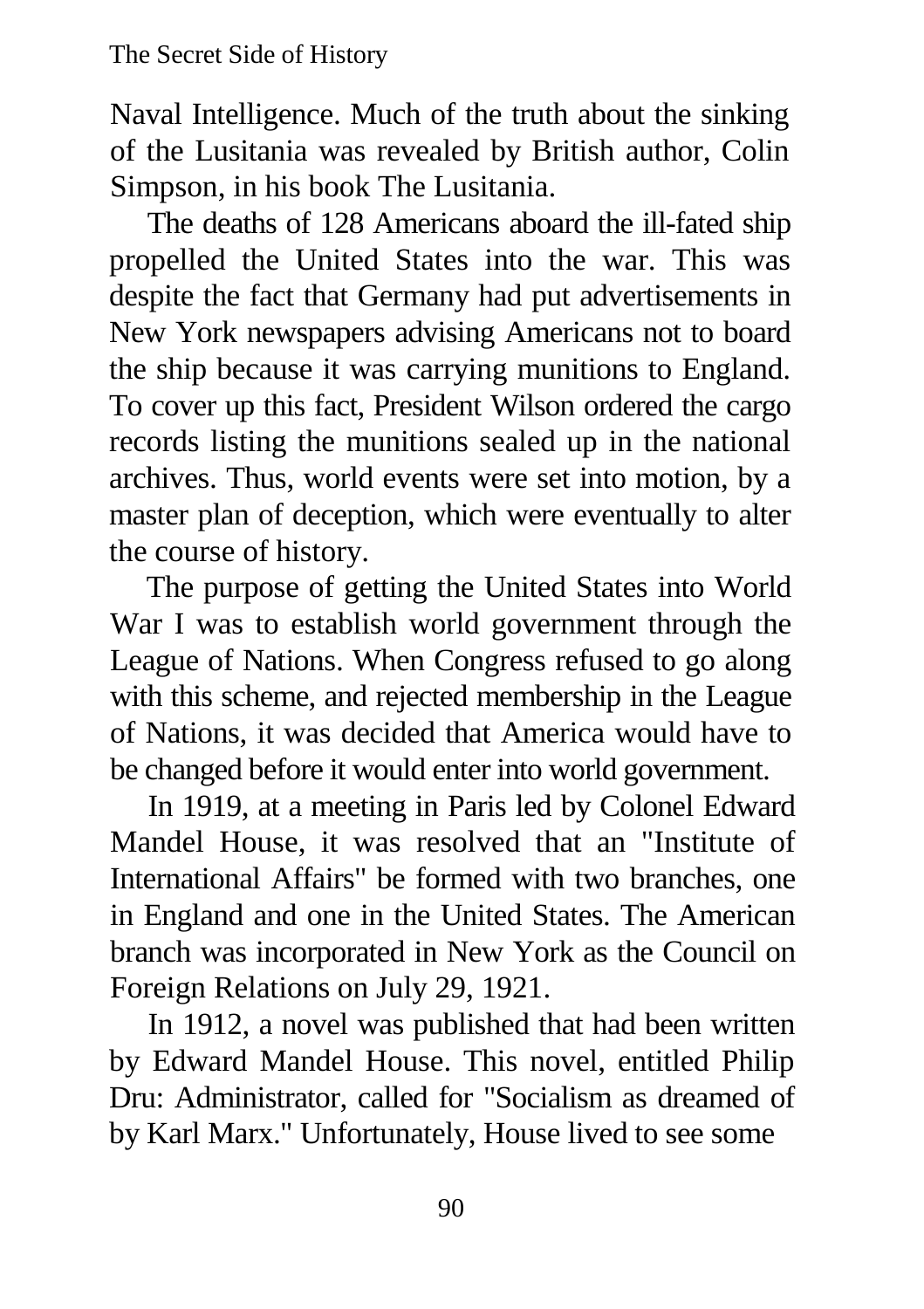of this dream come true for the United States.

The organization that House founded, the Council on Foreign Relations (CFR), was to become the hidden government of the United States. From its original membership list of 210 men, the Council on Foreign Relations has grown to include 3,000 of the most prominent leaders in America. For decades it has controlled United States foreign policy and has operated on the secret side of history, shielded from public view.

To guard against exposure, and to mold public opinion, as far back as 1915 the powerful men in America working for world government set out to control the news media. They accomplished this by employing 12 leading men in the newspaper field to find out what was necessary to control the general policy of the daily press throughout the country. It was decided that this could be accomplished by purchasing control of 25 of the greatest papers. Thus, while the Council on Foreign Relations was working to remake the world, for the first 35 years of its existence, no feature article about it appeared in the news media. It was not until the 1960s that this near total control of the media began to be circumvented.

For decades many top officials of the United States Government have been members of the Council on Foreign Relations. This includes many presidents, fourteen secretaries of state, fourteen treasury secretaries, eleven defense secretaries, and scores of other federal department heads.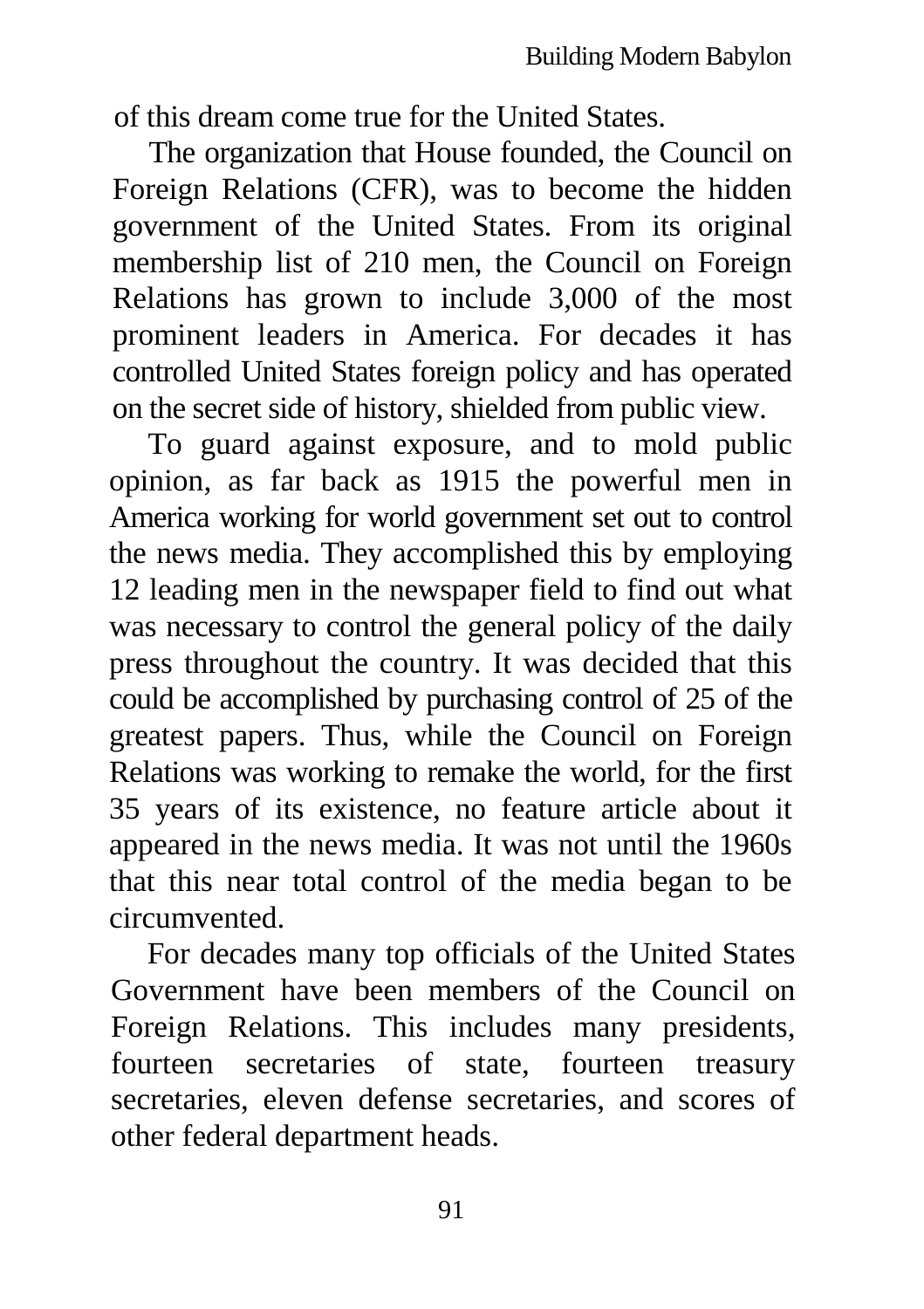If any one were to search behind the scenes for an identifiable organization that has worked to establish a Modern Day Babylon, it would be difficult to locate one more important than the Council on Foreign Relations headquartered in the Harold Pratt House, at 58 East 68th Street, in New York City. Former FBI Agent, Dan Smoot, labeled it, "The Invisible Government."

In 1954 Norman Dodd met with CFR member Rowan Gaither who was at that time head of the Ford Foundation. This is Mr. Dodd's report of their conversation during that meeting:

Mr. Gaither said, "Mr. Dodd, we have asked you to come up here today because we thought that possibly, off the record, you would tell us why the Congress is interested in the activities of Foundations such as ourselves." And before I could think of how I would reply to that statement, Mr. Gaither then went on voluntarily and stated, "Mr. Dodd all of us that have a hand in making policies here have had experience either with the OSS during the war, or the European Economic Administration. After the war we have had experience operating under directives, and these directives emanate, and did emanate from the White House. Now we still operate under just such directives. Would you like to know what the substance of these directives is?" I said, 'Mr. Gaither, I'd like very much to know.' Whereupon he made this statement to me, namely, "Mr. Dodd, we here operate in response to similar directives, the substance of which is that we shall use our grant making powers so to alter life in the United States that it can be comfortably merged with the Soviet Union."<sup>6</sup>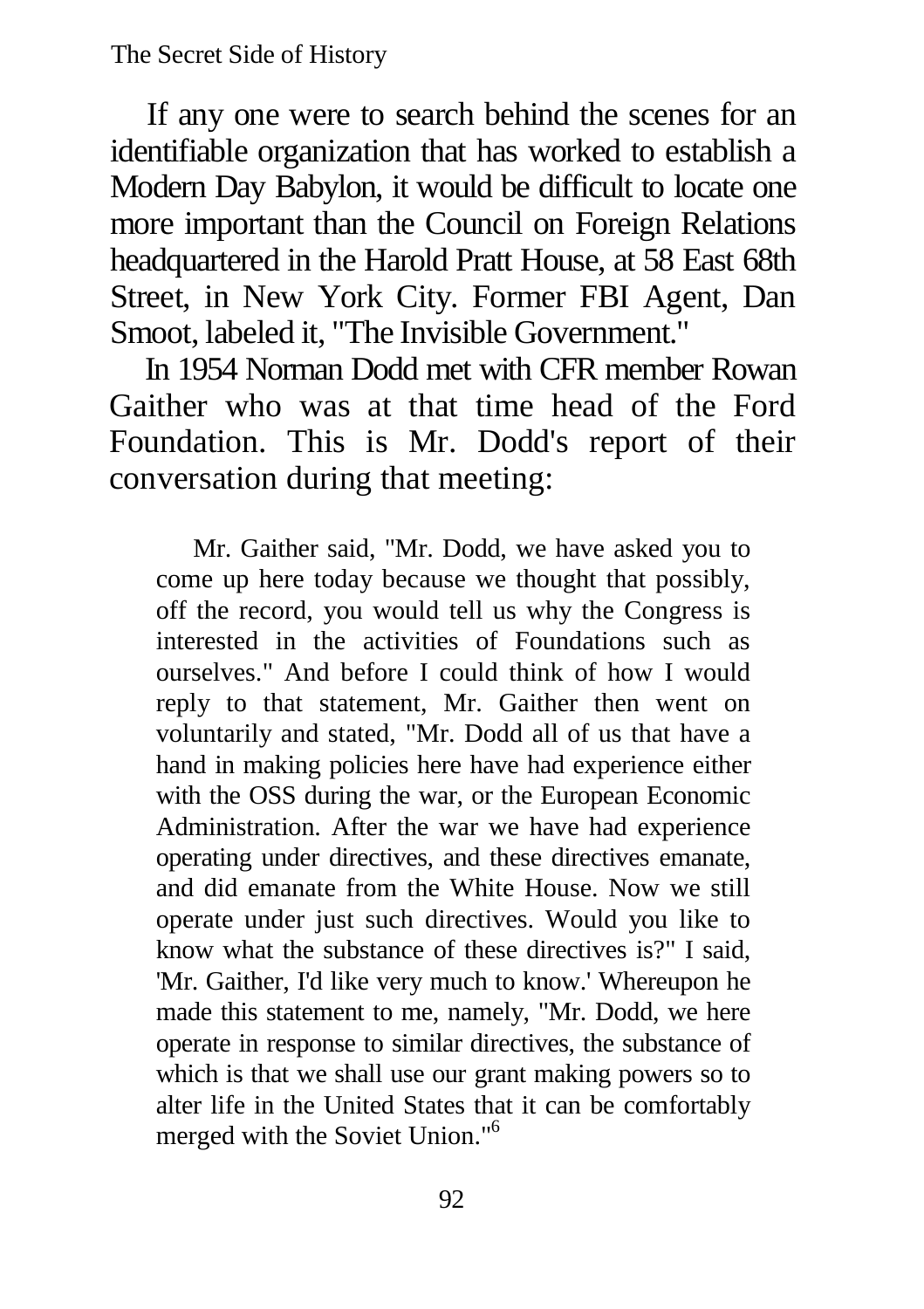When Norman Dodd asked Rowan Gaither if he would be willing to tell this to the American people he responded that, "This we would not think of doing." To this day that objective of merging the United States with the Soviet Union has not been abandoned.

Many of the 210 men who became original members of the Council on Foreign Relations were supporters of the Bolshevik Revolution in Russia in 1917. It was support from these wealthy businessmen in the United States that helped make the revolution successful.

Jacob Schiff, head of the New York based Kuhn, Loeb and Co., spent \$20 million on the revolution. Federal Reserve Director, William Boyce Thompson, gave the Bolsheviks \$1 million. In the summer of 1917, fifteen Wall Street financiers and attorneys, led by Thompson, went to Petrograd, the center of revolutionary activity. This was disguised as a Red Cross Mission by taking along a few doctors and nurses. Disillusioned, the doctors and nurses returned home within a month; the financiers stayed from June to November.

After the Revolution in Russia was successful, many American businessmen who supported it went into business with the Soviets. Averell Harriman formed a joint shipping firm with the Soviets. The Rockefeller family became involved in the oil business with the Soviets. From the 1920s the Rockefeller's Chase Bank financed business in the Soviet Union. Today the Rockefeller's Chase Manhattan Bank maintains a branch office at 1 Karl Marx Square in Moscow.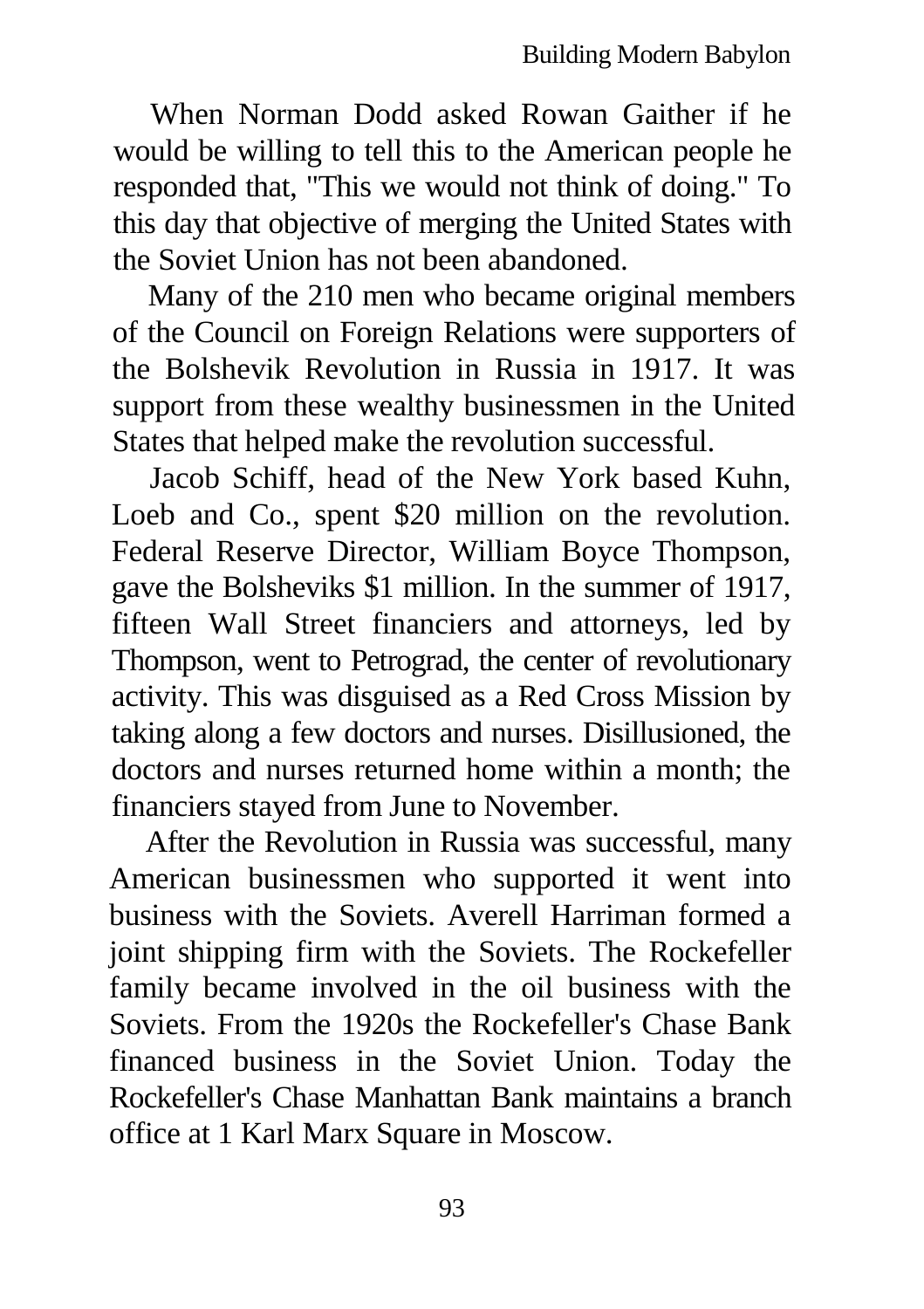As time passed, the list of American businessmen cooperating with the Soviets grew to include the heads of some of the largest corporations in the United States. For a more detailed study on this subject we recommend Antony C. Sutton's book The Best Enemy Money Can Buy, published by Liberty House Press, Billings, Montana.

To understand why wealthy businessmen in the United States have helped to establish and sustain what is commonly known as Communism, it is helpful to define some terms relative to the various economic systems of the 20 th century.

Communism is defined by The American Heritage Dictionary as, "A social system characterized by the absence of classes and by common ownership of the means of production and subsistence." No nation existing during the 20th century fits this definition of Communism. There have been many communistic experiments (several in the U. S.) in which a community of people has voluntarily attempted to live together under such a system; however, none of these have ever been successful in improving the quality of life or remaining in existence for a long period.

Communism, as laid down by Karl Marx in The Communist Manifesto, was a call to establish Socialism. His ten point plan for the takeover of industrialized nations included. Abolition of private property, a graduated income tax, abolition of right of inheritance, government confiscation of property, a national banking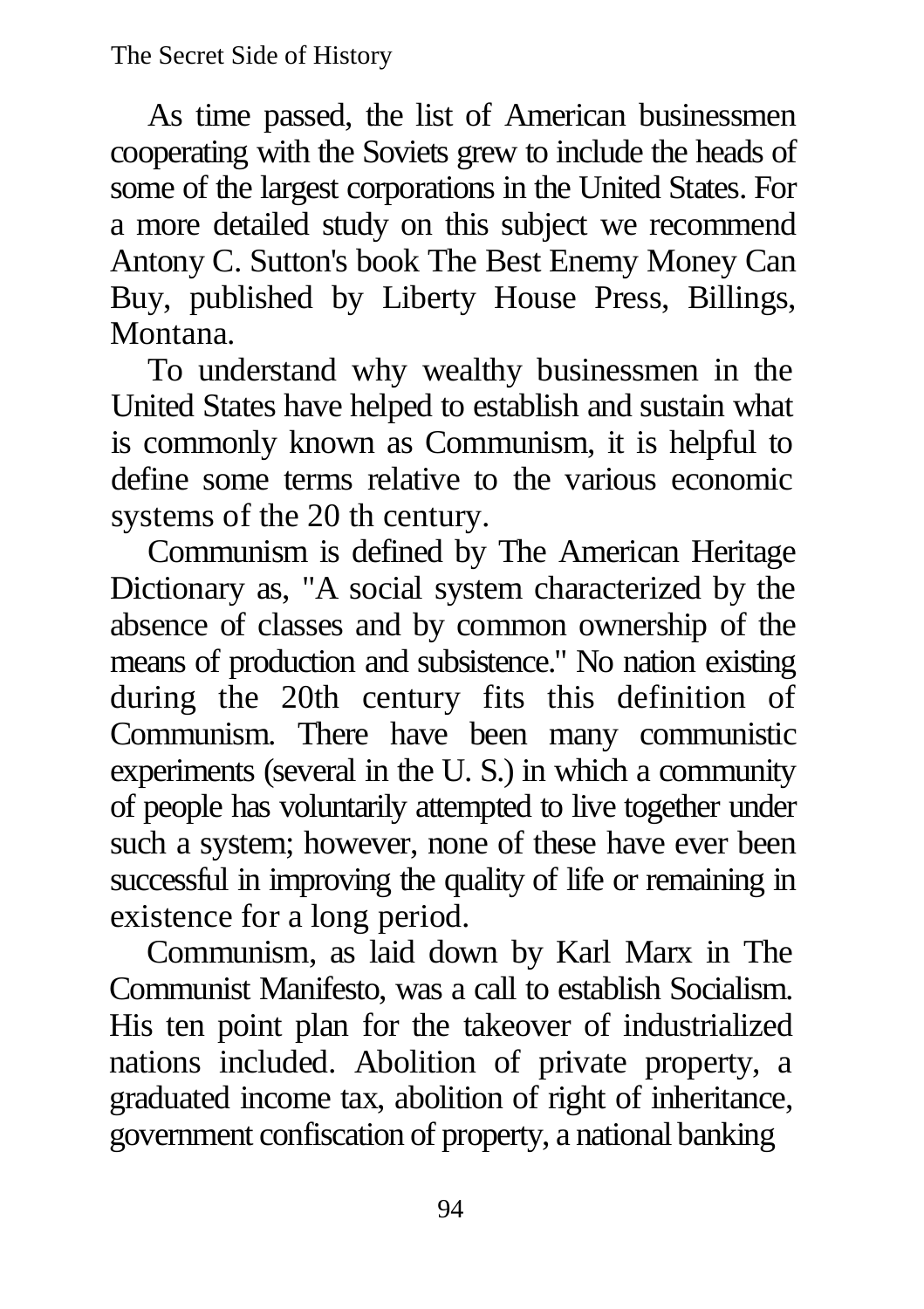system, communication and transportation under control of the state, instruments of production owned by the state, forced labor, population control, and free education in public schools. These are all socialist measures leading to total government. According to Marx, only after socialism had been established would the all powerful state melt away and Communism come into being. Needless to say, no all powerful state has ever voluntarily given up its military and police power.

The term "Socialism" is defined by The American Heritage Dictionary as, "A social system in which the producers possess both political power and the means of producing and distributing goods." This, of course, describes an economic dictatorship controlled by government.

The term "Capitalism" is also misused and misunderstood. Capital is defined by The American Heritage Dictionary as, "Any form of material wealth used or available for use in the production of more wealth." Some of the basic forms of capital are money, tools, and natural resources. All systems use money, tools, and natural resources. All are capitalistic.

The basic conflict concerning capitalism is not the use of capital, but who controls the capital. Socialism is a capitalistic system controlled by government. Competitive free-enterprise is a capitalistic system controlled by individuals, without government interference. Monopolistic capitalism is privately

95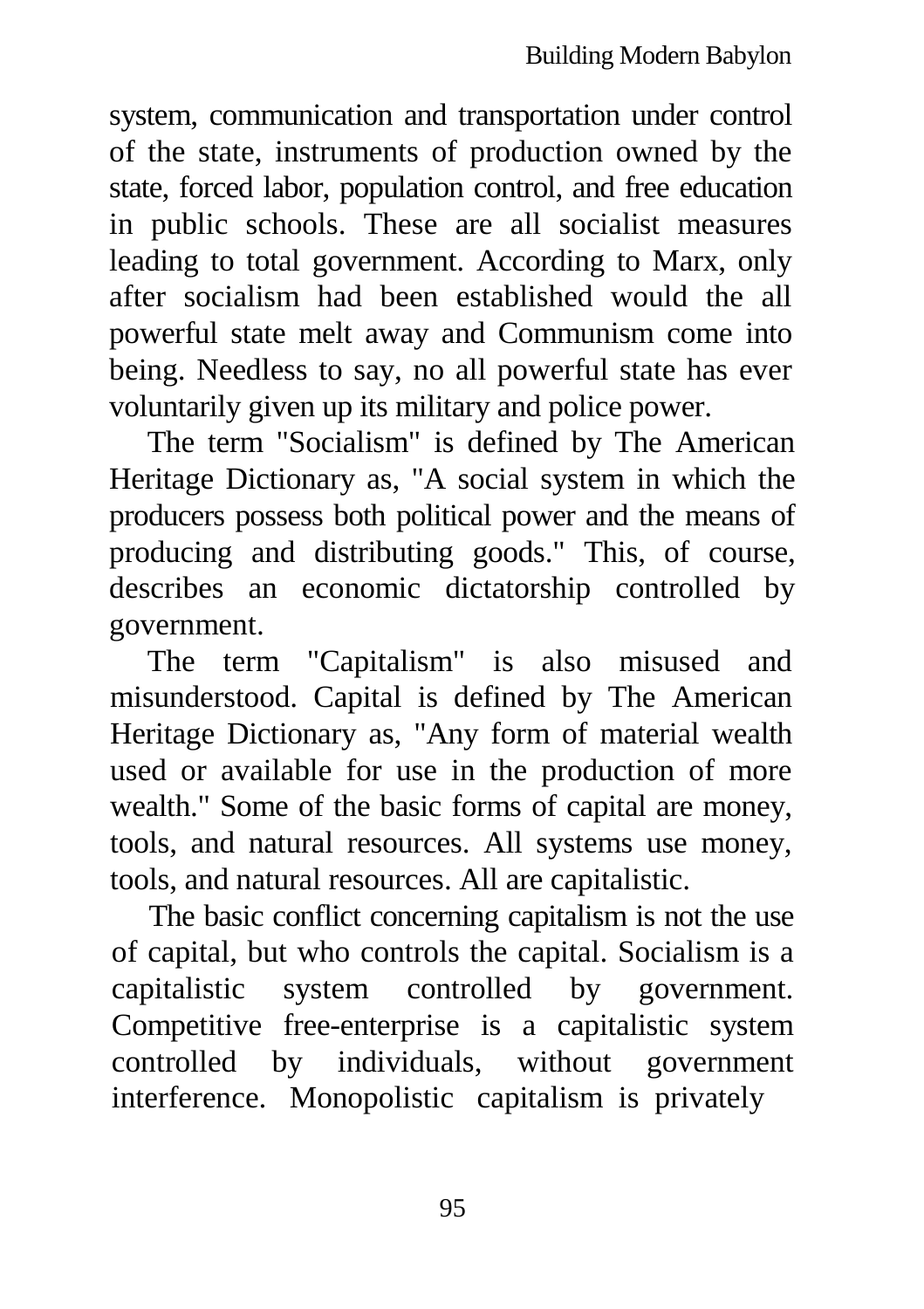controlled but protected from competition by government.

With this understanding it is easier to see why wealthy American capitalists, who wish to avoid competition by owning government protected monopolies, support revolutionary leaders who are socialists. Monopolistic capitalism is only made possible by a partnership with, or control over government. Monopolies are impossible without government protection.

What is known as Communism has been characterized by forced collectivism on one hand and government protected monopolies on the other. Thus, while the Soviet Government was taking away the private property of its citizens and forcing them to work in collectives, such as farms, factories etc., it was also in partnership with, and protecting the business monopolies of wealthy American businessmen who helped to finance the revolution.

The system that benefits the greatest number of people is a competitive free-enterprise system. A good way to illustrate this is to explode the socialist myth that, under free-enterprise, employers exploit their workers.

On July 10, 1905, a speech was given at Union Temple Hall in Minneapolis by socialist Daniel De Leon. The speech "Socialist Reconstruction of Society" was later printed in the tens of millions of copies in principal languages around the world. According to Dr. Howard E. Kershner in his book Dividing The Wealth: Are You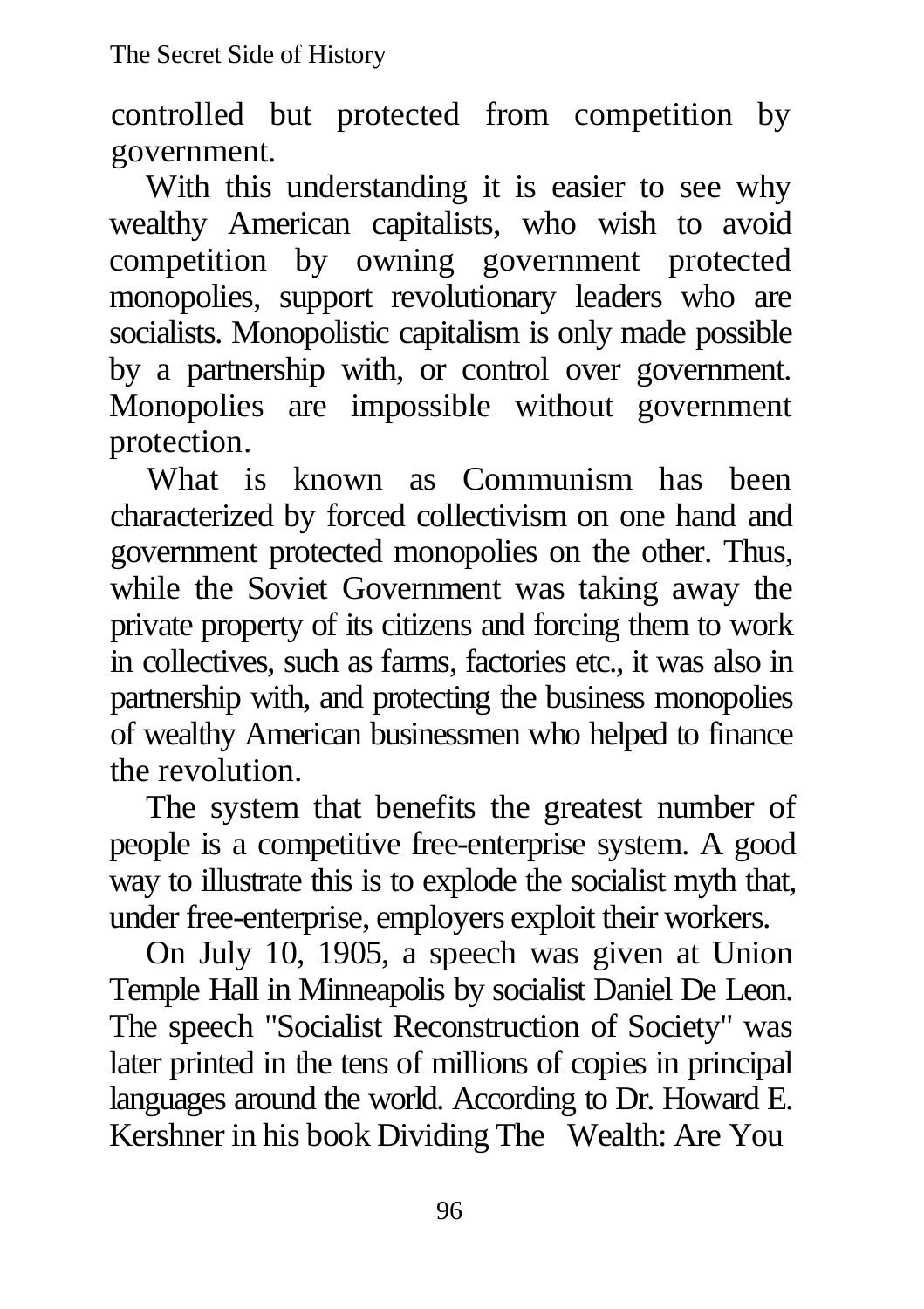Getting Your Share?<sup>7</sup> the essence of De Leon's speech was that, according to government statistics, labor's share of manufactured wealth was on the average 20 percent while the owner's share was 80 percent.

The tragedy of De Leon's conclusion was that it was just the opposite of the truth. As it turned out, De Leon made a colossal mistake because he only considered the cost of labor in the final stage of manufacturing, overlooking the cost of labor along the line from raw material to finished product. When all of the cost of labor is added up, labor gets the 80 percent, owners get the 20 percent. Out of the 20 percent must then come the expense of overhead, taxes, etc. until finally, the net profit is often as low as 2 or 3 percent, or, no profit at all.

Actually, according to U. S. Department of Commerce figures, the worker's share is 87.5 percent and the owners' share is 12.5 percent. Compare this with socialist nations around the world where workers receive barely enough of produced wealth to exist, the government getting the rest.

Having failed in their first attempt to get the United States to join the League of Nations, the War-makers set out to create a conflagration so terrible that the aftermath would sweep the entire world into a one world government.

The same powerful financial interests that worked to get the United States into World War I worked with the now well-established Council on Foreign Relations to set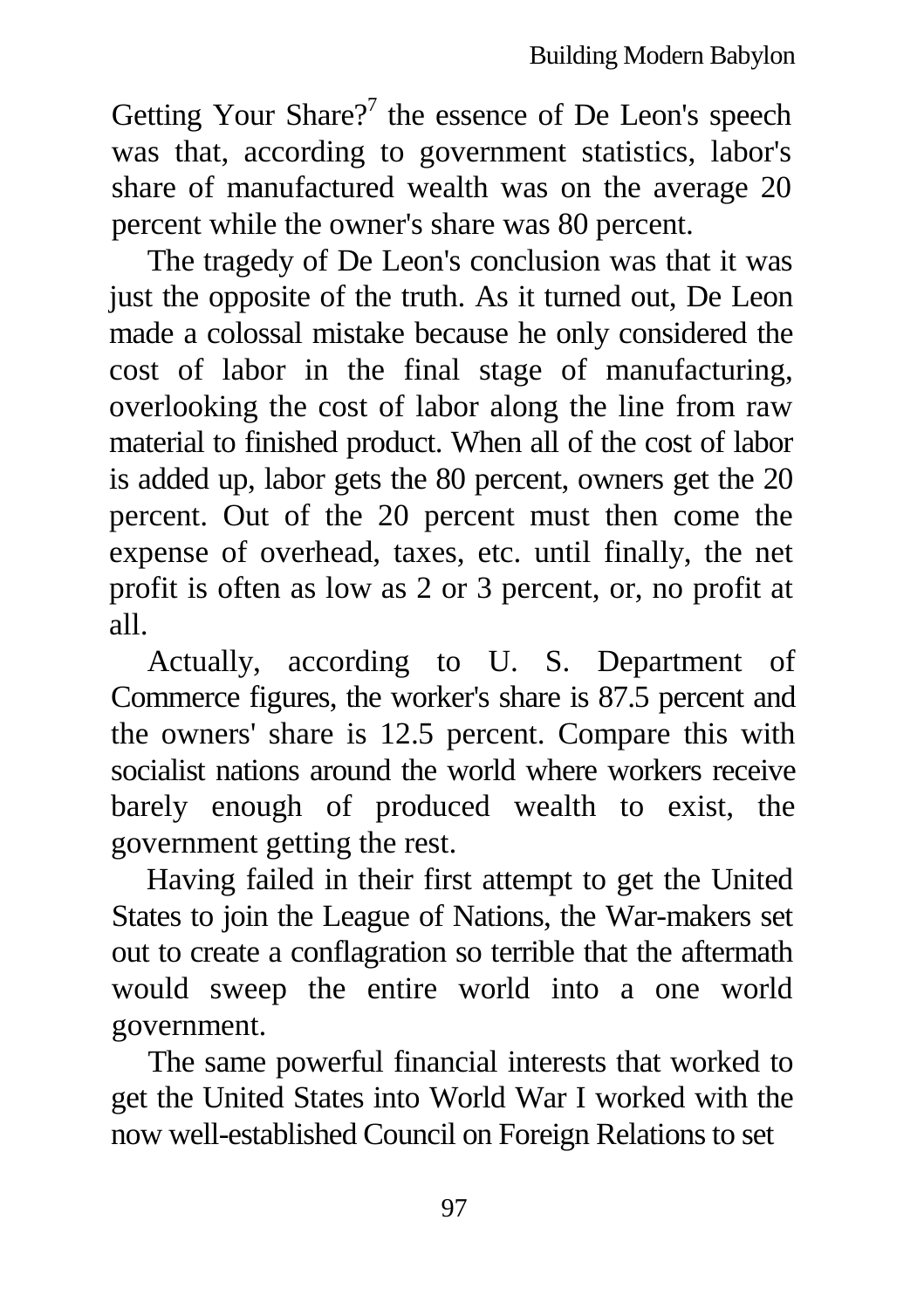The Secret Side of History

the stage on both sides of the ocean to create World War  $II$ .

The man they chose to promote as a leader in Germany was Adolf Hitler. The conditions that would enable them to bring Hitler to power had already been established by the signing of the Treaty of Versailles that placed impossible reparations demands upon the German government as a result of World War I. British Foreign Secretary, Lord Curzon, who was a delegate to the conference at Versailles stated that, "this is no peace; this is only a truce for twenty years."<sup>8</sup> In exactly 20 years (1939) the war began.

As a result of the treaty's demands for reparations, (269 billion marks) the German government resorted to inflation of the currency to comply. The resulting inflation (printing of unbacked currency) wiped out the middle class and brought economic collapse to the nation. The extent of this inflation was so great that a pound of butter that cost 3 German marks in 1918 cost six-trillion marks by 1923. Toward the end, 100 million marks would not even buy a box of matches. The crisis having been created, the solution was then offered, a man on a white horse to save the nation. Adolf Hitler was promoted as that man and eventually he and his Nazi party came to power in Germany.

Hitler had two main supporters, Wall Street in the United States, and the I. G. Farben company in Germany. The I. G. Farben company was a beneficiary of the Dawes Plan, which was initiated in the United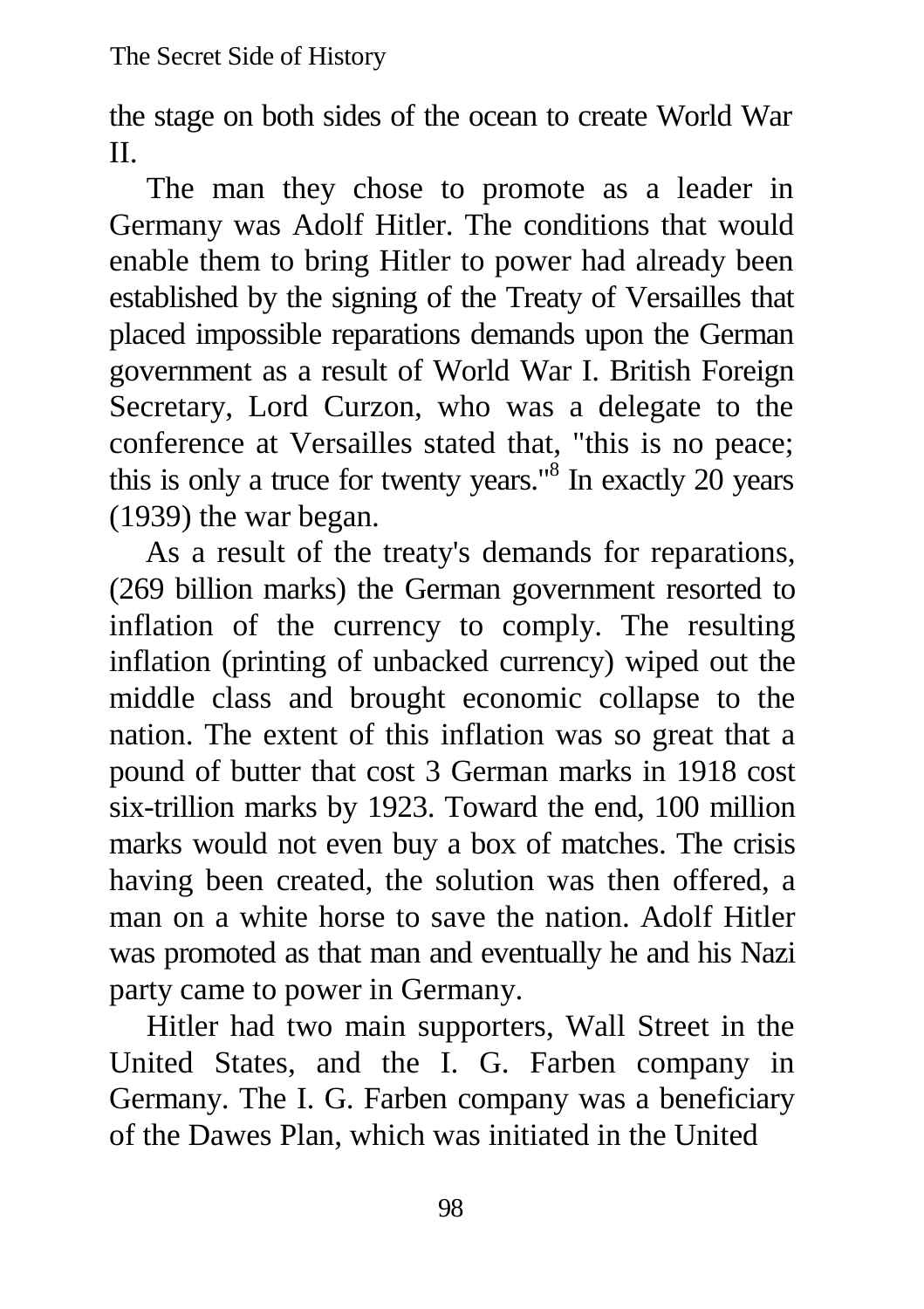States after World War I and backed by the Council on Foreign Relations. This plan called for massive loans to Germany. Under this plan I. G. Farben received a loan of \$30 million from the Rockefeller's National City Bank.

It would not have been possible for the German war machine to have been rebuilt after World War I without help from financial circles in the United States. The Krupp munitions works was salvaged by a \$10 million oan from companies in New York, as was the Farben controlled steel works with a \$100 million loan.

In 1928 John D. Rockefeller, Sr. formed a partnership with I. G. Farben creating interlocking business interests around the world. Throughout World War II this was kept secret by a complicated network of companies set up for that purpose.

American technology, engineering, and entire companies went to Germany. Many of these companies made profits supplying war materials for both sides of the war. While American companies were making profits on the German side, I. G. Farben was making profits on the American side.

During the Nuremberg Trials it was learned that the business leaders of I. G. Farben had controlled the Nazi state. Farben operated such concentration camps as Auschwitz and Buchenwald. Although Farben was the backbone of the Nazi war machine, its influence was so great that its headquarters buildings in Frankfort, Germany were off limits to American bombardiers. These buildings survived the war unharmed.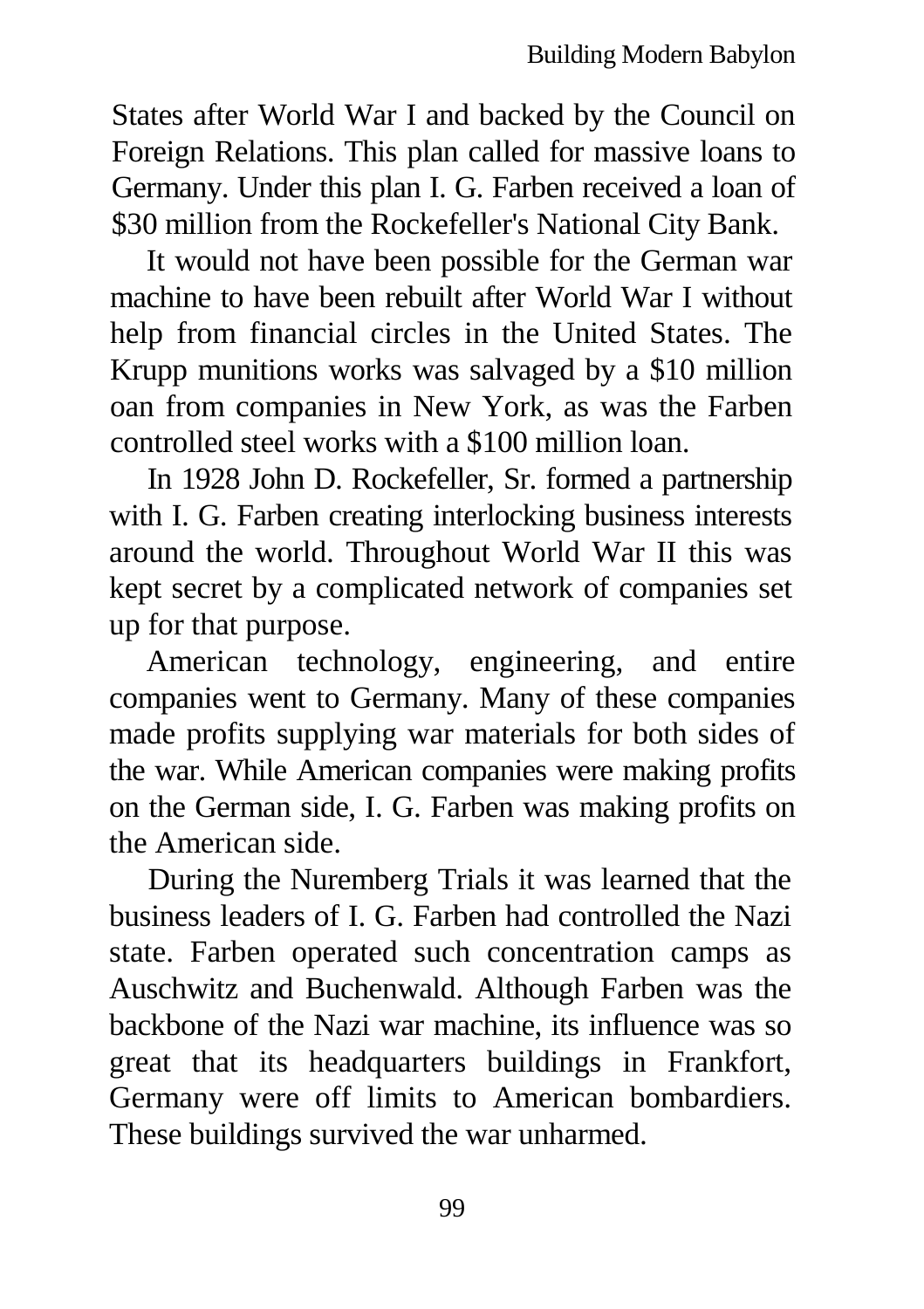Today the interlocking Farben and Rockefeller interests are the largest chemical and drug cartel in the world. This cartel plays a major role in the promotion of drug-oriented medicine and against the use of natural products, such as vitamins, especially in controlling cancer.

For more information about the Farben, Rockefeller drug cartel, we recommend G. Edward Griffin's book World Without Cancer: The Story of Vitamin B17. It is available from American Media, P. O. box 4646, Westlake Village, California.

To accomplish their war-making plans on this side of the ocean, the international bankers set up a money crisis in the United States. The crisis was the Great Depression of 1929. The solution offered was to make a socialist nation out of the United States.

The first step was for the Federal Reserve to expand the money supply by 62 percent between 1923 and 1929, thus creating a false aura of prosperity. It was then made possible to purchase stocks on extensive credit with bank loans to cover up to 90 percent of the purchase. The catch was that these loans could be called in at any time, and if called in, had to be repaid within 24 hours.

To cover themselves, the Money Barons got out of the stock market before they started calling in the 24 hour loans. The panic that followed caused the market to crash resulting in bank runs that forced thousands of banks to close. While this was going on, the Federal Reserve did nothing to relieve the situation. To make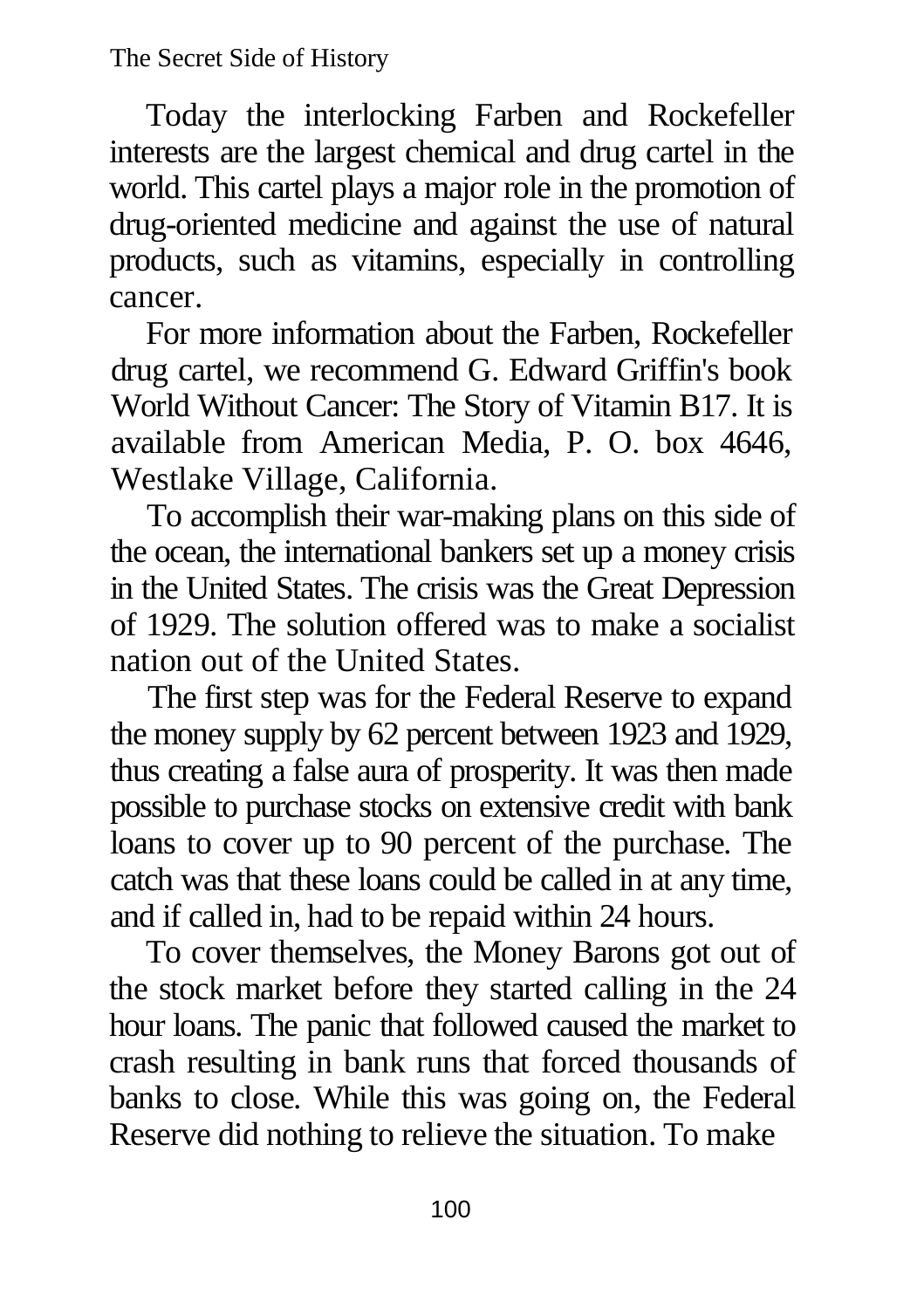matters worse, the Federal Reserve reduced the money supply by more than a third between 1929 and 1933, doing just the opposite of what it had supposedly been created to do.

Those in on the game sold their stock at the peak of the market, and bought it back for five cents on the dollar. Thus, they made vast fortunes out of the misfortunes of others. The Great Depression was actually a massive transfer of wealth, out of the hands of the American people who had worked to create it, and into the hands of the Money Barons who had engineered the stock market crash.

While the American people were being set up for financial disaster, the perpetrators were also working to get their man into the White House. The man they selected was a Harvard graduate whose family had been in New York banking since the eighteenth century. Their candidate had pursued a career on Wall Street and was on the board of directors of eleven corporations. He was first backed for governor of New York and then for president of the United States. To gain the confidence of the international socialists, he had written an article for the Council on Foreign Relations showing his support for world government. This article was published in their magazine, Foreign Affairs, in July 1928. It may have been more than coincidental that he also lived in a house next door to the Council on Foreign Relations' headquarters in New York.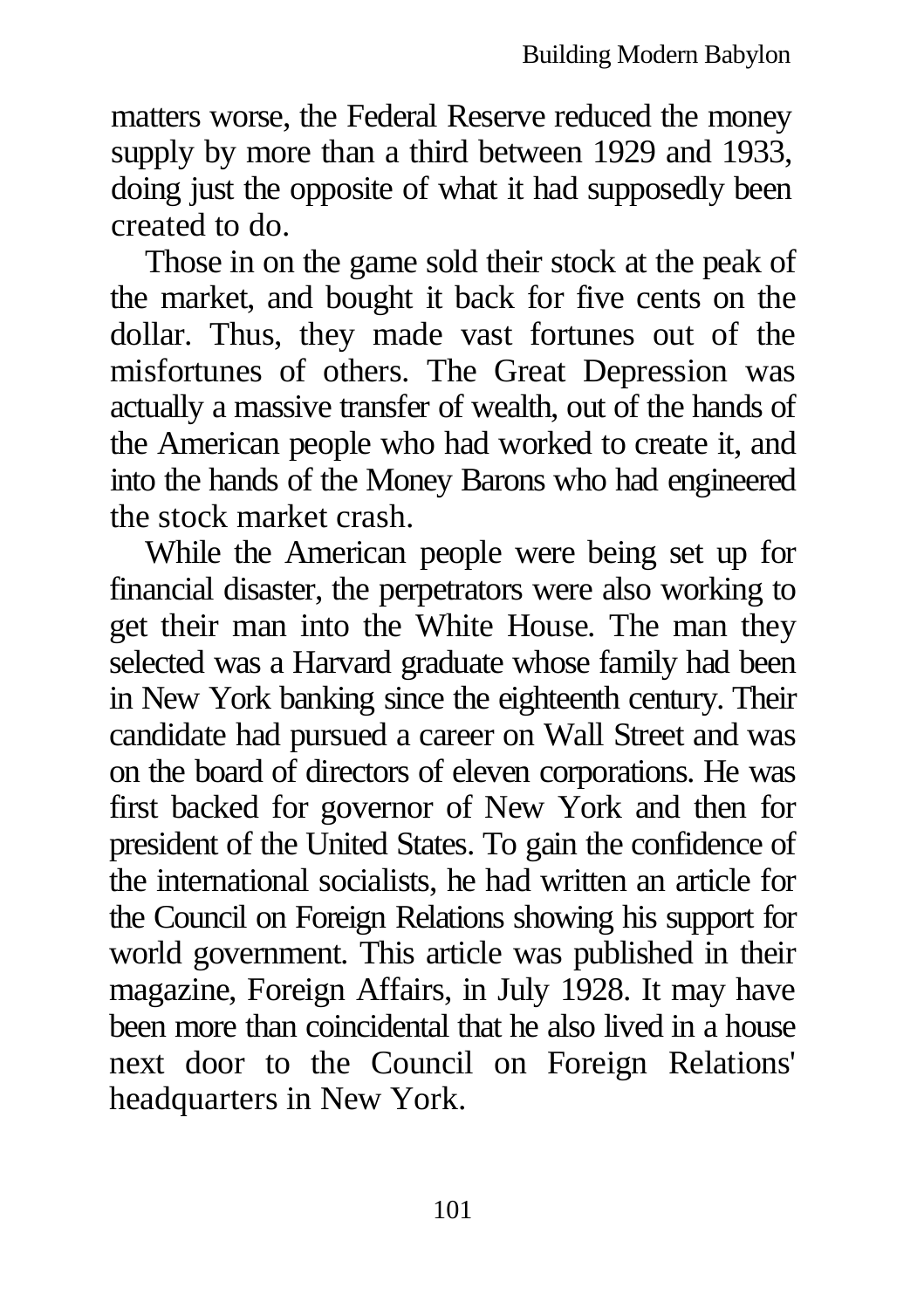The Secret Side of History

Following the pattern of "promising the opposite of what you intend to do," this candidate was sold to the American people as "a man of the little people" who would stand up to Wall Street. And, so it was that in 1932, Franklin D. Roosevelt was elected president of the United States.

As soon as Roosevelt was installed in office, the movement to socialize the United States began. This revolutionary plan was known as the "New Deal." The main agency created to carry out the revolution was the National Recovery Act (NRA). It was headed by representatives from Wall Street and big business.

These socialists set out to regulate prices, wages, and working conditions throughout America. Controls were carried to such an extreme that a New Jersey tailor was fined and jailed for pressing a suit for five cents lower than the government allowed. Every move upon the part of the socialist planners served to prolong the depression, with unemployment being greater at the end of Roosevelt's first term in office than at the beginning.

One event that slowed, but never stopped, America's descent into socialism was the Supreme Court's labeling of the fascist (merging of state and business) measures of the National Recovery Act as unconstitutional.

Although slowed down in their plans to socialize the United States, the planners continued to work toward conditions that would lead to world government. While secretly preparing for war, Roosevelt, like Wilson, campaigned for reelection on a pledge that "Your boys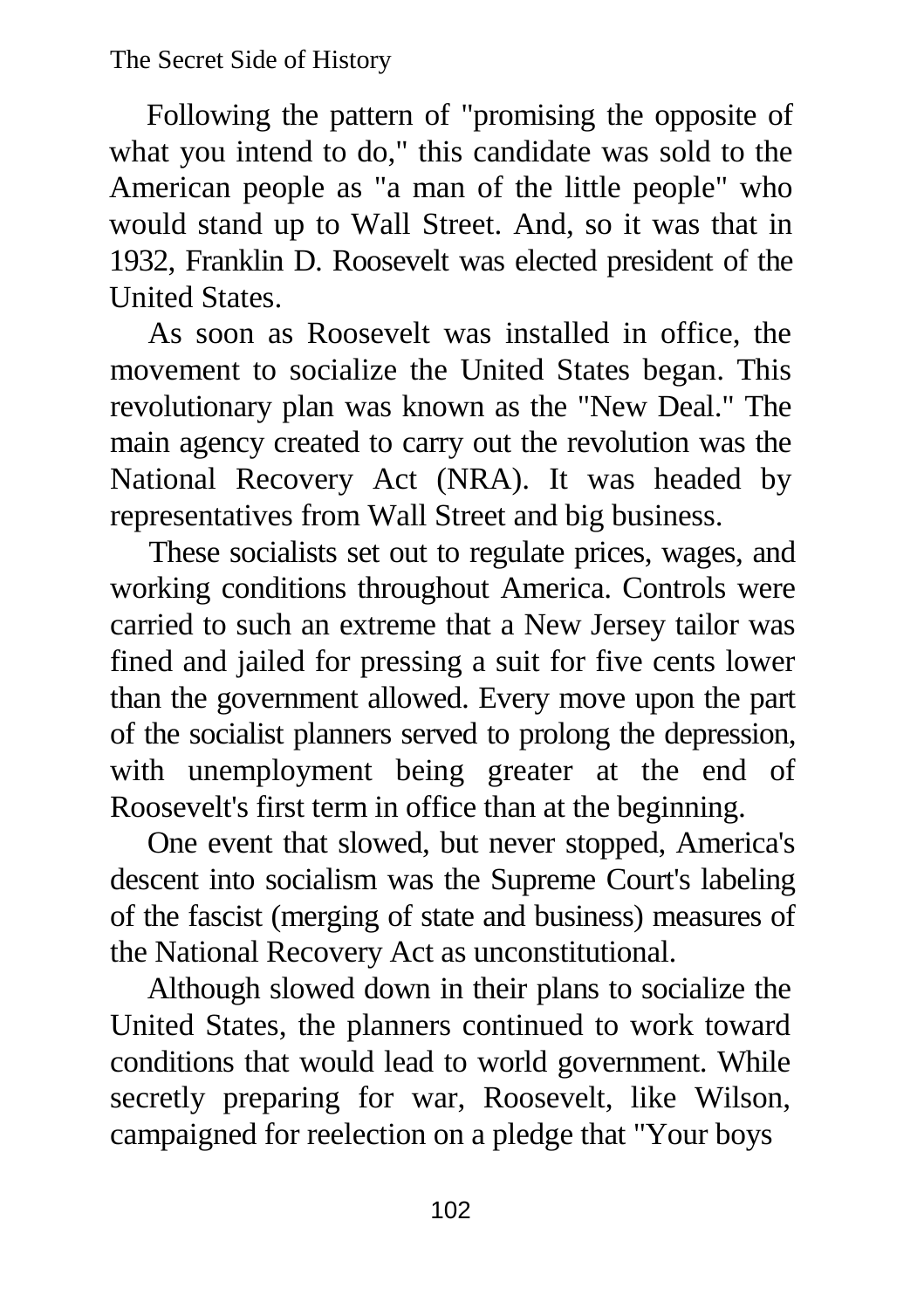are not going to be sent into any foreign wars."<sup>9</sup> When Tyler Kent, a code clerk at the American embassy in London, tried to reveal secret dispatches between Churchill and Roosevelt, and warn the American people of Roosevelt's intention of getting the United States into war, he was imprisoned in England until the war was over. By that time Roosevelt was dead.

The power behind Roosevelt getting the United States into World War II was the Council on Foreign Relations. Under a program financed by the Rockefeller Foundation, (the War and Peace Studies Project) the CFR conducted 362 meetings and prepared 682 papers for the President and the State Department. This CFR campaign was conducted in secret, and began just two weeks after Britain and France declared war on Germany.

In 1940, CFR members ran an appeal for United States entry into the war in newspapers across the country. Their plan was for a union of the United States and England into a permanent Atlantic alliance as a major step toward world government.

While America's secret government wanted war, the American people did not. In 1940, a Gallup poll found that 83 percent of Americans were against going to war in Europe.

Ignoring the desires of the American people, and without a declaration of war by Congress, Roosevelt began to provoke Germany and the Axis powers by aiding Britain with fifty destroyers and hundreds of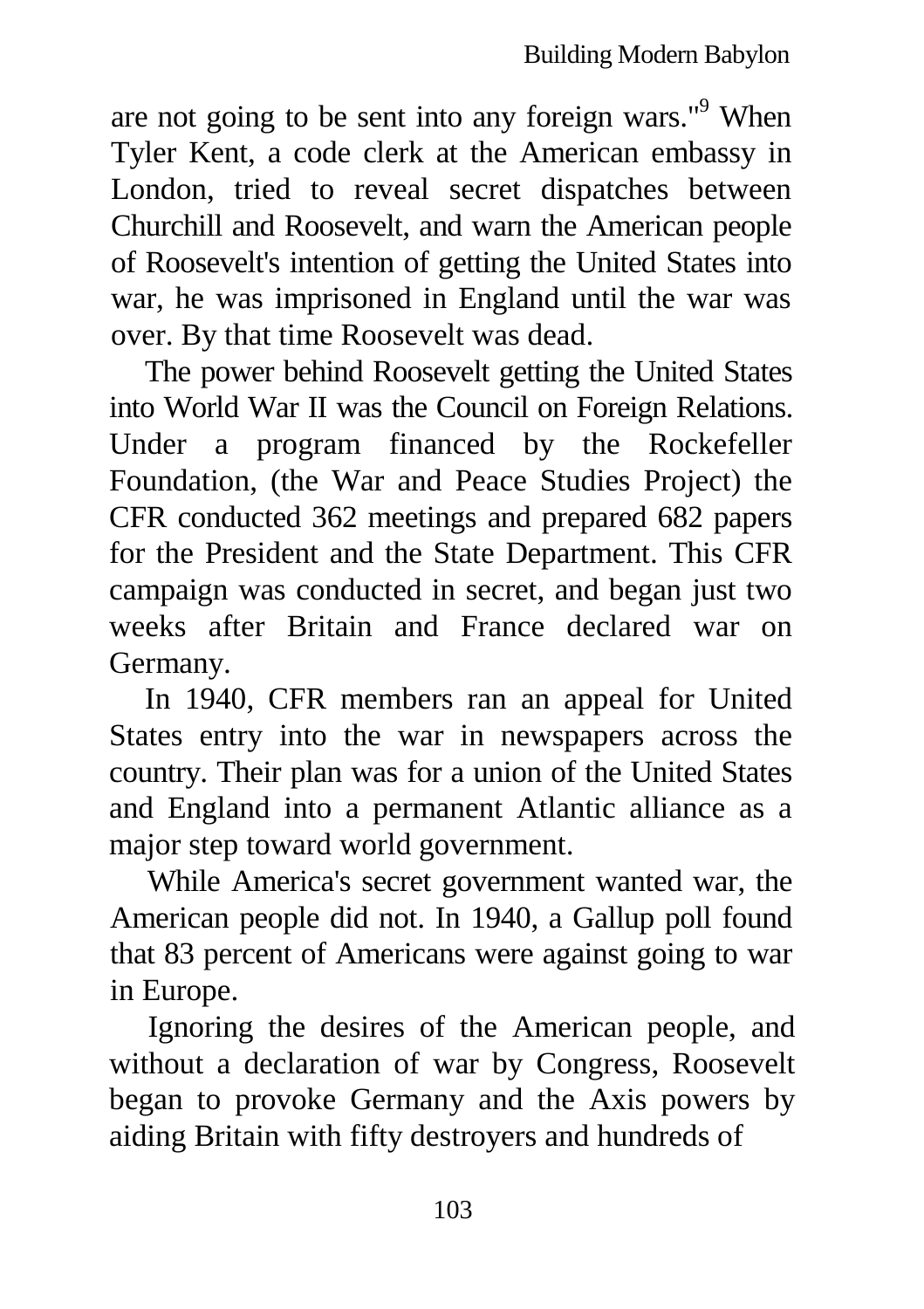millions of rounds of ammunition. All German consulates were closed, and U. S. ships were ordered to sail into war zones and, in some cases, to depth-charge German U-boats.

Japan was also provoked. The Secretary of War, Henry Stimson, (a CFR member) met with Roosevelt to discuss how to get Japan to make the first overt move to start a war with the United States. As a result, a trade embargo against Japan was enacted, Japan's assets in the U. S. were frozen, and the Panama Canal was closed to its ships. In addition, an ultimatum was sent to Japan setting conditions in order for trade to resume. Eleven days later the Japanese attacked Pearl Harbor leaving over two thousand Americans dead and eighteen naval vessels sunk or damaged. War in the Pacific had begun.

It is now well documented that Roosevelt and George Marshall knew ahead of time that the Japanese were going to attack, but kept this information from the commanders at Pearl Harbor. An authoritative book on this subject is John Toland's Infamy: Pearl Harbor and Its Aftermath.

And what was the aftermath of World War II that, like World War I, left millions of French, German, British, and American soldiers dead? The Soviet Union greatly expanded its territory, fortunes were made by international business cartels, and the world was moved closer to a one world government.

Presidents Roosevelt's closest advisor during the war was Harry Hopkins, a zealous admirer of the Bolsheviks.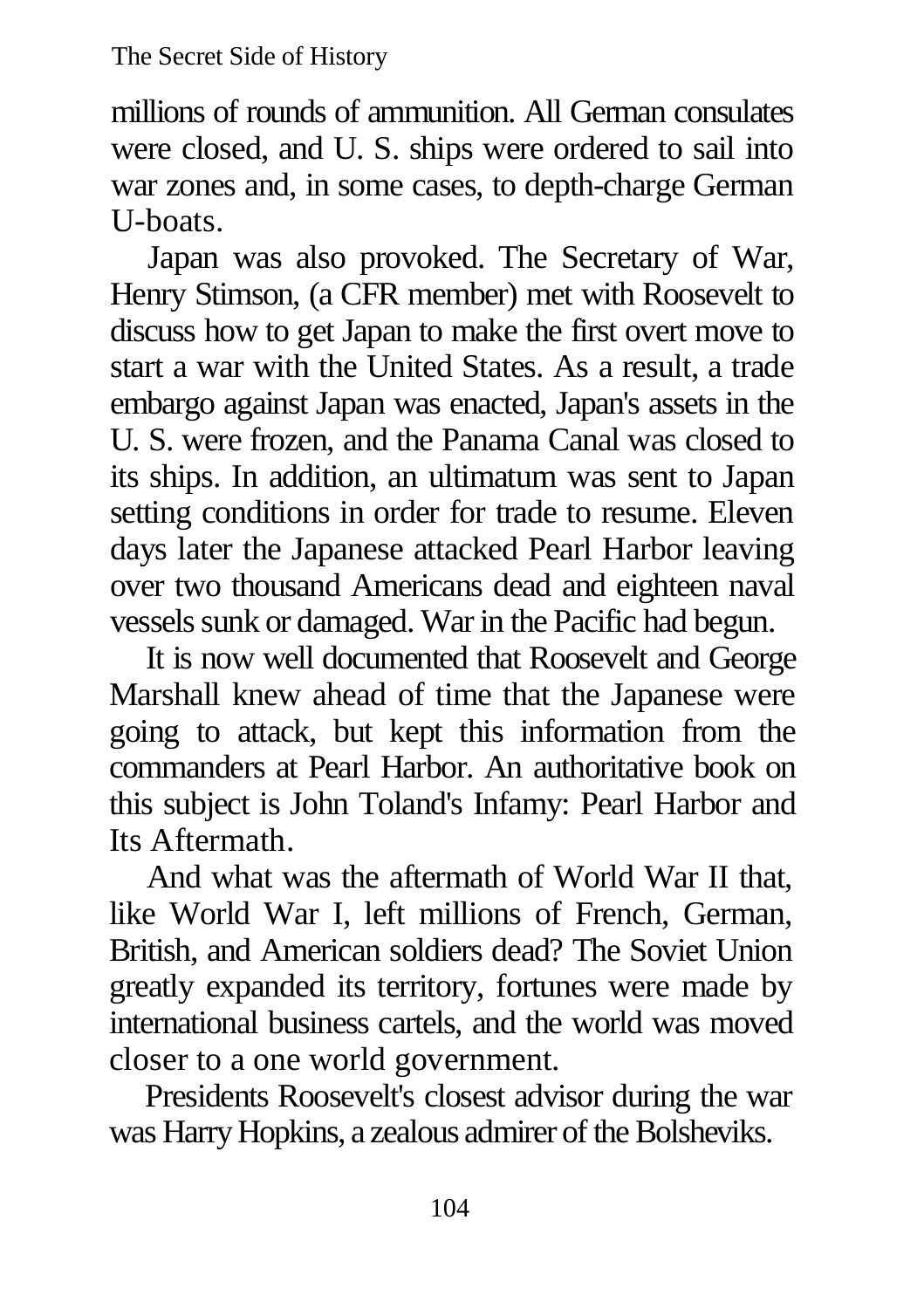After the war, two congressional hearings examined evidence that Hopkins had given the Soviets nuclear materials for making the atomic bomb. These shipments were revealed because of the records of lend-lease expediter, Major George Racy Jordan in his book From Major Jordan's Diaries. Under the lean-lease program \$11 billion in aid was sent to the Soviet Union.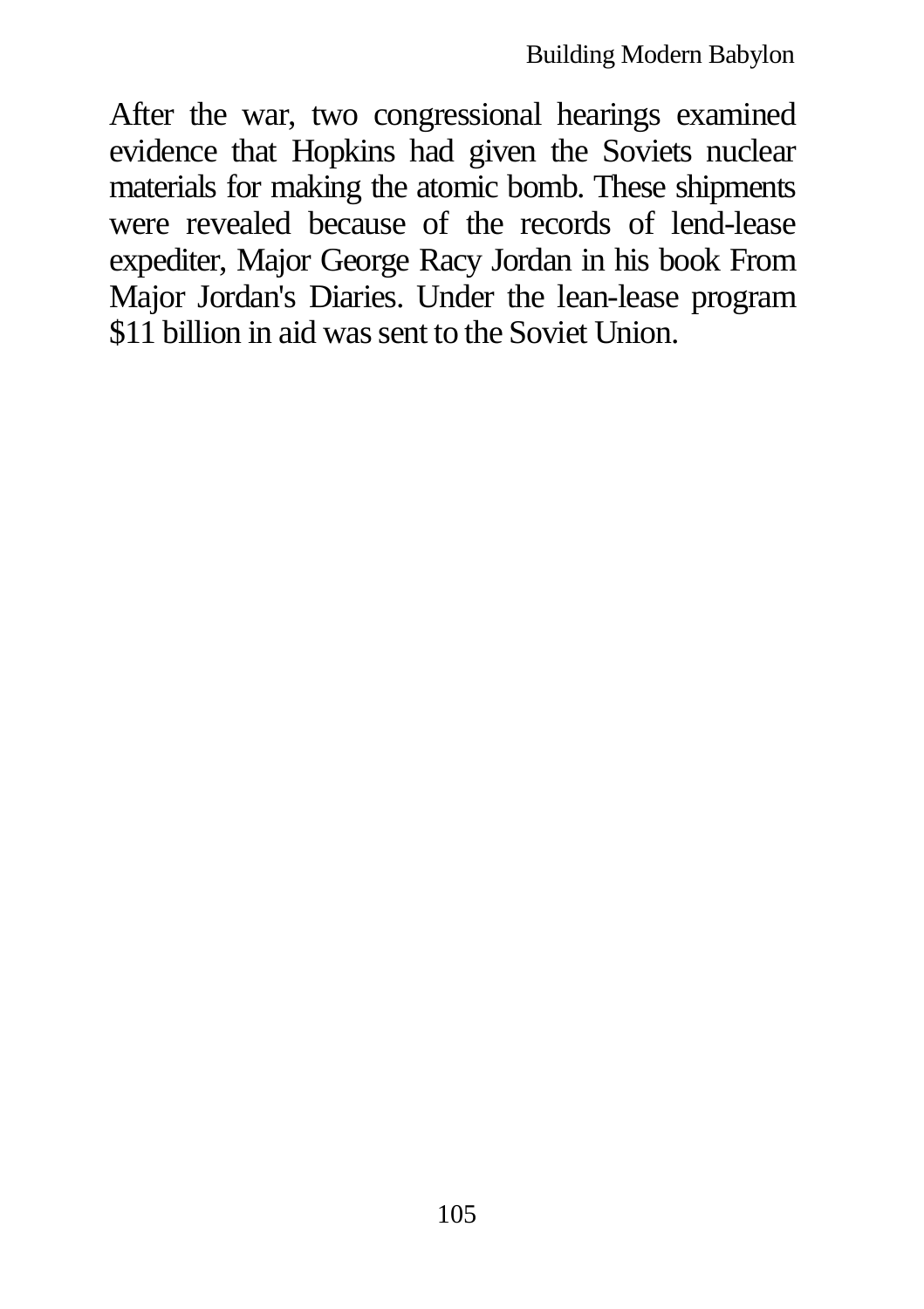## Chapter 11

# Babylon's War Against God

And I saw the woman drunken with the blood of the saints, and with the blood of the martyrs of Jesus: ... Revelation 17:6

And in her was found the blood of prophets, and of saints, and of all that were slain upon the earth. Revelation 18:24

The rise of a Modern Day Babylon during the 20th century has had the distinction of making this the bloodiest period in history. Above the lust for wealth and power, upon the part of the leaders of this infamous structure, has been a Satanic drive to carry out the Illuminist plan to destroy all traditional religion and replace God with the state, and an idolatrous worship of nature.

This plan has been carried out in such a consistent, long range, and universal manner that it is impossible not to have been the policy of a central power. The victims of this policy, those who believed in God as a creator, have numbered in the tens of millions, most of whom have been murdered by a government that Modern Day Babylon brought to power.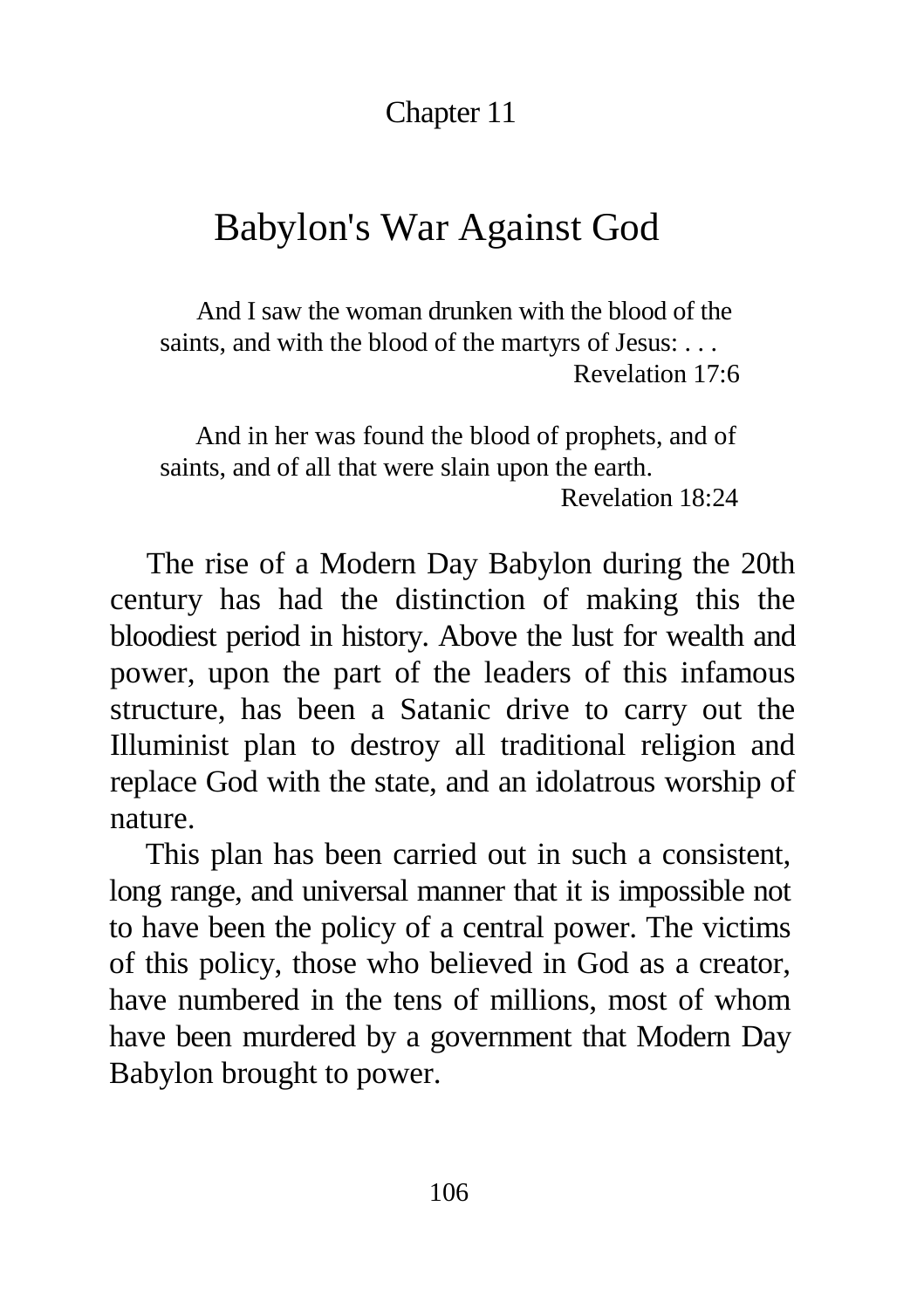Amazing as it is, and for whatever reason, these outrages have occurred without a cry of protest upon the part of many of the world's most well known religious leaders. Like the Priest and the Levite (in the story of the good Samaritan) who ignored the plight of the man who was beaten and robbed by thieves, they too have "passed by on the other side."

It is not well known that one of the first countries to become a victim of the war on religion during the 20th century, and the first country in this hemisphere to be betrayed into Communism, was Mexico. To realize the full import of this, it is necessary to review some of Mexico's history leading up to these events.

Before the 19th century, primarily through the efforts of the Catholic Church, the inhabitants of Mexico were elevated to a settled Christian people, unified by a common faith, and possessing the arts and industries of a self-sustaining civilization. This was no less than a miracle of transformation from hostile nomadic tribes, speaking different languages, and ruled by the Aztecs who annually sacrificed tens of thousands of human beings upon their polytheistic altars.

The University of Mexico was established in 1553, almost a hundred years before Harvard. From the sixteenth to eighteenth century, it produced a series of native poets, dramatists, historians, jurists, scientists, and journalists of such excellence that North America had little comparable. Mexico had the first printing press in the new world. It was engaged in printing catechisms,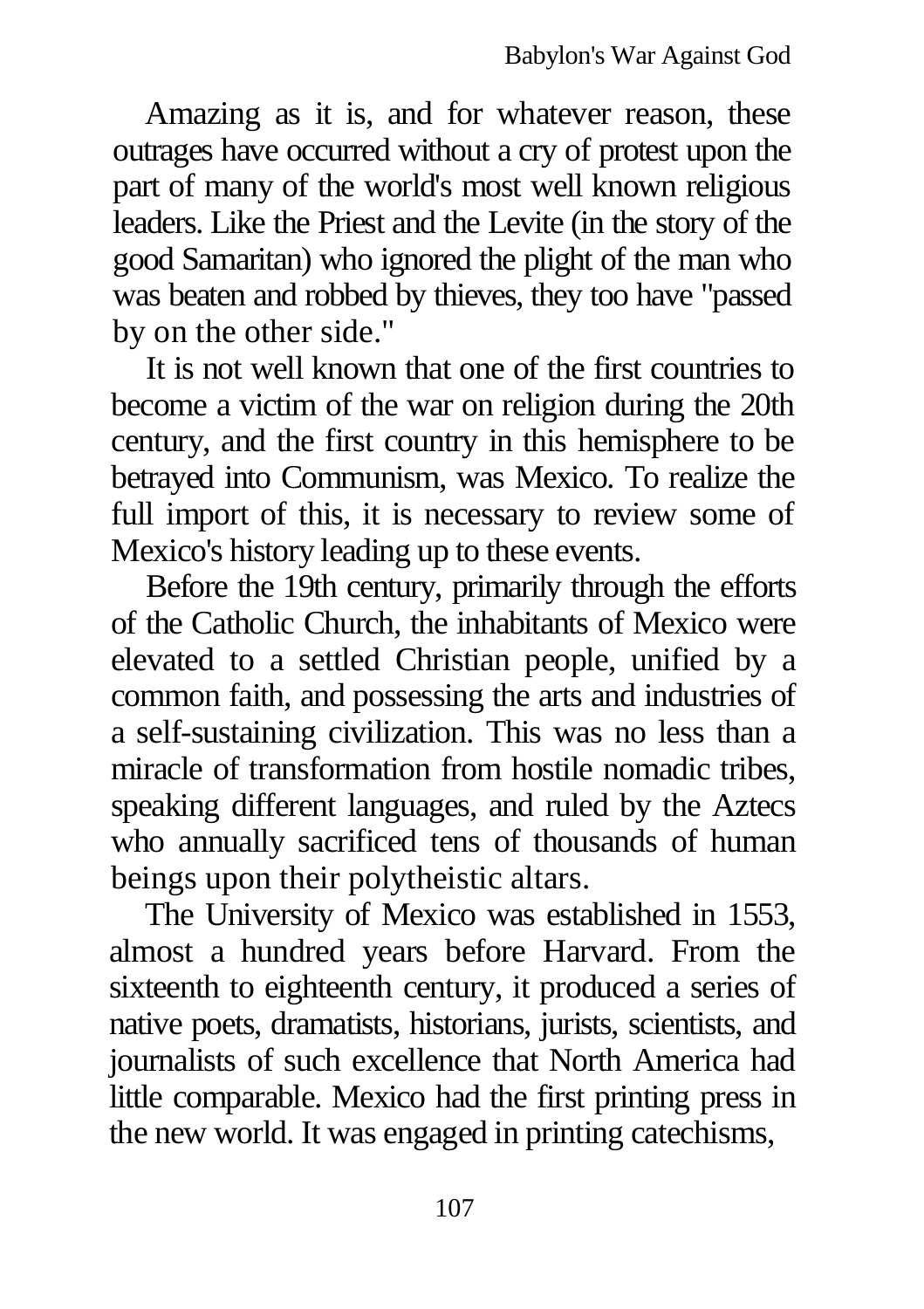school texts, and Bibles. Evidence of culture was found in the churches that dotted the land, many of which had schools and hospitals in connection with their work.

Agriculture flourished and, by 1810, some exports were on a par with the United States. Many manufactured goods competed with England in volume. Everything about Mexico bore the fruits of a happy and industrious people led to this plateau of greatness by the love and leadership of the dedicated priests and nuns of the Catholic Church.

The decline of Mexico started when religious influence began declining after the king of Spain, Charles III, expelled the Jesuits in 1767 and the state seized the Jesuits' Pious Fund of some forty-five million dollars. This money had been used by the Jesuits to lend to small farmers at 5 percent interest, with the interest being used for charity.

When the Cadiz Constitution of 1820 restricted the rights and liberties of the Church, and The Cortes rejected Mexico's submitted Guarantees of Religious Independence and Union, Royalist leader Iturbide was proclaimed Emperor of an Independent Mexico.

But a peaceful and prosperous Mexico, united by a common religious faith, was not allowed to continue. The events that followed were replays of the events of the French Revolution, and like that revolution, began in the Illuminist Lodges. These lodges had been imported into Mexico by way of France, Spain, and the United **States**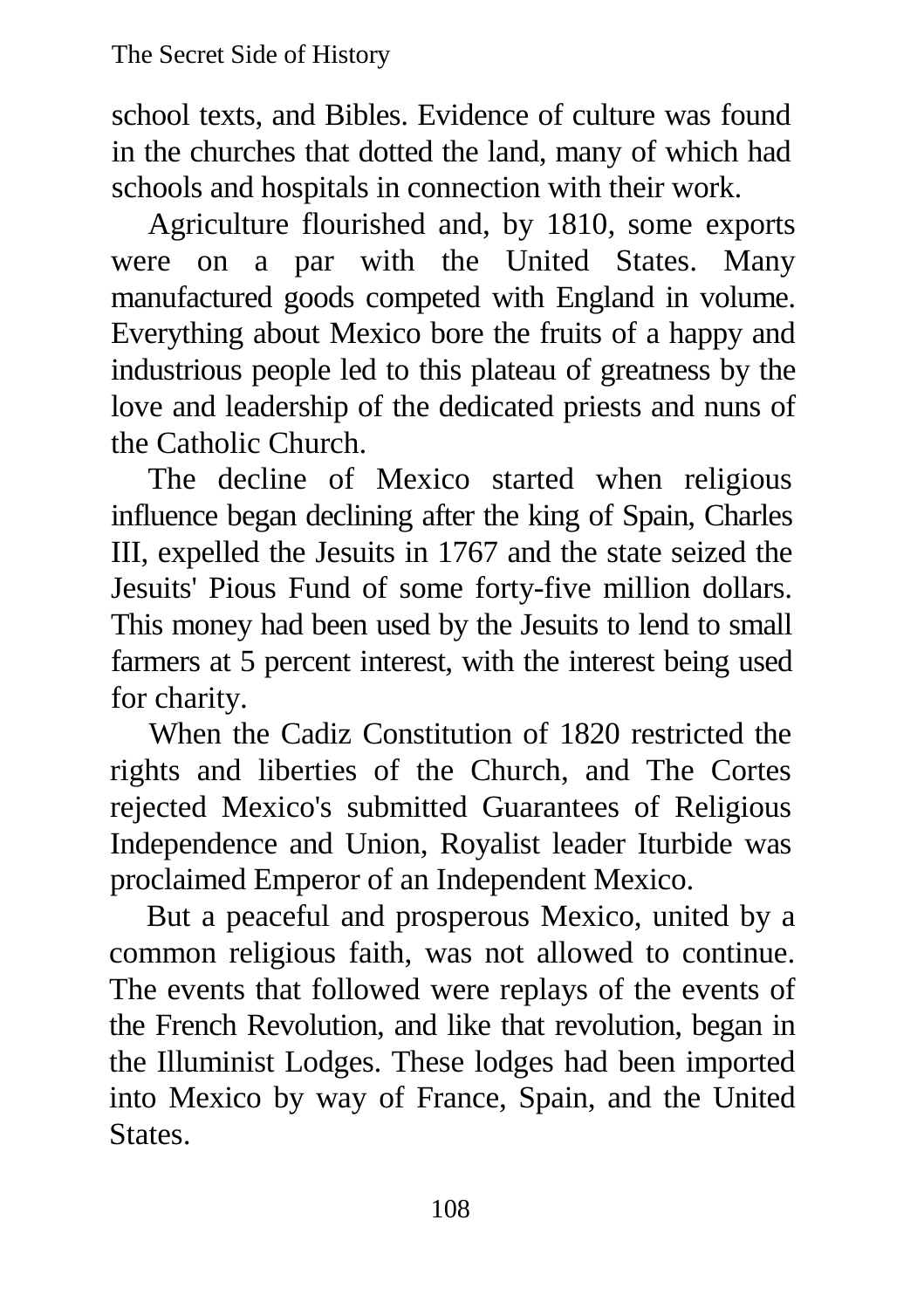The first United States Minister to Mexico, Joel R. Poinsett (1825-1829), was involved in the spread of Illuminist lodges into Mexico. Together, these Illuminist controlled lodges built an occult political machine out of which came the "liberal" leaders that used the power of government to wage war on religion.

In 1827, a four-point program for this purpose was adopted in secret sessions in New Orleans by Poinsett and his pro-American liberal party. This platform eventually became law in Mexico and led to the absolute freedom of an anti-Christian press and speech, and absolute suppression of all others. It also led to the elimination of most of the monks and monasteries, Christian teachers and clergy, and the confiscation of all Christian schools, and institutions. As in the French Revolution, the battle cry was "liberty and equality."

According to Michael Kenny, the author of No God Next Door, the Juarez code (1858-1871) formed the basis of a constitution that legalized the destruction of the Church that followed in the 20th century. Kenny wrote that:

The Juarez laws abolished all religious orders and confraternities, dress, vows, teachers, and teaching, with practically all civil rights and legal personality; nullified Christian marriages, and penalized religious rites and insignia anywhere outside the Church walls. Churches and all religious institutions were declared the property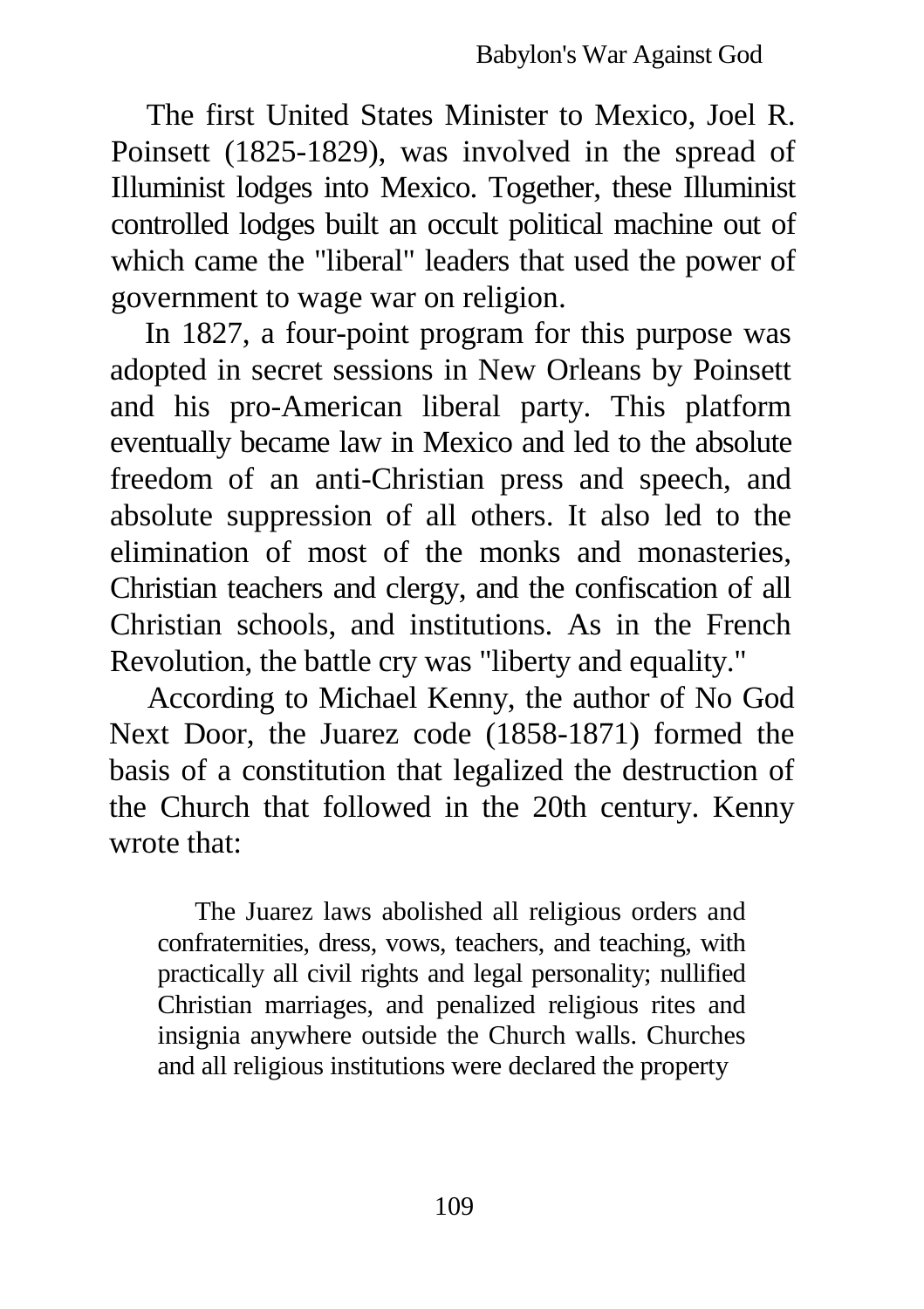of the State, which instituted a "National Church" of its own and invited United States sects to replace them; and "God" was eliminated from oaths and textbooks and civil  $formalities<sup>1</sup>$ 

When the Mexican people rose up against Juarez, and elected a new government, the United States broke off diplomatic relations with the new government and supported Juarez to the point of military action. This began a policy carried out by the United States government throughout the 20th century. The agents that have carried out such policies have all worked toward a common long-range goal, and have generally had ties to a center of power that we have described as "Modern Day Babylon."

By 1876, the accession of Porfirio Diaz to president tempered the States' war against the Church and by the end of the Diaz period the Church was conducting some 2,000 free schools and colleges, and a new network of hospitals and institutions. These were maintained by clergy and sisterhoods dependent entirely upon charity. This continued up to the presidency of Huerta when according to Kenny:

... President Wilson supported with army and navy the worst scoundrels that ever raped and pillaged Mexico; whence issued the orgy of anarchy and tyranny that culminated in Calles. $<sup>2</sup>$ </sup>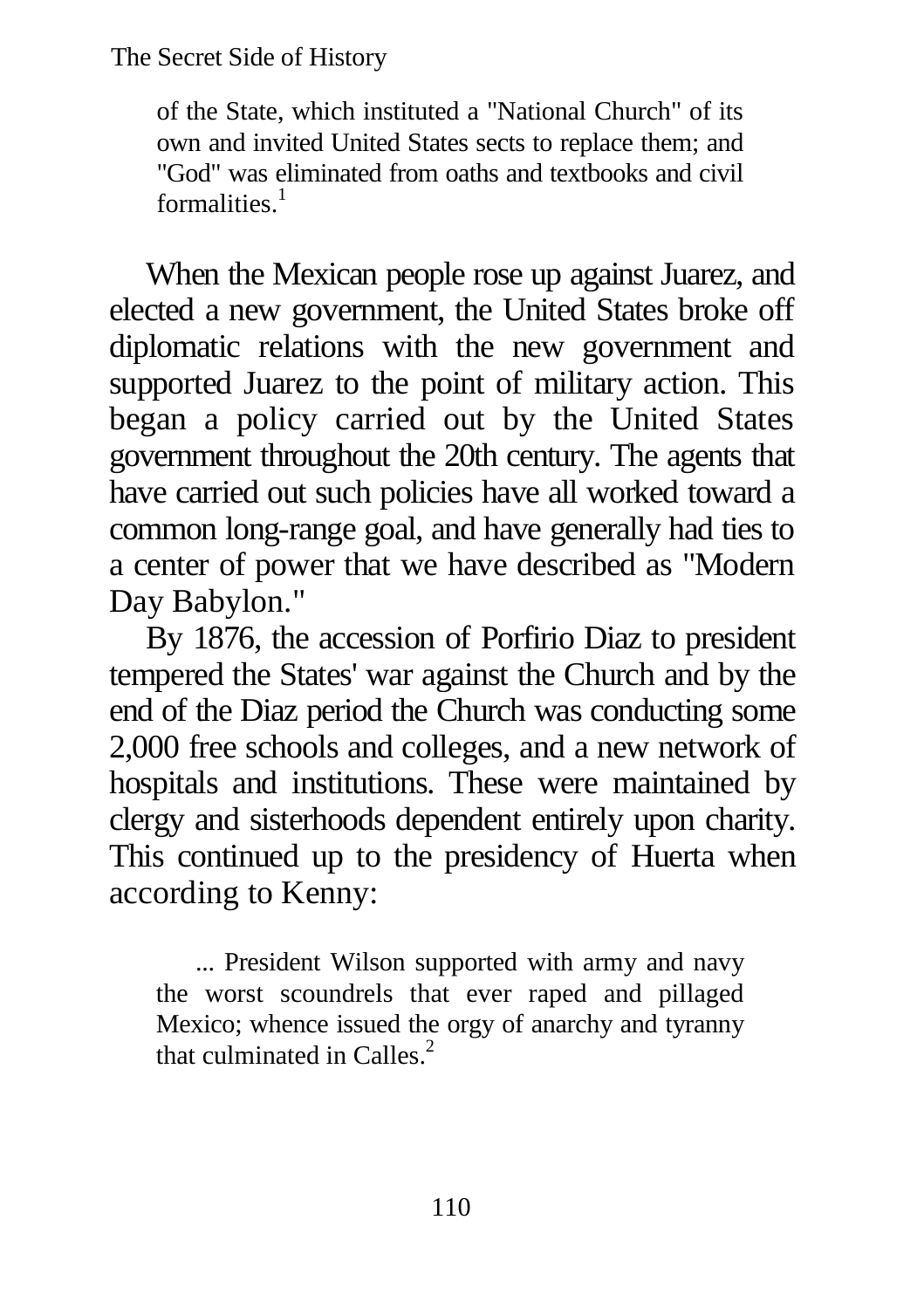The scoundrels that president Wilson chose to support were eventually led by Plutareo Elias Calles. Although Calles, known as the Supreme Chief, was for a long time the dominate force in the atheistic socialism of Mexico, he was never able to produce his record of birth as a citizen of Mexico.

As a primary school teacher, and municipal treasurer at Guaymas, he was dismissed for immorality and disappearance of funds. He then rose from bartender to owner of the Elias hotel, which burned under conditions that prevented insurance from carrying the loss. In 1911 he was police chief of Agua Prieta, and owner of a saloon and gambling hall. He made this the only one in town by killing his rival and taking his goods. Patronage of brothels, and seizure of women, earned him some unprintable names.

Captured in 1912, he was saved from execution by Dr. Manuel Huerta whom he later hanged. In 1922 he violated United States territory by sending men to kidnap and murder General Blanco and Colonel Martinez who were refuges in Laredo, Texas. Officials in Laredo were prevented from taking legal action against Calles because of diplomatic immunity being conferred on him by the United States Secretary of State.

Rising with Obregon into prominence among the Carranza-Villa bandits of Sonora, Calles was rewarded with the governorship of Sonora and later the presidency of Mexico as successor to Obregon.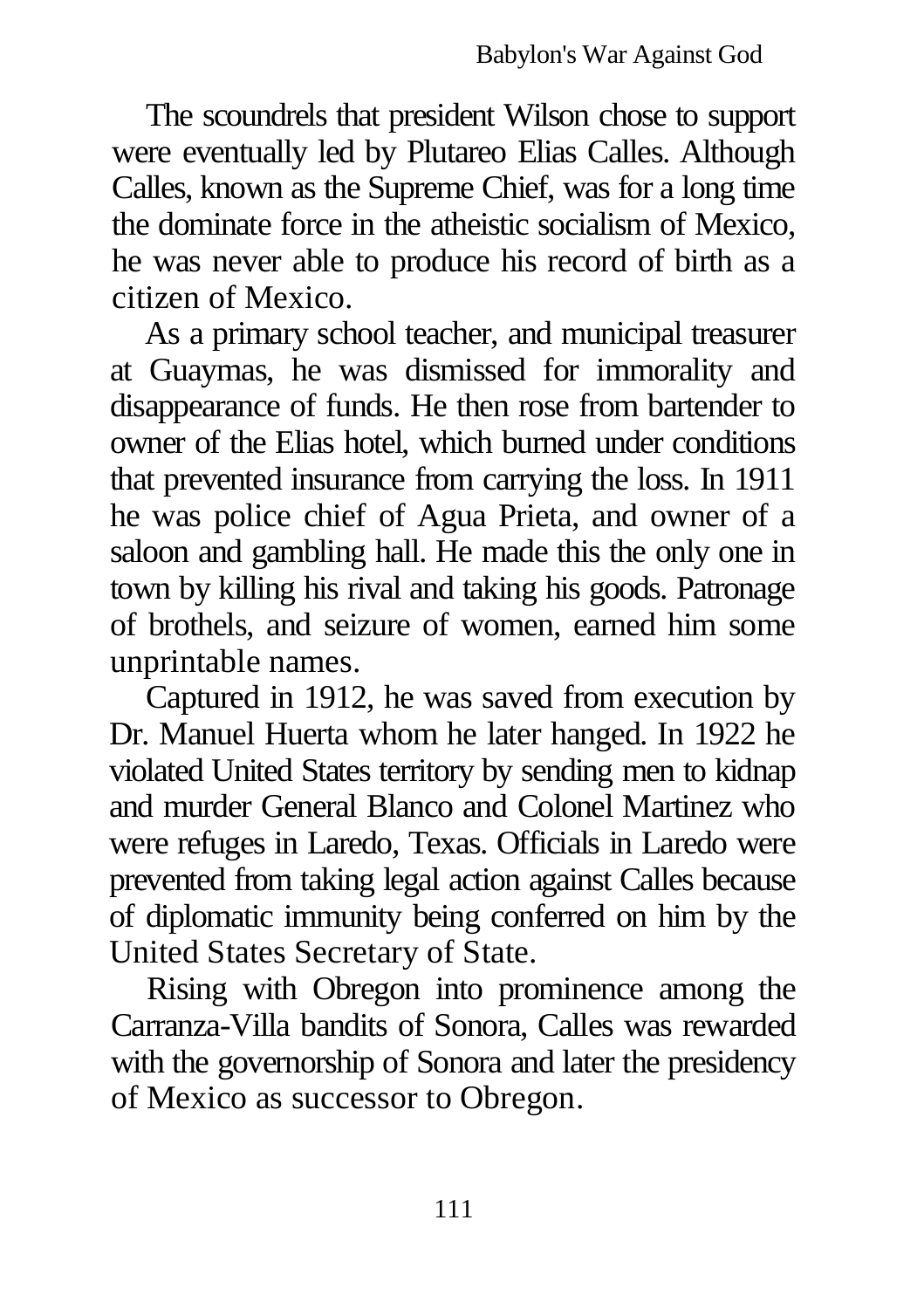If it seems impossible that President Wilson could back such a man, it should be remembered that the influence behind Wilson throughout his career as president was Colonel Edward Mandel House, the Marxist (Communist) who founded the Council on Foreign Relations, and the man whom Wilson called his "alter ego."

It was under Calles that some of the most outrageous attacks on religion occurred. These attacks began with Calles taking away the right of the parents to educate their own children, and declaring his intentions to take possession of the consciences of the children and to create a new national soul. In a message to the nation from the Governors palace of Jalisco Calles stated:

We must enter into consciences and take possession of them: the conscience of the children and the conscience of the youth; for the youth and the child must belong to the Revolution. $3$ 

This declaration was based on the belief that the child belongs to the state, and only the state has the right to educate the child, and that all religion must be excluded from his teaching. This was the same philosophy adopted by the leaders of the French Revolution, and unfortunately, it is the same philosophy held by leading educators in the United States.

Another prominent leader in the war against religion was Garrido Canabal, governor of Tabasco and a favorite of Calles. Canabal declared that education must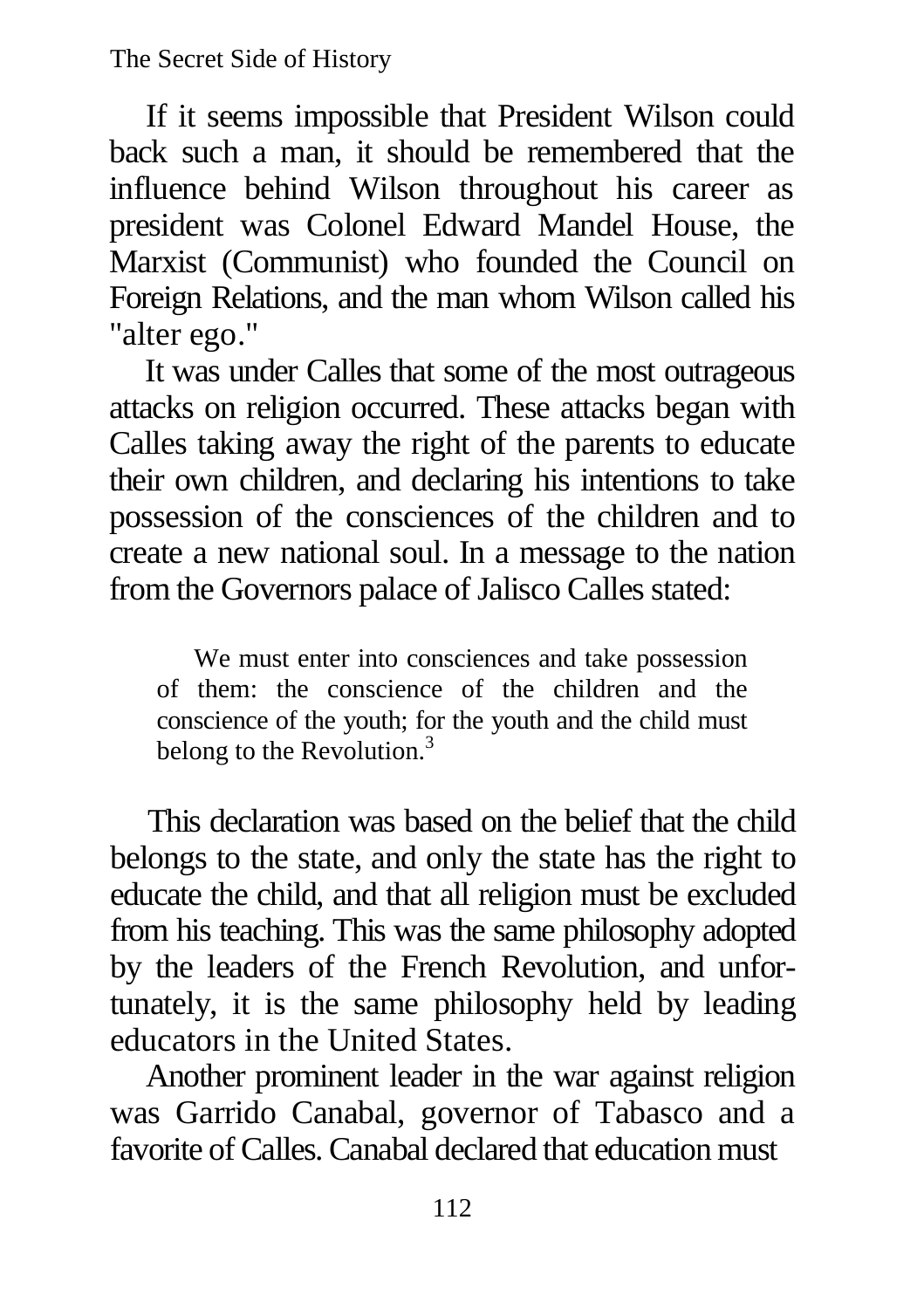be socialist and scientific, and that social relations which are based upon sex must be exemplified scientifically. To demonstrate the social relations, boys and girls were stripped naked in the government schools to see with their own eyes the facts of sex.

When government schools were boycotted, police and soldiers were sent out to seek the children and force them into the classrooms. At Naco, Sonora, children were beaten when they refused to repeat, "No hay Dios" (There is no God.) but cried out, "Hay Dios, hay Dios." At one point, the Secretary of State put out an order that children everywhere be gathered into Sunday services to decry God and religion and glorify atheism and socialism.

Free tickets were distributed to the lewdest movies and school children were taken to maternity hospitals to witness births. Classrooms were adorned with such pictures as a monk and nun in lustful approach eagerly disrobing. Music was also used to "defanaticize" the minds of the masses.

Anti-Christian fanaticism even extended to the graveyards where monuments with Christian names and symbols were removed and numbers only were allowed to be used to identify the dead. Public mockery resulted in the naming of a prize bull "God" and a donkey "Pope." In Guadalajara, fifteen year old boys and girls were stripped naked and forced to participate in mock baptisms.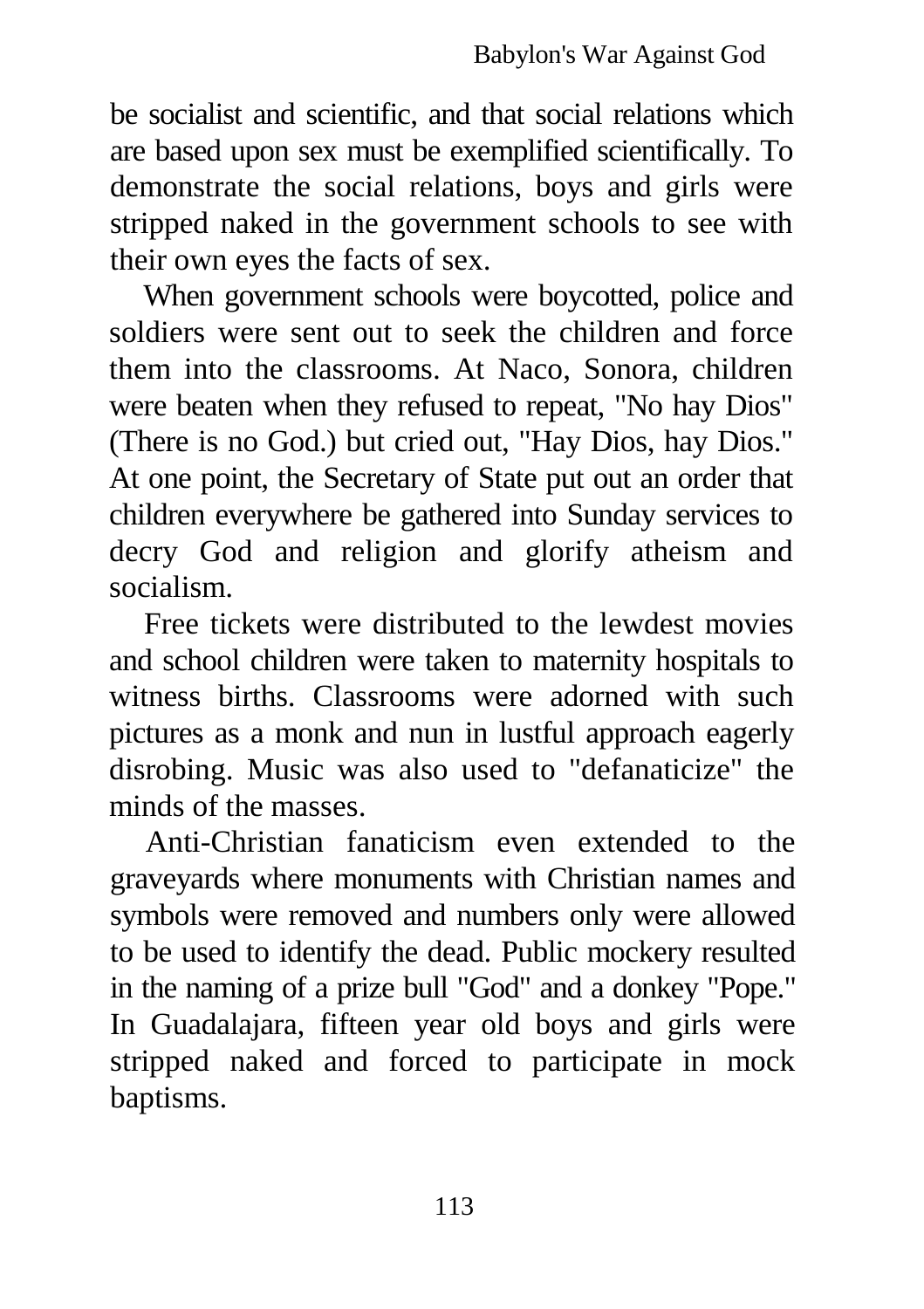Garrido Canabal, who under Calles planned and carried out such conscience killing devices, had been sent to Russia to study the Soviet education system.

Under Calles 90 percent of the churches, and all Catholic schools and convents were confiscated and closed. Only twenty-five priests were allowed to minister to the 1,700,000 people in the Federal District. Priests were banned from fourteen states, many being tortured and slain. All bishops were listed for expulsion and amendments were posted in Congress demanding their death.

Typical of Socialist regimes, every excuse was used to confiscate private property, even homes where church services were held, or priests were hidden. Rewards were offered to those who would report such "criminal offenses."

Through all of this, the blood of a gentle and devout people was being shed. The savagery against those who protested was such that on one occasion hundreds of women and children lay wounded or dying in the streets.

When 10,000 students and 60,000 parents marched in protest to Calles' educational program, the United States Ambassador, Josephus Daniels, came to his aid with American support and eulogies to "Mexico's strong man."

When the Mexican people rose up in arms against sacrilege, rape and rapine (the Cristero period 1926- 1929) and Calles forces were in danger of being overthrown, American combat planes were sent to drop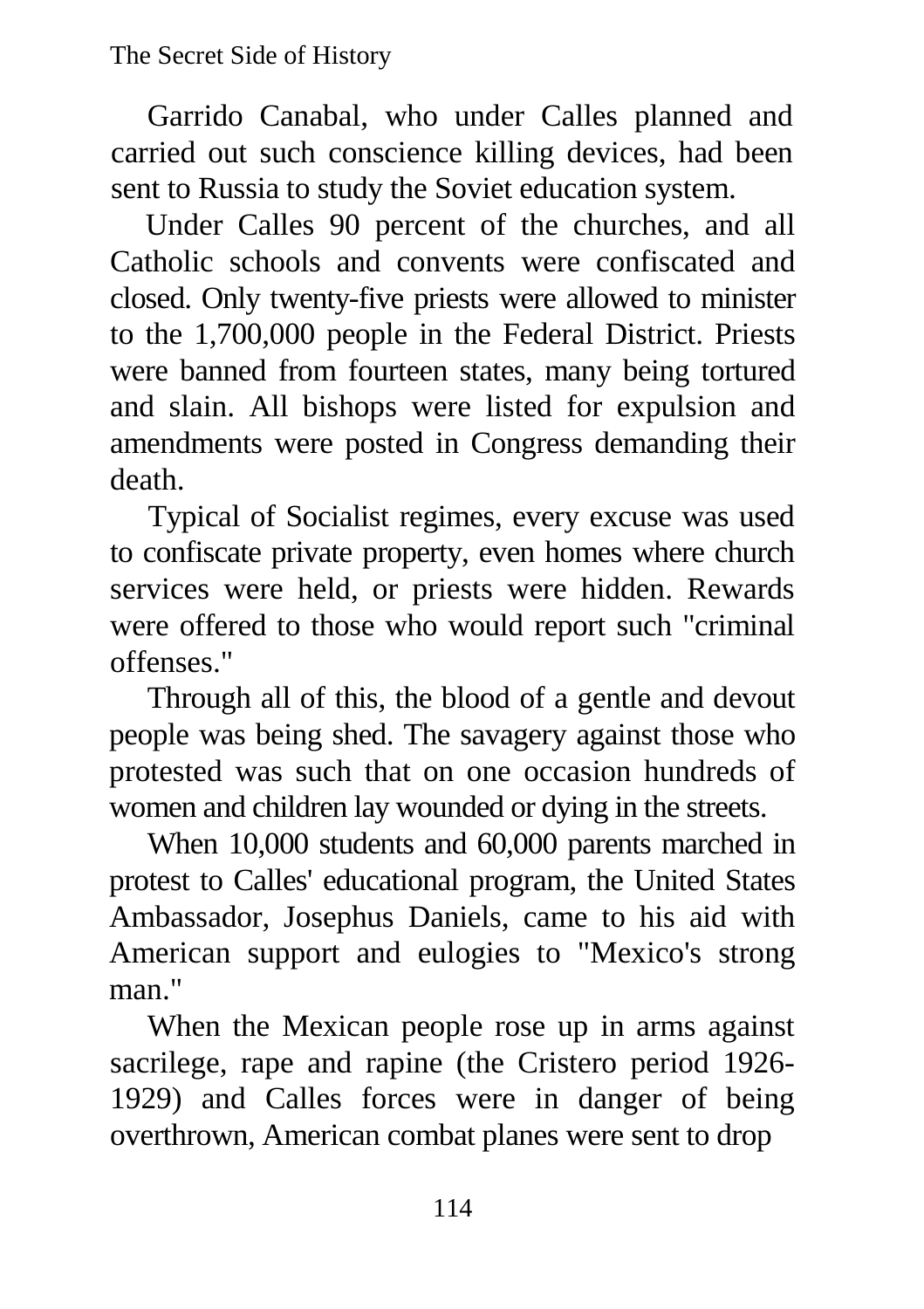tons of gas bombs and incendiary grenades on the freedom fighters. The only things the United States government showed any interest in protecting were the antireligious dictators and American oil, mineral, and banking interests.

Efforts to take the story of the plight of Mexico to the American press were effectively blocked by a censorship of silence. When a famous international reporter went to Mexico and wrote an authentic account of the events taking place, no large North American newspaper would print it. The New York Daily wanted the story, but the millionaire owner forbid the editor to touch it. By this time (1928), the Money Barons in New York had purchased control of the major newspapers in the United States and Mr. McCullagh had to go to England to find a publisher.

Although the Socialist rulers of Mexico spent millions of dollars on propaganda in U. S. newspapers, the truth did eventually begin to filter through. Much of the credit for the circumventing of the censorship was due to the efforts of the Knights of Columbus. As a result, protests from across America began to flow into Congress, the Senate, and the State Department. This resulted in a resolution of Congress (the Borah Resolution) calling for a Congressional investigation into the matter. Resolutions were also passed by six state legislatures supporting the Borah Resolution. Protestant, Catholic, and Jewish leaders also supported it.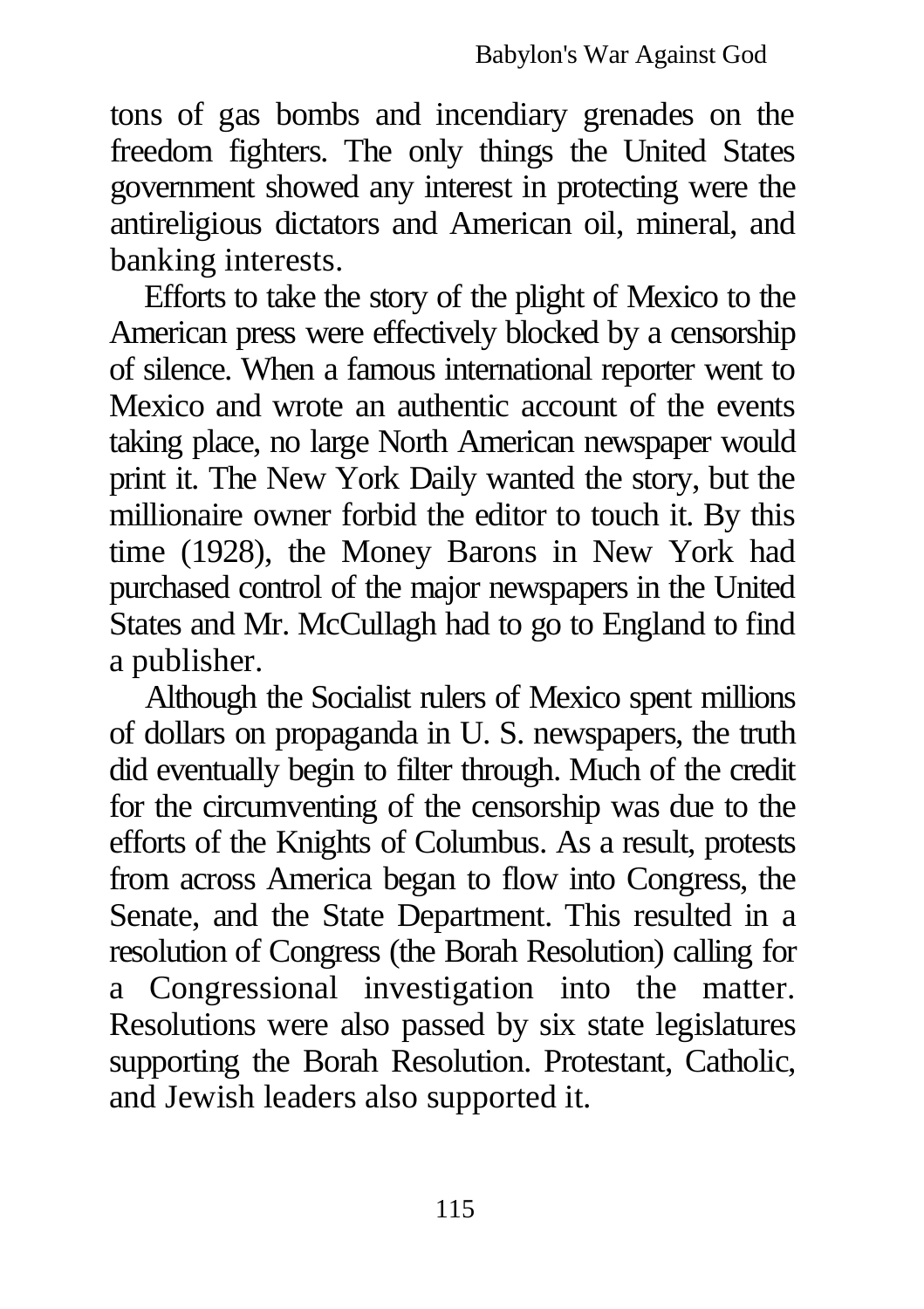As could be expected, the U. S. State Department opposed any investigation into the Mexico-American scandal. The tragedy in Mexico, and other similar events supported by the State Department throughout the 20th century, indicate that the plans of the trustees of the Carnegie Endowment for International Peace to control United States foreign policy had indeed become a reality.

In the light of the circumstances, the ability of the people of Mexico to retain their Christian heritage is a tribute to their civilization. That they continue to come across the border into the United states by the millions is a sure sign that the socialist wreckers of their nation still control Mexico.

At the same time that the ground-work for a war against religion in Mexico was being laid, a war against religion was getting under way in the country that was to become the Union of Soviet Socialist Republics (U.S.S.R.). In many respects, the background of events leading up to, and during, the horror that occurred in the Soviet Union was similar to that which occurred in Mexico and France.

The seeds of revolution had been planted in Russia as early as the eighteenth century by Illuminated Free Masonry moving into Russia from Germany and France. The scholar Barruel (writing in 1798) had this to say about French involvement: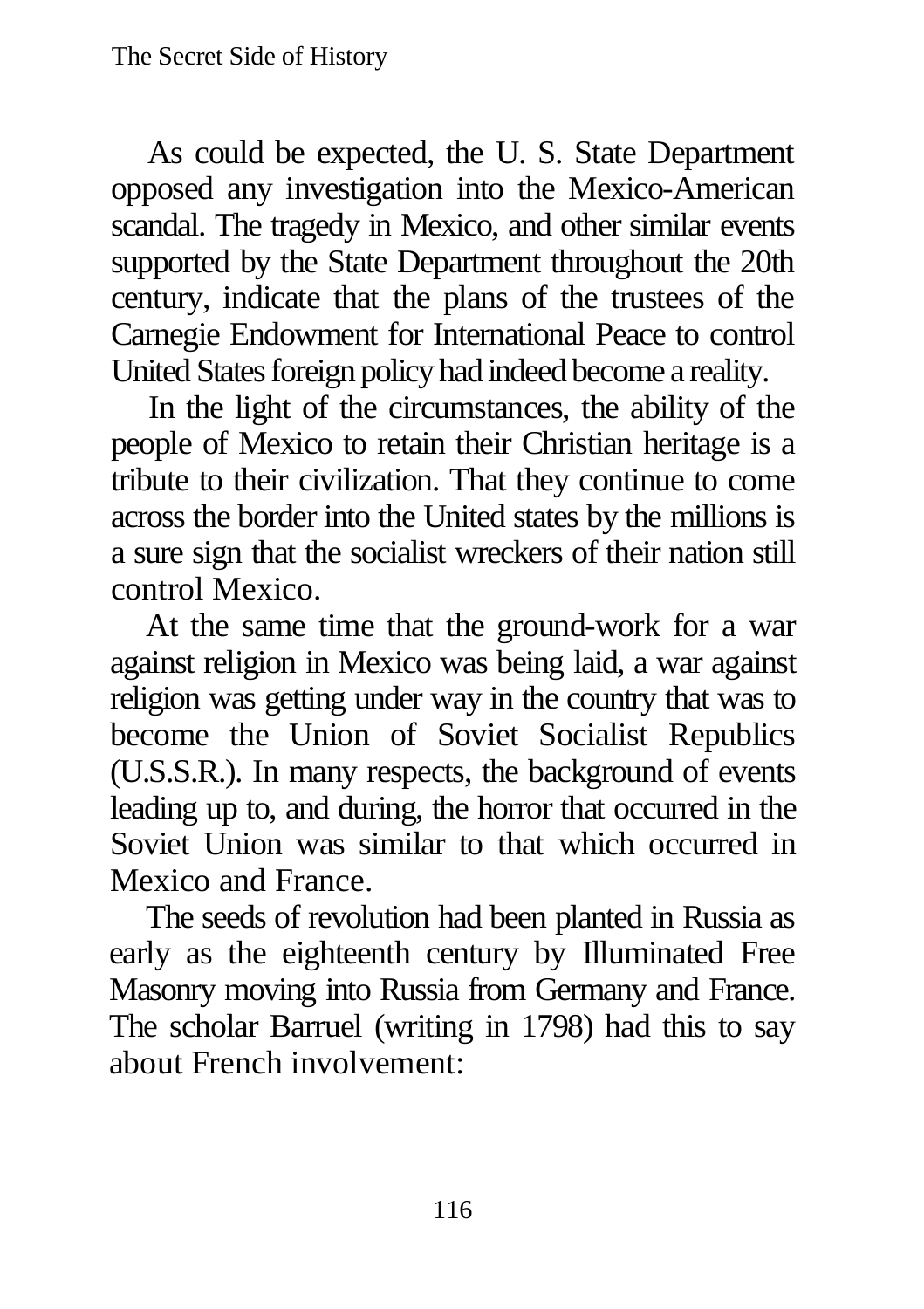The Sect (the Illuminati) had many adepts in Russia whom it taught to scoff at oaths; and they only took the oath of fidelity to the monarchy, that they might the more easily annihilate the Russian diadem. The conspirators were headed by Genet, heretofore the agent for the cabinet of Versailles, but now become the agent of the Jacobins.<sup>4</sup>

The influence of the Illuminati reached to the Czarist Court of the Romanoffs due to the success of Weishaupt's followers in placing their members as tutors to the sons of the wealthy and powerful, especially to those who were likely to become rulers.

When the time finally came for the overthrow of the Czar in 1917, the man the powerful elite in the United States chose to support had a venomous hatred toward God. This is the way Lenin himself expressed his hatred:

Every religious idea, every idea of a god, even flirting with the idea of god is unutterable vileness of the most dangerous kind, disease of the most abominable kind. Millions of sins, filthy deeds, acts of violence and physical contagions are far less dangerous than the subtle, spiritual idea of a god decked out in the smartest "ideological" costumes.<sup>5</sup>

That war against God is the main driving policy of Communism was explained by Aleksandr Solzhenitsyn:

Within the philosophical system of Marx and Lenin, and at the heart of their psychology, hatred of God is the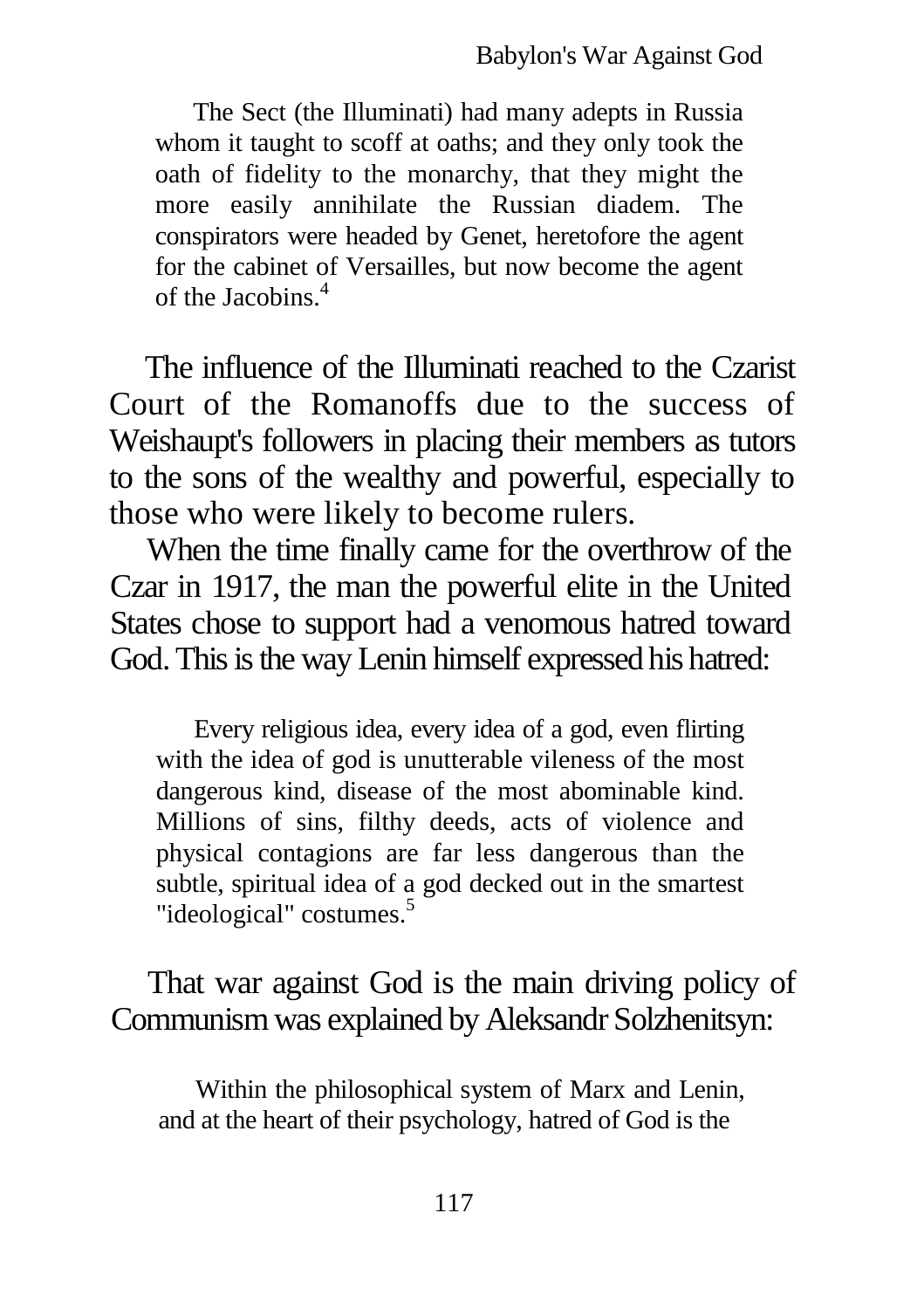principal driving force, more fundamental than their political and economic pretensions. Militant atheism is not merely incidental or marginal to Communist policy; it is not a side effect, but the central pivot. $<sup>6</sup>$ </sup>

To carry out this policy in the Soviet Union, tens of millions of innocent human beings were systematically tortured, and murdered. Out of 60,000 churches in 1914, by 1941 only 100 remained. While all of this was going on, it was business as usual for the American businessmen who helped set up the Soviets. For the majority of church leaders in America, it was silence.

As was the case with Mexico, when the Communist government was about to fall it was the United States government that came to its rescue. This crisis came about when Stalin's government was bankrupt and staying alive by check kiting. At this point President Roosevelt gave the Communists diplomatic recognition, making it possible for them to obtain credit. From that time on the United States government has done everything possible to help the Communist leaders in the Soviet Union stay in power.

Although ignored by the CFR-controlled American news media, much of what is known about past and present conditions in the Soviet Union has been revealed by defectors. One of these important defectors is Lev Alburt, a Soviet scientist who became an International Chess Grandmaster in order to escape and become an American citizen. Twice he earned the title "U. S. Chess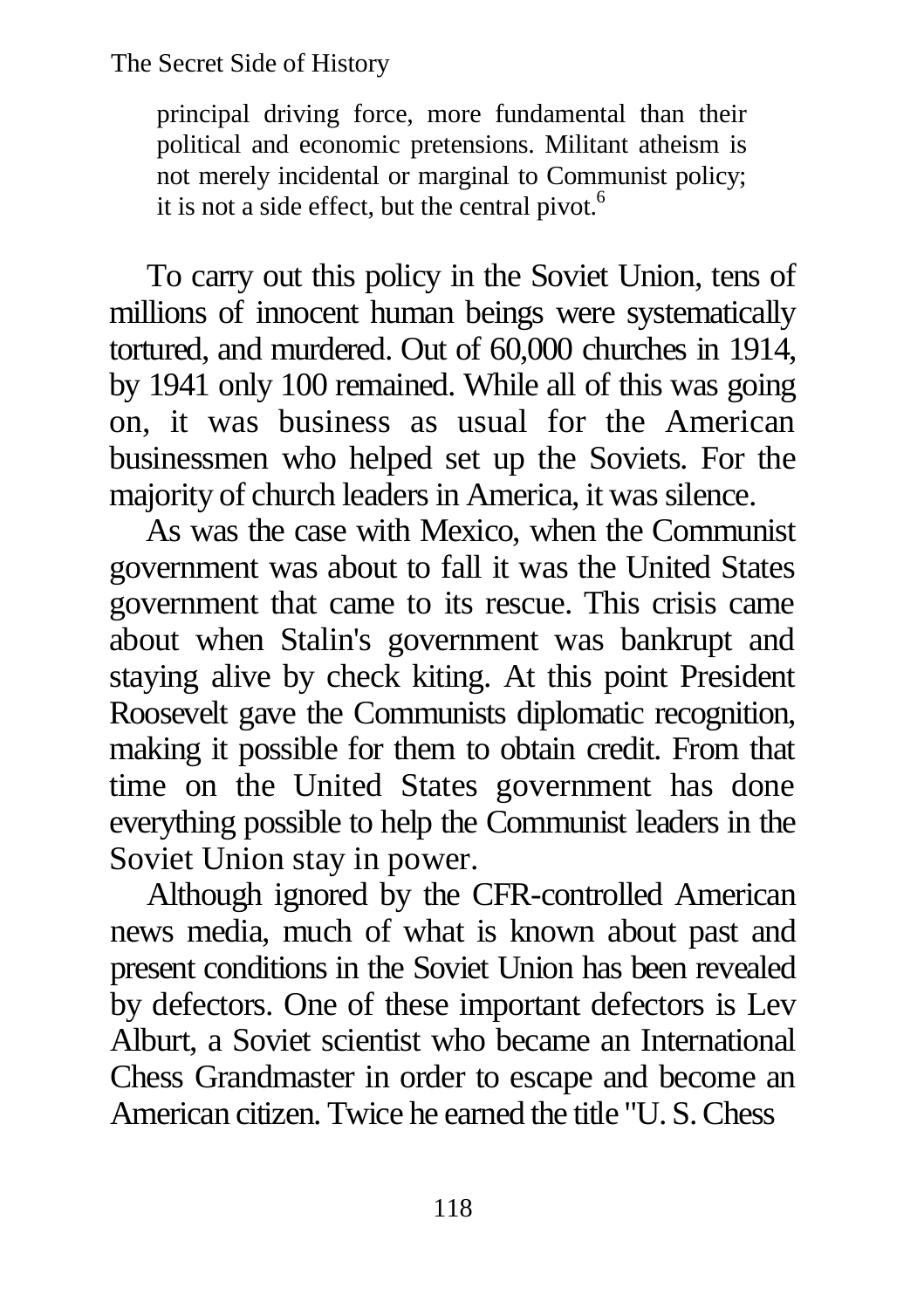# Champion." In a 1988 interview Mr. Alburt had this to say about religion in the Soviet Union:

There is no religious freedom in Soviet Russia today in the American sense of the word religious freedom. Immediately after the Revolution, Lenin destroyed the Russian Church and destroyed physically people who were servants of the church, priests, and officials who were servants of other religions. Also many people who just believed in God and who didn't want to switch to Atheism were physically destroyed.

I think it can be explained why Communist rulers in virtually all countries, in Russia, China, Cuba, have always been hostile to religion. A Communist regime is slavery, and the prime goal, the prime concern of Communist rulers is to convince their subjects that there is nothing in this world beyond materialist values, that there is no life after this life. And in order to have a good life, they should serve Communism well. And in this case they should, otherwise, they will be punished, and there are no other values for which you should receive rewards and take punishment.

Religious people believe in God, in a life hereafter, in certain religious and moral values. And a religious person when pressed too far by Communist authorities, is likely to say, 'I won't do it, I draw the line. I won't cross this line, no matter what you are going to do to me, or to my family. I won't do it because it is immoral. You can do to me whatever you want. I would rather die, but I won't commit this act of betrayal of morality ' And therefore, for Communist rulers, religion is a dangerous phenomenon. And they are doing everything they can to discredit, and destroy religion.  $\frac{7}{10}$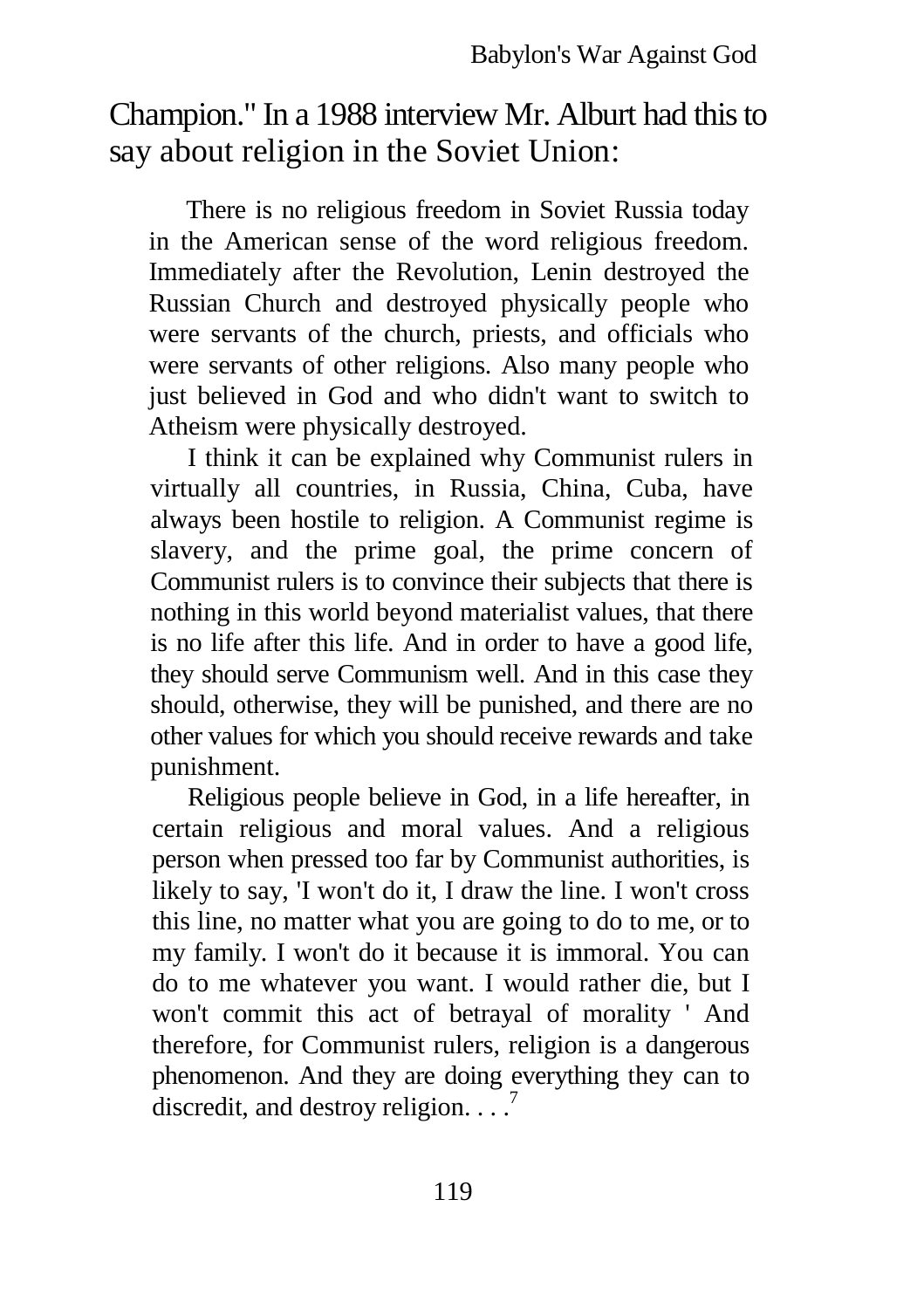Mr. Alburt also had this to say about those who have kept the Communists in power:

Starting from the early days of the Soviet Regime, it couldn't possibly have survived without Western, and especially American help. All experts who came from Soviet Russia from the early 20s have been saying, 'don't help our oppressors!<sup>8</sup>

The destruction of religion made possible in the Soviet Union by help from the United States has also been repeated in the Soviet's satellite nations in Eastern Europe. A knowledgeable authority on this subject is former United States Ambassador to Romania, David Funderburk, who spent six years living in Eastern Europe. Here are some of his first hand observations:

In Romania, when I served as United States Ambassador, also subsequent to that, I was able to observe and witness through intelligence information, and otherwise, the steady, weekly destruction of churches, Pentecostal, Baptist, Brethren, Lutheran, Calvinist, Catholic, and Orthodox; the jailing of anybody who spoke out religiously, or who took part actively in a religious practice, and the murder of some Baptist and Pentecostal pastors and Catholic priests. All of this was taking place under Ceausescu, who at the time was given most favored nation treaty status by the United States. In other words, he was considered a favorite of Washington and the State Department, while at the same time he was carrying out a massive destruction of churches and religious believers.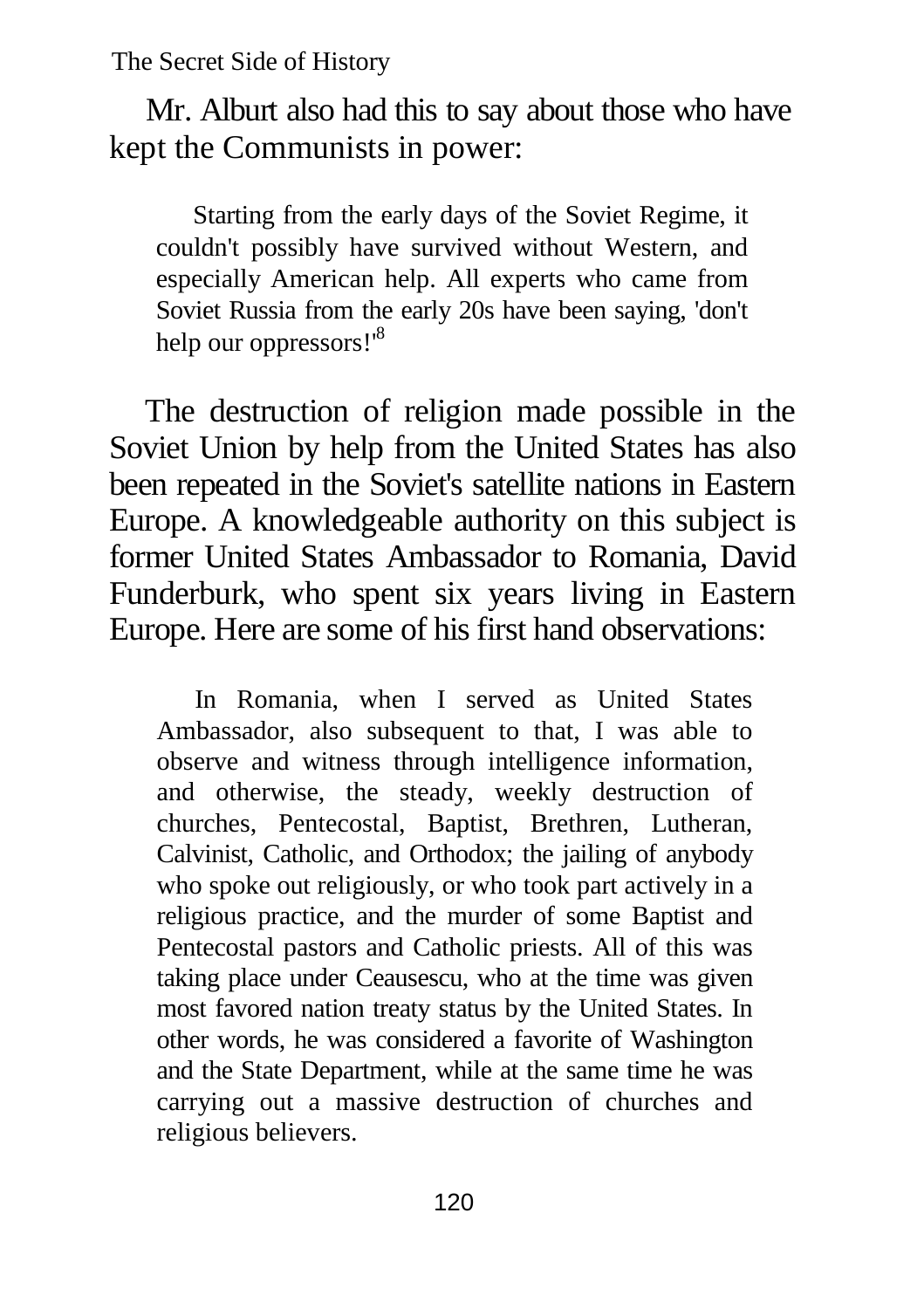We don't have a profreedom foreign policy, carried out by the United States State Department or the United States Government which really benefits those who want to overthrow Communism and bring about freedom. Our policy has been geared toward helping salvage, and helping to bail out the Communist regimes, which are corrupt, and which are economic disasters.<sup>9</sup>

Just as the CFR's control over the mass media was used to withhold the truth of what was going on in the Soviet Union and Eastern Europe, this control is now being used to deceive millions of uninformed people into believing that everything has now changed, that the leaders in the Soviet Union are no longer Communists, but are now Socialists. We are told that these former Communists, overnight, out of the goodness of their hearts, decided to embrace capitalism and allow religious freedom. Since they are now our friends, we should supply them with massive amounts of foreign aid and support the "good guys" who are working against the "bad guys" in that country.

According to Anitoliy Golitsyn, the highest level Soviet official ever to escape to the West, this turnabout by Communist leaders is a total fraud, planned far in advance to deceive the West. Details of this planned deception are given in Mr. Golitsyn's book New Lies For Old. His book is available from General Birch Services, P. O. Box 8040, Appleton, Wisconsin.

Golitsyn's view is also shared by Ambassador Funderburk: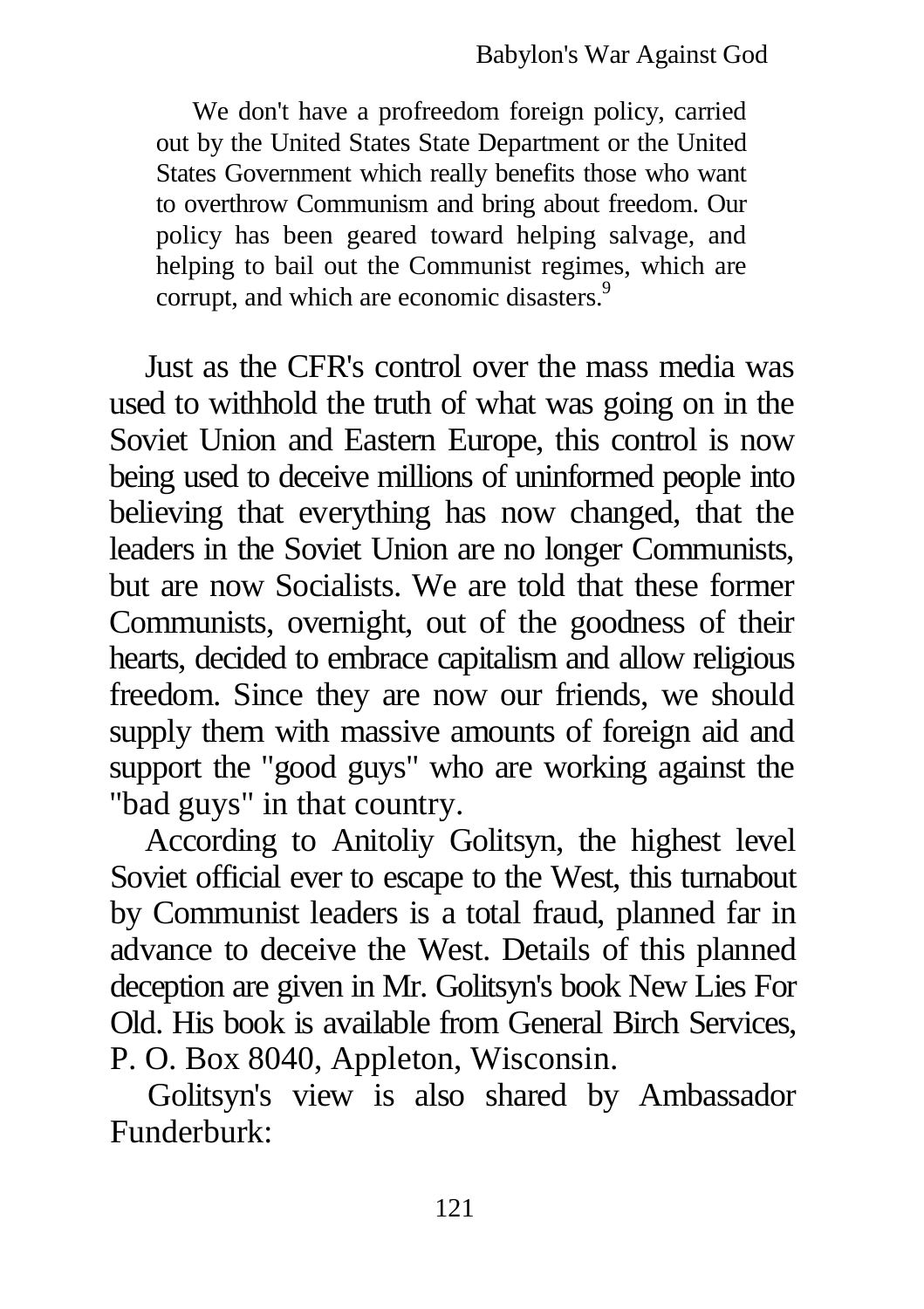Contrary to what most of the media in America is telling us on a day to day basis, most of the countries in Eastern Europe are still Stalinistic, with very strong armed, repressive regimes. So that while we are hearing in the West that the East Block has collapsed, the Cold War is over, the Iron Curtain is cracking, and democracy, reform, and liberalism are everywhere, this of course is not the case.

The norm of existence for people in the East Block is still one of day to day persecution, day to day hardship, in effect slavery under a Soviet dominated system. And even in the two places where there have been some changes, Hungary and Poland, the Communists control the secret police, the military, and the presidencies of those countries,...<sup>10</sup>

The one solution consistently offered by men like Anitoliy Golitsyn and Ambassador Funderburk to reverse these conditions, and allow these enslaved nations to free themselves, is for the West to end all aid to Communist Block nations.

Not only has the foreign policy of the United states (under control of the CFR) been geared to raising up and maintaining Communist leaders, it has also been aimed at destroying anticommunists who have been friendly to the United States, especially sincerely religious leaders such as the former Chinese leader Chiang Kai-shek. Chiang Kai-shek could be described as the George Washington of his country, their lives being similar. Both were military men, both fought a revolution, both were Christians, and each became the head of his country.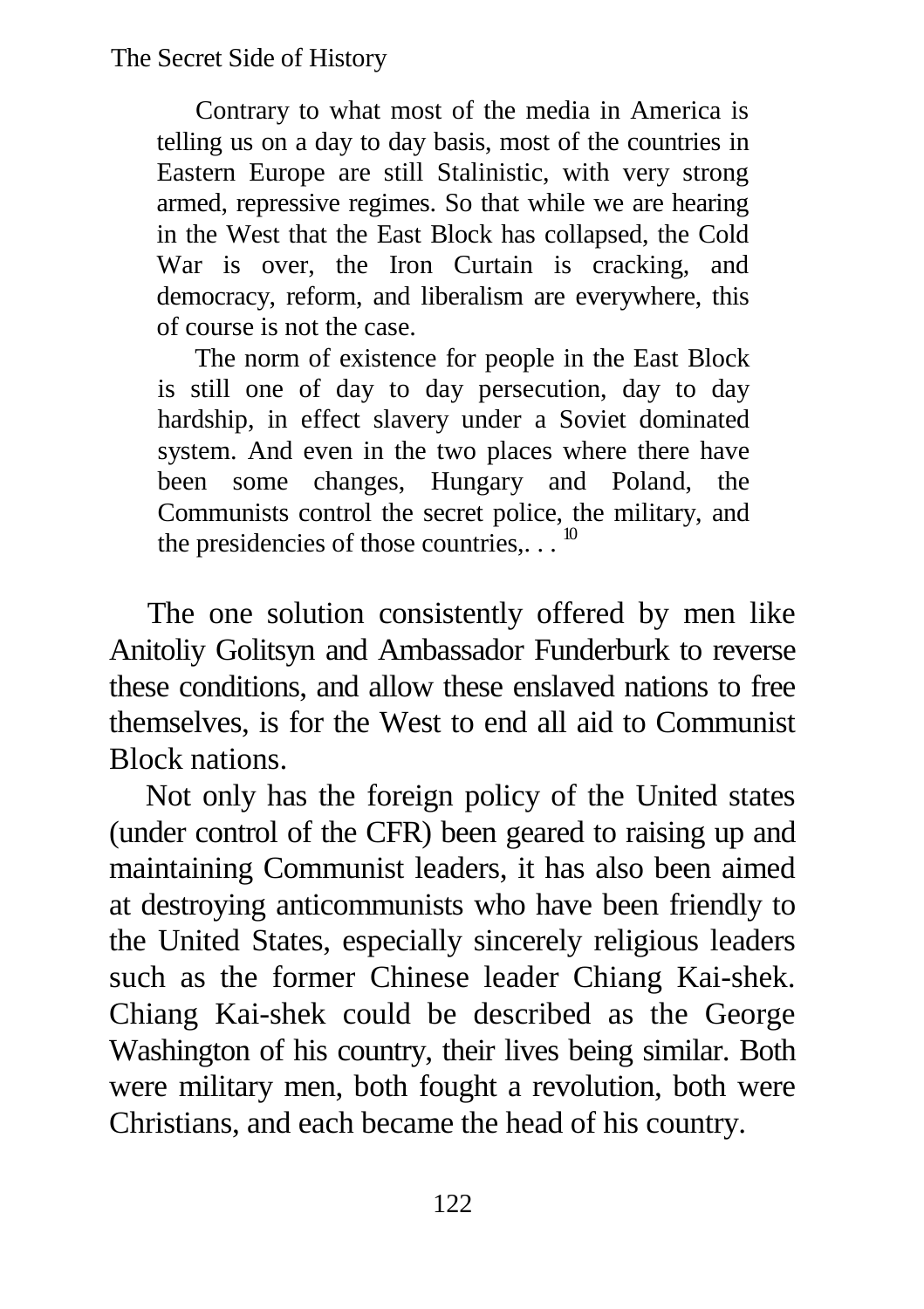Early in his life Chiang became a disciple of Dr. Sun Yat-sen (a Chinese physician and a Christian) and worked with him in his attempts to overthrow the corrupt Manchu dynasty and unify China under a constitutional republic. After training at a Chinese military academy, and at Japan's Military Staff College, Chiang rose rapidly in his military career under Sun Yat-sen.

In 1923, Dr. Sun Yat-sen sent Chiang to study the Bolshevik system in the Soviet Union. Here Chiang received insight into the communist system that enabled him to prevent an early attempt by the Communists to take over the government of China. Because of his observations Chiang wrote, "I became more convinced than ever that Soviet political institutions were instruments of tyranny and terror. . . . "<sup>11</sup>

Chiang's Christian conversion came about as a result of his marriage to Soong Mayling, the daughter of a prominent Chinese Methodist minister and Bible publisher. After careful study of the Bible, as he had promised Madame Soong that he would undertake, Chiang became a profound Christian for the rest of his life, regularly searching the Scriptures for guides to ruling China.

In 1928, Chiang answered a call to become chairman of the Nationalist Party's Central Committee. From this elevated position he and Madame Chiang were to exercise tremendous influence upon their people throughout China. Realizing that China needed a moral regeneration, he and Madame Chiang began what they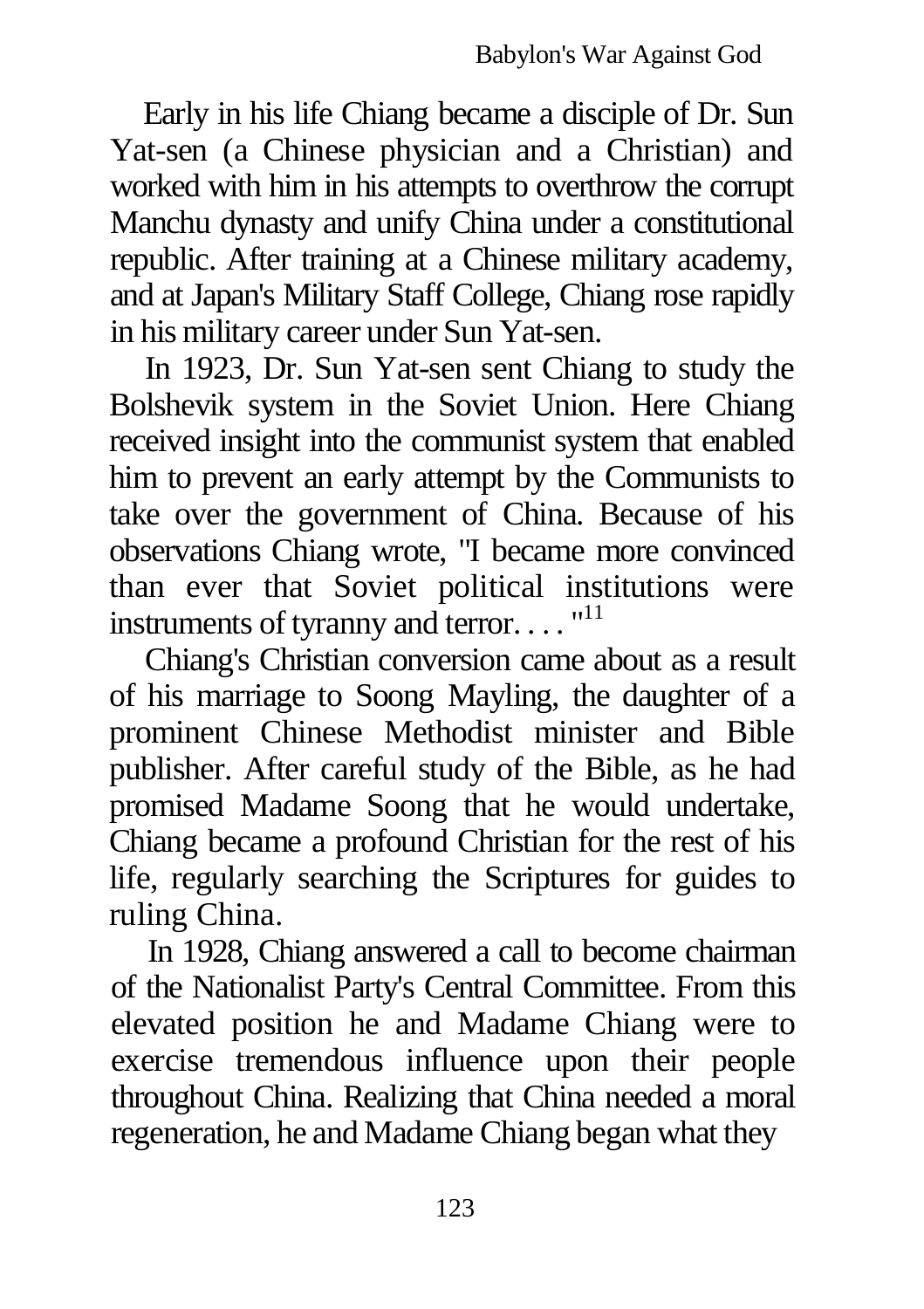called "The New Life Movement" This movement encouraged the people to follow the time-honored virtues of courtesy, honesty, service to others, and self respect. An outstanding example of Chiang's magnanimous Christian character was revealed in a Radio Chungking message given when World War II ended in 1945:

I am deeply moved when I think of the teaching of Jesus Christ that we should do unto others as we would have them do unto us and that we should love our enemies. . . . We have always said that the violent militarism of Japan is our enemy, not the people of Japan. Although the armed forces of the enemy have been defeated and must be made to observe strictly all the terms of surrender, yet we should not for a moment think of revenge or heap abuses upon the innocent people of Japan.<sup>12</sup>

Although Chiang Kai-shek was a proven and loyal ally to the United States throughout World War II, a systematic campaign was carried out under the Truman administration to betray Chiang and bring the Communists to power in China. The Soviet Union had been allowed to come into the war, just six days before Japan surrendered, and then take over Manchuria. The vast amounts of Japanese military hardware captured was given to Mao's communist guerrillas and Manchuria was used as a stronghold from which to conquer China.

State Department aid to the Communists was so blatant that United States Ambassador to China, Patrick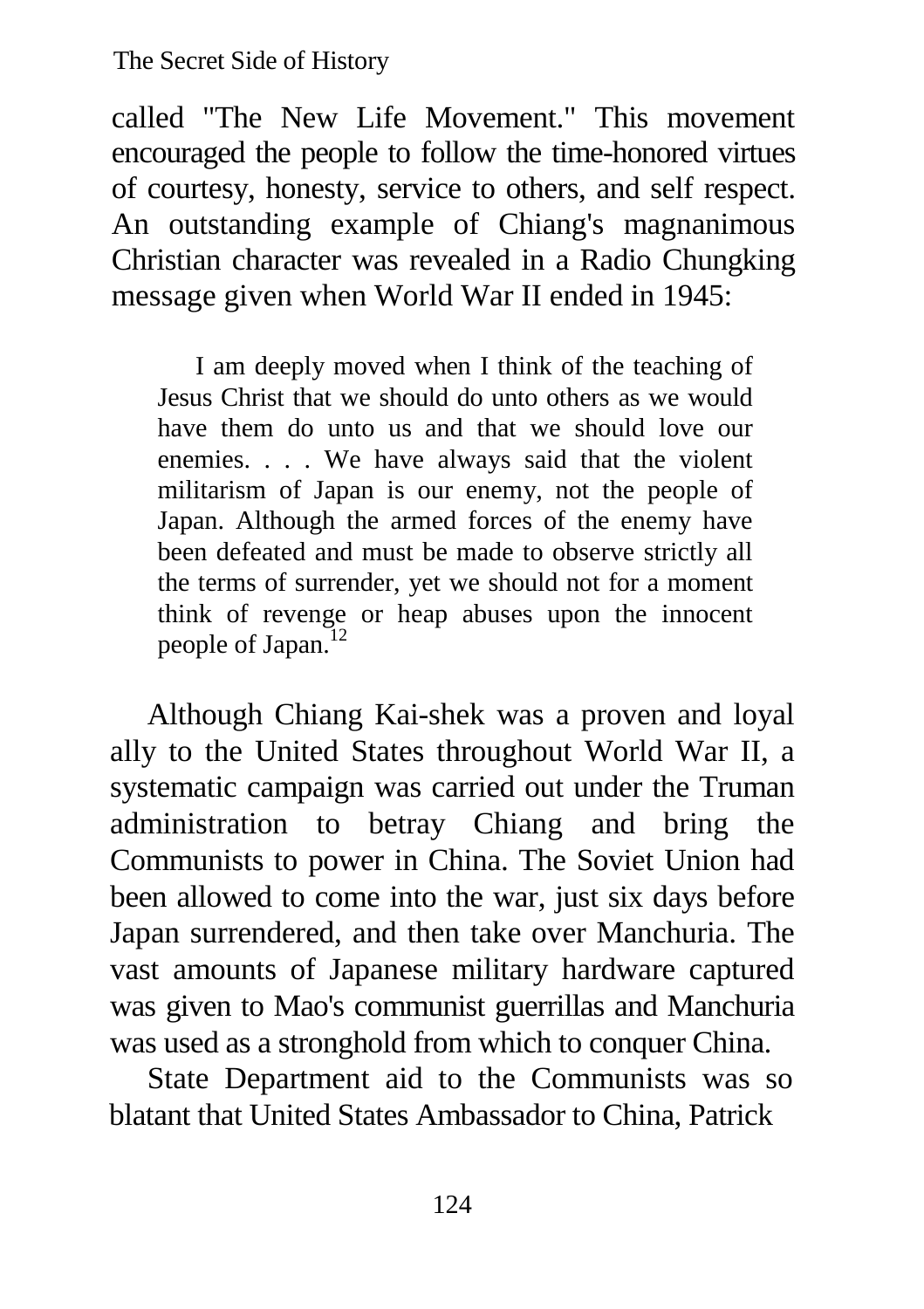#### Babylon's War Against God

Hurley, sent several foreign service officers home because of their pro-Communist activities. When they were promoted over his head, Ambassador Hurley resigned in disgust. He later testified that:

The record of General Stilwell in China is irrevocably coupled in history with the conspiracy to overthrow the Nationalist Government of China, and to set up in its place a Communist regime — and all this movement was part of and cannot be separated from, the Communist cell or apparatus that existed at the time in the Government in Washington.<sup>13</sup>

President Truman sent his Secretary of State, George Marshall, to China to pressure Chiang to form a coalition government with Mao's Communists. Marshall even wanted to send U. S. officers to train Communist guerrillas. This plan was blocked by Congress. Marshall later placed an arms embargo on military aid to the Nationalists. Although Congress appropriated \$125 million for military aid to Chiang, the Truman administration ran such interference that only a small portion of it ever reached Chiang and it proved to be too little and too late. Chiang wrote in his diary that Marshall, "continues to try to accommodate the Communists in every possible way and force us to make concessions. He doesn't seem to care whether China survives or perishes. This indeed is a most painful situation."<sup>14</sup>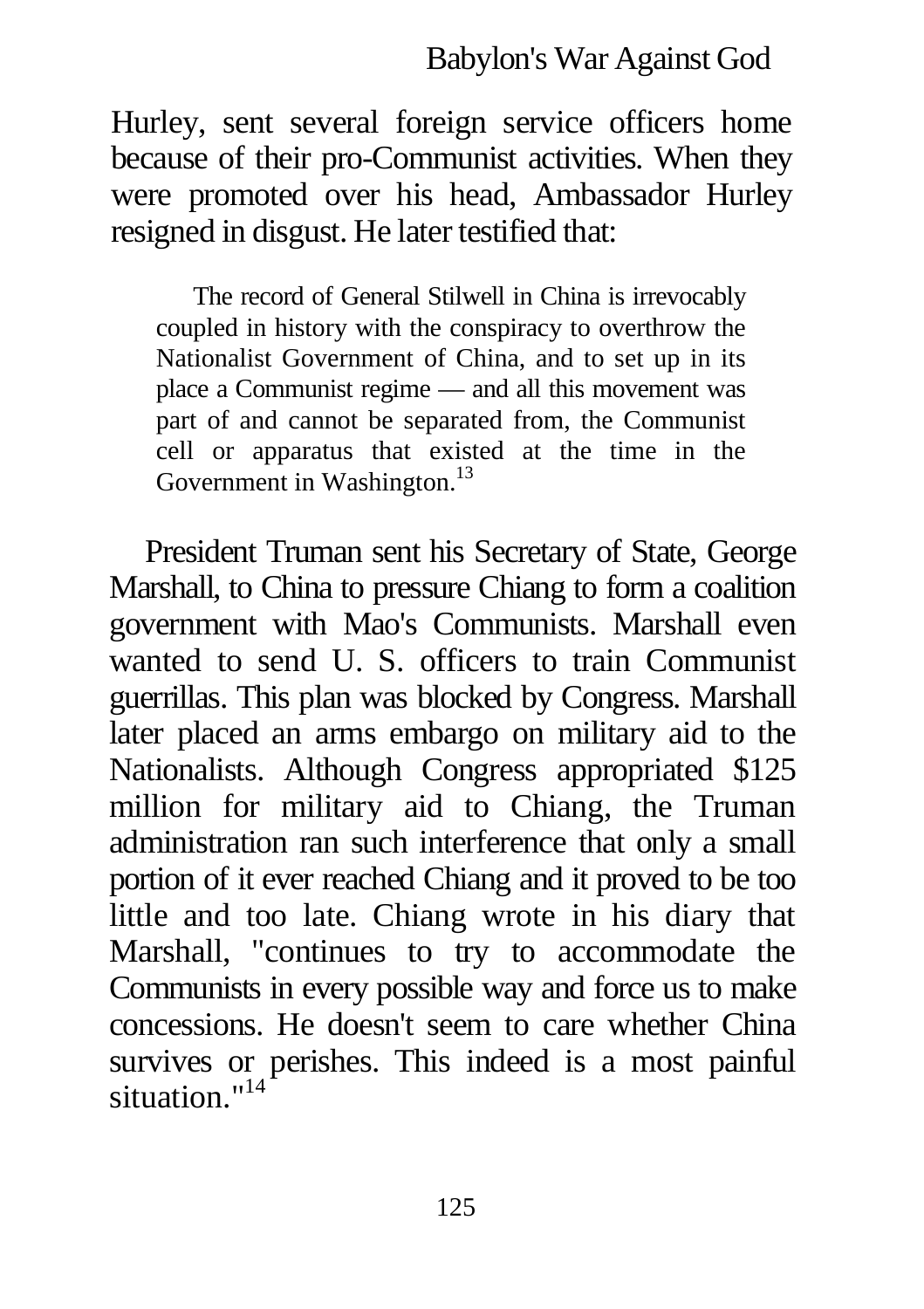While all of this was taking place, a massive propaganda campaign in the United States sought to deceive the American people into accepting a Communist takeover of China. An excellent source of information about events during this time is John T. Flynn's book While You Slept: Our Tragedy In Asia and Who Made it. It was published by the Devin-Adair Company in 1951 and reprinted by Western Islands in 1965.

John T. Flynn was a graduate of Georgetown University, and had pursued a wide and varied career as a newspaper man being managing editor of the New York Globe, and a columnist for the New Republic and the Scripts-Howard newspapers. The author of several books, and a radio commentator, John T. Flynn was known for his careful and responsible handling of facts.

One thing that greatly puzzled Flynn was the way some of America's greatest newspapers, magazines, radio networks, and even motion picture producers supported the Communist takeover of China and slandered Chiang Kai-shek. Although many writers supporting Mao's communist guerrillas were later identified as Communists, the owners of the major news and entertainment media were certainly not Communists. What writers like Flynn did not know was that these powerful and wealthy businessmen, operating out of New York, and working through the major tax-free foundations and organizations like the CFR, had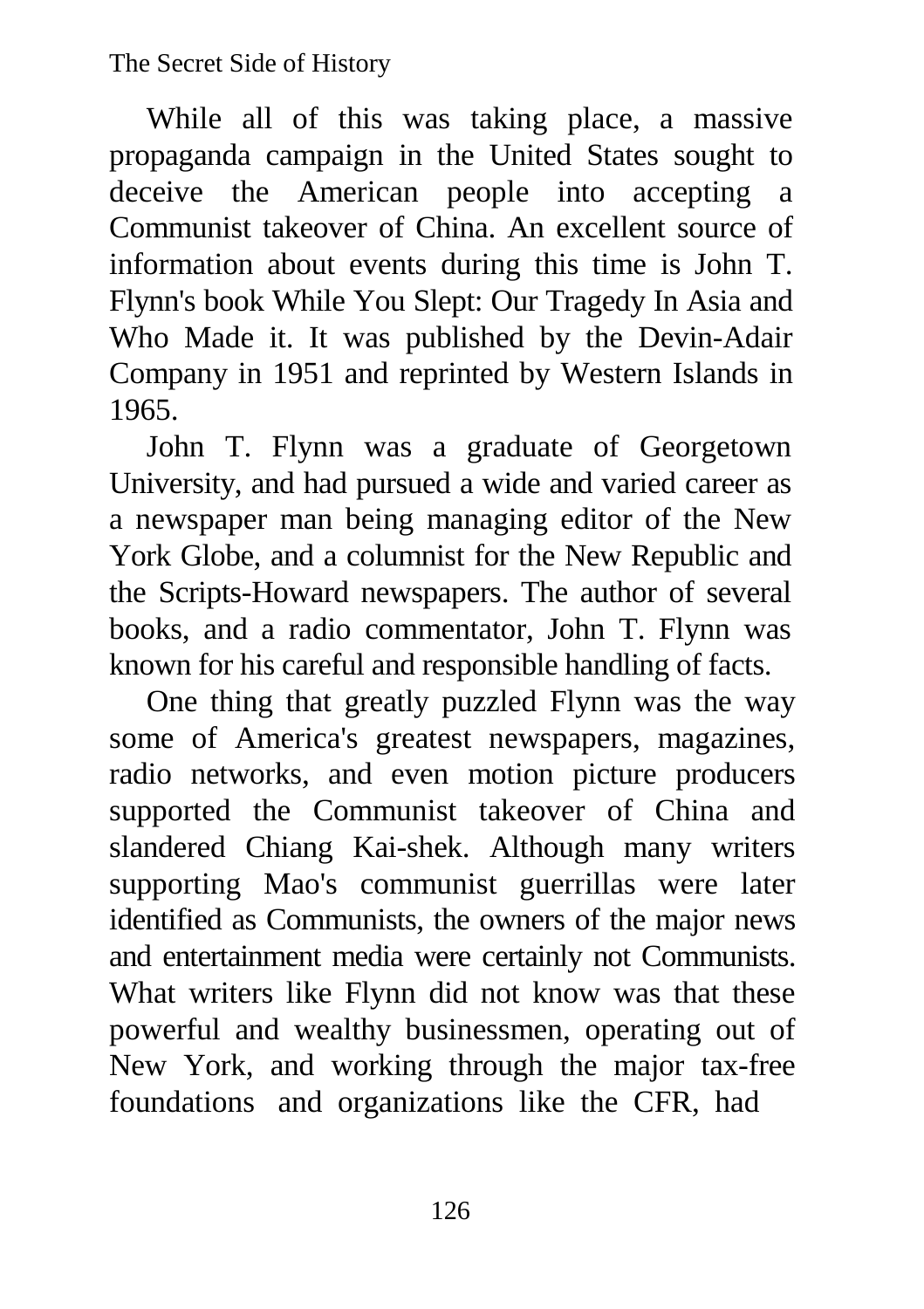obtained control of the opinion molding media in the United States.

This control was so effective that out of 29 books about China written between 1943 and 1944, 22 of these were procommunist. These procommunist books all received favorable reviews and sold twenty times as many copies as the few anticommunist books. Among some of the leading magazines supporting Mao's Communists were: The Saturday Evening Post, Collier's Atlantic Monthly, and Harpers Companion.

The combined weight of all the forces against Chiang Kai-shek was so great that to keep a free China alive he had to flee to the island of Taiwan with two million of his followers. The aftermath of the establishment of two Chinas then allowed the world to see the fruits of two trees, one good and one evil.

Under Mao, the Communists murdered tens of millions of Chinese, waged war on religion, and brought China down to the level of the grinding poverty that is always the result of Socialism.

Under Chiang Kai-shek, Taiwan became a modern miracle of progress with a per capita income far exceeding that on the Communist mainland. On Taiwan, the Chinese people could enjoy representative government, and freedom of religion and expression on a level never before reached by the Chinese.

On April 5, 1975, the day of a Chinese holiday when the Chinese honor the memory of their ancestors, Chiang Kai-shek left this world at 10 minutes to midnight. The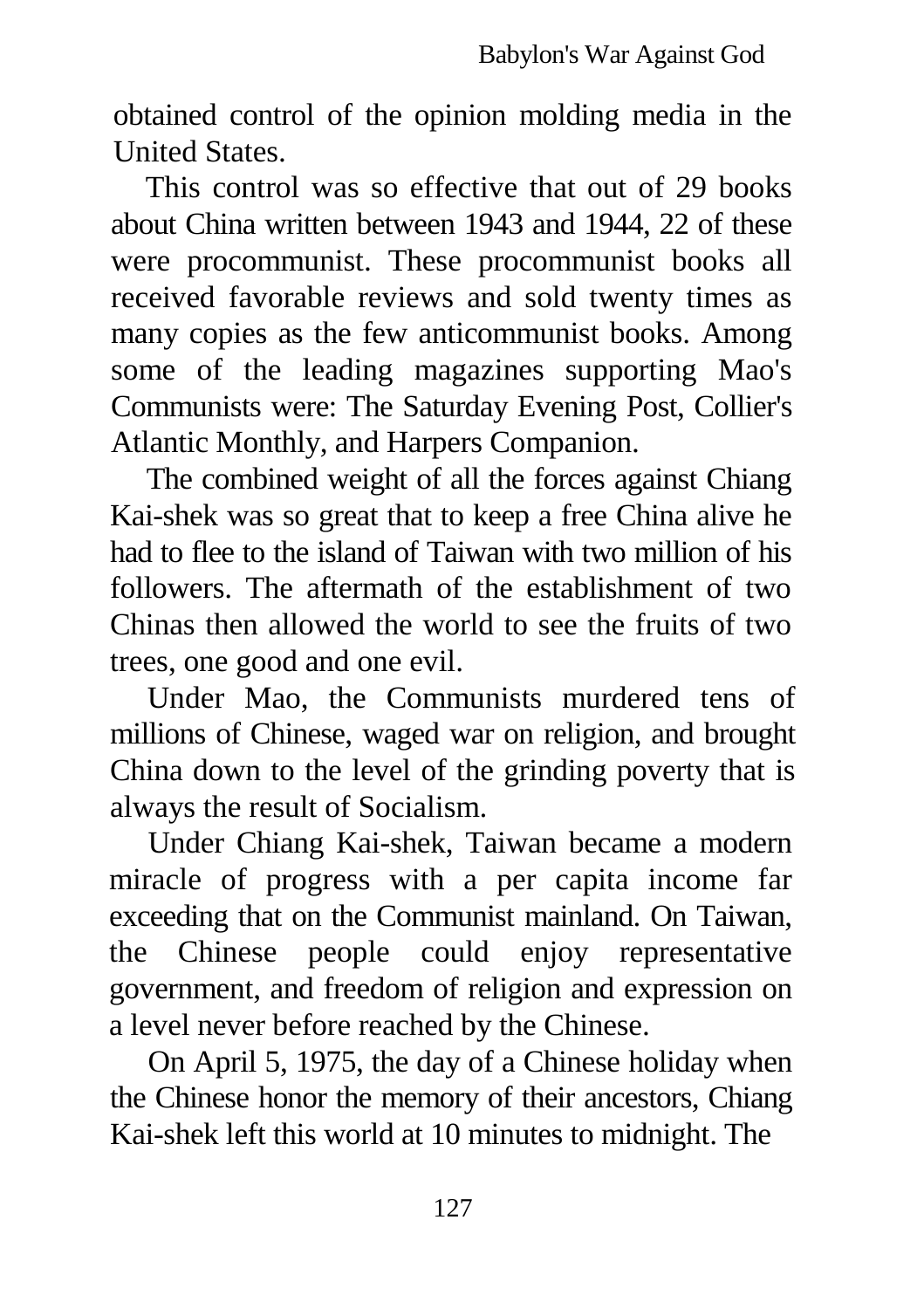man who had written in his will that, "I have at all times considered myself a disciple of Jesus Christ,"<sup>15</sup> went to see his Master. After a beautiful sunny day on April 5, at midnight, just minutes after Chiang's passing, a terrible storm of rain, thunder, and lightning raged over the island causing sleepy Chinese everywhere to rise from their beds and gaze upon the storm. Whether this was chance or providence, no one knows.

The tragedy of the China story is that the most populous nation on earth, a nation that could have been one of the world's greatest examples of Christian leadership, was betrayed by the one nation that the world would least suspect, the United States of America. As has been stated by others who have commented upon this horrible betrayal, "May God forgive us!"

Cuba is another example of a land where God was banned. It is also an example of yet another country betrayed into Communist slavery by American hands. It would have been impossible for a known Communist terrorist (Castro) and his band of 83 men, holed up in the Sierra Maestra Mountains, to take over Cuba without powerful outside help. Where this powerful help came from was related by former United States Ambassador to Cuba, Earl E. T. Smith in his book The Fourth Floor: An Account of the Castro Communist Revolution. Smith served as ambassador during the time of Castro's rise to power (1957-58) and had first hand knowledge of these events.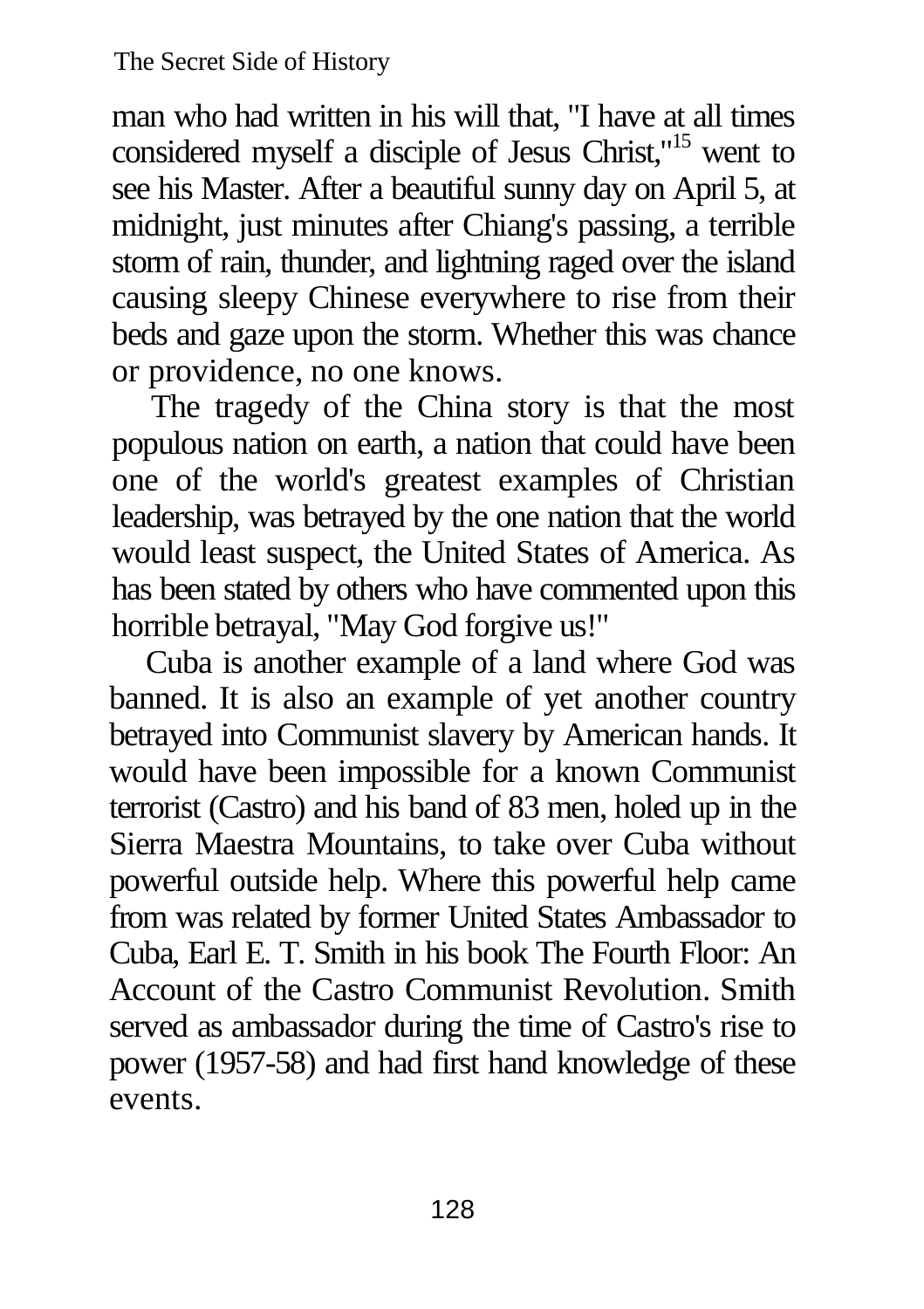The Cuban leader that our State Department said "had to go" was Fulgencio Batista, whom they called a "corrupt dictator." It is strange that when tens of thousands of Cubans were being murdered and imprisoned by Castro, the State Department never found it in their vocabulary to call him a "corrupt dictator."

The fact was, that in 1957 under Batista, Cuba had the highest standard of living in Latin America, 1957 being Cuba's most prosperous year. Wages were high and the Cuban peso was at parity with the dollar. Even though he was not without some faults, Batista had built roads, schools, and hotels, and had attracted foreign investors. Castro put an end to this progress and made Cuba a giant prison camp.

The methods used to establish a Communist dictatorship in Cuba were a replay of the methods used before. First a propaganda campaign was carried out against Bastista, then military arms were supplied to the revolutionaries. This was followed by an arms embargo against the Cuban government, and constant State Department pressure against Batista.

The top men in the State Department at this time, who were members of the New York based Council on Foreign Relations were: Secretary of State John Foster Dulles, Under Secretary of State Christian Herter, and Deputy Under Secretary of State Robert Murphy. The leader of the CIA was CFR member Allen Dulles, and the man who occupied the White House was CFR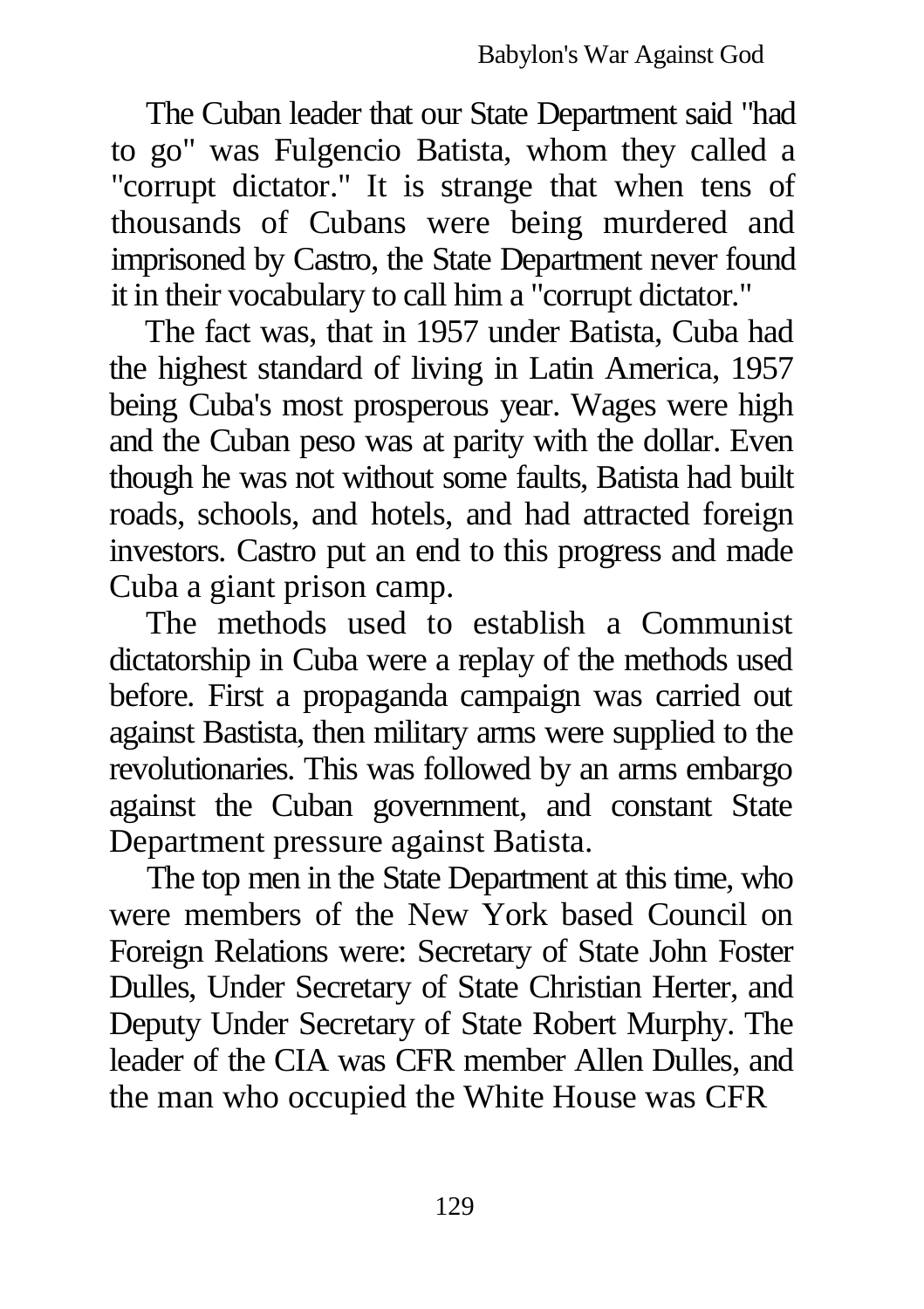member Dwight D. Eisenhower. The tragic results of their actions, and inactions, are now history.

One American who became an eye witness to Castro's tyranny was Anthony Bryant, once a black revolutionary, who while in a Cuban prison discovered the truth about Communism, and at the same time discovered God. Bryant made national headlines when, in 1969, he hijacked a passenger jetliner and diverted it from Miami to Havana. His objective was to obtain arms to be smuggled back to the United States to be used to initiate guerrilla warfare here. Once in Cuba, however, Bryant was arrested and charged with sedition against the Cuban Government. He was sentenced to 12 years in prison, not because he hijacked a jetliner or robbed the passengers on board, but because one of the men he robbed was a secret Cuban agent working in the United States. The agent had to go underground because of his exposure.

After spending 12 years in Cuban prisons, Bryant was among several prisoners allowed to return to the United States during a public relations campaign put on by Castro. Bryant then traveled all over the United States telling of his experience in Castro's Marxist Utopia. Here are some of his eyewitness accounts:

First of all, I'll tell you that I expected to find a government which would be caring, kind, and really considerate of its population. However, I found that it was really the exact opposite. I witnessed beatings there, I think I probably witnessed thousands in the 12 years I was in Cuba. It was a situation where it was a daily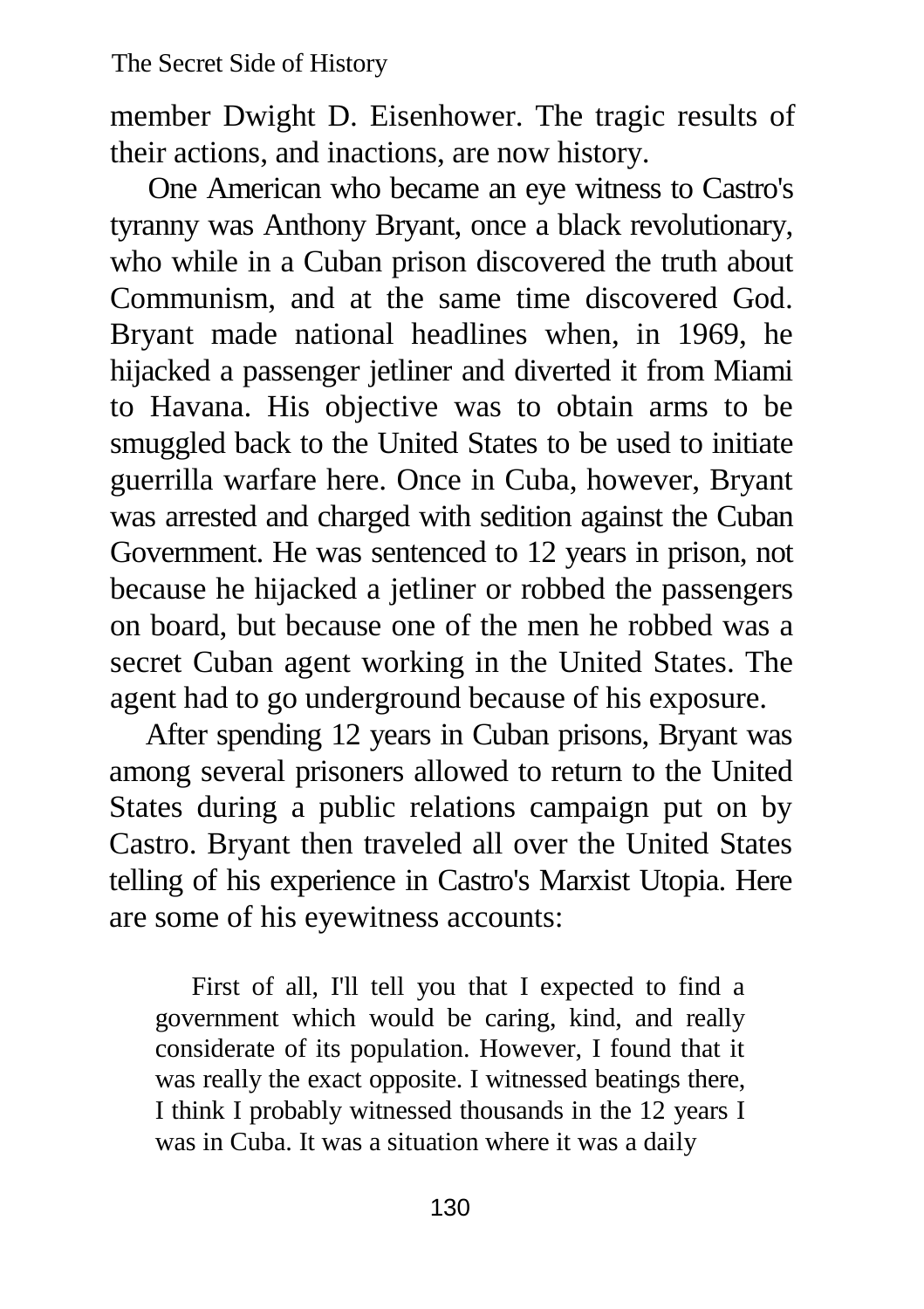occurrence that the prisoners were beaten with machetes, which are long knives used to cut cane. I have been bathed in my own blood many times, and my skull has been fractured from machete blows from the guards.

I witnessed executions where they brought in the prisoners, and let thousands of people come in to witness it, and cheer the executioners on as they danced around their bodies.

I had a friend that they placed fish hooks through his eyelids, pulled them open, taped his eyelids open to his forehead, and kept a bright light beaming in his eyes all night while they beat him. Naturally he is blind today.

But I think basically the thing which impressed me, the most shocking to me, were the attacks that were made against the Christians, or those who believed in God, or wished to worship God. I witnessed the guards bringing in people whom they caught in the streets, in unauthorized services, let's say worshiping in a home, and they would bring them out on the patio, and beat them with machetes, and iron bars.

The first prison to which they took me had been a church which they had taken over. It had barbed wire around it, and the guards slept there. We the prisoners ate in the church on the first floor, and the warden had his office on the top floor. These were the things which really began to make me aware of the nature of the battle, or the struggle that we're involved in. It is indeed a battle between good and evil; between God and those who say that God is a lie, because that is exactly what the Communists state, that God is a lie, that he does not  $exist$ <sup>15</sup>

In 1977, Nicaragua was a model for Latin American countries with freedom of the press, freedom of religion,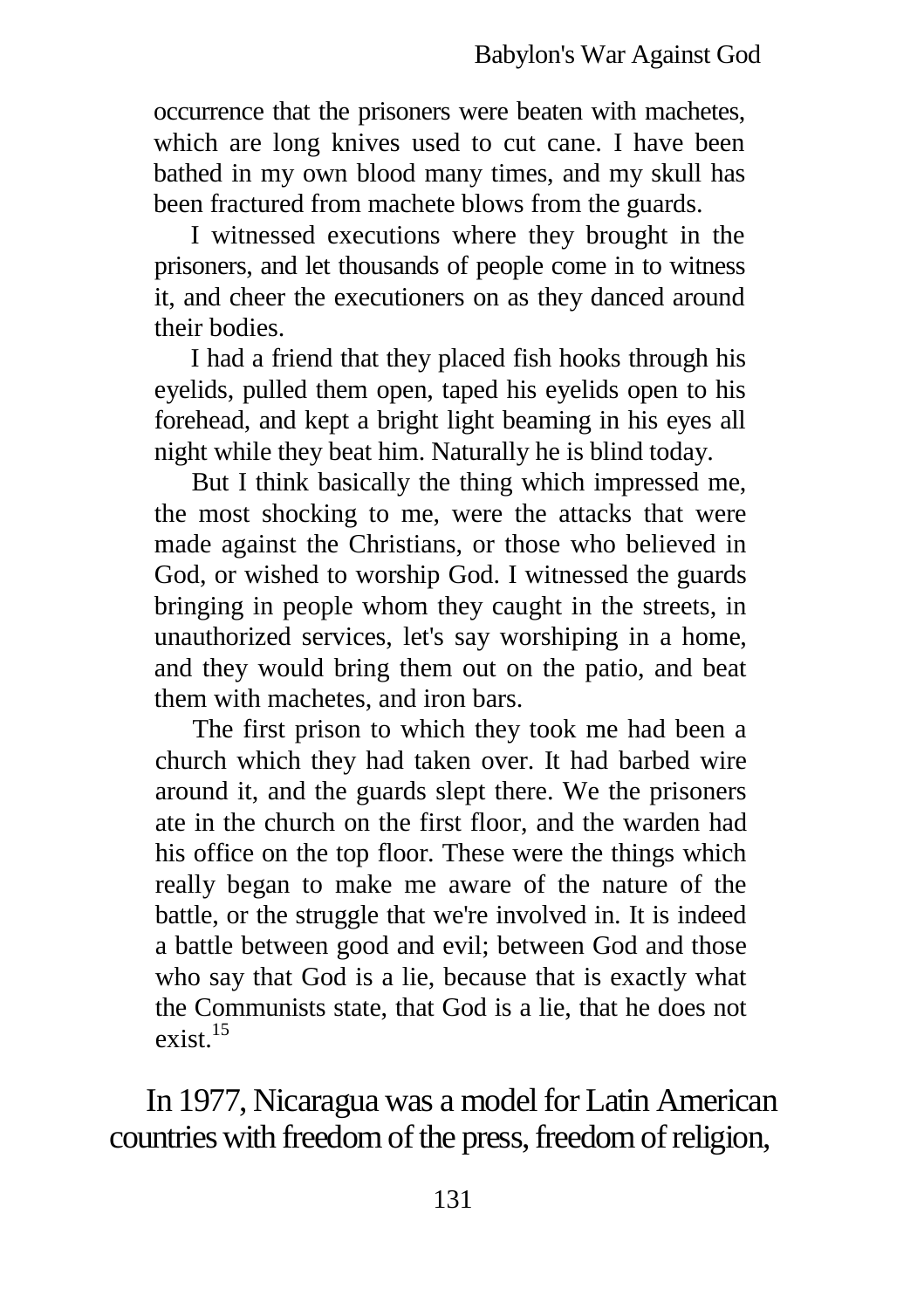private ownership of property, a free market economy, and open borders. Of all the Latin American countries, Nicaragua was among the top in human rights and living standards. Its political system was fashioned after the United States with a constitution and an electoral system based on two parties. Anyone over the age of 18 could vote.

The President of Nicaragua, Anastasio Somoza, was an admirer of the American form of government. From the age of 10, he had been educated in the United States and was a graduate of West Point. Somoza was a democratically-elected president with his main support coming from the poorer class that made up the bulk of the population. Much of this support was a result of the agricultural program that Somoza had put into effect that made it possible for the poor campesinos to acquire their own land.

Although Nicaragua had been the target of attacks by Communist Sandinista guerrillas, financed, trained, and armed by the Soviet Union and Cuba, those attacks were successfully repelled by the Guardia Nacional. Most of the Guardia Nacional officers had been trained in the United States.

The events that were to change Nicaragua from a free country to a slave state began one week after the inauguration of James Earl Carter as President of the United States in January 1977. From that point on, as expressed by former U. S. Ambassador to Cuba, Earl T. Smith, Nicaragua was to be "Cuba all over again."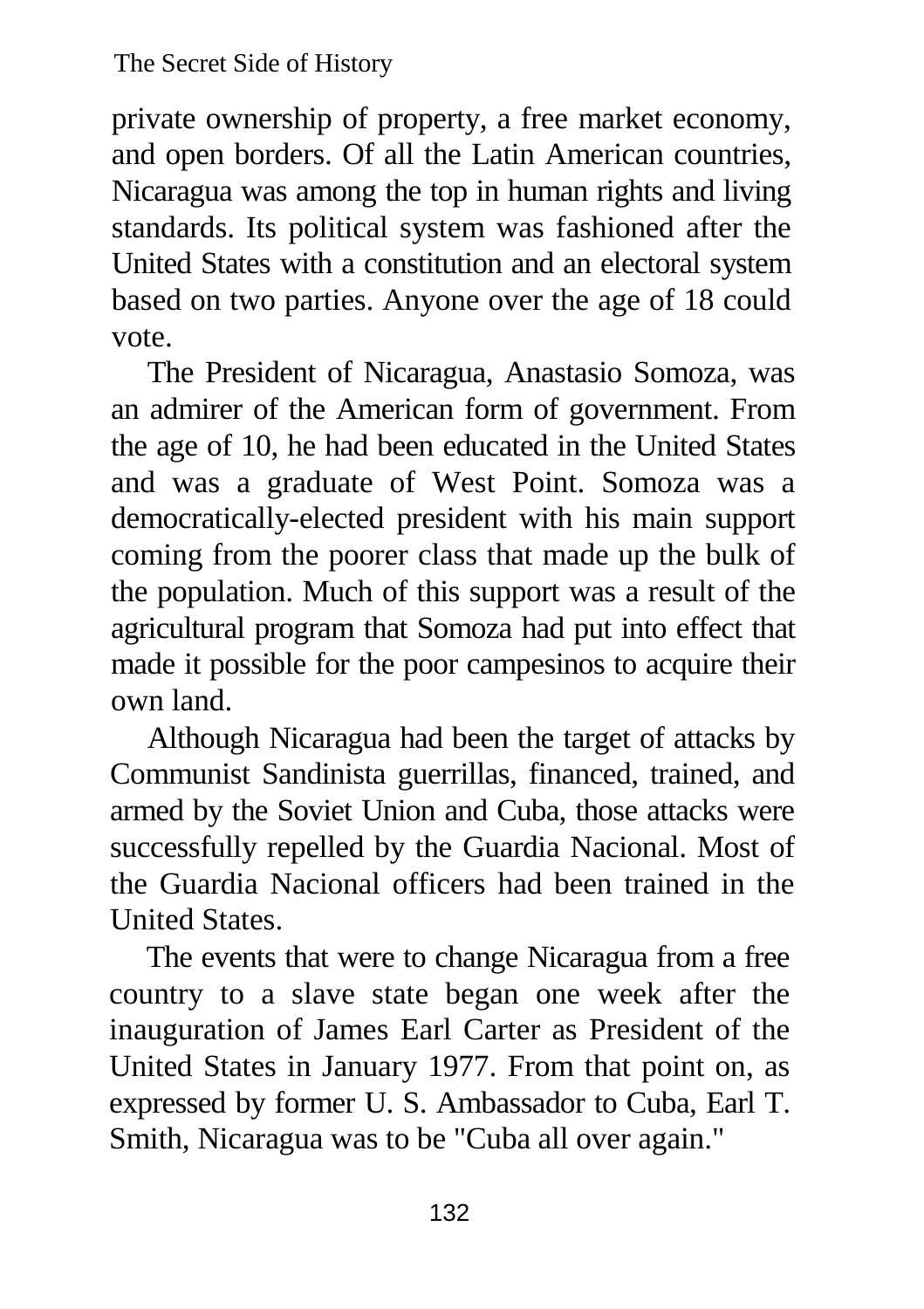High officials in the State Department who went along with Carter's destruction of Nicaragua were: Secretary of State and CFR member Cyrus Vance, Deputy Secretary of State and CFR member Warren Christopher, Assistant Secretary of State for Human Rights and CFR member Patricia Derian, and Ambassador to Nicaragua Lawrence Pezzulo also a member of the CFR. Jimmy Carter also became a CFR member after he left the White House.

Ignoring the murder of millions by the Communists, Communists that the CFR had put into power, the battle cry against Somoza was "human rights." A greater example of hypocrisy would be hard to find in the annals of history.

The scenario against Somoza was played out as usual, beginning with a massive smear campaign by the CFRcontrolled media in the United States to condition the American people to accept a Communist take over of Nicaragua. Three American journalists whose perversions of truth did the most to help bring about the tragedy in Nicaragua were CFR member Dan Rather of CBS, CFR member Karen De Young of the Washington Post, and Alan Riding of the New York Times.

Before he was murdered, President Somoza was able to relate the results of an interview with Dan Rather that was aired in the United States on "Sixty Minutes":

Rather tried every conceivable journalistic trick to trip me up on questions. He knew in advance the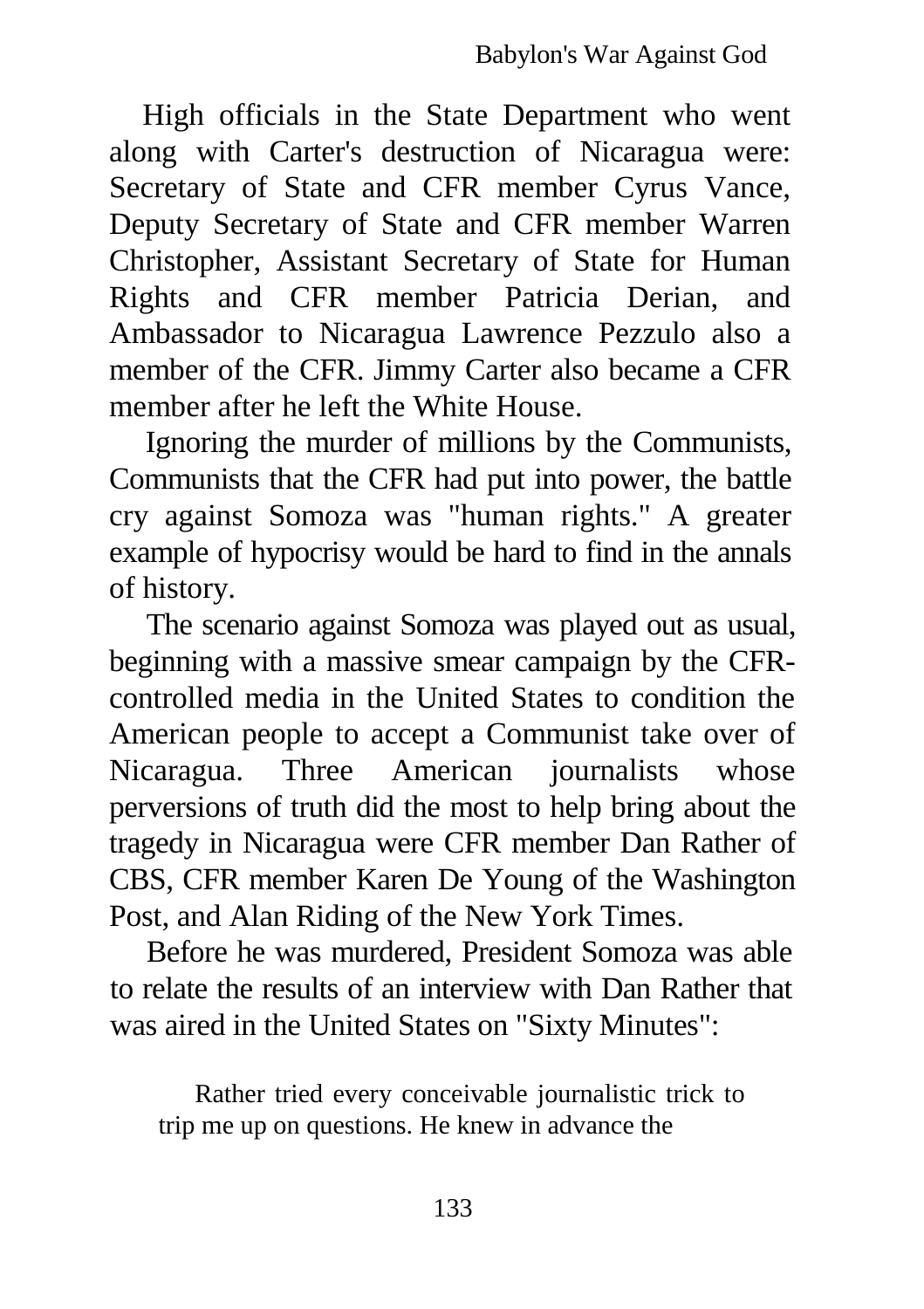answers he wanted and come "hell or high water" he was going to find the question to fit his preconceived answer. Well, he never succeeded. From watching the show, one would never know that Dan Rather spent two and onehalf hours grilling me. It's difficult to believe, but Rather condensed that entire time to seven minutes. The remainder of the air time was devoted to old footage or other filming which he did in Nicaragua.

I didn't realize what the power of film editing really meant. With that power, Rather cast me in any role he chose. Every good thing I said about Nicaragua was deleted. Any reference to Carter's effort to destroy the government of Nicaragua was deleted. Every reference to the Communist activity and Cuba's participation was deleted.<sup>16</sup>

Media attacks were followed by an arms embargo against the government of Somoza and United States support of the Sandinista Communist leader Daniel Ortega.

As soon as the Communist Sandinista regime under Ortega took control of the government, the 8,000 member Guardia Nacional was imprisoned, private property confiscated, farms collectivized, and the media, schools, and churches turned into instruments of Communist indoctrination. While this was going on, Jimmy Carter was sending millions of dollars to the illegal Communist government under Ortega.

The Communist takeover of Nicaragua culminated in a war against religion that resulted in horrible atrocities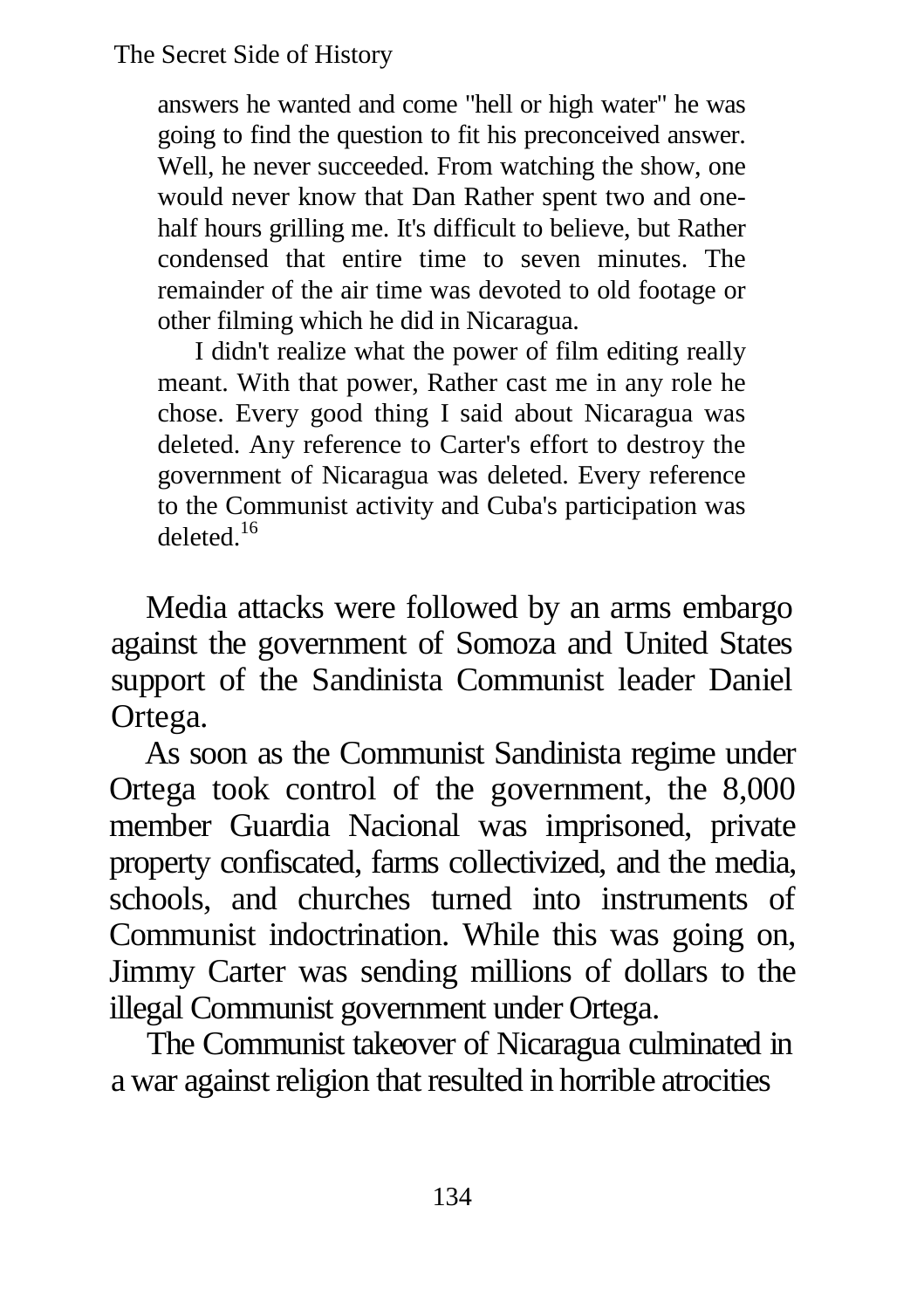against the Christian Miskito Indians when they refused to accept Marxist propaganda.

One American who witnessed the results of these atrocities was David Courson, a former U. S. Marine and Vietnam combat veteran. As head of an organization known as Christian Emergency Relief Team (CERT), Courson and his volunteer medical teams made dozens of trips to the remote border areas of Nicaragua and Honduras to aid refuges from Communist Nicaragua. This is the story of the Miskito Indians as related by David Courson:

In the 1840s and 1850s, missionaries from the Moravian Church in Germany, Protestant Evangelical Missionaries, brought the Gospel to the Miskito, the Suma, and the Rama Indians who are direct descendants of the Mia Indians.

These proud people, these industrious people, lived in relative obscurity as hunters, as fishermen, as farmers, throughout the 1800s and on through 1979, when the revolution took place inside Nicaragua with outside Communist influence ousting Mr. Somoza. As a result, the Soviet Union moved in quickly, propped up Daniel Ortega, and other Sandinista leaders, which subsequently led to the persecution of the church inside Nicaragua.

Persecution has included the burning of the Bibles in the villages. The Sandinista government sees the Bible as contrary to liberation theology and Marxist-Leninist teaching inside Nicaragua. Pastors have been killed, entire villages have been wiped out. In 1981, the decision was made simply to eliminate 60,000 people from the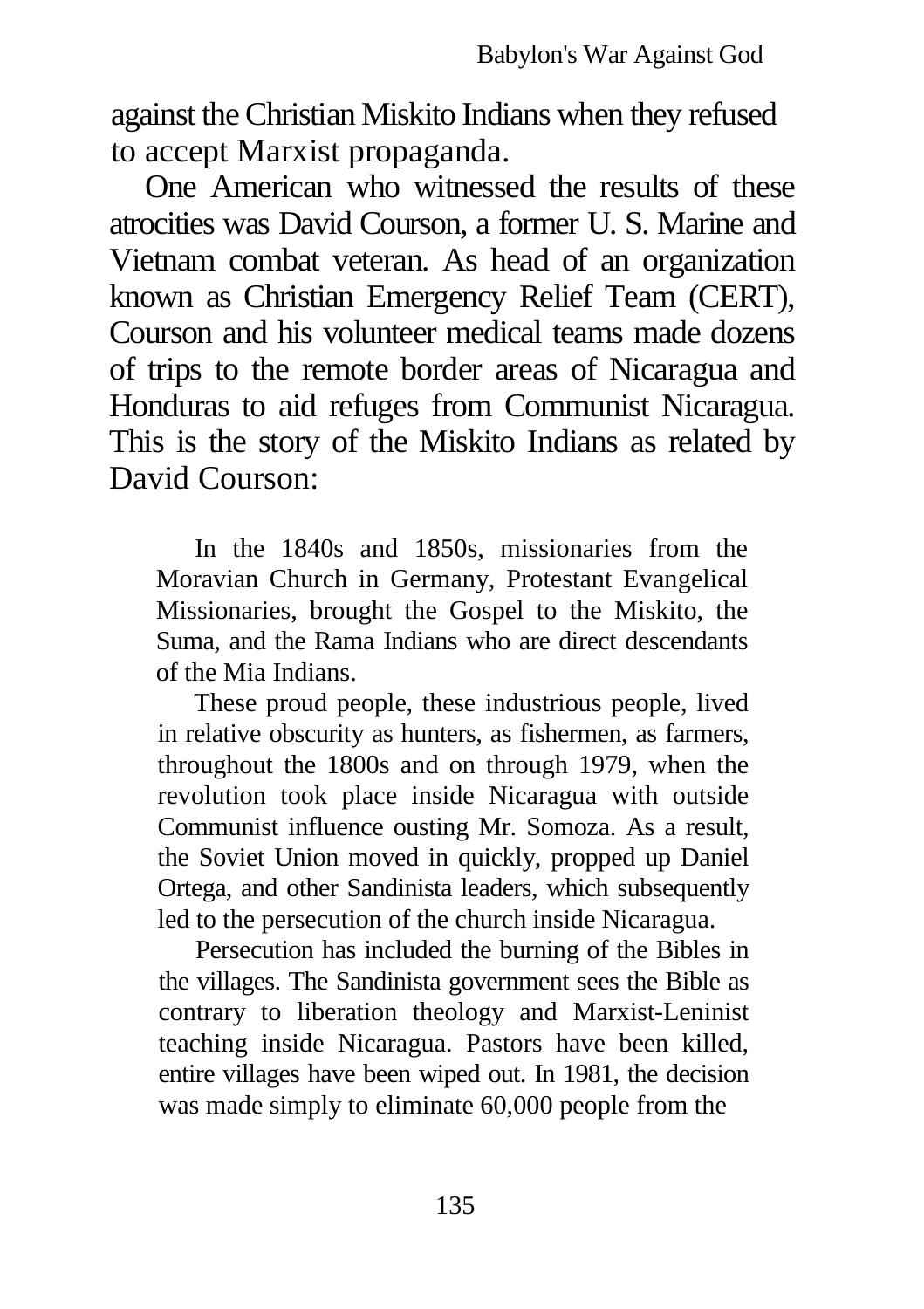face of the earth along this area because of their refusal to adopt and to embrace Marxist-Leninist philosophy.

An example of the extent of the persecution can be illustrated by a 25 year old pastor by the name of Biardo, who was awakened early one morning when Sandinista troops came into his village. They called all of the men together outside the church, gave them shovels, had them dig their own graves, and shot them in the back. The women and children were taken inside the church, and there in front of Pastor Biardo they were violated and tortured in such ways that I cannot begin to describe to you today.

The pastor was mocked, tied up to a pole, spat upon, and the Sandinista troops said, "Where is your God? Why doesn't He ever hear you? Why doesn't He ever answer your prayers?" They set the church on fire. The pastor was soon terribly burned on his arms, legs, his hands and feet; and a result of the fire was that the ropes that bound him were also burned through. He was then able to rescue some of the people inside the church. They made their way through the jungle, hiding in the daytime, and traveling at night, in what has come to be known as The Trail of Tears, to one of the refugee camps along the Honduras Nicaragua border inside Honduras. That is but one example of the persecution of the church in Nicaragua. $17$ 

The story of Africa is another story of the betrayal of an entire continent into the hands of those who hate Christianity. Out of 52 nations, the vast majority are ruled by one-party dictatorships with no chance for democratic reforms. The truth about these betrayals, and the resulting war against religion, has been withheld by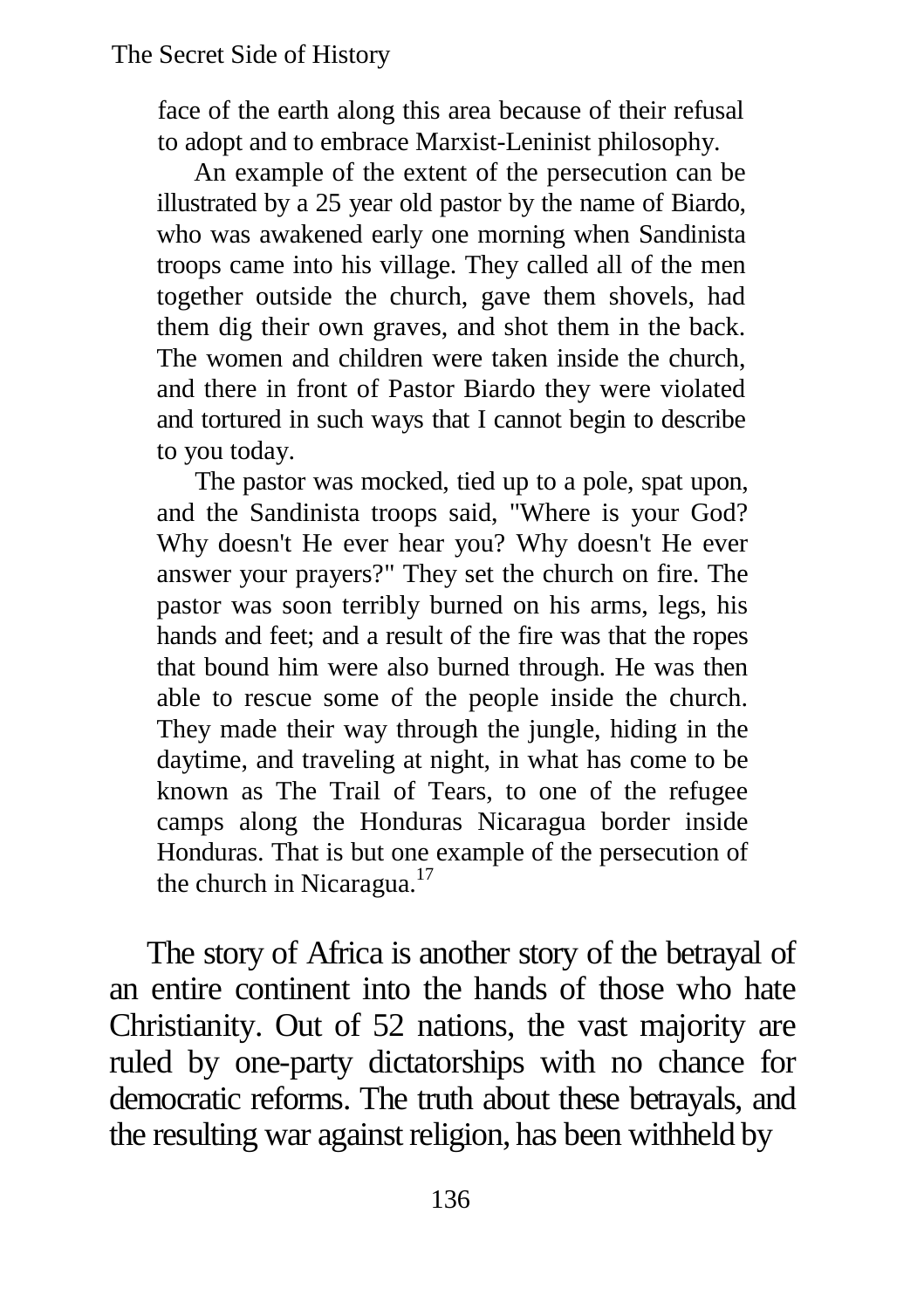the news media, and ignored by the major religious denominations in America. Whenever the U. S. news media covered events in Africa, the news has always been slanted toward Communist goals and against freedom, South Africa being the greatest victim of this bias.

Missionary director Peter Hammond, a native of South Africa, related this about the moral conditions in his country:

You hear so much bad news about South Africa, none of which really bears any resemblance to the reality in South Africa. One thing people would be surprised to learn is what a moral and Christian country South Africa really is.

For example, abortion is illegal in South Africa. You may not murder your unborn infants in our country. In addition to that, prayer, hymn singing, and Bible reading are a compulsory part of everyday school. Hymns are sung in the school, Bible reading and prayer at the beginning of each school and assembly, and we have religious instruction in classes. Pornography is banned in South Africa. For example, The Last Temptation of Christ was banned in our country. We also have compulsory church services in the military.

Seventy-five percent of the population of South Africa attends church every week. But aside from that, we have a very high percentage of missionary minded, Bible believing, God fearing people who are very zealous for their faith.

For example, South Africa is the largest Bible producing country in the world. America produces more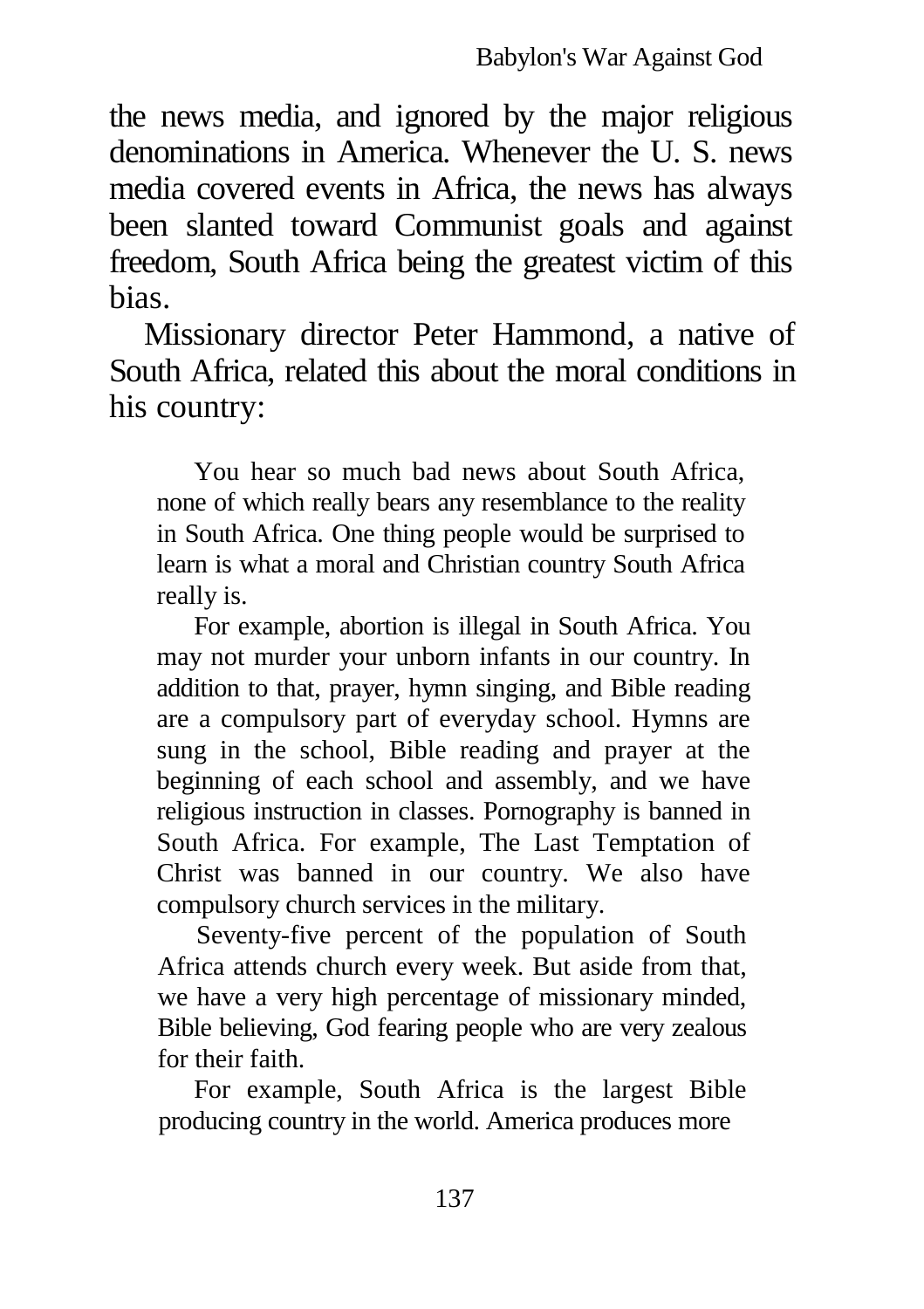Christian books, and Christian tapes, than all the other countries put together, but South Africa produces more Bibles in more languages than any other country in the world.<sup>19</sup>

## Peter Hammond also relates his eyewitness account of the Communist war against Christians in Africa:

When I was first called up to do my military duty in the South African Defense Force, back in 1979, we came across atrocities in South West Africa and Angola. SWAPO, the South West African Peoples Organization, the terrorist group backed by the Soviets, and funded by the World Council of Churches, has been involved in war to try and overthrow Mozambique for the last 20 years. In that time they've killed 10,000 civilians, largely through land mines.

We, as soldiers, had to sift through the wreckage of vehicles blown up by land mines, and we had to put the bodies into body bags. We had to sift through villages burned to the ground, and take the charred remains, the corpses of the people, and put them in body bags.

When we were involved in operations in Angola, we used to seek out the churches in the villages. We would go into a village and say, "Where is the church?" and every time the people would point to a burnt out place and say, "That was the church. The Cubans burnt it down." We would say, "Where is the pastor?" and the people would say, "The Communists shot him.' We would say, "What can we do to help you?" and the people would say, "Biblia, Biblia, — Bibles." Starving, hungry, thin people asked for Bibles as their first priority.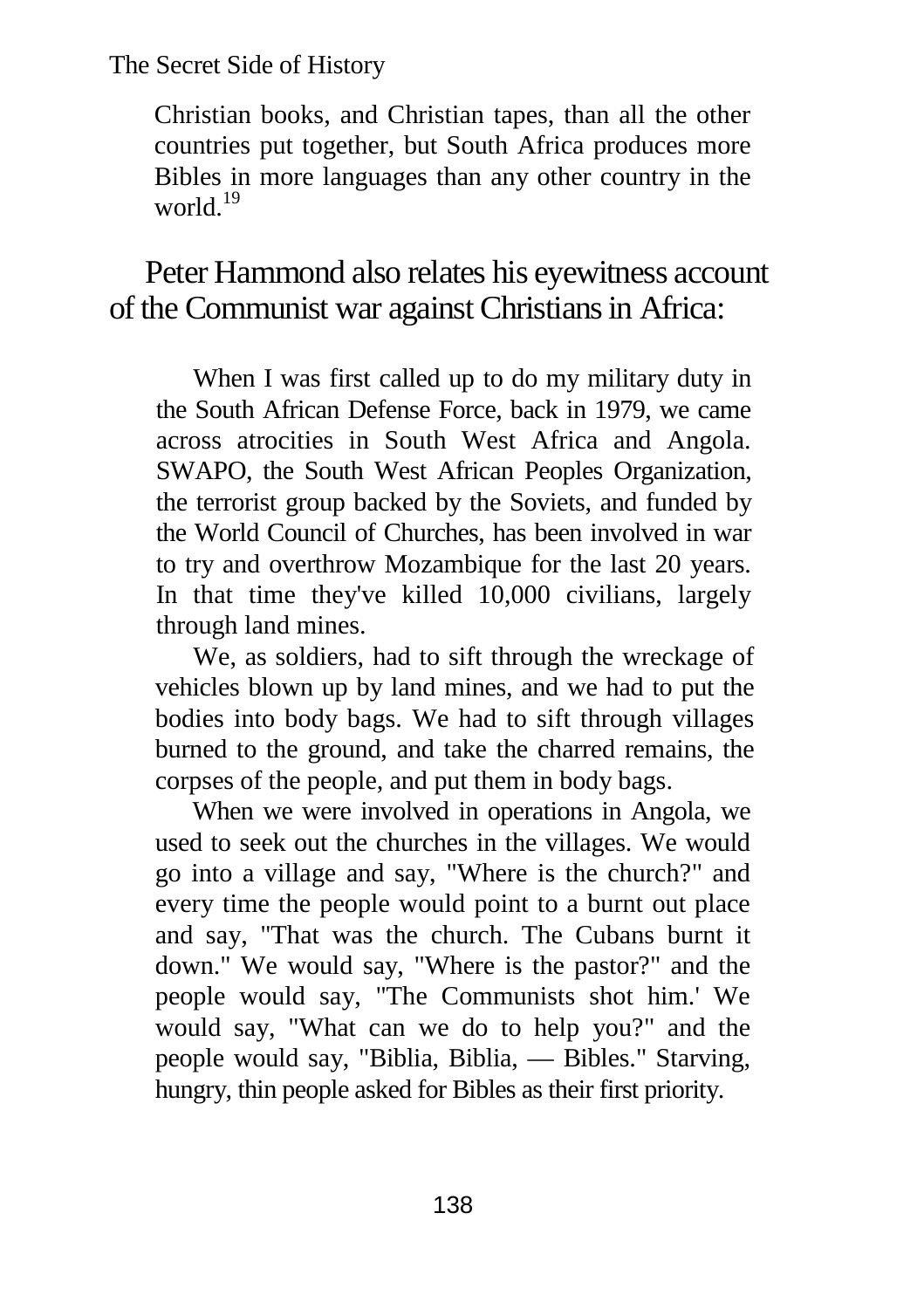We've spoken to survivors during our missionary work during the last seven and one-half years in Mozambique and Angola. We have spoken to survivors of massacres, where Cuban troops walked into churches, took the Bible off the pulpit, threw it out the door, and said, 'OK, it's all over, just form a line, walk past the Bible, spit on the Bible and you can go free. If you do not spit, though, we will certainly kill you." And Christians in Angola had to make a choice sometimes, under the AK 47s of Cuban troops, whether to spit or  $\overline{d}$ ie.<sup>20</sup>

The man backed by U. S. leaders to take over the government of South Africa is Nelson Mandela, a Communist terrorist and head of the African National Congress (ANC), a Communist dominated terrorist organization.

That Mandela was a Communist was proven when he was arrested and tried for treason by the South African Government. During the trial, articles and documents in Mandela's own handwriting were submitted to the court. In an 18-page document Mandela stated, "The people of South Africa, led by the South African Communist Party will destroy capitalist society and build in its place socialism."<sup>21</sup> In another document, entitled "Political Economy," Mandela wrote, "We communist party members are the most advanced revolutionaries in modern history...."<sup>22</sup>

Although many blacks held elected positions in South Africa, until the national elections in 1994, Mandela was never elected to any government position by his people.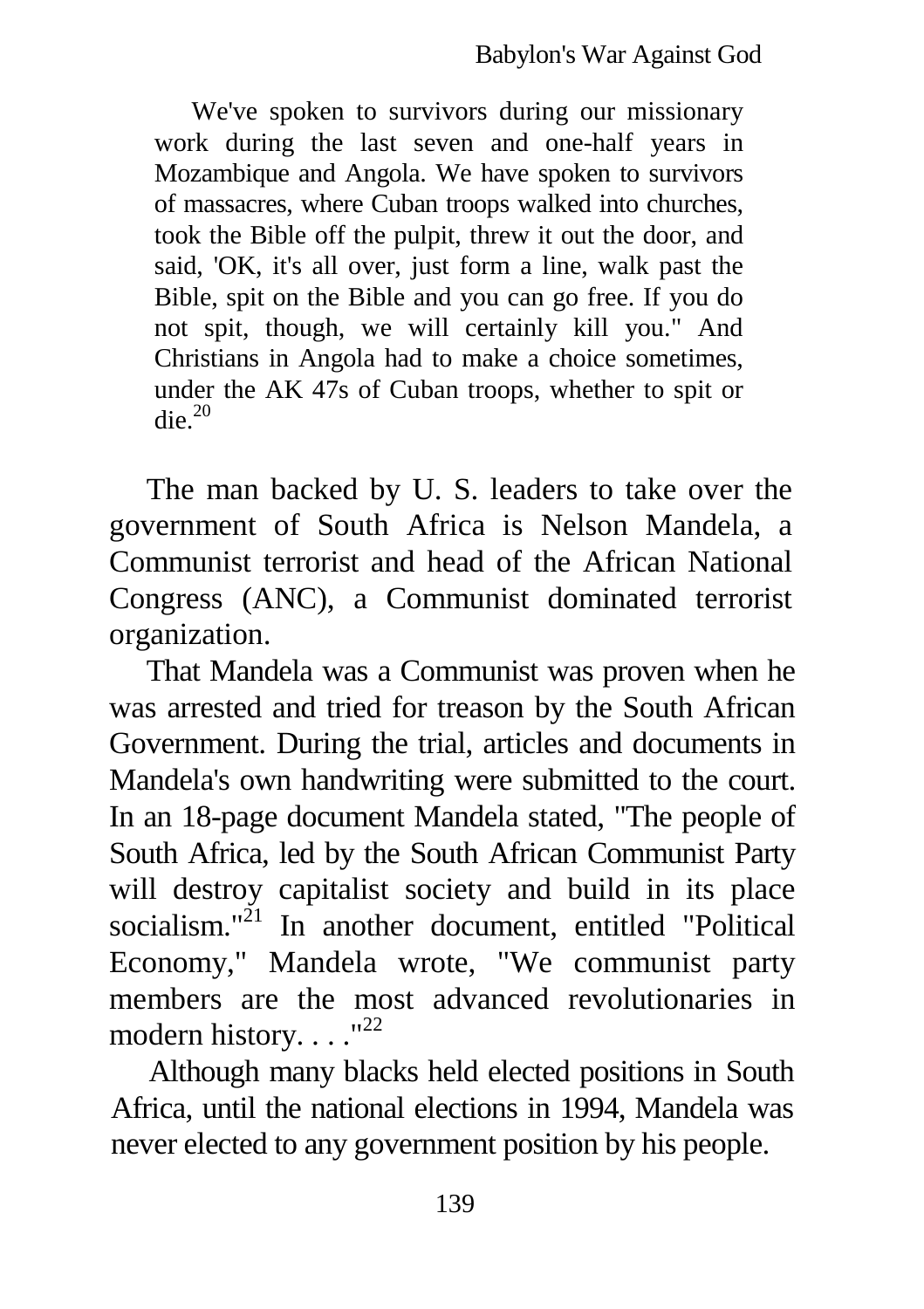His power was acquired by the terror tactics of the ANC. One of the methods used by the ANC was known as "necklacing," whereby a victim was executed by first tying his hands and then placing an automobile or truck tire around his or her body, filling it with gasoline or diesel fuel, and setting it on fire. Most of the victims were not whites but blacks who refused to support the ANC. Winnie Mandela, the wife of Nelson Mandela stated, "With our boxes of matches and our necklaces, we shall liberate this country."<sup>22</sup> Hundreds of blacks have died an agonizing death by this method.

None of this deterred the United Nations, the U. S. Government, the World Council of Churches, the world news media, and many U. S. Congressmen and Senators from working for a new South African Government headed by the ANC. Under the CFR-dominated Carter administration, a U. S. boycott was launched against South Africa that helped set the stage for a Communist take over.

While the U. S. media was daily attacking South Africa, not a word was spoken about the millions of Africans who were dying because of Communist devastation in other nations throughout Africa. As hundreds of thousands of black Africans were fleeing from these Communist countries and pouring into South Africa to survive, the media attacks on South Africa continued.

It is a sad commentary indeed, that a once great nation has fallen so low, that Communist terrorists are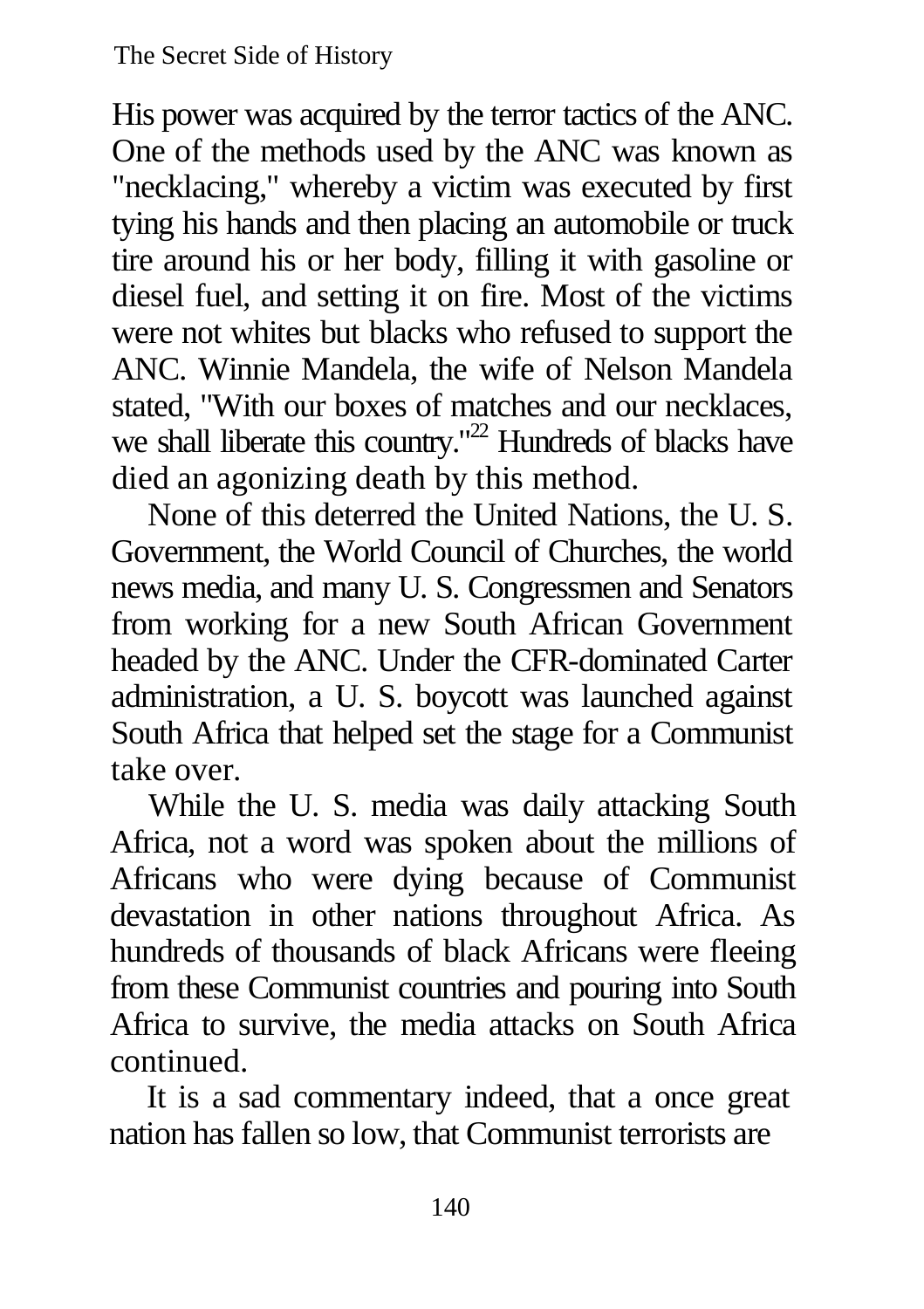given parades through the streets of New York, welcomed to the White House, and made heroes by America's news media.

Babylon's world wide wars against religion have not been limited to Christians and Jews, but have also extended to Muslims. The Soviet invasion of Afghanistan in 1979 was not the beginning of a world wide war against Islam, it was however, a major step in that direction.

Before the invasion, Afghanistan was a peaceful nation of 18 million people, 99 percent of whom were of the Islamic belief. The land area, about the size of Texas, is mostly mountains and desert. The climate is severe, very hot in the summer and very cold in winter. Although rich in minerals, the work force was 75 percent agricultural and 25 percent industrial with very little heavy industry.

The Soviet war against Afghanistan left more than 50 percent of its population killed, dispersed, or dead from disease or famine. Thousands of children were kidnaped and shipped to the Soviet Union for Communist training. The culture of the Afghan people, once known the world over for their jewelry and carpets, was almost totally destroyed.

The former economic advisor to the president of Afghanistan, Abdul Shams, recorded the full story of this horror in his book In Cold Blood: The Communist Conquest of Afghanistan. Following is the story that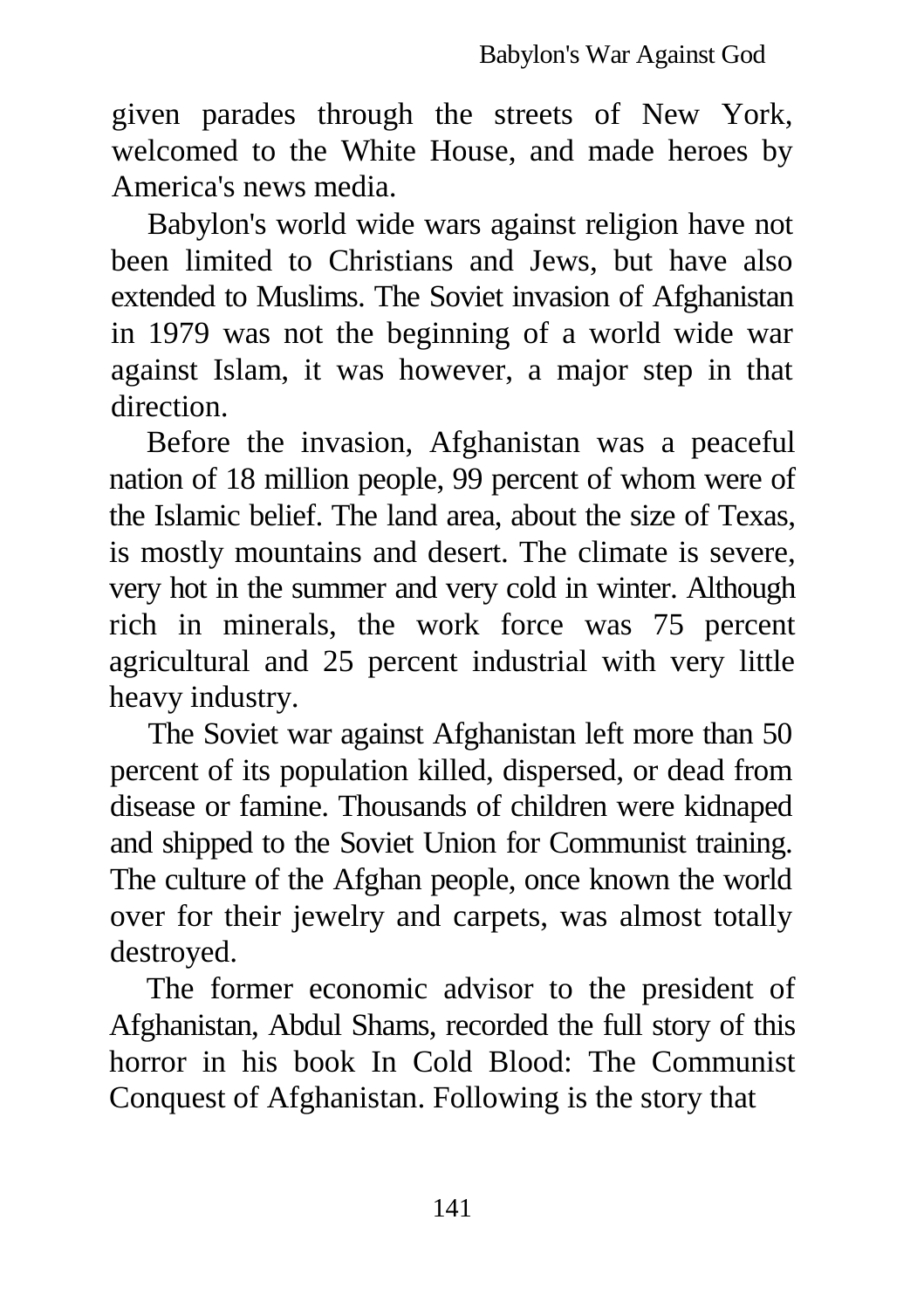Shams related on a radio broadcast in the United States. The story is given as it was expressed in Shams' words:

We saw their action in Afghanistan, what they mean when they talk of peace, when they talk of brotherhood, when they talk of friendship, what they mean when the Soviets took over Afghanistan militarily. On the first night they killed 17,200 people in the streets of Kabul. They have bayoneted pregnant women in Afghanistan. The children they have just torn apart. Even the unborn children which the ladies were bearing, they bayoneted their bellies and they took out unborn children and hung them up in the trees.

There was a special kind of torture they called West Torture. They hung them (captured freedom fighters) to two trees. They brought the trees down. They tied one hand to one tree and the other hand to the other tree. Then they left the trees back and they were torn apart.

In the countryside where the people are very devoted . . . The Soviets forcefully asked them to join the Communist party, to join them and to accept their alien policy and system. They refused, they said, "No, let us alone. We are Muslims and we are farmers. We are not politicians. Leave us alone."

But the Soviets were not satisfied ... They went and destroyed their villages when they saw the resistance of the people. Some of the villages have been destroyed like there was no sign of life at all. They have destroyed almost 14,000 villages in Afghanistan. They have bombed, they have rocketed, they have burned.

Besides this the Soviets have dropped tiny antipersonnel bombs. These bombs were very sophisticated, made especially for children. They were very attractive to children. When a child picked these objects up—it was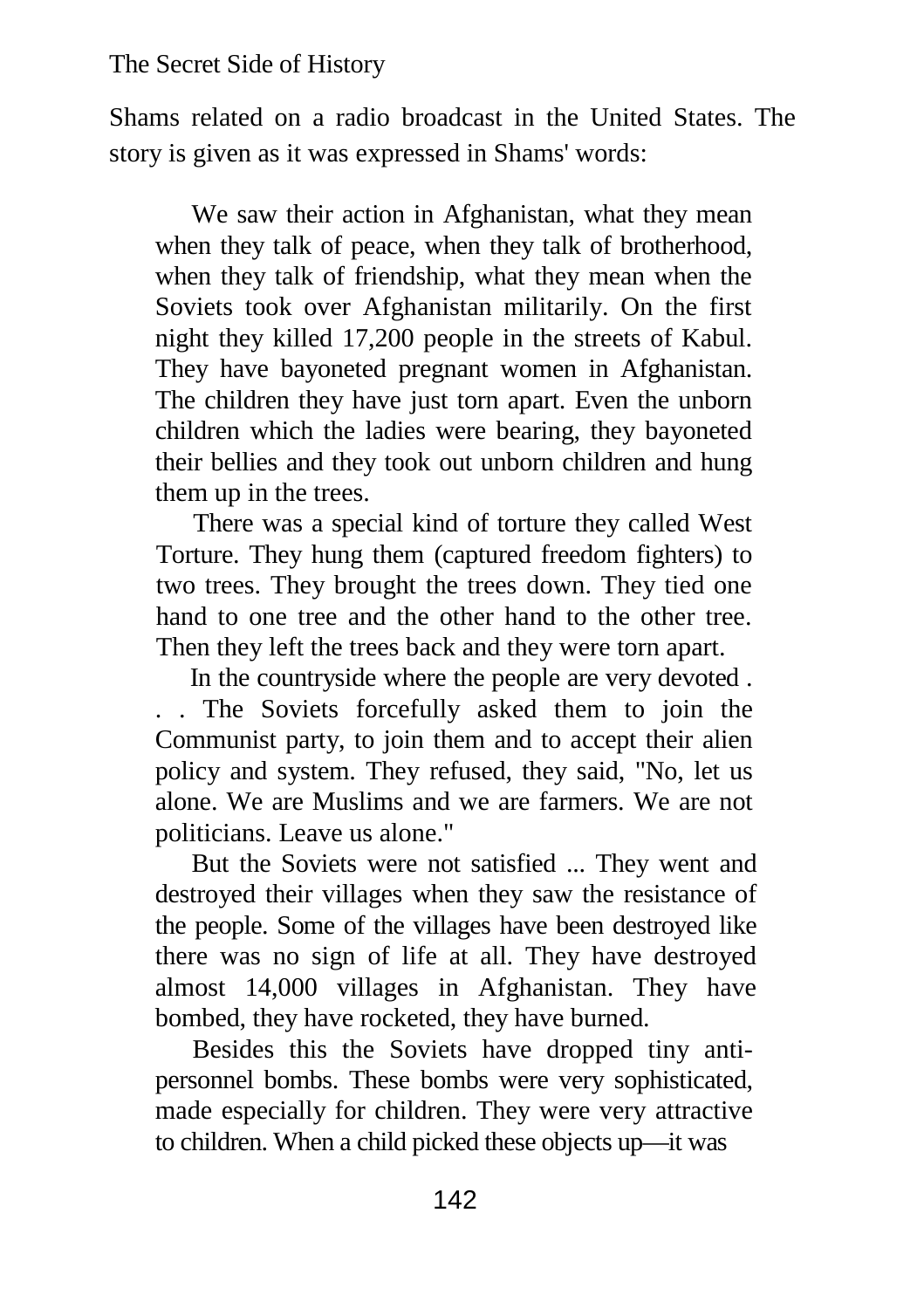like tiny trucks, tiny cars, watches, pens, sometimes chewing gum, when they touched them or got them in their hands, their hands were blown off, their feet were blown off, their faces were torn off. $^{23}$ 

And what of the attitude of American leaders toward Mikhail Gorbachev who was in power at the time Afghan children were being blown up? As soon as he was no longer the head of the Soviet Union he was welcomed to the United states where he is now free to travel, sell his books, and raise funds for his Moscowbased Foundation for Social, Economic, and Political Research. The U. S. Government even provides him with office space at the former Presidio Army Base in San Francisco. He is also aided in his fund-raising by a group financed by the Rockefeller, Carnegie, Mellon, Ford and other foundations. He was engaged by Senator Phil Gramm's Republican Senatorial Committee to speak at a Washington fund-raising event for which he was to receive \$70,000.

But that's not all of the tragic story. The Soviet tanks that rolled into Kabul (the capital of Afghanistan) in 1979 were made in the Soviet Kama River Truck Plant. This plant (the largest in the world) was built by American businessmen and largely financed by American banks. The design, engineering, and key equipment all came from the United States. U. S. Government policy that made possible the American building of the Kama River plant involved CFR member Henry Kissinger, CFR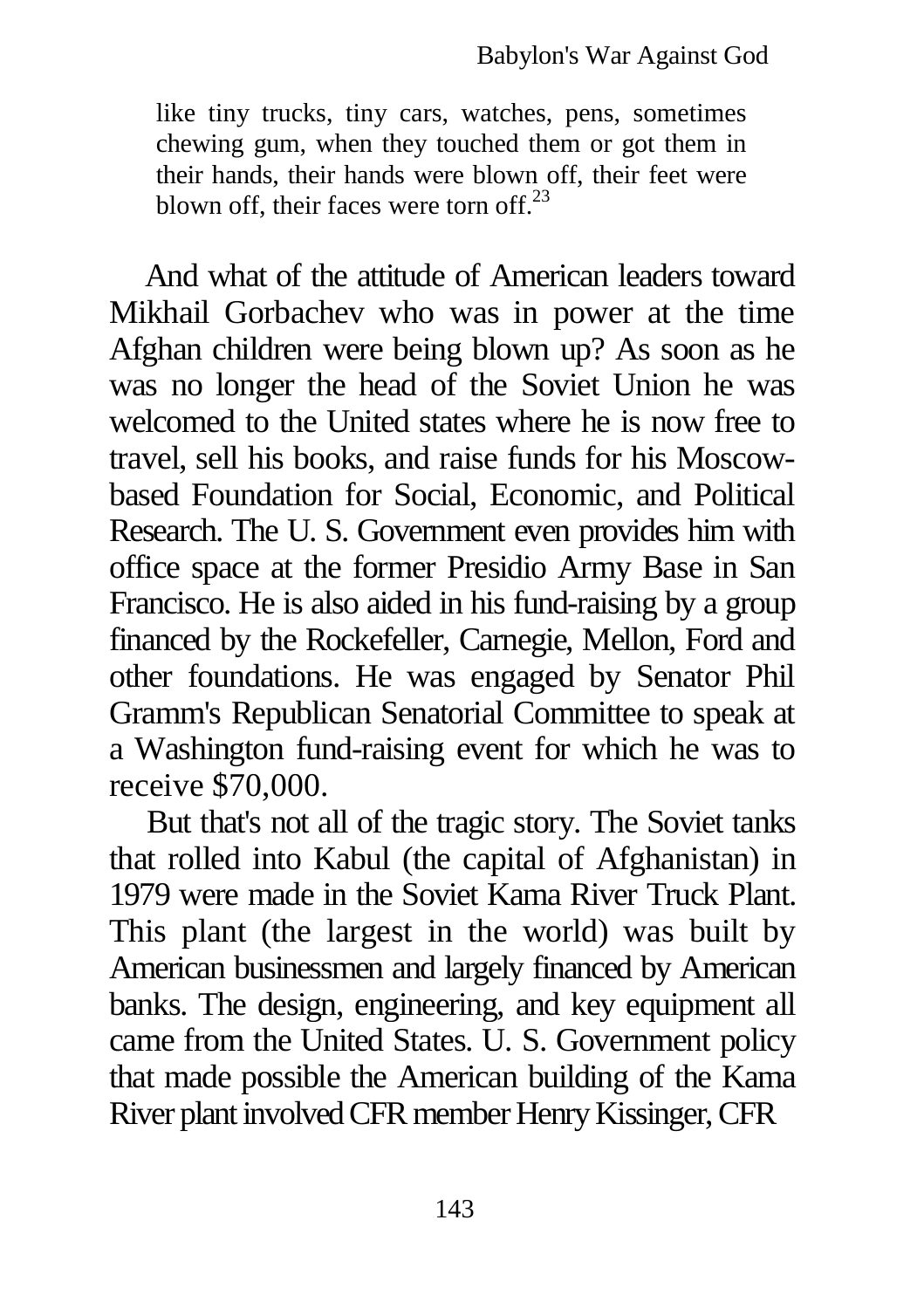member George Shultz, and CFR member Richard Nixon who was president at the time.

Even the highway that enabled Soviet tanks to reach Afghanistan was built by Soviet and U. S. engineers working side by side with U. S. foreign aid money footing part of the bill.

Although U. S. Government officials mouthed support for the Afghan freedom fighters, the end result was a sellout to a Soviet puppet government in Kabul.

The sellout in Afghanistan was not the end of war against Islam. The war did not end, the banners only changed from the Soviet flag to the United Nations flag. With the UN in the act, the war became world wide. The stage was set with the United States arming and supporting Muslim terrorist groups in Iran, Iraq, Syria, Libya, Algeria and a host of others. Although these terrorists groups are a tiny minority of the 800 million Muslims in the world, incidents created by them and highly publicized by the media can be used as an excuse to wage war against the innocent. The real criminals usually go unharmed.

The Gulf War is an example, among many that could be cited, of this kind of foul hypocrisy. This was the first time America initiated an unprovoked attack on a foreign power in another hemisphere. Prior to the war, the United States had engaged in a decade long build up of Saddam's war machine. In The New American magazine (March 21, 1994) William Jasper reported that: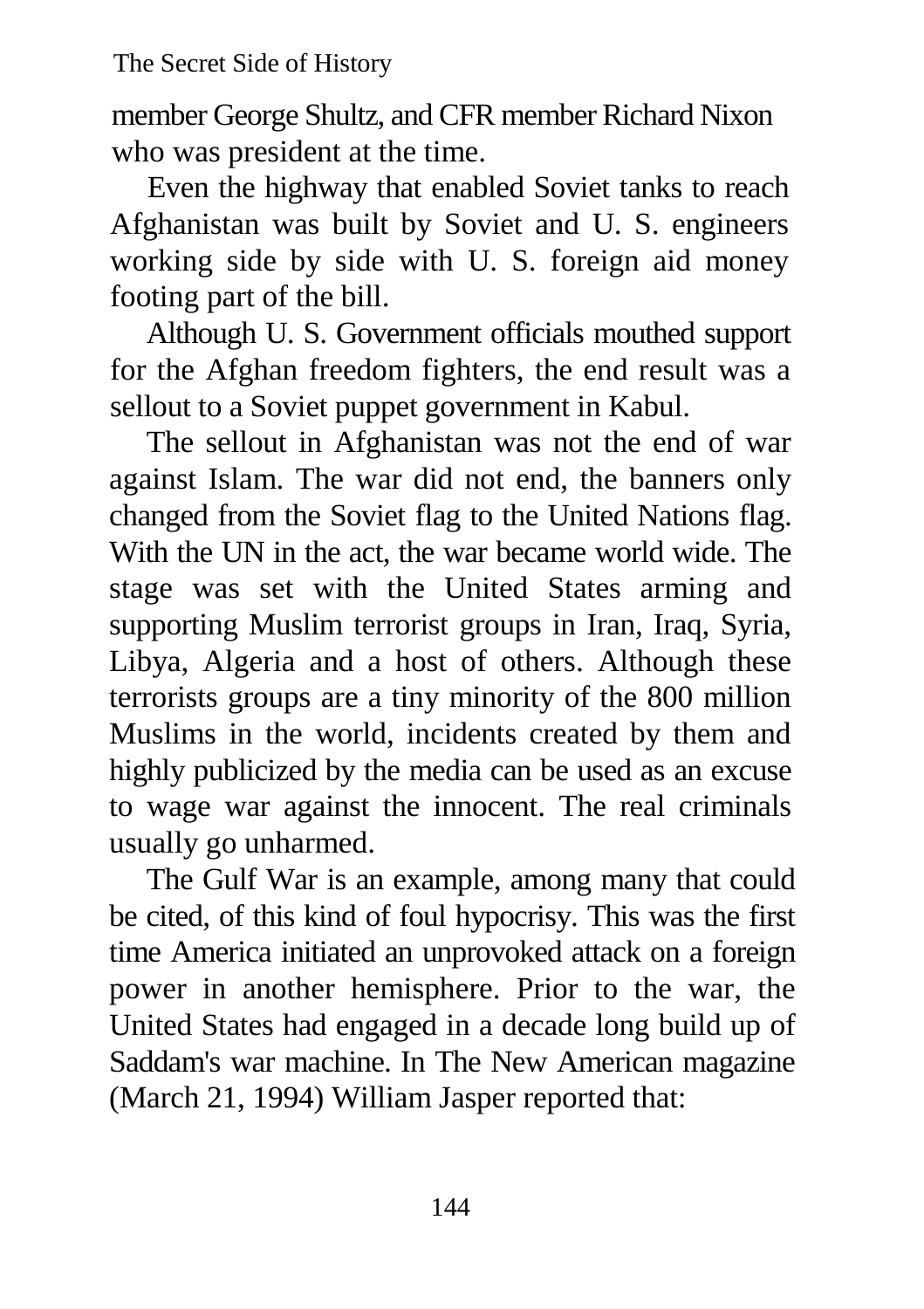Investigations by the House Banking Committee and journalists have carefully documented a sordid trail of treachery and treasonous actions by George Bush and his retinue before, during, and after the Persian Gulf War.

The U. S. provided or assisted Iraq in obtaining cluster bombs, technology for nuclear enrichment, U. S. designed munitions, missile technology, some \$5 billion in loan guarantees, and much more. $^{24}$ 

As is now well known, the major part of destruction during the Gulf War was upon civilian installations in Iraq resulting in the death of over 100,000 people, many of them innocent women and children. Saddam was unharmed. This was repeated in Somalia where the stated purpose of a UN invasion became the removal of General Mohammed Aidid, a Muslim leader who had been armed by the U. S. The UN occupation resulted in the killing and torture of Somali civilians, but not the capture of Aidid.

By March 1994, the UN war against Muslims had already resulted in 400,000 deaths in Iraq, Bosnia, and Somalia. These are called "peace" operations by the CFR-controlled news media. UN military forces are now in various stages of occupying at least ten Muslim countries with plans to occupy 19 more areas, many of which are Muslim. It is understandable that the United States is blamed for the actions of the UN since U. S. taxpayers furnish 30 percent of the UN operating budget, and 50 percent of the UN war budget.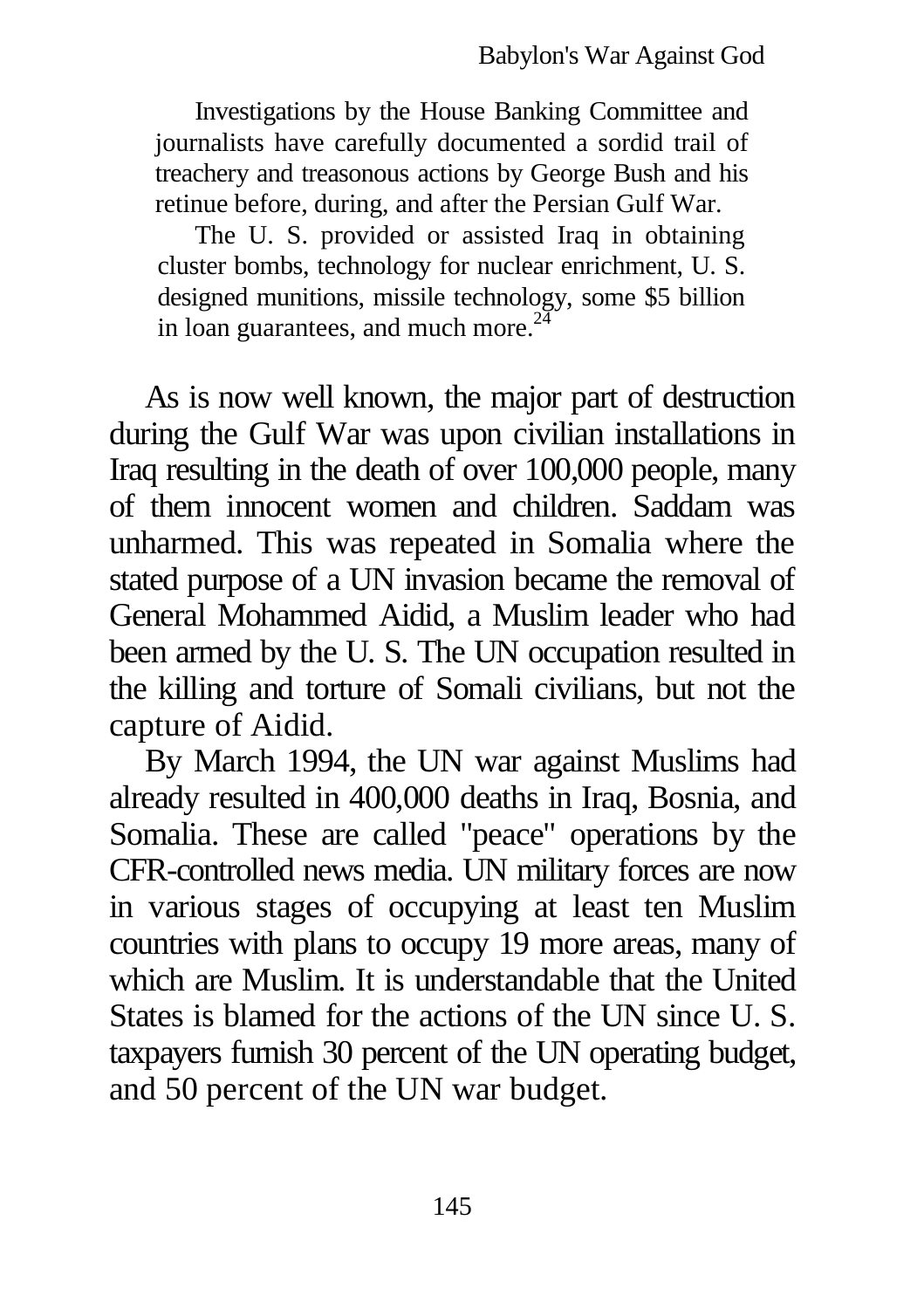There are several aspects of this CFR supported United Nations war against Muslims that Christians in America need to know. One is that the vast majority of true Muslims are peaceful, God-fearing people. The 800 million Muslims in the world stand in the way of a godless one world government, as do millions of Christians. Babylon's plan may be to promote warfare between the two by secretly promoting terrorism and placing the blame on the majority.

Another serious consideration for Christians in America is the increasing number of media attacks against "fundamentalism" under which are lumped groups like Operation Rescue, Zionists, and Muslims. If not stopped, UN troops may be used to wage war in the U. S. against Christians and Muslims, both being labeled as "Fundamentalists."

The tragic events at Waco may have been a test run to see if Americans have been sufficiently conditioned to accept military attacks by the government upon religion. As a warning to what may be planned, consider statements made by President Clinton (a member of the CFR) immediately after Waco:

I hope very much that others who will be tempted to join cults and become involved with people like Koresh will be deterred by the horrible scenes they have seen.

There is, unfortunately, a rise in this sort of fanaticism all over the world. And we may have to confront it again.<sup>25</sup>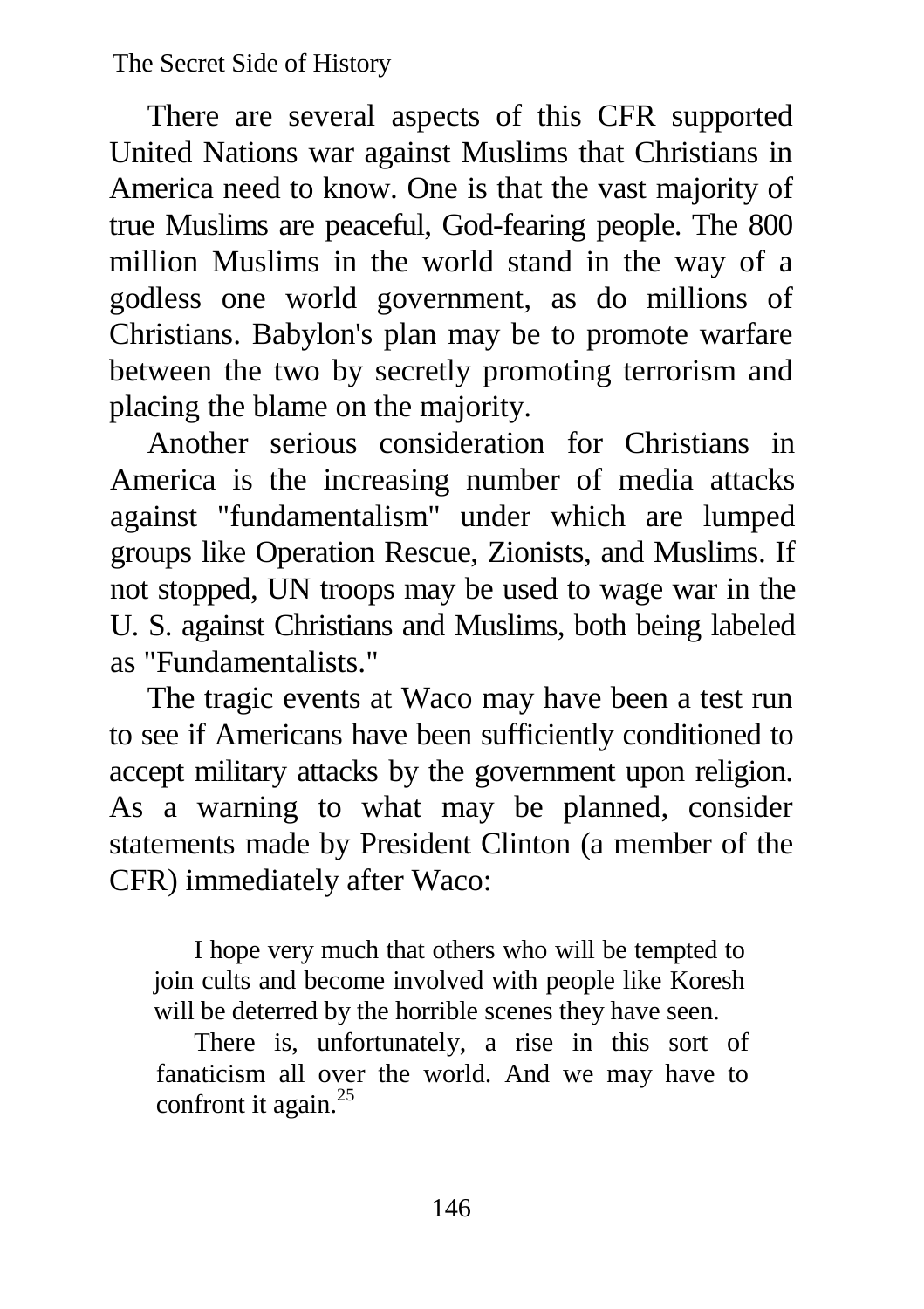### Chapter 12

# U. N. Modern Tower of Babel

And the Lord said, Behold, the people is one, and they have all one language; and this they begin to do: and now nothing will be restrained from them, which they have imagined to do.

Genesis 11:6

The potential for evil in the attempt to build the Tower of Babel, as recorded in the eleventh chapter of Genesis, was not in any threat to physically "reach unto heaven," nor was it in the desire to establish a city. The danger was in a concentration of power and the elimination of the division of nations established by Divine Providence.

A division of nations is of paramount importance because it has served to control the spread of evil throughout the earth. This is substantiated by Bible history in that the concept of nations was not established until after the universal flood of Noah's time. Prior to the flood, mankind had become so corrupted that, except Noah and those with him, all human inhabitants were destroyed. Immediately after the flood the concept of nations began, as recorded in Genesis chapter ten. From that time on, nations served as a check on each other throughout Old Testament history.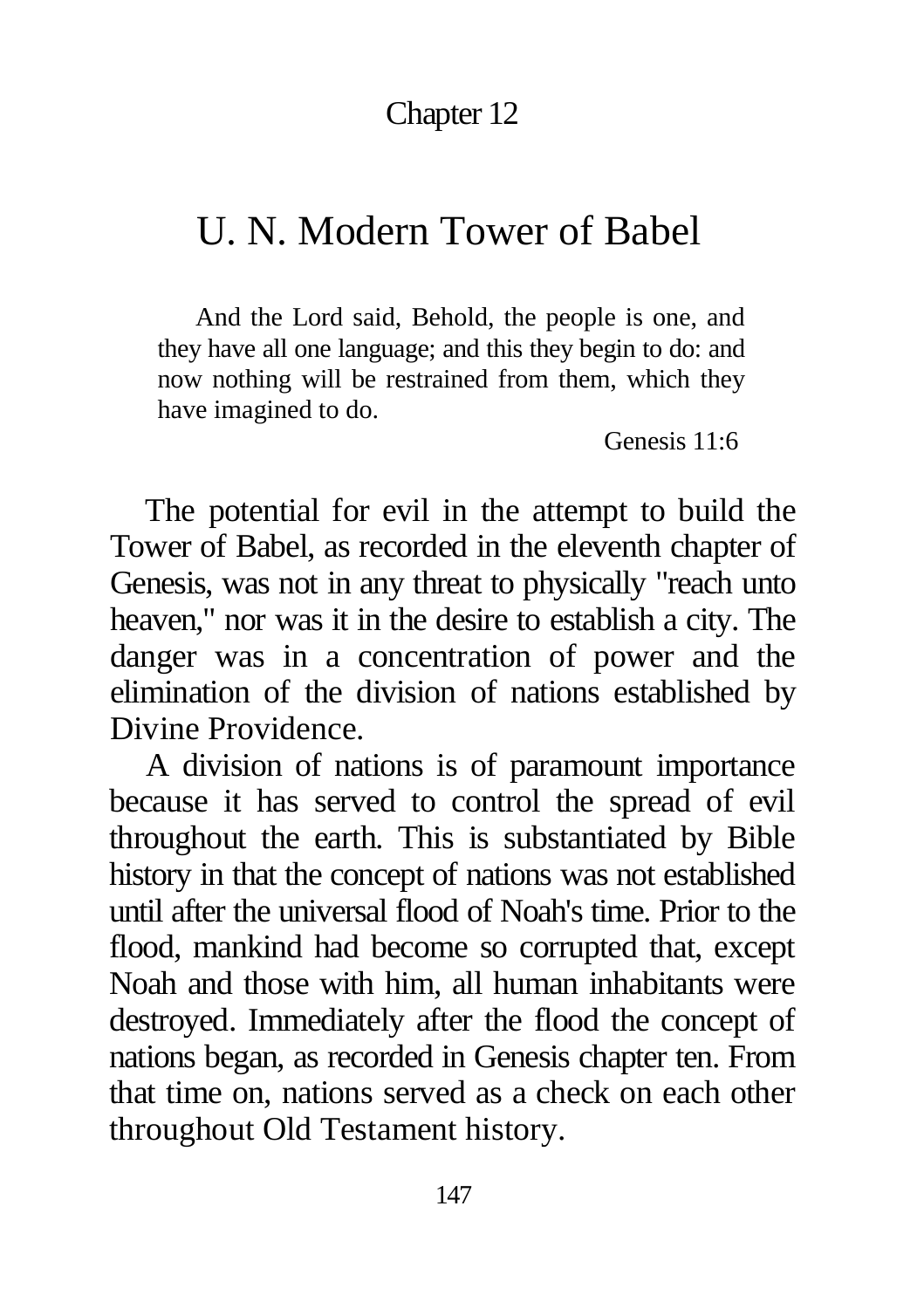When the nations that occupied ancient Palestine became corrupted beyond redemption, the Israelites were sent to overcome them. This is made plain in Deuteronomy 9:5:

Not for thy righteousness, or for the uprightness of thine heart, dost thou go to possess their land: but for the wickedness of these nations the Lord thy God doth drive them out before thee,...

Centuries later, when the Israelites had been corrupted to the point that they were burning their children to death as human sacrifices to Moleck, the ten northern tribes were invaded and deported by Assyria. To this day, these ten dispersed tribes have never been found.

The first attempt to circumvent the Divine order of sovereign and independent nations was frustrated by a division of languages, as recorded in Genesis 11:7, "Go to, let us go down, and there confound their language, that they may not understand one another's speech." This time those who wish to replace sovereign nations with a one world government have assembled with their interpreters. This time they have built a tower on the East River in New York. This time they plan to drive the concept of loyalty to God, family, and country off the earth.

The foundation for this modern Tower of Babel was laid at the founding conference of the United Nations in San Francisco in 1945. The man who was Secretary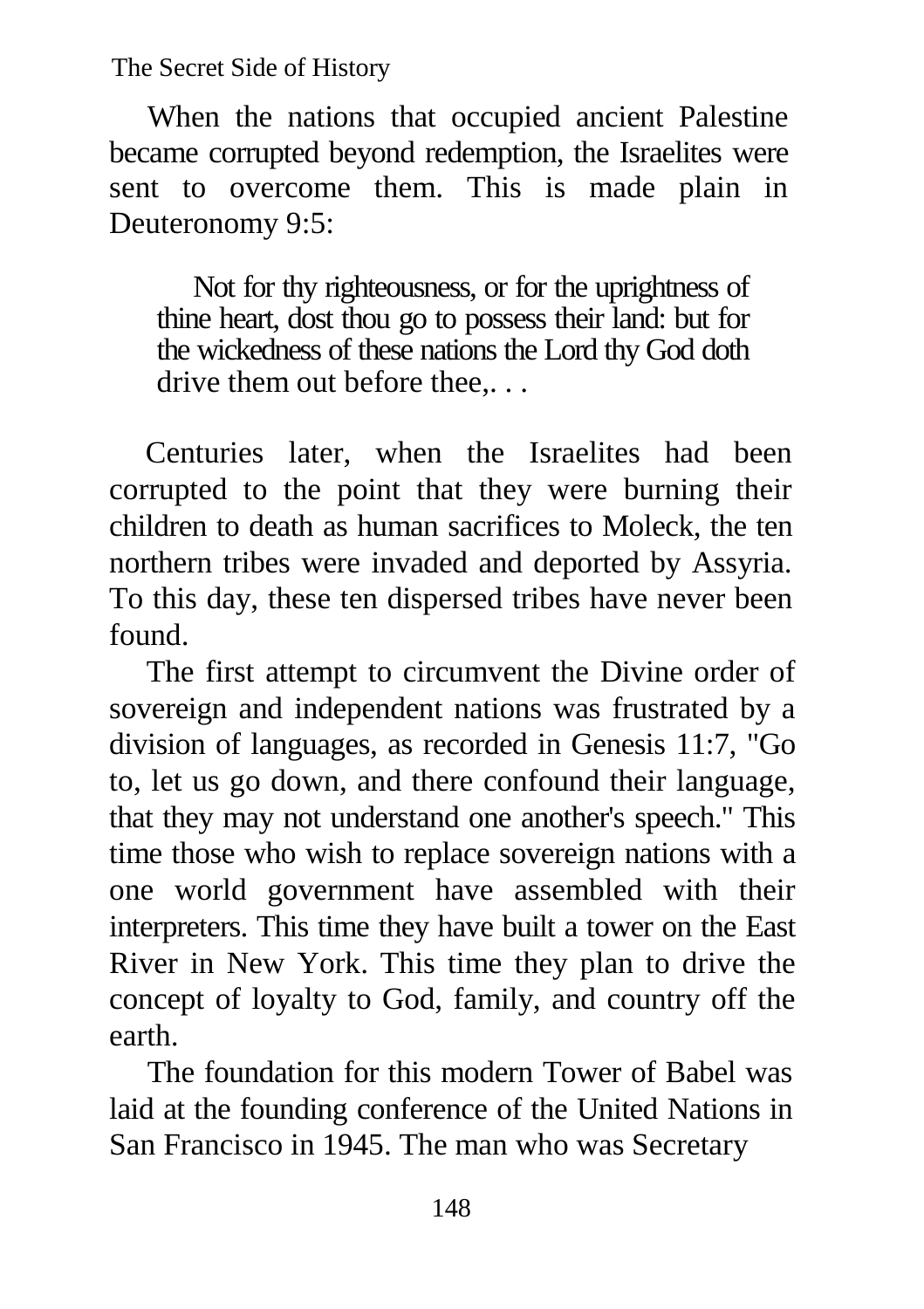General of the conference, and who helped draft the UN Charter, was CFR member Alger Hiss. Later, Hiss was discovered to be a Soviet spy and served time in prison for lying about his connections to a Soviet spy ring. In addition to Hiss, more than forty other American delegates to the UN founding conference were members of the CFR.

Alger Hiss took the UN Charter back to Washington in a small safe, and the U. S. Senate ratified the document without studying its contents. After the U. S. became a part of world government, John D. Rockefeller donated \$8.5 million to purchase land for the UN building.

From the very beginning the UN was a big business proposition. Part of it was launched with the formation (by CFR members) of the International Monetary Fund (IMF) and the World Bank at the Bretton Woods Conference of 1944. Closely linked with Rockefeller's Chase Manhattan Bank, the World Bank has been used to lend money around the world, mostly U. S. taxpayers' money.

The beneficiaries of this money have not been the poor people in undeveloped countries, but wealthy industrialists who wish to expand operations in these countries. Congressman John Rarick explained it this way, "Aid to the poor countries usually ends up as seed money or loans to the wealthy industrialists from the developed countries to further their overseas operations in competition with the people whose country they claim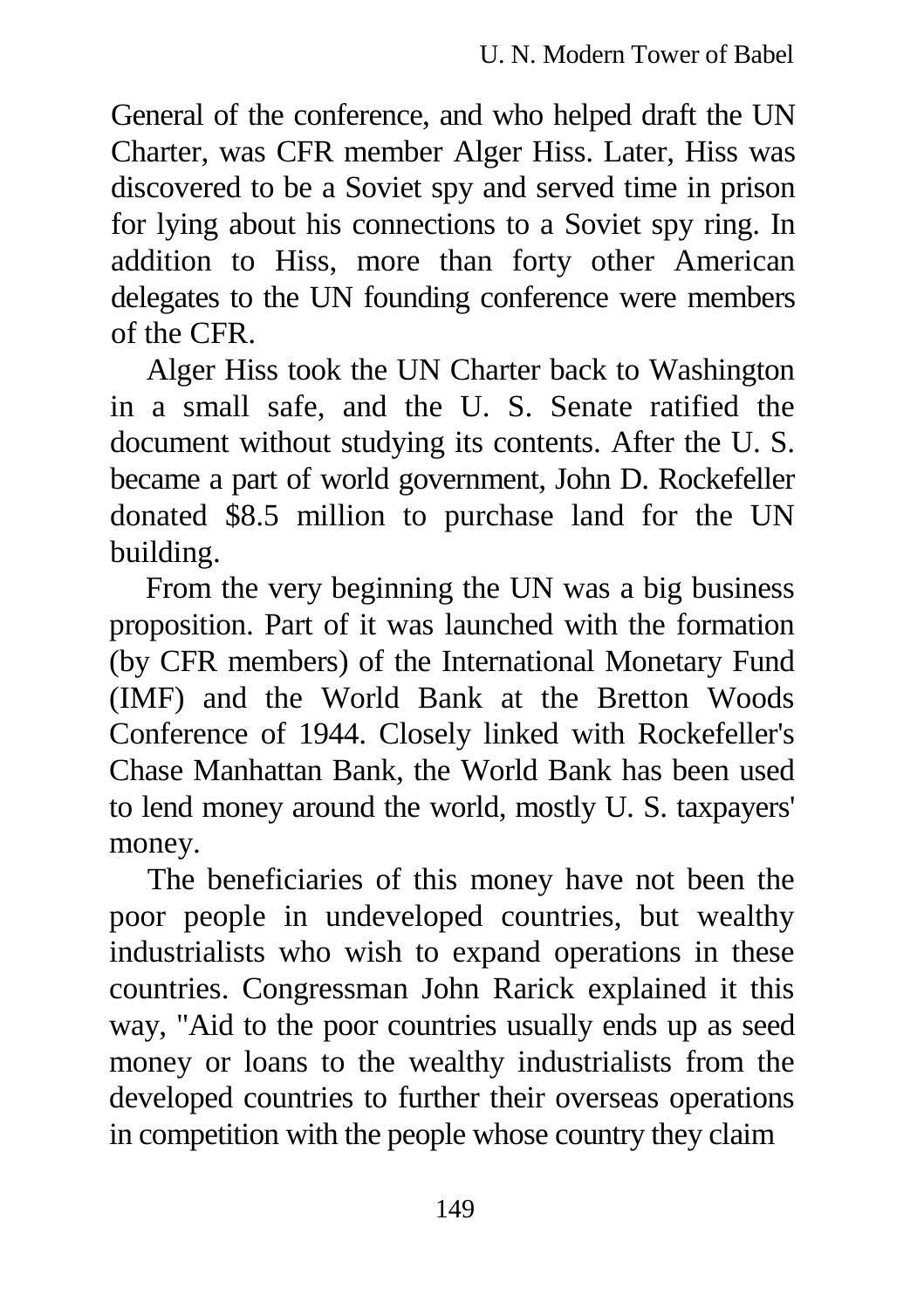to represent."<sup>1</sup> Since the end of WW II these loans, guaranteed by U. S. taxpayers, have served to expand the operations of international cartels and to advance their march toward a New World Order.

The major changes in the world throughout the 20th century have not occurred just because of an ideological conflict between Communism and Capitalism. Many of these changes have involved control of natural resources and markets by these cartels, many of whom are among the Fortune 500 businesses in America.

As mentioned in chapter 10, ever since the 1917 Revolution, American businessmen have operated government protected monopolies in the Soviet Union with any form of private enterprise forbidden to any would be Russian entrepreneurs.

For example, Armand Hammer operated an asbestos mining and pencil manufacturing concession in the Soviet Union before and after WW II. While the Soviets were murdering millions of their own people, and turning the Soviet Union into a giant slave camp, Armand Hammer was making a profit. Hammer even worked out a grain deal so that he could ship grain to feed his mine workers. This was passed off as a humanitarian gesture to feed starving Russians.

Besides his business enterprises, Armand Hammer represented thirty-eight other American companies in the Soviet Union. This information is related in Carl Blumy's book The Dark Side of Power. Blumy was Armand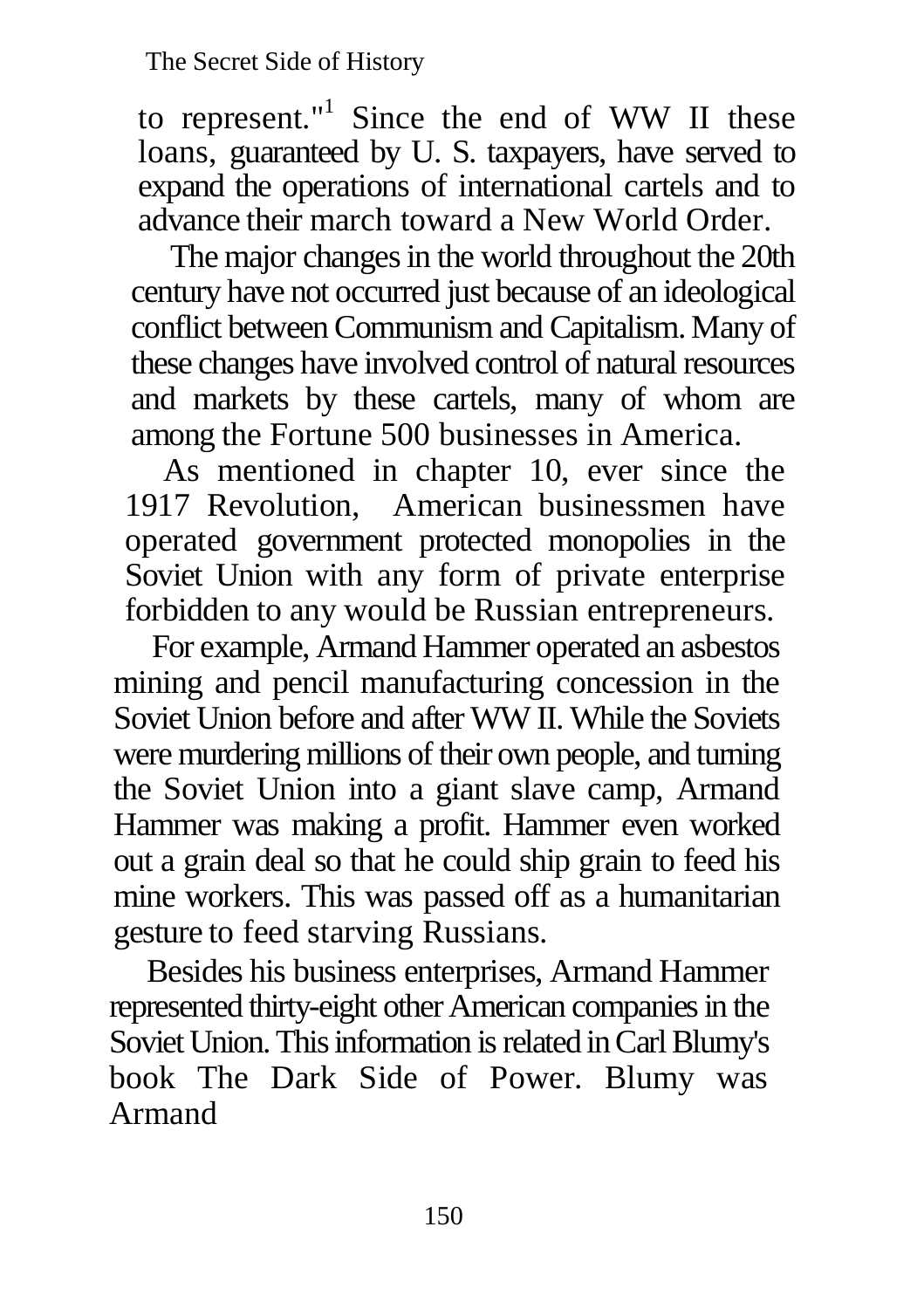Hammer's public relations consultant for twenty-five years from 1955 to 1980.

Soviet defector Tomas Schuman related his interesting personal observations of relations between Communist leaders and American businessmen while he was assigned as a KGB operative in Moscow:

I saw quite a number of influential Americans coming to Moscow. At that time I was working as a Junior Operative of my Novesti Press Agency which is a KGB controlled front. And very often when I met my foreign delegations in Moscow Airport, I saw private jet planes landing in a separate individual strip. Nice, well-dressed Americans would walk out and warmly embrace members of the Politburo. Kiss them, smooch them, like as if they were brothers, and great friends.

When I asked my senior colleagues who they were, they would tell me, "Well, they are industrialists, and bankers, and members of elite groups." It didn't make much sense in my mind. They are supposed to be our enemies, the super capitalists of the United States. And when I kept on asking these dumb questions, naturally, my KGB supervisors told me to, "Shut-up and mind your own business," which I did of course.<sup>2</sup>

As to the attitude of the Russian people toward this business relationship between American businessmen and the Communists, Tomas Schuman had this to say:

Most of the thinking people in my country hope that Americans will come to their senses and stop United States Government, multinationals, and superstructures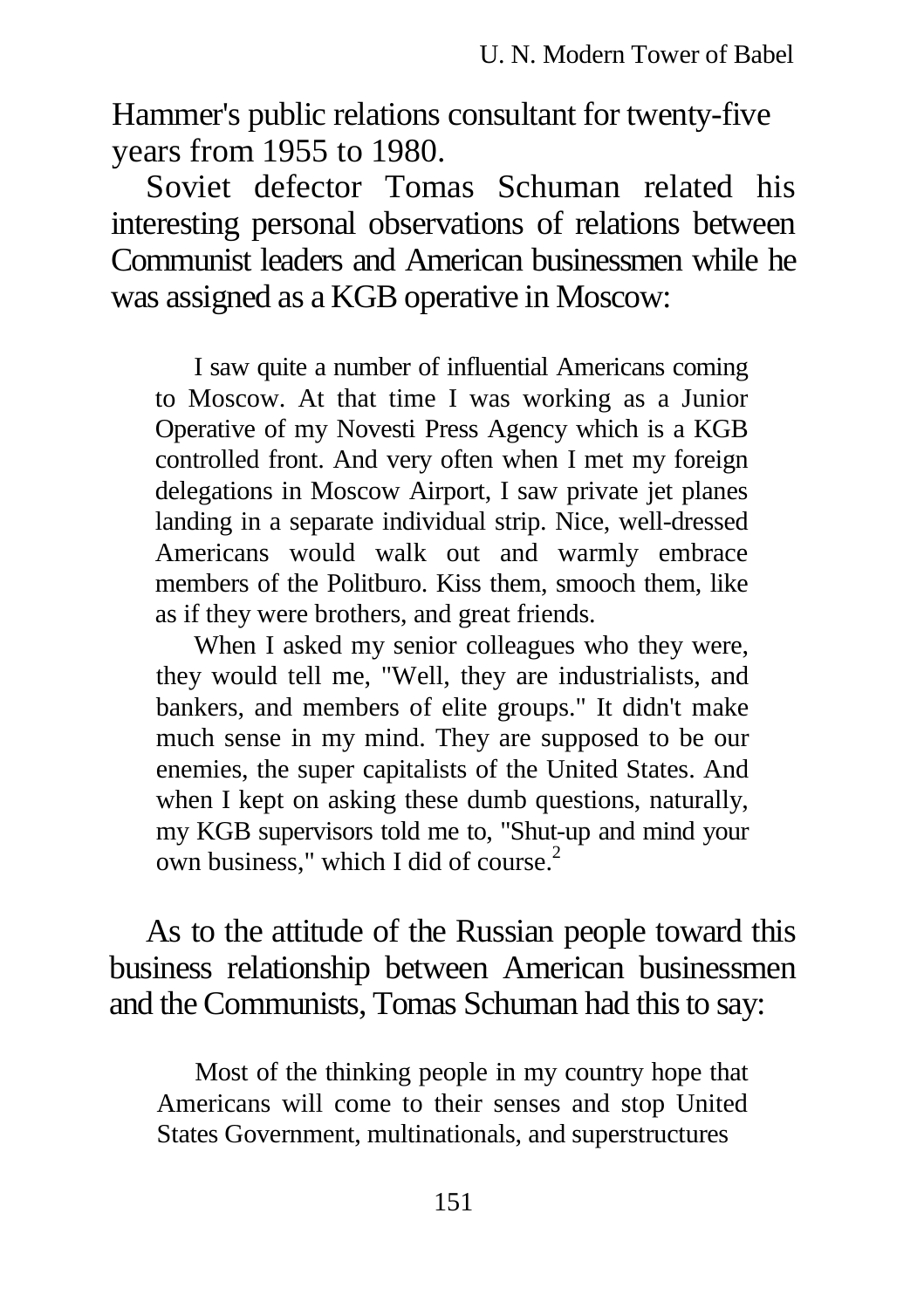from aiding Communism. Giving money, credits, technology, spare parts, grain, and political recognition to a bunch of murders of my nation, who are quilty of killing sixty-six million of my population. $3$ 

For decades, the vast and rich mineral resources of the Soviet Union were kept locked up, except to the few. Then, suddenly, the Communist leaders had a change of heart, and the Iron Curtain came down. Outside of a few harmless shows to fool the West, this change occurred without internal revolt or bloodshed. Over-night the label was changed from Communist to Socialist, with the same leaders mamtaining power under the new label. In reality, there had been no change in ideology at all since these leaders had always been socialists.

From that point forward, the rush was on for American companies to go into the Soviet Union, and many of its satellites, and, with loans backed by the U. S. taxpayers, open business partnerships with socialist governments. Nothing had changed except the expansion of a program that had been going on for decades.

Communist China is another example of such a business expansion with large American companies falling over each other to sign business contracts with the government. One of the reasons the slaughter of thousands of Chinese in Tiananmen Square was ignored by the United States was because three-hundred firms with annual sales of \$7.5 billion wanted to do business as usual.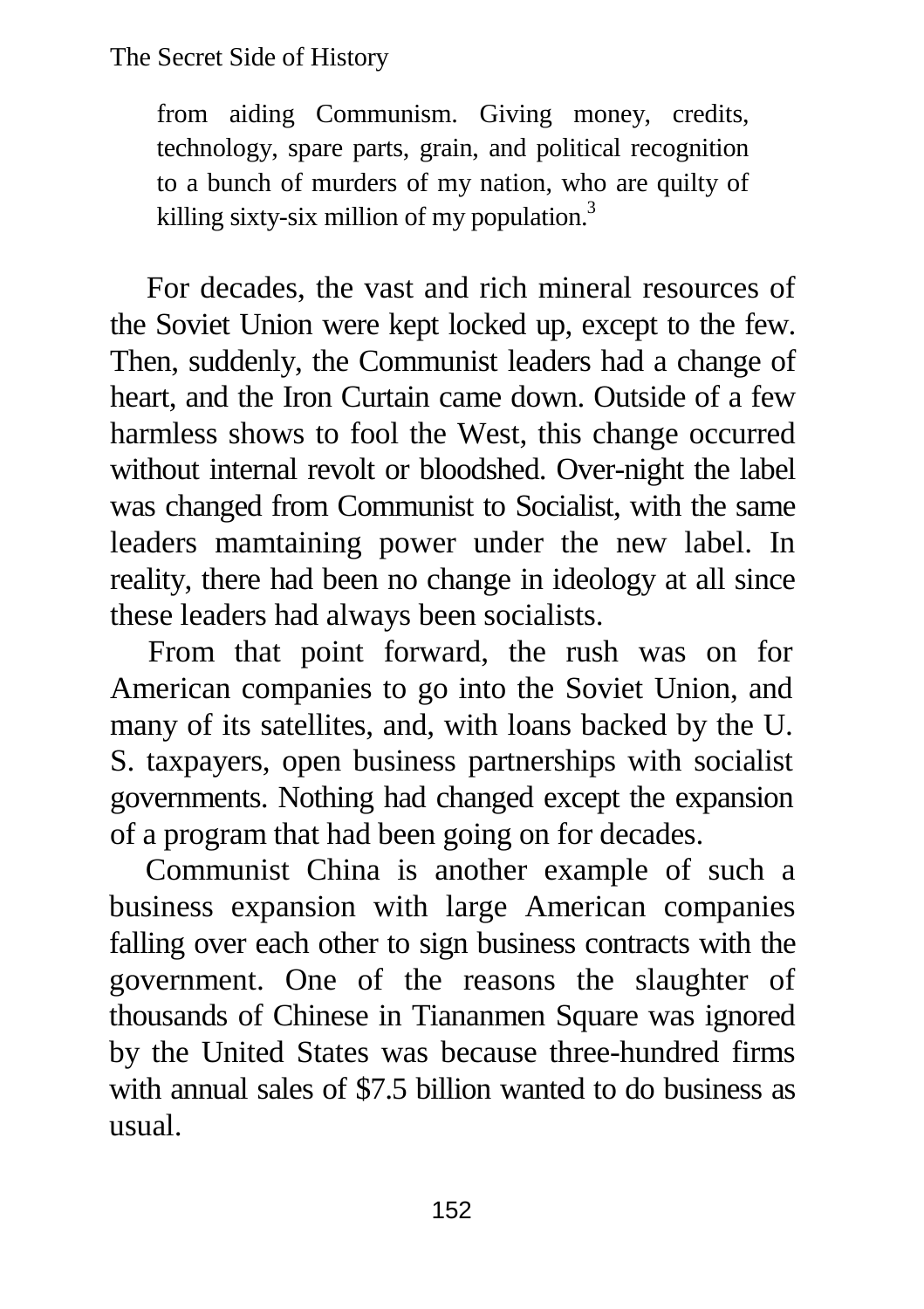Why communist leaders cooperate in this is explained by Steven Mosher who was the first American student to live in China since it was taken over by the Communists:

The Chinese Communist party represents itself as the party of the masses, the party of the people. In fact, it's a very tiny elite which has greatly benefited from the dictatorship it has imposed on the Chinese people. The idea that Chinese Party rule will one day lead to a socialist Utopia is nonsense. The only thing that Communist Party rule has done in the last forty years is that it has caused economic stagnation on the one hand, and terrible human suffering on the other.

The idea that there was somehow a tradeoff between bread and freedom, that if you lived in a poor country that people might choose Communism because it provided bread even if it didn't provide freedom of speech, and other forms of freedom of expression, is nonsense. We now know, especially in China, that the Chinese Communist party has provided neither bread nor freedom. They have provided nothing.

And the other thing one has to think about when one talks about hypocrisy in the Chinese Communist Party is, although they have a slogan of serving the people, in fact, Communist Party officials serve only themselves. And they have, over the last ten years, greatly benefited from the economic reforms.

They have taken payoffs from foreign companies, they take bribes from their own subordinates for promotion, and they take this money and invest it overseas. Now some of this money ends up in Swiss bank accounts, but a lot of it comes to the United states where it is invested in stocks and bonds, and real estate.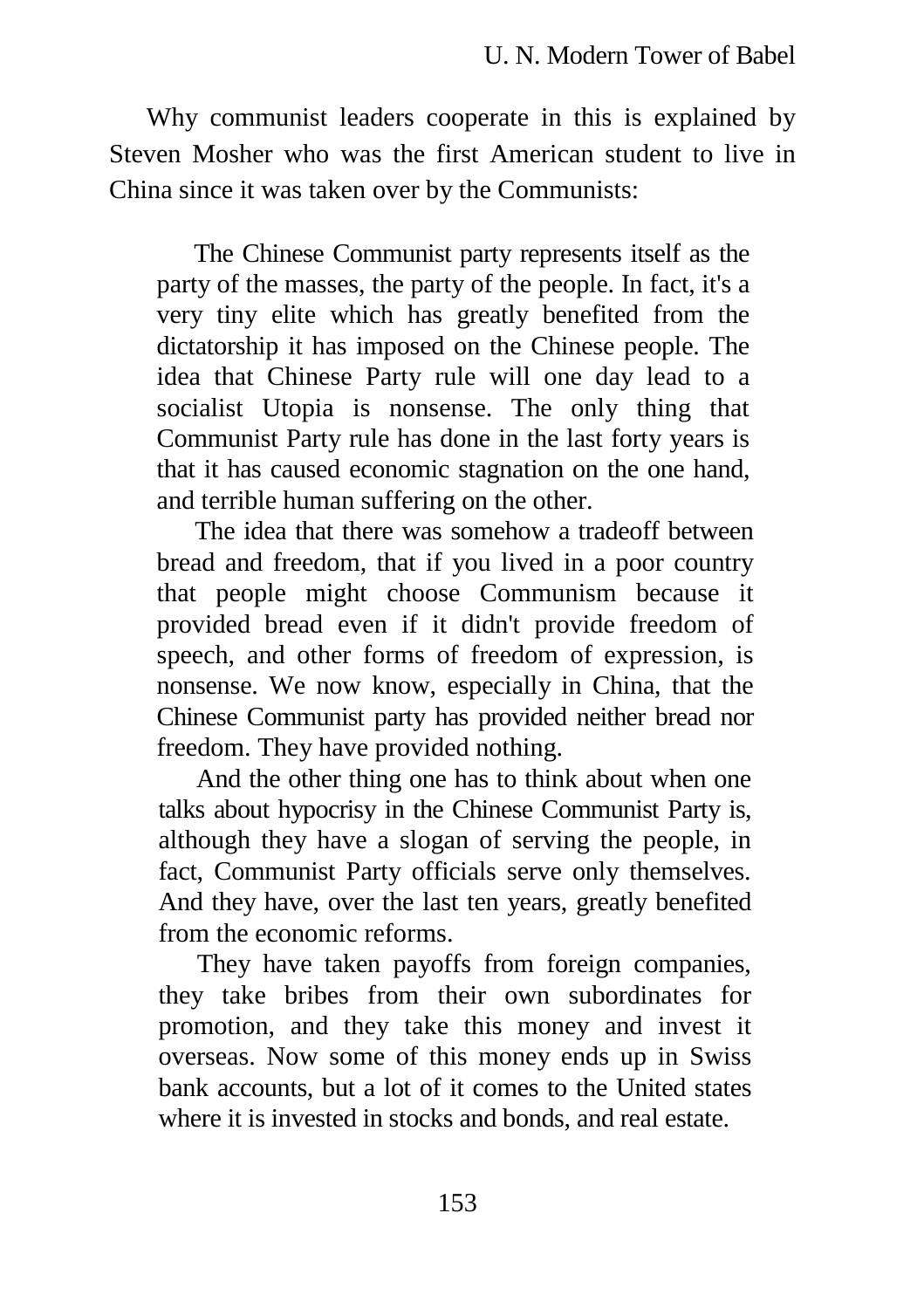It turns out that nearly all of China's Communist Party elite have family members in the United States who come here to study in American universities, but have actually been sent here by their fathers to manage the family investments. For example Yang Shangkun the president, has a son in the United States. Li peng has a daughter in this country. And you cannot name a high ranking member of the Politburo or the Central Committee in China without finding that they have at least one family member in the United States to manage the family investments.<sup>4</sup>

After living and working in China for part of 1979 and 1980, Steven Mosher returned to the United States and wrote his nationally acclaimed book Broken Earth: The Rural Chinese. His shocking revelations about conditions in Communist China earned him the condemnation of the Beijing Government and denial of the doctorate degree in anthropology that he had earned at Stanford University.

China is but one example of changes in the world structure of nations since the end of WW II. At that time there were about fifty recognized nations. Now, near the end of the 20th century, they number over 180. Almost all of the newly established nations are in the socialist camp. All major changes have led the world closer to world government and the elimination of sovereign nations.

For anyone who wishes to learn more of the truth about United States involvement in changing the world during the 20th century, we recommend James Perloff's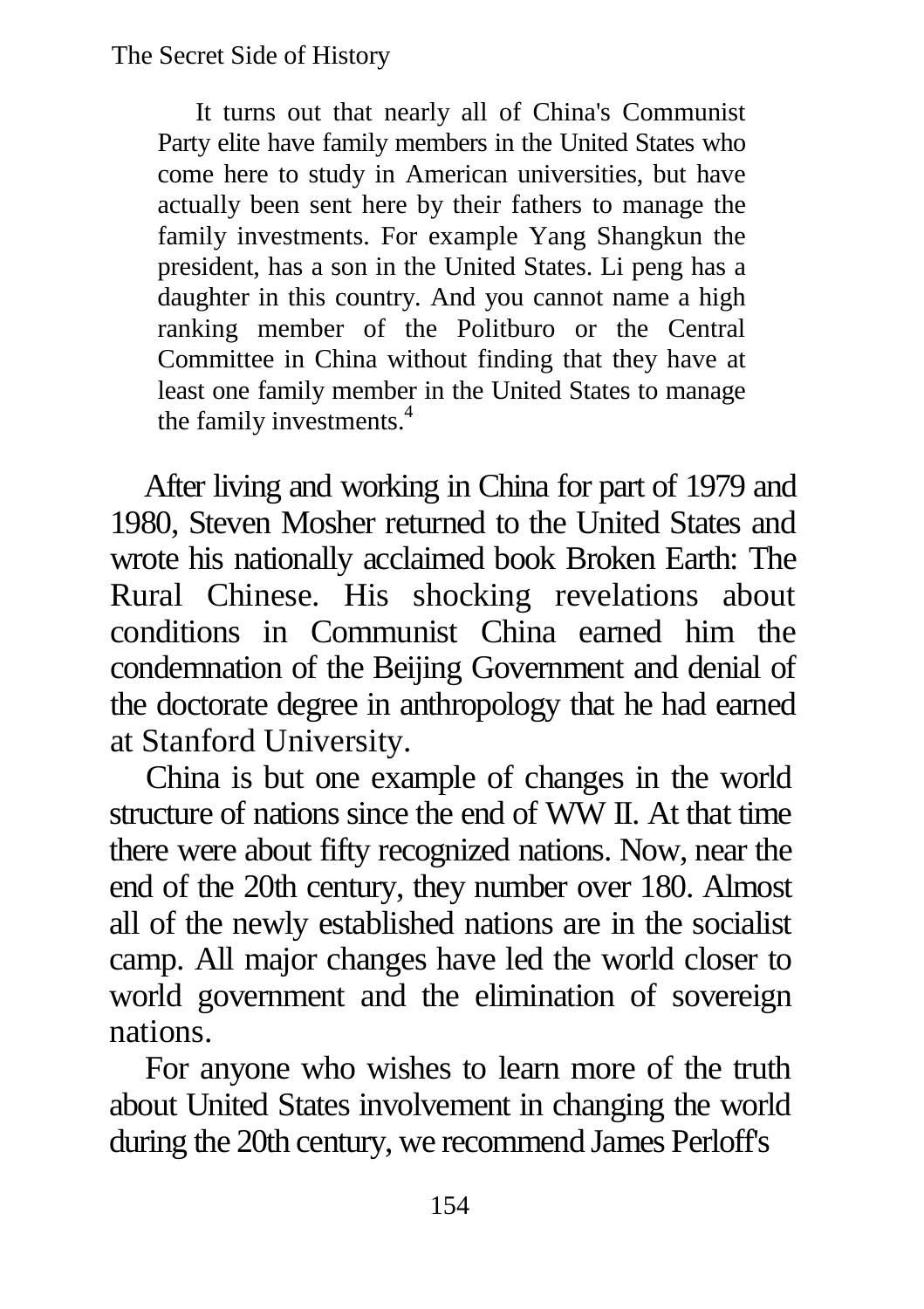book The Shadows of Power: The Council on Foreign Relations And The American Decline. It is available from Western Islands, P. O. Box 8040, Appleton, Wisconsin.

Having established socialism throughout most of the world, the powerful internationalists working for world government then began planning to consolidate their power by way of a one world military force. A major step toward creating this world army began in 1961 with the publication of an official government document entitled Freedom From War: The United States Program For General And Complete Disarmament In A Peaceful World. This document, also known as Department of State Publication 7277, sets forth a series of measures that would totally disarm all nations, including the U. S., and place all weapons in the hands of the UN.

The War-makers who created the UN, and have been using war as a means to an end (world government), are now reaching for the ultimate power, a world-wide monopoly over military force.

Every U. S. president since 1961 has worked to carry out the treasonous steps of Department of State Publication 7277. Every military action upon the part of the United States since the end of WW II has served to erode United States sovereignty and to increase the military power of the UN. This includes Korea, Vietnam, the Gulf War, and Somalia.

Will the reality of an all powerful UN Army mean "peace" for the world? All recorded human experience of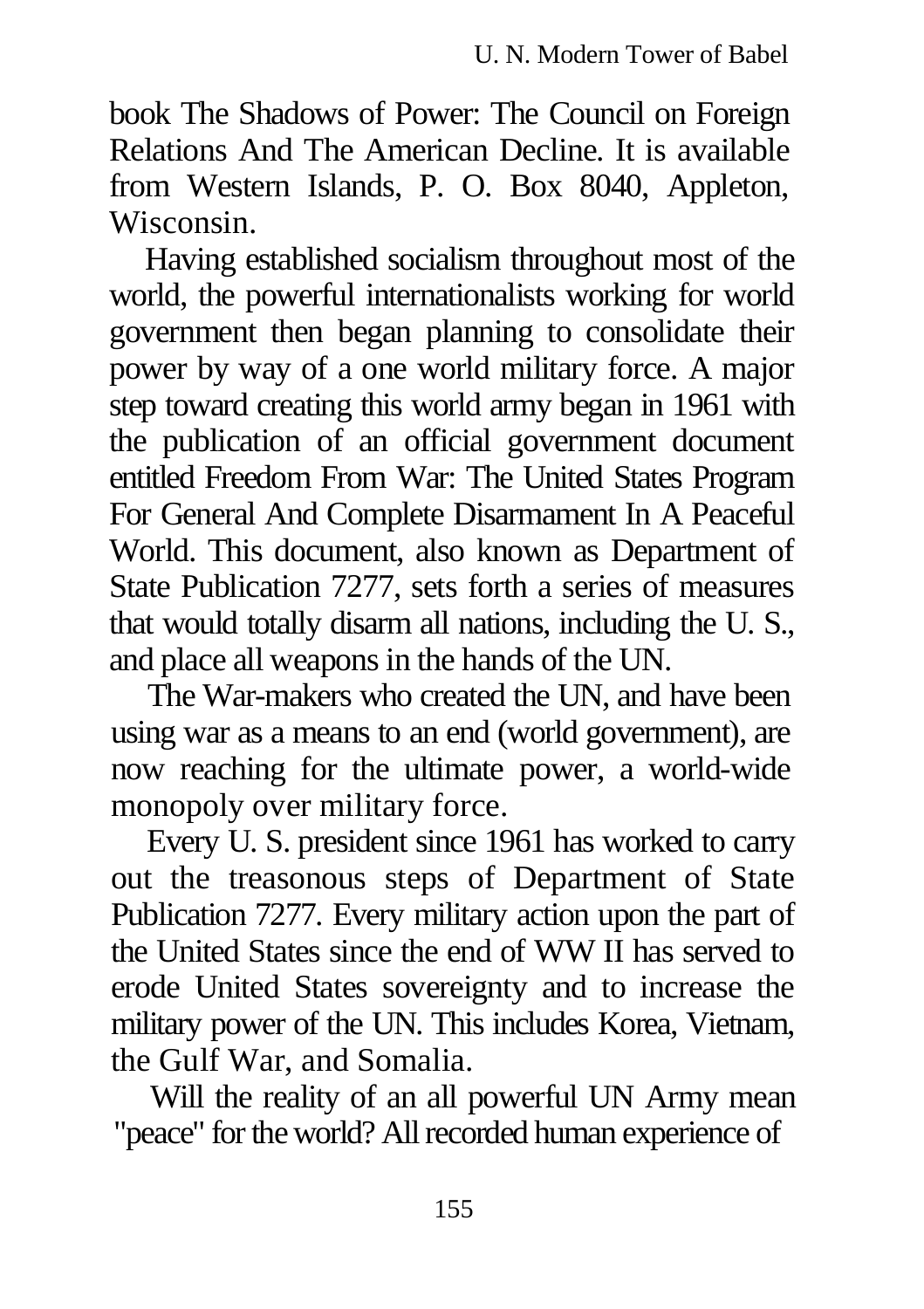past ages answers with a resounding, "No!" In his well documented book Global Tyranny. . . Step By Step: The United Nations and the Emerging New World Order William F. Jasper refers to a study done by Professor R. J. Rummel about the human cost of 20th century totalitarianism. Dr. Rummel's investigation proved that, during the 20th century, and independent of war, all powerful governments have murdered over 119,000,000 of their own people. By comparison, the number killed on the battle field numbered approximately 35,000,000. This means that the total killed by governments in cold blood was almost four times that of war. William Jasper quotes Dr. Rummel as stating:

Absolutist governments ... are not only many times deadlier than war, but are themselves the major factor causing war and other forms of violent conflict. They are a major cause of militarism. Indeed, absolutism, not war, is mankind's deadliest scourge of all.<sup>5</sup>

The United Nations is not about "Peace and World Brotherhood." It is about war. If the War-makers are able to obtain a monopoly over military power, then, "nothing will be restrained from them, which they have imagined to do." This danger to mankind was one of the reasons that the builders of the Tower of Babel were stopped in chapter eleven of Genesis.

It is certain that a New World Order under the United Nations would mean the suppression of our God given rights protected by the U. S. Constitution, and the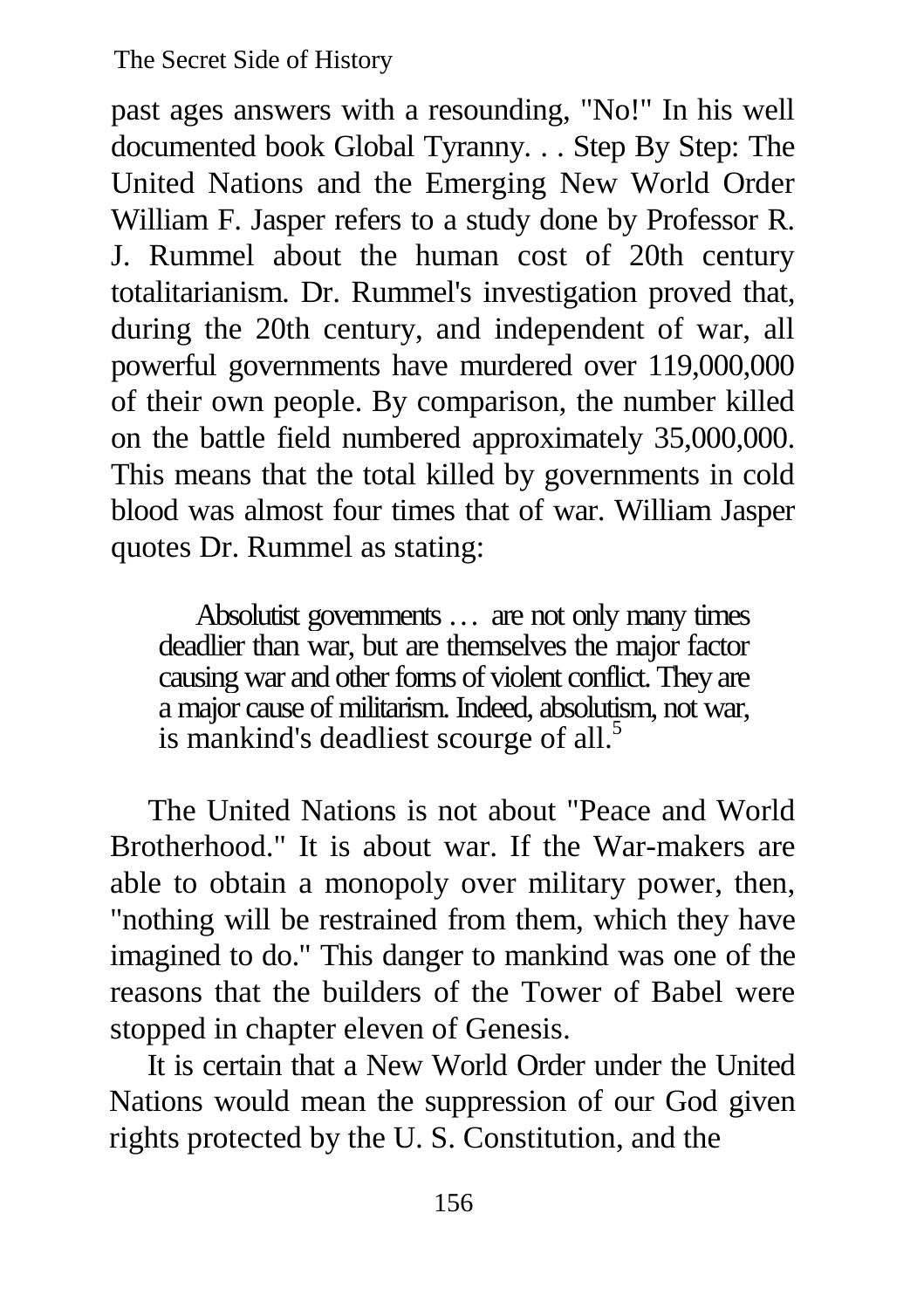murder of millions of Americans by a Communist style dictatorship.

Having deceived much of the world, especially the American people, into believing that Communism is dead and that we can now live in peace and brotherhood, the Master Conspiracy behind the New World Order is now moving rapidly toward establishing an overt world dictatorship by way of an all powerful United Nations.

Because of numerous acts of treason upon the part of our leaders, the United Nations is now able to wage war around the world. These wars, in the name of peace, have already resulted in the killing of hundreds of thousands of innocent human beings. The greatest support for these wars has come from the United States, resulting in America rapidly becoming the most hated nation in the world.

It was never the intention of our Founding Fathers that we interfere in the affairs of other nations. George Washington especially warned against this. There is no place in the Constitution that gives anyone but Congress the authority to declare war against any nation. There is certainly no legal authority for a group of power-mad megalomaniacs to make the U. S. an international aggressor in order to create a New World Order.

The Master Conspiracy behind the New World Order is also using a more subtle means to conquer the world. This method is what some have referred to as the "treaty trap." It is just as deadly as war. It employs the age-old revolutionary scheme of creating a crisis and then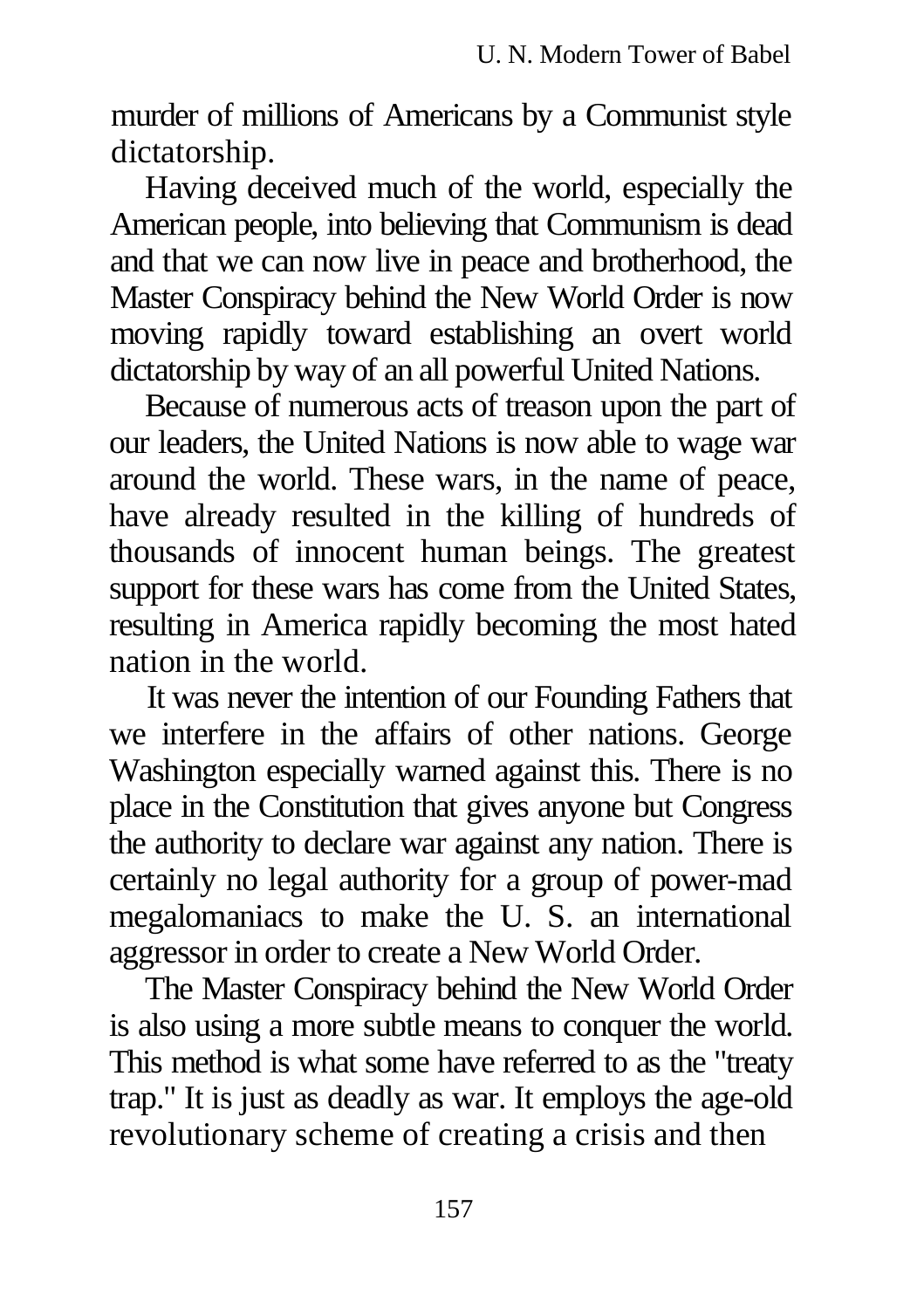offering a solution. The supposed crisis is man's destruction of the environment. The proposed solution is total control of the planet by the United Nations.

A giant step in this direction began in June of 1992, when between 20,000 to 30,000 participants from 178 nations attended the United Nations Conference on Environment and Development (UNCED) in Rio de Janeiro, Brazil. The overall goal of the conference was to "Save the Planet."

By what means they intend to do this was pointed out by the late Dixy Lee Ray, former member of the Atomic Energy Commission, assistant secretary of state in the U. S. Bureau of Oceans, and long-time member of the zoology faculty at the University of Washington. In her book Environmental Overkill: Whatever Happened To Common Sense? she stated:

The objective, clearly enunciated by the leaders of UNCED, is to bring about a change in the present system of independent nations. The future is to be world government, with central planning by the UN. Fear of environmental crises, whether real or not, is expected to lead to compliance. If force is needed, it will be provided by a UN green-helmeted police force, already authorized by the Security Council.<sup>6</sup>

Out of this conference came the Global Climate Change Treaty which was signed by President Bush and ratified by the U. S. Senate on October 15, 1992. This United Nations treaty, moving us closer to world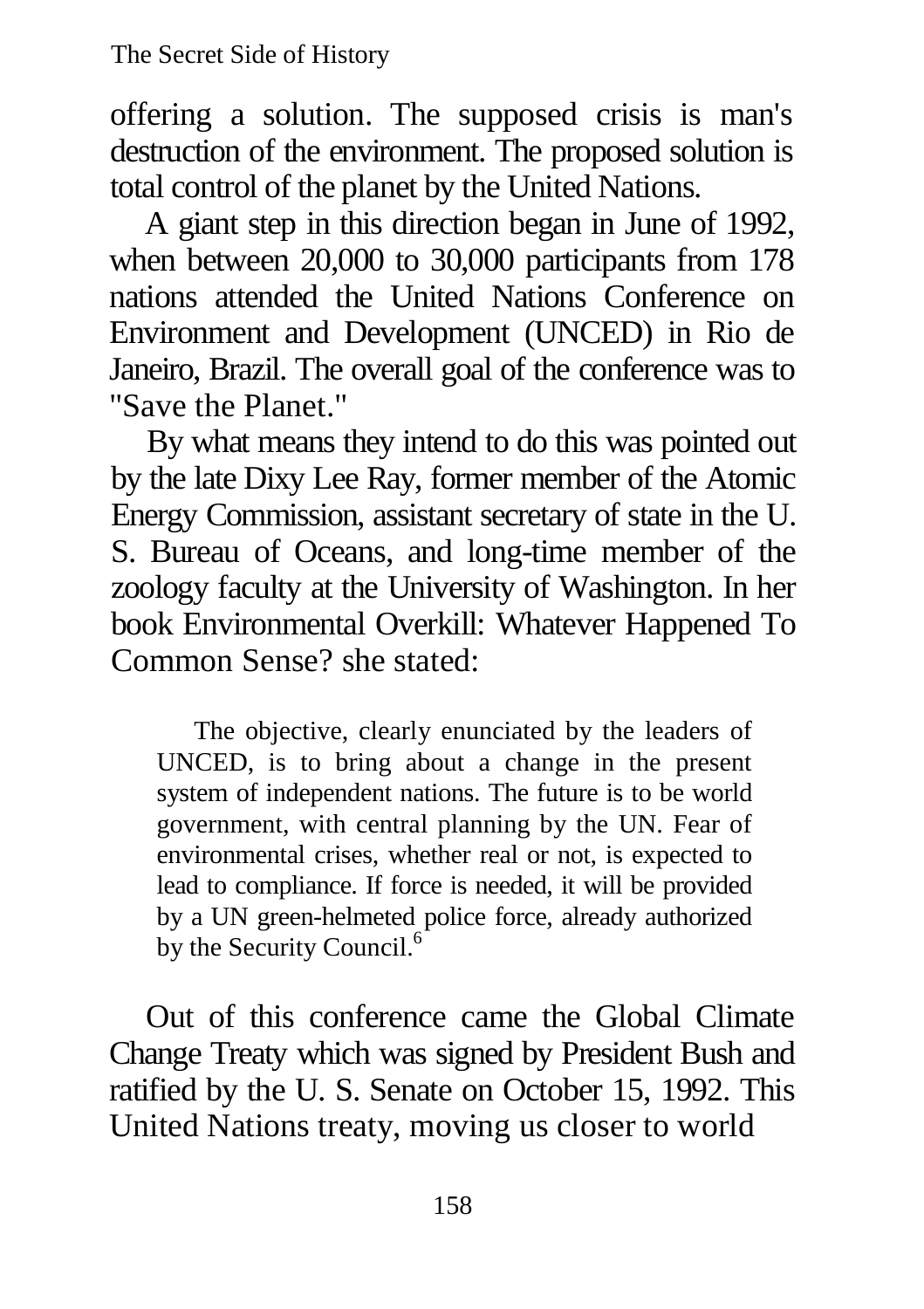government, was based upon the theory of global warming.

One of the disconcerting things about the theory of Global Warming was the lack of professional consultation upon the part of leaders of the Earth Summit. Dixie Lee Ray had this to say about the concern of leading world scientists:

In contrast to the predictions of impending ecological doom from Strong, Bruntland, and other UN leaders of the Earth Summit, more than 250 of the world's leading scientists, including 27 Nobel laureates, released a statement on June 1, 1992, called the Heidelberg Appeal. It was directed to the heads of state that were attending the Rio Conference and appealed for the use of common sense and reliable science in making recommendations for action on environmental problems. As background, the scientists pointed out that it is neither reasonable nor prudent for major political decisions to be based on presumptions about issues in science, which, in the current state of knowledge, are still only hypotheses. They pointed out that in the more than two years of preparation for the Earth Summit, there was no significant involvement of scientists who specialize in the specific problem areas under consideration, nor were the competent scientists even informed.<sup>7</sup>

### Dixie Lee Ray went on to add this comment:

Unfortunately, this appeal was neither acknowledged nor considered at the Earth Summit. All of the actions taken there were without the benefit of competent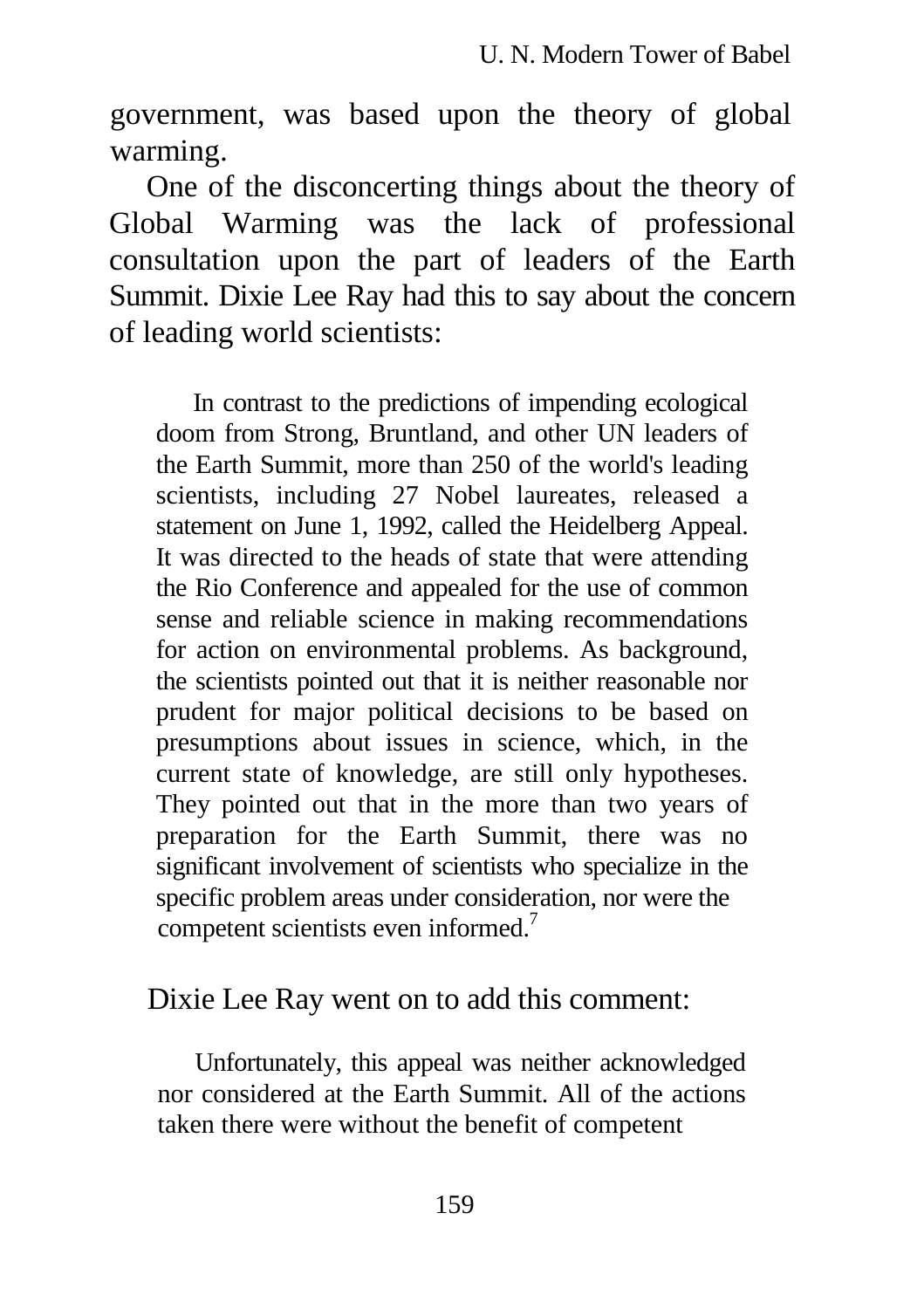scientific input. By every measure the conference represented a signal victory for the foes of scientific progress, knowledge, and economic development.<sup>8</sup>

The truth is that this UN grab for global dictatorship is based upon a myth. In 100 years of measuring the net change in temperature over the earth no more than one half of one degree Centigrade has been recorded. Added to the proof of those measurements is the data from Tiros II, a temperature-measuring satellite that has orbited the earth since 1978. This data shows no significant temperature trend, either up or down. Outside of instrument-measured variations, records go back as far as 1,700 years to show that climate varies naturally outside of any man made cause.

For those who desire more information about this and many other vital environmental issues, we recommend Dixy Lee Ray's book Environmental Overkill: Whatever Happened To Common Sense? published by Regnery Gateway, Washington, D. C.

Another example of a theory based upon propaganda and half-truths is ozone depletion. Based upon this theory, laws have already been passed by the U. S. Congress that will, by 1995, ban the manufacture of chlorofluorocarbons (CFCs). This action came about as a result of another UN treaty referred to as the "Montreal Protocol on Substances that Deplete the Ozone Layer." Under the provisions of this treaty, Americans can be fined \$25,000 per day and imprisoned for five years.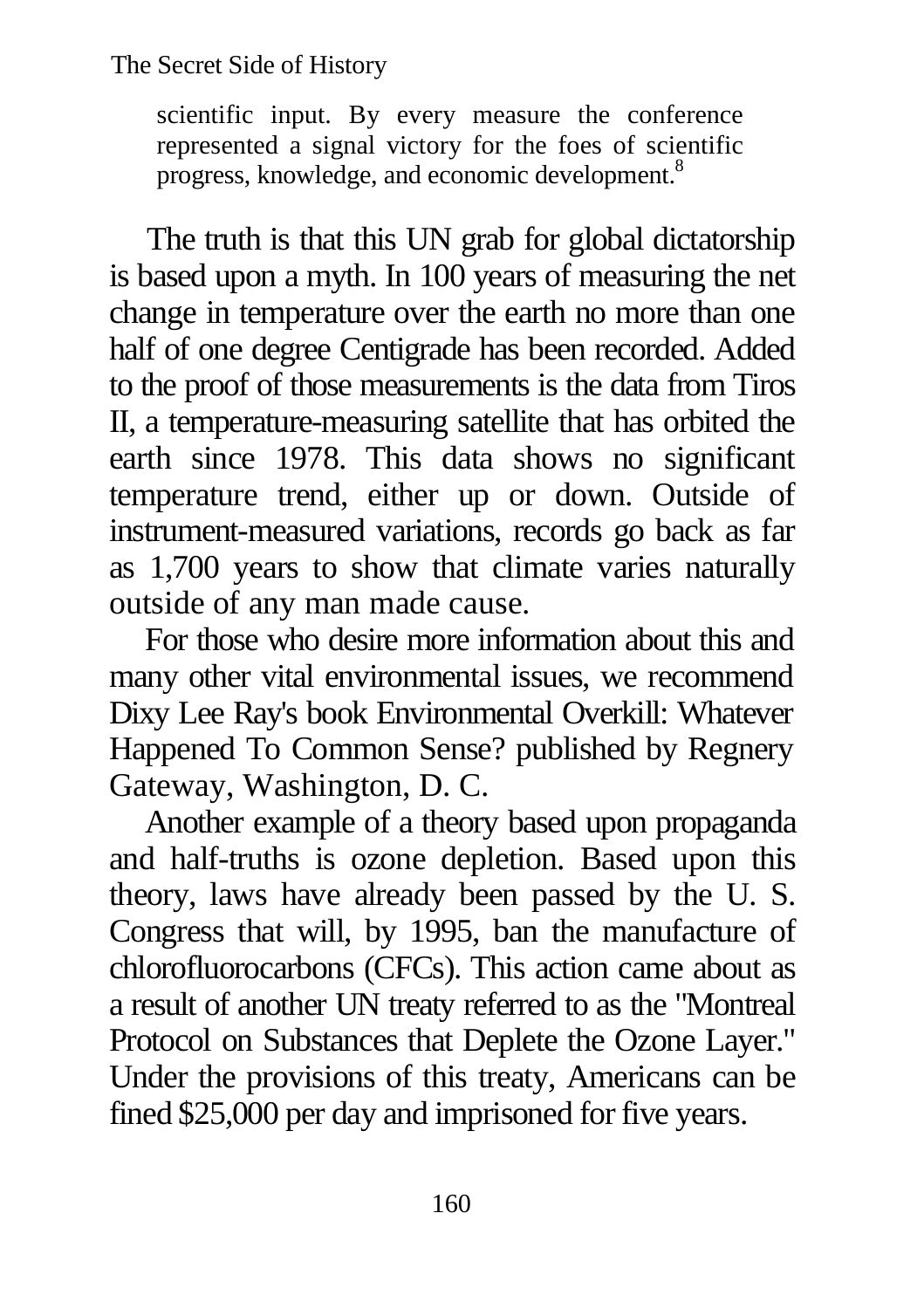Non-toxic CFC (freon) is used in every refrigeration unit in America. It is also used in firefighting. Unless a substitute is developed, its ban will mean that eventually every refrigeration unit in America, and the world, will have to be replaced. As portrayed by Dixy Lee Ray, the cost in money and human suffering will be astronomical:

If one adds up all the estimated costs from the different affected industries, it may be as high as \$5 trillion worldwide by the year 2005. Because of the severe effect on transportation and storage of food due to the loss or greatly increased cost of refrigeration, estimates indicate that between 20 to 40 million people will die yearly from hunger, starvation, and food-borne diseases<sup>9</sup>

While ozone does vary, there is no scientific evidence to prove that it is being permanently depleted because of CFCs, nor is there any scientific evidence, based upon the necessary long term measurements, to prove there is a problem of ozone depletion at all. As to CFCs being involved in ozone depletion Dixy Lee Ray had this to say:

How does CFC rise when its molecules are four to eight times heavier than air? All experience with freon and related CFCs shows that they are non-volatile and so heavy that you can pour CFCs from a container and if some of them spill, they will collect at the lowest point on the ground where soil bacteria will decompose them $10$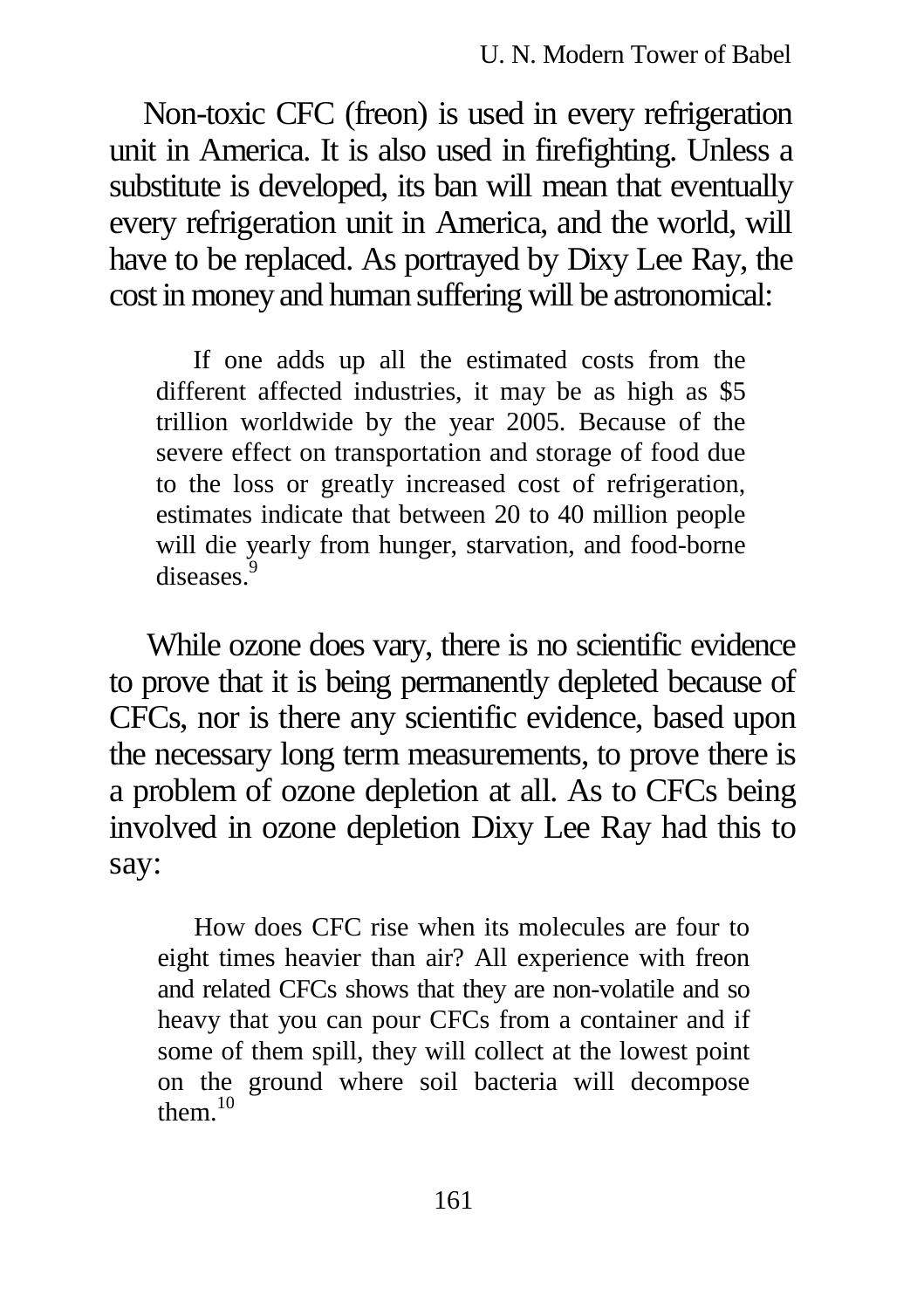Honest studies show that the highest percentage of chloride in the atmosphere is caused by nature and is outside of the control of man. According to Dixy Lee Ray:

When Mount Tambora in Indonesia erupted in 1813, it ejected 211 million tons of chloride. At the highest rate of worldwide CFC production, it would have taken 282 years to produce as much chloride-yielding CFCs as this one eruption.

Although measurments of chloride are not available for many modern volcanic eruptions, we know that Mount Erebus in Anarctica has been producing 1,000 tons of chloride daily since 1972. Mount Erebus is located 10 kilometers upwind of McMurdo Sound, where ozone measurements are made. The volcano pumps out 50 times more chloride annually than an entire year's production of  $CFCs$ <sup>11</sup>

Global Warming and Ozone Depletion are only two examples of unproven theories being used as an excuse for members of the United States Senate to ratify treaties that nulify the Constitution they have sworn to uphold. UN treaties already being proposed will, if ratified, place the American people under the rule of a one world government.

The great tragedy is that the average American is unaware that this is happening. The majority have no idea who the representatives are, often ones they have elected, that are voting them into slavery. Fortunately, this information is available.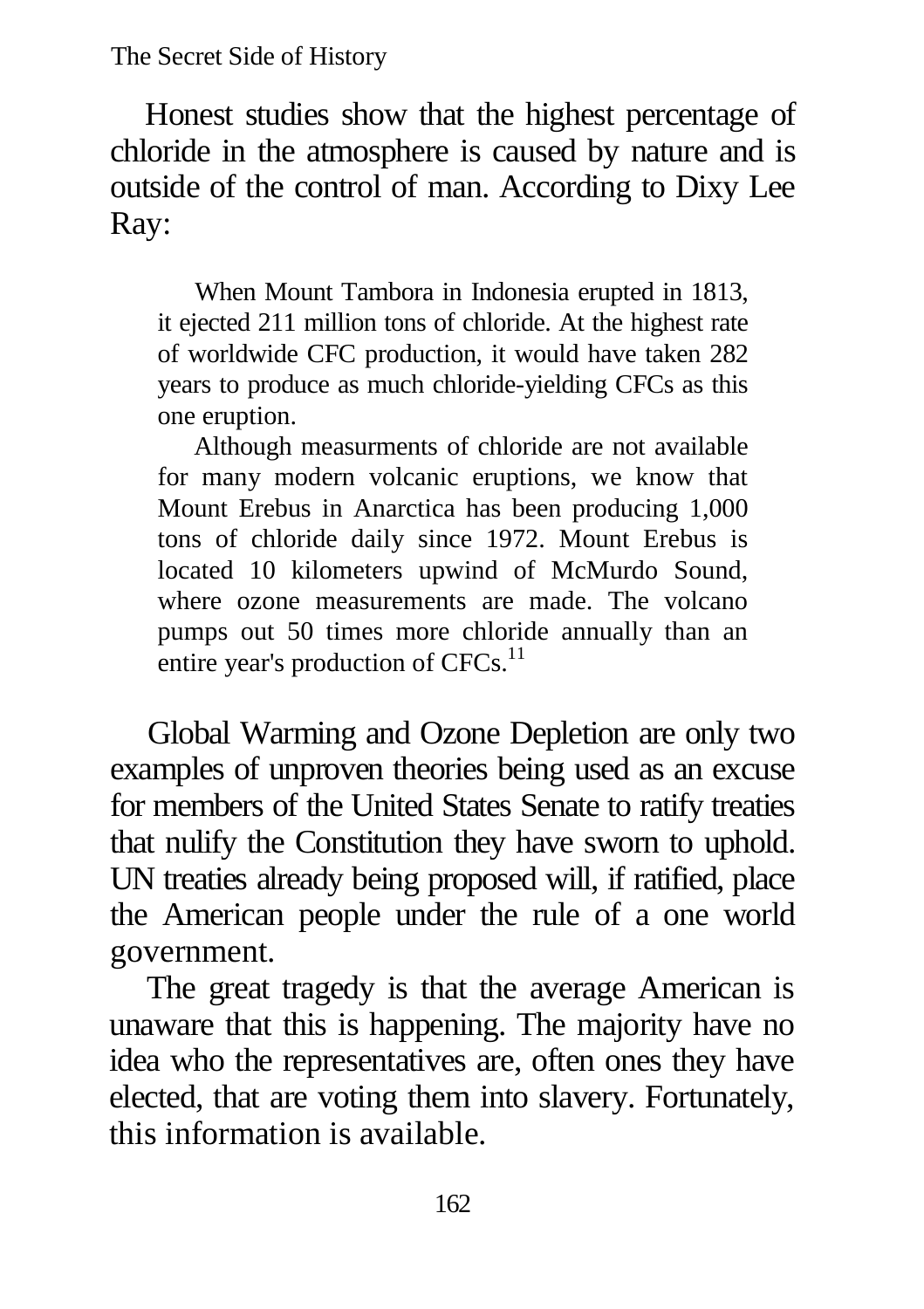For a reliable up-to-date source of information on these and a host of other vital issues we recommend that our readers subscribe to The New American magazine. It is published bi-weekly and is available from, The New American, P.O. Box 8040, Appleton, Wisconsin.

A good answer to the "doomsdayers" is found in the Old Testament Scriptures. It is embodied in a promise given by the Creator immediately after the universal flood had ended and Noah was able to exit the Ark.

And Noah builded an altar unto the Lord; and took of every clean beast, and of every clean foul, and offered burnt offerings on the altar.

And the Lord smelled a sweet savour; and the Lord said in his heart, I will not again curse the ground any more for man's sake; for the imagination of man's heart is evil from his youth; neither will I again smite any more every thing living, as I have done.

While the earth remaineth, seedtime and harvest, and cold and heat, and summer and winter, and day and night shall not cease.

Genesis 8:20-22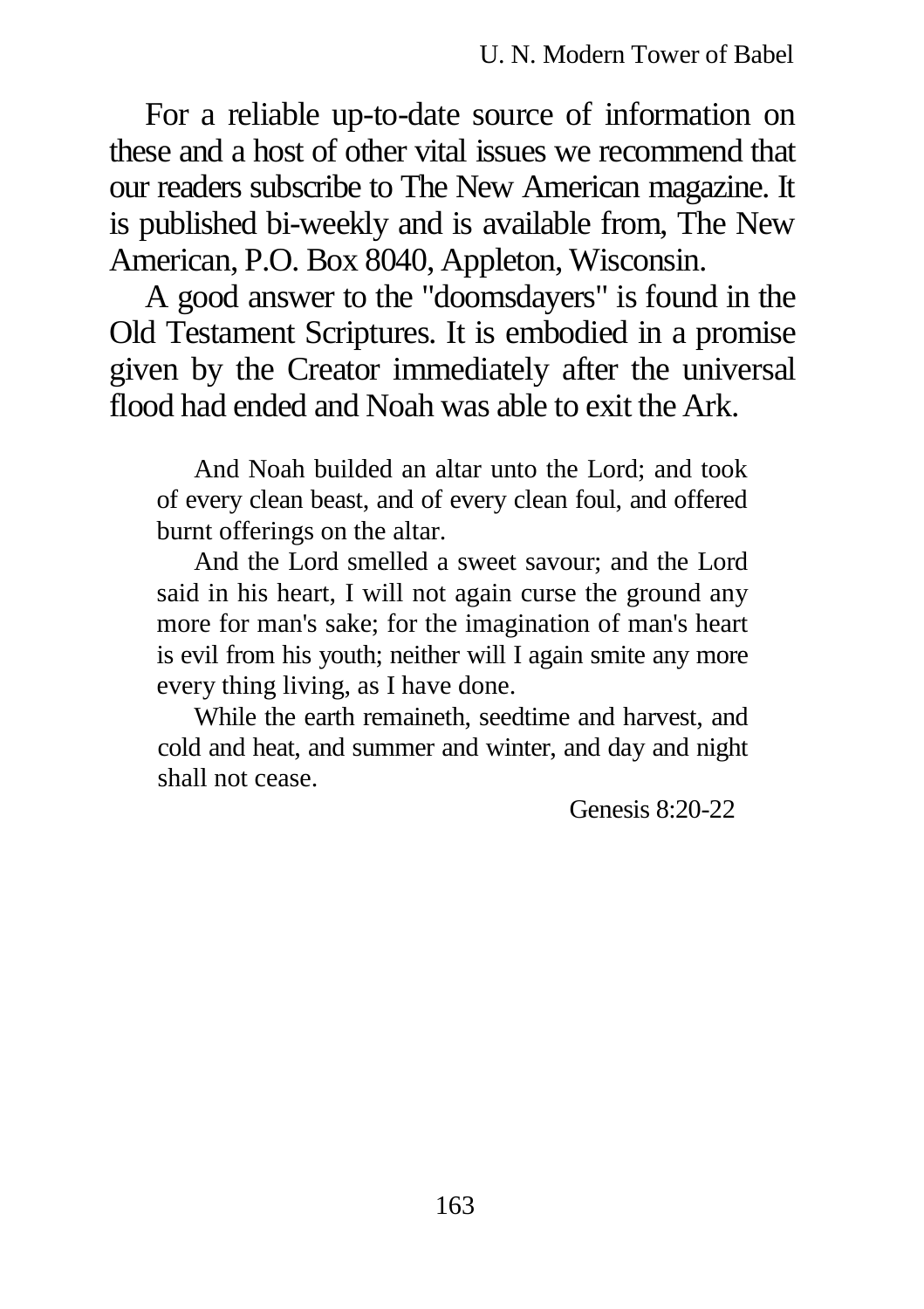### Chapter 13

## A New Movement In History

And they that be wise shall shine as the brightness of the firmament; and they that turn many to righteousness as the stars for ever and ever,

Daniel  $12.3$ 

And ye shall know the truth, and the truth shall make you free.

John 8:32

Following World War II, there were many prominent Americans who tried to warn the American people that their government was betraying nation after nation into Communist hands. Many of these men were in government where they had witnessed these betrayals first hand. When they tried to speak out they found themselves ignored and harassed, and, in some cases, the victims of a smear campaign. Some died under mysterious circumstances, as did James Forrestal, U. S. Secretary of War, who was a member of the CFR, but began opposing their plans.

Another example was Arthur Bliss Lane, U. S. Ambassador to Poland. Ambassador Lane was greatly alarmed as he witnessed the betrayal of Poland into Communist hands by his own State Department. He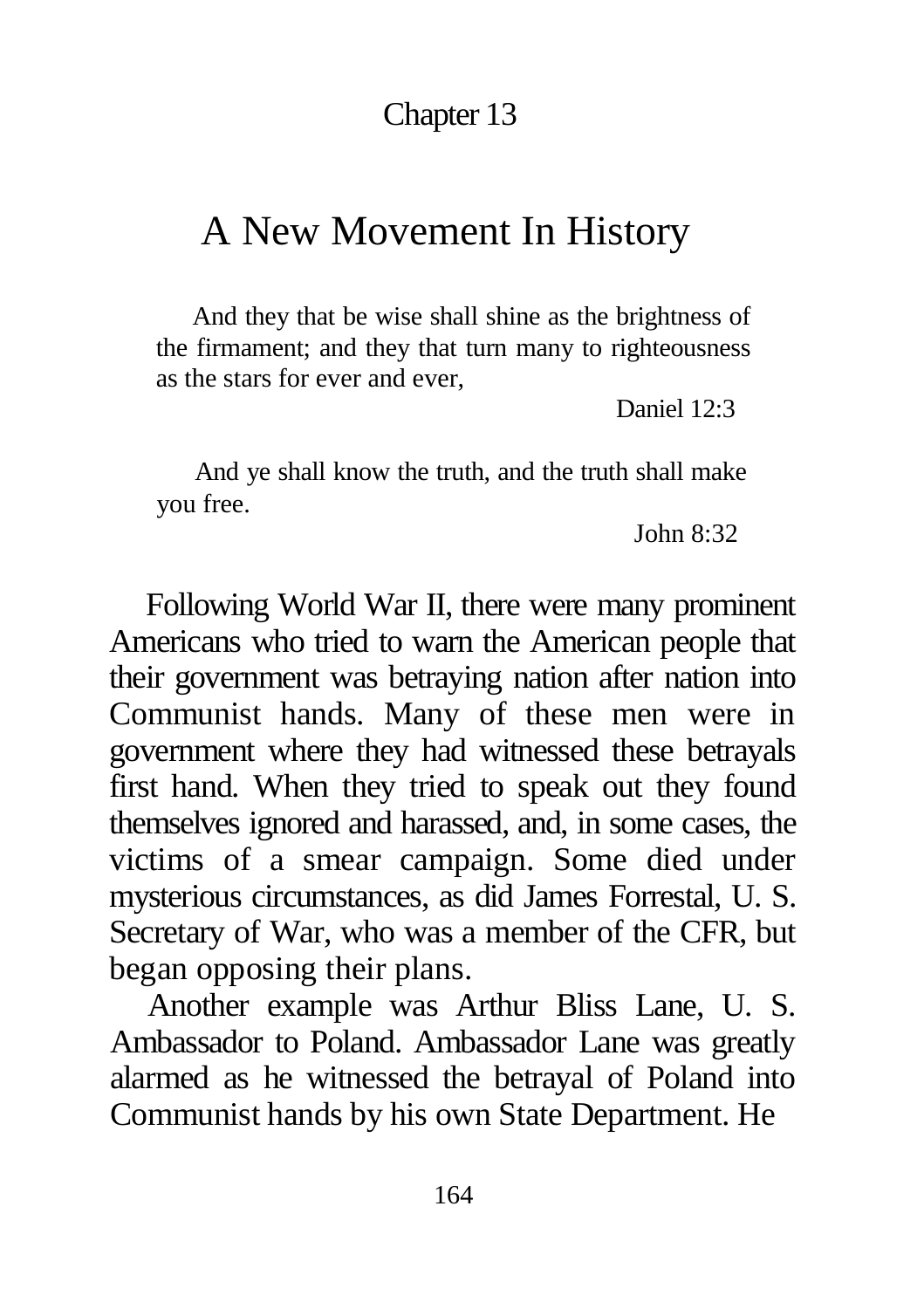resigned as Ambassador and wrote a book entitled I Saw Poland Betrayed to warn the American people of the extent to which the U. S. Government was aiding the Communist conquest of other nations. His book was such a shocking revelation that it should have been a national best seller. Instead, it was so effectively suppressed that only a few copies were sold. Ambassador Lane was so devastated that he died a broken man, believing there was no hope for his country.

But for the efforts of one man, who refused to accept defeat of his country by a powerful conspiracy, very few people would ever have heard of Ambassadors Lane's book or dozens of similar ones exposing the conspiracy. Realizing the impossibility of reaching the American people through the CFR-controlled news media, this American businessman set out to build an organization to circumvent the almost total control of public opinion in the United States. Few men could have been better qualified to be the founder of such an organization.

Bora in a rural setting in 1899, his school teacher mother started his education when he was only two years old. At three he was proficient at reading, at four had memorized the multiplication tables, and at six was adept at algebra. At seven he started reading Latin and read all nine volumes of Ridpath's History of the World. He entered high school at the age of ten, and the University of North Carolina at the age of twelve, graduating in the top third of his class when he was only sixteen. He later attended the U. S. Naval Academy for two years, ranking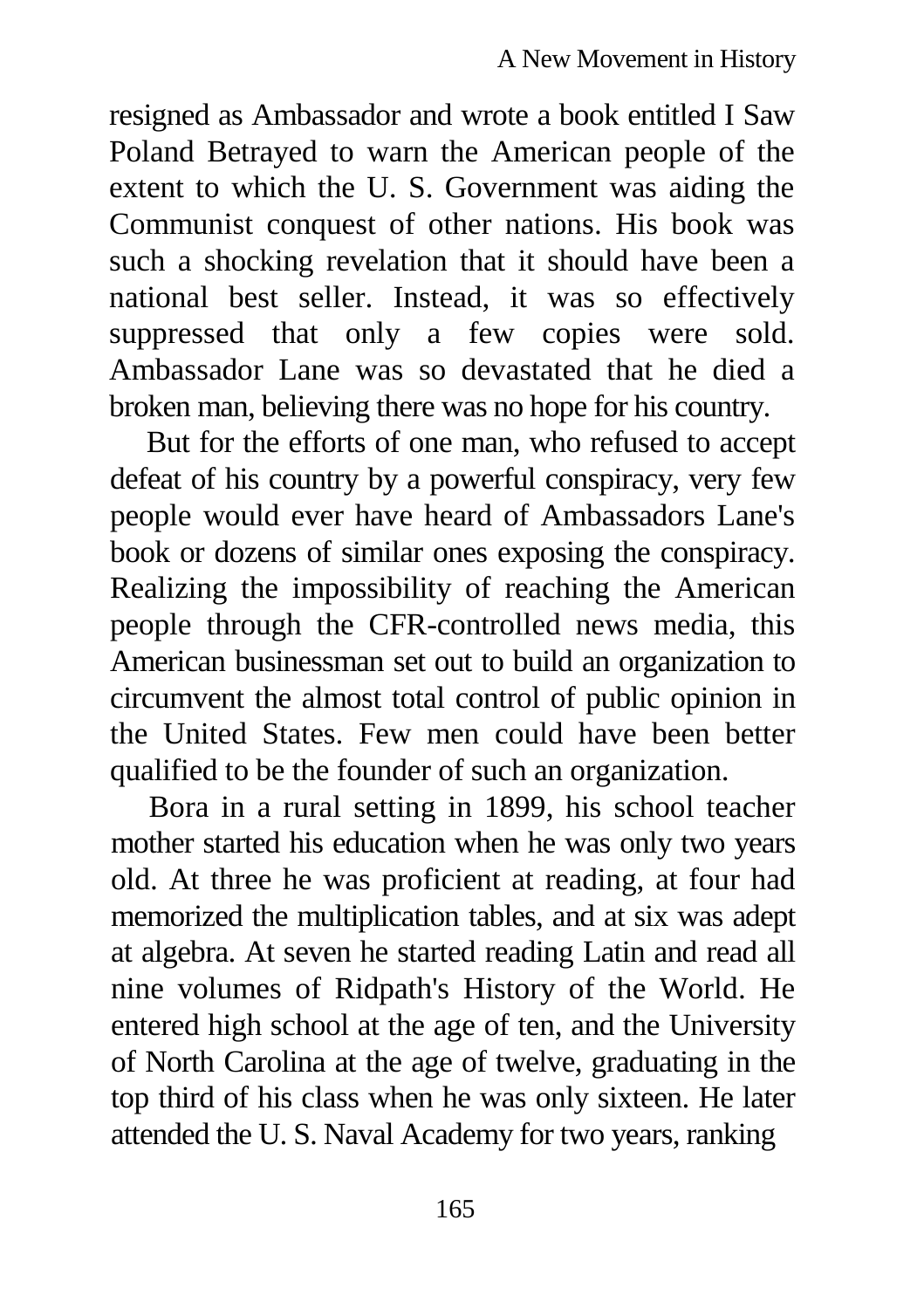fourth in a class of almost a thousand. He then entered Harvard Law School for two and a half years.

Much of the wisdom and insight of this gifted individual resulted from his determined pursuit of knowledge. His book The Romance Of Education dealt with such diverse fields as language, history, mathematics, and poetry, all subjects in which he had excelled. His personal library grew to contain 5,000 volumes, most of which he had read. After rising to national prominence as a successful businessman, he laid aside his business responsibilities to devote his life to bringing the truth to the American people.

And so it was that on December 9, 1958, Robert Welch met with 11 other prominent men in a two day meeting which resulted in the founding of The John Birch Society. This meeting that took place in Indianapolis, Indiana, began a new movement in history. Outside of religious groups, this was the first time a major organization was ever created for the sole purpose of using truth as a weapon against evil. The motto of The John Birch Society (JBS) was expressed in this manner by its founder: "Education is our total strategy and truth is our only weapon."<sup>1</sup>

As a result of the founding of the JBS, the manipulators of public opinion faced something they had never faced before. It soon became evident to them that the JBS understood exactly what they were up to, and knew how to use the one weapon they could not stand against. That weapon was simply truth.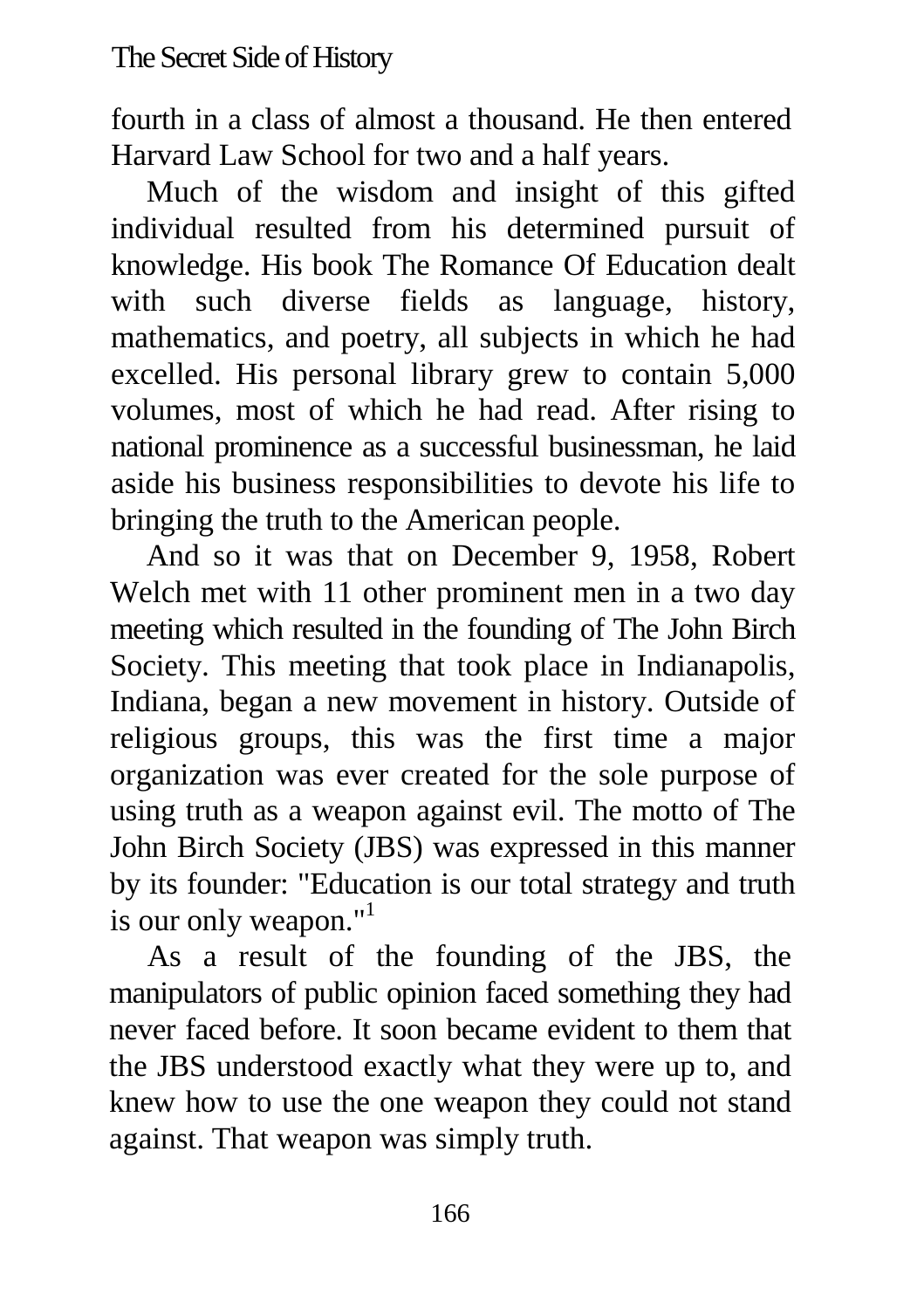In 1966, Mr. Welch made a famous speech called "The Truth In Time" that struck at the very heart of the activities of the manipulators. In this speech, he concluded that there was a Master Conspiracy above the Communists that had brought them to power, and that this Master Conspiracy was made up of the superwealthy.

In 1983 JBS staff member John F. McManus wrote a book about these powerful men entitled The Insiders. In a radio interview, Mr. McManus explained why he chose this title for his book:

The title The Insiders was borrowed from Robert Welch, who, back in 1965, posited a theory that the world was in the grip of international financiers, politicians, etc., who were not themselves Communists, but were in fact above the Communists.

These were the people who finance Communism, help it, dignify it, keep it going. . . . These people themselves weren't Communist, but were part of a conspiracy that had actually brought Communism into existence back in the middle of the 1800s, and were keeping it in existence today, and were using Communism to take over nation after nation on the route toward a world government. Robert Welch called these powerful individuals, "The Insiders."<sup>2</sup>

As a result of the leadership of Robert Welch and the Council of The John Birch Society, the Society soon attracted tens of thousands of dedicated members throughout the United States. The truth about the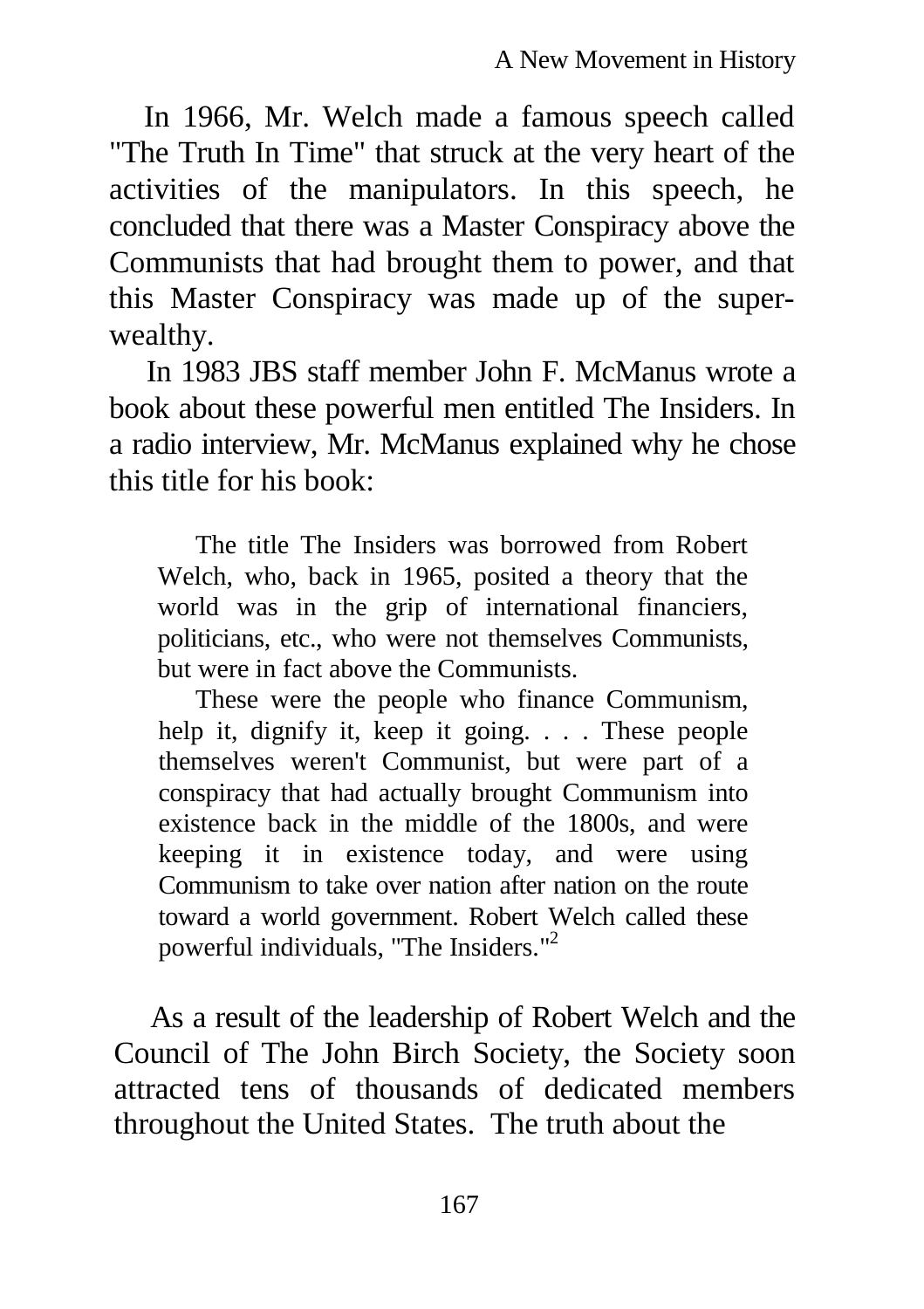Insiders began to roll off the press in books and articles, some being sold in the millions. Audio tapes and videos were produced and distributed across the country. Bookstores were opened and a national speakers bureau was established. From the standpoint of the Insiders, something had to be done.

Since the Insiders could not refute the truth being told about them, they launched the most massive smear campaign that had ever been experienced by any private group in the United States. The CFR-controlled news media spearheaded the attack, spreading misinformation, and outright lies about the JBS on a daily basis. The attacks slowed down but never stopped the Society. Years later at the 35th anniversary celebration of the JBS in Indianapolis, Indiana, long time staff member Thomas Hill gave this account of the efforts to destroy the JBS:

Thirty-five years ago in this city called Indianapolis, eleven men gathered to hear what another man was prepared to tell them. Thirty-two years ago, most of the National and International Press, political leaders in the federal government as well as political leaders in many state governments, liberal and pro-communist pundits from one coast to another, and a host of hacks and assorted opportunists of every conceivable description, assured their readers, and all who would listen, that this scourge of the country, this semi-secret, fanatical and undemocratic monstrosity known as The John Birch Society, would soon be relegated into obscurity.

In 1968, some seven years later, The John Birch Society celebrated the 10th anniversary of its founding.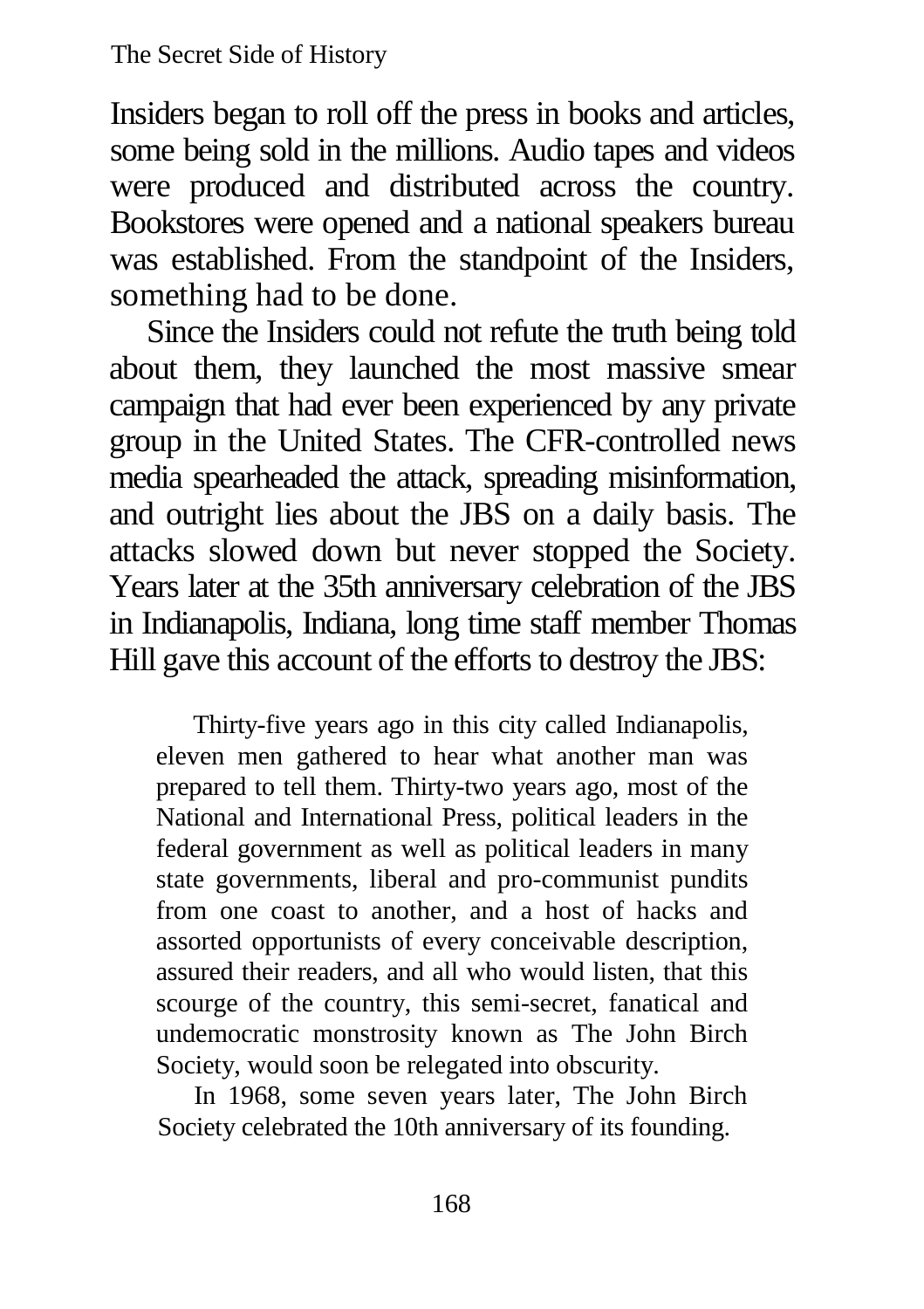And still the chorus of the above mentioned collection of collectivists continued to predict the downfall of the organization. Fifteen years later the Society celebrated its 25th Anniversary and Robert Welch would be presented the keys to the city of Indianapolis.

And now, 35 years have passed by, the last nine without the presence of our founder. This organization which has suffered such vilification as no other, certainly in this century, had not only survived, but in the process has provided solid information, direction, hope and encouragement to millions and millions of our countrymen. What is more, its goals remain the same; and its principles, and organizational body are intact. Perhaps the single most important reason why the Society is alive and well today, is because sufficient numbers of its members went to the trouble of reaching others with enough information, rather than too little.<sup>3</sup>

One of the reasons the JBS influenced millions was that it was far more than just an anti-communist organization. Its leadership and members understood the real basis of the struggle going on in the world. Society spokesman, G. Edward Griffin, explains this struggle and what is necessary to defeat it:

The war raging around the world today is not between communists and anti-communists. As words are misleading, a better word to use to describe the forces here is the forces of collectivism verses the forces of individualism.

A collectivist is a person who believes that the collective is more important than the individual, that the group is more important than the individual, and the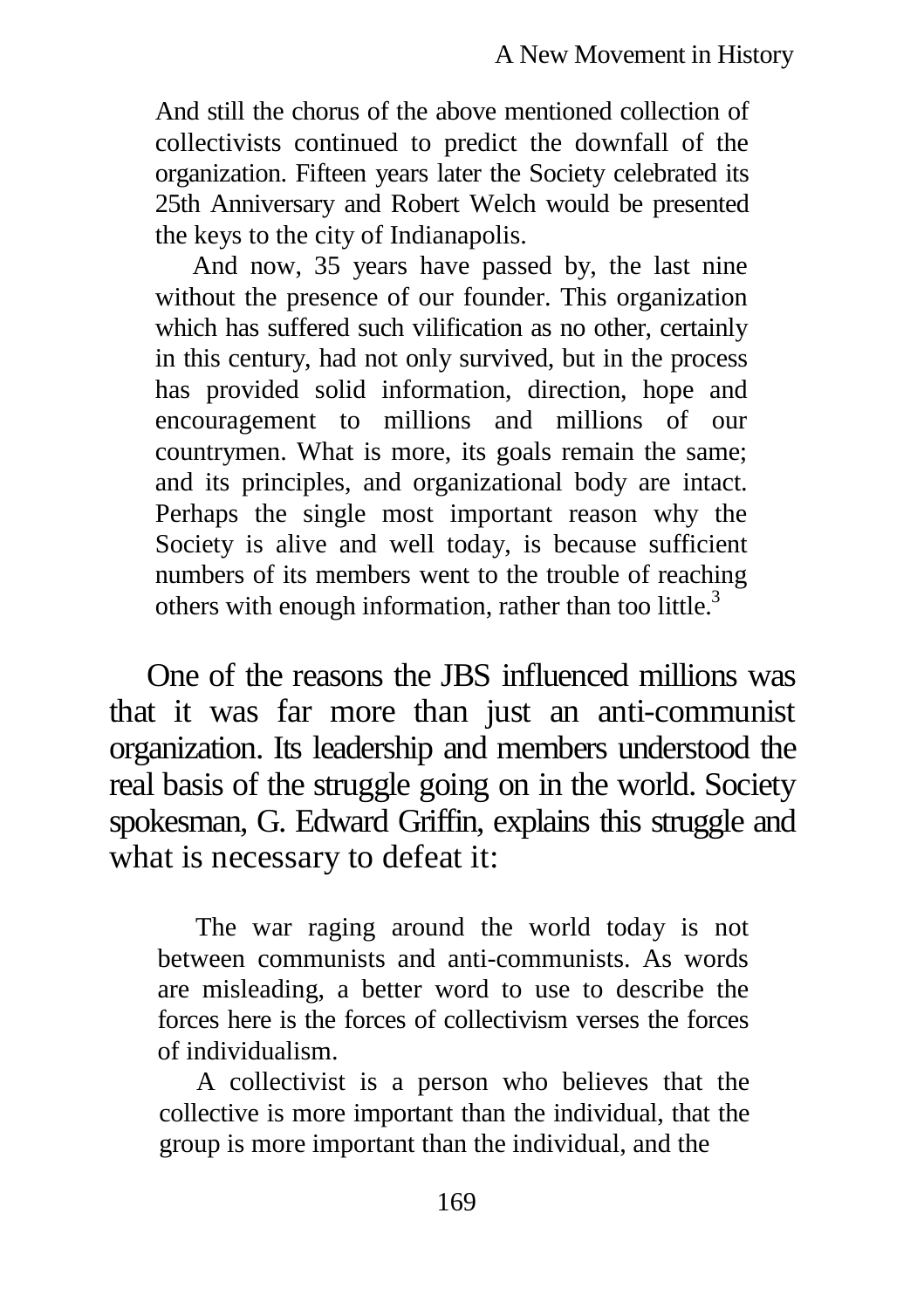individual must be sacrificed if necessary, for, and this is the phrase that you have heard so many times, "for the greater good of the greater number." Basically, the collectivist believes that the individual is not responsible for his own welfare, that it is the responsibility of the group to take care of him. That means, of course, the State.

The individualist, on the other hand, believes that the individual is the most important element in society, and that any doctrine which ignores the individual's rights is a false doctrine. The individualist also believes in doing things for himself, in having as little government as possible, so that the individual is responsible for himself, his family and his loved ones.

If we were just facing the philosophy of Marxism, then we could easily defeat it with the philosophy of freedom. If we were just fighting against the concept of Collectivism, we could easily defeat it with the superior ideology of Individualism. But that's not what we are facing. We're facing the combination of ideology and organization. We're facing a well-disciplined literally worldwide army of people who have leaders, follow directions, take orders, and work in unison to accomplish targeted goals. The only way that we who want to preserve our freedom can oppose that, and defeat it, is not only with just a superior ideology of individualism, but we must also have a superior, or at least an equally efficient organization to oppose their organization.<sup>4</sup>

This understanding of the basic nature of the struggle between Collectivism and Individualism easily enabled members of the JBS to identify the enemies of freedom. These enemies always work for more government, less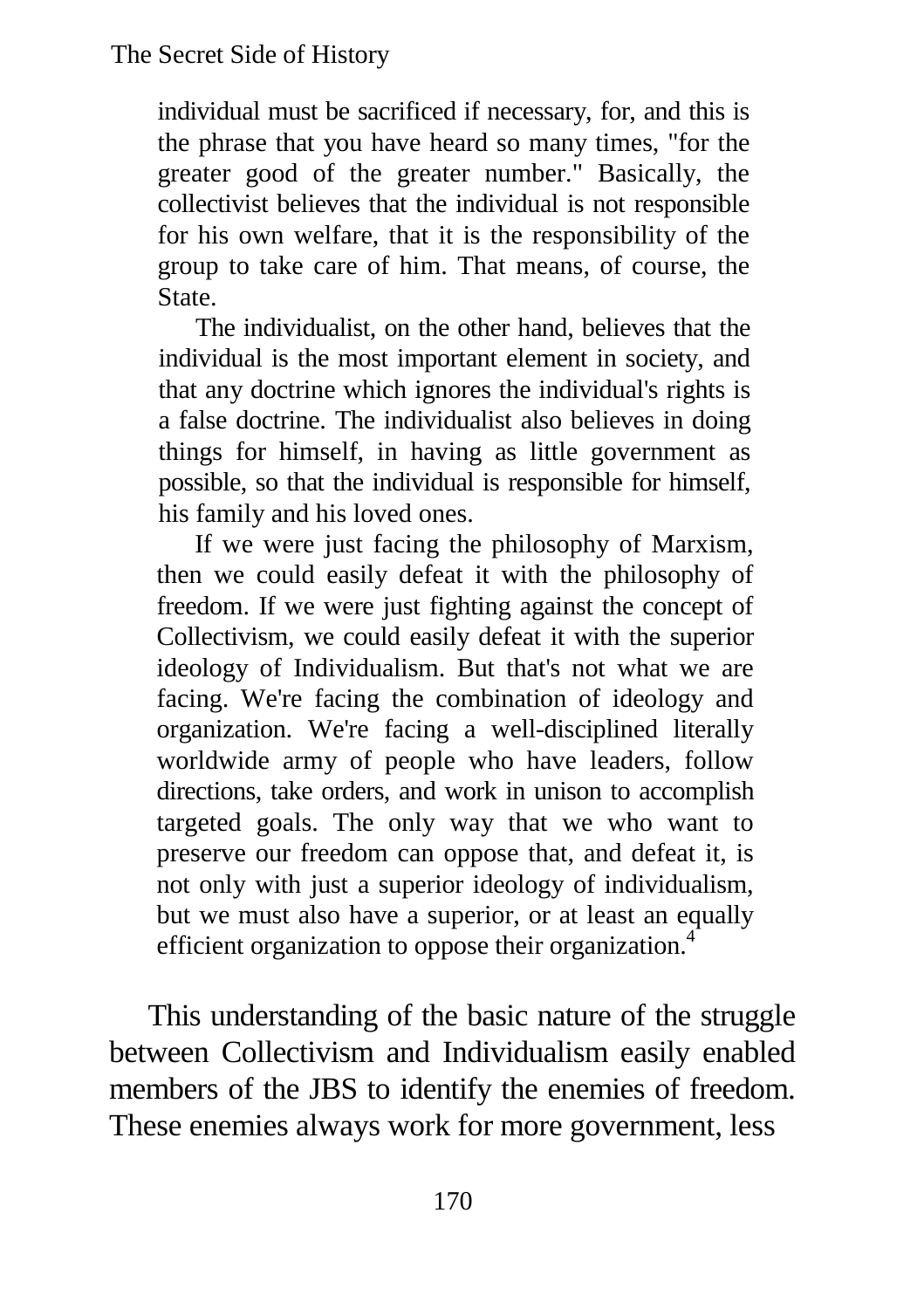responsibility, and use amorality (lack of conscience) as a means to accomplish their goals. In contrast, the goal of the JBS is less government, more responsibility, and a better world based upon faith-inspired morality.

The thing about the JBS that worried the Master Conspiracy even more than its philosophy, was the potential inherent in its organization. For here was an organization that could not be infiltrated, misdirected, or destroyed by smear tactics. Here was an organization that knew its enemy and that enemy's weaknesses. The conspirators knew that if the JBS could attract sufficient membership, their game would be over. Consequently, their greatest efforts were aimed at preventing this from happening.

The young man for whom the Society is named was a Christian Missionary to China named John Birch. John became a legend in his own time while serving under General Claire Chennault, Commander of the famous Flying Tigers. Under Chennault, John Birch rose to the rank of U. S. Army Captain and served as an intelligence officer behind enemy lines, earning the title of "the eyes and ears of the 14th Air Force." It was John Birch who helped General Jimmy Doolittle get out of China after his famous raid on Tokyo in 1942.

John had planned to remain in China after the war and carry on his missionary work, but his life was cut short by his murder in August 1945 at the hands of Chinese Communist guerrillas, just a few days after the end of World War II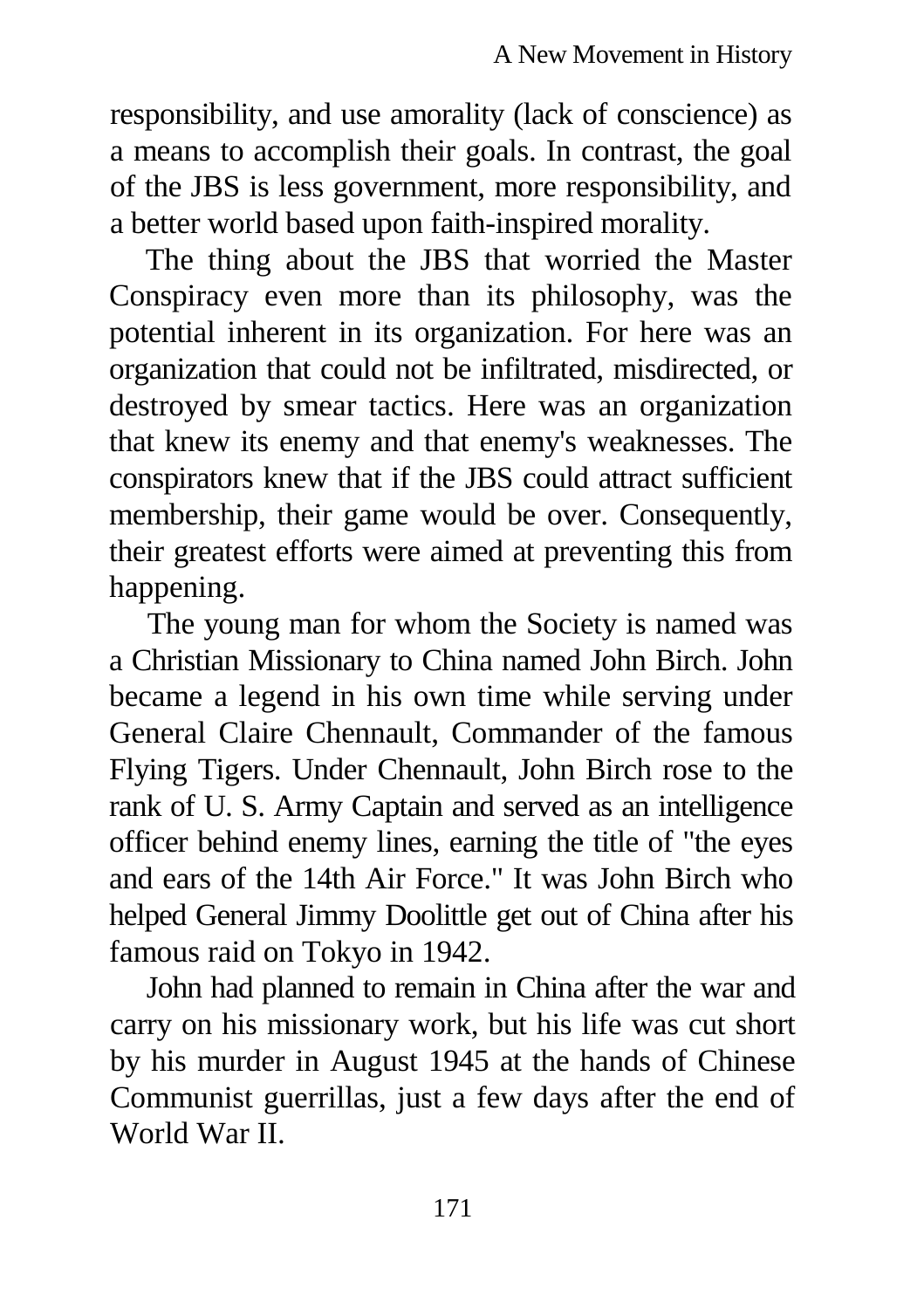The amazing story of the life of John Birch and the United States government's cover up of his murder was written in James and Marti Hefley's book The Secret File On John Birch. The book was published in 1980 by Tyndale House Publishers, Inc., Wheaton, Illinois. In the foreword the authors stated:

Government bureaucracy and political pressure served to keep many of the facts secret for many years, particularly the truth about his murder by Chinese Communists. The complete story of his life can now be told for the first time, thanks to declassification of essential documents.<sup>5</sup>

One American who had first hand knowledge of the Communist murder of John Birch, and who was himself victimized by political intrigue in Washington, was Lieutenant William Miller who was also an intelligence officer in China at the time of John's death. It was William Miller who buried John Birch. Following is part of his eyewitness account given at the 35th anniversary celebration of The John Birch Society:

But I would like to cover some points on John Birch and his background, and also the background of the whole affair in Washington that involved me after I buried John Birch in China.

. . . While serving with the military intelligence service in China in 1945, I was privileged to become a close friend of a legendary intelligence agent I had admired from afar, but was only able to know and work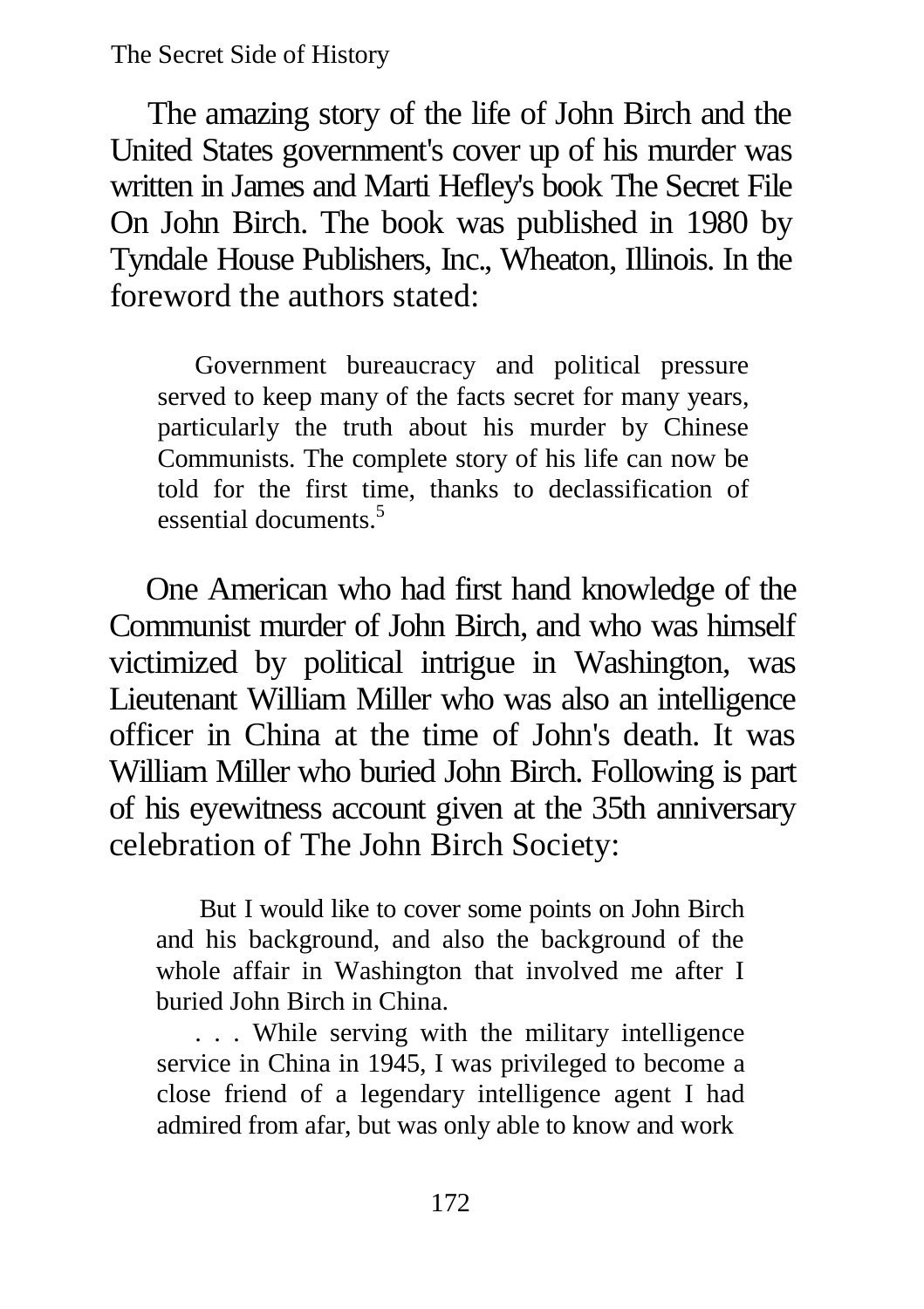with during the last four months of his tragically short life. Thus, his last-minute loss of life to the habitually murderous Communists was a traumatic event for me.

Let us never forget that John was in a sense a victim of our own American liberal conspiracy, naive or otherwise, to deliberately sabotage the pro-Christian and pro-American Nationalist Government of China by every propaganda and logistical means at its disposal.

In other words, had the Communist leadership in China not been encouraged by irresponsible or ideologically mischievous Americans both in China and in Washington, to consider their agrarian reform the wave of the future for China, no Communist leader in China would have dared arrest, let alone brutally murder in cold blood, an American Officer on any official mission.

So when I returned to the Pentagon by air in November 1945, I was not surprised to find John's death an official nonevent. It was as if he had simply been hit by a stray bullet, and that was the end of that. Furthermore, my official report to General Alfred Wedemeyer telling the whole story of the murder . . . had been classified secret and filed away accordingly.

Later as an officer in the State Department Liaison Bureau of the Military Intelligence Service in Washington, I was saddened to witness, from within the system, how leftist intrigue to destroy the Nationalist credibility reached into Congress to poison many fair-minded men. In fact, years later in 1951, when I finally told Senator Knowland about my original report to China Theater Headquarters on Captain Birch's murder by a Communist Regimental Commander, he was furious, and went on the floor as Senate Majority Leader to state categorically that had he known of the atrocity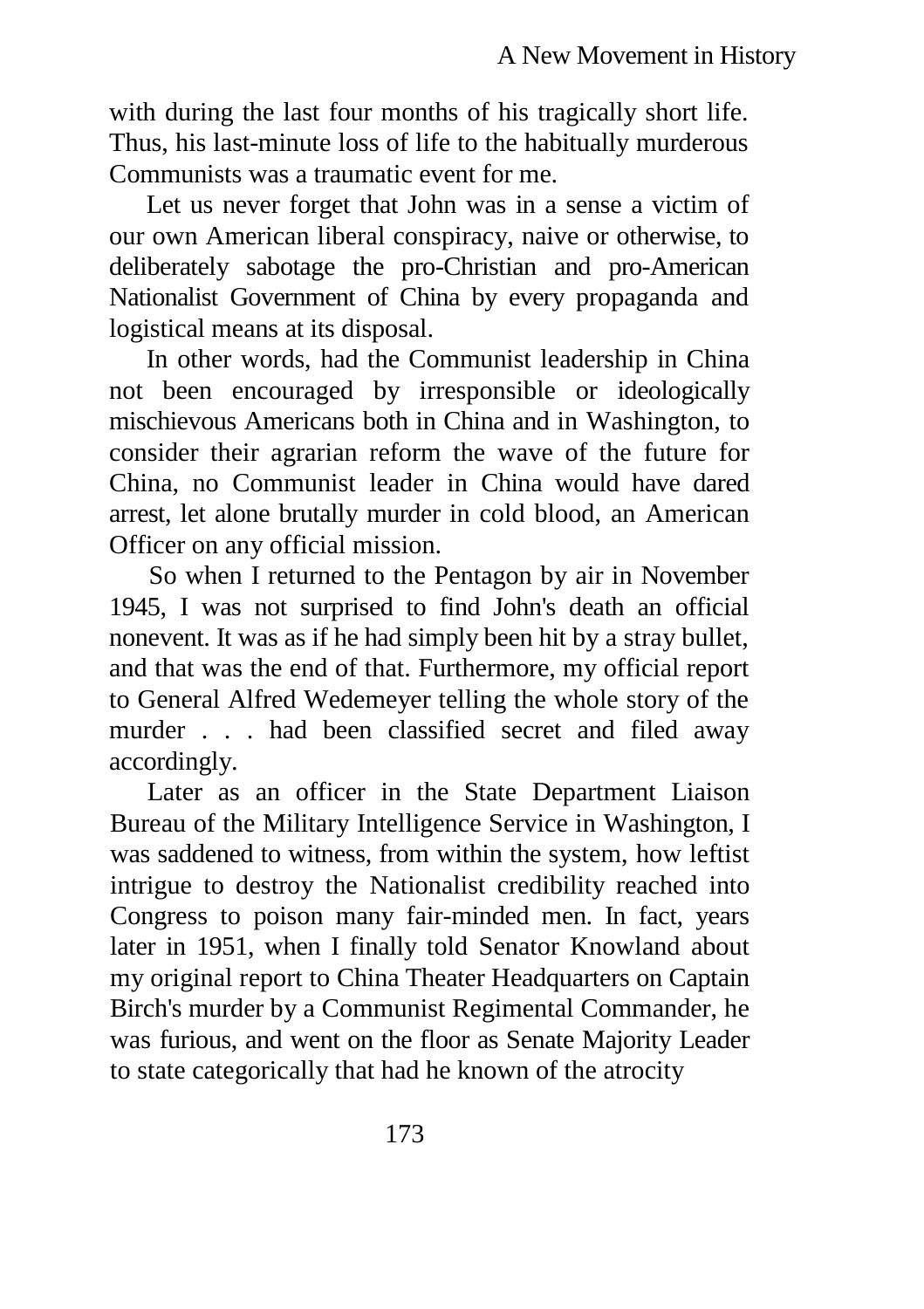in time, it would have changed the whole course of American Foreign Policy towards the Communists in China. And in consequence of this change in policy, the United States would have been spared fighting two wars, one in Korea, and one in Vietnam.<sup>6</sup>

Many events on the secret side of history have greatly affected the destinies of men to varying degrees, but no other known single conspiratorial accomplishment has ever affected so many human beings as the cover-up of the communists' murder of John Birch. For, had the truth been known in time, the 500 million people then living in China could not have been betrayed into slavery nor would 60 million have been murdered by the Communists. This realization was one of the motivating factors that caused Robert Welch to found The John Birch Society.

Just as the circumstances of the death of John Birch had such far reaching consequences, the inspiration of his life also had far reaching consequences, resulting in his name being known throughout the civilized world. Because of the work of the Society which bears his name, the final results of the life of John Birch are yet to be recorded.

For more information about The John Birch Society write to, The John Birch Society, P. O. Box 8040, Appleton, Winconsin.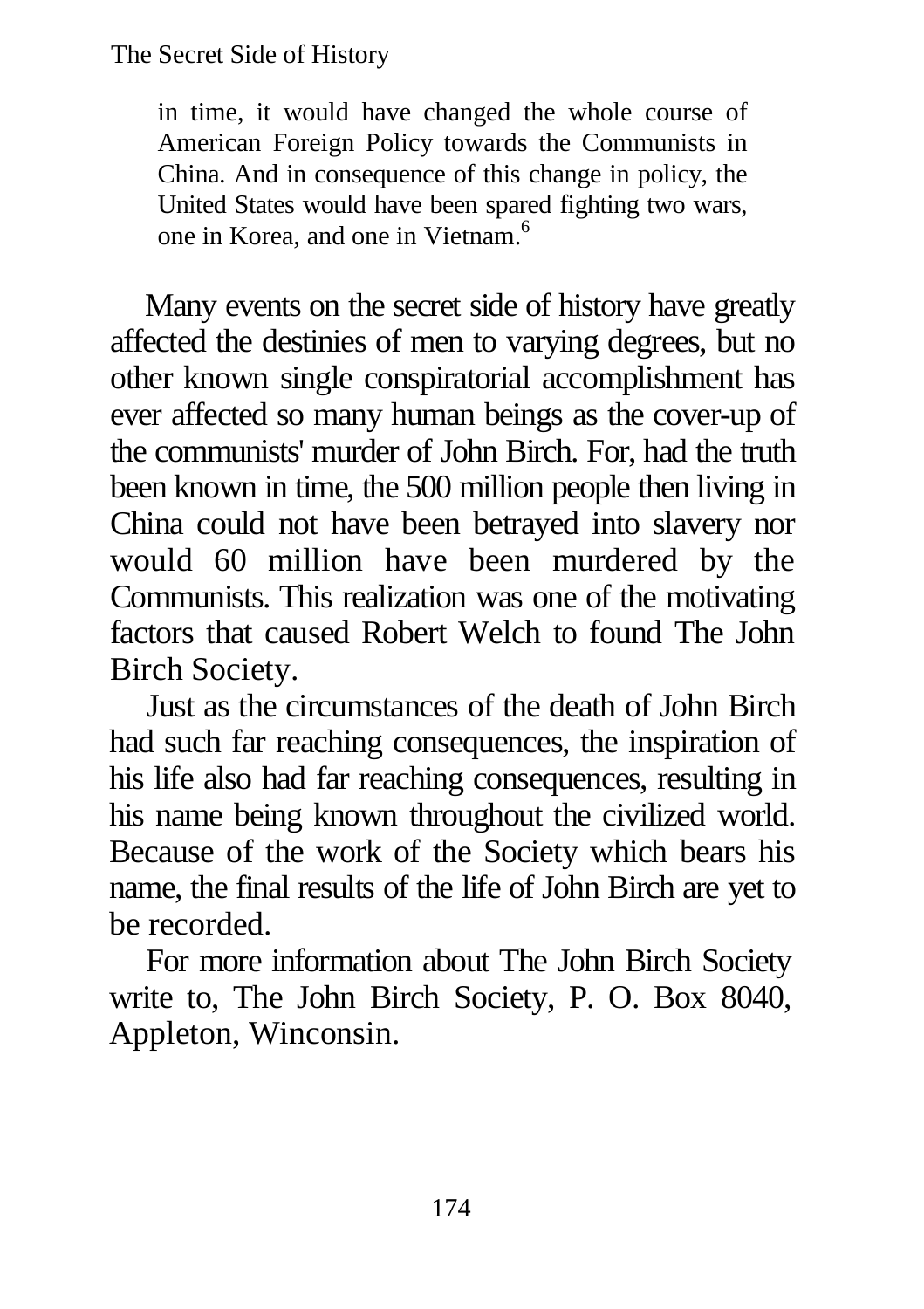Chapter 14

## The Soul of Babylon

And there came one of the seven angels which had the seven vials, and talked with me, saying unto me, Come hither; I will shew unto thee the judgement of the great whore that sitteth upon many waters.

With whom the kings of the earth have committed fornication, and the inhabitants of the earth have been made drunk with the wine of her fornication.

Revelation 17:1 &2

As the Prophet Isaiah gives us a picture of the soul of Ancient Babylon, the Apostle John gives us a picture of the soul of Mystery Babylon. John's description of the inner workings of Mystery Babylon is also an amazing parallel to Modern Day Babylon.

The use of sorceries is one of the evils attributed to Babylon, "for by thy sorceries were all nations deceived" Rev. 18:23: The American Heritage Dictionary defines sorcery as, "The use of supernatural power over others through the assistance of evil spirits; witchcraft; black magic."

According to Strong's Greek Dictionary of the New Testament, the word for sorceries used in Rev. 18:23 is a Greek word  $\phi \alpha \rho \mu \alpha \kappa \in \alpha$  (pharmakeia) from which we get the word for pharmacy. The root word is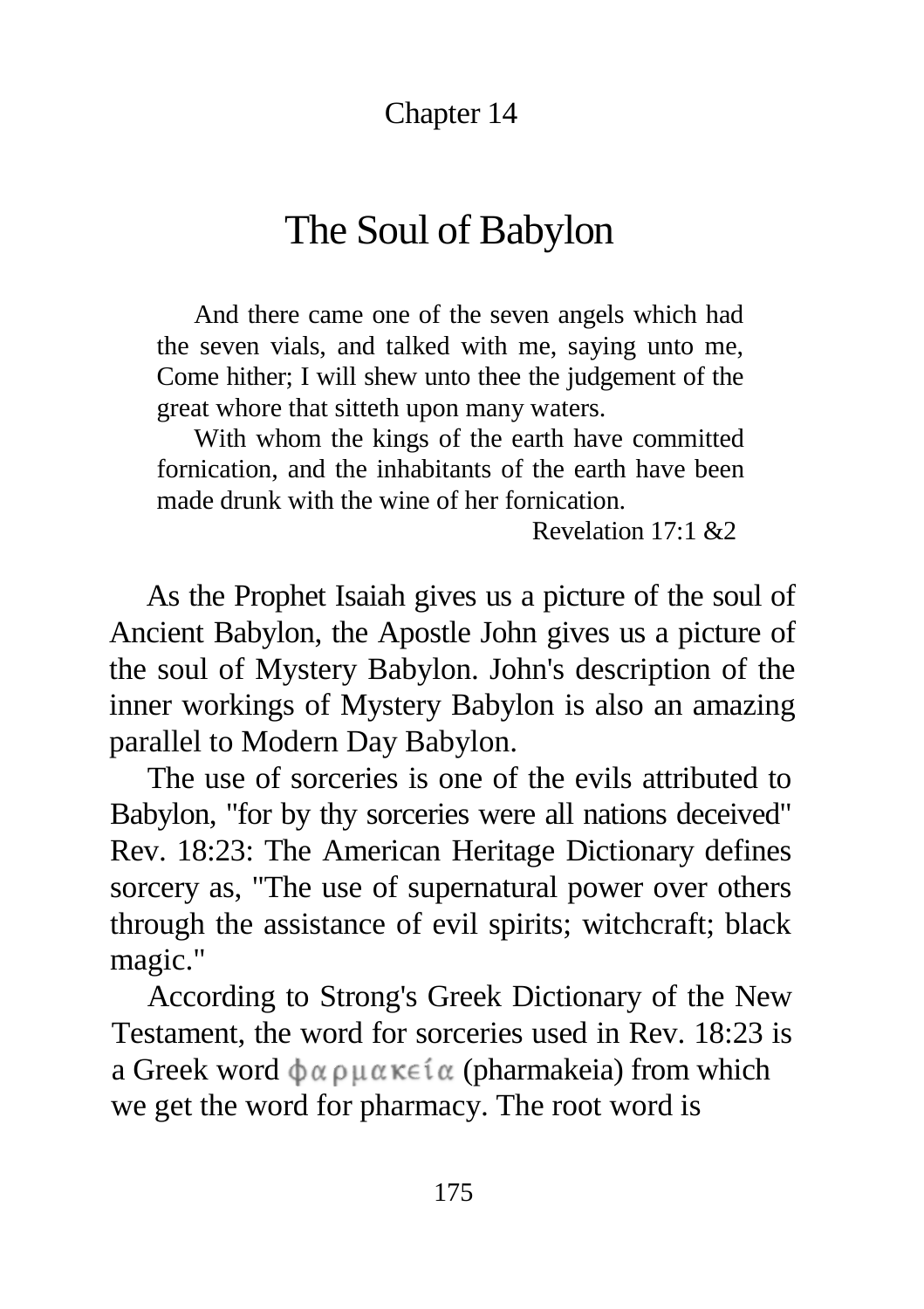The Secret Side of History

 $\phi \dot{\alpha}$  pu $\alpha$  kov (pharmakon) and can mean a drug or spellgiving potion. $<sup>1</sup>$ </sup>

Illegal drug use, one of the most important issues of our time, has been highly publicized on one hand and covered up on the other. While the problem has been publicized, much of the truth about the cause has been covered up or ignored.

A well documented source of information on this subject is Joseph D. Douglass, Jr.'s book Red Cocaine: The Drugging of America. Dr. Ray S. Cline, former Deputy Director for Intelligence, of the Central Intelligence Agency, had this to say about Red Cocaine:

Dr. Joseph Douglass, the author of this book, is not selling a theory but instead calling attention to evidence. He has marshalled his facts carefully, presents them responsibly and cautiously, and offers a wealth of soberly documented data. That data describes in detail the efforts of China, the Soviet Union, and its many surrogates, to use drugs over many decades as weapons designed to damage and weaken — if not destroy — the stability of Free World countries. The top target is and always has been, of course, the United States.<sup>2</sup>

Cline also had this to say about a coverup of information about the major source of the drug problem:

If we are serious about winning this war on drugs, we must know, too, to what extent it is true — as this book argues — that top officials in our government have had access to this evidence for many years, but preferred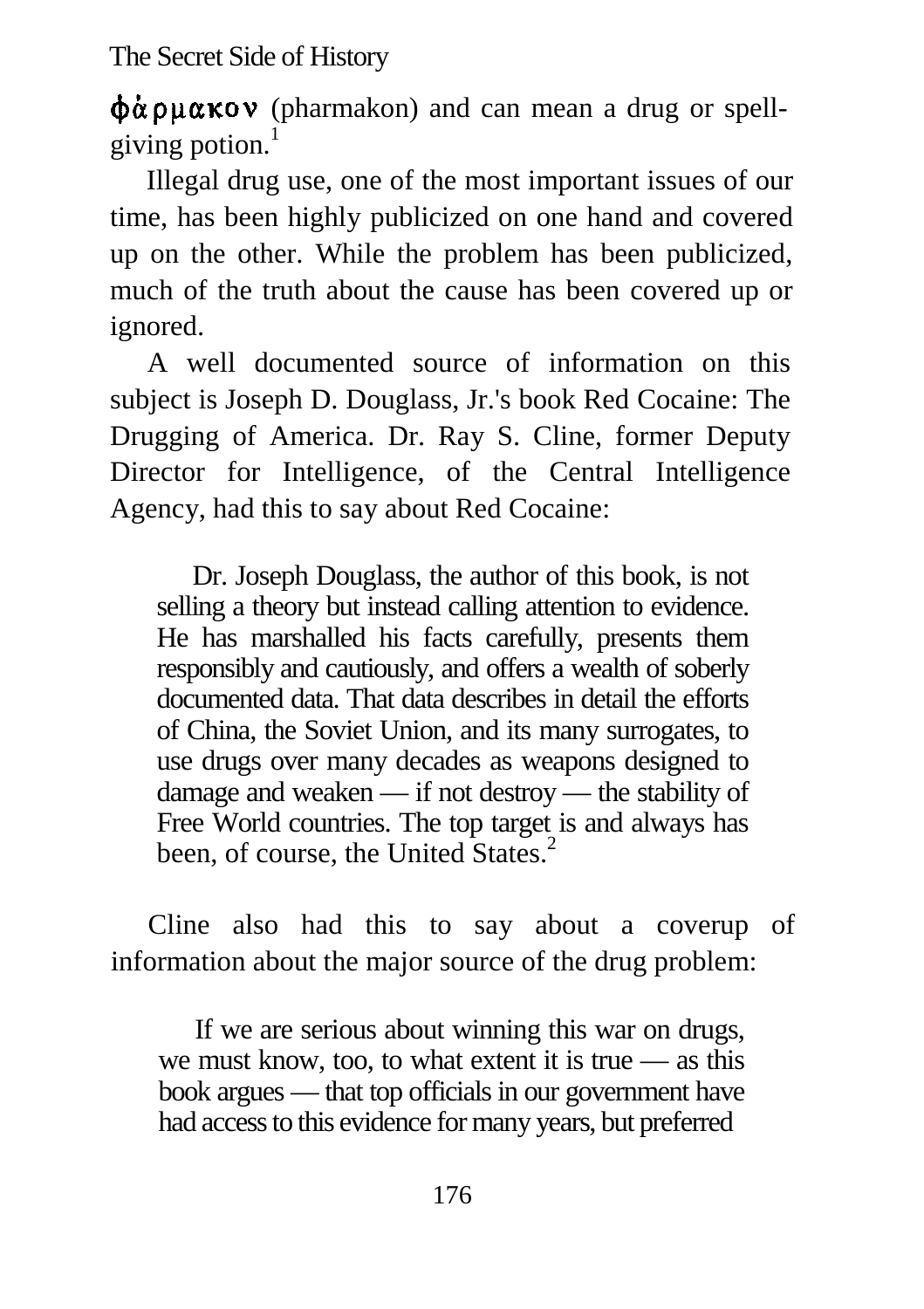to hush it up out of concern for what public disclosure would do to U. S.-Sino/Soviet relations.

Data that does not support the politically - desired (or fashionable) goal of managing detente between Moscow and Washington has a hard time — a very hard time — surfacing or being heard. Needless to say, throughout the intelligence community, scores of conscientious officers fight against this pernicious process, often to the extent of putting their jobs, reputations, and very careers on the line.<sup>3</sup>

Much of the evidence presented in Red Cocaine was revealed by Jan Sejna, who defected from Czechoslovakia to the United states in February 1968. According to Douglass, "Sejna was a top-level, decision making party official. He met regularly with the highest officials in the Soviet Union and other communist countries. He was present during the inception, planning, and implementation of Soviet narcotics trafficking operations."<sup>4</sup> Douglass went on to relate how efforts were made in Washington to sidetrack Sejna and ignore his information.

The plans laid out by the Soviets were so thorough and extensive that they included the establishment of training schools for drug distributors, clinics to study the effects of drugs, and laboratories to research new drugs. In 1955 the Soviets decided to infiltrate organized crime throughout the world and use it as a covert mechanism for distributing drugs. $5$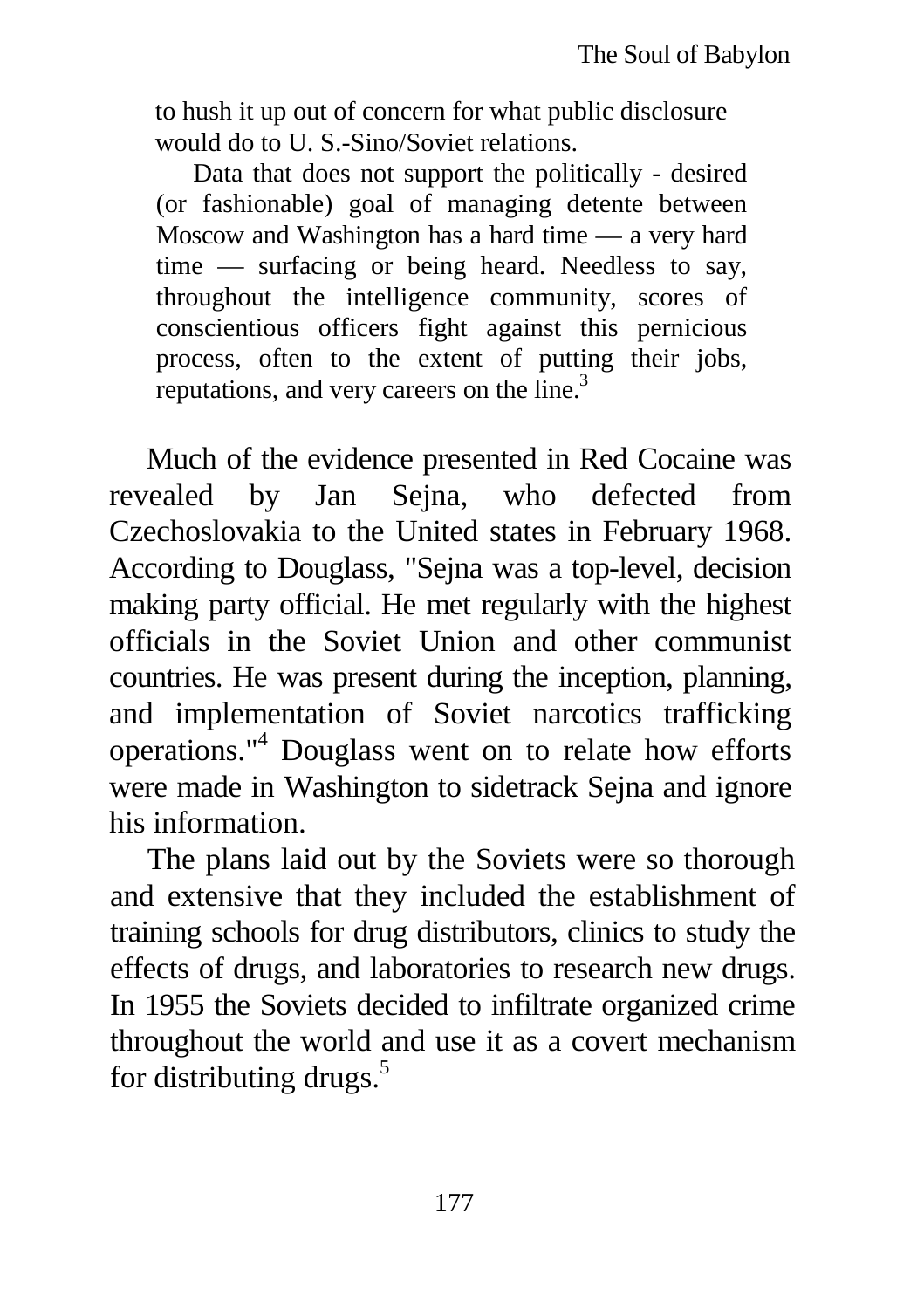The Secret Side of History

Seina explained why American youth was the main target in the Soviet drug war:

But the focus for significant change had to be the young generation. These were the people that we needed to work on to change the military, to retard scientific development, and to influence the government leadership. This is why the American youth were the primary target for the drugs.<sup>6</sup>

That the flow of drugs into this country has not abated is a sure indication that nothing has changed regarding the long-range plans of the Soviets. For those of our readers who are concerned enough to look further into the deliberate drug warfare against America, Joseph Douglass' 277 page book Red Cocaine: The Drugging of America is available from American Opinion Book Service, P. O. Box 8040, Appleton, Wisconsin.

As mentioned in chapter 9, the word "fornication" used in describing Mystery Babylon has two meanings. As used in Scripture, when applied to individuals it meant sexual immorality. When applied to rulers and nations it meant idolatry. According to Strong's Greek Dictionary of the New Testament, the words used for fornication in John's description of Mystery Babylon  $(\pi \circ \rho \vee \varepsilon \land \alpha \text{ por-ni'-ah and } \pi \circ \rho \vee \varepsilon \land \omega \text{ porn-yoo-o})$ literally mean adultery but figuratively mean idolatry.<sup>7</sup> Both terms certainly describe Modern Day Babylon, the most significant of which is idolatry. Due to the New Age Movement, no time in history has seen such a wide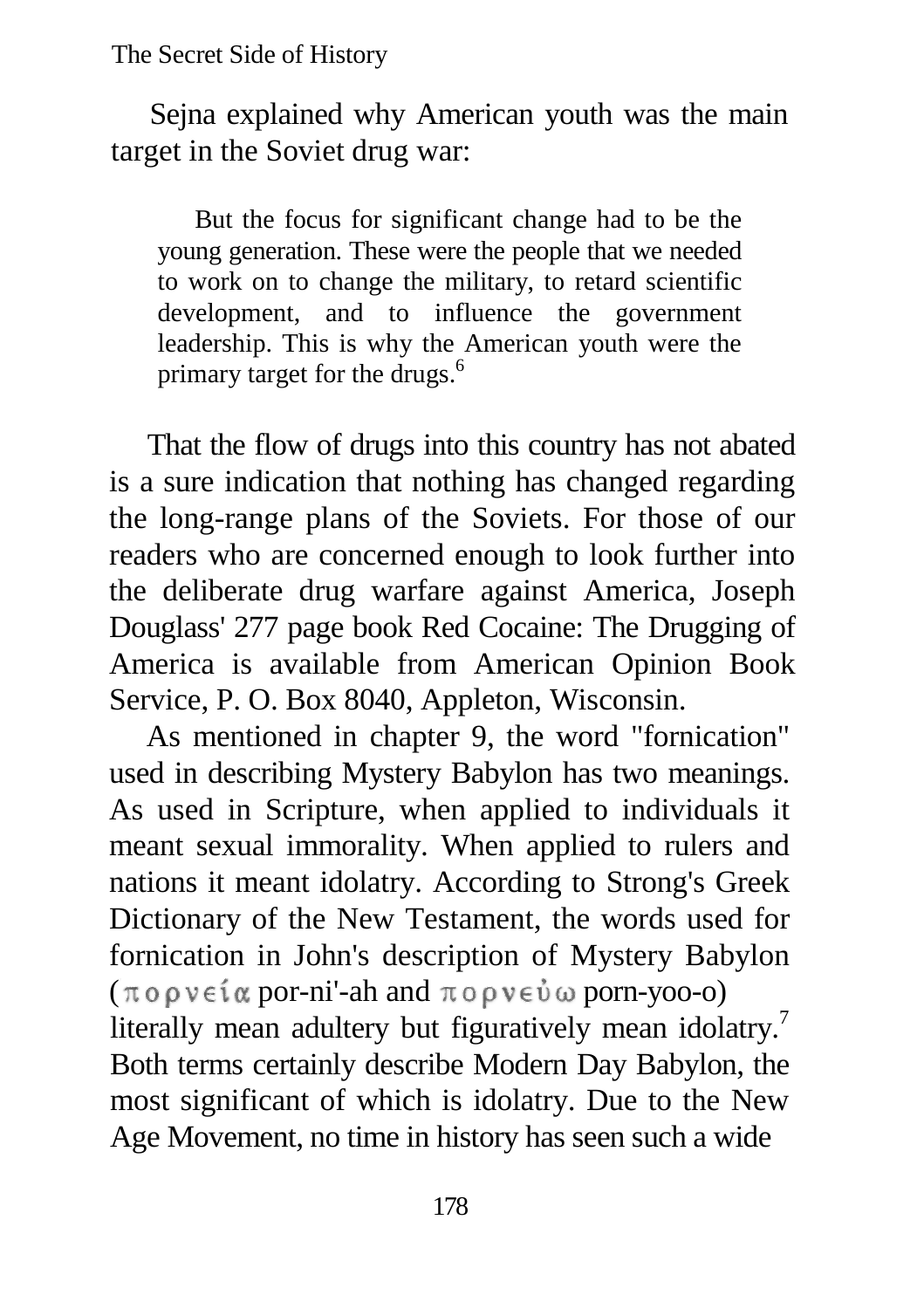spread acceptance of the heathen religious practice of idolatry. The main center of power and influence for this movement is that modern Tower of Babel called the United Nations. One UN report, The New International Economic Order: A Spiritual Imperative, proclaimed, "The work of the U. N. is indeed spiritual and holds profound import for the future of civilization."<sup>8</sup> William Jasper had this to say about the religious nature of the United Nations:

The UN, along with its programs and policies, is becoming ever more worthy of comparison to the Tower of Babel, as rampant idolatry and militant paganism thoroughly permeate the organization.

The United Nations is steadily becoming the center of a syncretic new world religion, a weird and diabolical convergence of New Age mysticism, pantheism, aboriginal animism, atheism, communism, socialism, Luciferian occultism, apostate Christianity, Islam, Taoism, Buddhism, and Hinduism. The devotees and apostles of this new faith include the kind of strange admixture of crystal worshipers, astrologers, radical femisists, environmentalists, cabalists, human potentialists, Eastern mystics, pop psychologists, and "liberal" clergymen one would normally tend to associate with the off-beat, sandals-and-beads counterculture of the 1960s. But today's worshipers in this rapidly expanding movement are as likely to be scientists, diplomats, corporate presidents, heads of state, international bankers, and leaders of mainstream Christian churches.<sup>9</sup>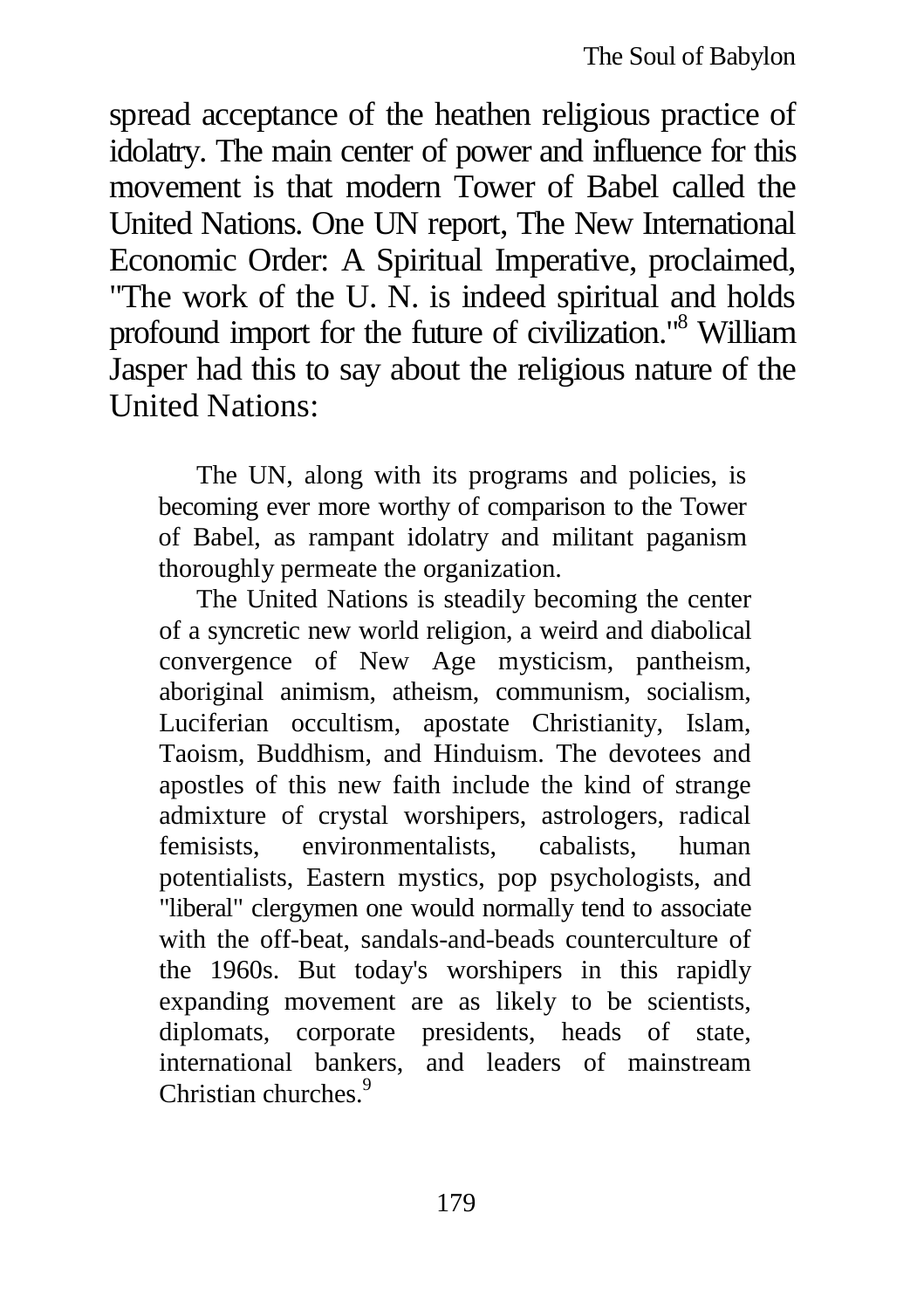The leaders of this "new world religion" referred to by William Jasper, reject the Bible and all religious teaching that admits God as creator. They reject the monotheistic (one God) concept as taught by Christianity, Islam, and Judaism and embrace pantheism believing that god is an impersonal force that pervades all things. Since god pervades all things, the universe, rocks, trees, animals, humans, etc. are "God."

In this pagan view, since man is not the creation of God, he is not accountable to Him nor do his rights and responsibilities come from God. This is similar to Old Testament history during the time of Samson when "every man did that which was right in his own eyes" Judges 17:6.

Reverend Clarence Kelly, in his book Conspiracy Against God And Man explained this about pantheism:

Pantheism is a favorite doctrine of collectivists, because ... it offers a concept of man which, on religious grounds, subordinates the individual to the collective. It also functions as an effective tool in the subversion of God-centered religion by making religion man-centered, and thereby giving a religious sanction to the doctrines and programs of political collectivism. At the same time, pantheism can be used as a stage in bringing people from theism to atheistic materialism.

Weishaupt appreciated the destructive value of pantheism, and devised a scheme for the creation of a new substitute religion incorporating naturalistic doctrines. . . . Under cover of his declamations of concern for reason, truth, humanity, liberty, and original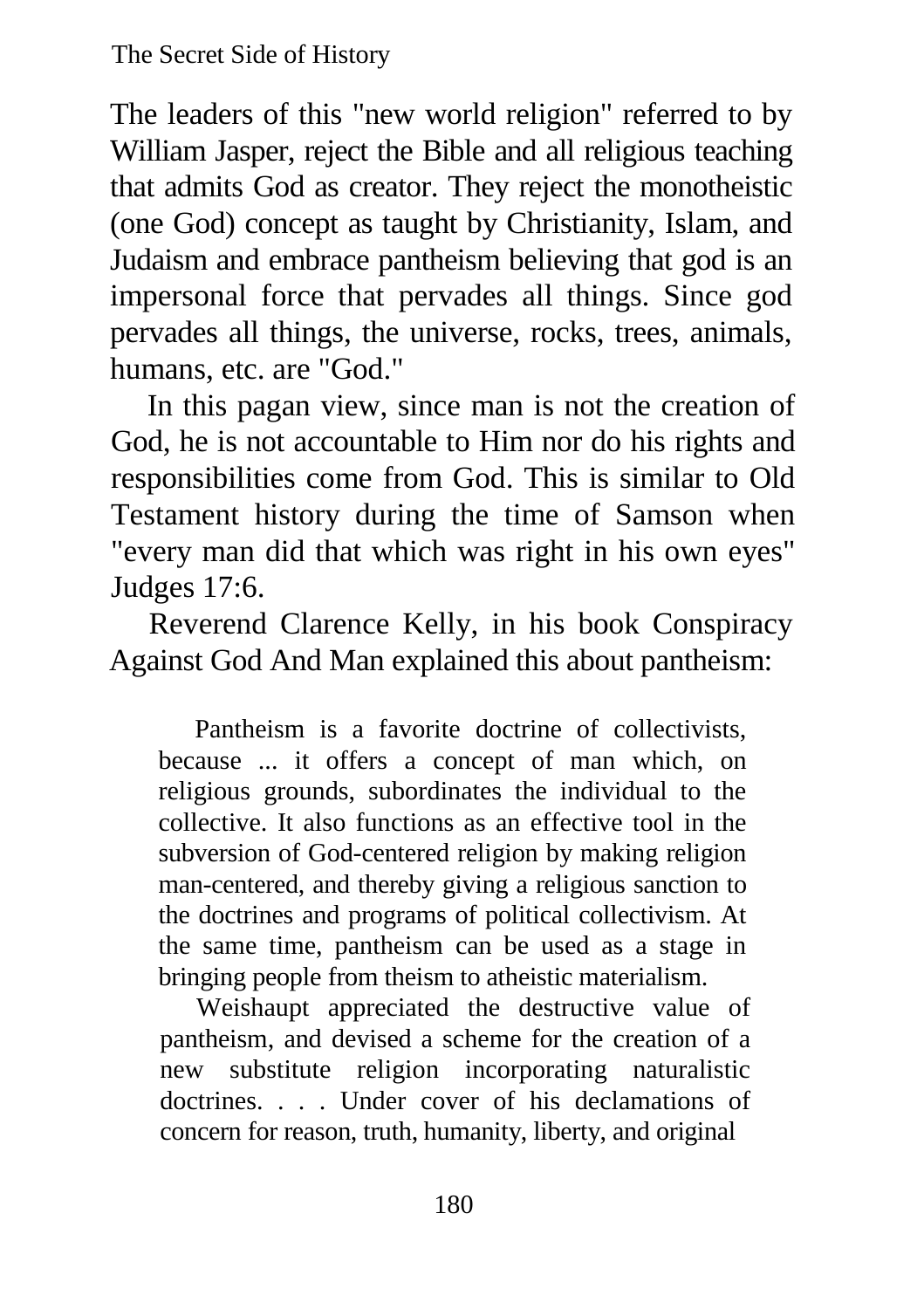#### The Soul of Babylon

equality, he planted the age-old doctrines of pantheism. He portrayed his new "Christianity" as being apostolic and original, a "Christianity" that institutionalized religion has obscured. The technique is similar to the one used by certain modern theologians who claim to have uncovered the "real" meaning of the scriptures. $^{10}$ 

The roots of the UN new world religion go back to the teaching of Helena Petrovna Blavatsky (1831-1891) who founded the Theosophical Society in New York in 1875. Blavatsky turned Bible teaching upside down and taught that Satan was the victim of Jehovah. She taught that, "Satan, the Serpent of Genesis, is the real creator and benefactor, the Father of Spiritual mankind. For it is he . . . who opened the eyes of the automaton (Adam) created by Jehovah..."<sup>11</sup>

After Blavatsky's death in 1891, the leadership of the world-wide Theosophical Society fell to Annie Besant, who added volumes of occultic writings to those of Blavatsky.

Besant was followed by Alice Bailey, who with her husband, Foster Bailey, constructed much of the foundation of the New Age religion. Openly showing their preference for a Satanic religion they launched Lucifer Publishing Company which published the theosophical periodical Lucifer. In 1922, the Baileys established the Lucis Trust which now serves as an umbrella organization for a number of globalist New Age occult organizations.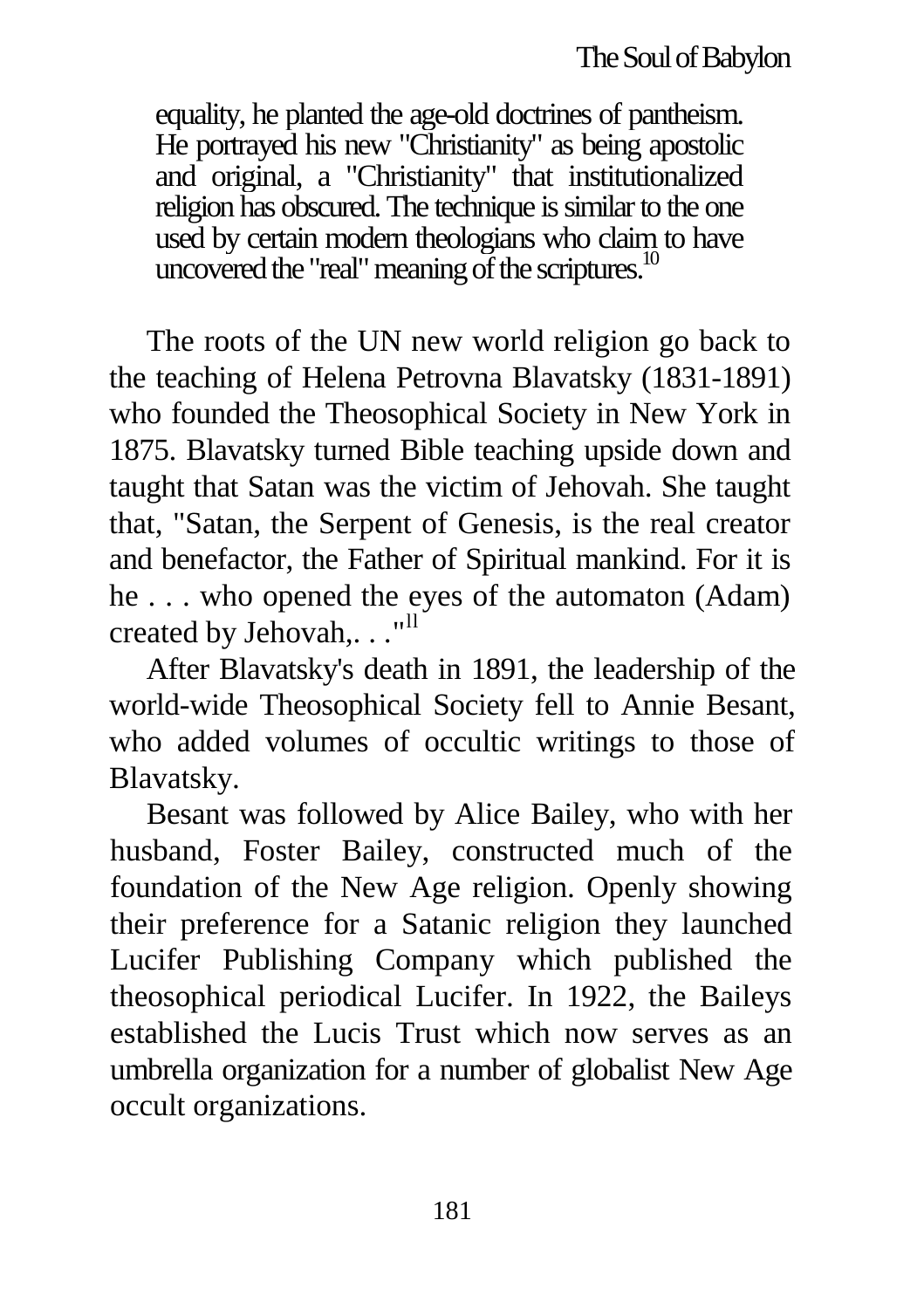According to Lucis Trust, one of these organizations, World Goodwill, is represented at regular United Nation briefing sessions in New York. Regular weekly radio broadcasts of talks given at World Goodwill meetings are beamed by shortwave to a world wide audience. Their "plan" is to establish a "spiritual Hierarchy of the planet."<sup>12</sup>

One of the most influential persons guiding the United Nations unfolding "spirituality" is Maurice Strong who has been referred to by his followers as "the custodian of the planet." Strong's goal is to alter the history of the world $^{13}$ 

In her book The Hidden Dangers Of The Rainbow: The New Age Movement and Our Coming Age of Barbarism Constance Cumbey has this to say about the New Age Movement:

According to New Age sources, the New Age Movement is a worldwide network. It consists of tens of thousands of cooperating organizations. Their primary goal or the secret behind their "unity-in-diversity" is the formation of a "New World Order." The Movement usually operates on the basis of a well-formulated body of underlying esoteric or occult teachings.

The glue binding most New Age devotees is one of common mystical experiences. "Experiential religion" is considered vital within the Movement. A substantial proportion of those within the Movement strongly believe in psychic phenomena and say they do so because of "direct experiences. "<sup>14</sup>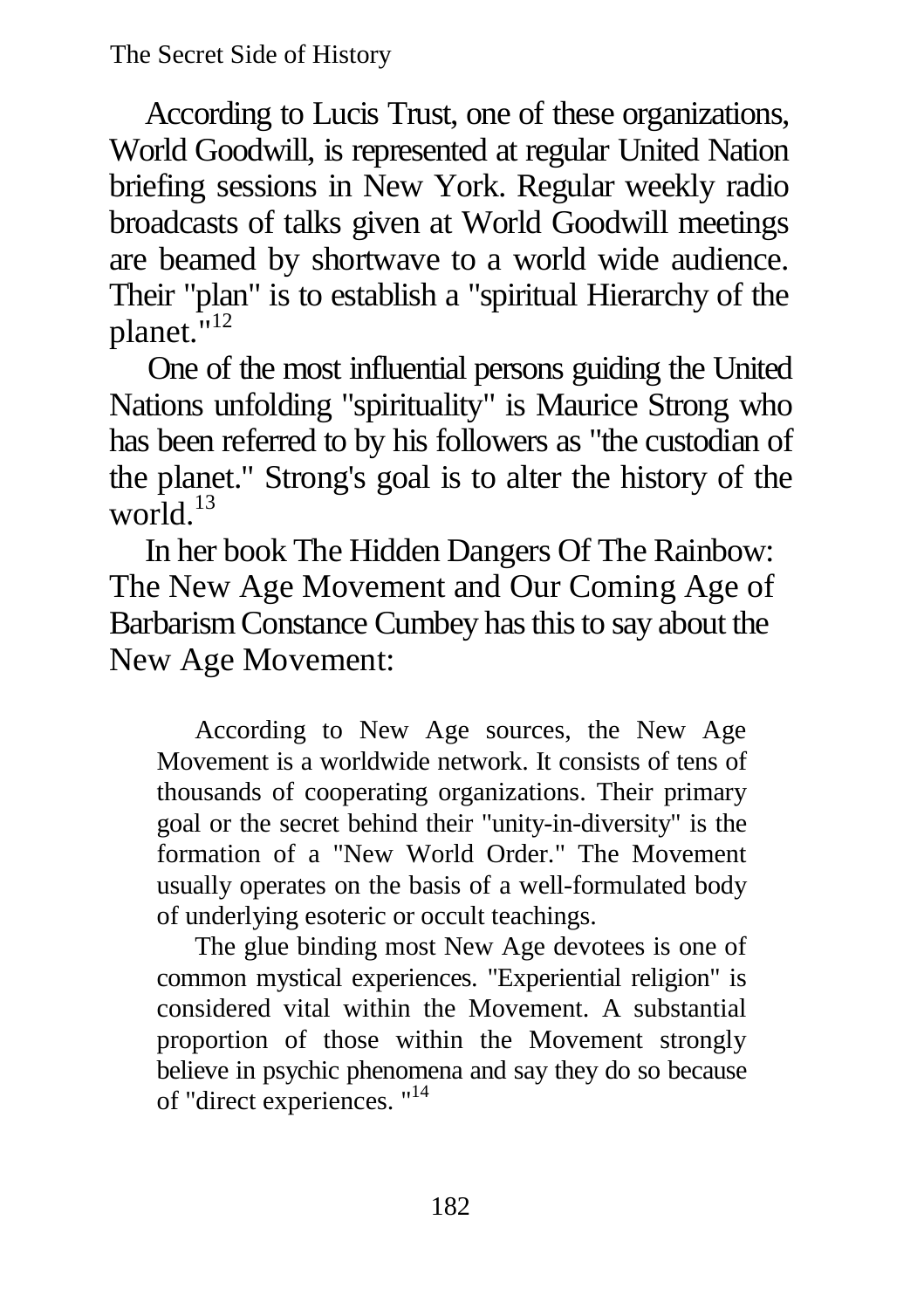As to the attitude of the New Age Movement toward other religious groups Cumbey states:

While professing support for religious liberty in their public releases, the Alice Bailey books which are meticulously followed within the Movement call for complete abridgement of this freedom. They openly and boldly set forth plans for a new mandatory world religion — a religion completely breaking with the concept of Jesus as the Christ and God as the Father. Jews and Christians — Roman Catholic and Protestant alike — as well as uncooperative Moslems are openly slated for persecution and even a "cleansing action" should they fail to cooperate.<sup>15</sup>

Cumbey goes on to state that, "millions have been deceived into supporting projects designed to eventually strip even themselves of their civil liberties, much of their property, their preferred religion, and perhaps even their  $\frac{1}{\text{lives}}$  "<sup>16</sup>

In his book Global Tyranny... Step By Step William Jasper explained that the hierarchy of Hitler's Nazi movement, "were ardent theosophists and their esoteric societies . . . were steeped in the same occultism and pantheism so prevalent in today's New Age and environmental movements."<sup>17</sup> He went on to warn:

Today, all people of good will recognize the diabolically evil nature of the Fuehrer's failed regime. What is now desperately needed is a widespread recognition of the fact that the neo-pagan,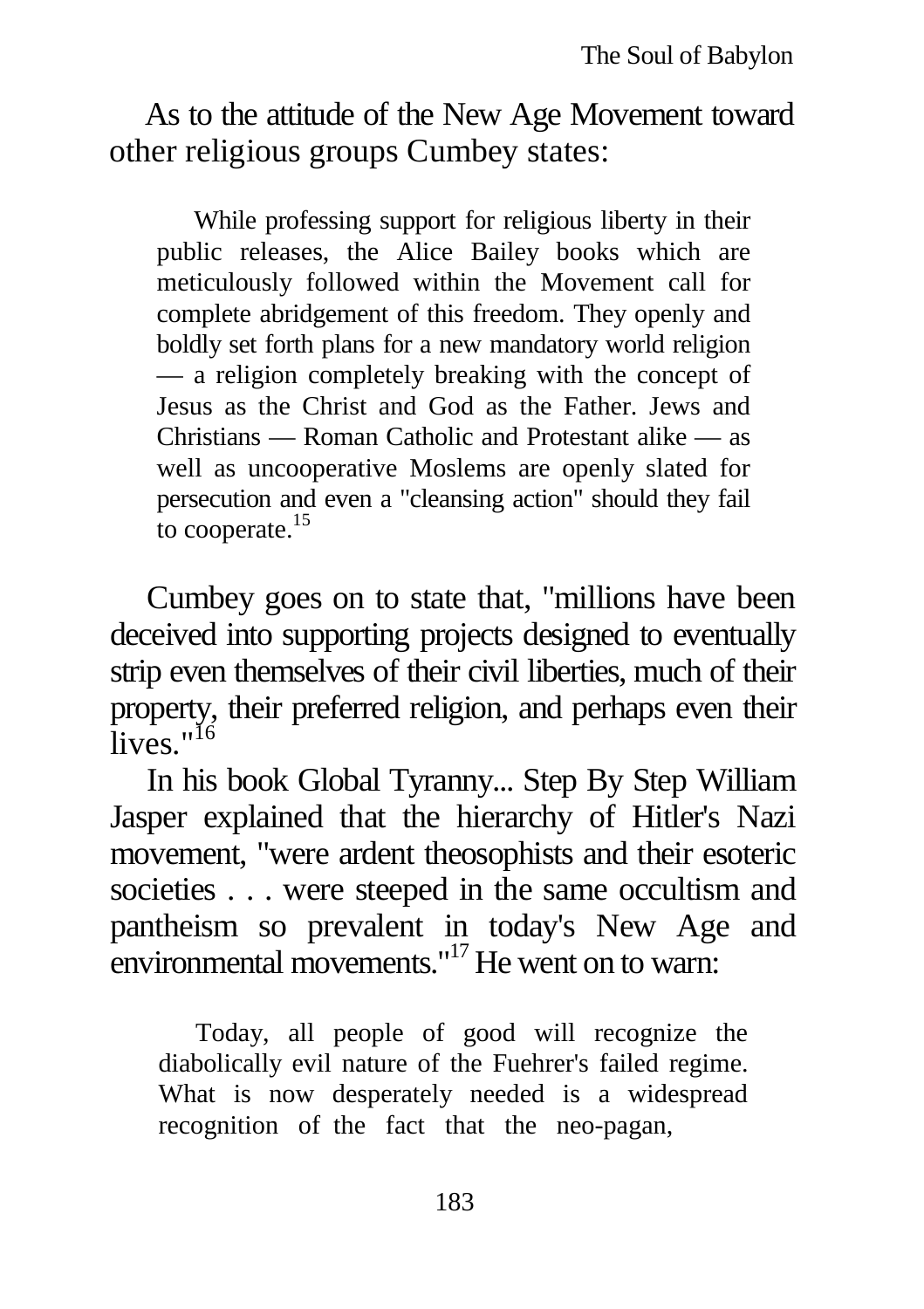internationalist-socialist new world order being promoted by and through the United Nations is as militantly anti-Christian, as malevolently totalitarian, and as satanically evil as that jackbooted tyranny of our recent past.

This time, its headquarters is not in Berlin, but in New York City.<sup>18</sup>

Just how far UN leaders may plan to go in their pantheistic role as "custodians of the earth" was revealed in an interview with the UNESCO Courier for November 1991 by Jacques Cousteau the famed oceanographer:

The damage people cause to the planet is a function of demographics — it is equal to the degree of development. One American burdens the earth much more than twenty Bangaladeshes. The damage is directly linked to consumption. Our society is turning toward more and more needless consumption. It is a vicious circle that I compare to cancer. .. .

This is a terrible thing to say. In order to stabilize world population, we must eliminate 350,000 people per day. It is a horrible thing to say, but it's just as bad not to say it [emphasis added].<sup>19</sup>

Throughout the Old and New Testament scripture the true purpose of creation is reiterated beginning in Genesis 1:27 & 28:

So God created man in his own image, in the image of God created he him; male and female created he them.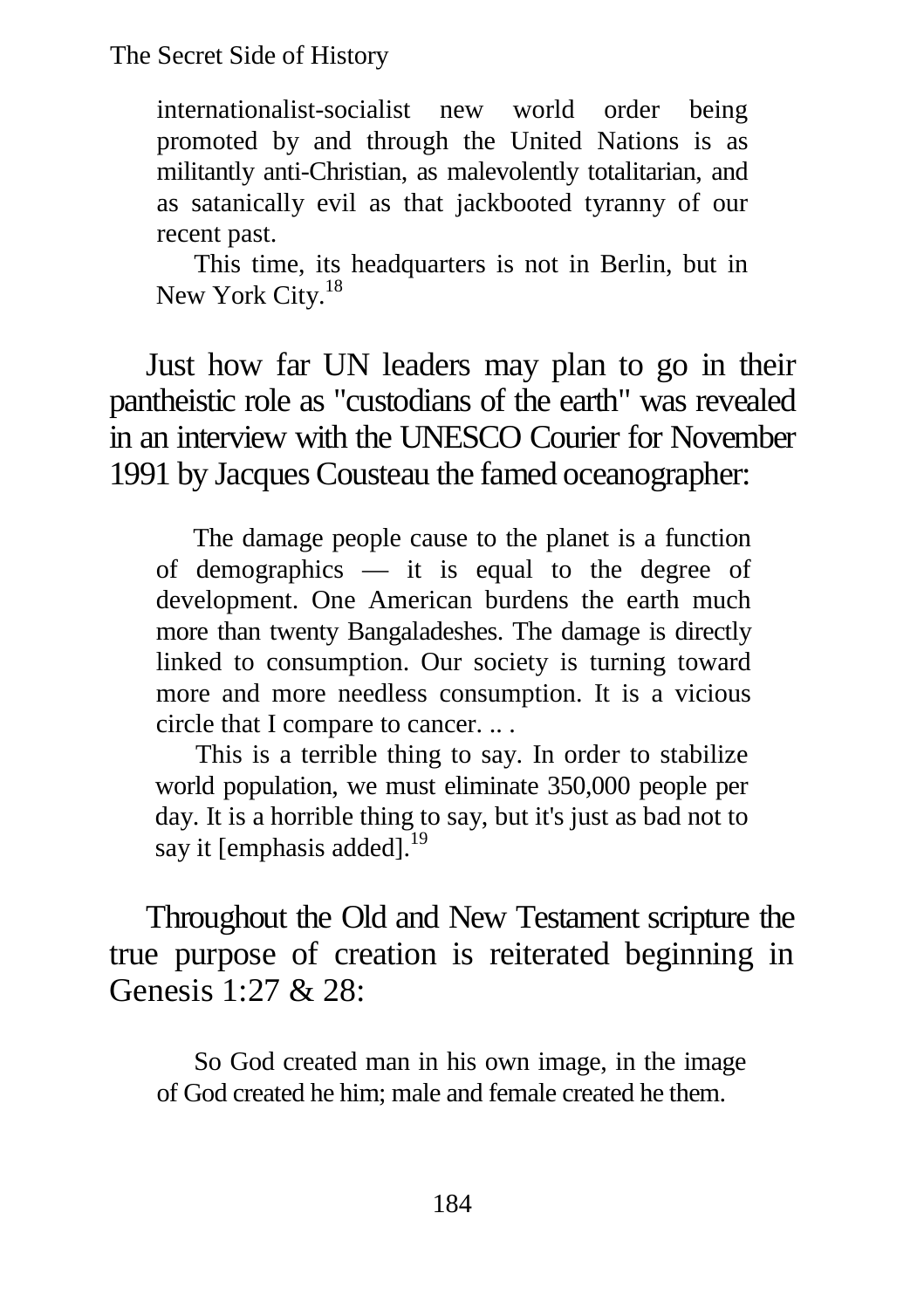And God blessed them, and God said unto them, Be fruitful, and multiply, and replenish the earth, and subdue it: and have dominion over the fish of the sea, and over the fowl of the air, and over every living thing that moveth upon the earth.

The Prophet Isaiah delivered a sobering message for those who wish to banish God and rule in His place. It was a message referring to Lucifer and directed to Ancient Babylon. It may also have been intended for the rulers of a Modern Day Babylon. Here are Isaiah's words:

How art thou fallen from heaven, O Lucifer, son of the morning! how art thou cut down to the ground, which did weaken the nations!

For thou hast said in thine heart, I will ascend into heaven, I will exalt my throne above the stars of God: I will sit also upon the mount of the congregation, in the sides of the north:

I will ascend above the heights of the clouds; I will be like the most High.

Yet thou shalt be brought down to hell, to the sides of the pit.

Isaiah 14:12-15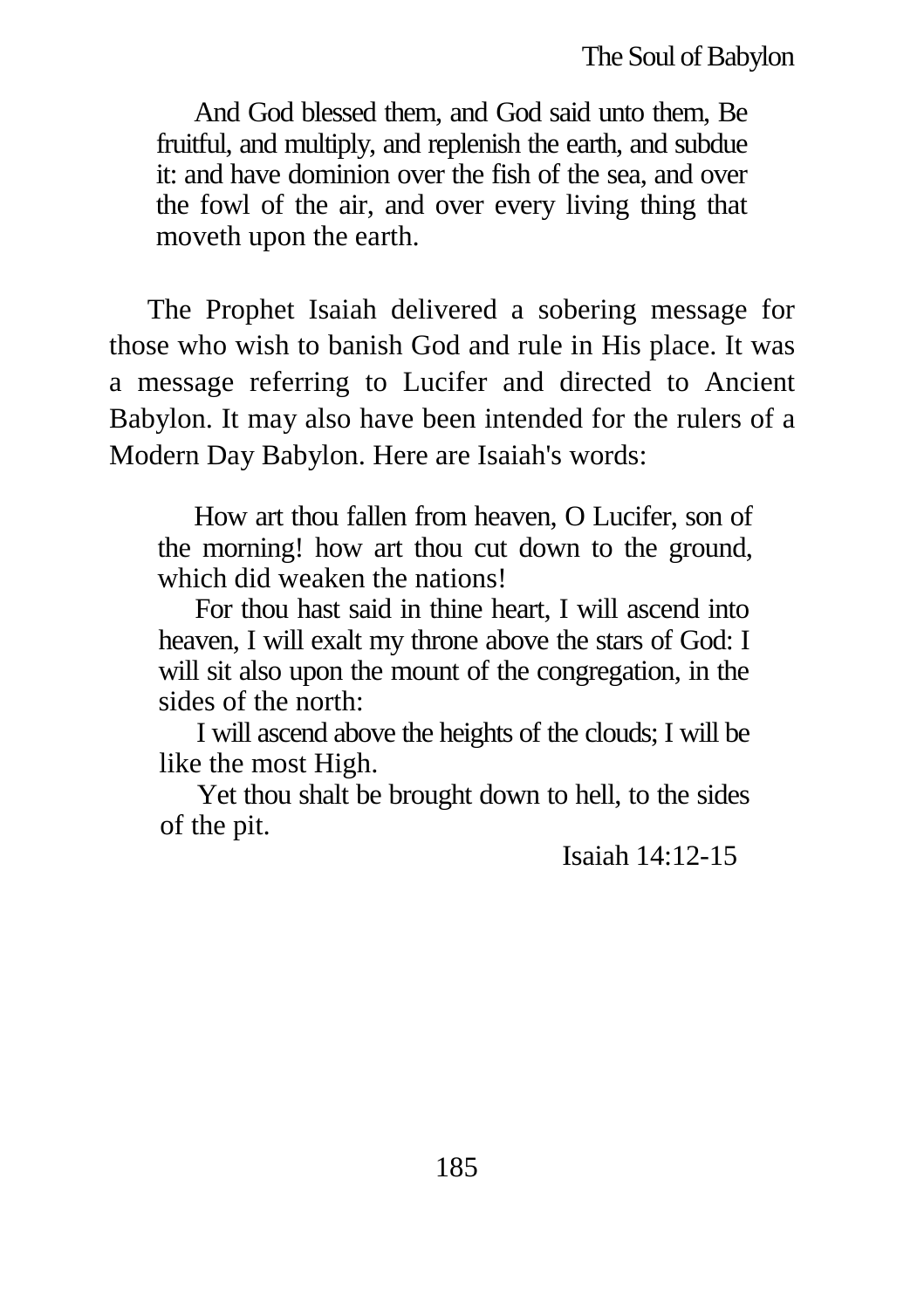Chapter 15

## The Fall of Babylon

And they cast dust on their heads, and cried, weeping and wailing, saying, Alas, alas, that great city, wherein were made rich all that had ships in the sea by reason of her costliness! for in one hour is she made desolate. Revelation 18:19

During the 20th century, there has been established a center of world power possessing all of the major attributes of the "Mystery Babylon" described in the Book of Revelation. This center of world power can be viewed not in the future tense, but in the present. In other words, it exists now.

This Modern Day Babylon qualifies to be labeled as "Mystery" (secret) because one of its most successful accomplishments has been to keep its existence unknown to very few outside of its circle of participants. This element of secrecy has enabled this Modern Day Babylon to use its influence over the U. S. Government as a means of extending its power throughout the world.

While the CFR is the organization most identifiable as the agency of this influence over the U. S. Government, it is not the only one, nor is the CFR the top level of the Master Conspiracy.

Whether or not this Modern Day Babylon is a direct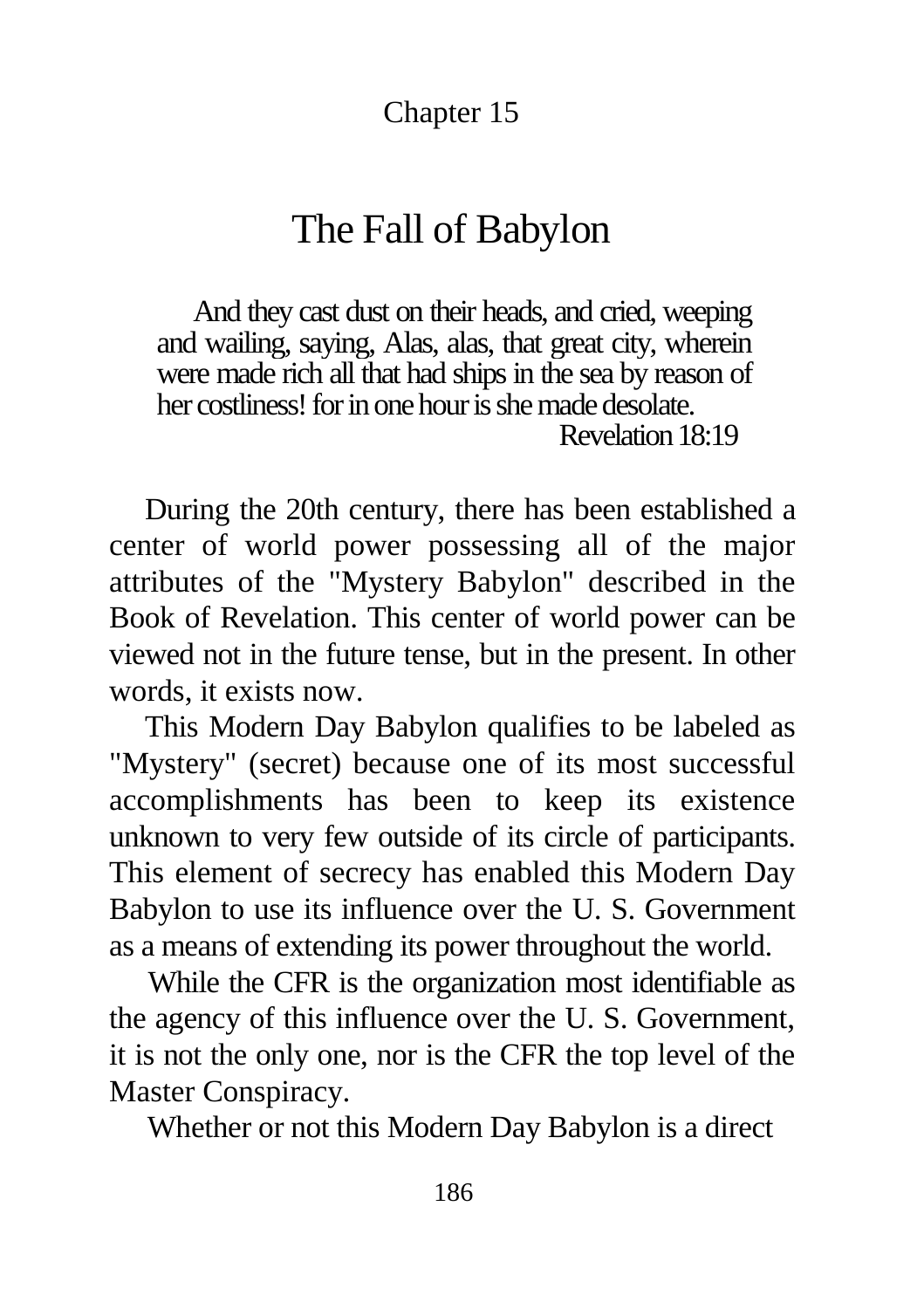descendant of the Illuminati, no one on the outside knows. At the very least, it is probable that its leaders use the organizational structure of the Illuminati. It is certainly evident that this satanically-inspired conspiracy has followed the Illuminati's plan to destroy all religion, overthrow all governments, and rule the world.

Is this Modern Day Babylon indeed the Mystery Babylon described in the Book of Revelation? No matter what our personal conclusions may be, this is a question that time alone can answer.

The Scriptures record that the rule of Ancient Babylon came to a sudden and unexpected end. They also record that the extensive power of Mystery Babylon comes to a sudden, unexpected, and tragic end. The fall of Mystery Babylon is announced over seven times. The "death, and mourning, and famine" that she caused for others is doubled to her and Mystery Babylon falls, never to rise again.

The Scripture makes it plain that believers must have no part in such an evil structure as Mystery Babylon. This surely applies to any Modern Day Babylon as well. The action required to accomplish this was summed up by William Jasper:

As late as the hour has become, it is still not too late to avert catastrophe and save our freedom. The world's future need not degenerate into what George Orwell wrote would resemble "a boot stamping on a human face — forever!" But the urgency of our situation cannot be overstated. Simply put, unless significant numbers of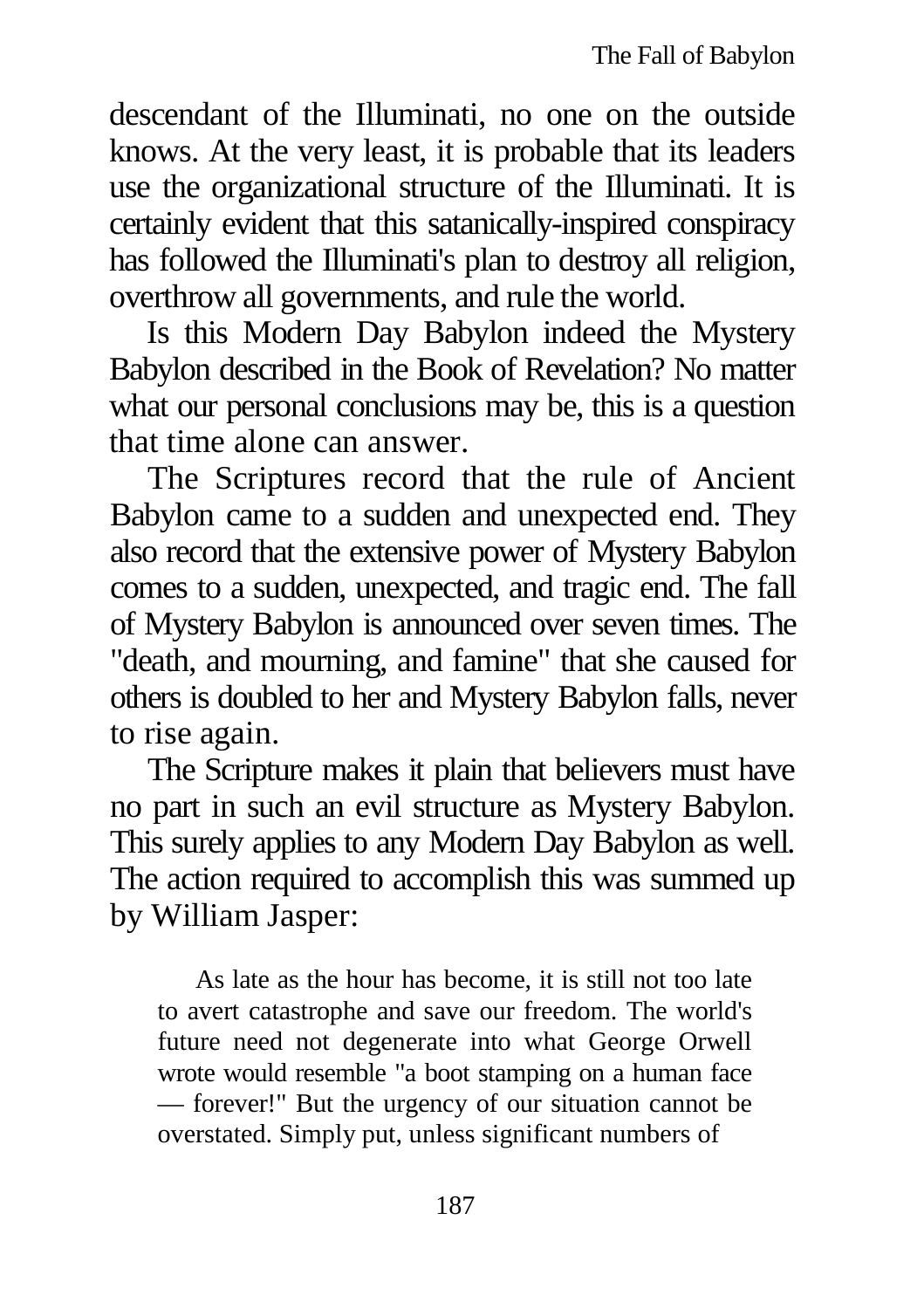The Secret Side of History

Americans can be awakened from their slumbers, shaken from their apathy and ignorance, pulled away from their diversions, and convinced to work, pray, vote, speak up, struggle, and fight against the powers arrayed against them, then such a horrible fate surely awaits all of  $\overline{u}$   $\overline{s}$ .

Thus far, the greatest tragedy is not only that we have been losing a world-wade battle for the minds and souls of men, but that the majority of the good people in America — have never even been in the battle. Babylons eventually always fall. We still have a choice whether we separate ourselves, and our nation, from our Modern Day Babylon — or fall with it.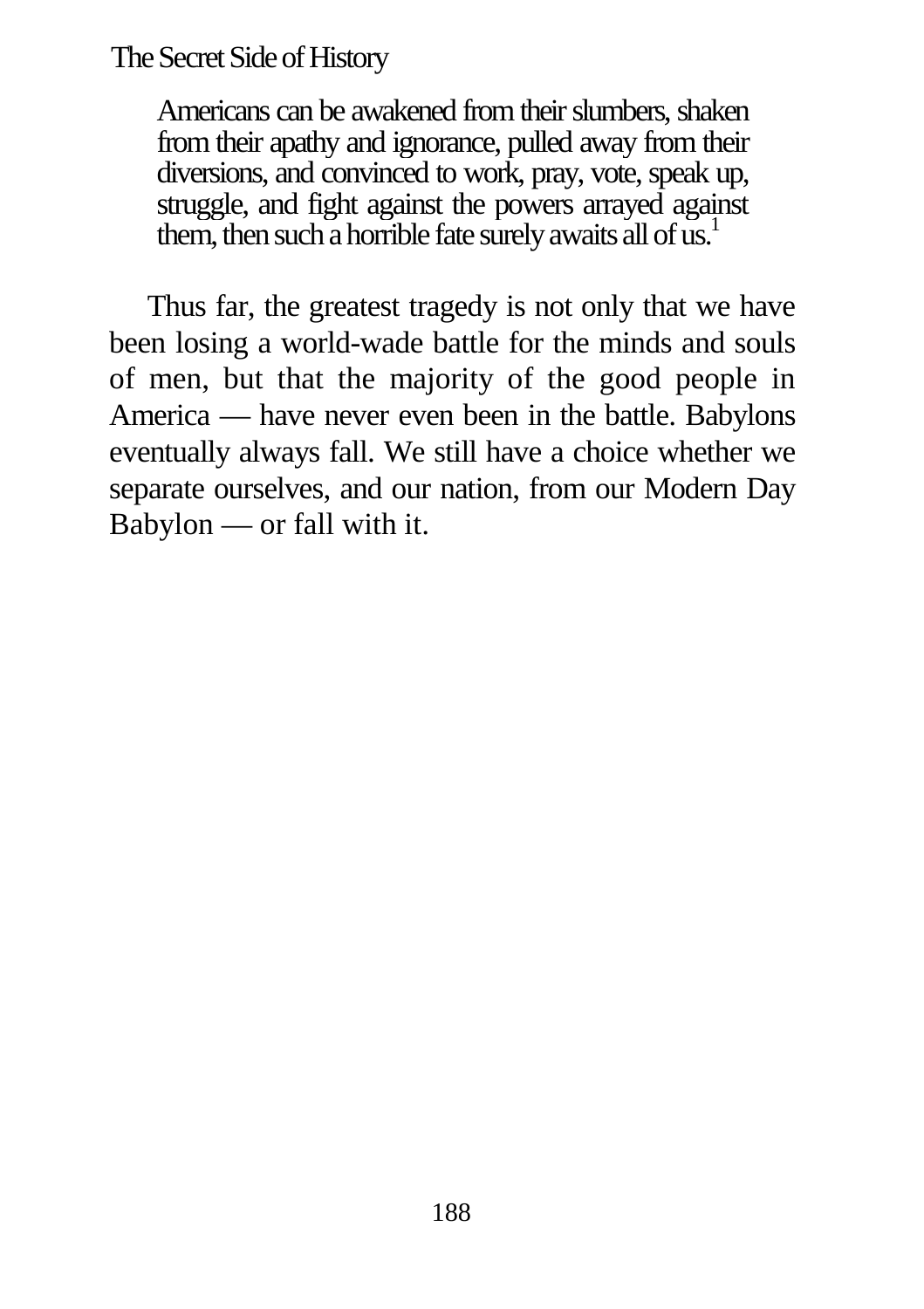#### Chapter 16

## **Conclusions**

And I heard another voice from heaven, saying, Come out of her, my people, that ye be not partakers of her sins, and that ye receive not of her plagues.

Revelation 18:4

Throughout history, man's attitude toward government has often stood in the way of material and spiritual progress. Good people struggling against evil have more often than not failed to win the upper hand because they did not see the big picture, especially as it applied to the proper role of government. America was a great nation for 100 years because our Founding Fathers understood this, and gave us a Constitutional Republic that limited the power, size, and scope of government.

The proper role of government was explained very well over 150 years ago by a member of the French Legislative Assembly, Frederic Bastiat, (1801-1850). Writing just prior to and after the French Revolution of 1848 (the third revolution), and basing his arguments against socialism on the evidence of the devastation socialism brought to his own country, Bastiat admonished his colleagues not to repeat past mistakes.

Although most of his countrymen ignored his logic, the truths that he presented were so eternal that hundreds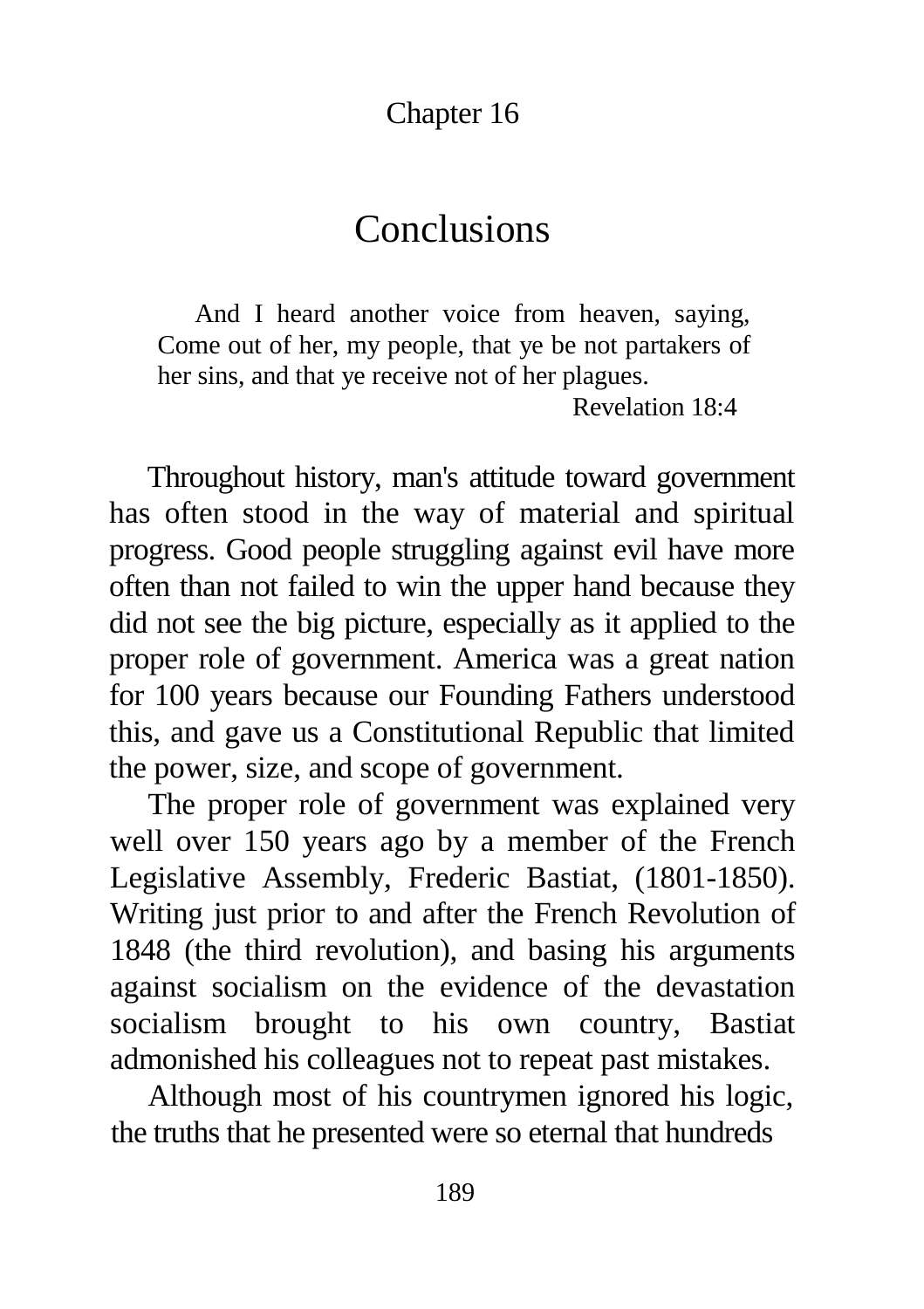of thousands of copies of Baistiat's work The Law, first published as a pamphlet in June, 1850, are still in existence and used today. In The Law Bastiat explained the proper basis of law as:

Life, faculties, production — in other words, individuality, liberty, property — this is man. And in spite of the cunning of artful political leaders, these three gifts from God precede all human legislation, and are superior to it.

Life, liberty, and property do not exist because men have made laws. On the contrary, it was the fact that life, liberty, and property existed beforehand that caused men to make laws in the first place.

What, then, is law? It is the collective organization of the individual right to lawful defense.<sup>1</sup>

Bastiat went on to explain how the law (government) should be used:

The law is the organization of the natural right of lawful defense. It is the substitution of a common force for individual forces. And this common force is to do only what the individual forces have a natural and lawful right to do: to protect persons, liberties, and properties; to maintain the right of each, and to cause justice to reign over us all. $^{2}$ 

In essence, what Bastiat is saying is that the moral standard for government is the same as the moral standard for individuals. In other words, if it is wrong for individuals to steal, lie, murder, etc., it is also morally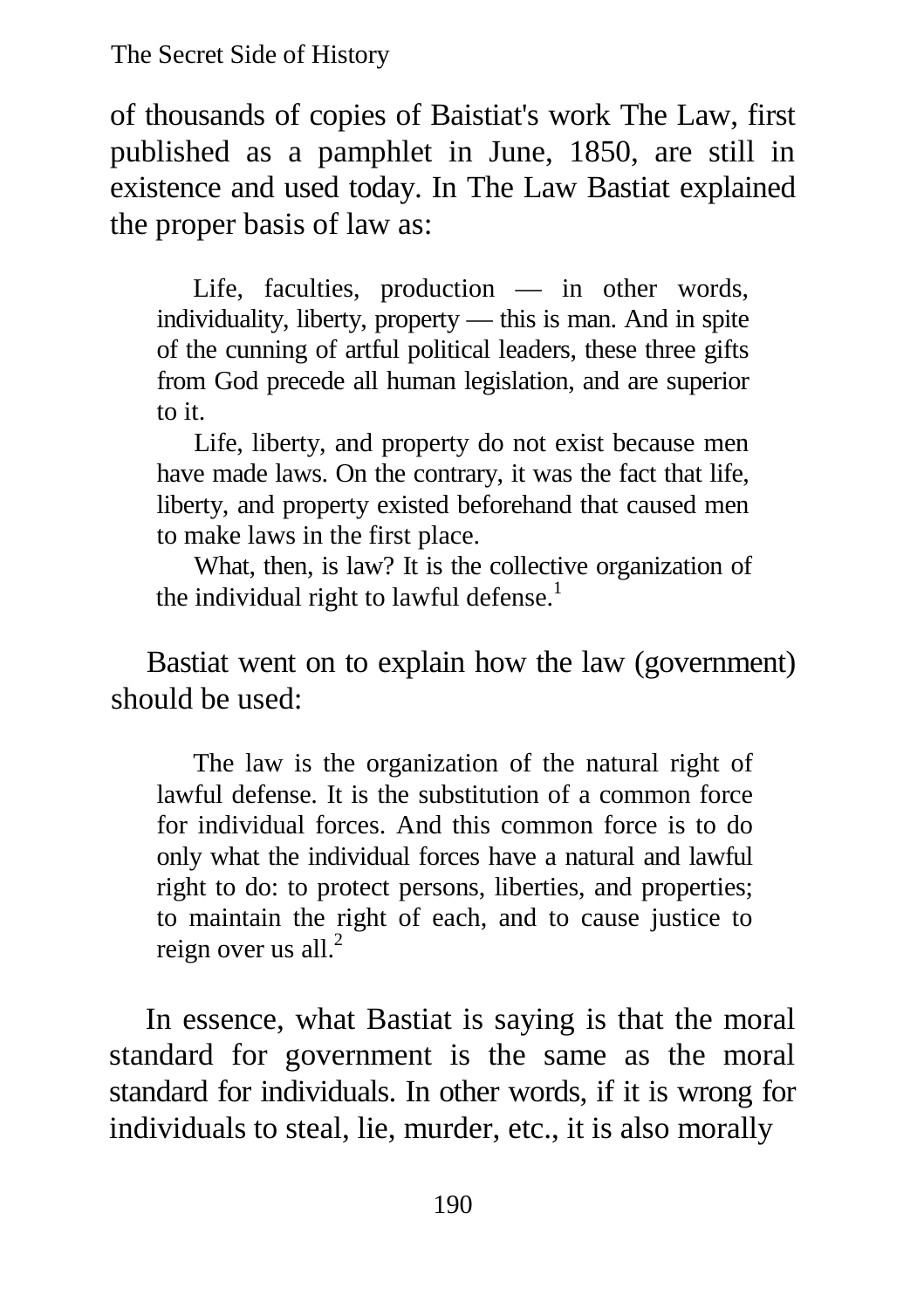Conclusions

wrong for government to do so. It is unfortunate that evils of every sort are tolerated as long as they are done in the name of government. Bastiat went at length to explain that legalized plunder (redistribution of wealth) is always a perversion of the proper function of the law and eventually leads to moral degradation, civil discontent, and revolution.

Bastiat summed up his arguments in this manner:

Which countries contain the most peaceful, the most moral, and the happiest people? Those people are found in the countries where the law least interferes with private affairs; where government is least felt; where the individual has the greatest scope, and free opinion the greatest influence; where the administrative powers are fewest and simplest;... where the inventions of men are most nearly in harmony with the laws of God; in short, the happiest, most moral, and most peaceful people are those who most nearly follow this principle.  $\ldots$ <sup>3</sup>

These principles, as embodied in the United States Constitution, were such a roadblock to the establishment of a New World Order that the Master Conspiracy could have made little progress without, first changing, and then subverting it. It is still such an important factor in the world-wide struggle between good and evil, that if the U. S. Constitution was restored to its proper place as the law of the land today, Modern Day Babylon would fall tomorrow. Along with its fall would go many of the ills that plague our nation, most of which are due to the erosion of the Constitution.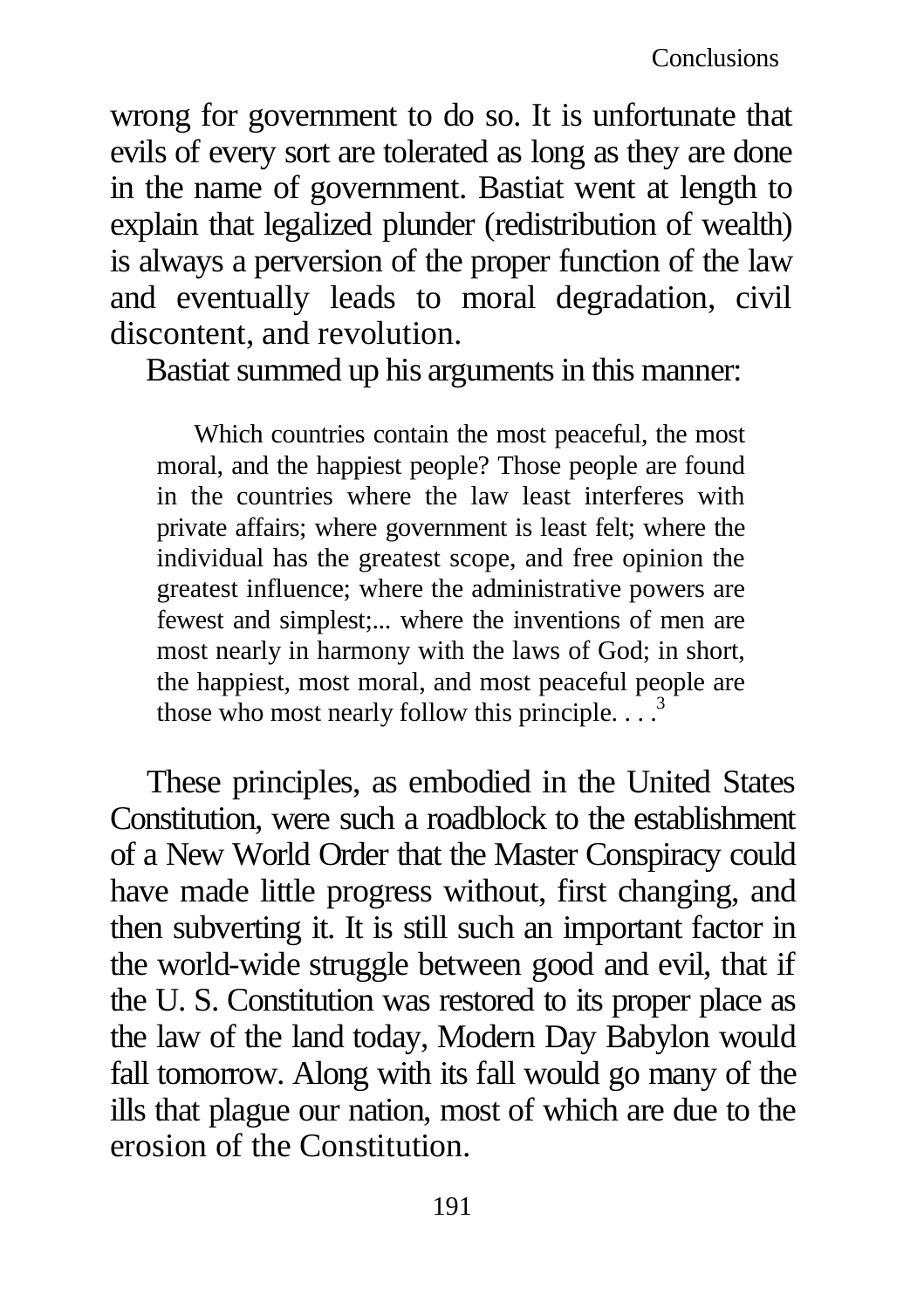The answer to the great danger posed by the New World Order is for the United States to get out of the United Nations, and restore the U. S. Constitution as the law of the land.

To accomplish this, the American people must elect representatives to Congress (especially the House of Representatives) that are statesmen and not politicians, the measuring stick being their Constitutional voting records and not their rhetoric. A simple majority of men and women in Congress who will use the Constitution as a basis for all legislation, and appropriations, can restore the Republic.

Due to the Insiders' control over the opinion molding media in the United States, the understanding necessary to accomplish this will have to be created by a grass roots movement of the people themselves. Fortunately, this movement has already been established and all of the necessary educational tools are available. The only missing element is enough concerned citizens to use truth as a weapon to overcome the daily barrage of falsehoods that are now being showered upon the American people.

No one knows what all may transpire during the struggle that we must face. One thing is certain, to compromise with the forces of darkness is to lose, for any victory on the side of evil is only temporary. This was expressed by Jesus in Mark 8:36 when He said, "For what shall it profit a man, if he shall gain the whole world, and lose his own soul?" King Solomon expressed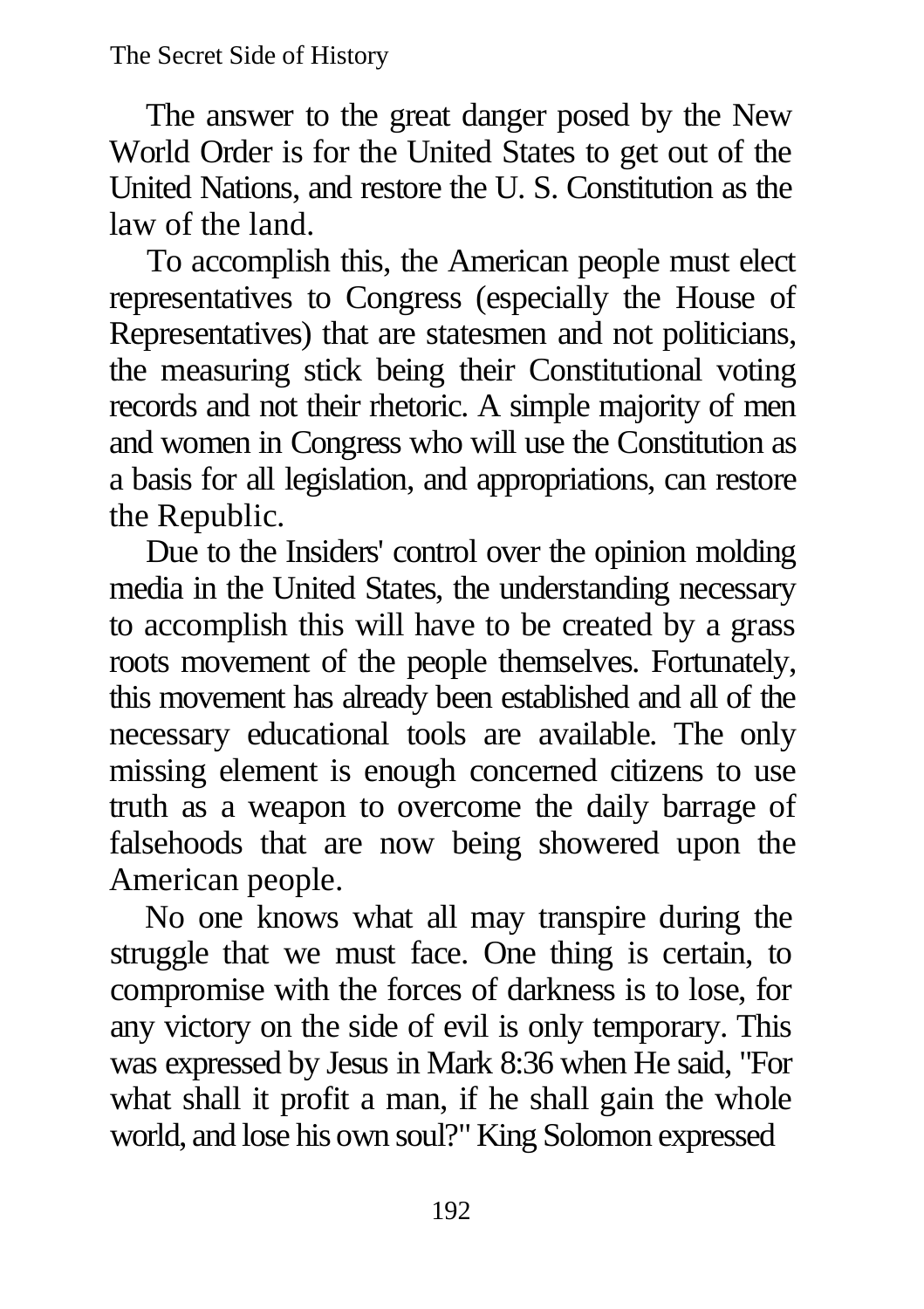the same thing in this manner, "Let us hear the conclusion of the whole matter: Fear God, and keep his commandments: for this is the whole duty of man. For God shall bring every work into judgement, with every secret thing, whether it be good, or whether it be evil." Ecclesiastes 12:13 & 14.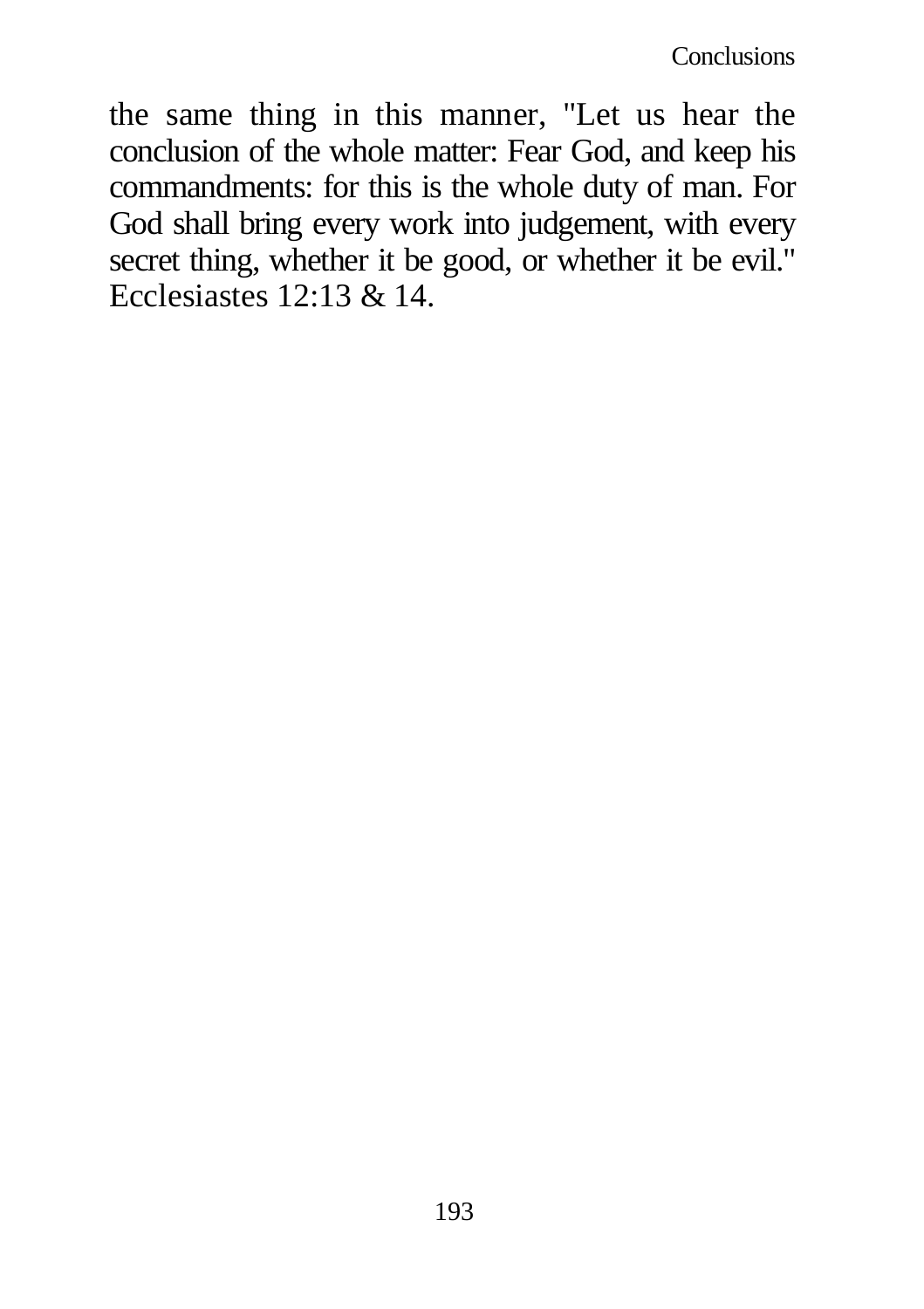### Footnotes

Chapter 1. Ancient Babylon

1. Henry H. Halley, Halley's Bible Handbook (Grand Rapids, MI: Zondervan Publishing House, 1989), p. 344.

Chapter 4. Secret **Societies** 

1. Nesta H. Webster, Secret Societies and Subversive Movements (Christian Book Club of America, 1986), p. 3. 2. John Robison, Proofs of a Conspiracy (Appleton, WI: Western Islands, 1967), p. 268 3. Webster, p. 64.

4. Ibid., p. 39.

#### Chapter 5. The Illuminati

1. Nester H. Webster, Secret Societies and Subversive Movements (Christian Book Club of America, 1986), p. 220.

2. John Robison, Proofs of a

Conspiracy (Appleton, WI: Western Islands, 1967), p. 111. 3. Webster, p. 222-223. 4. Robison, p. 112. 5. Ibid., p. 109. 6. Ibid., p. 86 7. Ibid., p. 81. 8. Ibid., p. 94. 9. Ibid, p. 114 10. Ibid., p. 115 11. Ibid., p. 113.

### Chapter 6. The French Revolution

1. Nesta H. Webster, The French Revolution (Costa Mesa, CA: The Noontide Press, 1992), p. v. 2. Ibid., p. ix. 3. Ibid., p. ix. 4. Ibid., p. 6-7. 5. Ibid., p. 8. 6. Ibid., p. 191. 7. William P. Hoar, Architects of Conspiracy (Appleton, WI: Western Islands, 1984), p. 1. 8. Ibid., p. 2 9. Webster, p. 294.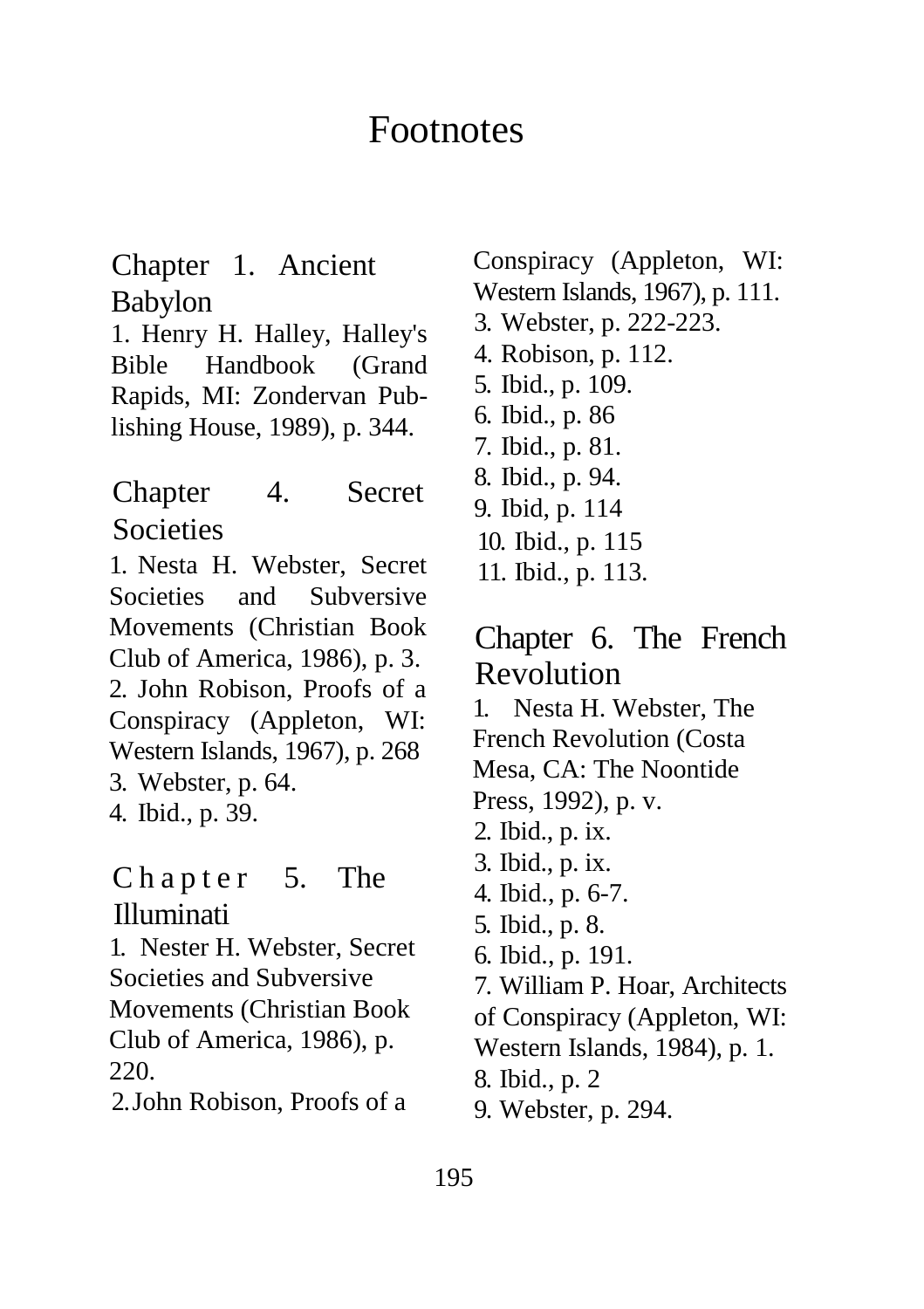The Secret Side of History

10. Ibid, p. 331. 11. Ibid., p. 431. 12. Ibid., p. 432. 13 John Robison, Proofs of a Conspiracy (Appleton, WI: Western Islands, 1967), p. 245. 14 Webster, p. 428-429 15. Robison, p. 260.

16. Webster, p. 487.

#### Chapter 7. The American Republic

1. John Eidsmoe, Christianity And The Constitution: The Faith of Our Founding Fathers (Grand Rapids, MI: Baker Book House, 1987), p. 208.

- 2. Ibid., p. 22.
- 3. Ibid., p. 22.

4. Henry Grady Weaver, The Mainspring of Human Progress (Irvington-On-Hudson, New York: The Foundation for Economic Education, Inc., 1984), p. 65 5. Ibid., p. 67-68.

6. Robert Welch, "Republics and Democracies," American Opinion Reprint Series, (Appleton, WI: The John Birch Society, 1970), p. 19.

7. Ibid., p. 19. 8. Ibid., p. 19-20. 9. Ibid., p. 27.

Chapter 8. Attempts to Divide America 1. William P. Hoar, Architects Of Conspiracy: An Intriguing History (Appleton, WI: Western Islands, 1984), p. 10. 2. William H. McIlhany, Journal of Individualist Studies Vol. 1, No. 2 (Beverly Hills, CA: Individualist Research Foundation, 1992), p. 3. 3. Hoar, p. 12.

### Chapter 10. Building Modern Babylon

1. James Perloff, The Shadows of Power: The Council on Foreign Relations and the American Decline (Appleton, WI: Western Islands, 1990), p. 23.

2. Ibid., p. 23.

3. G. Edward Griffin,

audiotaped interview of, New Money for Old, (Hesperia, CA: "Let's Talk About America"), 15 minute cassette No. P12S5. 4. Ibid.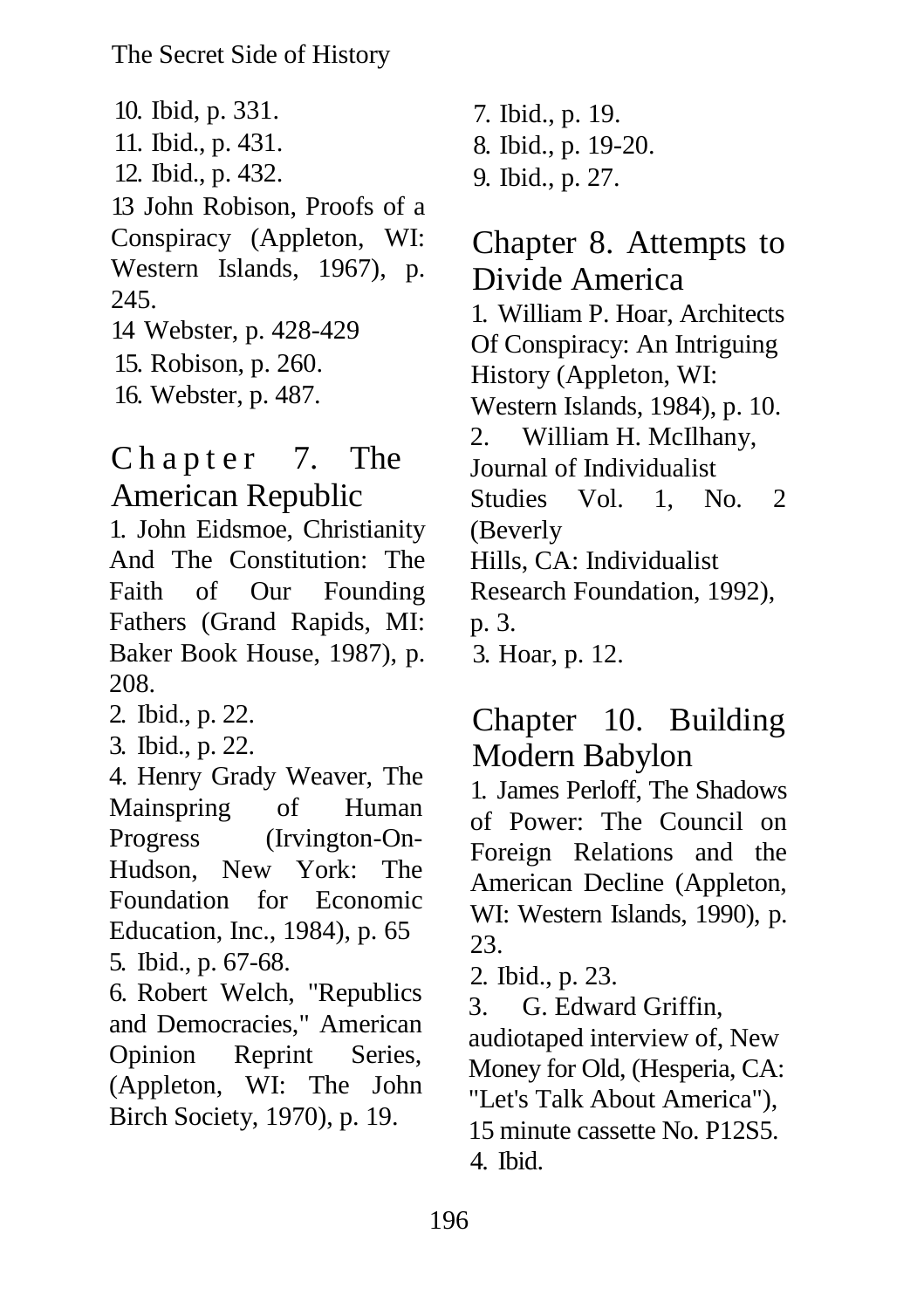5. Norman Dodd, videotaped interview of, The Hidden Agenda: Merging America Into World Government, (Westlake Village, CA: American Media), one hour (VHS) 6. Ibid.

7. Howard E. Kershner, Dividing The Wealth: Are you Getting your Share? (Old Greenwich, CT: Devin-Adair Company, 1971), p. 17-19. 8. Lord Curzon, The Unseen Hand (Tucson, AZ: Publius Press 1985), p. 261. 9. Perloff, p. 65.

Chapter 11. Babylon's War Against God 1. Michael Kenny, No God Next Door (New York, NY: William J. Hirten Co. Inc., 1935), p. 55-56 2. Ibid., p. 65. 3. Ibid., p. 3. 4. William H. McIllhany, Journal of Individualist Studies Vol 1, No. 2 (Beverly Hills, CA: Individualist Research Foundation 1992), p. 115. 5. James Thornton, "A Land Where God Is Banned," The

New American, December 22,

1986. p. 23. 6. Ibid., p. 23. 7. Lev Alburt, audiotaped interview of, Life in the Soviet Union, (Hesperia, CA: "Let's Talk About America"), 15 minute cassette No. P3S6. 8. Ibid. 9. David B. Funderburk, audiotaped interview of, Conditions in Romania and Eastern Europe, (Hesperia, CA: "Let's Talk About America)," 15 minute cassette No. P8S7. 10. Ibid. 11. James Perloff, "Soldier Statesman, Sage," The New American, October 26, 1987. p. 36. 12. Ibid., p. 39. 13. Ibid., p. 38. 14. Ibid., p. 40. 15. Ibid., p. 40 16. Anthony G. Bryant, audiotaped interview of, Life in Communist Cuba, (Hesperia, CA: "Let's Talk About America"), 15 minute cassette No. P1S3. 17. Anastasio Somoza, as told to Jack Cox, Nicaragua Betrayed (Appleton, WI: Western Islands, 1980), p.206.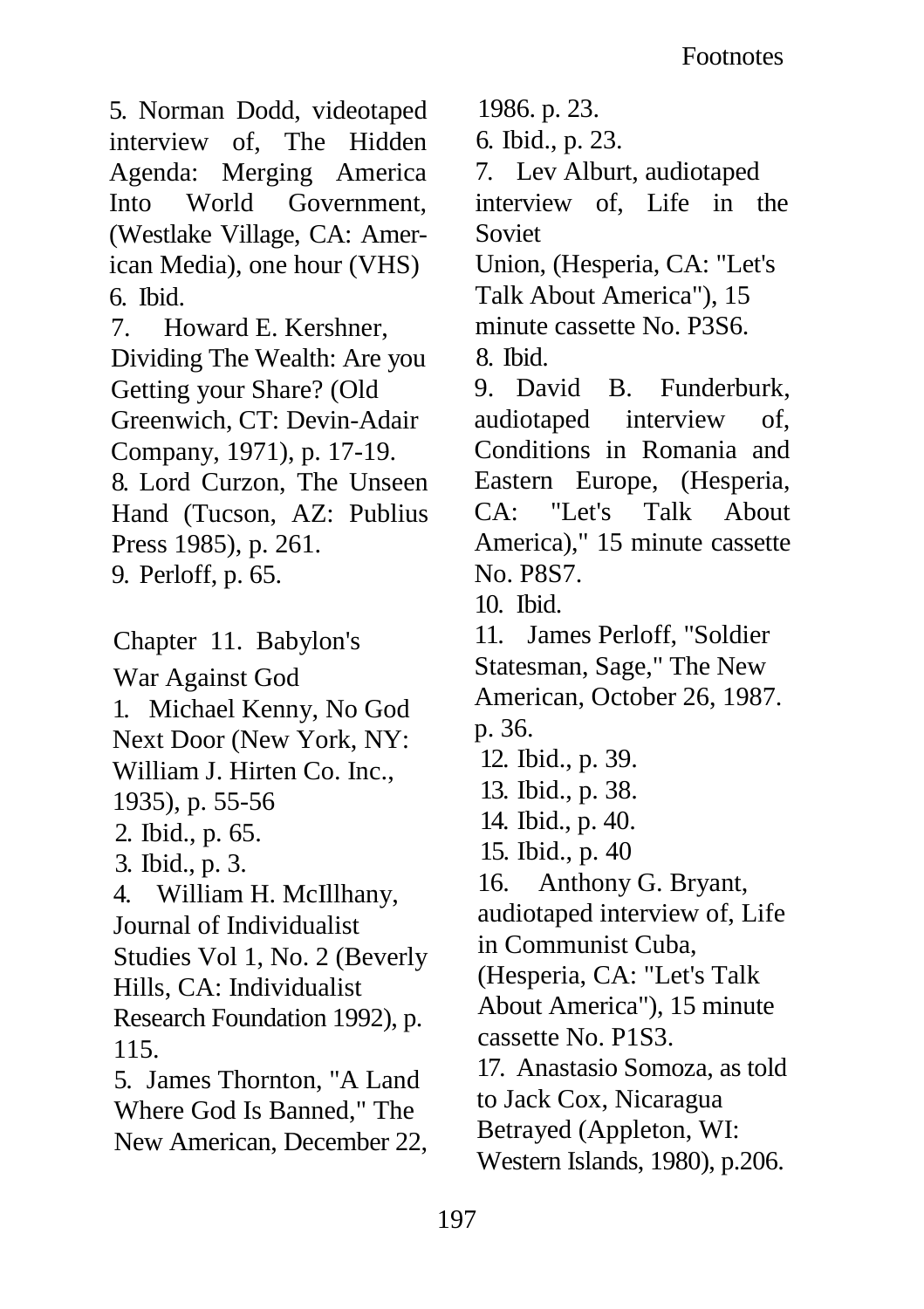18. David Courson, audiotaped interview of, Marxist Persecution of Christians in Nicaragua, (Hesperia, CA: "Let's Talk About America"), 15 minute cassette No. P2S3.

19. Peter Hammond, audiotaped interview of, Communist Terror in Africa, (Hesperia, CA: "Let's Talk About America"), 15 minute cassette No. P1S7.

20. Ibid.

21. Donald McAlvany, "The African National Congress," The New American, August 25, 1986. p. 20.

22. Ibid., p. 20.

23. Ibid., p. 24.

24. Abdul Shams, audiotaped interview of Soviet Terror in Afghanistan, (Hesperia, CA: "Let's Talk About America"), 15 minute cassette No. P10S6. 25. William F. Jasper, "How to Create an Islamic Enemy," The New American, March 21,

1994. p. 15.

26. William Norman Grigg, "Christianity as a Cult." The New American, August 23, 1993. p.33.

Chapter 12. U. N. Modern Tower of Babel 1. James Perloff, The Shadows of Power; The Council on Foreign Relations And the American Decline (Appleton, WI: Western Islands, 1990), p. 73.

2. Tomas Schuman, audiotaped interview of, The Communist Four Step Program to Destroy America, (Hesperia, CA: "Let's Talk About America"), 15 minute cassette No. PI SI.

3. Ibid.

4. Steven Mosher, audiotaped interview of, China and Tianamen Square, (Hesperia, CA: "Let's Talk About America"), 15 minute cassette No. P6S7.

5. William F. Jasper, Global Tyranny... Step By Step: The United Nations and the Emerging New World Order (Appleton, WI. Western Islands, 1992), p. 265.

6. Dixy Lee Ray, Envi ronmental Overkill: Whatever Happened To Common Sense? (Washington, DC: Regnery Gateway, 1993), p. 10. 7. Ibid., p. 6.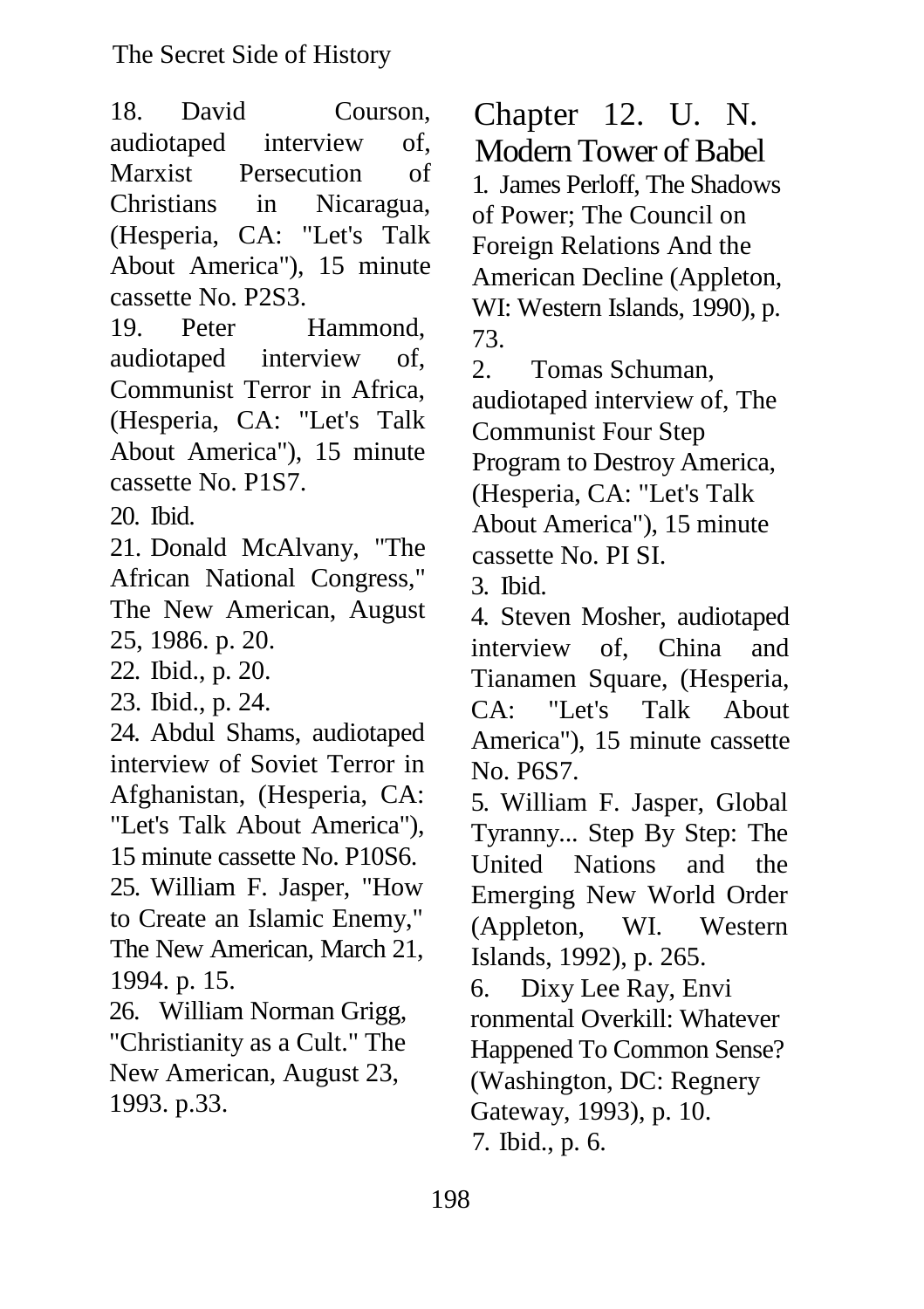8. Ibid., p. 7. 9. Ibid., p. 49. 10. Ibid., p. 35. 11. Ibid., p. 34.

Chapter 13. A New Movement in History 1. James Thornton, "Remembering Robert Welch," The New American, December 13, 1993. p. 28. 2. John F. McManus, audiotaped interview of, The Insiders, (Hesperia, CA: "Let's Talk About America"), 15 minute cassette No. P12S3. 3. Thomas Hill in a speech before the 35th Anniversary JBS Council Dinner, Indianapolis, Indiana, November 13, 1993, (Appleton WI: The John Birch Society) 4. G. Edward Griffin, audiotaped interview of, Individualism vs Collectivism, (Hesperia, CA: "Let's Talk About America"), 15 minute cassette No. P8S1. 5. James and Marti Hefley, The Secret File on John Birch, (Wheaton, Illinois: Tyndale House Publishers, Inc. 1980), p. 9.

6. Bill Miller in a speech before The Robert Welch Club, Indianapolis, Indiana, November 13, 1993, 9Appleton WI: The John Birch Society)

### Chapter 14. The Soul of Babylon

1. James Strong, Strongs's Exhaustive Concordance, (Tulsa, Oklahoma, American Christian College Press), p. 75.

2. Joseph D. Douglass, Jr., Red Cocaine: The Drugging of America, (Atlanta, Georgia, Clarion House, Inc. 1990), p. xvii.

- 3. Ibid., pp. xviii ix.
- 4. Ibid., p. 8.
- 5. Ibid., p. 11.
- 6. Ibid., p. 27.
- 7. Strong, p. 59.

8. William F. Jasper, "A New World Religion," The New American, October 19, 1992. p. 30.

9. William F. Jasper, Global Tyranny... Step By Step: The United Nations and the Emerging New World Order, (Appleton, WI: Western Islands, 1992), pp. 213-213.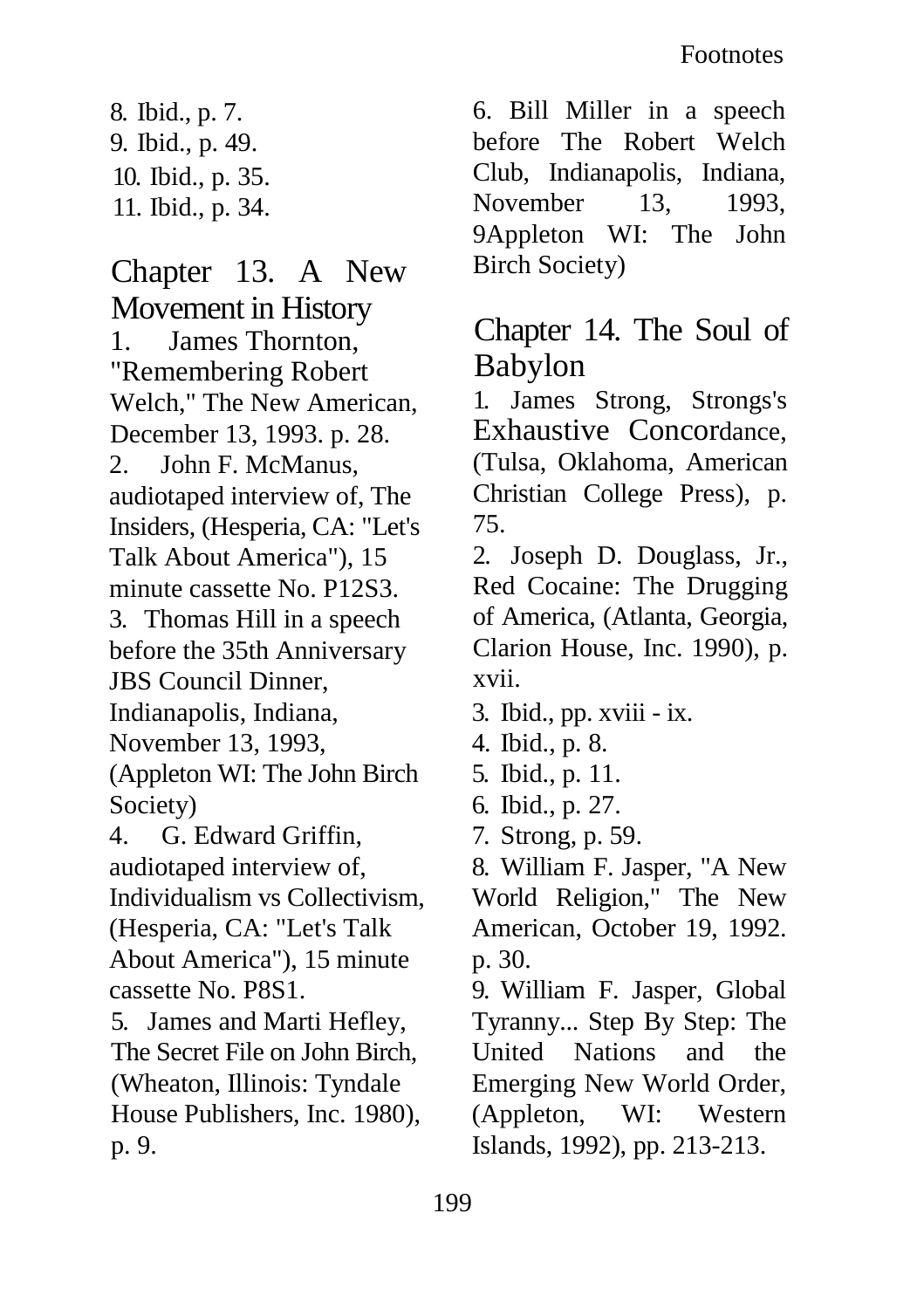10. Clarence Kelly, Conspiracy Against God And Man, (Appleton WI: Western Islands 1974), p. 179. 11. Tal Brooke, When the World Will Be As One (Eugene, OR: Harvest House Publishers, 1989), pp. 175-176 12. William F. Jasper, "A New World Religion," The New American, October 19, 1992. p. 25.

13. Ibid., p. 29.

14. Constance E. Cumbey, The Hidden Dangers Of The Rainbow: The New Age Movement and Our Coming Age of Barbarism, (Lafayette, LA: Huntington House, Inc. 1983), pp. 54-55.

- 15. Ibid., pp. 57-58.
- 16. Ibid., p. 56.

17. William F. Jasper, Global Tyranny... Step By Step: The United Nations and the Emerging New World Order, (Appleton Wi: Western Islands, 1992), p. 229.

18. Ibid., p. 229.

19. William F. Jasper, "Death March to Cairo," The New American, June 27, 1994. p. 7.

# Chapter 15. The Fall of Babylon

1. William F. Jasper, Global Tyranny... Step By Step: The United Nations and the Emerging New world Order, (Appleton, WI: Western Islands, 1992), p. xvii.

# Chapter 16. **Conclusions**

1. Frederic Bastiat, The Law ( Irvington-On-Hudson, New York: 1984), p. 6.

- 2. Ibid., p. 7
- 3. Ibid., p. 73.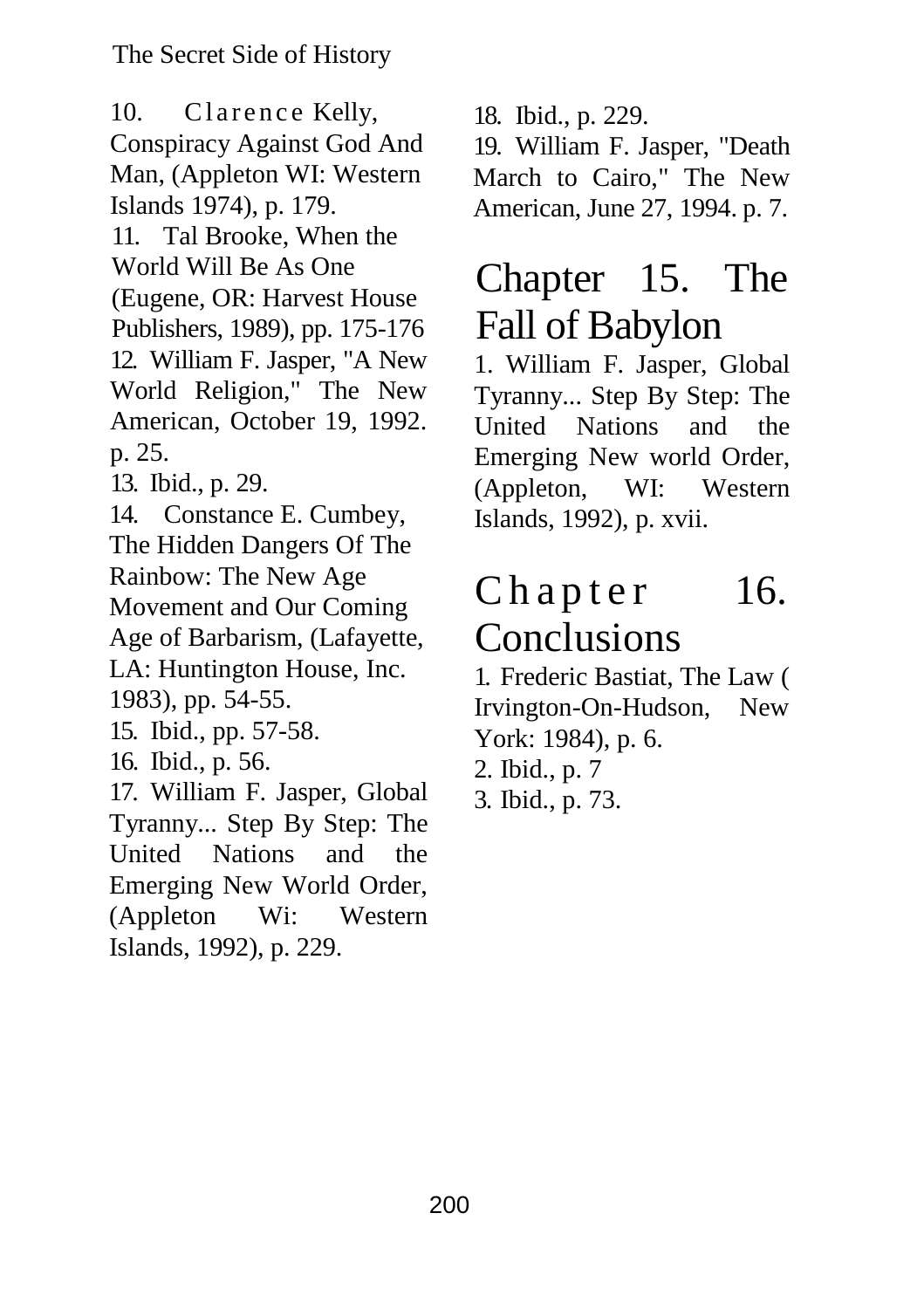## Bibliography

- Bastiat, Frederick. The Law. Irving-On-Hudson, NY: The Foundation for Economic Education, 1950. Cumbey,
- Constance E. The Hidden Dangers Of The Rainbow:
- The New Age Movement And Our Coming Age Of Barbarism.
- Lafayette, LA: Huntington House, Inc., 1983 Douglass, Joseph D. Red Cocaine: The Drugging of America.

Atlanta, GA: Clarion House, 1990. Eidsmoe, John.

Christianity And The Constitution: The Faith of Our Founding Fathers. Grand Rapids, MI: Baker Book House, 1987. Flynn, John T. While You Slept: Our Tragedy

In Asia And Who

Made It. Appleton, WI: American Opinion, 1961. Griffin, G Edward. World Without Cancer: The Story of Vitamin

B17. Westlake Village, CA: American Media, 1974. Griffin,

G. Edward. The Life And Words Of Robert Welch Founder of The John Birch Society. Westlake Village, CA: American Media, 1975. Halley, Henry H. Halley's Bible

Handbook. Grand Rapids, MI:

Zondervan Publishing House, 1989. Hefley, James & Marti. The Secret File On John Birch. Wheaton,

Il: Tyndale House Publishers, Inc., 1980. Hoar, William P. Architects Of Conspiracy: An Intriguing

History. Appleton, WI: Western Islands, 1984. Jasper,

William F. Global Tyranny. . . Step By Step: The United Nations and the Emerging New World Order. Appleton WI: Western Islands, 1992. Kelly, Clarence. Conspiracy Against God And Man. Appleton,

WI: Western Islands, 1974. Kenny Michael. No God Next Door. New York, NY: William J.

Hirten Co. 1935.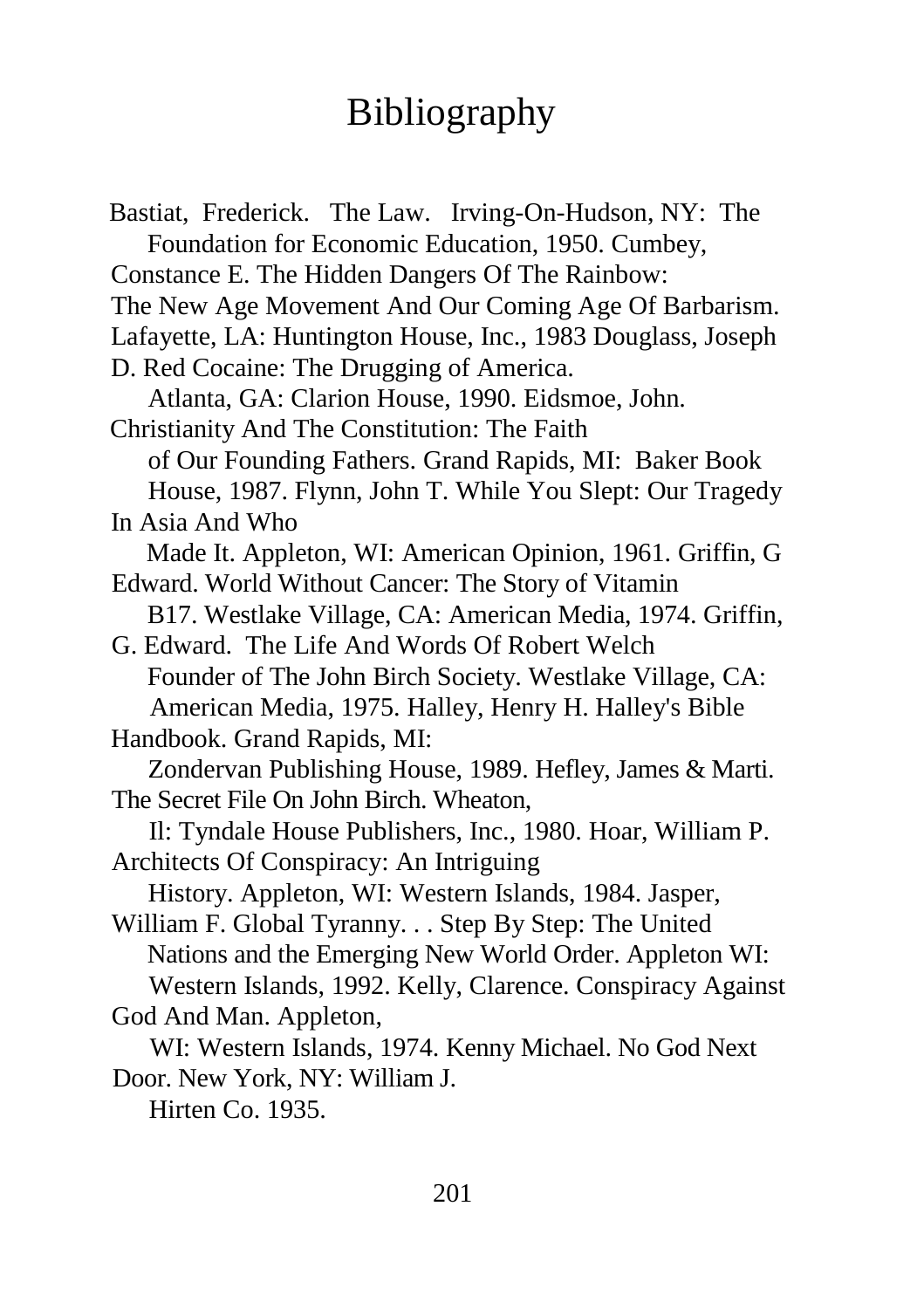Kershner, Howard E. Dividing The Wealth: Are You Getting Your Share? Old Greenwich, CT: Devin-Adair Company, 1971.

Marx, Karl. The Communist Manifesto. Chicago, IL: Henry Regnery Company, 1969. McIlhany, William H. Journal of

Individualist Studies Vol. I, No.

2. Beverly, Hills, CA: Individualist Research Foundation,

1992. McManus, John F. The Insiders. Appleton, WI: The John Birch

Society, 1983. McManus, John F. Financial Terrorism: Hijacking America

Under the Threat of Bankruptcy. Appleton, WI: The John Birch Society, 1993. Perloff, James. The Shadows of Power: The Council on Foreign

Relations and The American Decline. Appleton, WI: Western Islands, 1988. Ray, Dixy Lee, Environmental Overkill: What Ever Happened To

Common Sense? Washington, D. C: Regnery Gateway, 1993. Robison, John. Proofs of a Conspiracy. Appleton WI: Western

Islands, 1967. Shams, Abdul. In Cold Blood: The

Communist Conquest of

Afghanistan. Appleton,WI: Western Islands, 1987. Somoza, Anastasio. Nicaragua Betrayed. Appleton, WI: Western

Islands, 1980. Sutton, Antony C. The Best Enemy Money Can Buy. Billings,

MT: Liberty House Press, 1986. Sutton, Antony C. Wall Street And The Bolshevik Revolution.

New Rochelle, NY: Arlington House Publishers, 1974.

Weaver, Henry Grady. The Mainspring of Human Progress. Irvington-On-Hudson, NY: The Foundation For Economic Education, Inc., 1947. Webster, Nesta H. The French

Revolution. Costa Mesa, C A: The

Noontide Press, 1992. Webster, Nesta H. Secret Societies and Subversive Movements.

Christian Book Club of America.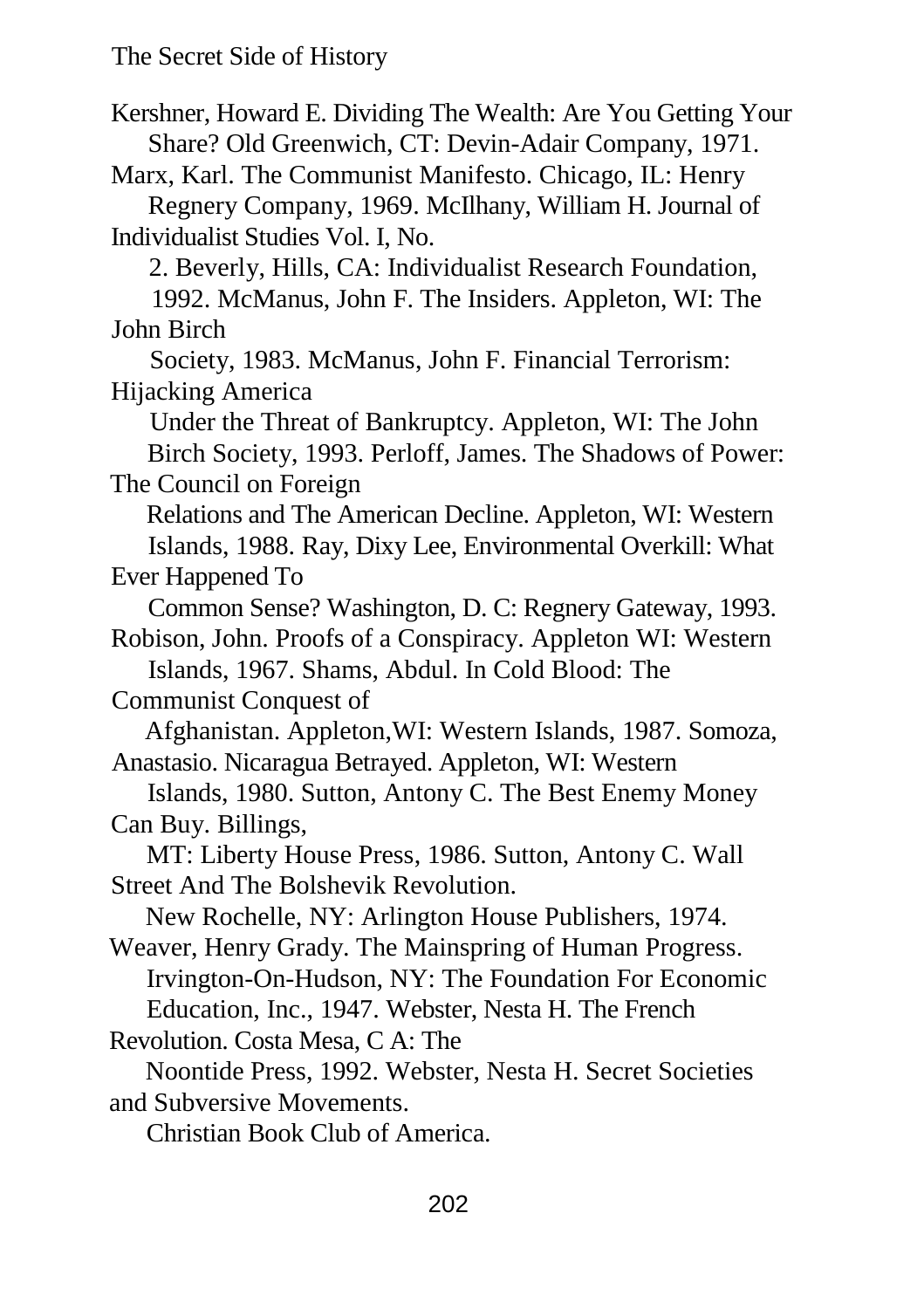Welch, Robert. Again, May God Forgive Us. Chicago, H: Henry Regnery Company, 1952. Welch, Robert. The Blue Book of The John Birch Society.

Appleton, WI: The John Birch Society, 1959. Welch, Robert. The Romance Of Education. Appleton, WI:

Western Islands, 1973.

### Articles and Reports

Alburt, Lev. (audiotaped interview of). Life in the Soviet Union. Hesperia, CA: "Let's Talk About America," 15 minute cassette. Bryant, Anthony, (audiotaped interview of). Life in Communist Cuba. Hesperia, CA: "Let's Talk About America," 15 minute cassette. Carlson, Charles. "Attacking Islam," The New American, March

21, 1994. Courson, David, (audiotaped interview of). Marxist **Persecution** 

of Christians in Nicaragua. Hesperia, CA: "Let'sTalk About America," 15 minute cassette. Funderburk, David B.

(audiotaped interview of). Conditions in

Romania and Eastern Europe. Hesperia, CA: "Let's Talk About America," 15 minute cassette. Griffin, G. Edward,

(audiotaped interview of). Individualism vs

Collectivism. Hesperia, CA: "Let's Talk About America," 15 minute cassette. Griffin, G. Edward, (audiotaped interview of). New Money for

Old. Hesperia, CA: "Let's Talk About America," 15 minute cassette. Grigg, William Norman. "Christianity as a 'Cult,'" The New

American, August 23, 1993. Hammond, Peter, (audiotaped interview of). Communist Terror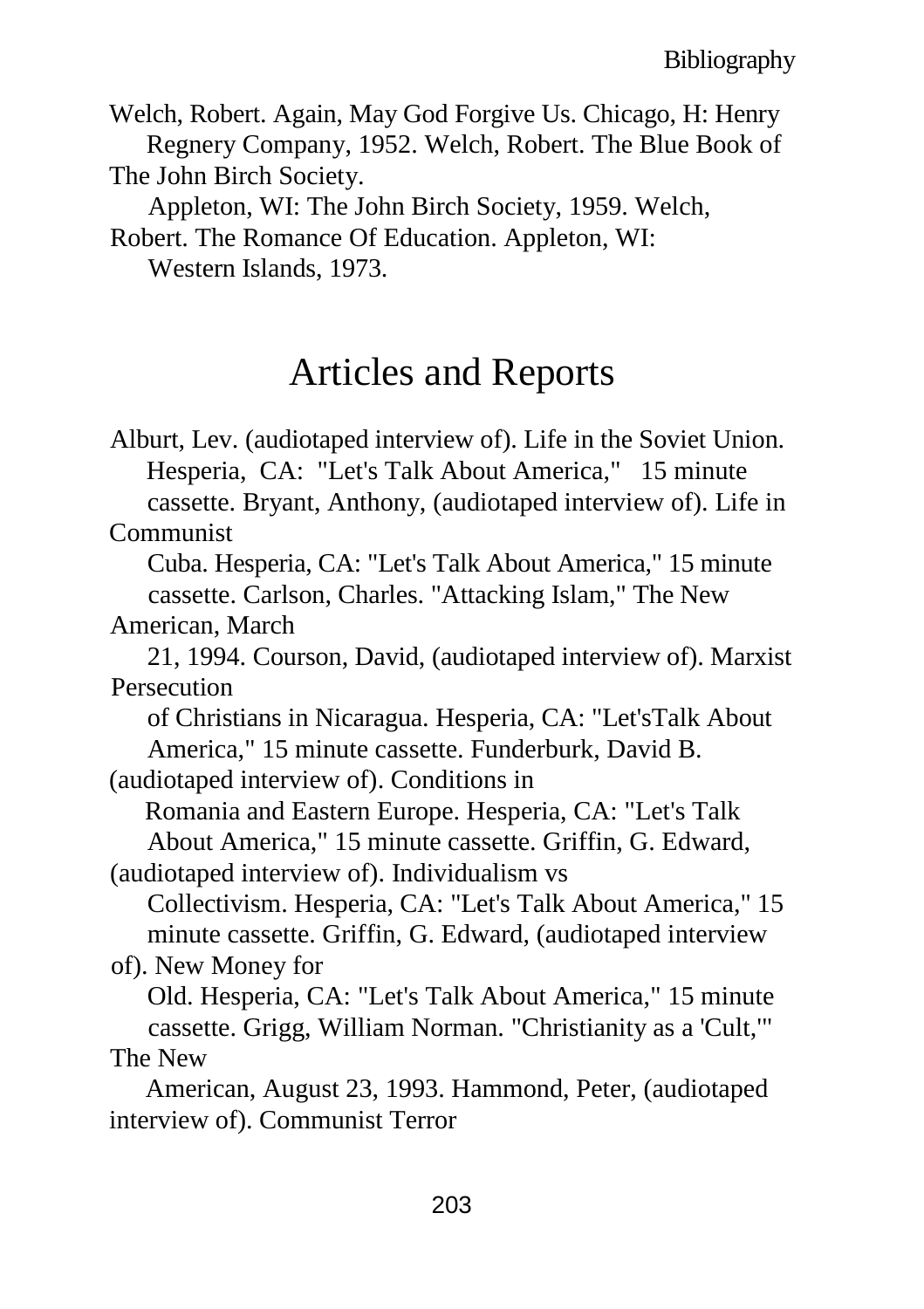The Secret Side of History

in Africa. Hesperia, CA: "Let's Talk About America," 15 minute cassette. Hill, Thomas. "Reflections about the John Birch Society." An address delivered at the 35th aniversity JBS Council Dinner. Nov. 13, 1993. The John Birch society, Appleton, WI. Jasper, William F. "A New World Religion," The New American, October 19, 1992. Jasper, William F. "Death March to Cairo," The New American, June 27, 1994. McAlvany, Donald S. "The African National Congress," The New American, August 25, 1986. Mcllhany, William H. "Evidence of a Master Conspiracy," transcript of a filmed lecture. Beverly Hills, CA: Individualist Research Foundation, 1987. McManus, John F. (audiotaped interview of). The Insiders. Hesperia, CA: "Let's Talk About America," 15 min cassette. Miller, William. "The Communist Mudrer of John Birch." An address delivered at the Robert Welch Club. Nov. 13, 1993. The John Birch Society, Appleton, WI. Mosher, Steven, (audiotaped interview of). China and Tiananmen Square. Hesperia, CA: "Let's Talk About America," 15 minute cassette. Perloff, James "Soldier, Statesman, Sage," The New American, October 26, 1987. Schuman, Tomas (audiotaped interview of). The Commusist Four-Step Program to Destroy America. Hesperia, CA: "Let's Talk About America," 15 minute cassette. Shams, Abdul (audiotaped interview of). Soviet Terror in Afghanistan. Hesperia, CA: "Let's Talk About America," 15 minute cassette. Thornton, James "A Land Where God Is Banned," The New American, December 22, 1986. Thornton, James "Remembering Robert Welch," The

NewAmerican, December 13, 1993.